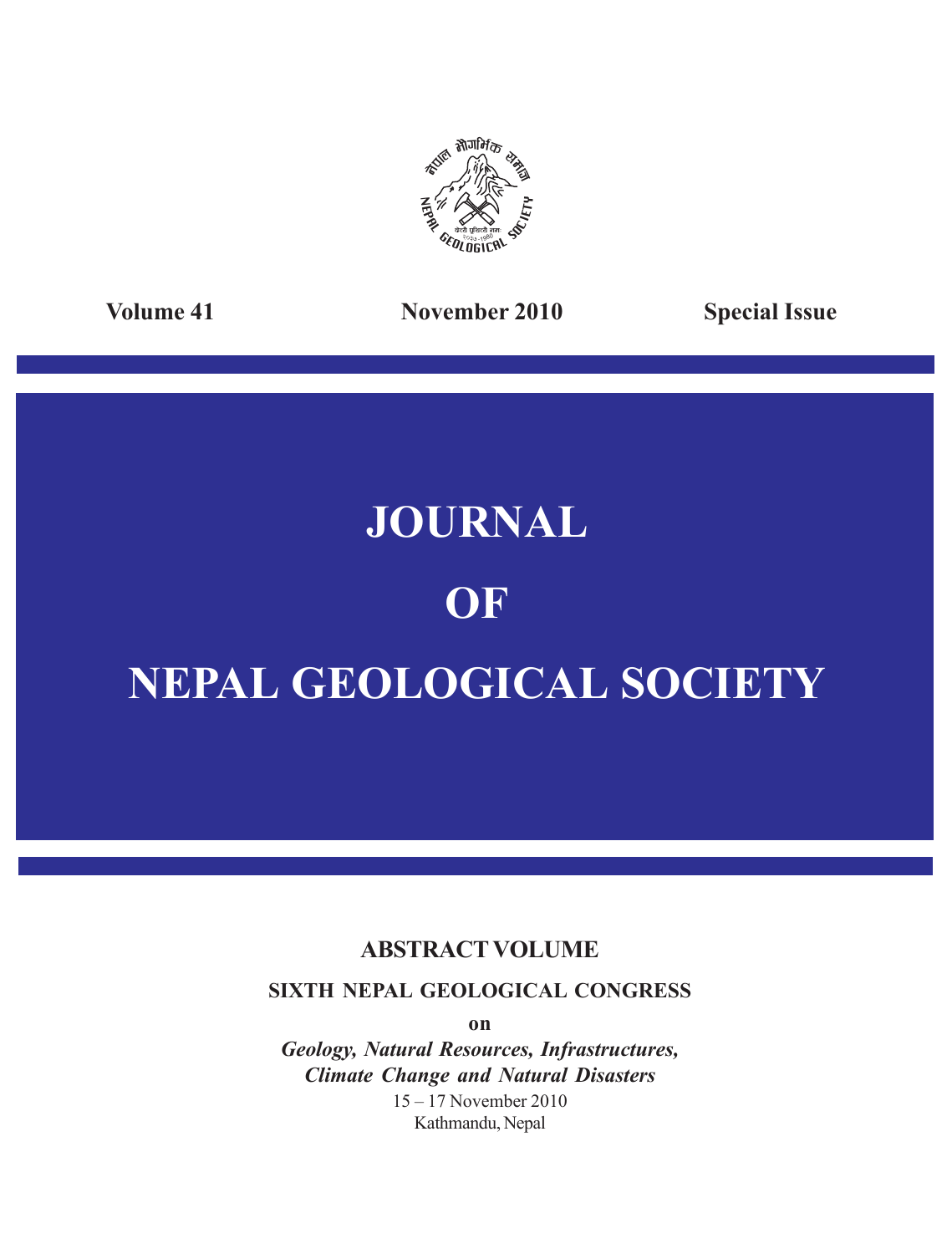# **EDITORIAL BOARD**

# **Chief Editor**

#### **Dr. Santa Man Rai**

*Department of Geology, Tri-Chandra Campus, Tribhuvan University Ghantaghar, Kathmandu, Nepal Tel.: 00977-1-4268034 (off.) Email: santaman\_rai2010@yahoo.com*

## **Editors**

#### **Prof. Dr. Harutaka Sakai**

*Department of Geology and Minerology Kyoto University Kitashirakawa Oiwakecho Sakyo-Ku, Kyoto, Japan Email:hsakai@kueps.kyoto-u.ac.jp*

#### **Dr. Ananta Prasad Gajurel**

*Department of Geology Tri-Chandra Campus, Tribhuvan University Ghantaghar, Kathmandu, Nepal Tel.: +977-1-4268034 (Off.) Email:apgajurel@wlink.com.np*

#### **Mr. Lila Nath Rimal**

*Department of Mines and Geology Lainchaur, Kathmandu, Nepal Tel: 977-1-4412872 (Off.) Email:lnrimal@yahoo.com*

### **Prof. Dr. Arnaud Pêcher**

*Laboratoire de G*é*odynamiques des Chaînes Alpines Joseph Fourier University BP 48 38041 Grenoble, France Email: arnaud.pêcher@ujf-grenoble.fr*

#### **Dr. Khum Narayan Paudayal**

*Central Department of Geology,Tribhuvan University Kirtipur, Kathmandu, Nepal Tel.: +977-1-4332449 (Off.) Email:khum99@gmail.com*

### **Dr. Danda Pani Adhikari**

*Department of Geology Tri-Chandra Campus, Tribhuvan University Ghantaghar, Kathmandu, Nepal Tel.: +977-1-4268034 (Off.) Email:adhikaridp@ntc.net.np*

## **Mr. Ghan Bahadur Shrestha** *Geo Consult P. Ltd. Kathmandu, Nepal Tel.: +977-1-4782758 (Off.)*

*Email:shresthars2000@hotmail.com*

**©** Nepal Geological Society

The views and interpretations in this paper are those of the author(s). They are not attributable to the Nepal Geological Society (NGS) and do not imply the expression of any opinion concerning the legal status of any country, territory, city or area of its authorities, or concerning the delimitation of its frontiers or boundaries.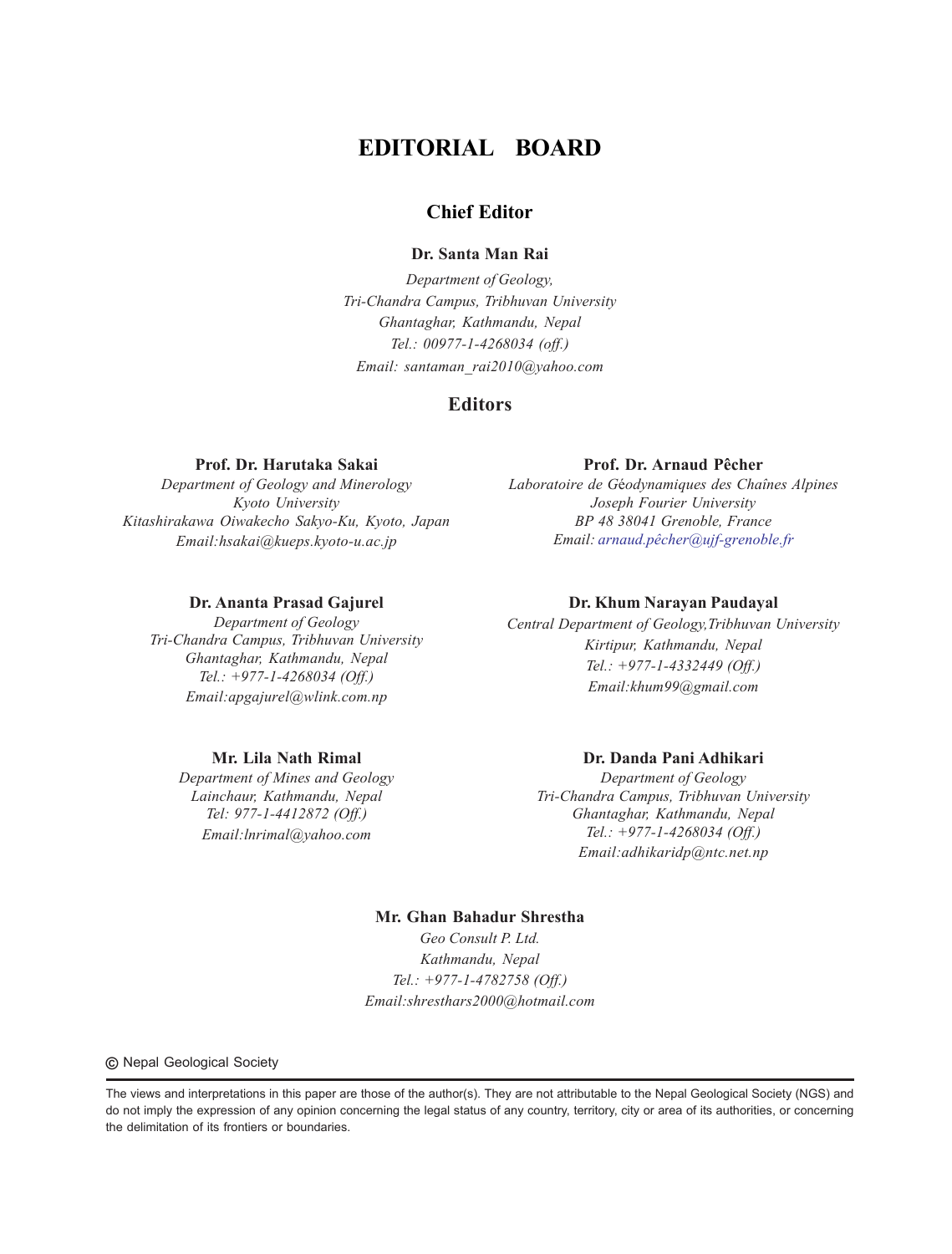#### **Sixth Nepal Geological Congress**

**on**

**Geology, Natural Resources, Infrastructures, Climate Change and Natural Disasters**

**15–17 November 2010**

**Kathmandu, Nepal**

**Organised by**

# **Nepal Geological Society**

**Organising Committee**

*Chief Organizer:* **Mr. Jagdishwor N. Shrestha, President, NGS** *Convener:* **Mr. Krishna Prasad Kaphle** *Co-Convener:* **Dr. Santa M. Rai and Mr. Shyam Bahadur KC** *Congress Secretary:* **Dr. Dinesh Pathak, General Secretary, NGS**

#### **Members:**

**Prof. Dr. Bishal Nath Upreti,** *Tribhuvan University* **Director General, Mr. S. P. Mahato,** *Dept. of Mines & Geology* **Director General, Mr. A. K. Pokharel,** *Dept. of Irrigation* **Director General, Mr. K. R. Dahal,** *Dept. of Water Induced Disaster Prevention* **Director General, Mr. R. K. Lamsal,** *Dept. of Roads* **Director General, Mr. B. P. Pudasaini,** *Dept. of Soil Conservation and Watershed Management* **Director General, Mr. S. B. Malla,** *Dept. of Electricity Development* **Managing Director, Dr. Jeebendra Jha***, NEA* **Mr. Suresh R. Upreti,** *WECS* **Dean, Prof. Bharat Pahadi,** *IoE, Tribhuvan University* **Prof. Dr. M. R. Dhital,** *Tribhuvan University* **Mr. Shri Ram Maharjan,** *Dept. of Mines and Geology* **Mr. Jeevan L. Shrestha,** *Dept. of Irrigation* **Mr. Bharat M. Jnawali,** *CAIRN Energy, Nepal* **Mr. Achuta Nanda Bhandary,** *Former President, NGS* **Mr. Pratap Singh Tater,** *Former President, NGS* **Dr. Ramesh Man Tuladhar,** *Former President, NGS* **Mr. Amod Mani Dixit,** *Former Presidnet, NGS* **Mr. Ramesh K. Aryal,** *Former President, NGS* **Mr. Narendra Dhoj Maskey,** *Former President, NGS* **Prof. Dr. Vishnu Dangol,** *Tri-Chandra Campus, T. U.* **Mr. H. R. Khan,** *Dept. of Mines and Geology* **Mr. Gobind S. Pokharel,** *Former Vice-President, NGS* **Mr. S. P. Khann,** *Ground Water Resources Development Board* **Mr. Uttam Bol Shrestha,** *Dept. of Mines and Geology* **Mr. U. B. Pradhanang,** *Dept. of Mines and Geology* **Mr. A. K Duvadi,** *Dept. of Mines and Geology* **Mr. Som Nath Sapkota,** *Dept. of Mines and Geology* **Mr. Jaya Raj Ghimire,** *Dept. of Mines and Geology* **Mr. Dilip K Sadaula,** *Dept. of Soil Conservation and Watershed Management* **Dr. Lalu P. Paudel,** *Tribhuvan University* **Dr. T. N. Bhattarai,** *Tribhuvan University* **Mr. Dinesh Napit,** *Treasurer, NGS Executive Committee* **Dr. Ranjan K. Dahal,** *Tribhuvan University* **Mr. P.K. Mool,** *ICIMOD* **Mr. Khagendra N. Kafle,** *Member, NGS* **Mr. S. R. Sharma,** *Former Treasurer, NGS* **Mr. Amrit M. Tuladhar,** *Dept. of Urban Development and Building Construction*

**Prof. Deepak Bhattarai,** *Nepal Engineering College* **Mr. Nabin Chandra Sharma,** *Kantipur Engineering College* **Dr. Krishna Paudel,** *Nepal GIS Society* **Mr. Tuk Lal Adhikari,** *ITECO, Nepal* **Mr. Keshav Kunwar,** *SILT Consultants (P) Ltd.* **Mr. Yageshor Parajuli,** *TEAC Consult* **Mr. Lal Krishna KC,** *Full Bright Consultancy Pvt. Ltd.* **Mr. Vishwa Nath Gurung,** *EAST Consult* **Dr. Toran Sharma,** *Nepal Environment and Scientific Services* **Dr. Sandip Shah,** *S/N Power Holding* **Mr. G. B. Tuladhar,** *METCON Consultancy* **Mr. Narayan Singh,** *GEOCE Consultancy* **Mr. Ramashish Mandal,** *Godavari Marble Industries* **Ms. Shova Singh,** *Dept. of Mines and Geology* **Dr. Anne Sheehan,** *Colorado University, USA* **Dr. Harutaka Sakai,** *Kyoto University, Japan* **Dr. Federik Pierre,** *France* **Dr. Jorg Hanish,** *Germany* **Prof. Isakbek Torgoev,** *Kyrgyzsthan National Institute of Science, Kyrgyzstan* **President,** *Nepal Rocks and Mineral Association, Kathmandu* **Advisory Committee Vice-Chairman,** *National Planning Commission* **Secretary,** *Ministry of Finance, Government of Nepal* **Secretary,** *Ministry of Science and Technology, Government of Nepal* **Secretary,** *Ministry of Energy, Government of Nepal* **Secretary,** *Ministry of Irrigation, Government of Nepal* **Secretary,** *Ministry of Industry, Government of Nepal* **Prof. Dr. Madhab Prasad Sharma,** *V. C., T. U., Nepal* **Prof. Dr. Suresh Raj Sharma,** *V. C., K. U., Nepal* **Dr. S. R. Kafle,** *V. C., NAST, Nepal* **Mr. M. R. Pandey,** *Honorary Fellow, Nepal Geological Society* **Dr. R. P. Bashyal,** *Former President, NGS* **Mr. G. S. Thapa,** *Former President, NGS* **Prof. Ar. M. Qasim Jan,** *NCEG, University of Peshawar, Pakistan* **Prof. S. K. Tandan,** *Pro-Vice Chancellor, Delhi University, India* **Dr. A. K. Sinha,** *Former Director, BSIP, Lucknow, India* **Prof. Dr. G. Fuchs,** *Austria* **Dr. D. N. Petley,** *University of Durham, UK* **Dr. J. Philipe Avouac,** *CALTECH, USA* **Prof. K. Arita** (Retired Prof.) *Hokkaido University, Japan* **Mr. Thierry Heritier,** *DASE, France*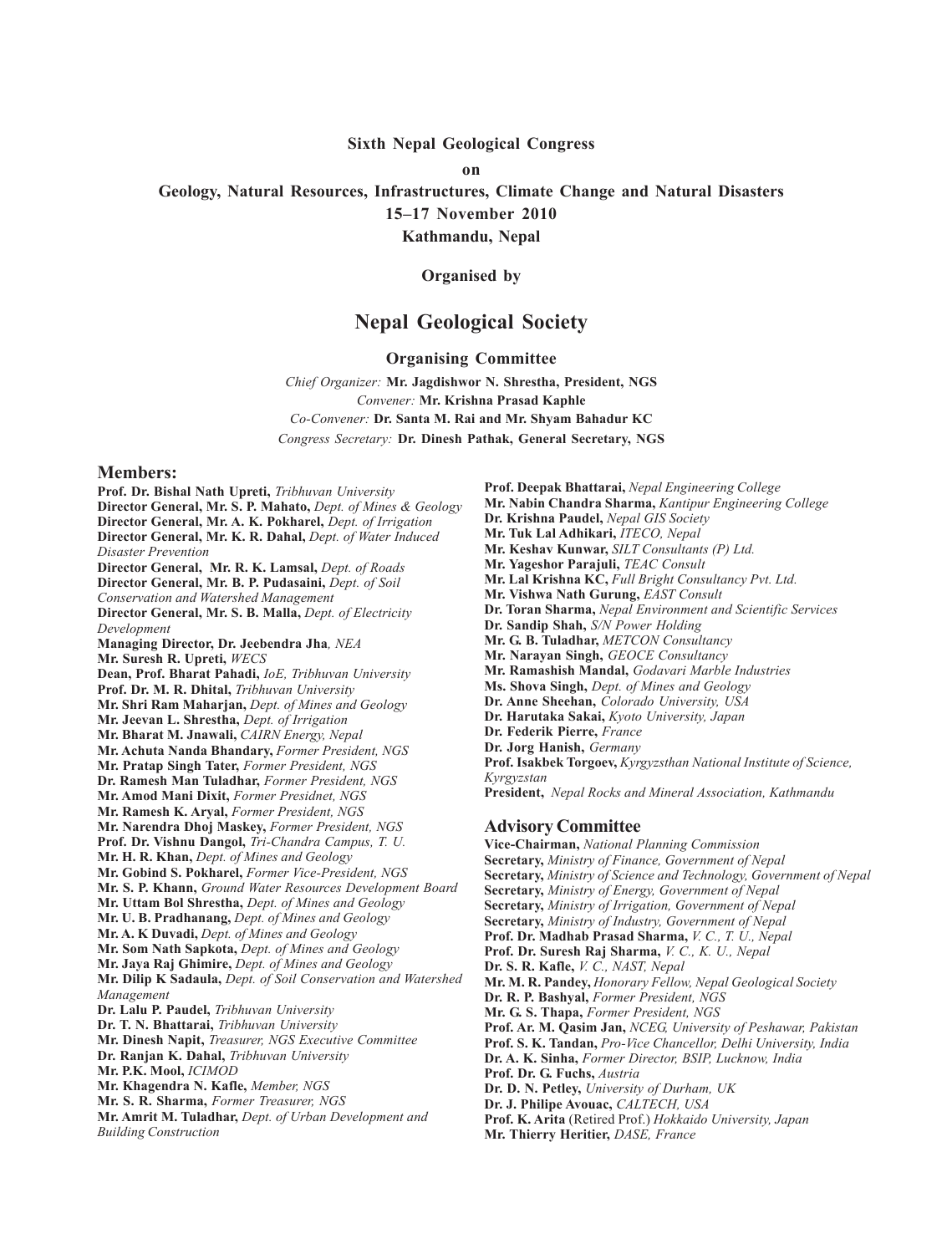## **ACKNOWLEDEGEMENTS**

Nepal Geological Society is going to organize the **Sixth Nepal Geological Congress** from 15th to 17th November 2010 in Kathmandu, Nepal. We are confident that the Congress will be proved to be an important gathering of the prominent geoscientists and professionals from different countries. Furthermore, the Congress will provide the participants with an opportunity to exchange their knowledge and experiences with each other. We hope that such interaction will make an important contribution towards the further development in geo-scientific fields. We express our sincere gratitude to all the valued participants and contributors for their invaluable effort.

Our sincere thanks are also due to Cairn Energy PLC, UK, DASE-France, Muktishree P. Ltd, and Caltech-USA for their generous support to organize this event. We express our sincere thanks to Mr. Sarbajit Mahato, Director General and Mr. Sri Ram Maharjan, Deputy Director General of the Department of Mines and Geology, Government of Nepal for their kind cooperation.

Similarly, we also sincerely acknowledge the following institutions and organizations for their kind support and cooperation.

- Department of Mines and Geology
- R. B. Diamond Jewellers
- Sonapur Cement P. Ltd.
- Suprim Cement P. Ltd.
- Ghorahi Cement P. Ltd.
- Himalaya Quartz P. Ltd.
- Godvari Marbles P. Ltd.
- Coal Association Nepal
- ITECO P. Ltd.
- SN Power P. Ltd.
- Masina Continental P. Ltd.
- Khetan Group
- Department of Geology, Tri-Chandra Campus, TU
- B. P. Koirala Nepal India Foundation
- Phul Kumari Mahato Memorial Trust
- Jagadamba Cement P. Ltd.
- Navadurga Marbles P. Ltd.
- Rolpa Cement P. Ltd.
- Annapurna Quarry P. Ltd.
- Texana Resource Company, USA
- Cosmos Cement P. Ltd.
- ICGS P. Ltd.
- Maruti Cement P. Ltd
- KP Cement P. Ltd

- *S. M. Rai, K. N. Paudyal, G. B. Shrestha, A. Pecher, H. Sakai, A. P. Gajurel, D. P. Adhikari and L. N. Rimal*

*Editors*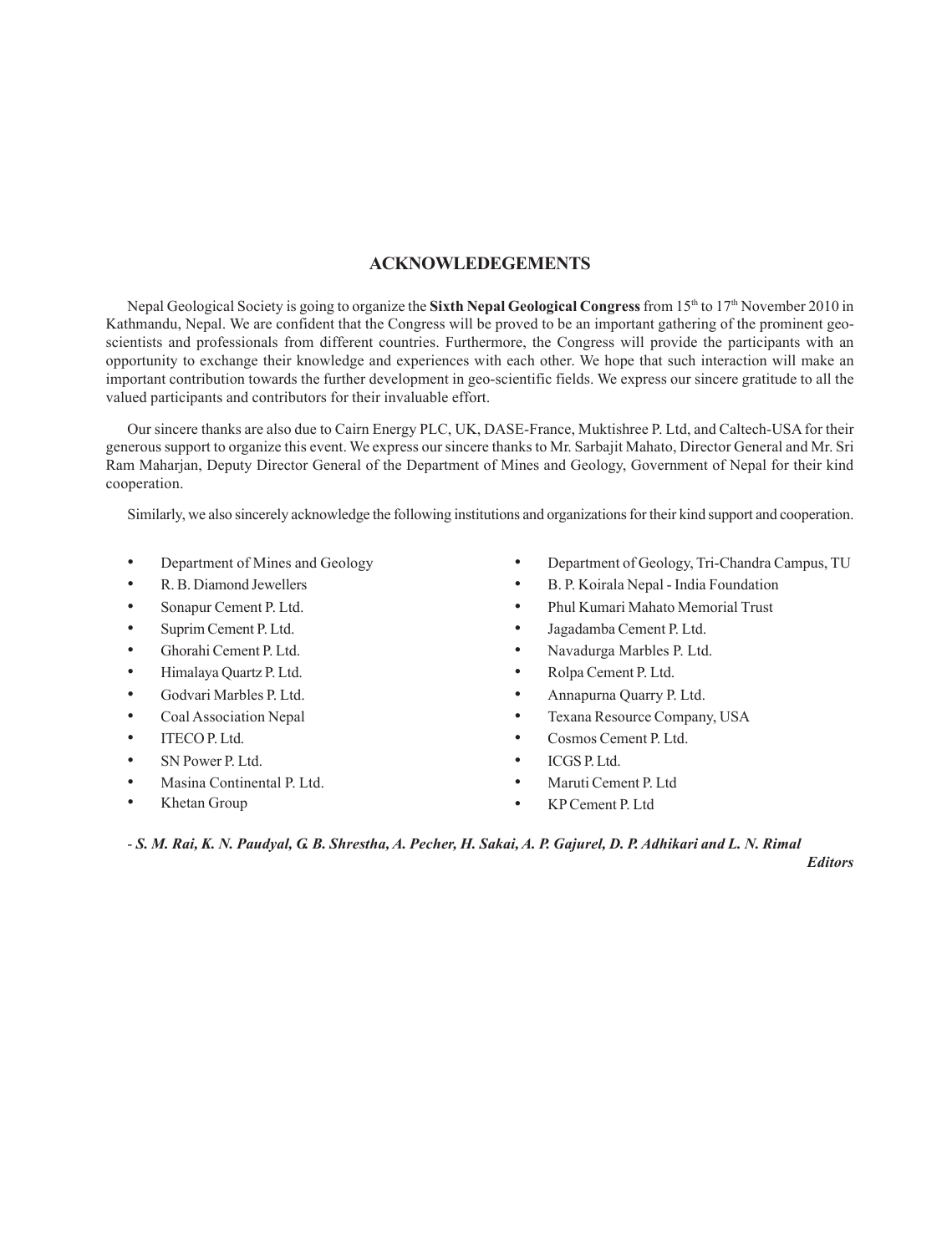# **Contents**

| <b>Regional Geology, Stratigraphy and Tectonics</b><br>An overview of the Jijal Complex, the roots of the Kohistan magmatic arc in the Himalaya of Pakistan                                                                            |  |
|----------------------------------------------------------------------------------------------------------------------------------------------------------------------------------------------------------------------------------------|--|
| Petrological, magnetic and geochemical characterization of Cretaceous-Paleogene boundary sections, Gulf of Mexico                                                                                                                      |  |
| Evaluation of the Variscan orogenic plutonic magmatism: the Greater Caucasus, Russia                                                                                                                                                   |  |
| Sandstone petrography, heavy mineral and geochemical study of the Subansiri Formation (Middle Siwalik)<br>in the eastern Himalaya, India: implications on provenance and tectonic setting                                              |  |
| Pebble analysis of the Cretaceous Fluvial Bottom Conglomerate Formation in and around Weiloi, Shillong Plateau,<br>Meghalaya, India                                                                                                    |  |
| The Barail sandstones of Ukhrul area, Manipur, India: a study on provenance and tectonic environment based on petro-<br>graphic, heavy mineral and geochemical data                                                                    |  |
| Spatial and temporal characterization of carbon dioxide and radon gas discharge at the Main Central Thrust zone<br>in central Nepal<br>B. P. Koirala, F. Girault, M. Bhattarai, P. Richon, F. Perrier, C. France-Lanord, U. P. Gautam, |  |
| The P-T evolution of the Barun Gneiss (Higher Himalayan Crystallines of eastern Nepal) in the framework<br>of the "channel flow" model                                                                                                 |  |
| Elusive Himalayan eclogites: evidence that they were there from zircon and monazite U-Pb geochronology and trace<br>element geochemistry                                                                                               |  |
| Radioactively anomalous granitoids in Narnaul area of Delhi Supergroup rocks, southern Haryana, India                                                                                                                                  |  |
| Crystallization conditions of the Palaeoproterozoic basement rocks in Bangladesh: an evaluation of<br>biotite and amphibole mineral chemistry                                                                                          |  |
| Material properties of the moraine of the glacial lake and the examination about the outburst of dam of<br>glacial lake for the hazard assessment                                                                                      |  |
| Exhumation history of the deepest central Himalayan rocks, Ama Drime range<br>G. Mahéo, E. Kali, P. H. Leloup, N. Arnaud, Dunyi Liu, E. Boutonnet, J. Van der Woerd, Xiaohan Liu,                                                      |  |
| Differentiated exhumation/cooling history of the Lesser and the Higher Himalayan units in the Kullu-Kinnaur area,<br>Himachal Pradesh, India                                                                                           |  |
| Review of detrital zircon ages and Sm-Nd isotopic data from Himalaya-support to the Mesoproterozoic<br>formation of east Gondwana                                                                                                      |  |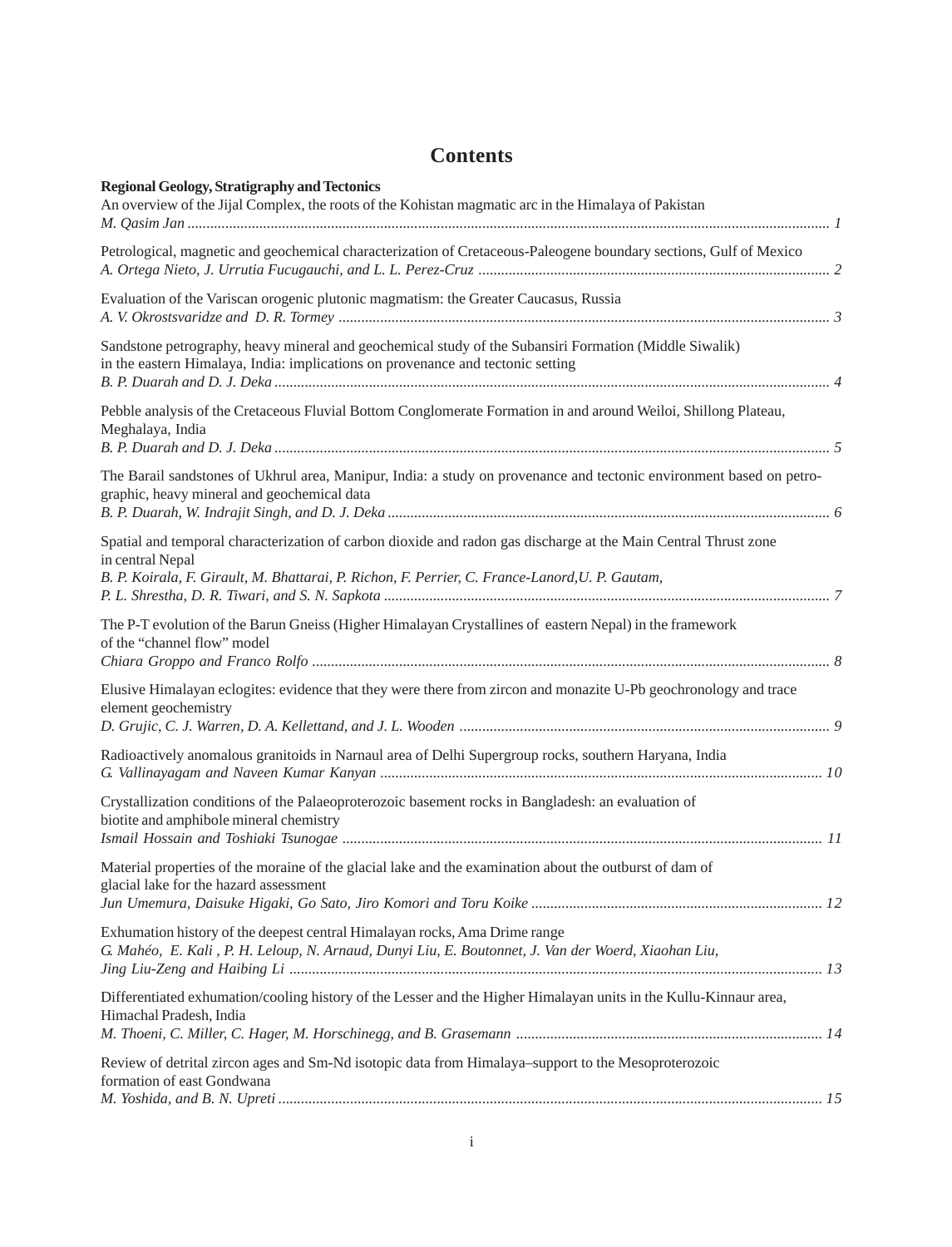| Granitoid magmatism in Mongolia: evolution in time                                                                                                                                   |  |
|--------------------------------------------------------------------------------------------------------------------------------------------------------------------------------------|--|
| New data on the geological setting of the Nepalese Kanchenjunga area                                                                                                                 |  |
| Magnetic susceptibility as a potential tool for geological differentiation of the Lesser Himalayan<br>rocks in central Nepal                                                         |  |
| Metabasites petrology and P-T evolution in the Lesser Himalaya, central Nepal                                                                                                        |  |
| Petrology of granites in Siner areas, Siwana Ring Complex, northwestern Peninsular India                                                                                             |  |
| Second generation glaciers mapping and inventory of Nepal                                                                                                                            |  |
| Geochemistry and U-Pb ages of the Nardanda pegmatite of the Kathmandu Crystalline Nappe and<br>Gulbhanjyang augen gneiss of the Gosainkund Crystalline Nappe, central Nepal Himalaya |  |
| Sedimentology, microfacies analysis and diagenesis of the Lower Eocene the Sakesar Limestone,<br>central Salt Range, Pakistan                                                        |  |
| Use of remote sensing and GIS tool in glacial lake mapping and monitoring of Nepal Himalayas                                                                                         |  |
| Basic rocks of Manipur ophiolite in the Indo-Myanmar Hill Ranges, NE India and the petrotectonic significance                                                                        |  |
| Geology of the Lesser Himalaya along the Gorkha - Narayangarh section, central Nepal                                                                                                 |  |
| Geology of the Trishuli Valley from Betrawati to Rasuwagadhi, central Nepal                                                                                                          |  |
| Effusive activity at the Nevado de Tolucavolcano area, central Mexico                                                                                                                |  |
| Facies analysis and depositional setting of the Jurassic Samana Suk Limestone, Kala Chitta Range,<br>Lesser Himalayas, Pakistan                                                      |  |
| Lithostratigraphy and facies analysis of the Siwalik Group, Karnali River section, far-western Nepal Himalaya                                                                        |  |
| Flow stratigraphy of a part of Mandu region, Dhar District, Madhya Pradesh, India                                                                                                    |  |
| Early Neogene origin of the Himalayas: some proxies from northern Indian Ocean studies                                                                                               |  |
| Re-assessment of the stratigraphic subdivision of the Nawakot Complex by Stöcklin (1980) in the Gorkha-Narayangarh<br>section, central Nepal                                         |  |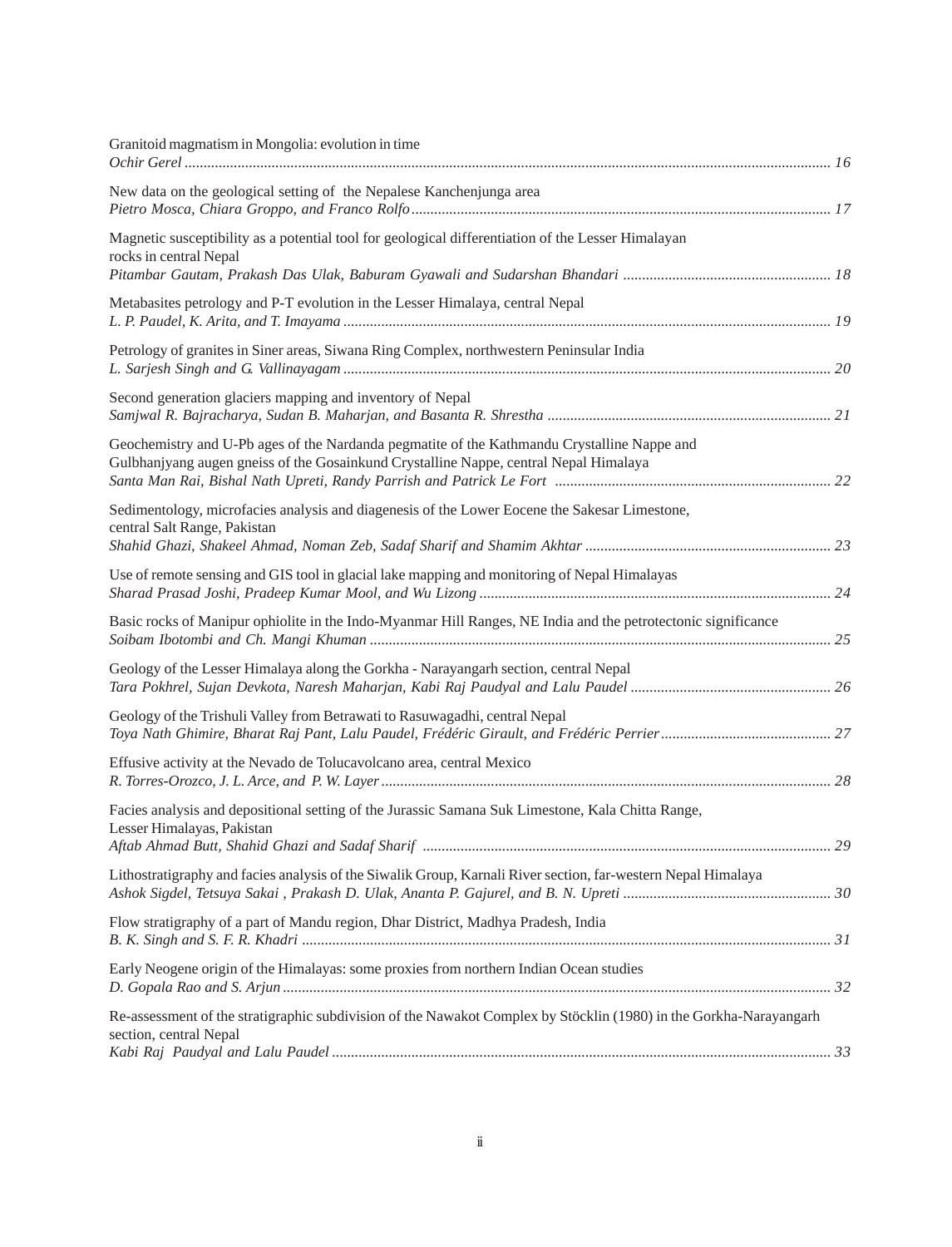| Lower Carboniferous biostratigraphy, paleoecology and paleogeography of Balast Section,<br>north Damghan, east Alborz-Iran                                                                                                         |  |
|------------------------------------------------------------------------------------------------------------------------------------------------------------------------------------------------------------------------------------|--|
| Middle to Late Miocene vegetation and climate from the Siwalik succession, Karnali River section<br>of the Nepal Himalaya                                                                                                          |  |
| Stratigraphy, depositional environment and provenance of Xaltipa Formation in the Huayacocotla<br>Anticlinorium, east central Mexico<br>María de los Angeles Verde Ramírez, Gilberto Silva Romo, Claudia Cristina Mendoza Rosales, |  |
| Sedimentology and sequence stratigraphy of the Miocene succession in the Surma Basin,<br>Northeastern Bangladesh                                                                                                                   |  |
| Early Jurassic position of the Lhasa Block indicated by palaeo-biogeographical distribution of Lithiotis bivalvesc                                                                                                                 |  |
| The significance of Cretaceous gastropods abundance in San Juan Raya, Southern Mexico                                                                                                                                              |  |
| Significance of trace fossils from Barail Group of sediments, Manipur, India                                                                                                                                                       |  |
| Stratigraphic analysis of the Jurassic sequence of the region Tecocoyunca, Tecomatlán Puebla<br>Rodríguez Calderón Marlene, Hernández Vulpes María Rosalinda, Arellano-Gil Javier,                                                 |  |
| Microfacies analysis and palaeoenvironmental interpretation of the Early Eocene<br>Chor Gali Formation, central Salt Range, Pakistan                                                                                               |  |
| Sedimentology of an Early Permian, meandering fluvial succession: the Warchha Sandstone,<br>central Salt Range, Pakistan                                                                                                           |  |
| Sedimentology, microfacies analysis and diagenesis of the Lower Eocene Sakesar Limestone,<br>central Salt Range, Pakistan                                                                                                          |  |
| Comparison between the tectonic movements of Mt. Everest and the Nanga Parbat-Haramosh massif                                                                                                                                      |  |
| A new model to resolve the Lesser Himalayan Crystalline Nappe problem: Implications<br>for Himalayan tectonics                                                                                                                     |  |
| Remnants of southern Tibetan Plateau in north-western Himalayas: morphological and<br>thermochronological evidences                                                                                                                |  |
| Geology and tectonic setting of the volcanoclastic succession of the Upper Cretaceous,<br>western Sulaiman Foldbelt, Pakistan                                                                                                      |  |
| Role of active tectonics in geothermal exploration: a case study in Büyükmenderes graben, SW Turkey                                                                                                                                |  |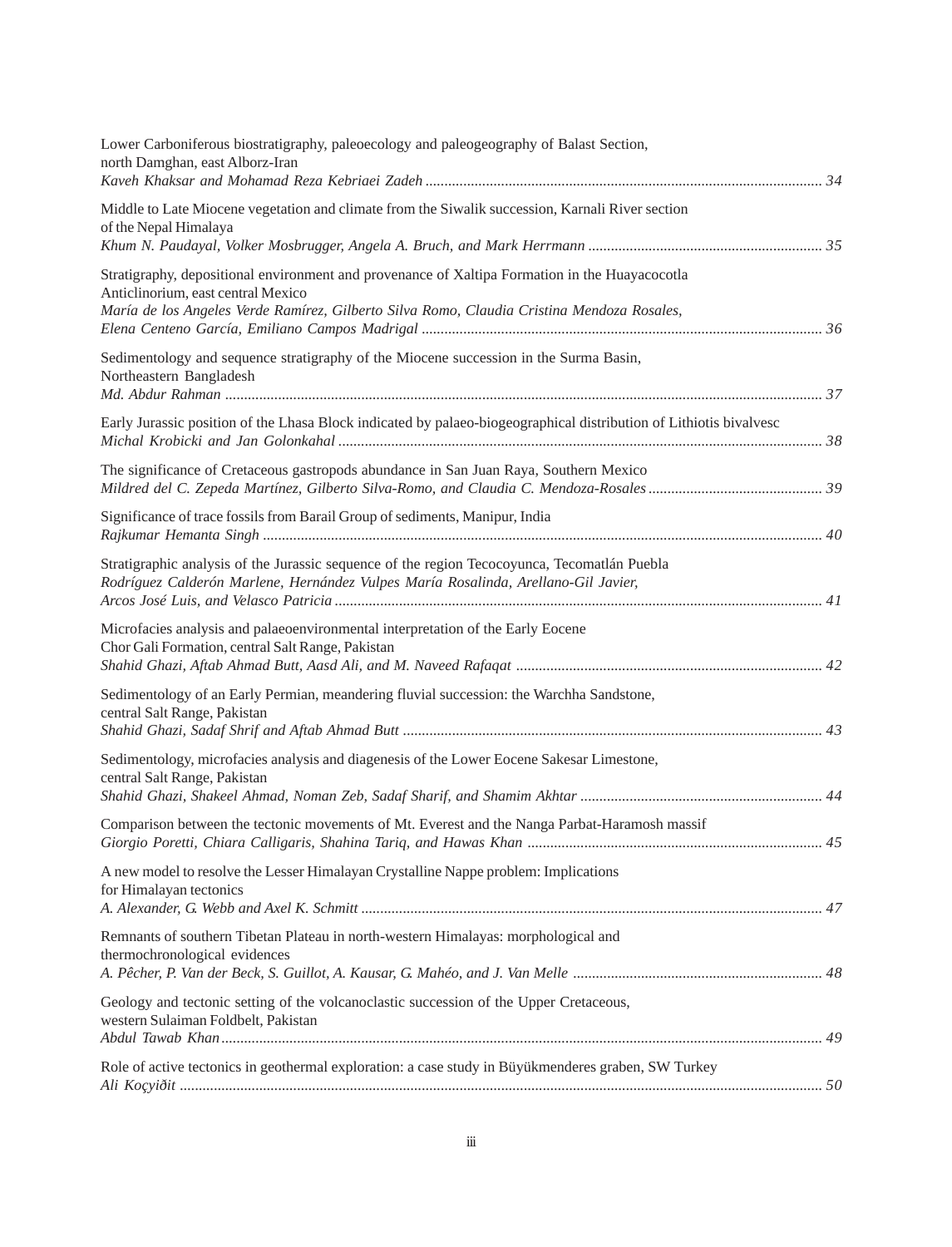| Neotectonic signatures in the southern Peninsular India and Gulf of Mannar                                                                                                                                                    |  |
|-------------------------------------------------------------------------------------------------------------------------------------------------------------------------------------------------------------------------------|--|
| Problems with respect to the channel flow model in the Himalaya and Tibet                                                                                                                                                     |  |
| Three-dimensional strain variation across the Kathmandu Nappe: implication to internal deformation                                                                                                                            |  |
| The Main Central Thrust Zone in eastern Nepal explained by petrology                                                                                                                                                          |  |
| Deformation-based criteria for identifying the MCT in the southern part of the Kathmandu Nappe, central Nepal                                                                                                                 |  |
| Elasto-plastic finite element modeling along the project INDEPTH profile: implication for the role<br>of crustal strength variations in Himalaya and Tibet                                                                    |  |
| Indian plate motion constrained by GPS measurements                                                                                                                                                                           |  |
| Timing of the end of motion along the South Tibet Detachment shear zone: an important constraint<br>on collision models                                                                                                       |  |
| Cretaceous deformation and new structural model of the Petlalcingo Monocline, Oaxaca México                                                                                                                                   |  |
| Collision tectonics of the north-western Caucasus, Russia                                                                                                                                                                     |  |
| Partitioning of convergence and slip rates between the Himalayan Frontal Thrust and the Main Boundary Thrust<br>in Kangra re-entrant, NW Himalaya                                                                             |  |
| Stone of Heaven: Jade                                                                                                                                                                                                         |  |
| Mineral Resources, Development, Oil & Natural Gas<br>The amazing miniature world of the Montezuma mine, Sonora, Mexico<br>Juan Carlos Alvarado Sánchez, Alejandra Noemí García Romero, Paola Carolina Reye Luna,              |  |
| Distribution of trace metals in sediment cores of Sunderban mangrove wetland, India and their<br>possible toxicological effects on biota<br>Santosh Kumar Sarkar, Md. Aftab Alam, Asokkumar Bhattacharya, Mousumi Chatterjee, |  |
| Measurement of ammonium in silicates by reflection spectroscopy<br>Marcelo Godefroy Rodríguez, Carles Canet Miquel, Teresa Pi Puig, and Eduardo Gonzales Partida  66                                                          |  |
| Mineral deposits location and regularities of depth structure of the Earth's crust                                                                                                                                            |  |
| An account on the prospects of cement grade limestone in the Markhu Formation, Lesser Himalaya, central Nepal                                                                                                                 |  |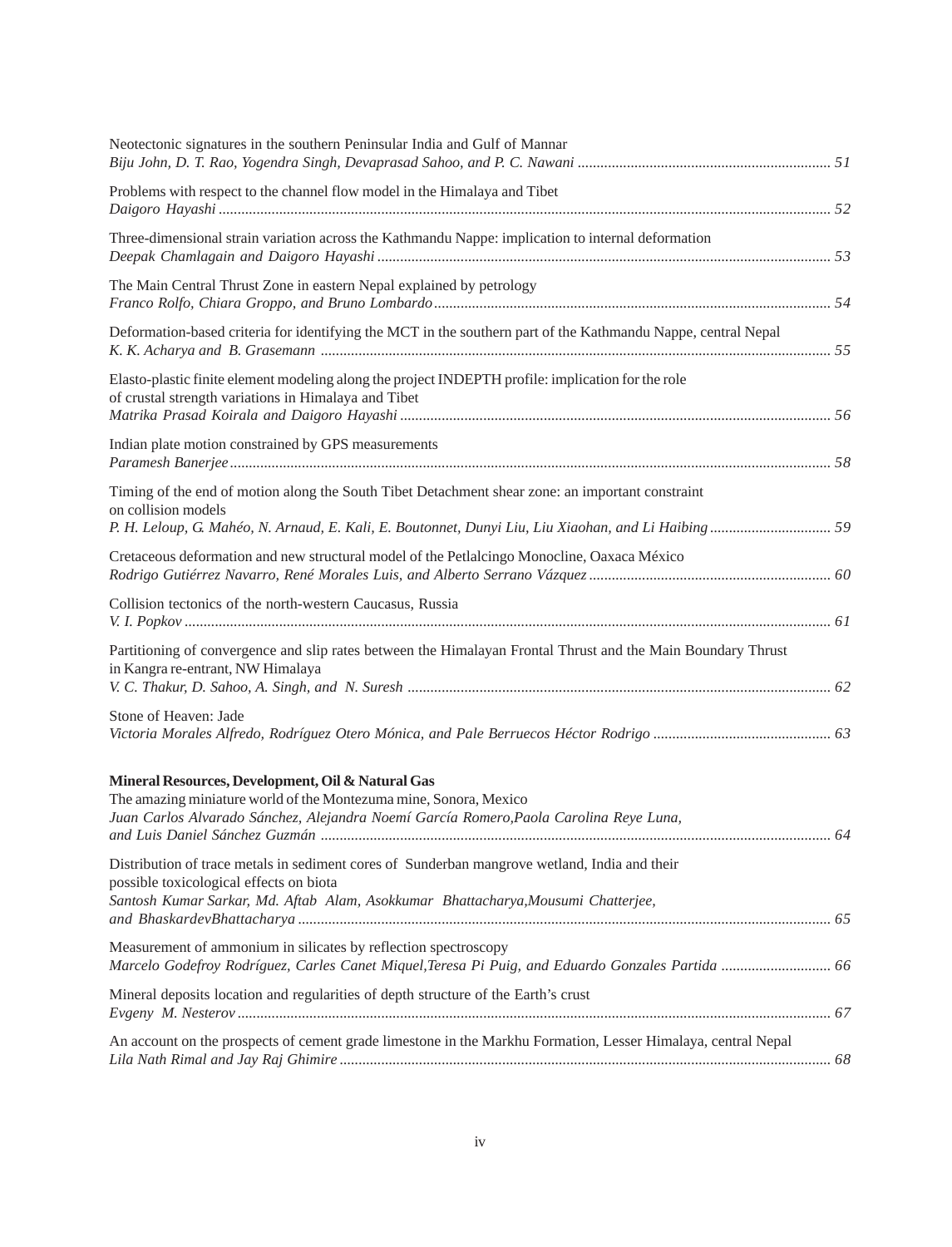| A comparative study of geological controls on gas hydrate occurrences along the Indian continental margins<br>M. Ravi Santosh Kumar, T. Veera Kumaria, V. Trivenia, M. S. Naidua, P. Prasada Raoa,   |  |
|------------------------------------------------------------------------------------------------------------------------------------------------------------------------------------------------------|--|
| Characterization and modelling of gas discharge in Lower Dolpo, Western Nepal                                                                                                                        |  |
| Platinum Group Element (PGEs) occurrences and exploration studies in India – current status                                                                                                          |  |
| Exploration of hydrocarbon in Proterozoic basins using geochemical tracers                                                                                                                           |  |
| Reconnaissance survey of kaolin deposit at Meetiyagoda in Sri Lanka                                                                                                                                  |  |
| Exploration results of Iron ore deposit at Thosey, Ramechhap, Nepal                                                                                                                                  |  |
| Water Resources & Hydropower Development<br>Future of water in Pakistan                                                                                                                              |  |
| Potential of failures of small scale hydropower projects in Nepal due to adverse geology                                                                                                             |  |
| Geological challenges in the development of hydropower in Nepal                                                                                                                                      |  |
| Influence of thrust planes in the planning of hydropower projects in Nepal Himalaya                                                                                                                  |  |
| Hydrology, Engineering Geology & Environment Protection<br>Himalayan mountain building and fragile ecosystem                                                                                         |  |
| Geoelectric resistivity sounding for deciphering hydrogeology and locating deep tubewell installation sites in<br>Pouroushava area of Bagerhat, Bangladesh                                           |  |
| Interference and inefficiency of water wells: a constrain of water conservation in Naogaon Upazilla, Bangladesh                                                                                      |  |
| Comparison of surface water and groundwater arsenic in the floodplains of the Ganges and Niger Rivers<br>Patricia K. Garcia, Steven H. Emerman, Scott A. Robertson, Michael P. Bunds, Drissa Samake, |  |
| Potential of shallow ground water recharge through rainwater harvesting in the Kathmandu Valley, Nepal                                                                                               |  |
| Arsenic and other heavy metals in the Sun Koshi and Sapta Koshi Rivers, eastern Nepal<br>Steven H. Emerman, Ryan B. Anderson, Sushmita Bhandari, Roshan R. Bhattarai, Mallory A. Palmer,             |  |
| Rainwater recharge of shallow aquifers–a viable solution to address water shortage in the Kathmandu Valley, Nepal                                                                                    |  |
| Developing effective groundwater monitoring mechanism for Kathmandu Valley, Nepal                                                                                                                    |  |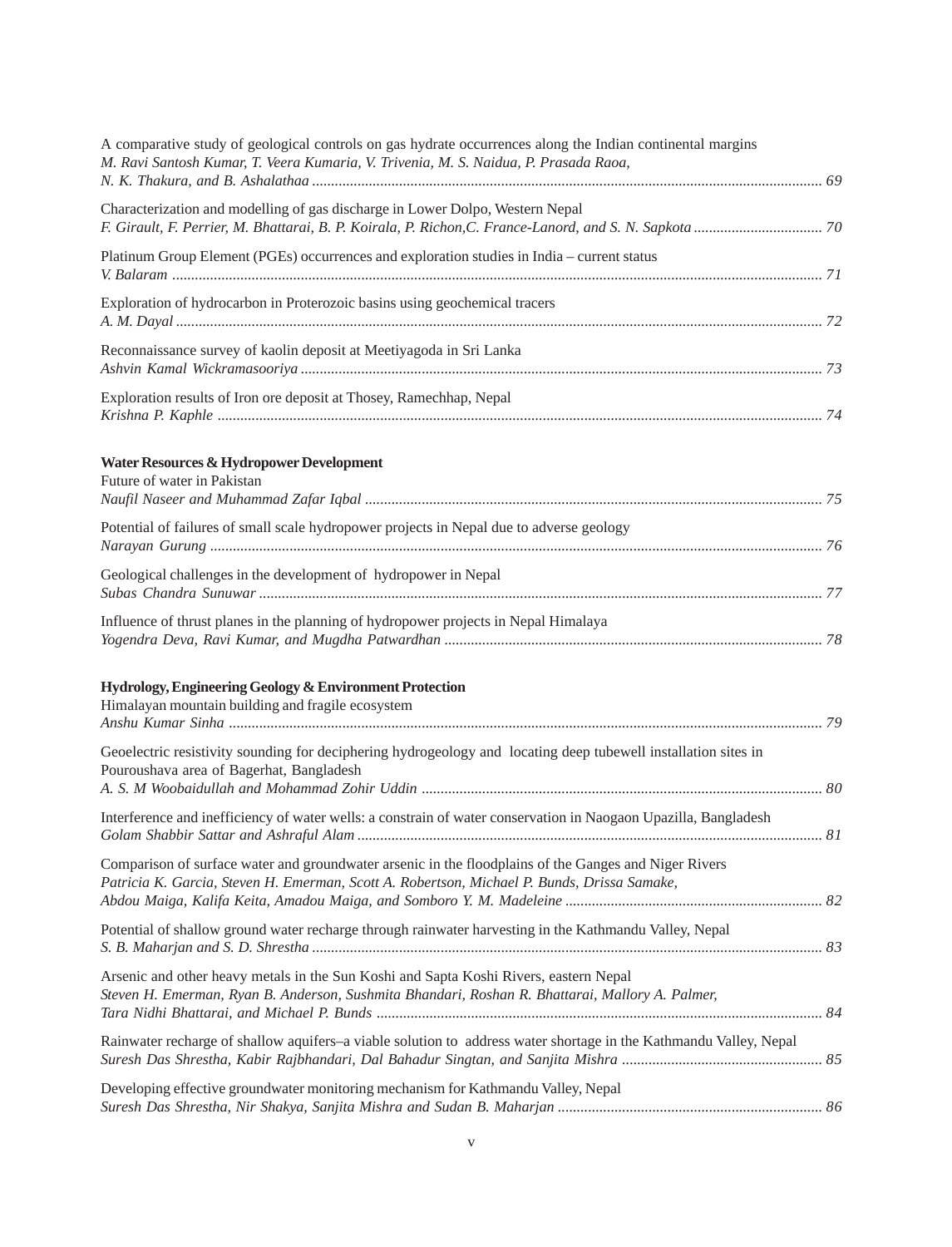| Two-dimensional numerical modeling of surge shaft at upper Tamakoshi Project, Nepal                                                                                                                                               |  |
|-----------------------------------------------------------------------------------------------------------------------------------------------------------------------------------------------------------------------------------|--|
| Landslide susceptibility mapping using frequency ratio and logistic regression: a case study<br>from Phidim, eastern Nepal                                                                                                        |  |
| Landslide susceptibility mapping in west Nepal using active fault map                                                                                                                                                             |  |
| Foundation characteristics of the soils of different parts of Nepal                                                                                                                                                               |  |
| Geological and bioengineering investigation on the Dhungagade–Aarughat section of Gorkha–Aarughat Road, Nepal                                                                                                                     |  |
| Prospects of railway development in Nepal                                                                                                                                                                                         |  |
| Soil restoration using rock dust                                                                                                                                                                                                  |  |
| Concept of Metro tunnelling in the Kathmandu valley, Nepal                                                                                                                                                                        |  |
| Geotechnical instrumentation and its implications in dams, slopes, and tunnels: an experience from<br>middle Marsyangdi Hydroelectric Power Project (MMHPP), Nepal                                                                |  |
| Engineering and geotechnical evaluation of Panthial landslide along National Highway (NH),<br>Jammu and Kashmir, India<br>Yudhbir Singh, G. M. Bhat, S. K. Pandita, Vinay Sharma, S. S. Kotwal, Kuldeep Kumar, and Sumita Koul 96 |  |
| Investigation of effective parameters in fracturing of sedimentary rocks                                                                                                                                                          |  |
| Flow characteristics of densely packed granular shear flow subjected to slow deformations                                                                                                                                         |  |
| Development of HAZUS compatible fragility functions for non-engineered buildings in Nepal and Bangladesh                                                                                                                          |  |
| Updation of land use information and generation of land use zoning maps: an application of integration<br>of GIS and Remote Sensing through knowledge base                                                                        |  |
| Engineering geological investigations of Dik Chhu hydropower project, Sikkim Himalaya, India                                                                                                                                      |  |
| Role of geological structures and clay minerals in triggering landslides on Mugling-Narayangarh<br>Highway, central Nepal                                                                                                         |  |
| <b>Climate Change &amp; Natural Hazards</b><br>Disappearing glaciers of Himalaya in the context of global warming<br>B. N. Upreti, S. Dhakal, S. M. Rai, S. R. Bajracharya, B. R. Adhikari, M. Yoshida, and T. N. Bhattarai  103  |  |
| On the occurrence of fatal landslides in Nepal                                                                                                                                                                                    |  |
|                                                                                                                                                                                                                                   |  |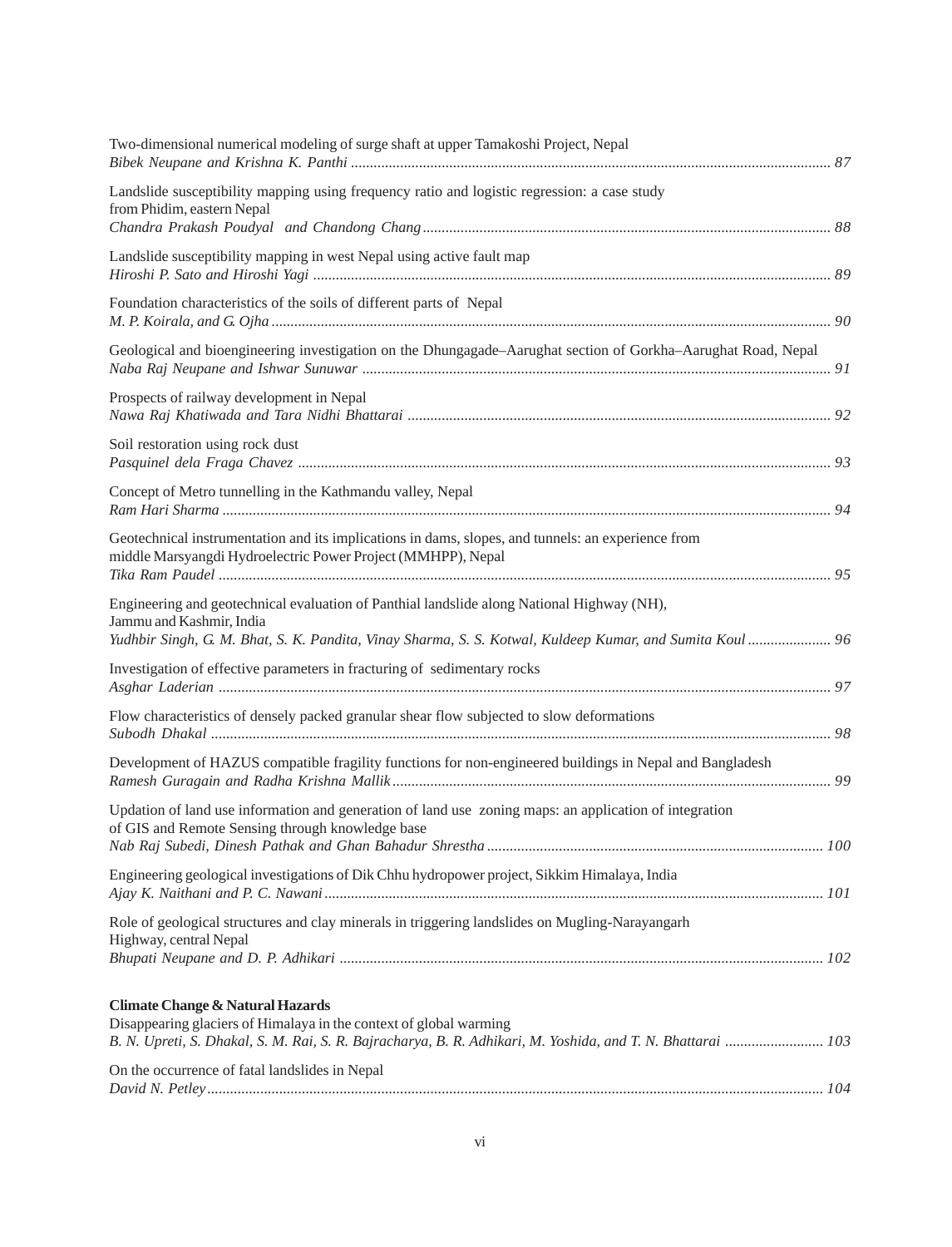| Achyuta Koirala, Pradeep Kumar Mool, Praveen Raj Maskey, Suman Panthee, and Sharad Prasad Joshi 111         |
|-------------------------------------------------------------------------------------------------------------|
| Achyuta Koirala, Praveen Raj Maskey, Pradeep Kumar Mool, Arun Bhakta Shrestha, and Sharad Prasad Joshi  112 |
|                                                                                                             |
|                                                                                                             |
|                                                                                                             |
|                                                                                                             |
|                                                                                                             |
| 118                                                                                                         |
|                                                                                                             |
|                                                                                                             |
|                                                                                                             |
|                                                                                                             |
|                                                                                                             |
|                                                                                                             |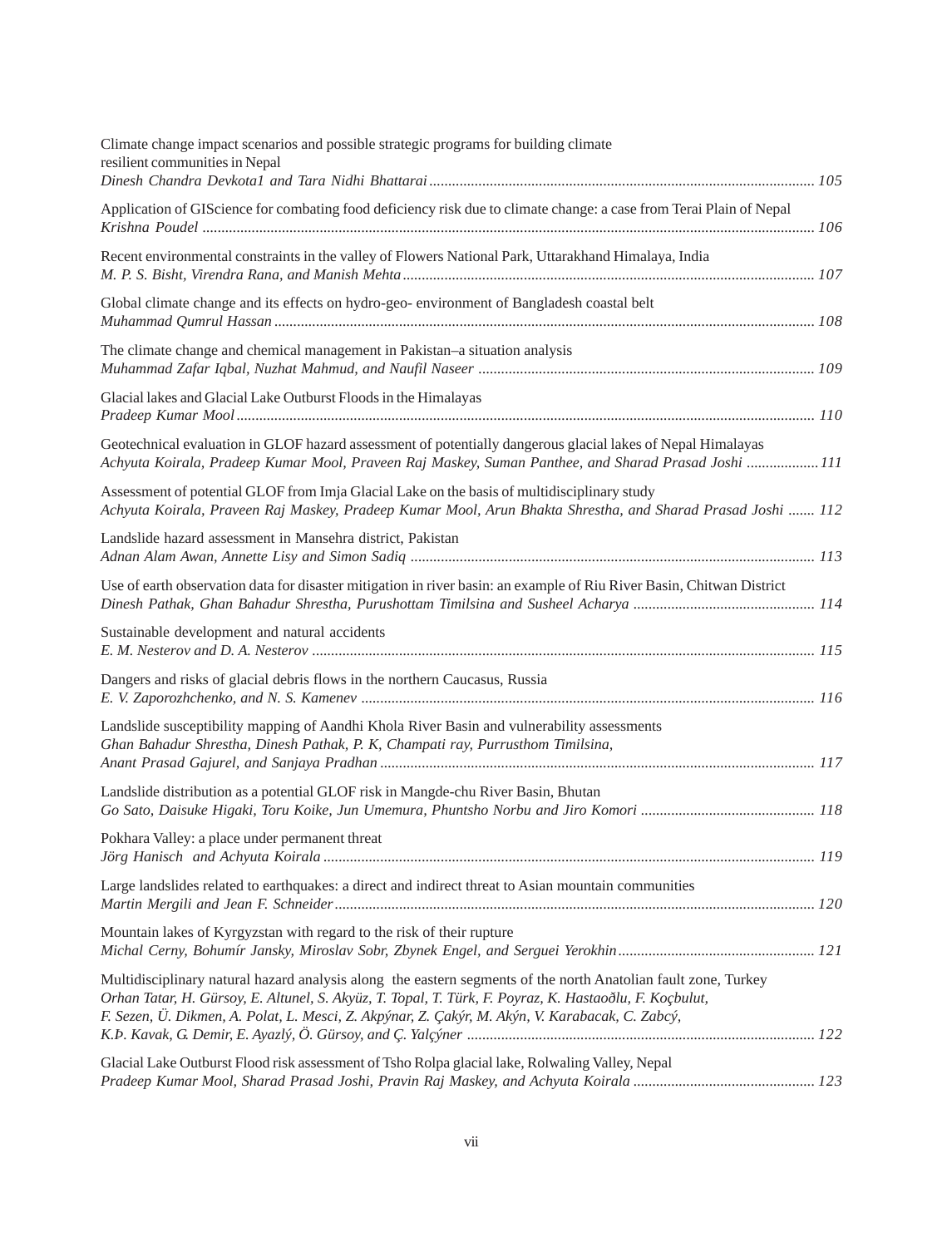| Comparative assessment of potential GLOF hazard and vulnerability of Tsho Rolpa, Thulagi and<br>Imja Glacier Lake, Nepal<br>Pravin Raj Maskey, Pradeep K. Mool, Achyuta Koirala, Sharad P. Joshi, and Arun B. Shrestha  124                                       |
|-------------------------------------------------------------------------------------------------------------------------------------------------------------------------------------------------------------------------------------------------------------------|
| Potential GLOF hazard and vulnerability assessment of Thulagi Glacial Lake, Nepal<br>Pravin Raj Maskey, Pradeep K. Mool, Arun B. Shrestha, Achyuta Koirala, and Sharad P. Joshi  125                                                                              |
| Geological significance of the Tam Pokhari Glacial Lake Outburst Flood, eastern Nepal                                                                                                                                                                             |
| Earthquake resilience capacity of the KathmanduValley: a case study of Gairi Gaun, Kathmandu, Nepal                                                                                                                                                               |
| <b>Seismology &amp; Seismotectonics</b><br>Where and how often shall large destructive earthquakes strike the Himalaya?<br>J. P. Avouac, M. R. Pandey, S. N. Sapkota, S. Rajaure, J. Genrich, J. Galetzka, K. Chanard, T. Ader,                                   |
| Hunting for the traces of great Himalayan earthquakes: surface break of the M»8.1, 1934 Bihar-Nepal event?<br>P. Tapponnier, S. N. Sapkota, Y. Klinger, L. Bollinger, F. Perrier, Y. Gaudemer, D. R. Tiwari, and I. Siwakoti  129                                 |
| Continuous seismic monitoring of large floods and debris flows along the Trisuli River, central Nepal<br>Arnaud Burtin, Laurent Bollinger, Rodolphe Cattin, Jérôme Vergne, John Nabelek, Soma Nath Sapkota,                                                       |
| A new seismic model for Kachchh Rift Basin, Gujarat and its implications for crustal dynamics                                                                                                                                                                     |
| Geological and geomorphological causes of landslides induced by the Iwate-Miyagi Inland Earthquake in 2008                                                                                                                                                        |
| Diagnostic precursory swarm and earthquake forecast in Indo - Nepal Himalaya                                                                                                                                                                                      |
| Post-seismic deformation in Pakistan after the 8th October 2005 earthquake: evidence of after-slip along a flat north<br>of the Balakot-Bagh thrust<br>F. Jouanne, A. Awan, A. Madji, A. Pêcher, M. Latif, A. Kausar, J. L. Mugnier, I. Khan, and N. A. Khan  134 |
| Simulation of 1934 and 1988 earthquakes: implication to seismic hazard in eastern Nepal                                                                                                                                                                           |
| Tectonic stress field, crustal deformation and seismicity of the fold-and-thrust belt of NW-Himalaya:<br>a numerical modeling approach                                                                                                                            |
| The Caltech-NSC-DASE Nepal GPS Network<br>J. Genrich, J. Galetzka, F. Chowdhury, K. Chanard, J. P. Avouac, M. Flouzat, S. N. Sapkota and NSC-Team  137                                                                                                            |
| Himalayan tectonic model and the great earthquakes                                                                                                                                                                                                                |
| Seasonal geodetic strain in the Himalaya induced by surface load variations and implications for<br>shallow elastic structure of the Earth<br>Kristel Chanard, Jean-Philippe Avouac, Takeo Ito, Jeff Genrich, John Galetzka, Mireille Flouzat, and NSC team  139  |
| Lithospheric structure model of central Indian Ocean Basin using ocean bottom seismometer data                                                                                                                                                                    |
| Strong ground motion, cultural noises and undetected micro seismic events from an accelerometric perspective                                                                                                                                                      |

*M. Bhattarai, B. P. Koirala, S. Maskey, D. R. Tiwari, U. Gautam, S. N. Sapkota,B. Doury,*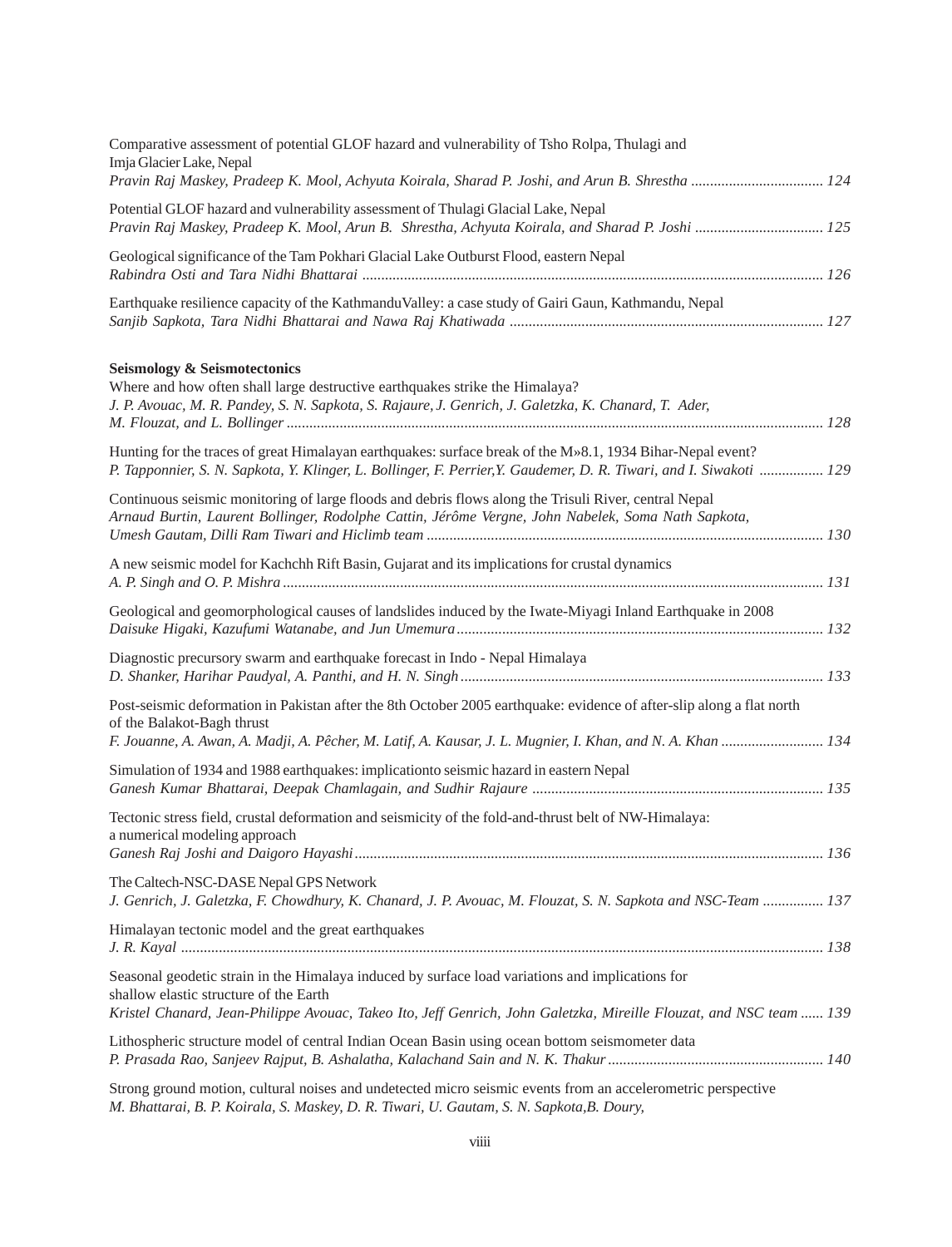| Seismic hazard map of Islamabad, Pakistan using newly developed attenuation equation                                                                                                                                                                                                                                                                                                         |  |
|----------------------------------------------------------------------------------------------------------------------------------------------------------------------------------------------------------------------------------------------------------------------------------------------------------------------------------------------------------------------------------------------|--|
| Variations in the magnitude of completeness and 'b' value for the Indian Himalaya region during<br>the catalog period 1964-2007                                                                                                                                                                                                                                                              |  |
| Morphotectonics and paleoseismology of the Main Frontal Thrust in the Nepal Himalayas<br>Soma Nath Sapkota, Paul Tapponnier, Laurent Bollinger, Yann Klinger, Frederic Perrier,                                                                                                                                                                                                              |  |
| Interseismic strain build up in the Nepal Himalaya revealed from relocated local seismicity                                                                                                                                                                                                                                                                                                  |  |
| Understanding seismic hazards in Nepal Himalayas: major problems and issues                                                                                                                                                                                                                                                                                                                  |  |
| Testing earthquakes nucleation models from the response of Himalayan seismicity to secular and<br>periodic stress variations                                                                                                                                                                                                                                                                 |  |
| Strong ground motion observation at damsite of middle Marsyangdi Hydroelectric Project, Lamjung, Nepal                                                                                                                                                                                                                                                                                       |  |
| New method of earthquake magnetic precursors detecting                                                                                                                                                                                                                                                                                                                                       |  |
| Study on soil erosion in the south bank of the Brahmaputra River in and around Hatishal,<br>Jorhat District, Assam, India                                                                                                                                                                                                                                                                    |  |
| Quaternary Geology & Urban Geology<br>Discovery of Tsunami deposit in the paleo-Kathmandu Lake, central Nepal Himalaya                                                                                                                                                                                                                                                                       |  |
| Ananta P. Gajurel, Tetsuya Sakai, Ashok Sigdel, Hideo Tabata, Nobuo Ooi, and Bishal N. Upreti  151<br>Holocene variability of the Asian monsoon inferred from a sediment core obtained from Lake Rara, western Nepal<br>Atsunori Nakamura,, Yusuke Yokoyama, Hideaki Maemoku, Hiroshi Yagi, Makoto Okamura,<br>Hiromi Matsuoka, Nao Miyake, Toshiki Osada, Hirofumi Teramura, Tomoki Yamada, |  |
| Deterioration of Nakhu Khola: impairment on dynamic and recreational functions of the river                                                                                                                                                                                                                                                                                                  |  |
| Microfacies and stable isotope analysis of lacustrine carbonates from the Thakkhola-Mustang Graben,<br>central Nepal Himalaya                                                                                                                                                                                                                                                                |  |
| Rara Lake, its bathymetric feature and origin, Jumla District, western Nepal Himalayas<br>H. I. Yagi, H. Maekoku, A. M. Okamura, H. Matsuoka, T. Osada, H. Teramura, D. P. Adhikari and V. Dangol  155                                                                                                                                                                                       |  |
| Lost mountains and the collapsed 15th 8000 m-peak of the Himalayas-evidence from lithotectonics<br>and rockslide's internal structures                                                                                                                                                                                                                                                       |  |
| Last Ice Age glaciation of the Himalaya-investigations of trim-lines, ice thicknesses, lowest ice margin<br>and ELA in the Khumbu Himal (Cho Oyu, Mt. Everest and Makalu-S-slopes)                                                                                                                                                                                                           |  |
|                                                                                                                                                                                                                                                                                                                                                                                              |  |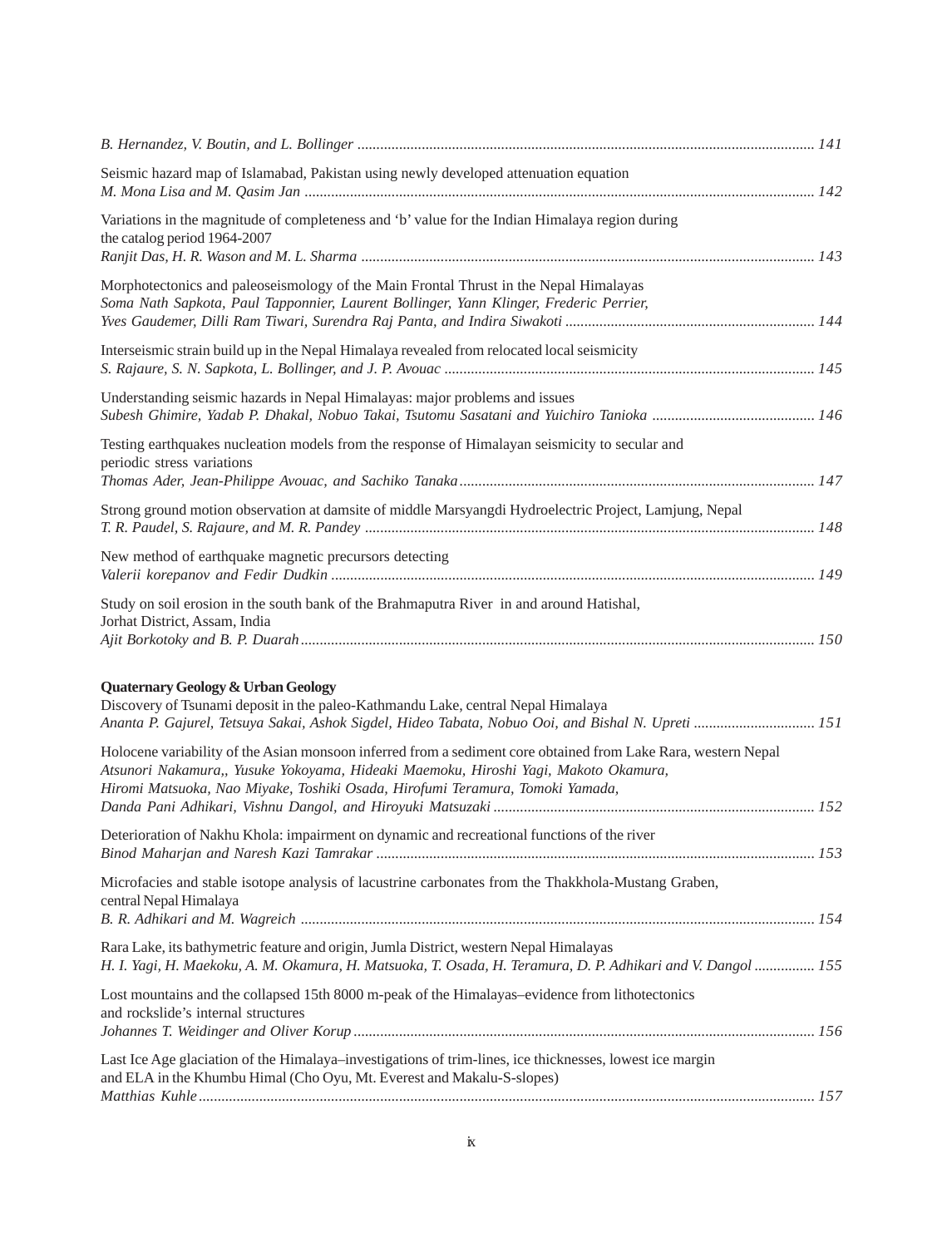| Uplift of Tibet and the mountains of central Asia above the snowline, their Ice Age glaciation and<br>influence on the Quaternary climate: an overview with results from 2003 to 2010 |  |
|---------------------------------------------------------------------------------------------------------------------------------------------------------------------------------------|--|
|                                                                                                                                                                                       |  |
| Remote sensing and Holocene tectonics in the Padma River, Bangladesh                                                                                                                  |  |
| Sediment budget and hillslope-channel coupling in a Himalayan Valley (Middle Kali Gandaki, Nepal)                                                                                     |  |
| Dhaka City water supply management, Bangladesh                                                                                                                                        |  |
| Lithological and mineralogical variations: indicator of provenance and paleoenvironmental change of<br>the Kathmandu Basin fill sediments, Nepal                                      |  |
| Geology of alluvial fan sediments, southwest part of the Kathmandu Basin, Nepal                                                                                                       |  |
| Effects of human distrurbances and climates on morphological changes of Bagmati River, central Nepal                                                                                  |  |
| Plant macrofossils from the Late Pleistocene sediments of the Kathmandu Valley, central Nepal: implications for<br>palaeoclimate                                                      |  |
| Slumped beds in the flood plain deposits of the Pleistocene Gokarna Formation, Kathmandu Valley, and their origin                                                                     |  |
| Dynamics of the Greate Caucasus Mountain Lakes, Russia                                                                                                                                |  |
| The Development of an Online 3D Compound Virtual Field Trip system                                                                                                                    |  |
| Geobiology and geomicrobiology: an emerging field in earth system science                                                                                                             |  |
|                                                                                                                                                                                       |  |

*Journal of Nepal Geological Society, 2010, Vol. 41 (Sp. Issue)*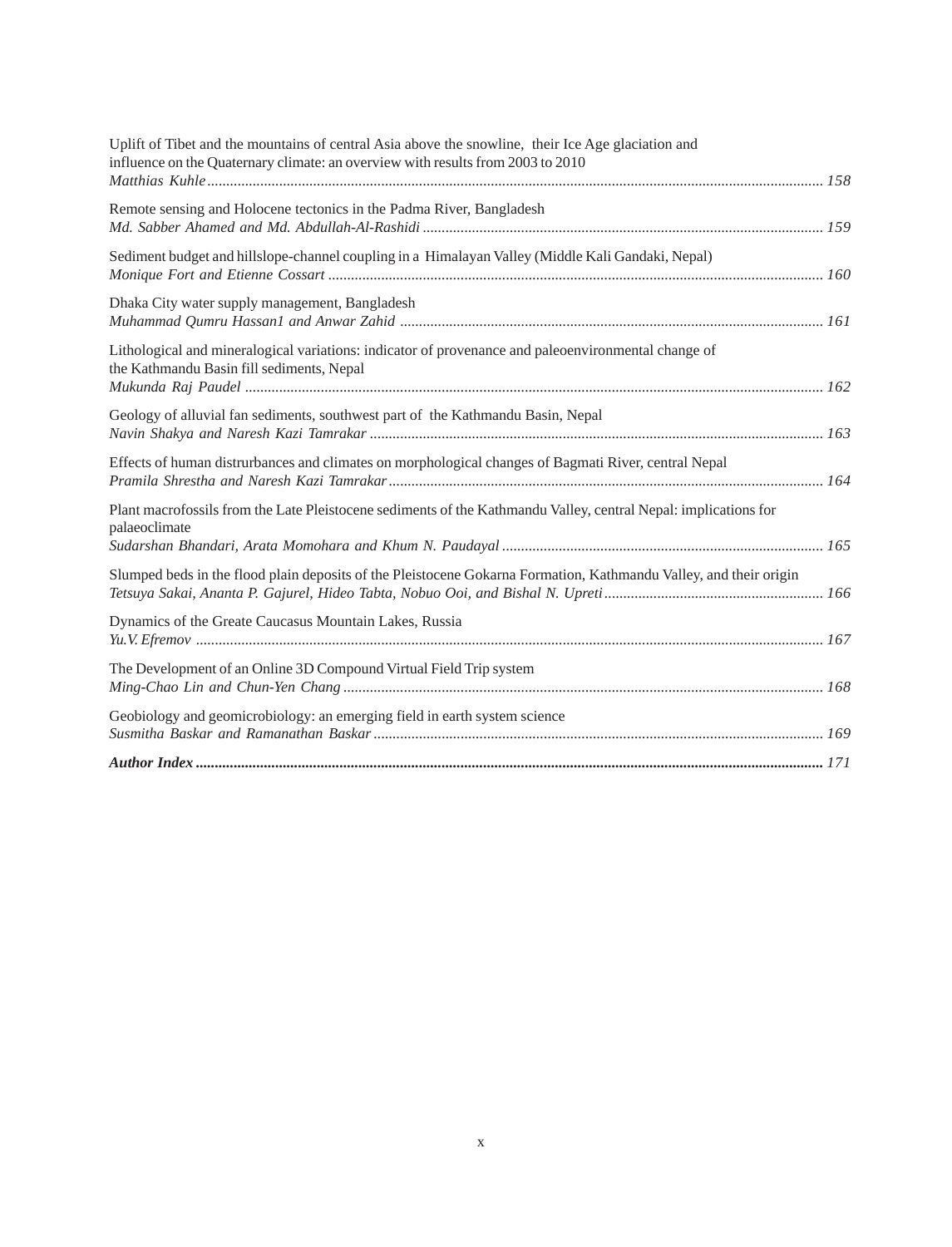# **An overview of the Jijal Complex, the roots of the Kohistan magmatic arc in the Himalaya of Pakistan**

**M. Qasim Jan**

*National Centre of Excellence in Geology, University of Peshawar, Peshawar, Pakistan 25120 (Email: mqjan@yahoo.com)*

 Northern Pakistan comprises at least four distinct geotectonic domains: 1) the Hindukush terrain in the north, followed southward by 2) the Karakoram Plate, 3) the Kohistan magmatic arc, and 4) the Indian Plate. The Hindukush terrain is sutured to the Karakoram Plate along the Tirich Mir Fault; the Kohistan arc is sutured on its north to the Karakoram Plate along the Shyok Suture or Main Karakoram Thrust, and with the Indian Plate to the south along the Indus Suture or the Main Mantle Thrust. The Kohistan arc comprises a range of volcanic, plutonic, and subordinate sedimentary rocks of Early Cretaceous (~125 Ma) to mid-Tertiary (25 Ma) age. It developed as an intra-oceanic island arc that became an Andean-type margin after suturing with the Karakoram plate  $\sim$ 100 Ma ago. The island arc stage igneous and sedimentary rocks underwent medium- to high-grade metamorphism.

 The Jijal Complex (JC) is an association of mafic-ultramfic rocks forming a 150 km<sup>2</sup> block in the southern fringe of the Kohistan arc along the Indus River (73ºE, 35º5´N). Because of its unusual rock association, this complex has been studied in considerable detail by a number of workers. It is composed of two principal lithological associations. The southern part of the JC in the hanging wall of the Indus suture consists of some 10×4 km slab of ultramafic rocks (pyroxenites, peridotites, dunite, minor chromitite). Overlying these is a 7 km wide belt of garnet granulites, garnetites, garnet hornblendites, some ultramafic lenses and granitic bodies, and retrograde assemblages. The ultramafic rocks have a Rb-Sr age of 117  $\pm$ 7 Ma, whereas the gabbro-norite relics in the upper part of the garnet granulites have a Sm-Nd age of  $118 \pm 12$  Ma.

 The garnetiferous rocks of the Jijal Complex have a range of lithologies (Table 1), which appear to have been derived from a series of gabbros, troctolite/allivalite, hornblendite, pyroxenites, and peridotites. These rocks and the ultramafic rocks underneath appear to be isotropic to layered plutonic rocks in the roots of the Kohistan magmatic arc. The geochemistry of the rocks supports a subduction-related origin. Thermo-barometry suggests peak conditions in excess of 850 °C and 14 kbar. However, the mutual relationship of the ultramafic rocks and granulites is not clear neither is the mechanism of high-pressure granulite facies metamorphism which, probably, would have been accompanied by a small degree of partial melting.

#### **Table 1: Mineral assembleages in Jijal Granulites**

#### *Pl + Grt + Cpx + Qtz + Rt ± Hbl Pl + Grt + Qtz + Rt ± Hbl Pl + Qtz + Grt + Ep ± Rt Pl + Grt + Cpx + Scp Cpx + Grt ± Spl Cpx + Opx + Grt ± Hbl*   $Cpx + Opx + Grt \pm Spl$  $Grt + Cpx + Qtz + Ep \pm Hbl$  $Grt + Cpx + Hbl + Rt \pm Qtz$  $Grt + Cpx + Rt$  $Grt + Hbl + Ep + Rt$ *Grt + Hbl Hbl + Grt + Rt*  $Hbl + Grt + Cpx \pm Rt$ *Hbl + Grt + Pl*  $Hbl + Grt + Ep + Qtz + Rt$ *Vein in Grt Hbldite: Cpx + Grt + Hbl* **1) Garnet granulite facies assemblages 2) Retrograde assemblages** *Grt + Hbl + Pl + Ep + Rt ± Scp Zo + Ky + Pg ± Crn Zo + Qtz + Grt + Hbl + Ky + Pg Hbl+ Ep+ Grt+ Qtz+ Pl+Pg+ Rt Hbl + Ep + Scp Hbl + Ep + Qtz Am+Ep+Qtz + Phen + Crn + Rt Pl + Qtz + Chl + Ep Ep + Phen + Chl + Am Ep + Chl + Am + Sph + Ab Ep + Ab + Pg ± Act*  $Act + Chl + Ep \pm Ab$

 $Zo + Grt \pm Cpx \pm Hbl \pm Qtz$ 

#### **3) Pyroxene granulite facies enclaves in garnet grain**

*Pl + Opx + Cpx ± Hbl (meta-norite) Cpx ± Opx + Spl (meta-pyroxenite) The gabbronorite to garnet granulite reaction: Pl (An 45) + Opx (En 62) + Cpx (Mg 33.8, Fe 18.6, Ca 47.6; Al2O3 7.2%, Na2O 1.8%)+ Prg = Pl (An 48) + Grt (Mg 31.7, Fe 44.9, Ca 23.4) + Cpx (Mg 37.7, Fe 13.0, Ca 49.2; Al2O3 5.6%, Na2O 1.6%) + Rt + Qtz*

#### **4) Possible Protolith assemblages**

*Pl + Opx + Cpx ± Qtz (norite) Pl + Ol + Cpx ± Hbl (Ol gabbro) Cpx ± Opx ± Pl ± Spl (pyroxenite) Pl ± Cpx ± Ol (anorthosite)*

*Pl + Qtz ± Opx ± Hbl (tonalite) Pl + Ol ± Cpx (troctolite, allivalite)*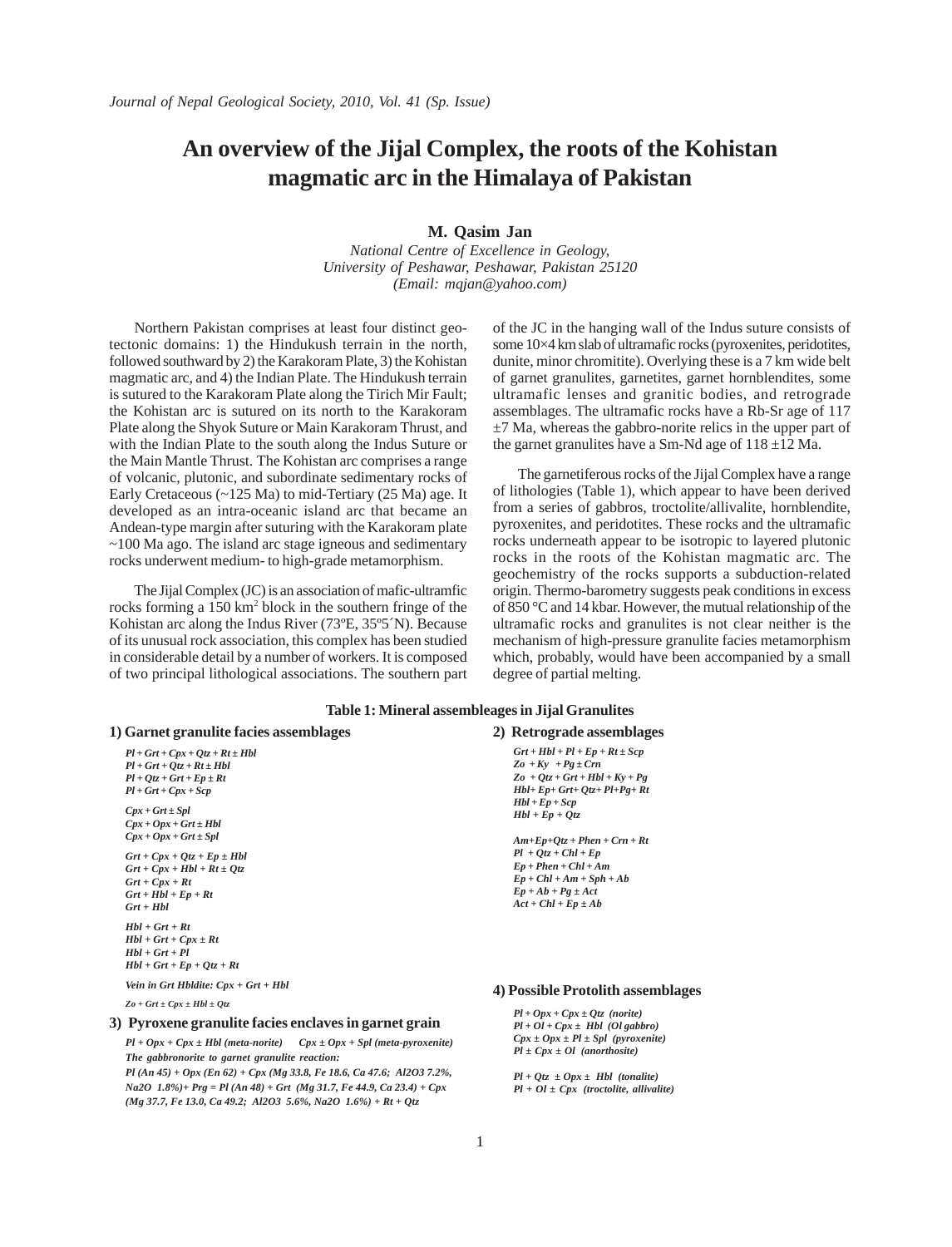# **Petrological, magnetic and geochemical characterization of Cretaceous-Paleogene boundary sections, Gulf of Mexico**

<sup>\*</sup>A. Ortega Nieto<sup>1</sup>, J. Urrutia Fucugauchi<sup>2</sup>, and L. L. Perez-Cruz<sup>2</sup>

*1 Instituto de Geología, Universidad Nacional Autónoma de México, Mexico City, Mexico 2 Instituto de Geofísica, Universidad Nacional Autónoma de Mexico, Mexico City, Mexico ( \*Email: allfacingunam@hotmail.com)*

We present results from petrological, magnetic and geochemical studies of El Mimbral and La Lajilla sections that span the Cretaceous-Paleogene (K-Pg) boundary in northeastern Mexico, and discuss their relationship to the Chicxulub impact and the nature, origin, stratigraphic relations and age of the impact ejecta deposits. The K-Pg boundary is preserved between hemipelagic marls and limestones of the Mendez (Maastrichtian) and Velasco (Paleocene) formations. Sections are situated about 1000 km away from Chicxulub and their K-Pg deposits are part of the proximal ejecta within complex channelized siliciclastic units, which were separated in two parts, one with a basal coarse, poorly graded spherulitic bed with 0.2 to 1 m thick and a second part with several sandstone siltstone beds. Samples were collected across stratigraphic profiles for mineral, magnetic, petrological and geochemical analyses. Detailed lithologic columns for the two localities were prepared. Magnetic measurements include susceptibility, remanent and isothermal magnetization and remanent coercivity. Magnetic hysteresis loops and IRM and

back-field demagnetization were measured for samples of spherulitic bed. X-ray fluorescence analyses on whole rock were complemented with previous data obtained for the Mimbral section. Further, detailed analyses were concentrated in the ejecta material. The spherulitic bed is characterized by rich-Fe-Mg, chlorite and rich Si-Al-K glass spherules and carbonate accretionary lapilli spherules. The silicic component spherules are altered to calcite or chloritesmectite, with some retaining glass cores. Spherules contain Fe-Mg bubbly spherules, Fe-Ti-K schlieren and micrometer size metallic inclusions documenting a compositional range of mafic to intermediate rocks, which relate to the target stratigraphy in Yucatan with the thick surface carbonate platform sediments and the granitic and metamorphic basement. Sixty individual spherules were separated from the two section beds. They display different morphologies, degrees of alteration, surface colors and sizes, with vesiculated globular spherules.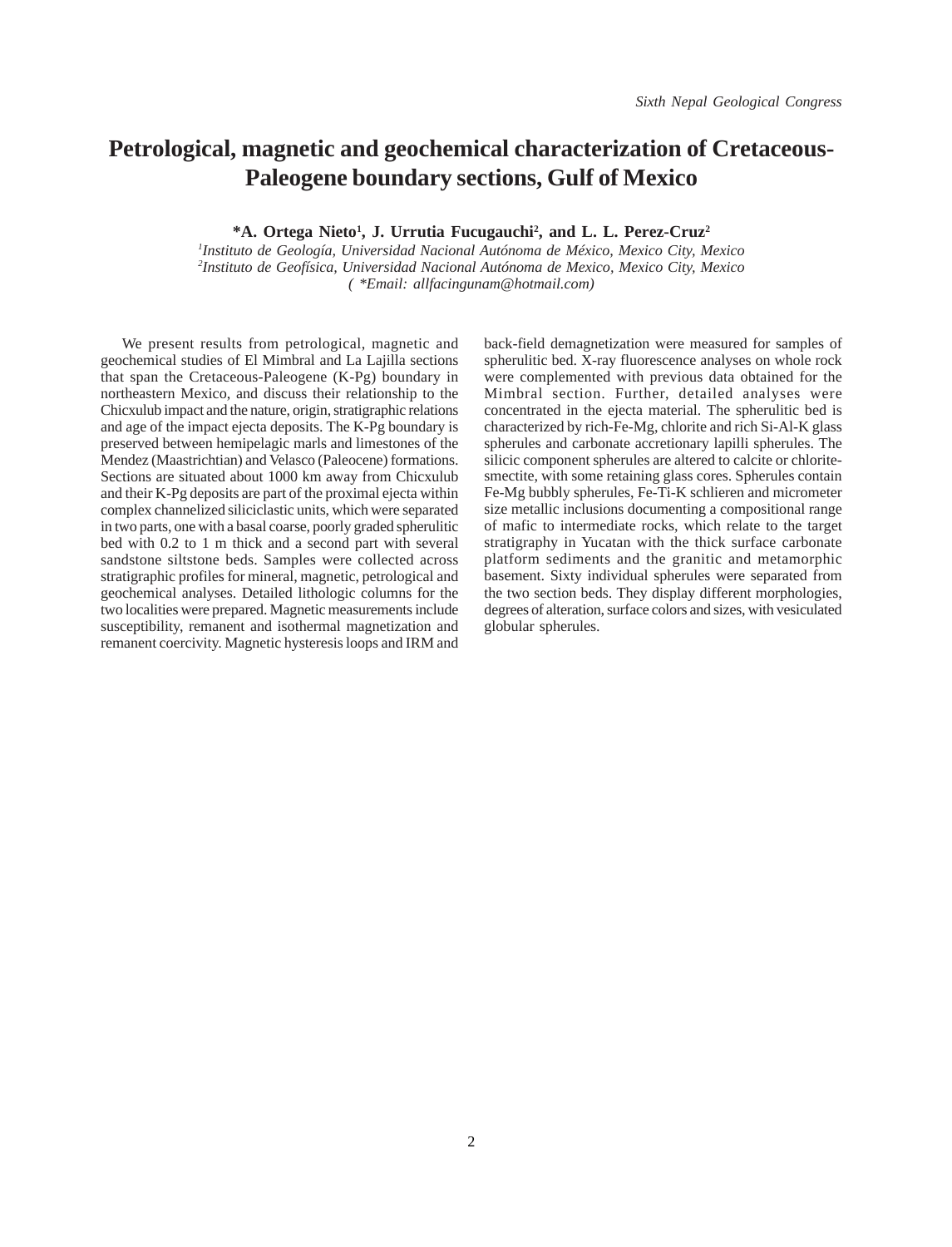# **Evaluation of the Variscan orogenic plutonic magmatism: the Greater Caucasus, Russia**

#### **\*A. V. Okrostsvaridze1 and D. R. Tormey2**

*1 Department of Petrology and Mineralogy of Geological Institute,1/9 M.Aleksidze Str., 0660 Tbilisi, Georgia 2 ENTRIX, 10940 Wilshire Boulevard, Suite 1525, Los Angeles, CA 90024 USA (\*Email: okrostsvari@hotmail.com)*

The Greater Caucasus represents a collisional orogen formed along the Euro-Asian North continental margin and connecting the European and Asian branch of the Alpine-Himalayan mobile belt. It is extended over 1200 km between the Black and Caspian seas. Two major structural stages are distinguished in its construction: Pre-Mesozoic crystalline basement complex (BC) and Meso-Cenozoic volcanicsedimentary cover. In the Pre-Mesozoic basement complex (200 x 40 km) four structural zones (terranes), separated by regional tectonic unconformities or Jurassic depression, are identified, along with they contact each other. BC is built up of the Pre-Cambrian and Paleozoic metamorphic and magmatic rocks; Variscan plutonic magmatism plays an important role in this stage of evolution.

 As a result of comprehensive geological, petrological, geochemical and mineralogical research work in BC of the Greater Caucasus, four Variscan plutonic series from south to north are distinguished: 1- Gabbro-Plagiogranite (356+15 Ma; Rb-Sr method); 2- Diorite-Adamellite (310+12 Ma; U-Pb method); 3- Plagiogranite-Granite (317+12 Ma; Rb-Sr method); 4-Granodiorite-Alaskite (300+7 Ma; Rb-St method). Each plutonic series was formed at a different geodynamic position, from different protoliths, and in each plutonic series the mechanism of magma generation was different. They have general Greater Caucasian direction (NW-SE) and notwithstanding strong horizontal movements, some tonality is still detected in their arrangement.

 Based on the petrogenesis of the Variscan plutonic series and their lateral zones, we conclude that during the Variscan orogenic events northward subduction of oceanic crust (the north edge of Paleotethys) was activated. Its action in the convergent zone caused regional metamorphism and plutonic magmatism.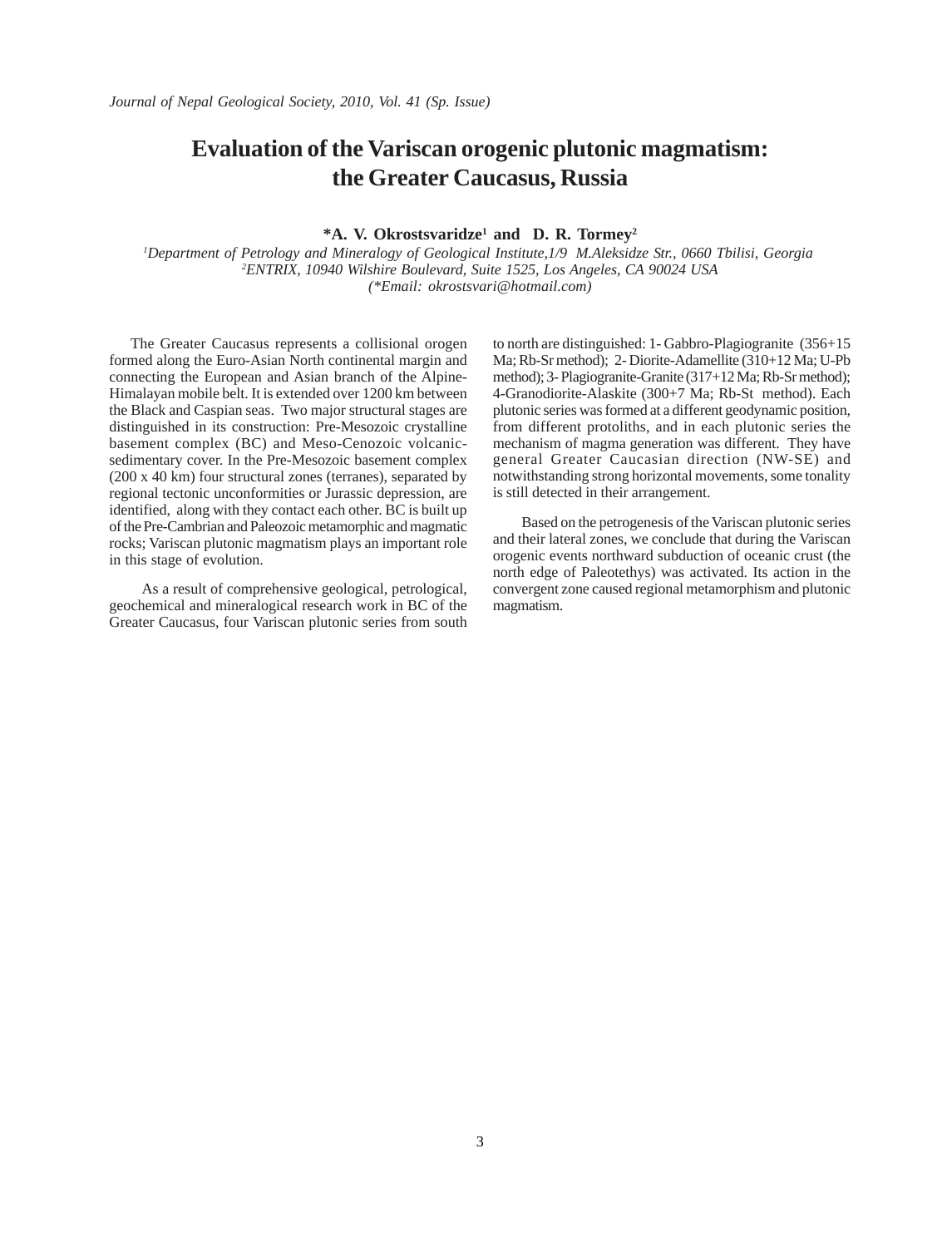# **Sandstone petrography, heavy mineral and geochemical study of the Subansiri Formation (Middle Siwalik) in the eastern Himalaya, India: implications on provenance and tectonic setting**

#### **\*B. P. Duarah and D. J. Deka**

*Department of Geological Sciences, Gauhati University, Guwahati-781 014, Assam, India (\*Email: bpduarah@yahoo.com )* 

Petrography, heavy mineral and geochemical study of sandstones from the Subansiri Formation, which are equivalent to the Himalayan Foreland basin's Middle Siwalik Group of Miocene-Pliocene age in and around the foothills of Arunachal Himalaya, near Gerukamukh in the border region of Assam and Arunachal Pradesh, has been carried out to infer the provenance of the sandstones, tectonic setting during sedimentation and paleoclimatic conditions prevailed in the area at the time of deposition.

Based on the framework composition, the sandstones are classified as quartzose arenite (James et al. 1986), sublithic arenite and sublithic arkose types. Petrographic studies reveal that these sandstones contain quartz, feldspars and of igneous and metasedimentary rock fragments. The modal analysis of sandstone samples (coarse gritty, medium grain size) implies a recycled orogen tectonic provenance. Moreover, petrographic data indicate metamorphic, plutonic igneous and recycled quartz-rich sedimentary parent rocks for the Subansiri sandstones. The petrographic result shows deposition of the sediments in a low to moderate relief during a humid tropical paleoclimatic condition. The sandstones are poorly cemented. Diagenetic activities in the sandstones are low as evidenced by poor cementation, less compaction, near

absence of crenualated /corrugated boundaries of mineral grains, short contact along grain boundaries, and rare occurrence of bending in mineral grains and rare authigenic growth in minerals.

The heavy mineral study indicates that the sediments are derived mostly from acid igneous rock and medium grade metamorphic rock provenances. The Subansiri sandstones are mineralogically immatured.

Discrimination diagrams based on major oxides suggest intermediate igneous and felsic igneous provenance in an active continental margin and a continental island arc tectonic setting. As indicated by the CIW (chemical index of weathering) of the Subansiri Sandstone (average value of 67) their source area had moderate degree of chemical weathering.

#### **REFERENCE**

James, W. C., Wilmar, G. C., and Dividson, B. C., 1986, Role of Quartz Type and Grain Size in Silica Diagenesis of Nugget Sandstones, South Central Wyoming, Jour. Sed. Petro., v. 56(5), pp. 657-662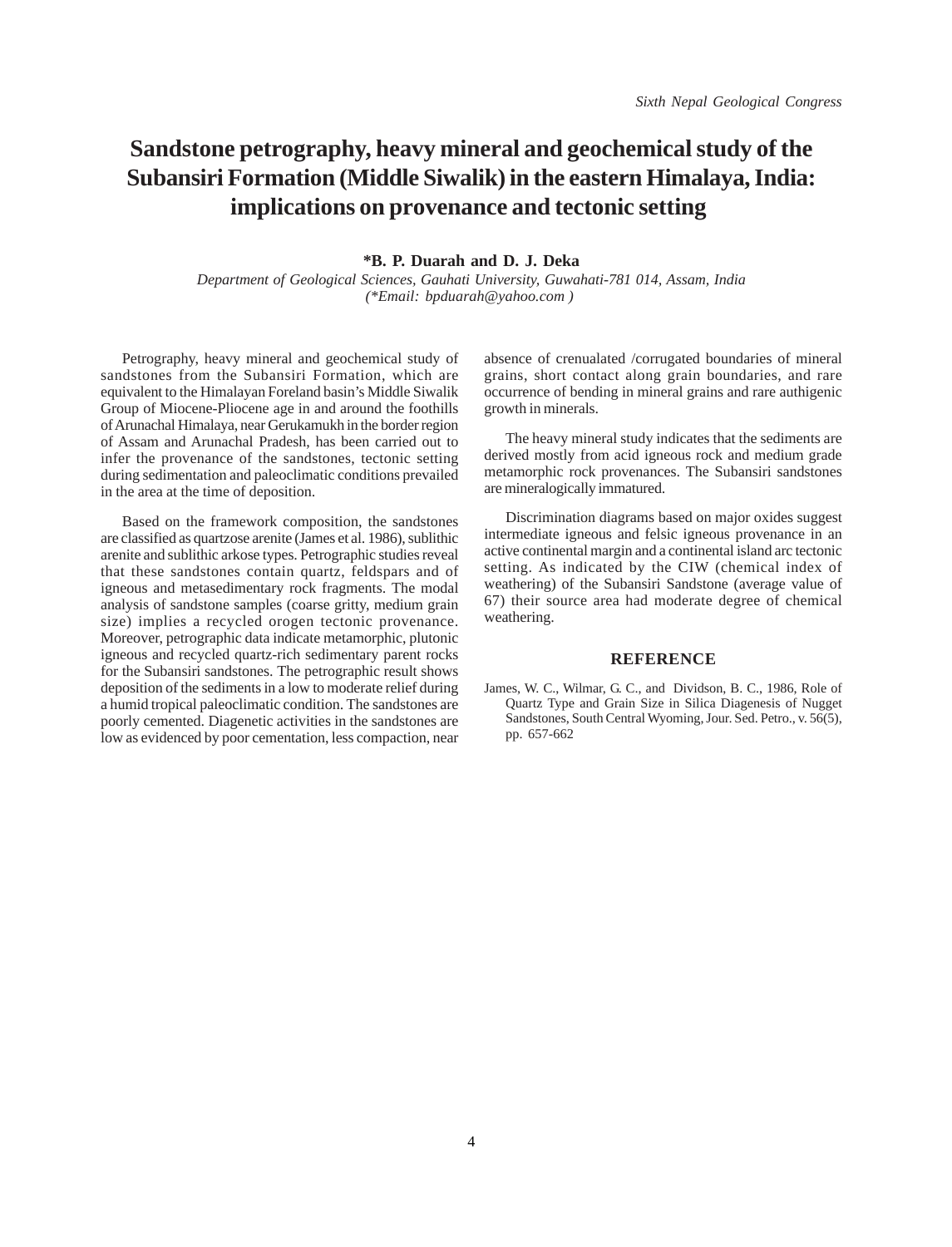# **Pebble analysis of the Cretaceous Fluvial Bottom Conglomerate Formation in and around Weiloi, Shillong Plateau, Meghalaya, India**

**\*B. P. Duarah and D. J. Deka**

*Department of Geological Sciences, Gauhati University, Guwahati-781014, Assam, India (\*Email: bpduarah@hotmail.com)*

Statistical analyses of pebbles have been carried out in the Cretaceous Bottom Conglomerate Formation of the Khasi Group in and around Weiloi on the way to Mawsynram, Meghalaya to determine their characteristics and depositional mechanism along with the provenance of the sediments in the southern part of the Shillong Plateau. Pebbles have been collected by random sampling technique from the formation, which was deposited from the north as fluvial fan deposit. The proximate part is dominated by conglomerate beds with small lenses of sandstones, whereas the distal part contains relatively thick sandstone beds with intervening thin beds of pebbles. The size of the pebbles reduces towards the distal part. From the pebbles of the conglomerate beds, the three intercepts L (long), I (intermediate) and S (short) axes were

measured by slide calipers. These measured data were used for statistical analyses to calculate the arithmetic mean, diameter, flatness ratio, sphericity and shape factor of the pebbles in addition to several other parameters used by different workers. The rose diagram of long axis of pebbles shows ENE-WSW orientation. The general orientation of the embedded sandstone unit is about 5º→ 220º which indicates the direction of flow of palaeo-river during the deposition of the gravels. The pebble beds were occasionally deposited by mountainous flash flood during the Cretaceous. The pebbles are composed mainly of quartzites and granites found in the Shillong Plateau indicating near source of the sediments.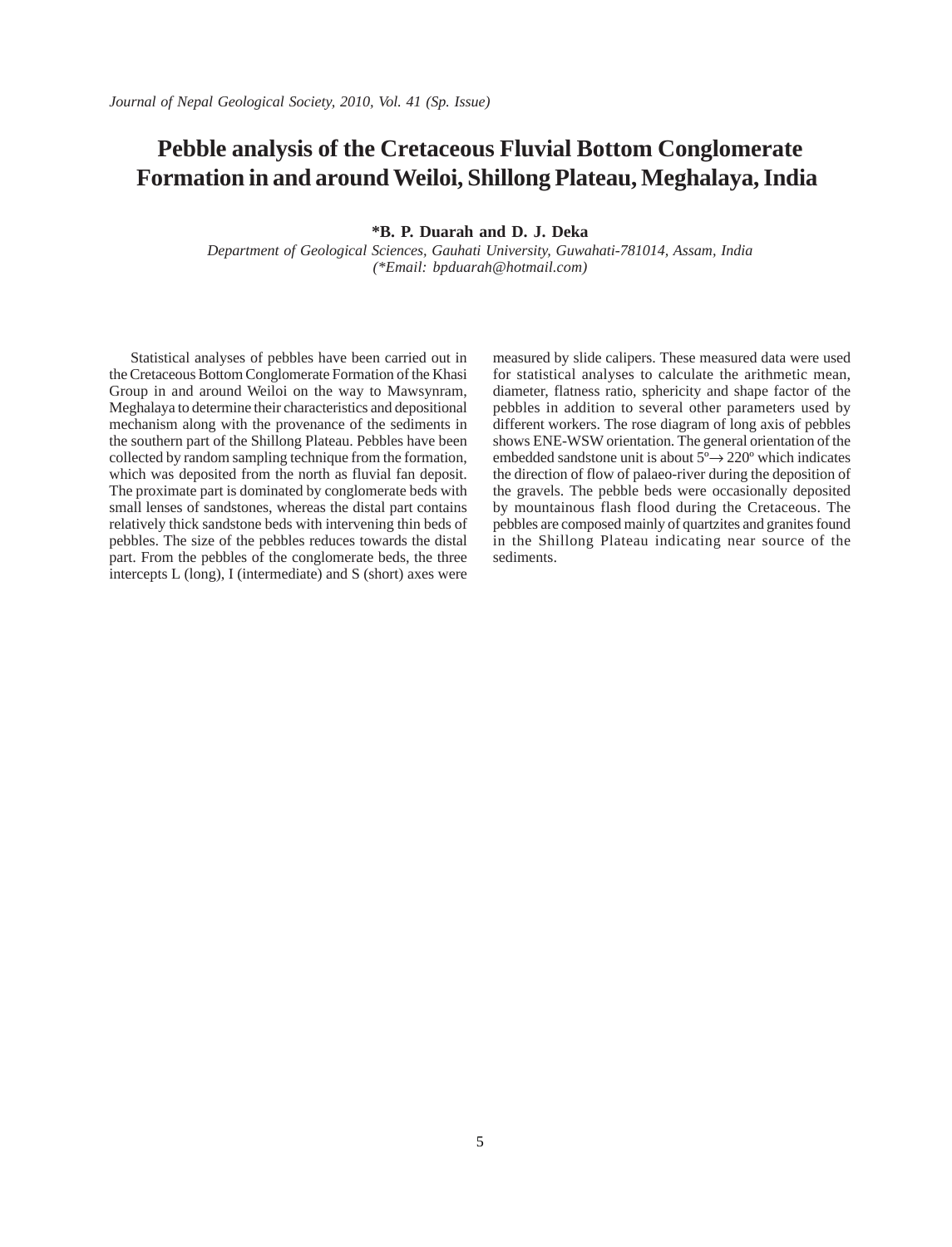# **The Barail sandstones of Ukhrul area, Manipur, India: a study on provenance and tectonic environment based on petrographic, heavy mineral and geochemical data**

#### **\*B. P. Duarah, W. Indrajit Singh, and D. J. Deka**

*Department of Geological Sciences, Gauhati University, Guwahati-781 014, Assam, India (\*Email: bpduarah@yahoo.com)* 

Petrographic, mineralogical and geochemical studies have been carried out for the Barail sandstones in Ukhrul area of Manipur in the Assam-Arakan Basin to determine the nature of sediments, their sources and depositional environment. The study is based on thin-section petrographic works on the Barail sandstones, heavy mineral identification and evaluation, and also determination of major oxides of the sandstones collected from the Barail Group using XRF technique.

The petrographic study shows that the sandstones are mostly quartz arenite and quartzose arenite (triangular classification of James et al. 1986). There is higher degree of diagenetic changes, with poor matrix due to dissolution of the fine mineral grains. Petrographic study and heavy mineral composition indicate that the sediments were mostly derived from plutonic acid igneous rocks. The lower sequence of the Barails is mineralogically highly matured and the upper sequence is markedly immature.

The chemical characteristics of the Barail sandstones indicate that these rocks are graywacke and Fe-shale which is not reflecting the petrographic classification. It appears from the analysis that the matrix of the sandstones contains higher concentration of Na<sub>2</sub>O, Fe<sub>2</sub>O<sub>3</sub> and Al<sub>2</sub>O<sub>3</sub> as compared to  $K_2$ O and  $SiO_2$ , and influence the chemical classification. The sediments were derived from metamorphic rocks of predominantly quartzose sedimentary and intermediate igneous provenances in oceanic and continental arc tectonic settings having some passive margin influence. Also palaeoclimatic condition during deposition of the sediments was mostly humid during deposition of the lower coarser sequence of the Barail sandstones and semi-humid to arid during deposition of the upper fine sandstone sequence, as evidenced by petrographic and geochemical data.

#### **REFERENCES**

James, W. C., Wilmar, G. C., and Dividson, B. C., 1986, Role of Quartz Type and Grain Size in Silica Diagenesis of Nugget Sandstones, South Central Wyoming, Jour. Sed. Petro., v. 56(5), pp. 657-662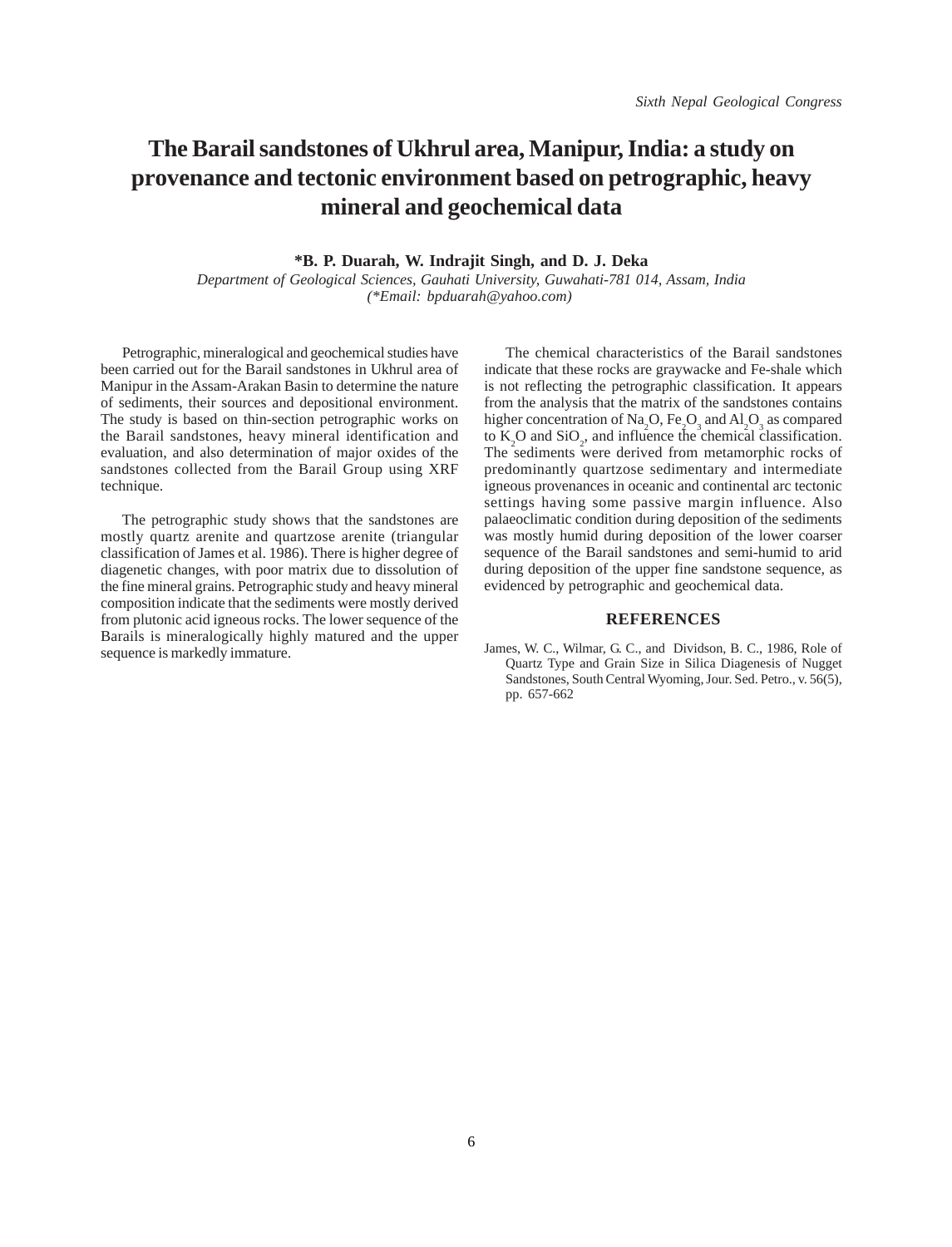# **Spatial and temporal characterization of carbon dioxide and radon gas discharge at the Main Central Thrust zone in central Nepal**

\*B. P. Koirala<sup>1</sup>, F. Girault<sup>2</sup>, M. Bhattarai<sup>1</sup>, P. Richon<sup>3,4</sup>, F. Perrier<sup>2</sup>, C. France-Lanord<sup>5</sup>, U. P. Gautam<sup>1</sup>, P. L. Shrestha<sup>1</sup>, D. R. Tiwari<sup>1</sup>, and S. N. Sapkota<sup>1</sup>

*1 National Seismological Centre, Department of Mines and Geology, Kathmandu, Nepal*

*2 Equipe de Géomagnétisme, Institut de Physique du Globe de Paris and university Paris Diderot, Paris, France*

*3 Departement Analyse Surveillance Environnement, DAM-DIF, Arpajon, France*

*4 Equipe de Géologie des Systèmes Volcaniques, Institut de Physique du Globe de Paris, Paris, France*

*5 Centre de Recherches Pétrographiques et Géologiques, CNRS, Nancy, France*

*(\*Email: nscdmg@mos.com.np)*

High  $CO<sub>2</sub>$  and associated radon fluxes have been discovered in 2005 in the vicinity of the Syabru-Bensi hot springs, central Nepal. This  $CO<sub>2</sub>$ , characterized by an isotopic anomaly of  $d^{13}C$  of  $-0.8\pm0.03$  ‰, probably originates from metamorphic decarbonation at depth and finds its way to the ground surface through preferential percolation pathways along the Main Central Thrust (MCT). As the MCT branches at depth to the Main Himalayan Thrust, the main contact accommodating the collision between India and Tibet, such gas discharges offer a unique natural laboratory to study a potential relationship between the release of geological fluids and the seismic cycle in the Himalayas. Several gas discharge zones have now been identified in Syabru-Bensi, from the main hot springs. Other gas discharges have also been discovered in the vicinity of the Timure hot spring, located 9 km north of Syabru-Bensi, and investigations are undergoing to other hot springs of the area. Several methods are used to search for gas discharges: presence of hot springs, smell of hydrogen sulphide, geological contact zones, infra-red imaging. High radon flux is systematically associated with high  $CO<sub>2</sub>$  flux, a fact that is rather easy to explain in a multilayer multi-phase analytical model. These calculations use detailed laboratory measurements of radon source term, referred to as effective radium concentration, which has now been obtained with over 450 rock and soil samples from the MCT zone. Long-term monitoring of the metamorphic  $CO<sub>2</sub>$ can now be performed using radon probes. Preliminary time series have been obtained in Syabru-Bensi and can be used to discuss long-term perspectives. Estimating the total flux of metamorphic carbon from active orogens is also important to refine global atmospheric carbon budgets.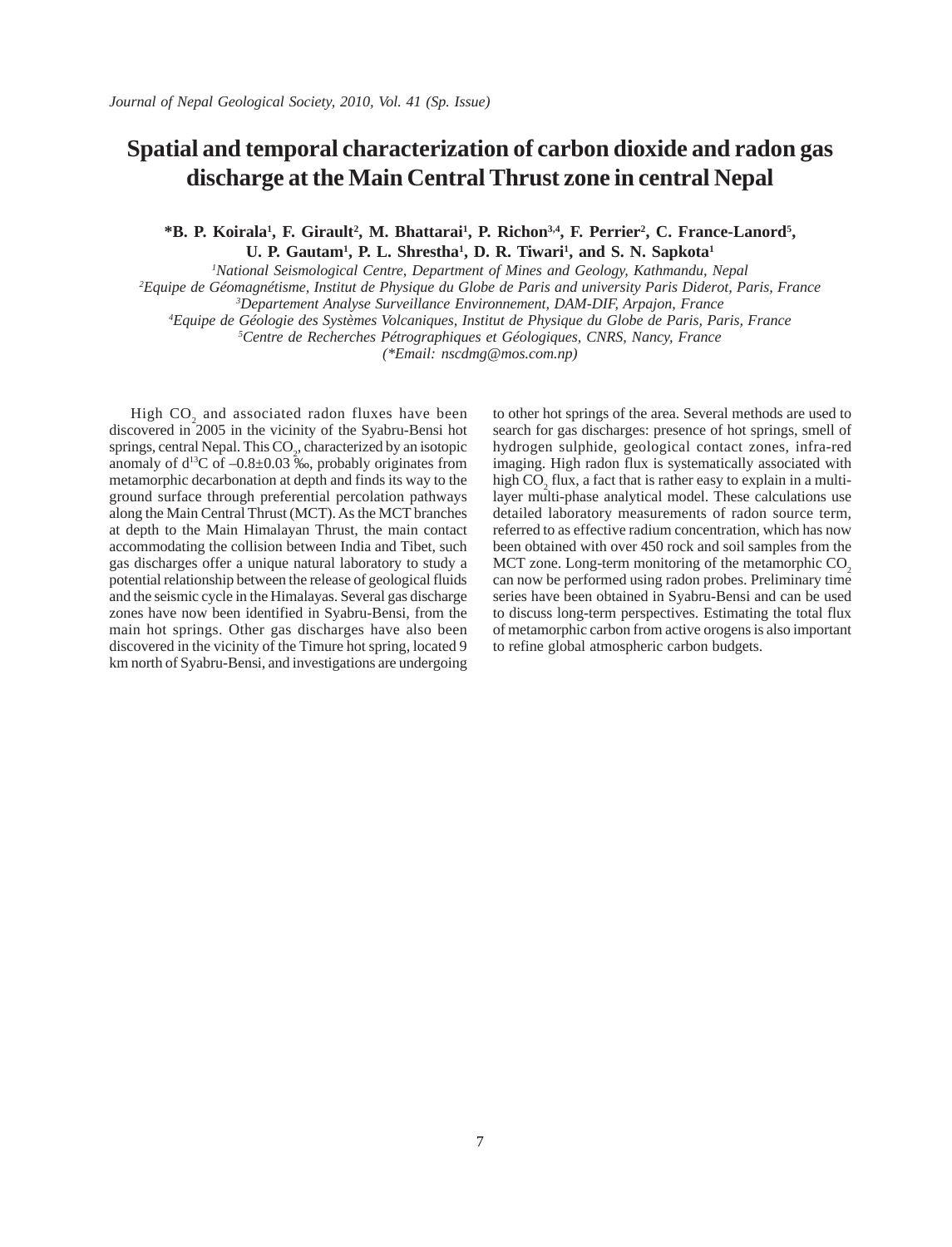# **The P-T evolution of the Barun Gneiss (Higher Himalayan Crystallines of eastern Nepal) in the framework of the "channel flow" model**

**\*Chiara Groppo1 and Franco Rolfo1,2**

*1 Department of Mineralogical and Petrological Sciences, University of Torino, Italy 2 IGG–CNR , Via Valperga Caluso 35, I-10125, Torino, Italy. (\*Email: chiara.groppo@unito.it)*

In the Higher Himalayan Crystalline of eastern Himalaya, the structurally lowermost Barun Gneiss (Goscombe et al. 2006) is an east–west trending, 6-7 km thick, sequence of Grt-Kfs-Ky-Sil granulitic and migmatitic metasediments, laterally continuous for at least 200 km across eastern Nepal, Sikkim and Buthan.

We present new petrographic and microstructural data on the Barun Gneiss outcropping along the Arun-Barun transect toward the Nepalese Makalu base camp, in the sector between Kauma to the south and Yangle Kharkha to the north. Our aims are: (i) to reconstruct the P-T evolution of a still poorly investigated high-grade Himalayan tectonometamorphic unit; (ii) to discuss the resulting P-T evolution of the Barun Gneiss in the framework of the "channel flow" model (Beaumont et al. 2001) predicting the tectonic evolution of Himalaya.

Barun Gneiss consists of leucocratic quartzo-feldspathic domains alternating with dark biotite + plagioclase + sillimanite layers which define a more or less continuous planar foliation; in addition, garnet and kyanite are always present. At the microscope, several microstructures representing the evidence of melt-producing or melt-consuming reactions have been recognised.

Results of thermodynamic modelling suggest that Barun Gneiss experienced a clockwise P-T evolution characterized by heating during decompression up to peak-T conditions of 800°C at P=8-10 kbar followed by a nearly isothermal decompression down to 6.5-7.5 kbar, when melt completely crystallized. Our metamorphic and petrologic data match well with the expectations of the "channel flow" model (Beaumont et al. 2001), including: (i) the estimated P at peak-T (our data: 10-8 kbar at 800°C; model: 13-7 kbar at 800°C); (ii) the decreasing P structurally upward, which defines a "normal" metamorphic sequence, in contrast to the inverted metamorphic sequence occurring in the lowermost MCTZ; (iii) the nearly-isothermal exhumation, reflecting the progressive exhumation of rocks that have been entrained in the deep, high-T region of the channel, where they experience gradually declining P at nearly constant T.

- Beaumont, C. R. A., Jamieson, M. H., Nguyen, M. H. and Lee, B., 2001, Himalayan tectonics explained by extrusion of a lowviscosity crustal channel coupled to focused surface denudation. Nature, v. 414, pp.738-742.
- Goscombe, B., Gray, D., and Hand, M., 2006, Crustal architecture of the Himalayan metamorphic front in eastern Nepal. Gondwana Research, v. 10, pp. 232-255.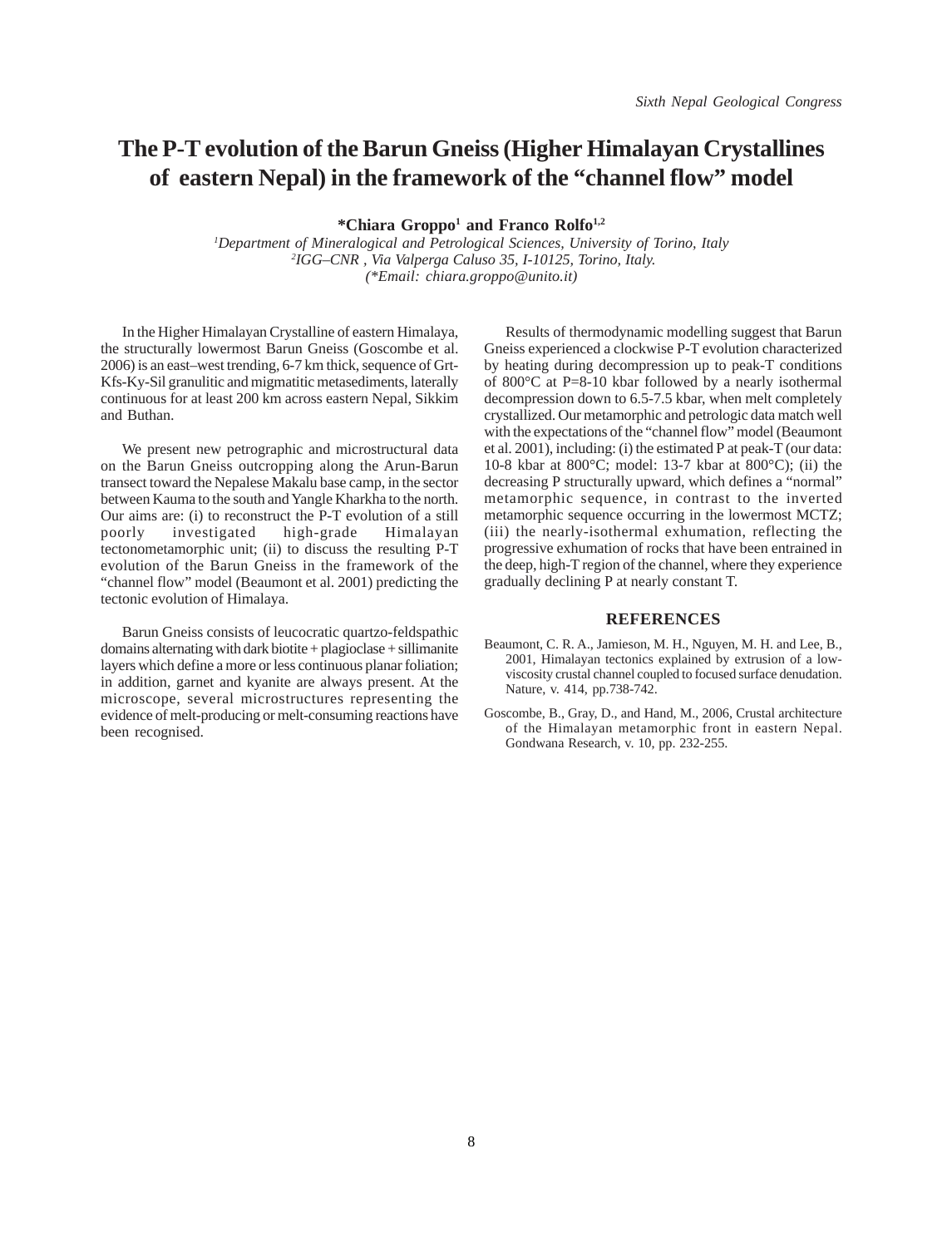# **Elusive Himalayan eclogites: evidence that they were there from zircon and monazite U-Pb geochronology and trace element geochemistry**

<sup>\*</sup>**D.** Grujic<sup>1</sup>, C. J. Warren<sup>2</sup>, D. A. Kellettand<sup>1</sup>, and J. L. Wooden<sup>3</sup>

 *Dalhousie University, Department of Earth Sciences, Halifax, NS, B3H 4J1, Canada The Open University, Earth and Environmental Sciences, Milton, Keynes, MK7 6AA, UK Department of Geological and Environmental Science, Stanford University, Stanford, USA (\*Email: dgrujic@dal.ca)*

Mafic and pelitic granulites exposed in the eastern Himalayan kingdom of Bhutan preserve textural evidence for a precursor high-pressure metamorphic event, the precise conditions of which are generally unrecoverable due to the later high temperature overprint. As high pressure metamorphism is rare in the Himalayas, especially in the eastern parts of the orogen, their thermobarometrical and geochronological evolution place important constraints on the geodynamic evolution of the Himalaya in particular and continental collisions in general. We report SHRIMP-RG trace element (REE) and U– Pb zircon, geochronological data, collected by the same instrument and on adjacent spots of the same crystal and LA-ICPMS U-Th-Pb monazite geochronological data. Combined, these data suggest that zircons crystallized at 14-15 Ma over a temperature range of

ca. 705-815°C. This age is interpreted to indicate the timing of HP metamorphism due to the lack of negative Eu anomaly, the depleted heavy REE signature and the low temperatures of crystallization. Monazites associated with sillimanite-grade metamorphism in granulite-hosting garnet-sillimanite-biotite migmatitic gneisses yield rim ages between  $15.4 \pm 0.8$  Ma and  $13.5 \pm 0.5$  Ma and core ages of ca. 550 Ma. These rocks structurally overlie older 21-16 Ma garnet-sillimanite-biotite migmatitic gneisses in which granulite-facies material is absent. The geochronological, petrological and structural data suggest that an out-of sequence thrust likely separates the two packages. We finally propose a tectonic model for the evolution of the eastern Himalaya and suggest a general model for late orogenic exhumation of the lower continental crust.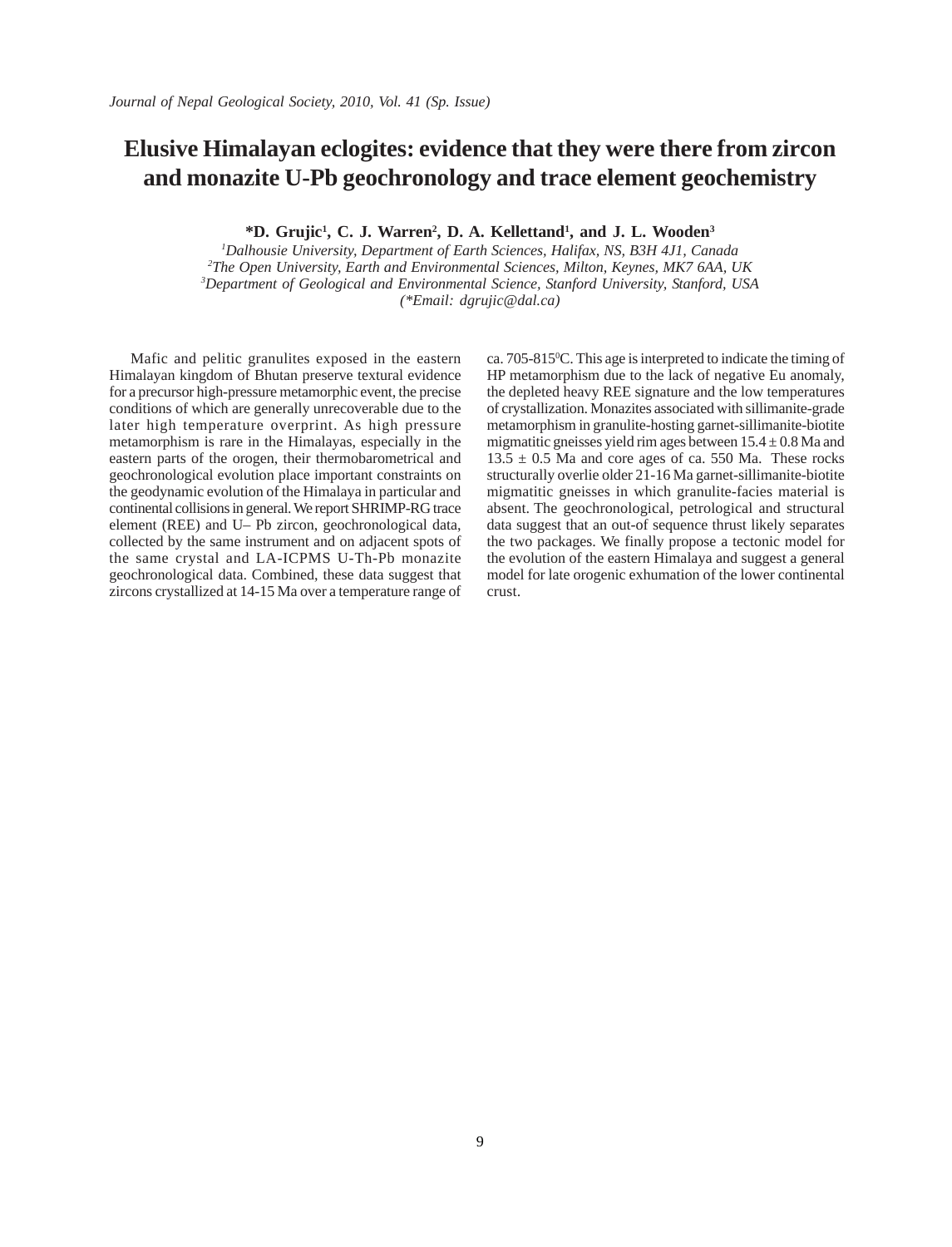# **Radioactively anomalous granitoids in Narnaul area of Delhi Supergroup rocks, southern Haryana, India**

**G. Vallinayagam and \*Naveen Kumar Kanyan**

*Department of Geology, Kurukshetra University, Kurukshetra 136119, India (\*Email: naveenkanyan@gmail.com)*

Southern part of Haryana consists mainly metasedimentary rocks belong to the Palaeo-Meso Proterozoic period of Delhi Supergroup and are exposed on the of Aravalli mountain range. In Narnaul area most of the granitoid (granite + pegmatite) intruded mainly into the quartzite but also occur within other metamorphite (granitic gneiss, schist, basic rock, calc rock, slate and phyllite). Granitoids occur as irregular mass, dyke, vein and lens. Granitoids are orientating in NNE strike direction with low dip angle. These granitoids show sharp contact with the host rocks and their dimensions are variable from few meters to hundreds of meter. The granites are pink, grey in colour, massive, medium to coarse, also very coarse grained, phyric and aphyric type. Narnaul granitoids consist of quartz (smoky, milky, yellowish brown, buff), microcline, orthoclase, albite, biotite, muscovite, tourmaline, ± hornblende, ± calcite, ± beryl, and  $\pm$  garnet. The granitoids are showing varies textures like hypidiomorphic, porphyritic, graphic and perthitic.

Using portable Scintillometer, radioactivity survey was carried out. Radioactivity of the granitoids outcrop in Narnaul area varies from12 μr/hr to 30 μr/hr. On the basis of radioactivity data, the granitoids are classified into two groups (i) High Radioactive Granitoids (HRG) (20 μr/hr to 30 ìr/hr) which consist mainly of quartz, microcline, orthoclase, albite, as essential minerals. Muscovite, biotite, tourmaline occur as accessory minerals. (ii) Low Radioactive Granitoids

(LRG) (12 μr/hr to 20 μr/hr) which comprises mainly quartz, albite, orthoclase, microcline as essential minerals and tourmaline, actinolite, calcite as accessory minerals. Hence the HRG consists essentially of K-feldspar (microcline, orthoclase) and biotite. The LRG consists of quartz, Nafeldspar (albite), orthoclase and calcite. The modal composition (in vol. %) of (HRG) granitoids of the study area are plotting in the granite, alkali granite and alkali syenite fields of QAP diagram (Streckeisen 1973) and in the alkaline and peralkaline and field of granitoid generated by crustal fusion process (Lameyre and Bowden 1982). The modal composition of (LRG) granitoids are plotting in granodiorite and quartz rich granitoid fields of the calc-alkalinegranodiorite series. Observations of sharp contact, chilled margins and graphic texture in these granitoids suggested the evidence in favour of magmatic origin. HRG are derived due to the selective U enrichment activity whereas the less mobile Th probably segregated in the LRG.

- Streckeisen, A. L., 1973, Plutonic rocks: Classification and nomenclature recommended by the IUGS subcommision on the systematics of Igneous Rocks. Geotimes., v. 18, pp. 26-30.
- Lameyre, J. and Bowden, P., 1982, Plutonic rocks types series: Discrimination of various granitoid series and related rocks. Jour. Volcanol. Geochem. Res. v. 14, pp. 169-186.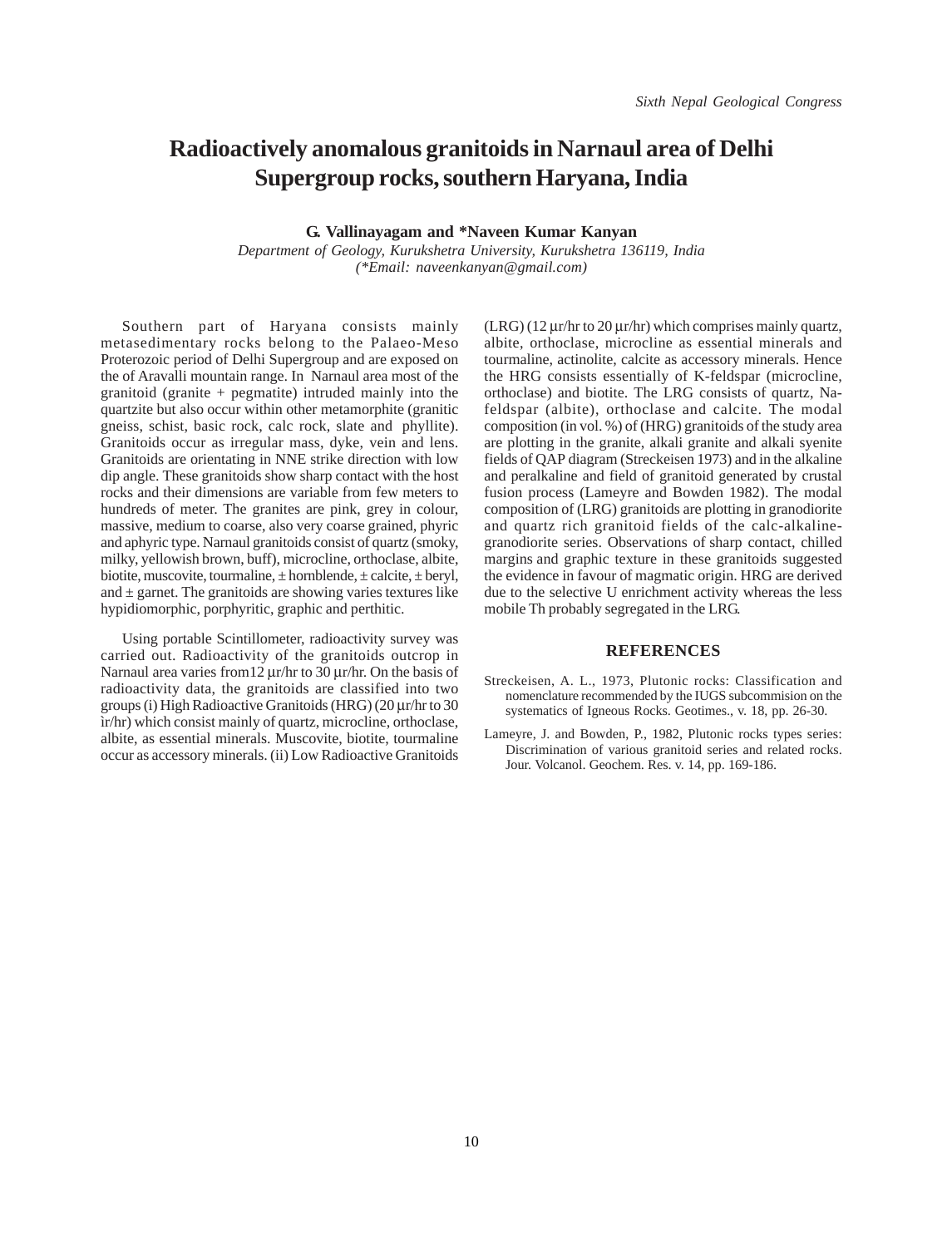# **Crystallization conditions of the Palaeoproterozoic basement rocks in Bangladesh: an evaluation of biotite and amphibole mineral chemistry**

 $*$ **Ismail Hossain<sup>1</sup> and Toshiaki Tsunogae<sup>2</sup>** 

*1 Department of Geology and Mining, University of Rajshahi, Rajshahi 6205, Bangladesh 2 Graduate School of Life and Environmental Sciences (Earth Evolution Sciences), University of Tsukuba, Ibaraki 305-8572, Japan (\*Email: ismail\_gm@ru.ac.bd)*

 The Palaeoproterozoic (~1.73 Ga) basement rocks from Maddhapara, Bangladesh, a remnant of Columbia supercontinent (Hossain et al. 2007), show a large range of chemical variations (e.g.,  $SiO_2 = 50.7 - 74.7\%$ ), including diorite, quartz diorite, monzodiorite, quartz monzonite and granite. Amphibole and biotite, dominant ferromagnesian minerals, have been analysed with an electron microprobe for major elements. We sampled a variety of rock types, ranging from diorite, quartz diorite and monzodiorite.

In biotite, the most pronounced variations are in Alvi contents (0.13 to 0.25 pfu) and  $Fe^{2+}/(Fe^{2+} + Mg)$  values (0.39– 0.47). The biotite is classified as phlogopite in the biotite quadrilateral (annite–siderophyllite–phlogopite–eastonite). In the Mg- $(Al^{VI}+Fe^{3+}+Ti)-(Fe^{2+}+Mn)$  ternary diagram for the classification of trioctahedral micas by chemical and lithological affinity, most biotites from basement rocks in Bangladesh plot in the "Mg biotites" field, which includes Mg dominant trioctahedral micas. Biotite is a very good sensor of oxidation state of the magma from which it crystallised (Wones and Eugster 1965). The studied biotites generally plot between the QFM and HM buffers in the  $Fe<sup>2+</sup>$ -Fe3+-Mg ternary diagram. The trend of decrease in Fe3+ and increase in Mg in the biotite of more evolved phases suggest very minor change in oxygen fugacity. Ca-amphibole in the examined samples has a wide compositional variation in  $X_{Mg}$ =  $Mg/(Fe + Mg) = (0.50-0.66)$ , Si (6.35–6.71 pfu), and Fe<sup>3+</sup>/  $(Fe<sup>2+</sup> + Fe<sup>3+</sup>) = 0.10-0.45$ . Most of them are compositionally magnesiohornblende based on the classification of Leake et al. (1997), while some pargasite, magnesiohastingsite, edenite and tschermakite are also present. Compositions of amphiboles in diorite, quartz diorite, and monzodiorite are generally indistinguishable. Application of hornblendeplagioclase thermometer to calculate the temperature of crystallisation of the basement rocks are 680–725ºC and Alin-hornblende barometry results yielded a pressure range 4.9–6.4 kbar at 680–725ºC (Hossain et al. 2009). The occurrences of Mg-rich pargacite, magnesio-hornblende and Fe2+ biotite in dioritic rocks suggest relatively oxidized magma (Tahmasbi et al. 2009). Wones (1989) made quantitative estimation of fugacity based on the equilibrium expression:

## $LogfO_2 = -30930/T + 14.98 + 0.142(P-1)/T$

Where, T is temperature in Kelvin and P is pressure in bars.

Temperature (T) and pressure (P) estimated from hornblende-plagioclase thermometry and aluminium in hornblende barometer of the Palaeoproterozoic basement rocks were used in these calculations. The sample analysed using maximum P-T, have  $log fO<sub>2</sub>$  is about -15 bars that show the magma crystallised in high  $fO_2$ . Oxygen fugacity estimates suggest that the basement rocks probably crystallised under oxidizing conditions. The biotites compositions show an apparent calc-alkaline trend of differentiation. The study suggests that the trend of oxidized magmas is commonly associated with convergent plate boundaries.

- Hossain, I., Tsunogae, T., Rajesh, H. M., Chen, B., and Arakawa, Y., 2007, Palaeoproterozoic U-Pb SHRIMP zircon age from basement rocks in Bangladesh: A possible remnant of the Columbia supercontinent. C.R. Geosci., v. 339, pp. 979–986.
- Hossain, I., Tsunogae, T. and Rajesh, H. M., 2009, Geothermobarometry and fluid inclusions of dioritic rocks in Bangladesh: Implications for emplacement depth and exhumation rate. Jour. Asian Earth Sci., v. 34, pp. 731–739.
- Leake, B. E., Woolley, A. R., Arps, C. E. S., Birch, W. D., Gilbert, M. C., Grice, J. D., Hawthorne, F. C., Kato, A., Kisch, H. J., Krivovichev, V. G., Linthout, K., Laird, J., Mandarino, J. A., Maresch, W. V., Nickel, E. H., Rock, N. M. S., Schumacher, J. C., Smith, D. C., Stephenson, N. C. N., Ungaretti, L., Whittaker, E. J. W., and Youzhi, G., 1997, Nomenclature of amphiboles: report of the subcommittee on amphiboles of the international mineralogical association, Commission on new minerals and minerals name. Can. Mineral., v. 35, pp. 219–246.
- Tahmasbi, Z., Khalili, M., and Ahmadi-Khalaji, A., 2009, Thermobarometry of the Astaneh Pluton and its related subvolcanic rocks (Sanandaj-Sirjan Zone, Western Iran). Jour. Appl. Sci., v. 9, pp. 874–882.
- Wones, D. R. and Eugster, H. P., 1965, Stability of biotite: Experiment, Theory, and Application. Am. Mineral., v. 50, pp. 1228–1272.
- Wones, D. R., 1989, Significance of the assemblage titanite + magnetite + quartz in granitic rocks. Am. Mineral., v. 74, pp. 744-49.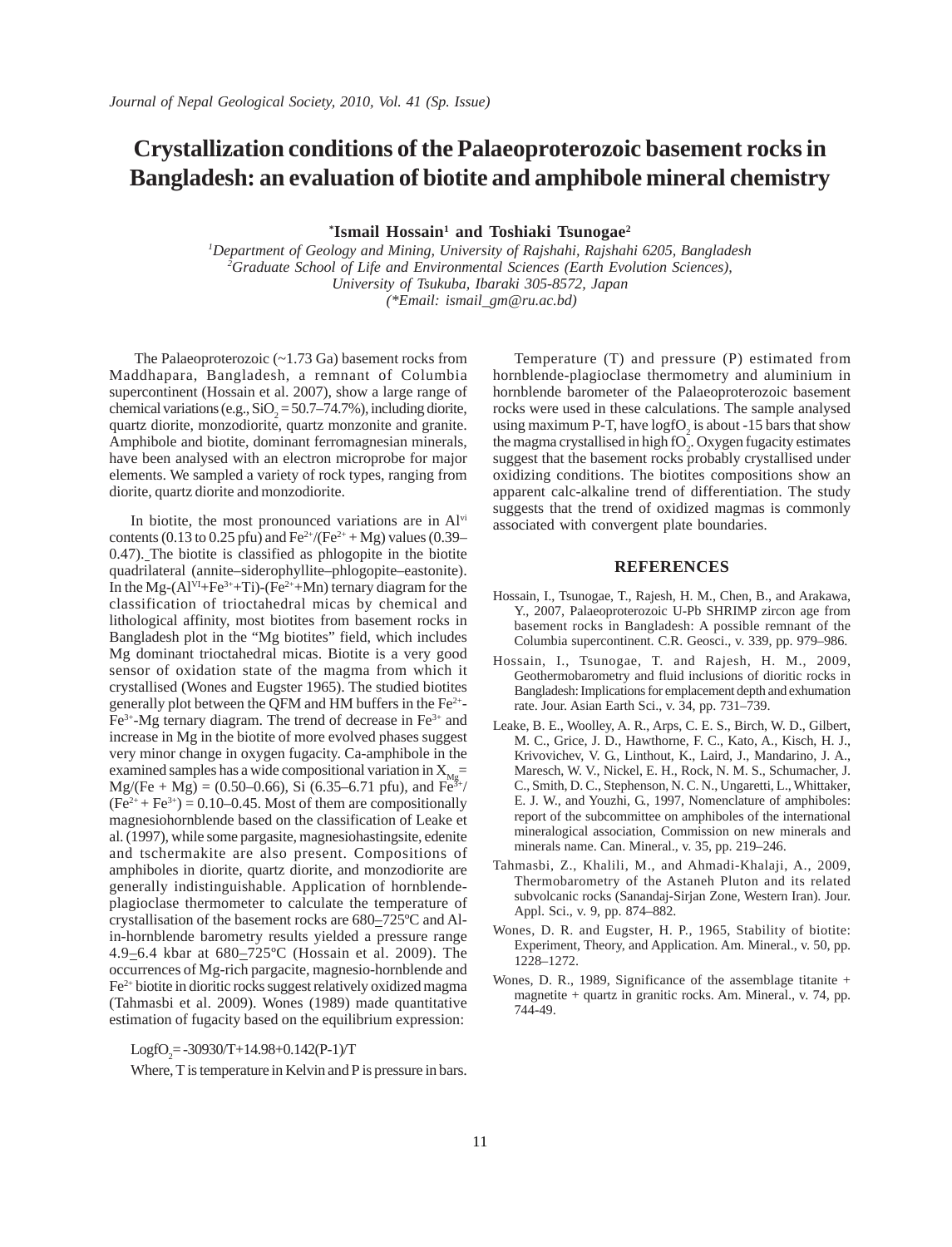# **Material properties of the moraine of the glacial lake and the examination about the outburst of dam of glacial lake for the hazard assessment**

<sup>\*</sup>Jun Umemura<sup>1</sup>, Daisuke Higaki<sup>2</sup>, Go Sato<sup>3</sup>, Jiro Komori<sup>4</sup> and Toru Koike<sup>5</sup>

 *Nihon University, Japan Hirosaki University, Japan Teikyo Heisei University, Japan Nagoya University, Japan Earth System Science Co.Ltd., Japan (\*Email:umemura@ce.nihon-u.ac.jp)*

In this paper, the material properties about the moraine of the glacial lake are shown. An approach and its needed data for the evaluation of outburst that the assessment for the disaster caused by the glacial lake outburst flood are described.

At first, the physical and the mechanical properties of the moraine of the glacial lake of Nepal and Bhutan are examined, and they are compared. In Nepal, sample was obtained at Imja Tsho glacial lake, and in Bhutan, two samples were obtained at two glacial lakes which developed in the basin of Mangde chuu. The properties are the specific gravity, the grain size distribution and the shear strength.

Subsequently, the overflow was assumed as the provoking causes of the outburst, and it was shown that the DAMBRK model was suitable as the analytical model in 10 models suggested as the failure model of the fill dam similar the moraine dam.

And, the simulation of the outburst was worked out using the DAMBRK model and the obtained data about the properties of the moraine, and the evaluation of the outburst was examined based on the simulation results by a view point of the hazard assessment. As a result, the border of the outburst and the static erosion were obtained and it was made clear that the water balance of the glacial lake influenced it. Finally, as the data that we should get for the prediction of outburst, the data about the water balance such as the amount of the lake water, the inflow from the upstream, and the outflow from the lake are suggested.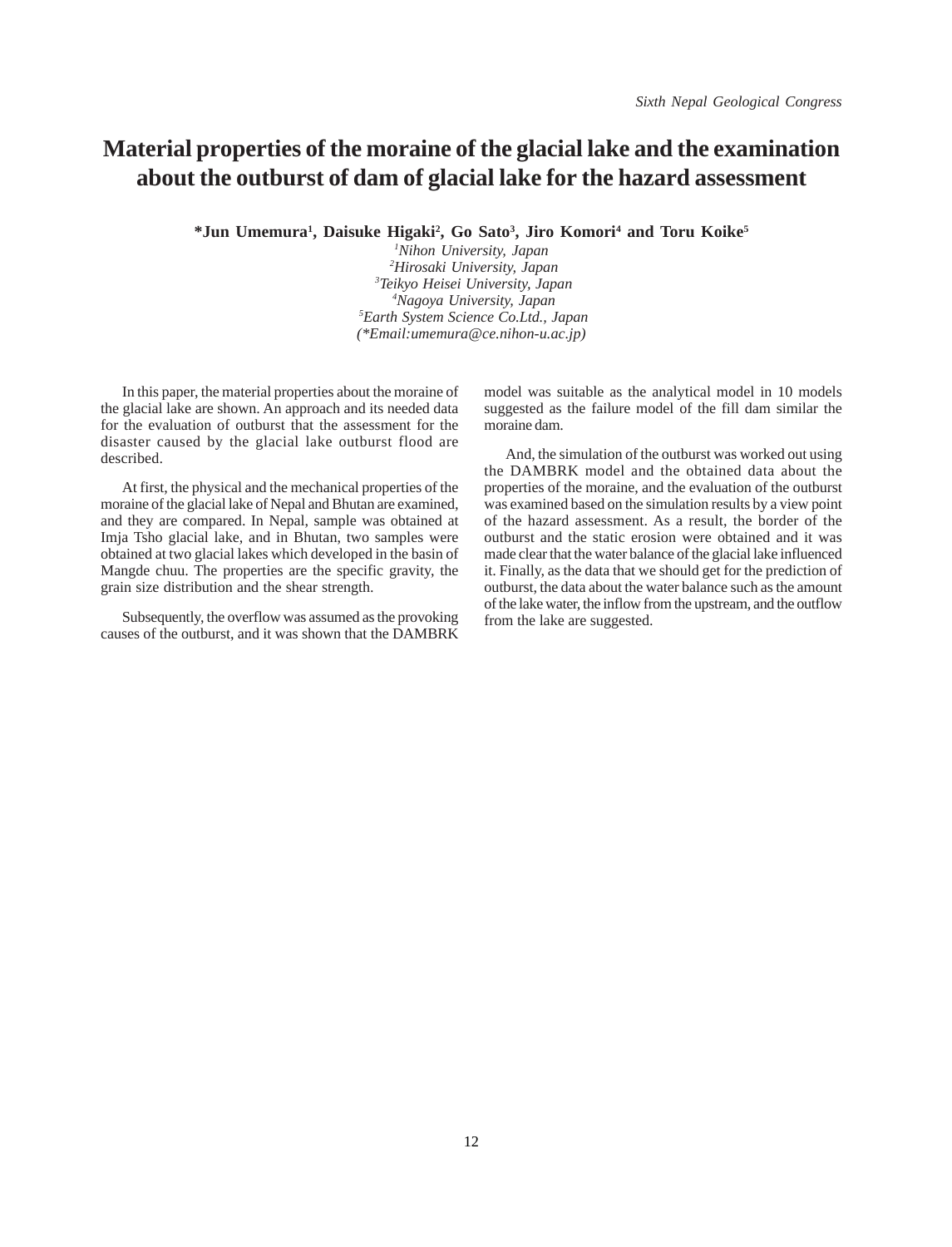# **Exhumation history of the deepest central Himalayan rocks, Ama Drime range**

G. Mahéo<sup>1</sup>, E. Kali<sup>2</sup>, \*P. H. Leloup<sup>1</sup>, N. Arnaud<sup>3</sup>, Dunyi Liu<sup>4</sup>, E. Boutonnet<sup>1</sup>, J. Van der Woerd<sup>2</sup>, **Xiaohan Liu5 , Jing Liu-Zeng5 and Haibing Li4**

 *LST, UMR 5570, Université de Lyon, ENS Lyon, UCB Lyon1, CNRS, Villeurbanne, France Institut de Physique du Globe de Strasbourg, UMR 7516, UDS, EOST, CNRS, Strasbourg, France Géosciences Montpellier, Université de Montpellier 2, Montpellier, France Laboratory of Continental Dynamics, Institute of Geology, CAGS, Beijing, China Institute of Tibetan Plateau Research, Chinese Academy of Sciences, Beijing, China*

*(\*Email: harve.leloup@univ-lyon1.fr)*

The Ama Drime range located at the transition between the High Himalayan range and south Tibet is a N-S active horst that offsets the South Tibetan Detachment System (STDS). Within the horst, a paragneissic unit, possibly attributed to the upper Himalayan crystalline series, overly the lower Himalayan crystalline series (Ama Drime orthogneissic unit) containing large metabasite layers and pods that have experienced pressure=1.4 GPa. Combining structural analysis with new and published pressuretemperature (P-T) estimates as well as U-Th/Pb, 39Ar/40Ar and (U-Th)/He ages, the P-T-deformation-time (P-T-D-t) paths of the main units within and on both sides of the horst are reconstructed. They imply that N-S normal faults initiated prior to 11 Ma and have accounted for a total exhumation =0.6 GPa (22 km) that probably occurred in two phases: the first one until ~9 Ma and the second one since 6 to 4 Ma at a rate of ~1 mm/yr. In the Ama Drime unit, 1 to 1.3 GPa (37 to 48 km) of exhumation occurred after partial melting since ~30 Ma until ~13 Ma, above the Main Central Trust (MCT) and below the STDS when these two fault systems were active together. The switch from E-W (STDS) to N-S (Ama Drime horst) normal faulting between 13 and 12 Ma occurs at the time of propagation of thrusting from the MCT to the Main Boundary Thrust. These data are in favor of a wedge extrusion or thrust system rather than a crustal flow model for the building of the Himalaya. We propose that the kinematics of south Tibet Cainozoic extension phases is fundamentally driven by the direction and rate of India underthrusting.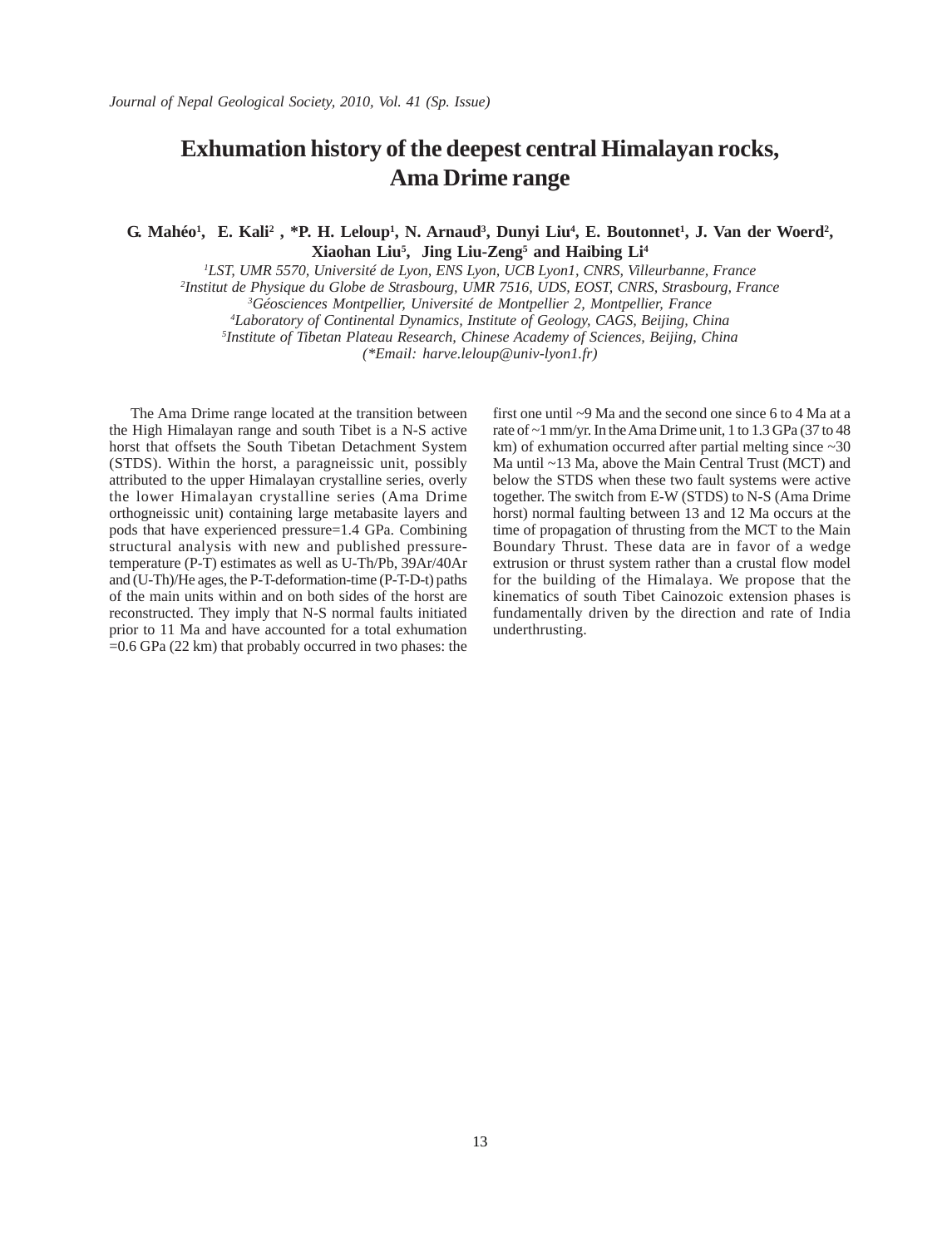# **Differentiated exhumation/cooling history of the Lesser and the Higher Himalayan units in the Kullu-Kinnaur area, Himachal Pradesh, India**

<sup>\*</sup>M. Thoeni<sup>1</sup>, C. Miller<sup>2</sup>, C. Hager<sup>1</sup>, M. Horschinegg<sup>1</sup>, and B. Grasemann<sup>1</sup>

*1 Department of Lithospheric Research, University of Vienna, Althanstrasse 14, A-1090 Vienna, Austria 2 Institut für Mineralogie und Petrographie, Universität Innsbruck, Innrain 52, A-6020 Innsbruck, Austria (\*Email: martin.thoeni@univie.ac.at)*

In the Kullu-Kinnaur region of Himachal Pradesh, the Main Central Thrust tectonically juxtaposes Lesser Himalayan very low- to medium-grade metamorphic Proterozoic metasediments and meta-igneous rocks of the Larji-Kullu-Rampur Window (LKRW) against medium-high-grade metamorphic metasediments and Ordovician granitoids of the High Himalayan crystalline slab.

E of Beas River near Kullu, in the Malana-Parbati area, called as Bajaura nappe forms a distinct element between the low-grade metamorphic LKRW-Berinag quartzites in the footwall and the crystalline nappe in the hanging-wall. Metamorphic grade within the crystalline increases from bottom to top, from  $\delta$ " 500 °C (Ms-Chl-Bt-schist) to  $\varepsilon$ " 650 °C (Grt-Ky-Sil gneiss). Sm-Nd garnet ages at 40.5±1.5 Ma from pegmatoid probably mark local melting during initial decompression, in line with inverse element zoning in synkinematic garnet. Ongoing exhumation in ductilely deformed assemblages is constrained by Sm-Nd garnet ages at 28.5±1 Ma, white mica Rb-Sr ages around 23-20 Ma, while Bt Rb-Sr ages indicate a drop of regional metamorphic temperatures below 300 °C between 15 and 12 Ma.

In the southeastern LKRW, the deep Sutlej gorge exposes medium-grade paragneisses and Proterozoic granite-gneisses (i.e. the Lesser Himalayan crystalline unit), overthrust by the High Himalayan units. These were later displaced towards NE, along the younger Karcham Normal Fault (KNF). Marked young extrusion of Lesser Himalayan crystalline units resulted in differentiated exhumation/cooling of more frontal parts of the orogen. Very young ductile deformation in the Lesser Himalayan crystalline units (near Wangtu) is constrained by Sm-Nd garnet and Rb-Sr muscovite ages at 6.8±2.1 and 5.3±0.3 Ma from late pegmatite intrusions. Apatite FT ages down to 0.6 Ma further underline accelerated diachronous sub-recent exhumation of different parts of the orogen, the counterpart of this extensional exhumation being reflected by NE normal faulting of Higher Himalayan units along the KNF and the STDZ, and extensive uplift-related Plio-Pleistocene fluviatile-lacustrine sediment accumulation in the Transhimalayan headwaters of the Sutlej, in Western Tibet.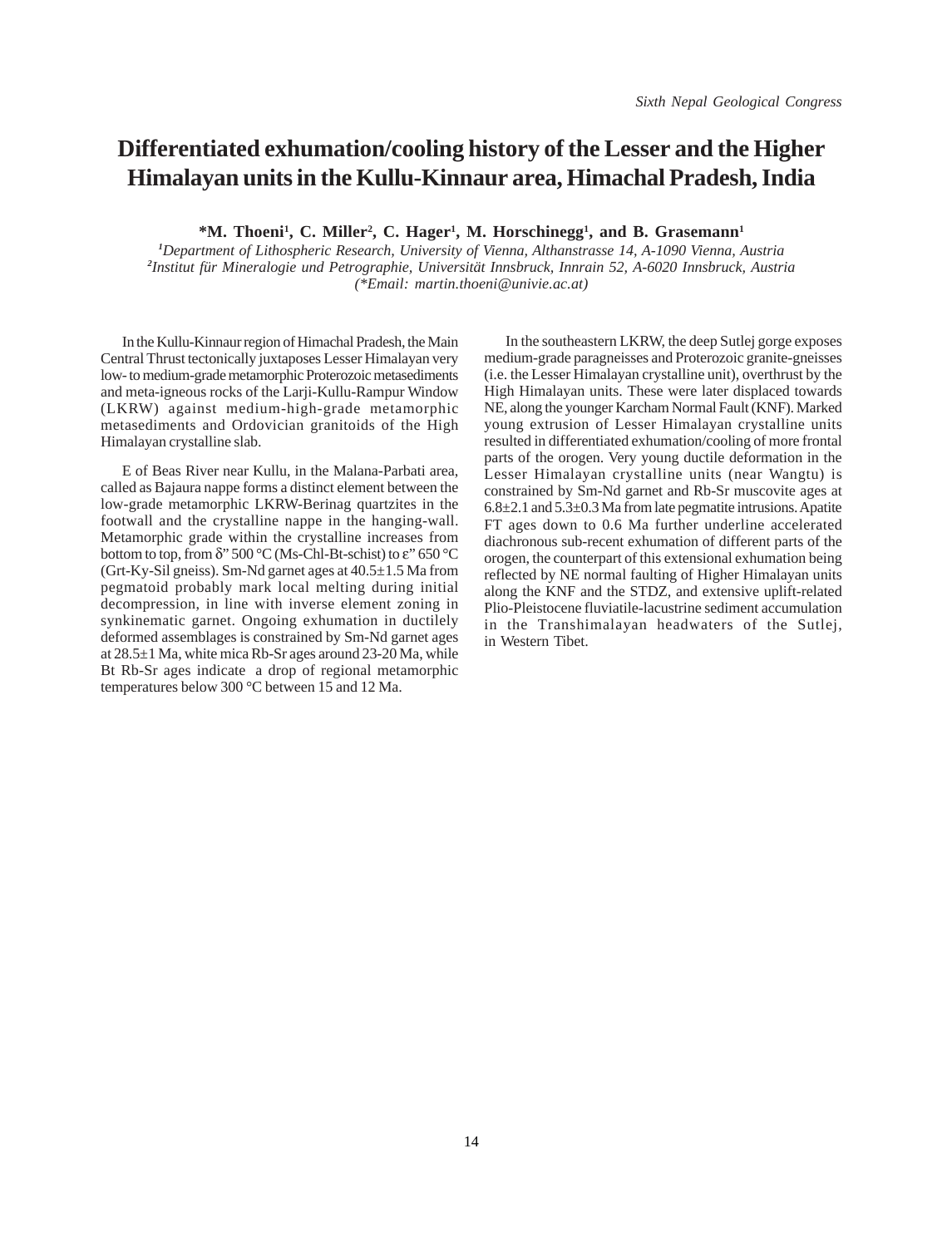# **Review of detrital zircon ages and Sm-Nd isotopic data from Himalaya–support to the Mesoproterozoic formation of east Gondwana**

**\*M. Yoshida1,2 and B. N. Upreti2**

*1 Gondwana Institute for Geology and Environment,147-2 Hashiramoto, Hashimoto 648-0091, Japan 2 Department of Geology, Trichandra Campus, Tribhuvan University, Ghantaghar, Kathmandu, Nepal (\*E-mail: gondwana@gaia.eonet.ne.jp)*

Detrital zircon ages and Sm-Nd isotopic data from Himalayan Orogen (DeCelles et al. 2000; Myrow et al. 2003; Gehrels et al. 2006) suggest that the Lesser Himalayan Metasediments (LHM) might have received material from the Northern Indian Craton, while the Higher Himalayan Gneisses (HHG) mostly from the Circum-East Antarctic Orogen (CEAO) including western Australia and east Antarctica, and partly from the LHM and the Arabian Nubian Shield (Yoshida and Upreti 2006). The original material of the Tibetan Tethys Sedimentary Sequence is considered to be mostly derived from the HHG and partly from the CEAO and only small amount on the western area from the Arabian Nubian Shield (Yoshida et al. 2005). The above results do not support the isolated block of the Indian craton during the Neoproterozoic apart from other crustal blocks, but suggest the juxtaposition of the Indian Craton with the Mesoproterozoic CEAO during the Neoproterozoic, and thus Mesoproterozoic or earlier formation of the East Gondwana. In examining the temporal and spatial polarities of detrital zircon age populations from geologic units with different ages, we assumed that the LHM, HHG, and the TTS are more or less continuous sequence deposited in more or less similar sedimentary basin at the northern margin of the North Indian Craton.

- DeCelles, P. G., Gehrels, G. E., Quade, J., LaReau, B., and Spurlin, M., 2000, Tectonic implications of U-Pb zircon ages of the Himalayan Orogenic Belt in Nepal. Science, v. 288, pp. 497- 499.
- Gehrels, G. E., DeCelles, P. G., Ojha, T. P. and Upreti, B. N., 2006, Th-Pb geochronologic study of Upper Proterozoic - Lower Paleozoic rocks of the Dadeldhura thrust sheet, far-west Nepal Himalaya. J. Asian Earth Sciences, v. 28, pp. 385-408.
- Myrow, P. M., Hughes, N. C., Paulsen, T. S., Williams, L. S., Parcha, S. K., Thompson, K. R., Bowring, S. A., Peng and S.- C., Ahluwalia, A. D., 2003, Integrated tectonostratigraphic analysis of the Himalaya and implications for its tectonics reconstruction. Earth Planet Sci. Lett., v. 212, pp. 433-441.
- Yoshida, M., Upreti, B. N., DeCelles, P. G., Gehrels, G. E. and Ojha, T. P., 2005, Basement history and provenance of the Tethys sediments of the Himalaya: an appraisal based on recent geochronologic and tectonic data. Bull. Tethys Geol. Soc., v.1, pp. 1-6.
- Yoshida, M. and Upreti, B. N., 2006, Neoproterozoic India within East Gondwana: constraints from recent geochronologic data from Himalaya. Gondwana Research, v. 10, pp. 349-356.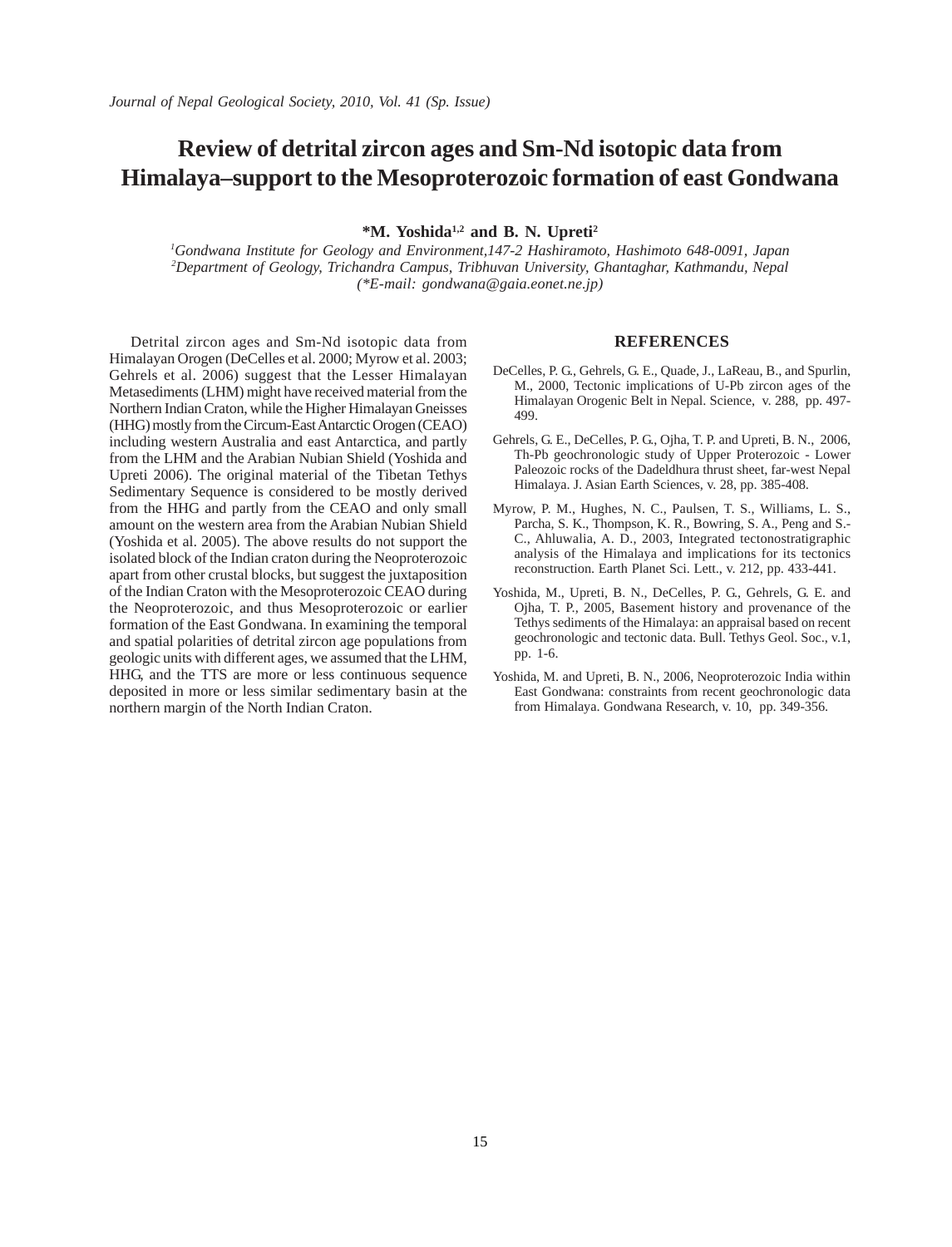# **Granitoid magmatism in Mongolia: evolution in time**

**Ochir Gerel**

*Department of Geology, Mongolian University of Science & Technology Ulaanbaatar, Mongolia (Email: gerel@must.edu.mn)*

Granitoids in Mongolia occupy ~30% of the country and comprise a large part of the Central Asian Orogenic Belt (Altaids). The Altaids have been variously interpreted as consisting of (1) volcanic arc rocks, (2) early Caledonian, Hercynian and Indocinian complexes accreted to the Siberian Craton, and (3) Caledonian crust incorporating juvenile arc rocks and Precambrian microcontinents. The oldest dated rocks include diverse granitoid rocks that yield Proterozoic ages (2.8-1.6 Ga).The character of Early Paleozoic magmatism varies across the country. In contrast to alkaline rocks in northern Mongolia, batholiths to the west comprise 500-460 Ma old, arc-related granitoid rocks; some granitoids in this area and to the south, however, formed in an oceanic environment and are associated with ophiolite sequences. Extensive accretionary belts formed during the Silurian-Devonian are characterized by subduction related rocks in Mongolian Altai, where calc-alkaline granitoids are associated with post-orogenic rift-related alkaline rocks. Alkaline plutons in this area are interpreted to have formed by hot spot activity. In southern Mongolia, Devonian arcrelated monzodiorites host large porphyry Au-Cu deposits. During the Late Paleozoic (Carboniferous-Permian), calcalkaline arc-rocks formed during coalitional events that formed Trans-Altay zone and Mongolian Hercynides. The Permain

Khangai batholith in central Mongolia, however, is interpreted as an intraplate intrusion.

Early Mesozoic granitoid magmatism occurred in the Mongol-Okhothsk belt that stretches over 3,000 km from Central Mongolia to the Pacific. Magmatism in this area is zonal, being cored by calc-alkaline granitoid batholiths flanked by numerous high-K postorogenic plutons including highly evolved, Li and F-rich granites. Similar granitoids, including their subvolcanic analogues (ongonites) were also emplaced during the late Mesozoic. Alkaline rocks including carbonatites are spatially associated with rifts in southern Mongolia. Late Mesozoic granitoids in this belt are represented by relatively small plutons formed by quartz diorite-granodiorite-granite and leucogranites with Li-F granites, namely their subvolcanic analogous ongonites. Along large faults in South Mongolia rifts formed with alkaline magmatism with carbonatites.

Proterozoic granitoids are interpreted to have been formed from Archean source rocks. Paleozoic granitoids have comparatively juvenile compositions and evidently formed above subduction zones. Mesozoic intrusives have a mixed juvenile and crustal source.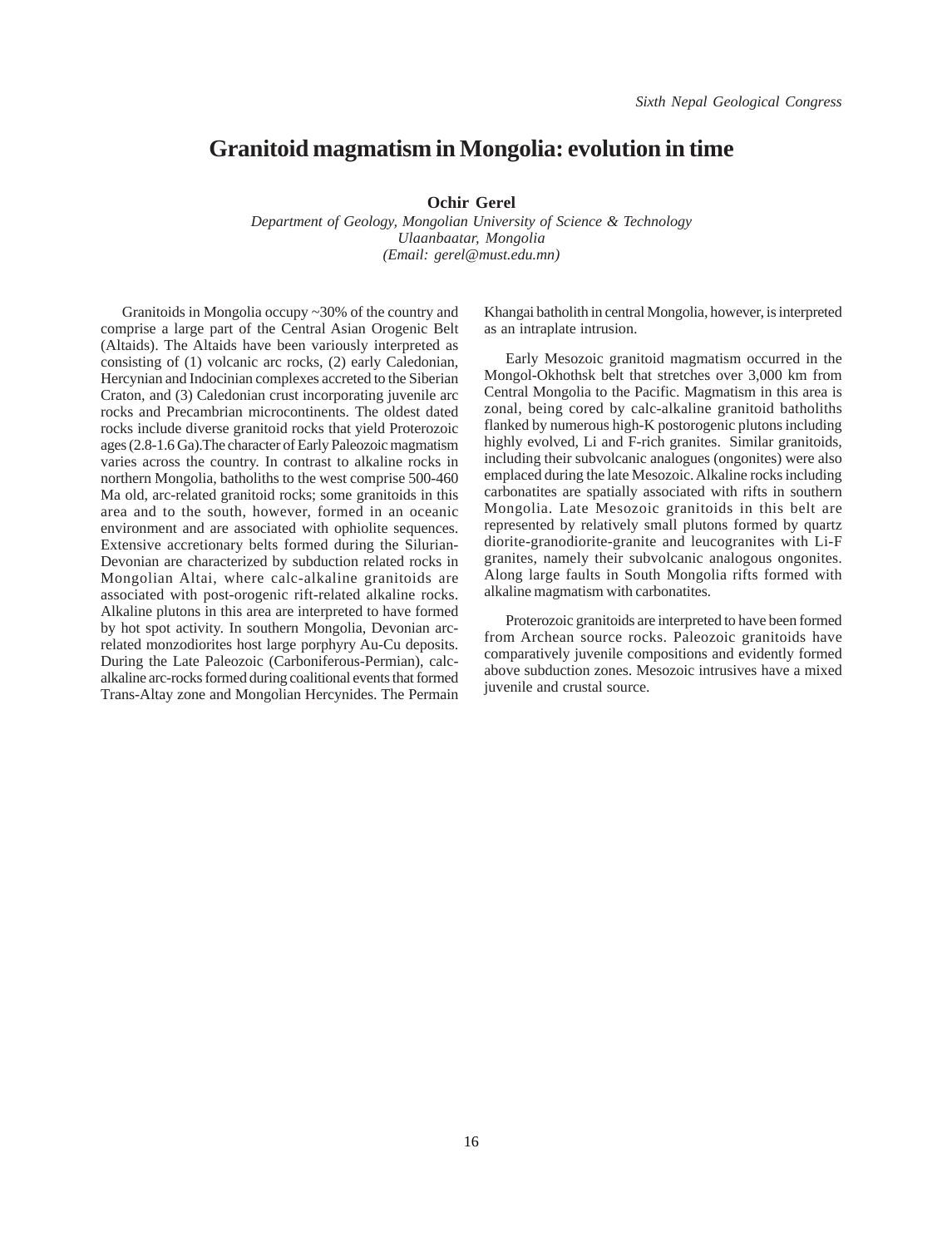# **New data on the geological setting of the Nepalese Kanchenjunga area**

#### **\*Pietro Mosca1 , Chiara Groppo2 , and Franco Rolfo1,2**

*1 IGG–CNR , Via Valperga Caluso 35, I-10125, Torino, Italy 2 Department of Mineralogical and Petrological Sciences, University of Torino, Italy (\*Email: p.mosca@csg.to.cnr.it)*

Structural and petrographic studies were performed at the western flank of the Kanchenjunga massif in far-eastern Nepal, across the northern and north-eastern flanks of the Taplejung tectonic window where the Lesser Himalayan Sequence (LHS) is exposed as a regional antiformal structure beneath the Main Central Thrust Zone (MCTZ) and the Higher Himalayan Crystalline (HHC).

In the studied area, the upper structural levels of the LHS comprise quartz-sericite and chlorite-sericite schists, quartzites, and intercalated augen gneisses. Moving upwards, the MCTZ is a few km-thick sequence characterized by a typical inverted metamorphism, passing from the structurally lower garnet-kyanite-staurolite two-micas schists to the structurally upper two-micas, garnet and kyanite-bearing migmatitic gneisses. Above the MCTZ, the HHC is exposed over more than 40 km up to the Tibetan border and may be divided in: (i) a lower portion, consisting of garnet-K-feldsparkyanite-sillimanite anatectic paragneisses with minor intercalations of impure marbles and calc-silicate gneisses; (ii) a middle portion, consisting of similar anatectic paragneisses devoid of kyanite and rich in cordierite; (iii) an upper portion, consisting of sillimanite-bearing anatectic orthogneisses intruded by tourmaline- and/or andalusitebearing leucogranites.

The main foliation dips from N-NE to the W. Meso- and micro-structural data support the occurrence of a several kmthick, ductile to ductile-brittle shear zone centred on the MCTZ, although an intense mylonitic deformation also occurs in the upper portion of the LHS and in the lower portion of the HHC. Deformation in the upper portion of the LHS produced phyllonites, mylonitic schists and mylonitic augen gneisses with strong flattening and stretching of the Kfeldspar porphyroclasts. In the MCTZ, kinematic indicators show a consistent top-to-south sense of shear, related to the juxtaposition of the HHC over the LHS. The lower portion of the HHC shows evidences of pervasive ductile shearing (folding and meso-scale shear zones with top-to-south sense of movements). In the middle portion of the HHC, ductile high-strain is concentrated in discrete, top-to-south metric to decametric shear zones. In the whole area, two late phases of folding, characterized by roughly N-S and NE-SW trending axes, developed under low-grade metamorphic conditions. These folds are likely associated to the final exhumation stages and their geometrical interference is inferred to control the present day regional antiformal shape of the LHS beneath the HHC.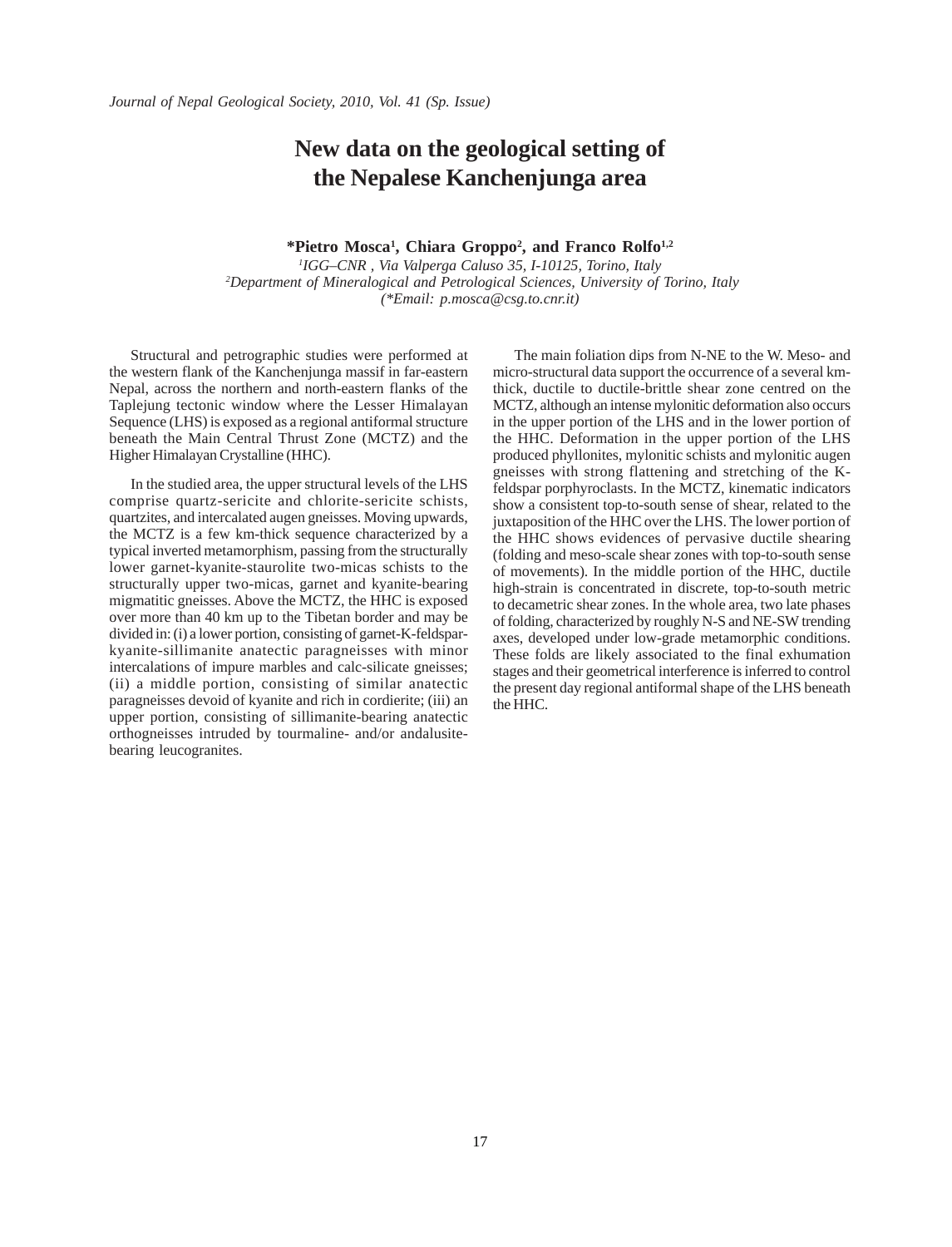# **Magnetic susceptibility as a potential tool for geological differentiation of the Lesser Himalayan rocks in central Nepal**

**\*Pitambar Gautam1 , Prakash Das Ulak2 , Baburam Gyawali2 and Sudarshan Bhandari3**

 *Creative Research Institution (CRIS) and The Hokkaido University Museum, Hokkaido University, Sapporo, Japan Department of Geology, Tri-Chandra Campus, Tribhuvan University, Kathmandu, Nepal Central Department of Geology, Tribhuvan University, Kirtipur, Kathmandu, Nepal (\*Email: pgautam@cris.hokudai.ac.jp)*

Magnetic susceptibility (MS), one of the physical properties used in mineral and oil exploration, has been popular recently for rapid assessment of quality and quantity of material in land, water and air systems in natural media or even for assessment of pollution/contamination level, e.g., by heavy metals, due to anthropological activities. This has become possible due to portable MS-meters, which allow rapid differentiation of geological medium (rock formations and soils) at varying state of weathering and posing difficulty for accurate mapping in the natural outcrops.

Variation in MS has been measured in roadside rock outcrops in Central Nepal along the Kathmandu-Mugling-Jugedi and Mugling-Pokhara-Ramdighat-Kerabari routes. A pocket–sized MS meter (SM-30 by ZH Instruments, Czech Republic) was used to measure MS *in situ* on the smooth surfaces of rocks that belong to the formations mapped as Nawakot Complex, Kathmandu Complex, Sirkot Group,

Kaligandaki Supergroup and Tansen Group in the inner and outer parts of the Nepalese Lesser Himalaya. Site mean MS data (averages of 15 readings at each site) reveal: (i) a wide range of  $(-0.003 \text{ to } 5.1) \times 10^{-3} \text{ SI}$ ; (ii) Lowest MS (<0.1 x 10<sup>-3</sup> SI). for quartzite, quartzose sandstone, limestone, dolomite, which are predominantly composed of diamagnetic minerals (quartz, calcite and dolomite); (iii) Intermediate range of  $(0.1-1.0) \times 10^{-7}$ 3 SI for most shales, diamictites, slates, phyllites, sandstones, schists; and (iv) high values  $(1.0–5.1) \times 10^{-3}$  SI for amphibolite schists, metasandstones, sandstones with volcanic detritus, hematite-rich sediments and trachytic volcanic rocks in increasing order. MS has good potential for fine-scale discrimination of formations characterized even by similar lithologies, composed of quartz or carbonate minerals, inability of whose objective identification has led to proliferation of formations, uncertainties in local and/or regional correlation and therefore confusions in their age assignment.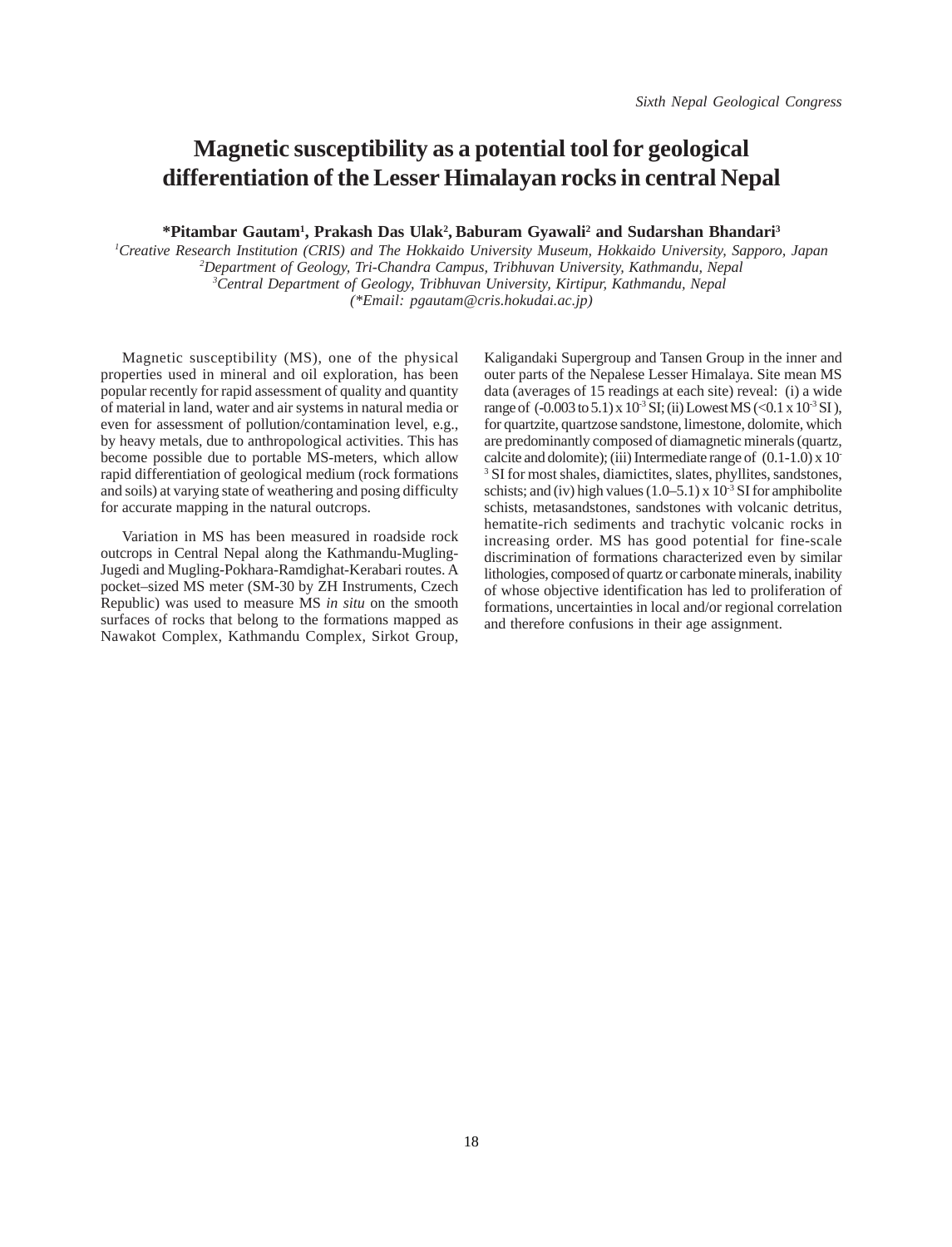# **Metabasites petrology and P-T evolution in the Lesser Himalaya, central Nepal**

**\*L. P. Paudel1 , K. Arita2 , and T. Imayama3**

 *Central Department of Geology, Tribhuvan University, Kirtipur, Kathmandu, Nepal Hokkaido University Museum, Kita 10, Nishi 8, Sapporo 060-0810, Japan Center for Chronological Research, Nagoya University, Nagoya, 464-8602, Japan (\*Email: lalupaudel67@yahoo.com)*

Petrological study was carried out for the first time on the metabasites of the Lesser Himalaya in central Nepal. The metabasites are mostly tholeiitic basalts emplaced in the clastic sediments as supracrustal dikes and sills, and later metamorphosed together with the host rocks. They contain almost a constant mineral assemblage of Ca-amphiboles + plagioclase + biotite + quartz  $\pm$  epidote  $\pm$  chlorite + (Fe-Ti oxides). Amphiboles in the form of porphyroblast show chemical zonation with actinolite/magnesio-hornblende cores, tschermakite/ferro-tschermakite rims, and magnesiohornblende margins. The cores of porphyroblasts are prekinematic and were probably formed prior to the Tertiary Himalayan orogeny. The porphyroblast rims and the matrix amphiboles are syn-kinematic and were formed during the Upper Main Central Thrust activity in the Tertiary. The compositions of both the porphyroblast rims and matrix amphiboles change from actinolite in the chlorite zone to magnesium-hornblende in the biotite zone and to tschermakite/ferro-tschermakite in the garnet zone. The systematic changes in amphibole compositions as well as petrographic characteristics of metabasites confirm the classical concept of increasing metamorphic grade structurally upwards towards the Upper Main Central Thrust in the Lesser Himalaya. Application of hornblendeplagioclase thermobarometry shows a coherent prograde P-T path in zoned amphiboles. The cores of amphibole porphyroblasts were formed at average peak temperature of  $\sim$ 540°C and at pressure of  $\sim$ 3 kbar. The porphyroblast rims and matrix amphiboles were recrystallized at average peak temperatures of ~570ºC in the biotite zone and ~630ºC in the garnet zone at pressure of ~6 kbar. The metabasites petrology is in favor of the tectono-metamorphic models that relate the inverted metamorphism with thrusting along the Upper Main Central Thrust and coeval inversion of isotherms. It is suggested that published amphibole cooling ages from the Nepalese Lesser Himalaya based on simple, homogeneous mineralogy should be reinterpreted in view of the presence of polygenetic amphiboles with heterogeneous composition.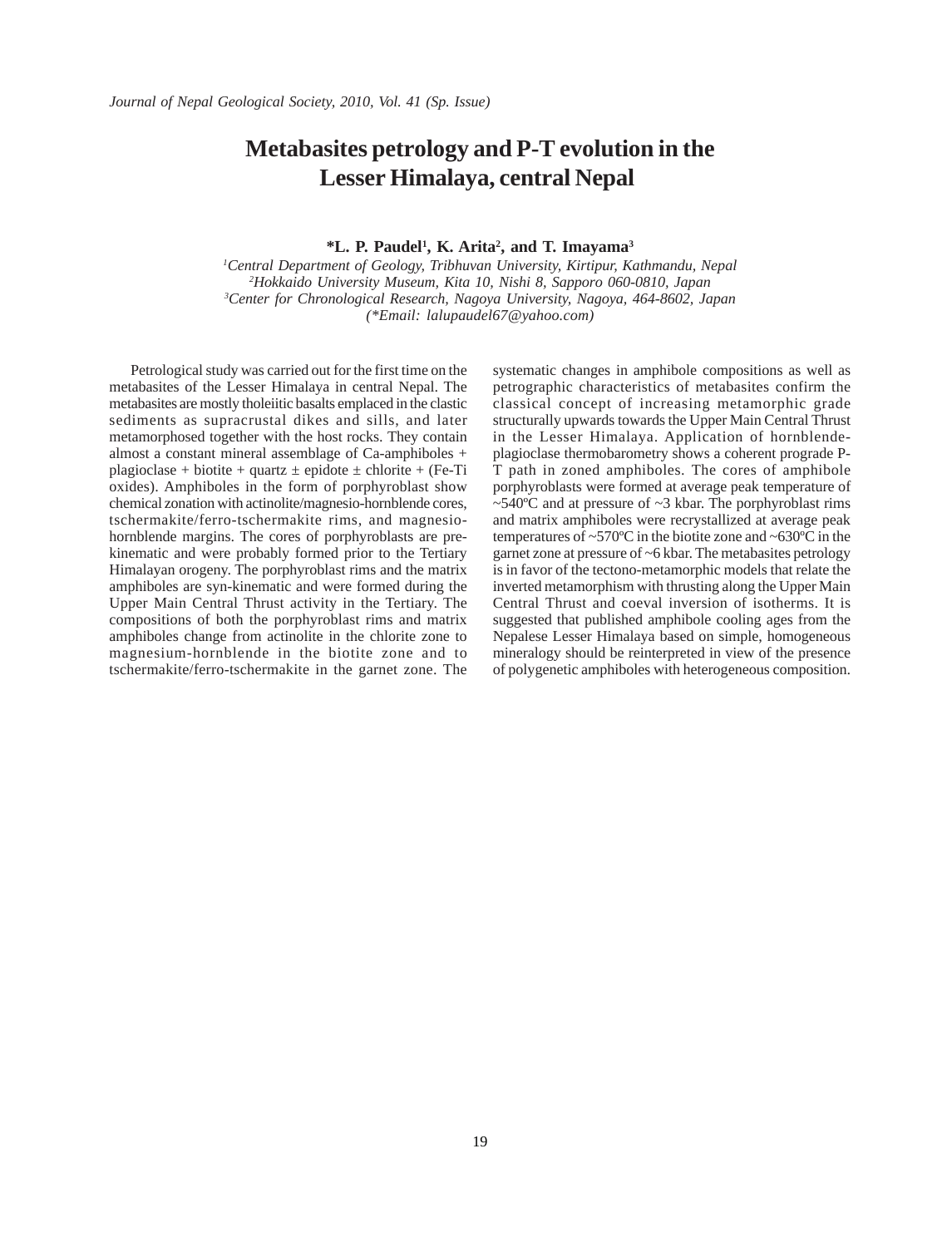# **Petrology of granites in Siner areas, Siwana Ring Complex, northwestern Peninsular India**

*\****L. Sarjesh Singh and G. Vallinayagam**

*Department of Geology, Kurukshetra University, Kurukshetra 136119, India (\*Email: sarjesh.khuman@gmail.com)* 

The Neoproterozic Malani Igneous Suite (MIS) constitute the largest acid magmatism in the Indian subcontinent. It has been spreaded over an area of about 55,000 sq. km. in northwestern Peninsular India including at Nagar Parkar and Kirana areas of Pakistan. The rocks exposed in the Siner areas are the part of southwestern portion of Siwana Ring Complex (SRC) in Trans-Aravalli Block (TAB) of Rajasthan. SRC is the classical representative of MIS and displays important features viz. volcano-plutonic structure, anorogenic acid volcanism and has shown potentials for rare earth, rare metals and radioactive mineralization.

The rocks of SRC define bimodal, felsic dominant magmatism with characteristic ring dyke intrusions along the periphery of a collapse caldera. Based on detail geological mapping and field studies in Siner areas, the exposed rocks are grouped into three different phases. They are as follows: (1) Extrusive phase: basalt, trachyte, rhyolite. (2) Intrusive phase: gabbro, pink granite, pink porphyry granite, coarse grain grey granite, pegmatite. (3) Dyke phase: basalt, rhyolite and microgranite.

The Siner area consists mainly of acid plutonic rock with their volcanic equivalents. Contact between the intrusive and extrusive rocks is sharp. The Siner granite is massive, grey and pink colour, medium to coarse grained rock. It consists of megacryst of alkali feldspar (perthite + orthoclase) (hypersolvus) enclosed in a groundmass of alkali amphiboles

(arfvedsonite and riebeckite), quartz, orthoclase including minor amounts of iron oxides. Siner granites show hypidiomorphic, granophyric and spheluritic textures (represented by arfvedsonite). Quartz is coarse grained, and shows anhedral shape, first order grey interference colour and wavy extinction. Perthite is coarse grained, subhedral and at places shows hydrothermal alterations viz. sericitization and kaolinization. Arfvedsonite is coarse grained, prismatic and greenish black colour. The Siner granite has an average modal mineral proportion (6 samples) of 35% quartz, 39% alkali feldspar, 24% alkali amphibole and 2% iron oxides (heamatite and magnetite). Modal data of Siner granites e fall in the alkali granite field of Quartz - Alkali feldspar-Plagioclase diagram (QAP) of Streckeisen (1973) and fall in alkaline and peralkine series of Lameyre and Bowden (1982). These present work exemplifies the features of anorogenic, A-type of magmatism in the Trans-Aravalli Block of northernwestern India.

- Streckeisen, A. L., 1973, Plutonic rocks: Classification and nomenclature recommended by the IUGS subcommision on the systematics of Igneous Rocks. Geotimes., v. 18, pp. 26-30.
- Lameyre, J. and Bowden, P., 1982, Plutonic rocks types series: Discrimination of various granitoid series and related rocks. Jour. Volcanol. Geocherm. Res. v. 14, pp. 169-186.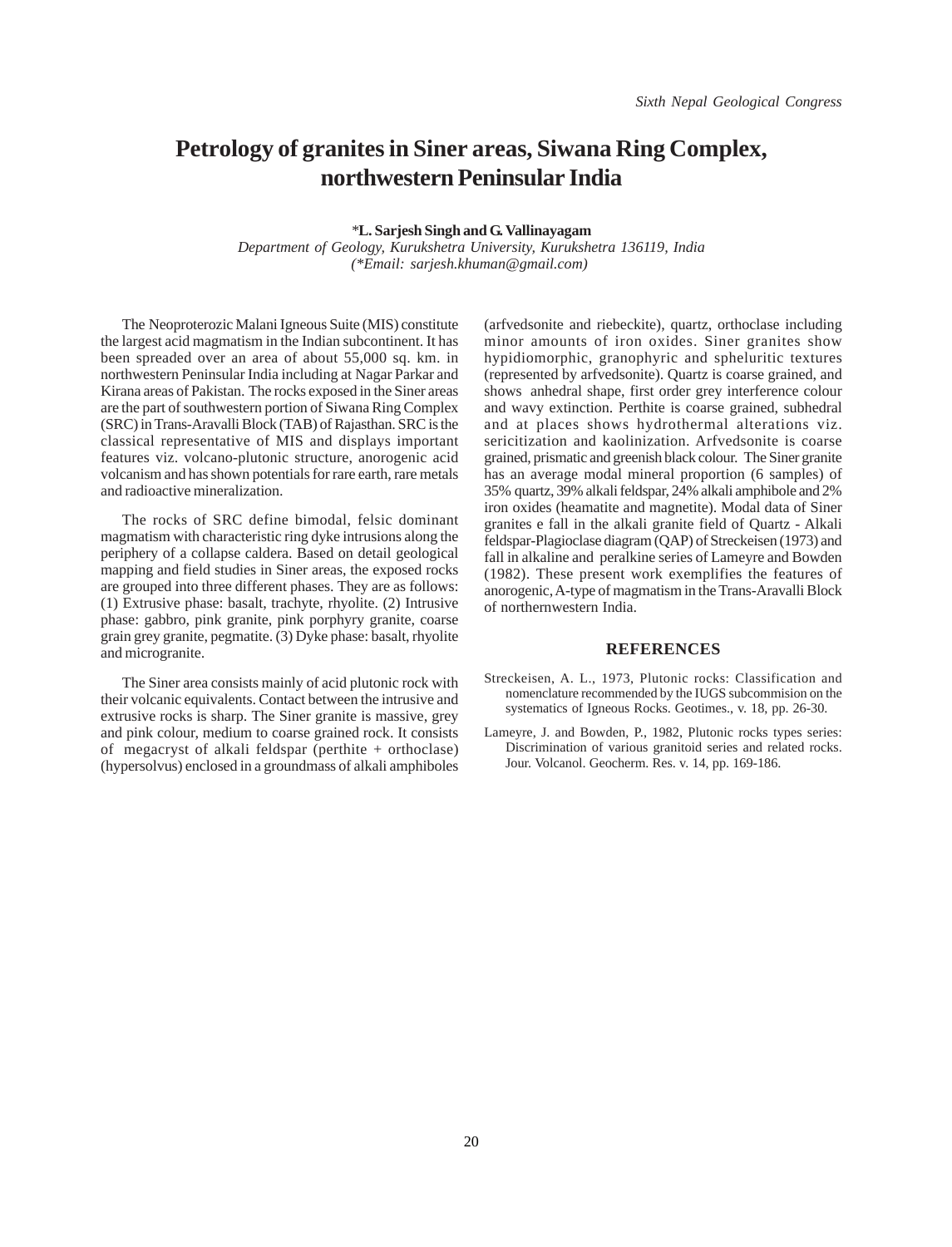# **Second generation glaciers mapping and inventory of Nepal**

**\*Samjwal R. Bajracharya, Sudan B. Maharjan, and Basanta R. Shrestha**

*International Centre for Integrated Mountain Development (ICIMOD), Lalitpur, Nepal (\*Email:sabajracharya@icimod.org)*

Rapid melting of glaciers resulting subsidence, shrink and retreat of glaciers in Nepal Himalaya is prominent in recent decades. The retreat rates of glaciers vary from basins and, in some instances, has doubled in recent years compared to early 1970s. Given these contexts, it is of utmost important to document the present status of glaciers to understand the dynamics of cryosphere and its impact. The use of remote sensing data and geographical information system are providing to be one of the most effective means of updating glaciers database.

The second generation glaciers mapping and inventory of Nepal are based on the semi-automatic mapping method using the landsat images of  $2007 \pm 2$  years and SRTM DEM (Table 1). The Glacier ID is given as of GLIMS standard and the glacier attribute parameters like area, elevation, aspect,

| <b>Basins</b> |       | <b>Glaciers</b> |                                    | <b>Elevation of</b><br>Glaciers (m asl) |        | <b>Ice Reserve</b><br>$(km^3)$ |
|---------------|-------|-----------------|------------------------------------|-----------------------------------------|--------|--------------------------------|
| Name          |       |                 | Area $(Km^2)$ Number Area $(Km^2)$ | Highest                                 | Lowest |                                |
| Koshi         | 21598 | 843             | 1180                               | 8437                                    | 3977   | 120.15                         |
| Gandaki       | 26171 | 1339            | 1829                               | 8093                                    | 3273   | 155.98                         |
| Karnali       | 36753 | 1461            | 1120                               | 7515                                    | 3631   | 67.51                          |
| Mahakali      | 4741  | 167             | 112                                | 6850                                    | 3695   | 7.13                           |
|               | 89263 | 3810            | 4241                               | 8437                                    | 3273   | 350.77                         |

**Table 1: Second generation glacier inventory of Nepal**

slope, thickness and Ice Reserve are derived automatically. The mapped glacier area covers about 4241 km<sup>2</sup>, which is about 2.9% total land surface of Nepal. The number of glaciers in the inventory has increased but the total glacier area has been decreased drastically compared to 1970s.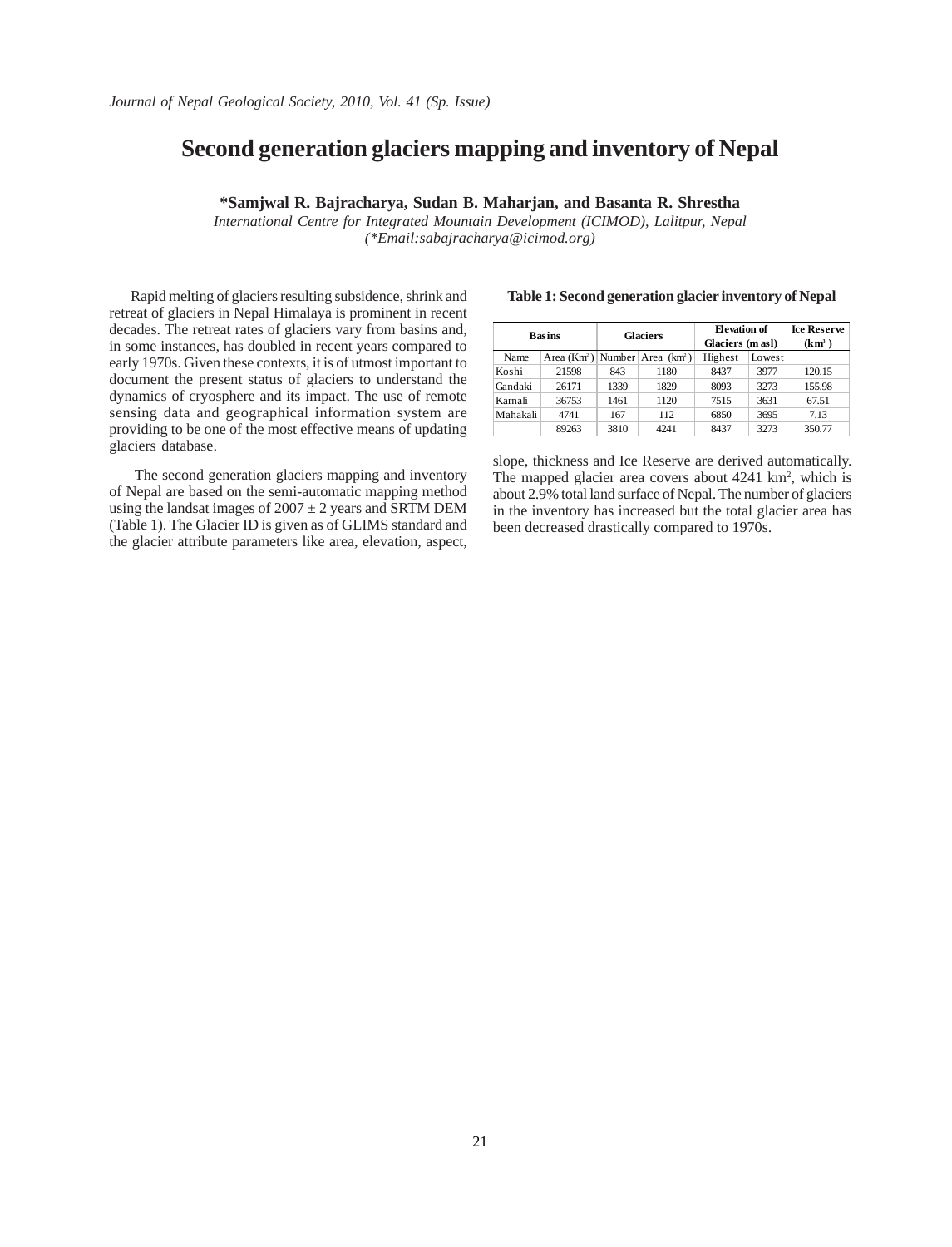# **Geochemistry and U-Pb ages of the Nardanda pegmatite of the Kathmandu Crystalline Nappe and Gulbhanjyang augen gneiss of the Gosainkund Crystalline Nappe, central Nepal Himalaya**

<sup>\*</sup>Santa Man Rai<sup>1</sup>, Bishal Nath Upreti<sup>1</sup>, Randy Parrish<sup>2</sup> and Patrick Le Fort<sup>3</sup>

 *Department of Geology, Tri-Chandra Campus, Tribhuvan University, Ghantaghar, Kathmandu, Nepal NERC Isotope Geosciences Laboratory, British Geological Survey, Keyworth, Notts NG12 5GG, UK Le Bonipaus, 48500 La Canourgue, France (\*Email: santaman\_rai2010@yahoo.com)*

An E-W running Nardanda pegmatite (15 km long) belonging to the Kathmandu Crystalline Nappe (KCN) is exposed at the northern margin of the Kathmandu valley near the contact with the Gosainkund Crystalline Nappe (GCN), a southward extension of the Higher Himalayan Crystallines (Rai 1998). A coarse-grained augen gneiss from Gulbhanjyan area belonging to the GCN, about 6 km north of Kathmandu valley is well exposed in the central part of the nappe.

The pegmatite of the KCN is very coarse grained and consists of quartz, potash feldspar, plagioclase, tourmaline and muscovite with accessory kyanite, garnet and beryl. The augen gneiss of the GCN is composed of coarse-grained quartz, potash feldspar, plagioclase, biotite and muscovite with accessory apatite, zircon and opaque minerals. Fibrolite sillimanite and kyanite are locally present. Chemically the Nardanda pegmatite is aluminous, quartz rich, leucocratic and potassic, and the Gulbhanjyang augen gneiss has similar signatures with mesocratic appearance. The gneiss is probably ancient stock of granitic vein.

The monazite and xenotime from the Nardanda pegmatite of the Kathmandu Crystalline Nappe (KCN) and zircon from the Gulbhanjyang augen gneisses were dated by U-Pb method at the Laboratory of NERC, Isotope Geosciences Centre, UK. Monazite and zenotime from the pegmatite show Miocene ages (25±1 Ma) (Rai 2001). These ages correspond to the crystallization age of the pegmatite. These ages appear to be slightly older than those of the leucogranites of the Higher Himalaya (24 to 17.2 Ma; Daniel et al. 1987) situated 60 km to the north of the study area. An Early-Ordovician (486±9 Ma) U-Pb age is obtained on zircon from the Gulbhanjyang augen gneiss (Rai 2001). This U-Pb age is very close to the ages obtained from the augen gneiss of the Higher Himalayan Crystallines in the root zone (Rb-Sr whole age of 513±30 Ma; Le Fort et al. 1986). These two augen gneisses may be considered as the contemporaneous magmatic events during Ordovician.

- Deniel, C., Vidal, P., Fernandez, A., Le Fort, P., and Peucat, J. J., 1987, Isotope study of the Manaslu granite (Himalaya, Nepal): Inferences on the age and source of Himalayan leucogranites. Contrib. Mineral. Petrol., v. 96, pp. 78-82.
- Le Fort, P., Debon, F., Pecher, A., Sonet, J., and Vidal, P., 1986, The 500 Ma magmatic event in alpine southern Asia, a thermal episode at Gondwana scale. Sci. de la Terre, Nancy, France, v. 47, pp. 191-209.
- Rai, S. M., 1998, Les nappes de Katmandou et du Gosainkund, Himalaya du Nepal central (etude cartographique, structurale, metamorphisme, geochimique et radiochronologique). Ph. D. Thesis, Joseph Fourier University, Grenoble, France, 244 p.
- Rai, S. M., 2001, Geology, geochemistry, and radiochronology of the Kathmandu and Gosainkund Crystalline nappes, central Nepal. Jour. Nepal Geol. Soc. Spec. Pub., v. 25, pp. 135-155.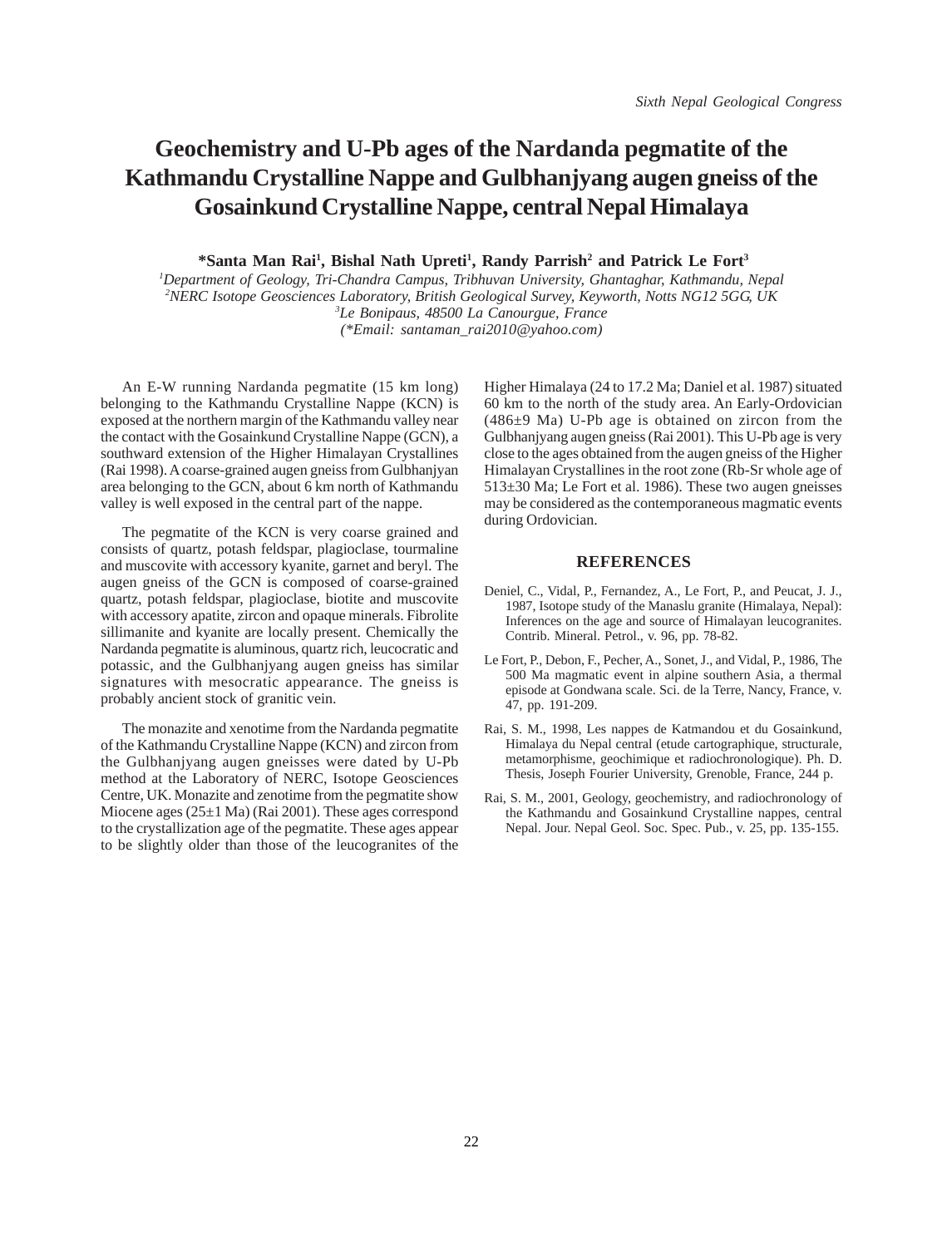### **Sedimentology, microfacies analysis and diagenesis of the Lower Eocene the Sakesar Limestone, central Salt Range, Pakistan**

**Shahid Ghazi, Shakeel Ahmad, Noman Zeb, Sadaf Sharif and Shamim Akhtar**

*Institute of Geology, Punjab University, Quaid-i-Azam Campus, Lahore-54590, Pakistan (Email: ghazigeo@yahoo.com)*

The sedimentology and the foraminiferal biostrtigraphic studies of the Early Eocene Sakesar Limestone have been undertaken from of Khajula, Tatral, Badshah Pur and Karuli areas, Central Salt Range, Pakistan. A total of 65 thin sections have been studied for detailed microfacies and micropalaeontological analysis. The Sakesar Limestone is extremely rich in benthic larger foraminifera, the important genera are Nummulites, Assilina, Alveolina and Lockhartia. The red and green algae are also present in it. Based on the field observations, five types of the lithologic variations recorded in the Sakesar Limestone from bottom to top; limestone interbedded with very thin shale, limestone interbedded with marl, nodular limestone, massive bedded nodular limestone and massive bedded cherty limestone. The prominent microfacies observed in the Sakesar Limestone are mudstone, wackestone, wackestone to packstone and packstone. The diagenetic features represents freshwater (meteoric), marine and burial environments setting of the Sakesar Limestone. The prominent diagenetic features are stylolisation, calcitisation, nodularity, dissolution and fracturing. The presents study also diagenetic process which creates the secondary porosity in the formation. Overall the on the basis of larger benthic foraminifera and detailed microfacies analysis the depositional environment of the Sakesar Limestone is inner neritic.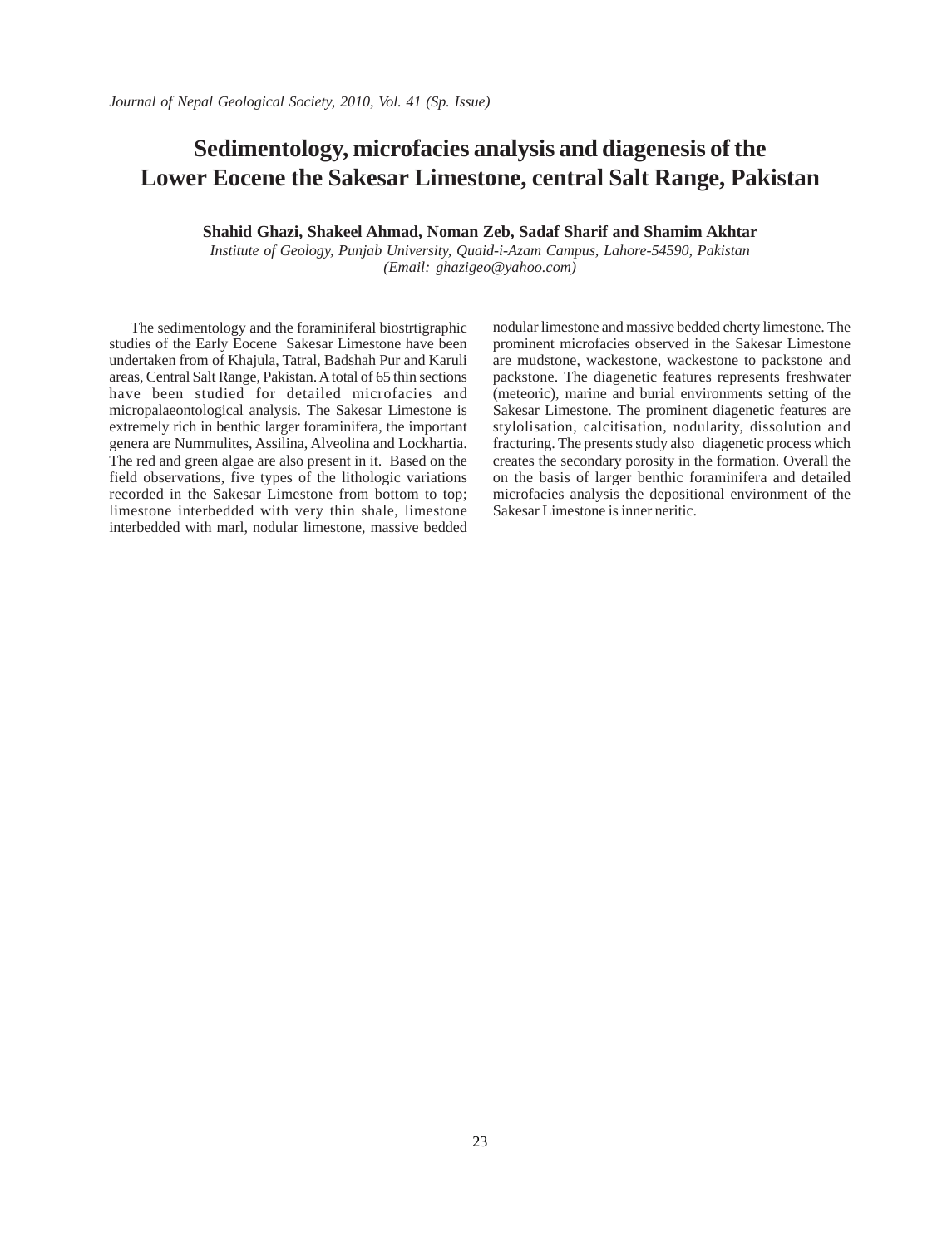### **Use of remote sensing and GIS tool in glacial lake mapping and monitoring of Nepal Himalayas**

#### **Sharad Prasad Joshi, \*Pradeep Kumar Mool, and Wu Lizong**

*ICIMOD, GPO Box 3226, Lalitpur, Nepal (\*Email: mool@icimod.org.np)*

Glaciers and glacial lakes are sources of fresh water as well as potential threats to downstream communities. In the past, many glacial lakes had been formed, enlarged and some of them burst out in Nepal claiming many lives and properties. Thus mapping and regular monitoring of glacial lake has become essential for mitigation of GLOF (Glacial Lake Outburst Flood) risk. Little information is available on the growth and potential threats from glacial lakes in the Himalayas. Due to remoteness, difficult terrains, wide geographical coverage, use of remote sensing data and GIS tool is applied for the mapping and monitoring of glacial lakes in the Nepal Himalaya.

Multispectral with medium spatial resolution remote sensing data of Landsat TM and ETM+ satellite images of narrow temporal range were used for the mapping of glacial lakes. Prior to the present mapping, data of different dates and sources were used which include maps, aerial

photographs and satellite images. Different image processing techniques were used to delineate glacial lakes. One of the main techniques used is Normalized Difference Water Index. It highlights water bodies from other land cover features which facilitate for mapping of glacial lakes. Shuttle Radar Transmission Mission Digital Elevation Model (SRTM DEM) was used to extract elevation and orientation information. High spatial resolution multispectral images (such as ALOS AVNIR 2 PRISM, Quickbird, IKNOS 2) and microwave data of Terra SAR X and ASAR radar images were also used to see the growth trends of some of the prioritized lakes. Google Earth has also been used for better visualization of snow covers and shadow parts of lakes. Considering the unusually challenging accessibility of the Higher Himalayas of Nepal, application of remote sensing technique has proved to be inevitable for glacial lakes mapping and their monitoring for GLOF risk management.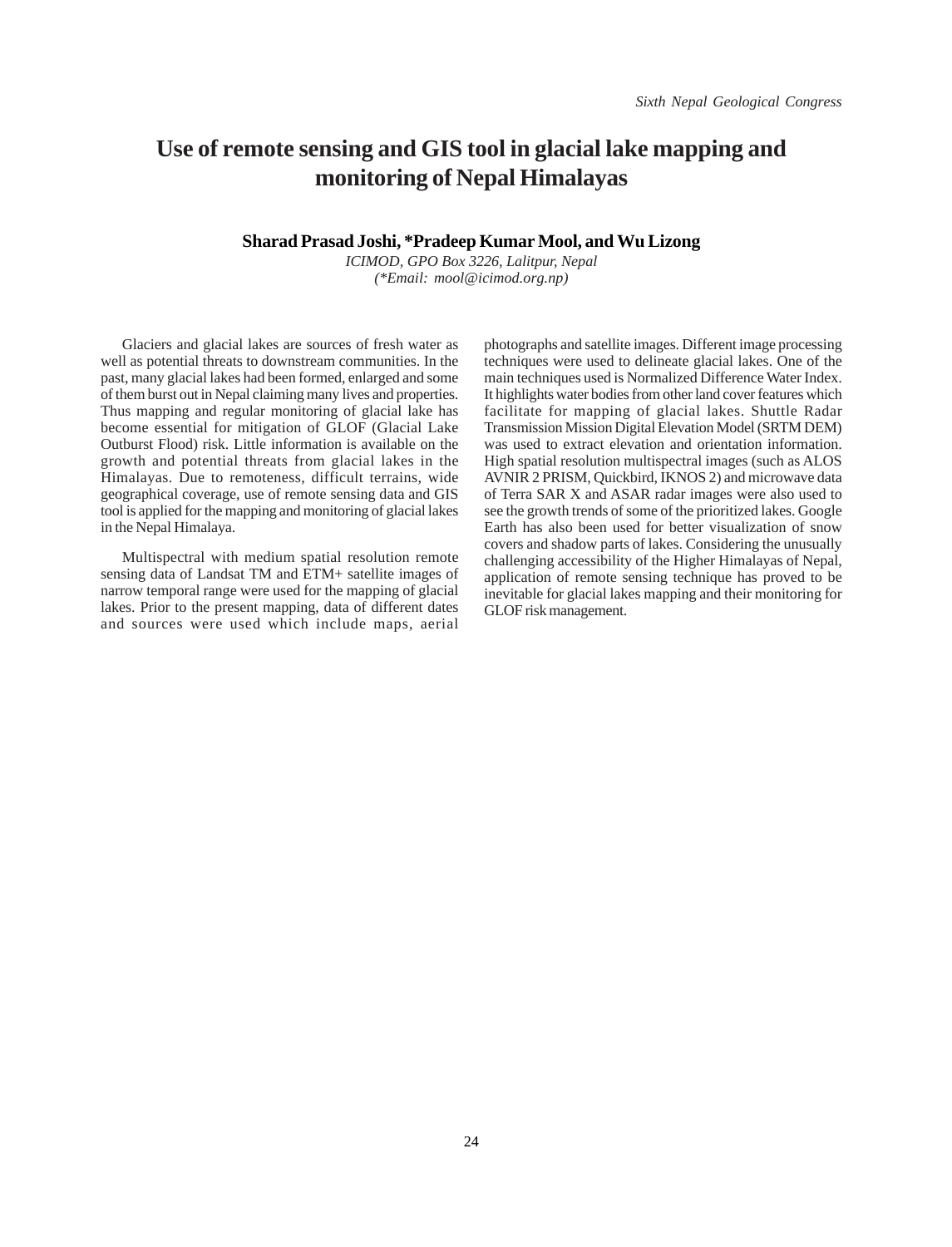### **Basic rocks of Manipur ophiolite in the Indo-Myanmar Hill Ranges, NE India and the petrotectonic significance**

**\*Soibam Ibotombi and Ch. Mangi Khuman**

*Department of Earth Sciences, Manipur University, Imphal-795 003, India (\*Email: ibotombi2002@yahoo.co.uk)*

 The basic rocks of the Manipur Ophiolite Mélange Zone generally occur as sporadic dykes (in ultramafics and pelagic sediments), sills (particularly in chert and cherty shale) and pillow lavas. These rocks are also found as exotic blocks floating on pelagic shale. The dykes are generally 5–8 meters thick while the sills range approximately between 1 and 8 meters thickness. These basic rocks constitute much less than 10% of the ophiolite sequence. Mineralogy and mineral chemistry of the main phases of the basic rocks indicate that they have undergone incipient thermal metamorphism of greenschist facies under hydrostatic stress conditions leading to the formation of spilites. Since hydrothermal circulation doesn't extend beyond 2–3 km depth, gabbroic rocks usually do not become spilites. As no coarse-grained basic rocks have been encountered so far and any basic rock having calcic plagioclase unaltered to albite and epidote could be explored, the Manipur Ophiolite is either devoid of or extremely rare of ideal gabbros. As the dyke and sill rocks are uralitised and the ultramafics have dykes within, diapirism of Manipur Ophiolite must have emerged out almost to the surface; and, therefore, the oceanic crust must have been very thin.

The basic rocks of the Manipur Ophiolite show alkali basalt lineage and at the same time, even if contaminated by chert, some samples could still have normative nepheline as high as about 15%. From the Harker-type variation diagrams and other major oxides data, it is found that the basaltic rocks have not experienced considerable fractional crystallization and subsequent operation of crystal-liquid separation. Therefore, no large magma chamber must have been formed and hence, the Manipur Ophiolite must have been developed in a slow spreading center. Considering the normative olivine percentages of the basic rocks and fitting other relevant data in the experimentally determined partial melting characteristics of enriched lherzolite source, the P-T conditions of magma generation is found to be 8–18 Kbar and 1185–1400°C. Hence, the melts could have been generated at depths of about 25– 50 km.

Concentrations of trace elements like Cr, Co, Zr, Ba, Sr. and low  $Mg/(Mg + Fe^{2})$  imply that the melts must have derived from metasomatised mantle rocks. The plot of Ce versus Nd of samples of basic rocks against predetermined standards generally reveals partial melting range of approximately within 3-20 %. When compared the trace element and REE variations of the basic rocks of the Manipur Ophiolite for signature of contamination, with those of upper continental crustal rocks, lower continental crustal rocks and MORB with 15% contamination by upper crustal rocks, it is found that the melts of the basic rocks of the Manipur Ophiolite must have been contaminated by upper continental crustal rocks. Considering the field setting, mineralogy, mineral chemistry of the essential phases, bulk rock geochemistry in terms of major and minor element oxides and trace and REE's, it could arrive at a conclusion that the melts of basaltic rocks of the Manipur Ophiolite were derived from differential partial melting of enriched upper mantle continental rocks at a slow spreading tectonic regime similar to that of the passive rifting of continental margin, where no considerable magma chamber has been formed leading to the absence or rare occurrence of ideal gabbroic rocks.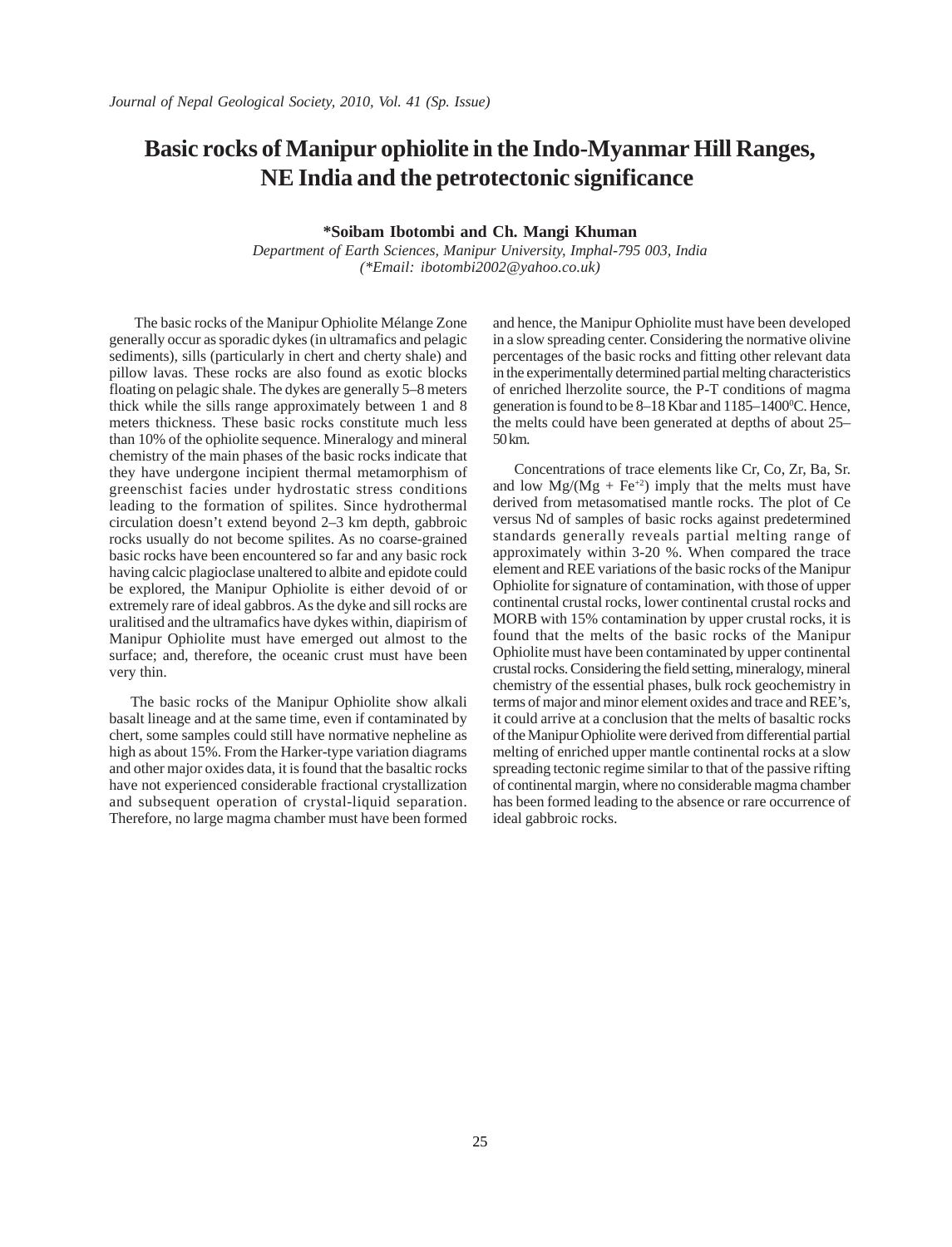## **Geology of the Lesser Himalaya along the Gorkha-Narayangarh section, central Nepal**

#### **Tara Pokhrel, Sujan Devkota, Naresh Maharjan, Kabi Raj Paudyal and** *\** **Lalu Paudel**

*Central Department of Geology, Tribhuvan University, Kirtipur, Kathmandu, Nepal (\* Email: lalupaudel67@yahoo.com)*

 Geological mapping, structural analysis and petrographic study were carried out along the Grokha-Narayangarh section of the Lesser Himalaya in central Nepal. The area is comprised of the Kuncha Formation, Fagfog Quartzite, Dandagaon Phyllite, Nourpul Formation, Dhading Dolomite, Benighat Slate and the Robang Formation of the Nawakot Complex. There is an unconformity between Dhading Dolomite and the Robang Formation and the Malekhu Limestone is missing in the area. The Nourpul Formation is clearly divisible into at least three members, i.e., the Purebesi Quartzite, Amdanda Phyllite and the Bhut Khola Dolomite.

The area lies in the western closure of the Jalbire synclinorium and is characterized by a complex thrusting and folding. The Seti Thrust is one of the major thrusts passing through the area. Folds are generally tight and overturned. Preliminary petrographic study shows that the area can be divided into three metamorphic zones, i.e., chlorite zone, biotite zone and the garnet zone from south to north, respectively. Biotite isograd lies at far southern part (Anbu Khaireni) than previously reported.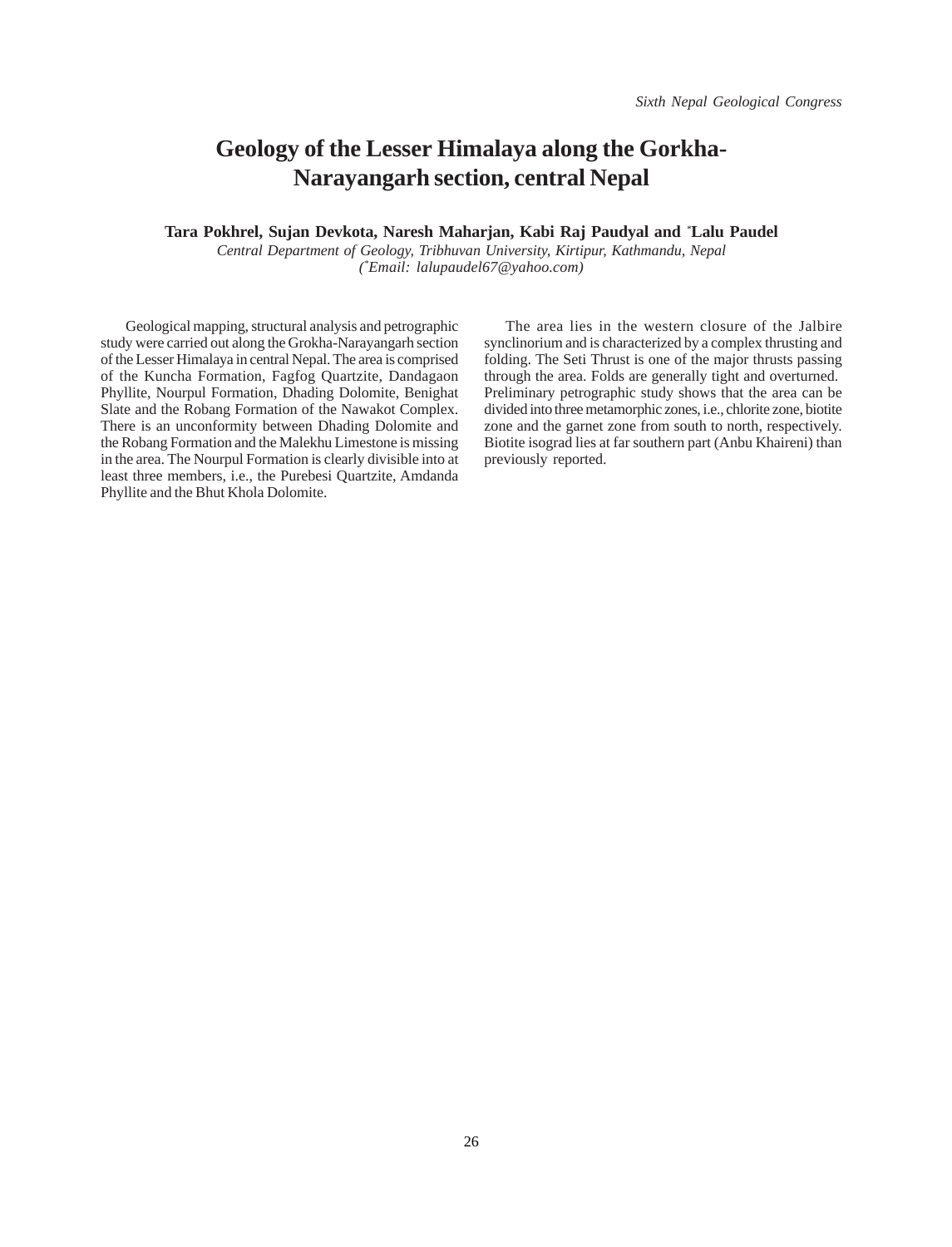## **Geology of the Trishuli Valley from Betrawati to Rasuwagadhi, central Nepal**

Toya Nath Ghimire<sup>1</sup>, Bharat Raj Pant<sup>1</sup>, \*Lalu Paudel<sup>1</sup>, Frédéric Girault<sup>2</sup>, and Frédéric Perrier<sup>2</sup>

*1 Central Department of Geology, Tribhuvan University, Kirtipur, Kathmandu, Nepal 2 University Paris-(Paris VII), Diderot, France (\*lalupaudel67@yahoo.com)*

Geological mapping, structural analysis and petrographic study were carried out along the Trishuli Valley from Betrawati to Rasuwagadhi, central Nepal. The area is covered by the rocks of the Lesser Himalaya to the south and the Higher Himalaya to the north of Syaphrubensi, respectively. The Lesser Himalaya is divided into the Kunchha Formation (including Mailun and Thanjet augen gneiss), Ronga Carbonates (siliceous marble, calc-schist, graphitic schist and white marble), Brabal Schist, Syabrubensi Gneiss, Wangal Quartzite, Syaphru Gneiss and Schist and the Phenglung Khola Quartzite. The Higher Himalaya is divided into the Gosaikunda Gneiss, Rasuwagadhi Migmatite and Sillimanite Gneiss with Quartzite.

The Lesser Himalaya forms a huge anticlinorium (Gorkha-Kunchha anticlinorium) with its axial zone passing from Ramche-Mulkharka area. The southern limb in the Betrawati-Kalikastan area is relatively less deformed. However, the northern limb in the Dhunche-Syaphrubensi area is extremely deformed forming tight folds, S-C fabric, stretching lineation etc. probably due to the movement of the Higher Himalayan Thrust sheet over the Lesser Himalayan footwall along the Main Central Thrust (MCT). Stretching lineation are usually oriented NNE to SSW and the S-C fabric show top-to-the south sense of shearing. Although Macfarlane et al. (1992) has shown fault boundaries between different lithostratigraphic units of the Lesser Himalaya in the area, it is difficult to find structural evidence of faulting. However, a brittle shear zone passes through the Syaphrubensi hot spring. This shear zone is about 10-20 cm thick and crosscuts foliation. Therefore, it must post-date the ductile deformation event in the area. The MCT discordantly covers almost all lithostratigraphic units of the Lesser Himalaya in the area supporting the view that it is a sharp structural boundary. The Gosaikunda Gneiss is overlain by migmatites in the Rasuwagadhi area whereas the same unit is overlain by sillimanite bearing quartzite and gneiss. Therefore, a tectonic boundary (Langtang Thrust) has been inferred between the Gosaikunda Gneiss and the Sillimanite quartzite as suggested by Kohn et al. (2005).

The area south of Betrawati lies in the chlorite zone. Biotite starts from Betrawati and garnet is observed from Mugu. The Lesser Himalaya in the Syabrubensi area lies in the garnet zone. Kyanite is observed at Timure, Khangjim, Bhanjyang Gau and Thulo Syabru. Sillimanite is observed around Langtang Village.

#### **REFERENCES**

- Kohn, M. J., Wieland, M. S., Parkinson, C. D., and Upreti B. N., 2005, Five generations of monazite in Langtang gneisses: implications for chronology of the Himalayan metamorphic core. Jour. Metamorphic Geol., v. 23, pp. 399-406
- Macfarlane, A. M., Hodges, K.V., and Lux, P., 1992, A structural analysis of the Main Central Thrust–zone, Langtang National Park, central Nepal Himalaya. Geol. Society of America Bulletin, v. 104, pp.1389-1402.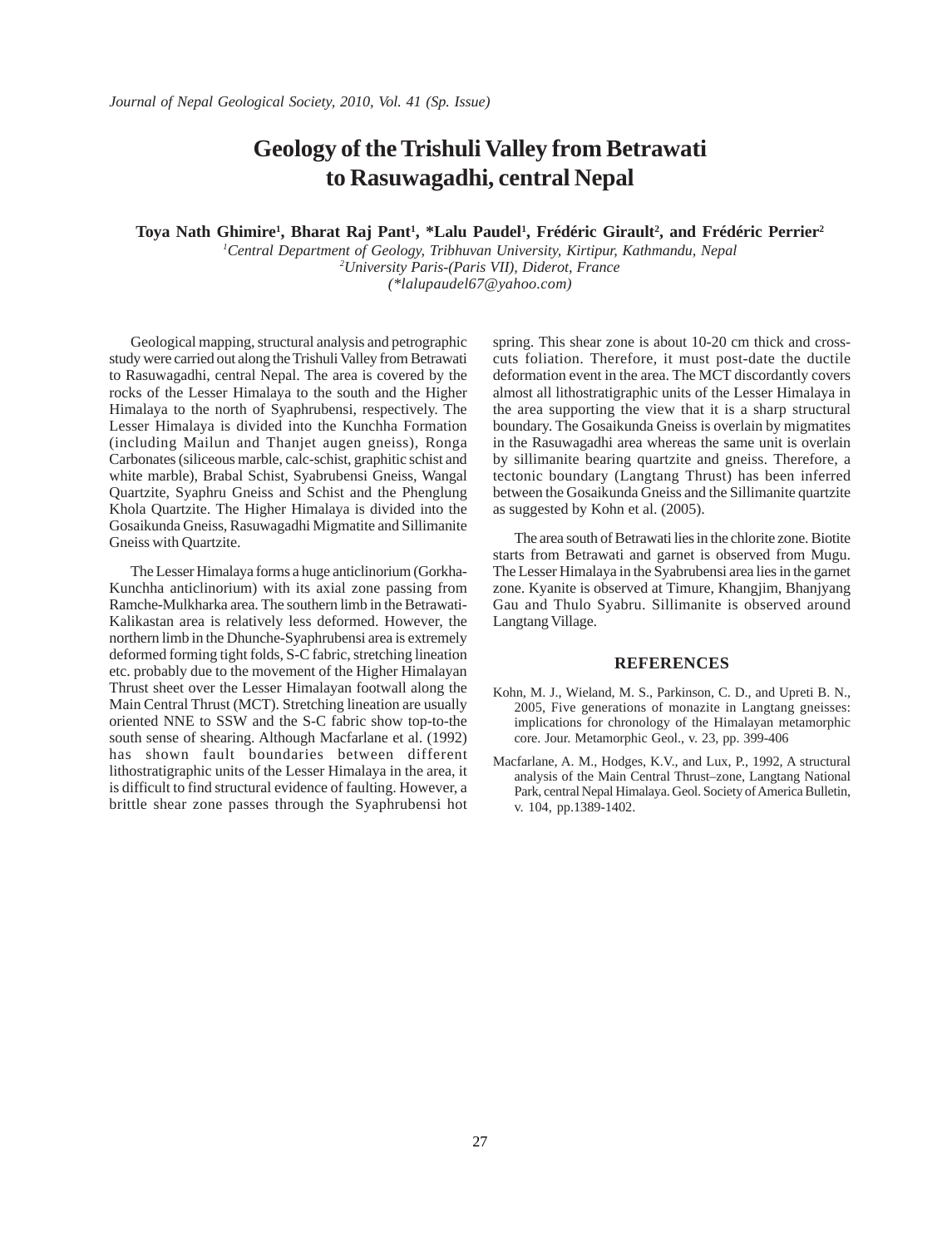#### **Effusive activity at the Nevado de Toluca volcano area, central Mexico**

**\*R. Torres-Orozco1 , J. L. Arce2 , and P. W. Layer3**

*1 Posgrado en Ciencias de la Tierra, Instituto de Geología, UNAM, Coyoacán, 04510, México 2 Departamento de Geología Regional, Instituto de Geología, UNAM, Coyoacán, 04510, México 3 Geophysical Institute and Department of Geology and Geophysics, University of Alaska Fairbanks, Fairbanks, AK 99775, USA (\*Email: rtofelio@hotmail.com)*

Nevado de Toluca (NT; 19°06'30''N, 99°45'30''W; 4680 m asl) located in central Mexico, is a subduction related stratovolcano that has recorded volcanic activity since 2.6 Ma. The last 50 ka of activity has involved dacitic explosive eruptions, nevertheless the older history of the volcano, specially the effusive activity (lava flows and domes), is poorly understood.

Fifty five lava structures were identified by photogeological observations and field mapping in the area (1290 km2 ); lava domes are the most common volcanic features (0.25 domes/km2 ) and can be observed inside and outside of the crater, like "Cerro Chalotepec" (7 km SW from crater, 3800 m asl and 1.32 km<sup>3</sup>). <sup>40</sup>Ar<sup>/39</sup>Ar ages obtained for these volcanic structures combined with field, geochemical and petrological data indicate the presence of twelve stratigraphically ordered lava groups: 1) old olivine andesites  $(60 \text{ wt. } % 5iO<sub>2</sub>)$ ; 2) amphibole dacites (63-65 wt. %  $SiO<sub>2</sub>$ ) of 2.6 Ma; 3)

clinopyroxene andesites (60 wt. %  $SiO_2$ ) of 1.4 Ma; 4) amphibole-clinopyroxene dacites  $(64-65 \text{ wt. } % 602)$  of 1.4 Ma; 5) biotite dacites (63-64 wt. %  $SiO_2$ ) of 1.1 Ma; 6) biotiteclinopyroxene-quartz dacites (65 wt. %  $SiO_2$ ) of 1 Ma; 7) amphibole dacites (63 wt. %  $SiO<sub>2</sub>$ ); 8) clinopyroxene dacites  $(64-66 \text{ wt. } %$  SiO<sub>2</sub>); 9) biotite dacites of ~970 ka; 10) andesites of ~250 ka; 11) orthopyroxene basaltic andesites (54-56 wt. %  $\text{SiO}_2$ ) of ~140 ka; and 12) dacites (64-66 wt. %  $\text{SiO}_2$ ) of <50 ka from the crater.

Whole-rock major elements composition patterns and isotopic compositions ( ${}^{87}Sr/{}^{86}Sr$ : 0.703760-0.704330,  $\varepsilon_{Nd}$ : +2.82  $\pm$ 5.36, <sup>206</sup>Pb/<sup>204</sup>Pb: 18.56-18.67, <sup>207</sup>Pb/<sup>204</sup>Pb: 15.55-15.59, <sup>208</sup>Pb/ 204Pb: 38.21-28.42) suggest that there's a crystal fractionation mechanism mainly acting but also crustal assimilation of an intrusive body ( ${}^{87}Sr/{}^{86}Sr$ : 0.707802,  $\varepsilon_{Nd}$ : -2.13,  ${}^{206}Pb/{}^{204}Pb$ : 18.85, 207Pb/204Pb: 15.64, 208Pb/204Pb: 38.7) in the Nevado de Toluca magmatic system.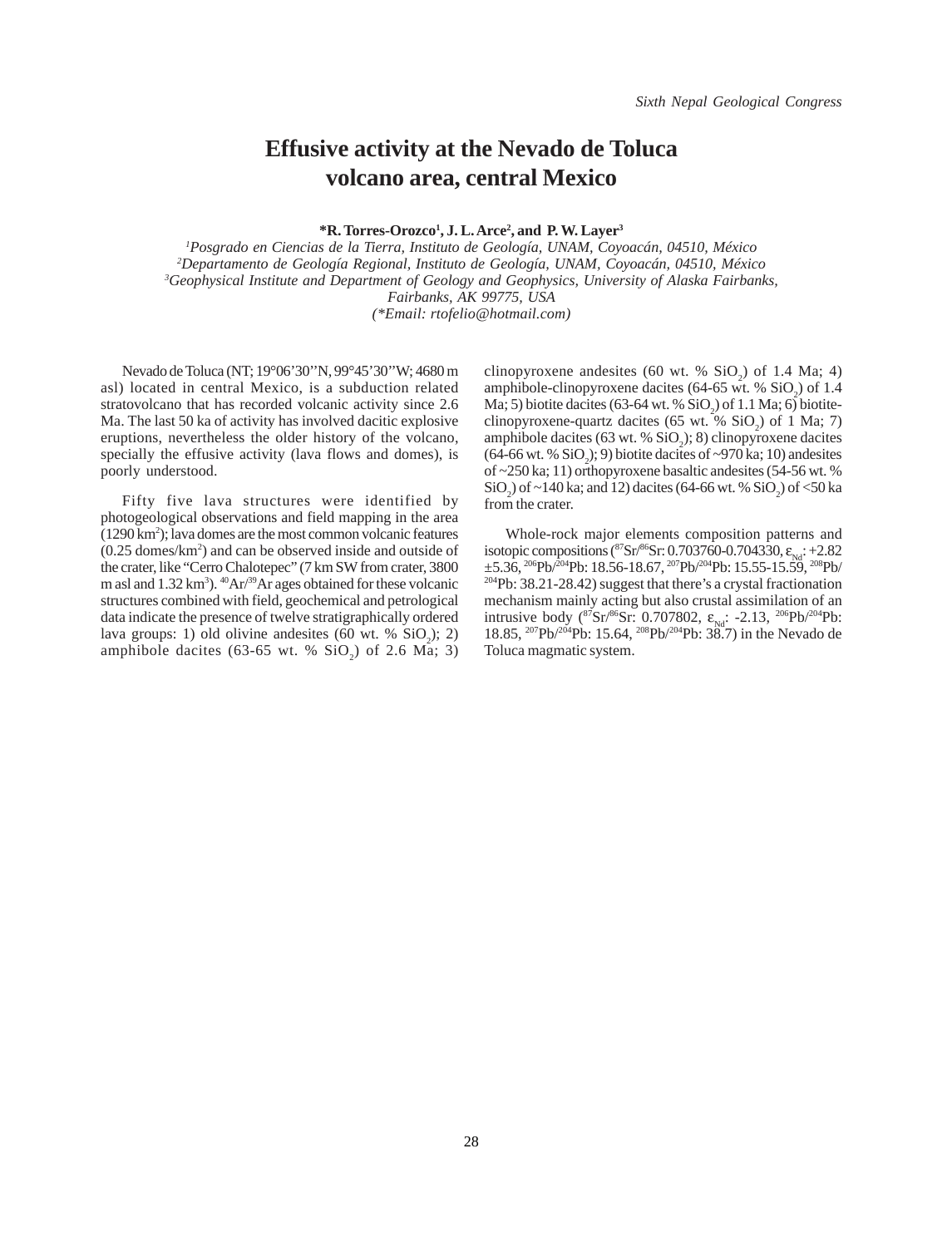## **Facies analysis and depositional setting of the Jurassic Samana Suk Limestone, Kala Chitta Range, Lesser Himalayas, Pakistan**

**\*Aftab Ahmad Butt, Shahid Ghazi and Sadaf Sharif** 

 *Institute of Geology, Punjab University, Quaid-e-Azam Campus, Lahore-54590, Pakistan (\*Email: aftabgeo@yahoo.com)*

The Kala Chitta Range forms the northern border of the hydrocarbon bearing Potwar Basin of the Lesser Himalayas in Pakistan. Detailed sedimentological studies of the Jurassic Samana Suk Limeston from Surg and Chapra in the Kala Chitta Range have been carried out. The Samana Suk Limestone is characterized in the field as well-bedded oyster bearing, micritic, shelly limestone with gastropods and pelecypods, sandy as well as oolitic. The study has documented the details of facies pattern and their implication for platform architecture and evolution through time. The most diagnostic lithofacies including carbonate mudstone, skeletal wackestone, packstone and grainstone were identified. Bioclasts primarily belong to gastropods and bivalves (pelecypods). Non-

skeletal oolitic and peloida grainstones were also identified. Lithofacies are arranged in meter-scale upward shoaling cycles that tend to be laterally discontinuous and are interpreted as mainly autogenic. Each cycle is culminated by a hard ground surface at the top which is represented by burrowed, phosphatized and iron stained. Evidences of both marine and meteoric phreatic diagenesis have been observed. The rocks are dolomitized and dedolomitized. Microscopic and ultra-microscopic examination of dolomite crystals has shown compositional zoning, representing changes in porewater chemistry. Detailed field observations, microfacies and diagenetic analyses of the Samana Suk Limestone are indicative of carbonate platform deposition.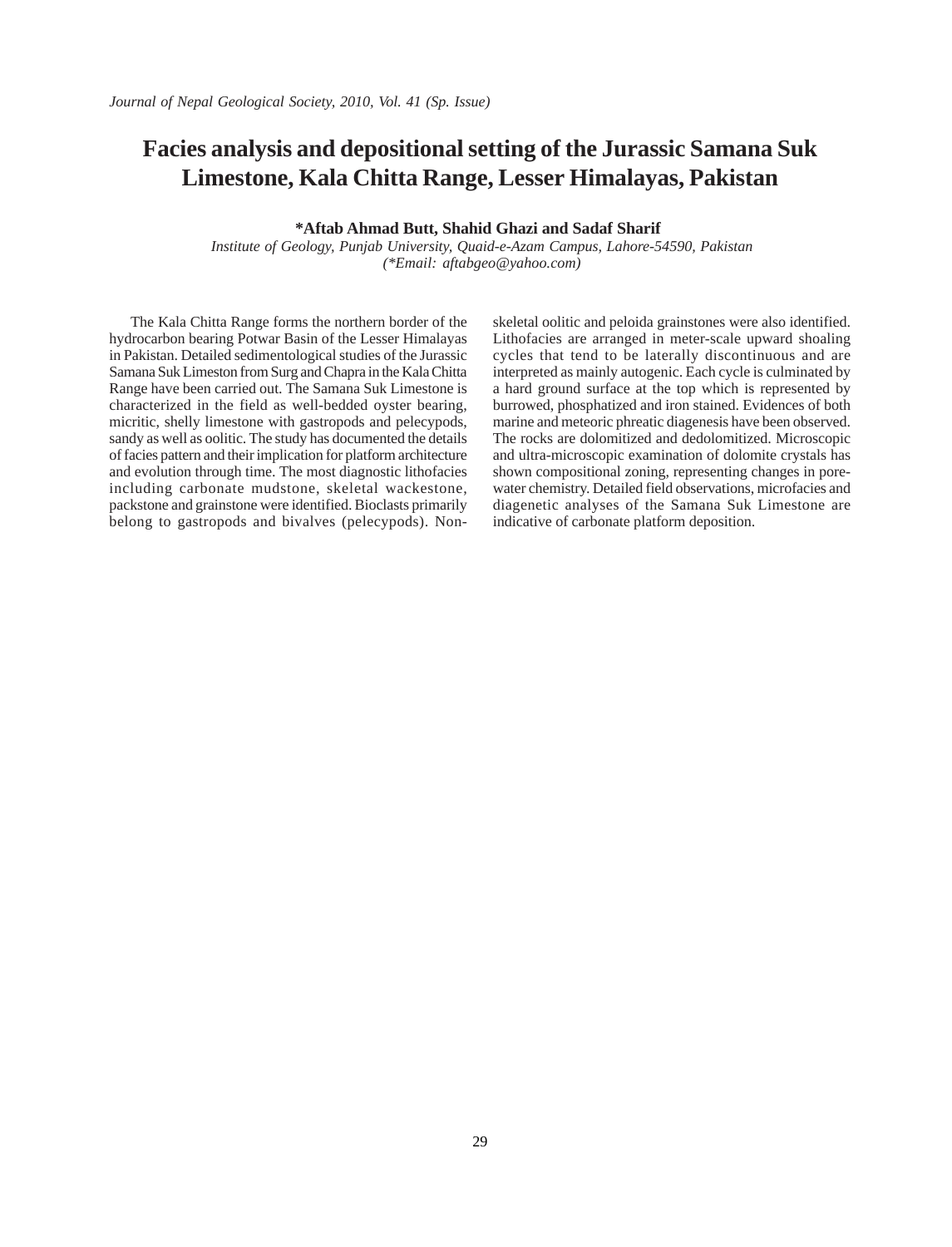#### **Lithostratigraphy and facies analysis of the Siwalik Group, Karnali River section, far-western Nepal Himalaya**

\*Ashok Sigdel<sup>1</sup>, Tetsuya Sakai<sup>1</sup>, Prakash D. Ulak<sup>2</sup>, Ananta P. Gajurel<sup>2</sup>, and B. N. Upreti<sup>2</sup>

<sup>1</sup> Department of Geoscience, Shimane University, Matsue 690-8504, Japan *2 Department of Geology, Tri-Chandra Campus, Tribhuvan University, Kathmandu, Nepal (\*Email: sigdel.ashok@gmail.com)*

The Siwalik Group lying in the southern flank of the Himalaya has been considered to be the ancient Gangetic plain deposits. This study analyses the fluvial succession of a large river system at the time of deposition of the Siwalik Group, which is expected to be one of good recorders of the regional changes in climate and tectonics. The 6-km thick Karnali River section, where the Paleo-Karnali River is expected to have been flowing, is the target of the present study regarding stratigraphy and facies of the succession to disclose new findings.

The stratigraphy of the Karnali River section is proposed as follows: Chisapani Formation (equivalent to the Lower Siwaliks, 2045 m), Baka Formation (equivalent to the Middle Siwaliks, 2740 m), Kuine and Panikhola Gaun Formations (equivalent to Upper Siwaliks, 1500 m) in an ascending order. The Chisapani Formation is composed of interbedded red mudstones and fine- to medium-grained sandstones. The Baka Formation is composed of medium- to coarse grainedpebbly sandstones interbedded with greenish grey mudstones. The Kuine Formation consists of clast supported, imbricated, pebbles to cobbles conglomerates and Panikhola Gaun Formation consists of thick matrix supported, pebble, cobble to boulder conglomerates. Facies analysis resulted that the Karnali River section recorded the change of fluvial channel style from fine-grained meandering rivers to sandy braided rivers following gravelly braided rivers. Debris flow deposits predominate at the top of the succession.

The order of the appearance in fluvial facies is similar to that of other Siwalik successions. The timing of the changes in fluvial style at the Karnali River and at the Tinau Khola sections, where the Paleo-Kaligandaki River is expected to have been present, nearer with each other, implying that the regional changes in climate or tectonics might have affected simultaneously on the large fluvial systems along the southern flank of the Nepal Himalaya.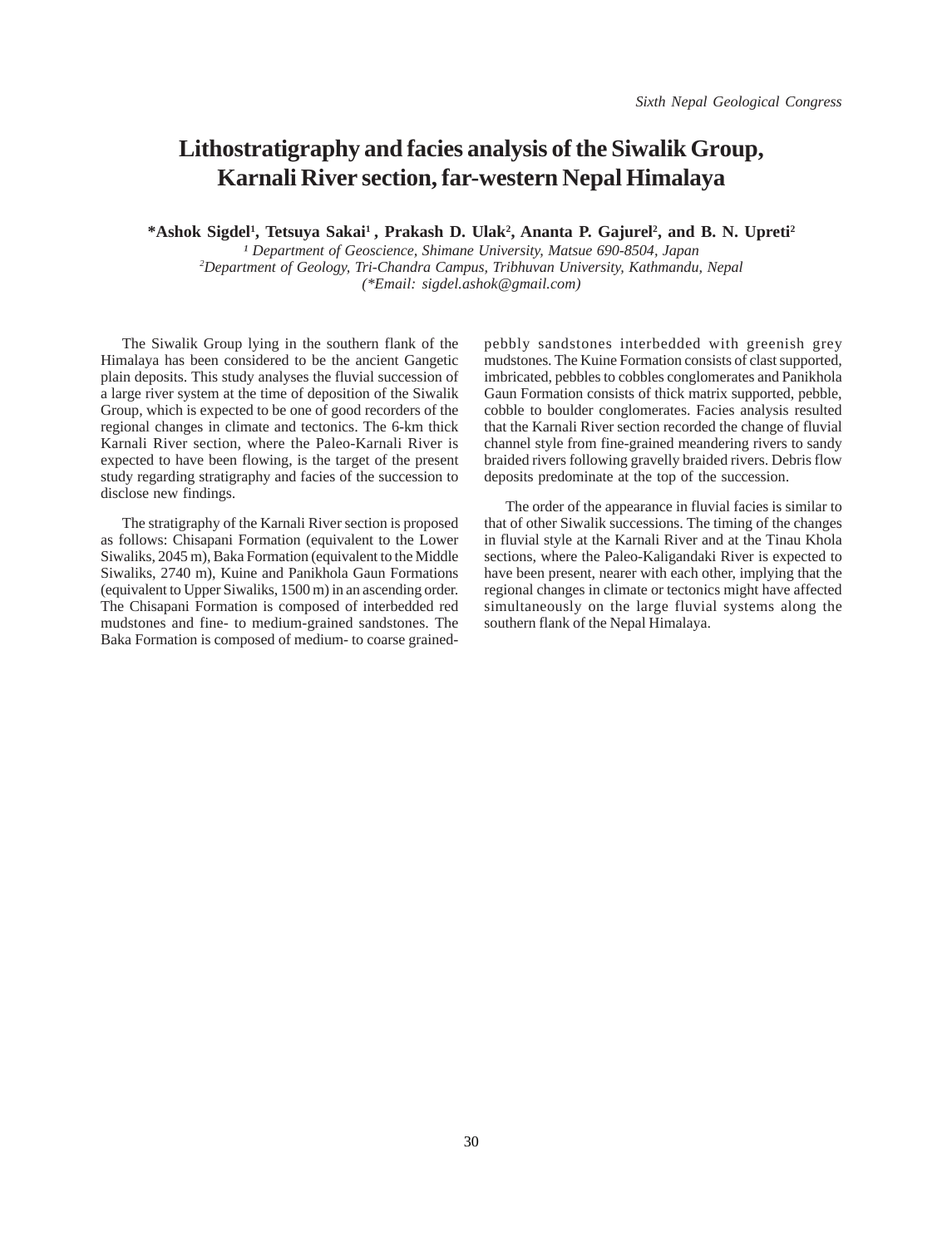## **Flow stratigraphy of a part of Mandu region, Dhar District, Madhya Pradesh, India**

#### **\*B. K. Singh1 and S. F. R. Khadri2**

*1 Applied Geology, Department of Civil Engineering, Ujjain Engineering College, Ujjain, Madhya Pradesh, India 2 Pro Department of Geology, Amaravati University, Amaravati. Maharastra, India (\*Email: s\_brajesh@rediffmail.com)*

The main aim of the present study is to establish the flow stratigraphy of Mandu region, Dhar district, Madhya Pradesh, India. The area of investigation lies towards the western edge of the Malwa Plateau forming about 470 m. thick horizontal sequence of lava flows covering an area of about 200 sq. km. between Mogarba (Lat. 22°20'-22°25', Long. 75° 18'-75°23') and Lunera (Lat. 22° 25'-22°30'; Long.75° 22'-75° 30') areas.

Four well defined formations exposing 21 lava flows have been identified, which includes "B" (oldest), "C", "D" and "E" (youngest) formations. These stratigraphic divisions are mainly based on distinct field characters, phenocrystic assemblages, major physiographic breaks and significant shift or break in elemental abundance and ratios of various elements.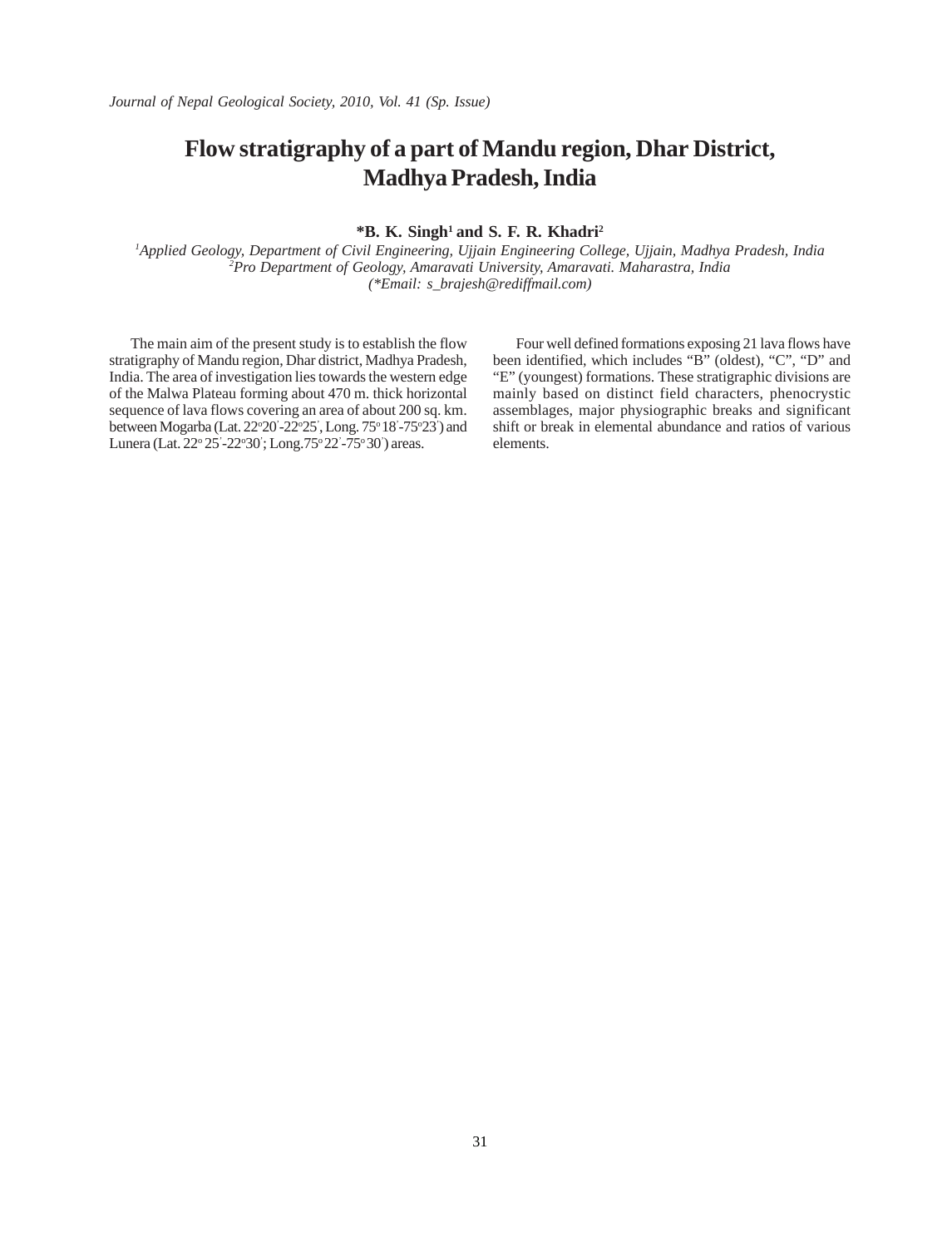#### **Early Neogene origin of the Himalayas: some proxies from northern Indian Ocean studies**

*\****D. Gopala Rao1 and S. Arjun2**

*1 Geology Department, Osmania University, Hyderabad, India 2 National Geophysical Research Institute (NGRI), Hyderabad, India (\*Email: drgopalarao@yahoo.com)*

Collision tectonics, Trans-Himalaya's geological formations and convergence of Indian and Eurasian plates through time have been investigated to understand the temporal evolution of the Himalaya and Tibetan Plateau. Recent studies of the Central Indian Ocean Basin (CIOB) crust/lithosphere periodic deformations are related to the Himalayan tectonics. Seafloor spreading and turbidites sedimentation of the northern Indian Ocean have revealed noteworthy and interesting variations which appear to be related to the Himalayas Orogeny. Several proxy evidences are also noted from the Tibetan Plateau, Himalayan mountain ranges (young granitoids) and Indian Ocean studies. They shall help to constrain temporal evolution of the mountain ranges and are presented. The crustal processes: pause in Seafloor spreading of the north-eastern Indian Ocean during 42 Ma and 30 Ma, seismic sequence stratigraphy and late Oligocene/mid-Miocene turbidite sediments of the eastern Arabian Sea and Bay of Bengal and early Oligocene- Miocene quiescence in subsidence of sedimentary basins of western continental margin of India are the anomalous and intrinsic observations in this regard. They most likely occurred during the pause in subduction as result of the Island Arcs getting locked in the subduction process and resultant up-rise of the Himalayas. We propose the imprints reflects the plate end tectonics events - the Paleo-Tethyes Oceanic system consisting of continental margin, oceanic crust, mid-plate volcanic island arc and back-arc basin closure occurred on the plate's collision. Based on the observations and several other published results from the Tibtan Plateau and Himalayan ranges it is possible to infer early  $($   $\sim$  30 Ma) formations of the mountain ranges. Therefore, demise of the Tethys Oceanic system and the north Indian Ocean crustal processes are intimately related and contemporaneous and lead to suggest early Neogene formation of the mountain ranges. The noteworthy proxy indicators shall help to constrain temporal evolution of the mountain ranges which have broader implications in understanding the geodynamics of the region and related aspects.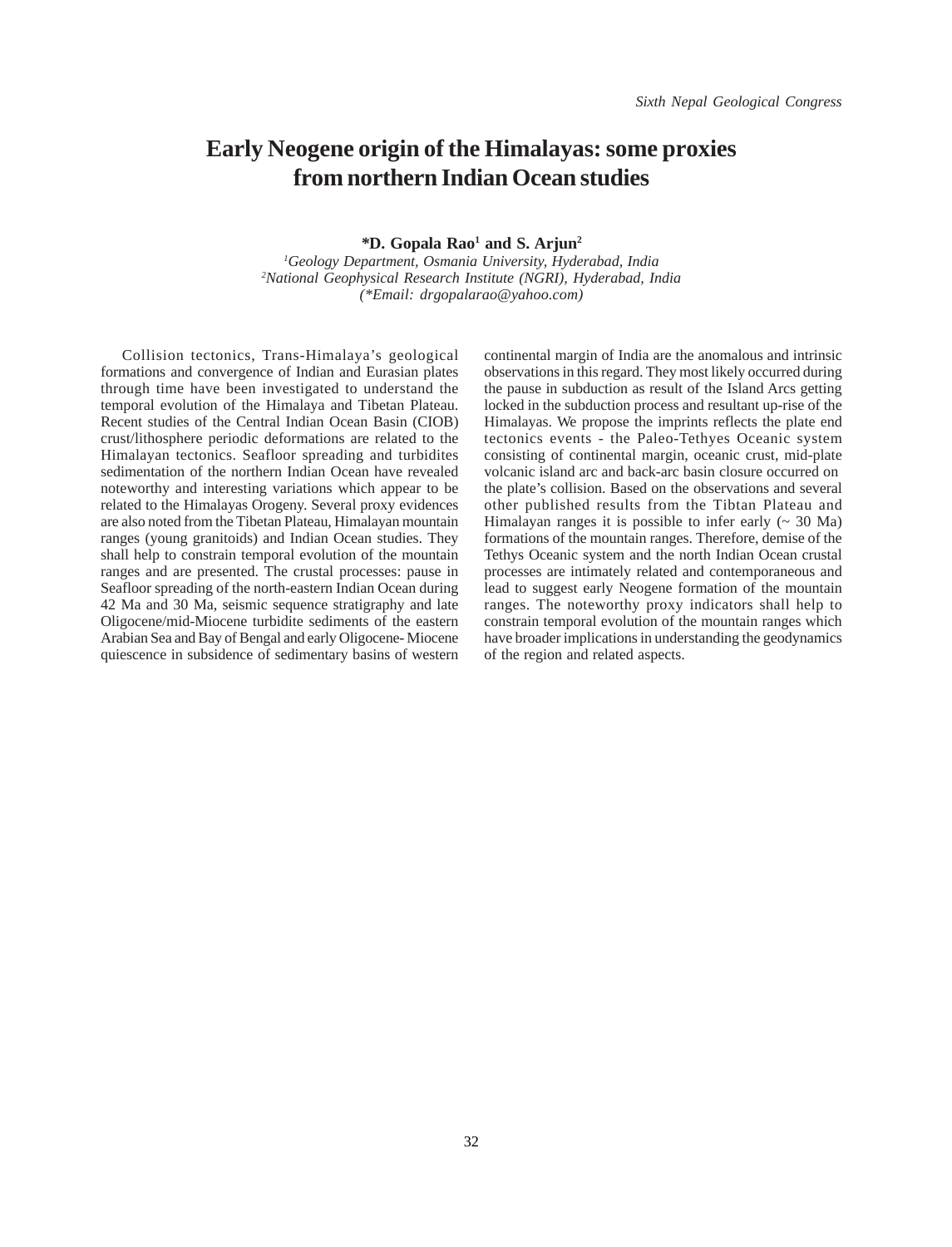## **Re-assessment of the stratigraphic subdivision of the Nawakot Complex by Stöcklin (1980) in the Gorkha-Narayangarh section, central Nepal**

**Kabi Raj Paudyal and \* Lalu Paudel**

*Central Department of Geology, Tribhuvan University, Kirtipur, Kathmandu, Nepal (\* Email: lalupaudel67@yahoo.com)*

There are many conflicting views, irreconcilable disagreements and endless controversies regarding the stratigrpahy of the Lesser Himalaya in Nepal. Stratigraphic classification of the Nawakot Complex in the Kathmandu area by Stöcklin (1980) is one of the best and widely accepted classifications till the date. The area mapped by Stöcklin (1980) in the Gorkha-Narayangarh section was re-assessed in the present study. The study shows several discrepancies in the stratigraphic classification of Stöcklin (1980). They are:

(i ) Banspani Quartzite is not the oldest unit of the Kunchha Formation. This is the westward extension of the Purebensi Quartzite.

(ii) Labdi Phyllite Member of the Kunchha Formation is actually the Dandagaon Phyllite.

(iii) Anpu Quartzite is the westward extension of the Fagfog Quartzite,

(iv) Kunchha Formation is not "entirely non-calcareous" as noted by Stöcklin (1980).

(v) The Nourpul Formation is clearly divisible into three members (possibly three separate formations): Lower quartzite member (Purebensi Quartzite), middle phyllite member (Amdanda Phyllite) and upper carbonate member (Bhut Khola Dolomite).

(vi) The Benighat Slate is actually dominated by quartzite and phyllite. Slate is in subsidiary amount. Therefore, the name Benighat Slate is not appropriate for this formation.

(vii) Basic rocks (amphibolites) are not confined to only a certain formation but they are distributed throughout the Nawakot Complex.

(viii) Benighat Slate and Malekhu Limestone are missing in the southern belt indicating a prominent unconformity between the Lower and the Upper Nawakot Complexes.

(ix) A monotonous and thick black carbonaceous phyllite unit lies above the Robang Formation. It indicates that the Robang Formation is not the youngest unit of the Nawakot Complex.

These discripensies clearly point to the need of reinterpretation of the stratigraphy of the Nawakot Complex in central Nepal.

#### **REFERENCE**

Stöcklin, J., 1980, Geology of the Nepal and its regional frame. Jour., Geol. Soc. London, v. 137, pp. 1-34.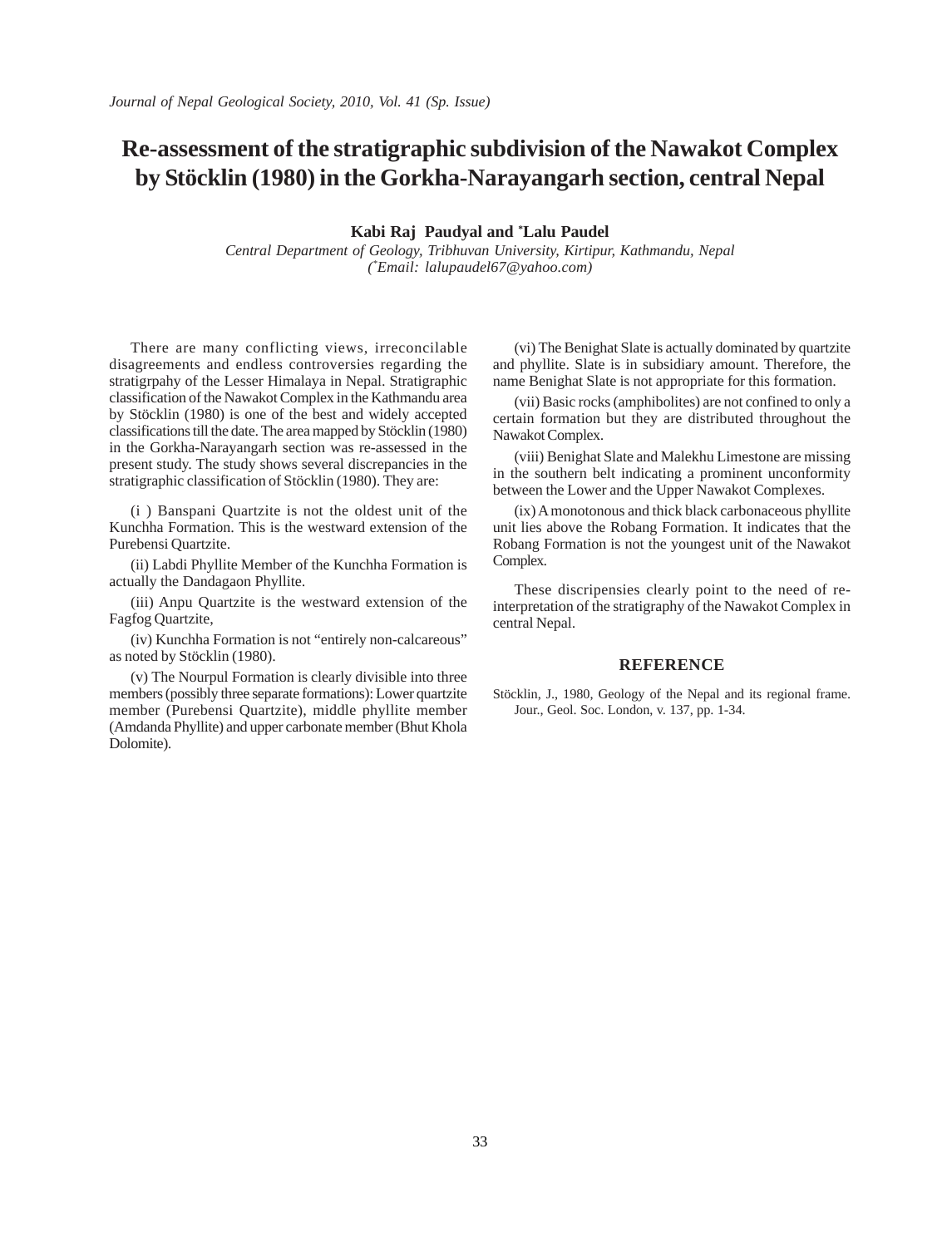### **Lower Carboniferous biostratigraphy, paleoecology and paleogeography of Balast Section, north Damghan, east Alborz-Iran**

 $*$ Kaveh Khaksar<sup>1</sup> and Mohamad Reza Kebriaei Zadeh<sup>2</sup>

*1 Institute of Scientific Applied Higher Education of Jihad-e-Agriculture, Department of Soil Science, Education and Extension Organization, Ministry of Agriculture, Iran 2 Geology Group of Faculty of Science of Payam Noor University, Iran (\*Email: kavehkhaksar@gmail.com)*

A Balast stratigraphical section was studied at the north Damghan. The section is composed by limestone alternated with shale of Tournaisian and Visean in age. Up to 20 species of corals belong to 11 genera, have been distinguished. The following species are: *Sychnoelasma* sp., *Caninia cornocopiae*, *Caninia lonsdaleiforme*, *Caninia* sp., *Pseudozaphrentoides* sp. ?, *Siphonophyllia iranica*, *Siphonophyllia* cf. *dorlodoti*, *Siphonophyllia cylindrica cylindrical*, *Siphonophyllia* cf. *samsonensis*, *Heterocaninia sp.*, *Dibunophyllum bipartitum*, *Arachnolasma* sp. A, *Kueichouphyllum alborzense minor*, *Kueichouphyllum crassiseptum*, *Kueichouphyllum lalunense*, *Tehranophyllum* sp. A, *Tehranophyllum* sp. B, *Tehranophyllum* sp. C, *Michelinia megastoma, Syringopora* sp.

Stratigraphical section of north Damghan shows regressive sequence from Tournaisian to Lower Visean. Three main environments containing rugosa and tabulate corals

were identified: open shelf to oolitic shoals. According to morphology of corals, 3 ecological assemblages were distinguished. First assemblage is composed of solitary, undissepimented rugosa corals. It consists of Cyathaxonia fauna corresponding to Lower Tournaisian. Second assemblage of Upper Tournaisian is composed of solitary dissepimented rugosa corals of median to large sizes. This assemblage occurs at shallow areas of the open shelf. Third assemblage is composed of solitary and dissepimented rugosa corals of big size and occurs at massive oolitic limestones of upper part of section corresponding to shoal areas of Lower Visean in age. Lower Carboniferous corals of Balast stratigraphical section have been compared with Lower Carboniferous corals of another part of Iran. Iranian Lower Carboniferous corals belong to shallow areas of open shelf of unique oceans.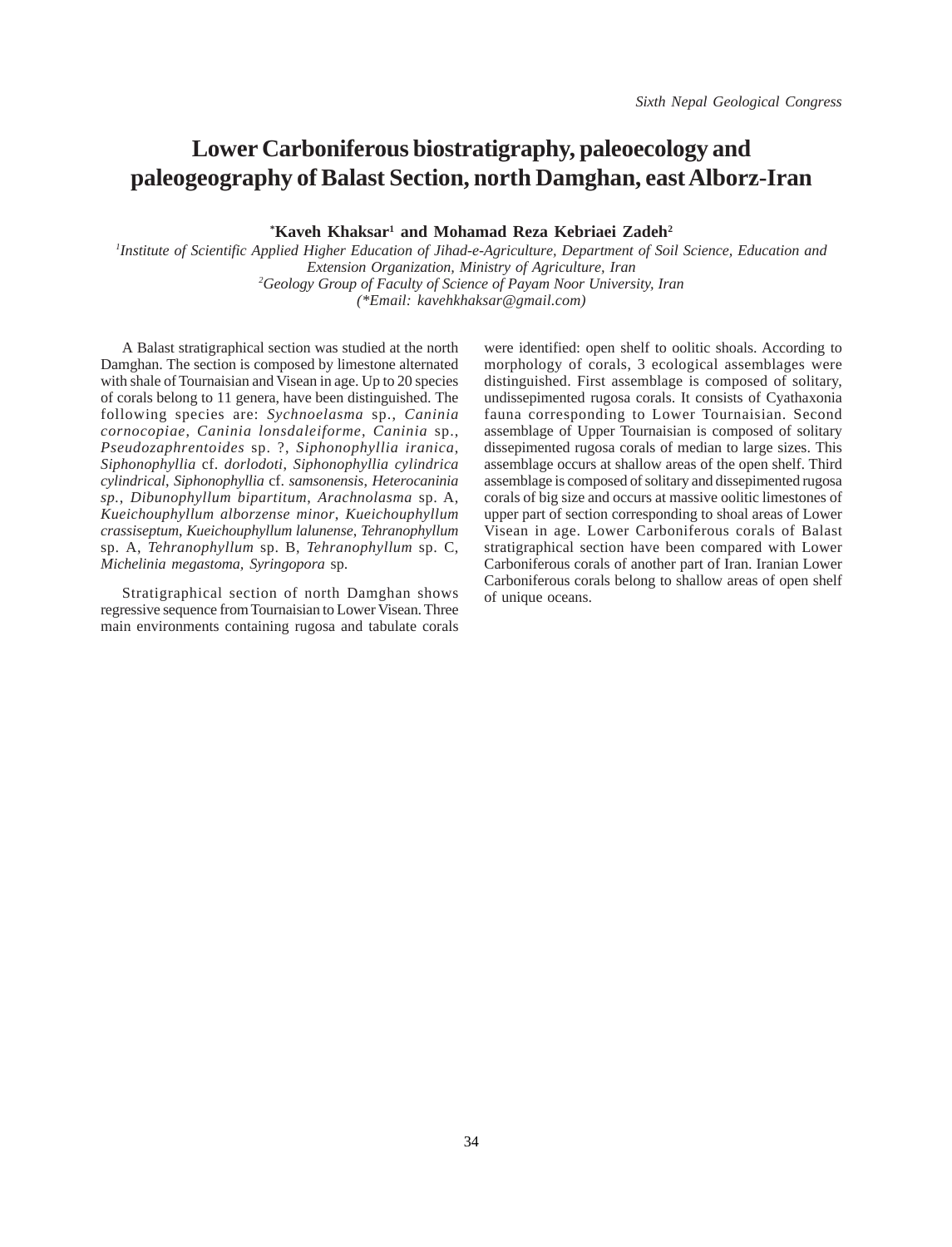### **Middle to Late Miocene vegetation and climate from the Siwalik succession, Karnali River section of the Nepal Himalaya**

<sup>\*</sup>Khum N. Paudayal<sup>1</sup>, Volker Mosbrugger<sup>2</sup>, Angela A. Bruch<sup>2</sup>, and Mark Herrmann<sup>2</sup>

*1 Central Department of Geology, Tribhuvan University, Kirtipur, Kathmandu, Nepal 2 Senckenberg Forschunginstitut und Naturmuseum, Senckenberganlage 25, 60325 Frankfurt am Main, Germany (\* Email: khum99@gmail.com)*

The Middle Miocene–Early Pleistocene sediments of the Siwalik Group along the southern margin of the Himalayan mountain belt host an excellent archive to study the palaeoclimate developed after Indian-Tibetan continent collision. Altogether 234 mudstone/siltstone samples collected from the Miocene part (~ 16 to 5.2 Ma) of the molasse sequence belonging to Siwalik Group of the Karnali River section (thickness 3560 m) west Nepal were studied for palynological assemblages. The palynological assemblage from Siwalik deposit contain more than 60 taxa which comprises Gymnosperms (*Abies, Pinus, Picea, Podocarpus, Tsuga* and Cupressaceae), Angiosperms (*Quercus, Castanopsis, Carpinus, Myrica, Betula, Juglans, Alnus, Ulmus , Artemisia ,* Ericaceae , Palmae*,* Chenopodiaceae *,* Compositae and Poaceae)*,* Pteridophytes (Polypodiaceae, Pteridaceae, Lycopodiaceae, Sellaginella, *Ceratopteris*), algal cysts (Zygospores of Zygnema*,* Inapertisporites), fungal remains and abundant charcoal particles. The pollen diagram of this section shows three distinct pollen zones. The pollen zone-I at the lower part  $(~16$  to  $12.5$  Ma) is mainly dominated by Pteridophyte sporomorphs such as Polypodiaceae, Pteridaceae and *Ceratopteris*. The Gymnosperms in this zone is represented by *Pinus* and *Podocarpus*. In the basal part of this zone Palmae pollen attain their significant presence indicating warm, humid and tropical to subtropical climatic condition. This climate condition at this geological time is also evidenced by high percentages of *Ceratopteris* sporomorphs. The pollen zone-II (12.5-8.5 Ma) is represented by immergence of some other Gymnosperms *Tsuga, Podocarpus, Picea* and *Abies*. Angiosperms such as *Quercus, Betula, Myrica,* Compositae and Poaceae start to appear indicating subtropical to temperate climatic condition. The Pteridophytes especially Polypodiaceae and *Ceratopteris* are still dominant in this zone. The pollen zone-III (8.5-5.2 Ma) shows significant change of vegetation to warm temperate type with increase of Gymnosperms such as *Abies, Picea, Tsuga* and Cupressaceae*.* There is also increase in percentage of *Quercus, Castanopsis, Betula, Myrica, Juglans, Carpinus,* Ericaceae, Poaceae and Compositae. The subtropical elements such as *Podocarpus* and *Ceratospteris* disappeared. The increase in quantity as well as diversification of vegetation in this zone indicates increase in precipitation. In the time span of approximately 11 Ma (~16- 5.2 Ma) the southern slope of the Himalaya had experienced tropical-subtropical to warm temperate climate system with an increase rate of precipitation at about 12 Ma.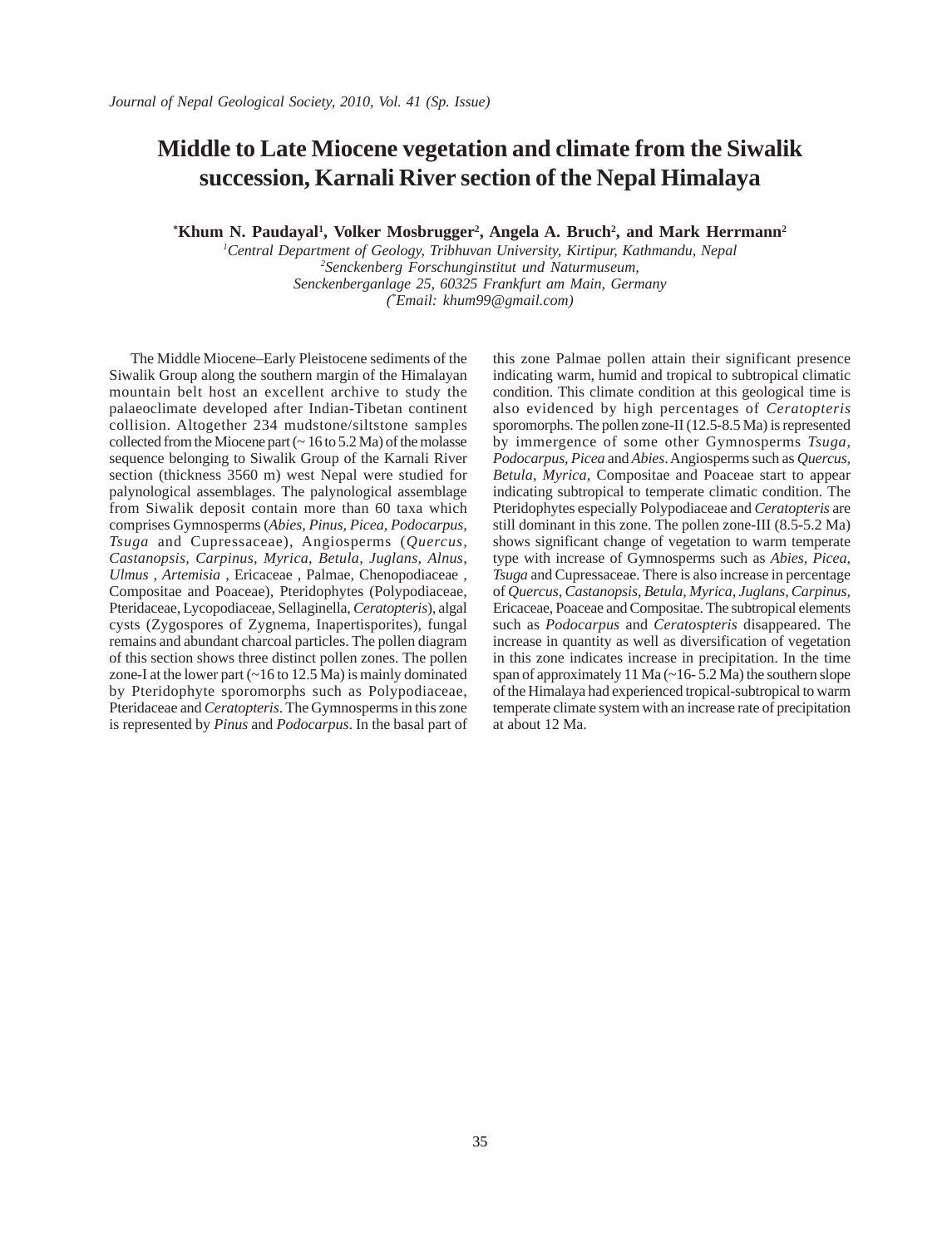## **Stratigraphy, depositional environment and provenance of Xaltipa Formation in the Huayacocotla Anticlinorium, east central Mexico**

\*María de los Angeles Verde Ramírez<sup>1</sup>, Gilberto Silva Romo<sup>1</sup>, Claudia Cristina Mendoza Rosales<sup>2</sup>, Elena Centeno García<sup>1</sup>, Emiliano Campos Madrigal<sup>2</sup>

*1 Instituto de Geología, UNAM, Avenida Universidad # 3000, Ciudad Universitaria, Mexico City, 04510, Mexico 2 Facultad de Ingeniería, UNAM, Avenida Universidad # 3000, Ciudad Universitaria, Mexico City, 04510, Mexico (\* Email: angelesverde@gmail.com)*

The Xaltipa Formation is exposed in the central part of the Sierra Madre Oriental fold-thrust belt in Mexico. This unit covers unconformably Jurassic sedimentary rocks of Huayacocotla Formation and the Proterozoic basement named Huiznopala Gneiss; and changes transitionally up section to Tithonian calcareous rocks of the San Andres Formation. The Xaltipa Formation comprises mostly: medium to coarsegrained, low-angle cross-bedded sandstones, interbedded with lens-shaped conglomerate strata, conglomerates with inverse grading, laminated siltstone, fine grained sandstones and breccias form the upper part of the column. Thickness is highly variable (100-1,500 m) in different localities. We measured two detailed stratigraphic columns and recorded sedimentary structures, composition and textures in order to propose a facies classification. Based on field information, we recognized nine sedimentary facies: matrix-supported massive gravel (Gmm), clast-supported gravel (Gci), clastsupported massive gravel (Gcm), clast-supported crudely bedded gravel (Gh), stratified gravel (Gp), massive sand (Sm), cross-bedded sand (Sp), laminated sand (Sh), laminated silt (Fl) (Miall 2006). Those were grouped in five facies

associations: channels, gravel bars, laminated sandstones, gravel strata and sediment gravity flows and are interpreted as alluvial fan deposits, dominated by a fluvial braided system and debris flows. The textures and structures suggest deposition in a transitional zone, from medium to proximal alluvial deposits. Clast composition of the conglomerates, descriptions and their modal analysis indicate at least four different sources for the rocks: 1) Quartz-rich sandstones from Huayacocotla Formation; 2) local metamorphic basement (Huiznopala Gneiss); 3) Andesites from the Paleozoic Tuzancoa Formation and 4) a non-identified source of granite. According to the modal analysis of sandstones plotted in Dickinson ternary diagrams, the sandstones fall mostly in the recycled orogen field. Thus, the Xaltipa Formation recorded extensional tectonics in the Late Jurassic time for the eastern part of Mexico, probably related to the opening of the Gulf of Mexico.

#### **REFERENCE**

Miall, A. D., 2006, *The Geology of Fluvial Deposit*. Berlin, 582 p.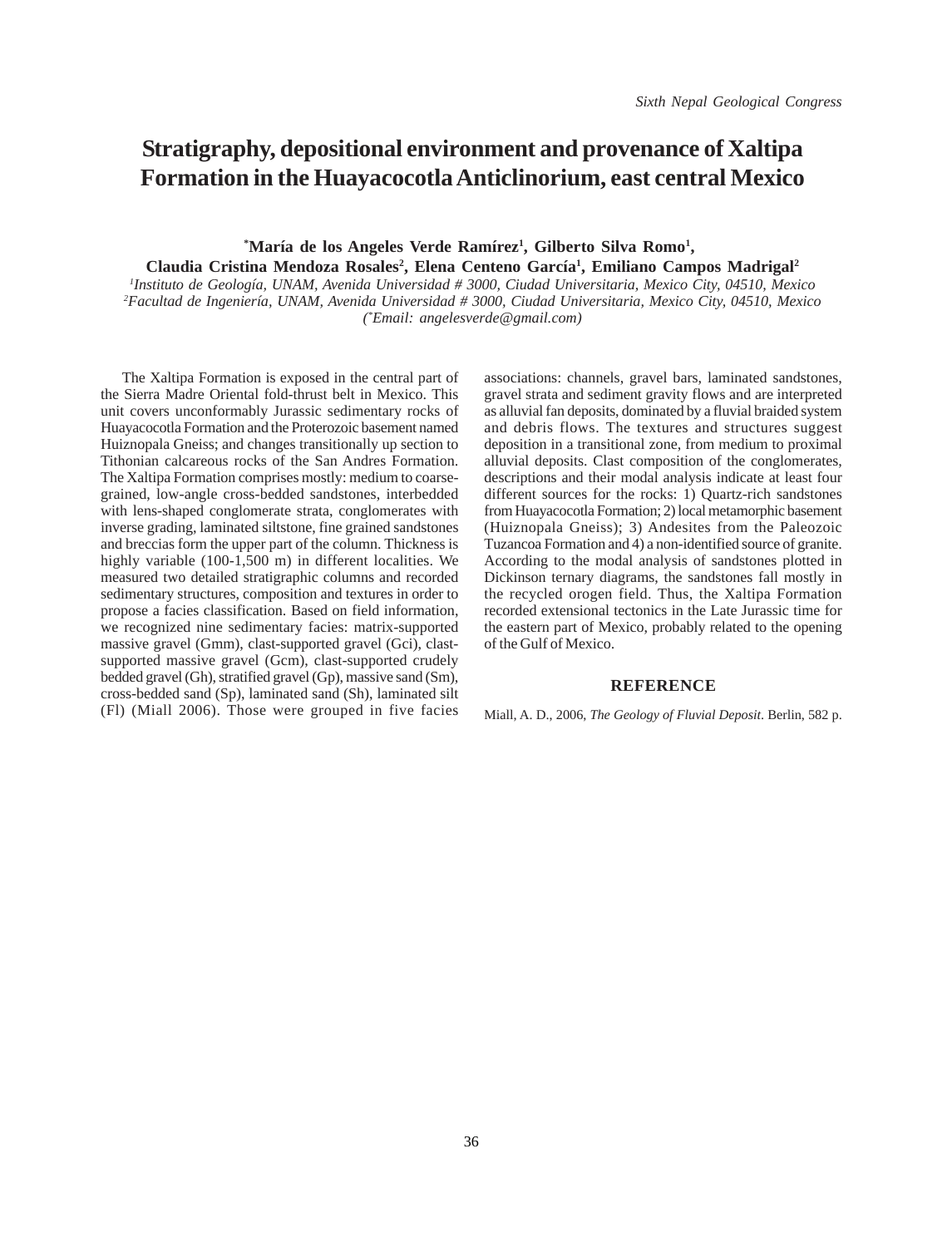### **Sedimentology and sequence stratigraphy of the Miocene succession in the Surma Basin, Northeastern Bangladesh**

**Md. Abdur Rahman**

*Department of Geology and Mining, University of Rajshahi, Rajshahi-6205, Bangladesh (Email: rahman72ru@yahoo.com)*

The Surma Basin in northeastern Bangladesh, a tectonically active province located in the northeastern part of Indian subcontinent, comprises Miocene siliciclastic sedimentary succession that crops out along the Hari River section. Based on detailed field study, three facies associations (FA1, FA2 and FA3) were distinguished in the upper part of the Bhuban, the Boka Bil, the Tipam and the Girujan formations. These facies associations representing distinct depositional environments are tide dominated (FA1), shelf (FA2) and submarine slope-channel environments (FA3). The facies association FA1 is divided into three facies: Facies A, B and C representing to have accumulated in tidal, overbank and distal part of the overbank deposits, respectively. The facies association FA2 is composed of facies SL1 and SL2 which are interpreted as the deposits of inner and outer shelves environments. The Bhuban and the Boka Bil formations comprise an overall deepening upward facies

succession suggestive of highstand of relative sea level. The facies association FA3 is subdivided into three facies: Facies F1, F2 and F3 representing the channel fill, marginal channel and abundant channel deposits, respectively. Facies F1 characteristically depicts sand-dominated interval interpreted to have accumulated by gravity flow while alternation of sandstone and mudstone (F2) developed due to depletion of gravity flow in the marginal part of the channel. The mudstone dominate interval (F3) tends to develop by cessation of sediment gravity and is experienced by slope instabilities. Comparatively coarse grained sediments of the Tipam and the Girujan formations unconformably overlie the fining upward successions of the Boka Bil Formation; therefore, comprise mainly lowstand of relative sea level. However, the study area shows retrogradational stacking pattern produced during falling of sea level.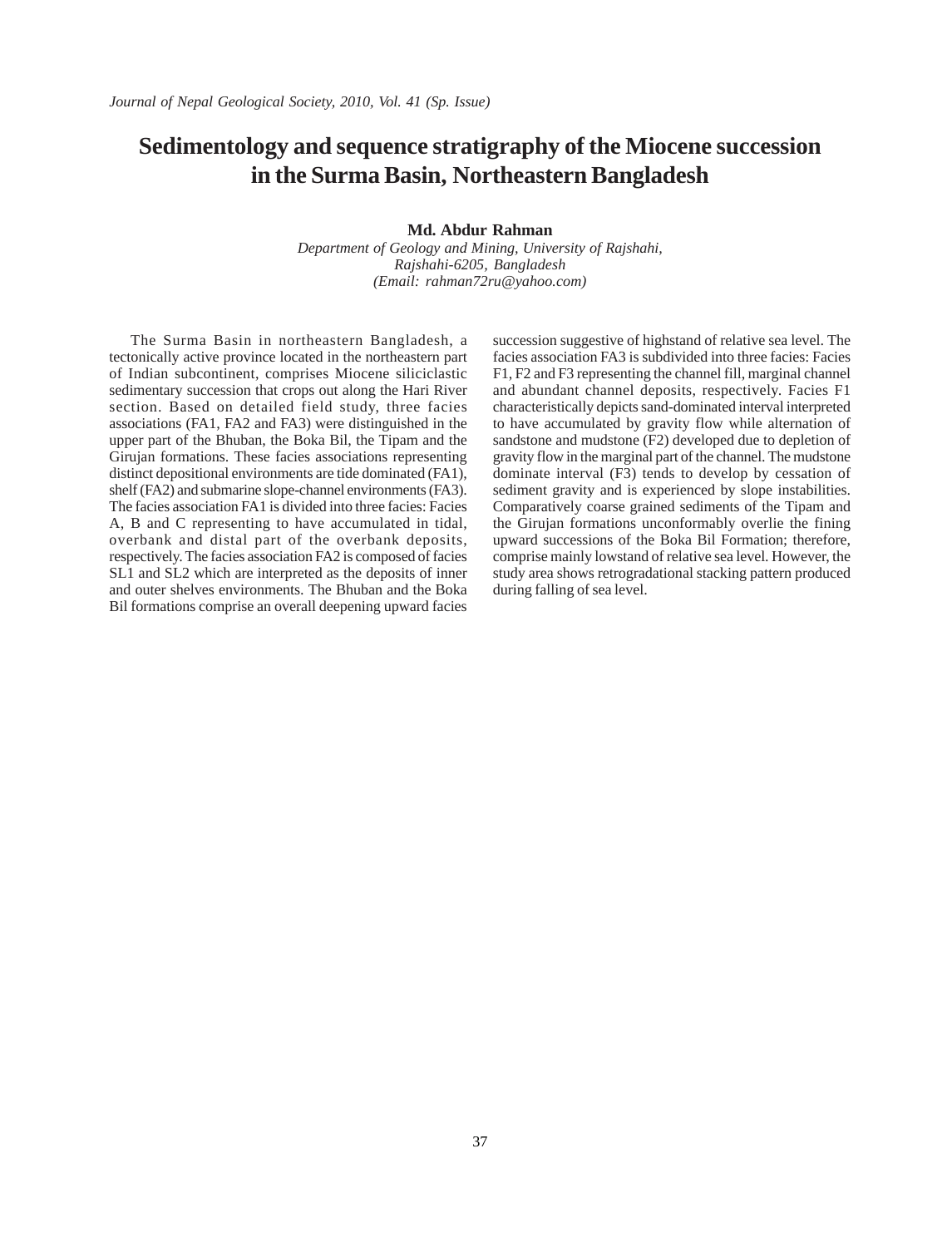## **Early Jurassic position of the Lhasa Block indicated by palaeo-biogeographical distribution of Lithiotis bivalves**

**\*Michal Krobicki and Jan Golonka**

*AGH University of Science and Technology, Department of General Geology, Environmental Protection and Geo-tourism; 30-059 Krakow, al. Mickiewicza 30, Poland (\*Email: krobicki@geol.agh.edu.pl)*

Paleogeographical position of the Lhasa Block during Mesozoic times is still matter of discussion. Its Late Paleozoic (Carboniferous-Permian) and Triassic south Pangean (peri-Gondwanan) affinities on the southern margin of the Paleotethys are indicated both by paleomagnetic and facies studies. Separation of the Cimmerian Continent [Iran (Alborz)- Qiangtang-Malaysia-Sibumasu] from this part of Pangea during latest Carboniferous–earliest Permian times by rifting and drifting event originated Neothethyan Ocean and therefore, the Lhasa Block belonged to the southern margin of this new ocean. Northwards migration of the Cimmerian Continent took place during Permian-Triassic times causing wide opening of the Neotethys and closing of the Paleotethys Ocean. The Late Triassic Indosinian Orogeny has been one of the most spectacular geotectonic event reflect collision of this continent (mainly Sibumasu part) with Indochina block. The new break-up of southern Pangea and especially separation of the Lhasa Block from Gondwana is enigmatic but most probably took place during earliest Jurassic times and that's why this terrane started quick shift northward. The world-wide distribution of Pliensbachian-Early Toarcian large bivalves of the so-called *Lithiotis*-facies (dominated by *Lithiotis*, *Cochlearites*, *Litioperna* genus) indicates very rapid expansion of such type of bivalves. Himalayan (Garzanti and Frette 1991) and Tibetan (Nyalam area–Yin and Wan

1998, Jadoul et al. 1998) occurrences of *Lithiotis* and/or *Cochlearites* bivalves could help to reconstruct of Early Jurassic position of the Lhasa Block. Occurrence of *Lithiotis*type bivalves from westernmost Asia/Arabia (eastern Turkey, Iran, Iraq, Kuwait, Oman) to central Asia in this time suggested migration path from western Tethys trough Panthalassa Ocean up to western margin of North and South America (USA, Peru). These bivalves during larval-stage episodes could use the numerous terranes within Panthalassa Ocean as *'stepping-stones*' allowing free migration eastward from the Alpine Tethyan Ocean to Himalayan/Tibetan one.

#### **REFERENCES**

- Garzanti, E. and Pagni Frette, M., 1991, Stratigraphic succession of the Thakkhola region (Central Nepal) – comparison with the northwestern Tethys Himalaya. Rivista Italiana di Paleontologia e Stratigrafia, v. 97, pp. 3-26.
- Jadoul, F., Berra, F., and Garzanti, E., 1998, The Tethys Himalayan passive margin from Late Triassic to Early Cretaceous (South Tibet). Jour. Asian Earth Sciences, v. 16(2-3), pp. 173-194.
- Yin, J. and Wan, X., 1998, Discovery of Early Jurassic Lithiotis (Bivalvia) bioherm in Tethyan-Himalaya and its migration. Acta Palaeontologica Sinica, v. 37(2), pp. 253-256.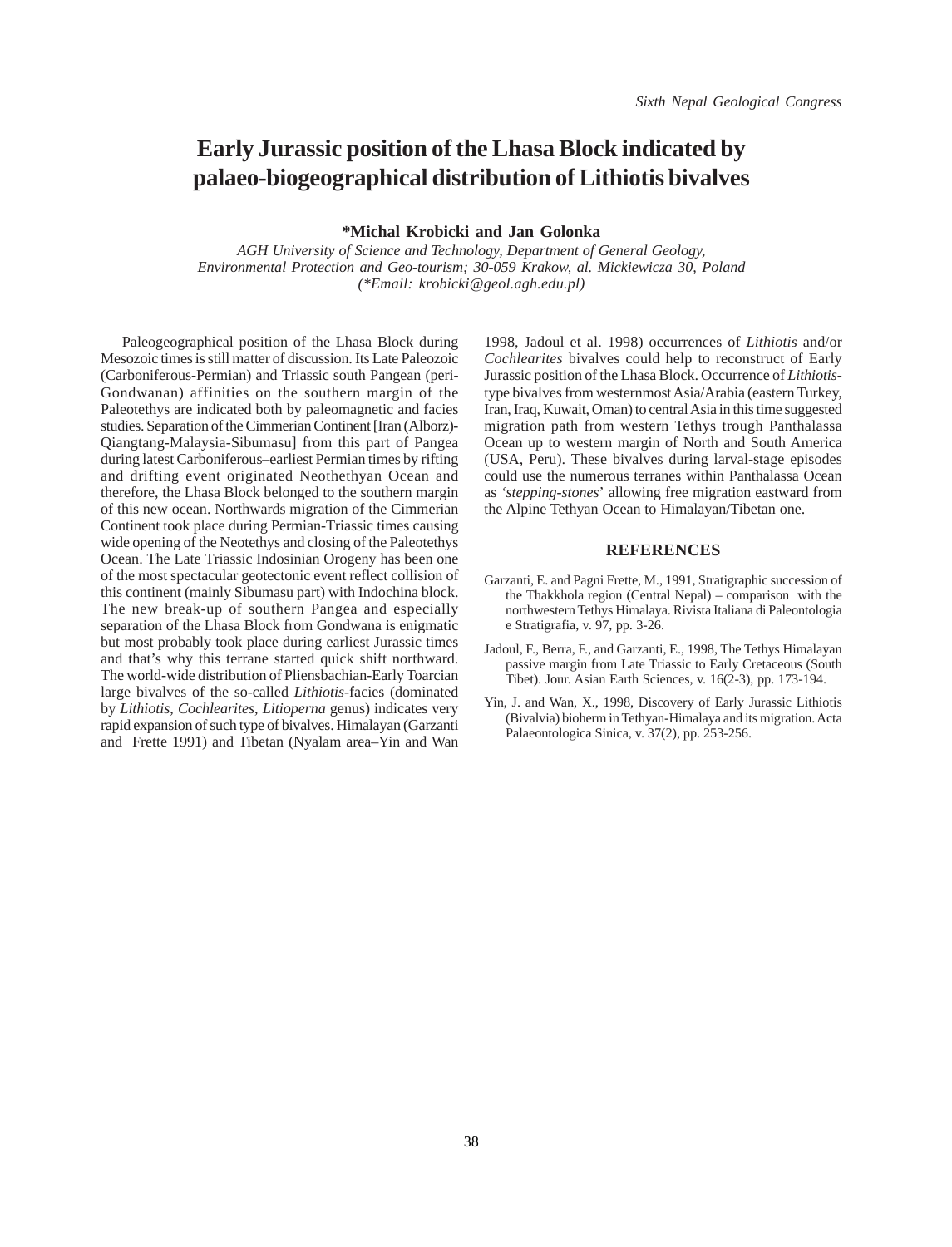### **The significance of Cretaceous gastropods abundance in San Juan Raya, Southern Mexico**

**\*Mildred del C. Zepeda Martínez, Gilberto Silva-Romo, and Claudia C. Mendoza-Rosales**

*Facultad de Ingeniería, UNAM, Avenida Universidad # 3000, Ciudad Universitaria, Mexico City, 04510, Mexico (\*Email: mildredzm@gmail.com)*

The San Juan Raya region is a Lower Cretaceous fossiliferous locality in the southeast of Puebla State, Mexico. It is an important zone for the abundance and variety of fossil fauna, mainly gastropods, pelecypods and corals. Gastropods are the dominant group and the most representative species are the genus *Cerithium, Pyrazus* and *Craginia.*

The fossils are found in the San Juan Raya Formation of Aptian age. This unit consists of gray and greenish-gray shale, erratic purple-gray shale and calcareous shale, gray and greenish-gray sandstone and calcareous sandstone of fine to medium grain size. The alternation of shales and calcareous sandstones suggests that the deposition occurred in coastal environmental conditions, near the shoreline covered by shallow and calm water in a lagoon environment. The presence of rudist and coral suggest that the water had a tempered temperature.

 Modern marine carbonate sediments accumulate where carbonate producing organisms are abundant and siliciclastic input is low. Such accumulations occur today in two main environments: 1) warm, low-nutrient carbonates (WLN), and 2) cool, hight-nutrient carbonates (CHN). There are few

carbonates from warm, high-nutrient carbonates (WHN) environment because these conditions are very rare (Allmon 2007). The WHN depositional environments might have been widespread during the Cretaceous and Paleogene because in these times, the nutrient-rich waters were warmer than they are today; the Cretaceous nutrients fluxes could have been produced by the combination of volcanism, terrestrial runoff and upwelling. Today the accumulations of marine gastropods occur mainly in CHN conditions, they were common in both carbonate and siliciclastic facies in the Cretaceous and Paleogene but occur in the Neogene only in siliciclastic sediments.

 Gastropod abundances in the San Juan Raya Formation were founded in siliciclastic rocks from the Early Cretaceous, due to a greenhouse effect the abundant nutrient attributed to the region is the near rift zone.

#### **REFERENCE**

Allmon, Waren D. , 2007, Cretaceous Marine Nutrients, Greenhouse Carbonates, and the Abundance of Turritelline Gastropods. Jour. of Geology, v. 115, pp. 509-523.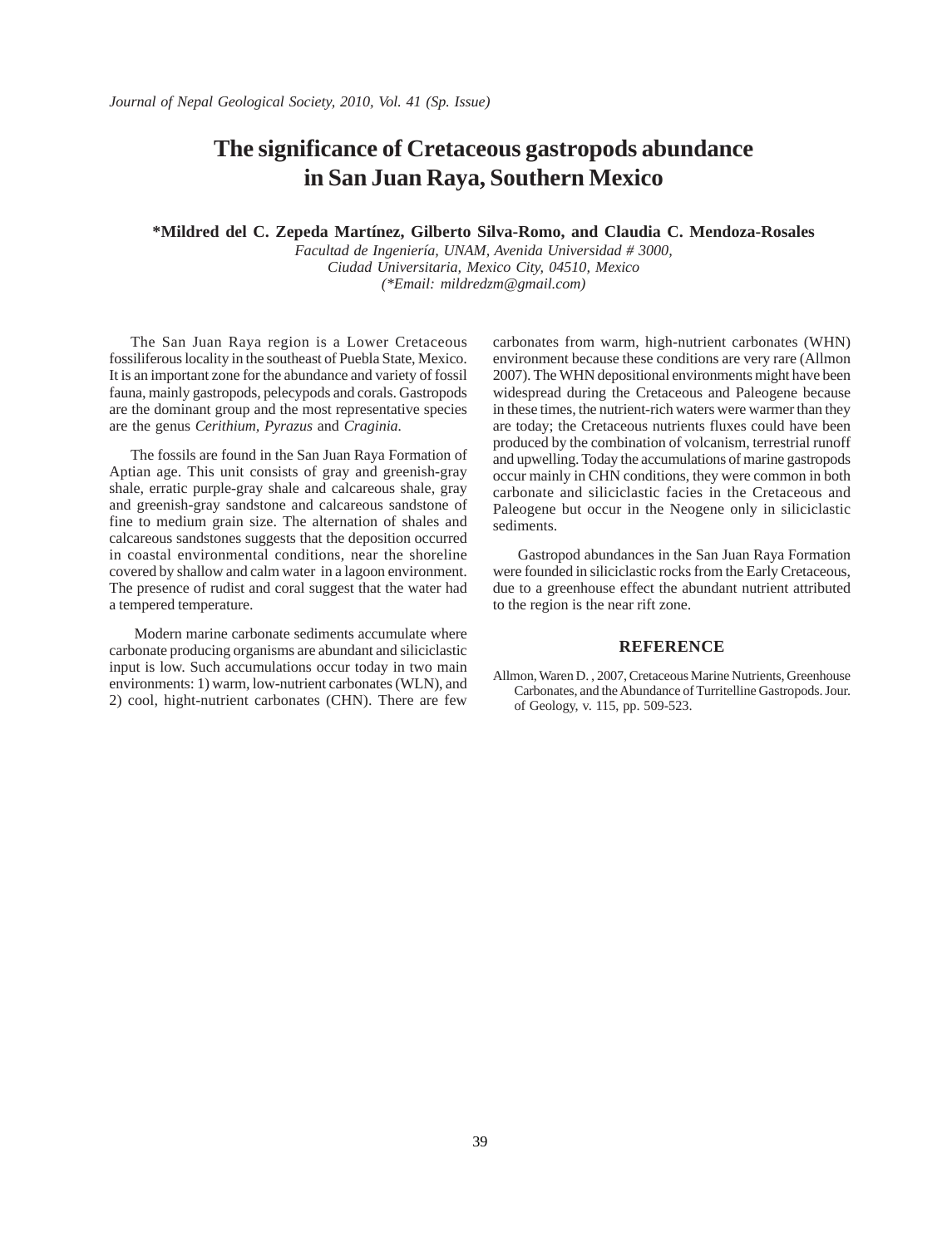### **Significance of trace fossils from Barail Group of sediments, Manipur, India**

#### **Rajkumar Hemanta Singh**

*Department of Geology, Imphal College, Imphal–795001, India (Email: mohnarooprajkumar@gmail.com)*

Trace fossils of the Barail Group of sediments (Late Eocene-Early Oligocene, transitional flysch sediments) along the western foothills of Manipur are described and their palaeoenvironmental and sequence stratigraphic interpretations are discussed. The ichnofauna shows a moderately high diversity numbering twenty three ichnospecies namely *Acanthorhaphe* sp*.*, *Arenicolites* sp., *Aulichnites* sp., *Chondrites* sp., *Diplichnites* sp., *Diplocraterion* sp., *Furculosus* sp., *Gordia marina, Helminthoidea* sp., *Helminthopsis teneus*, *Lockeae* sp. *Podichnus* sp., *Palaeodictyon strozzi*, *Phycodes palmatus*, *Planolites beverleyensis*, *Ophiomorpha nodusa*, *Rhizocorallium jenense, Skolithos linearis*, *Skolithos verticalis, Taenidium serpentinum, Taphrhelminthopsis* sp., *Thalassinoides paradoxicus*, and *Urohelminthoidea* sp.

Following Seilacher's (1967) archetypic classification the trace fossils belong to the *Skolithos*, *Cruziana* and *Nereites* ichnofacies. Based on the ichnological and sedimentological data it is observed that the depositional basin of the Late Eocene-Early Oligocene flysch transition sediments is upper foreshore to distal lower shoreface in a moderate to high storm dominated setting with corresponding high and low oxygenation conditions. Studied succession are found to have been deposited during the development of a trangressive system tract (TST) consisting of retrogradational stacking patterns of parasequences. Non-uniformity in the periodicity of parasequences comprising of relatively thick and thin parasequence sets reveals fluctuation in relative sea level changes.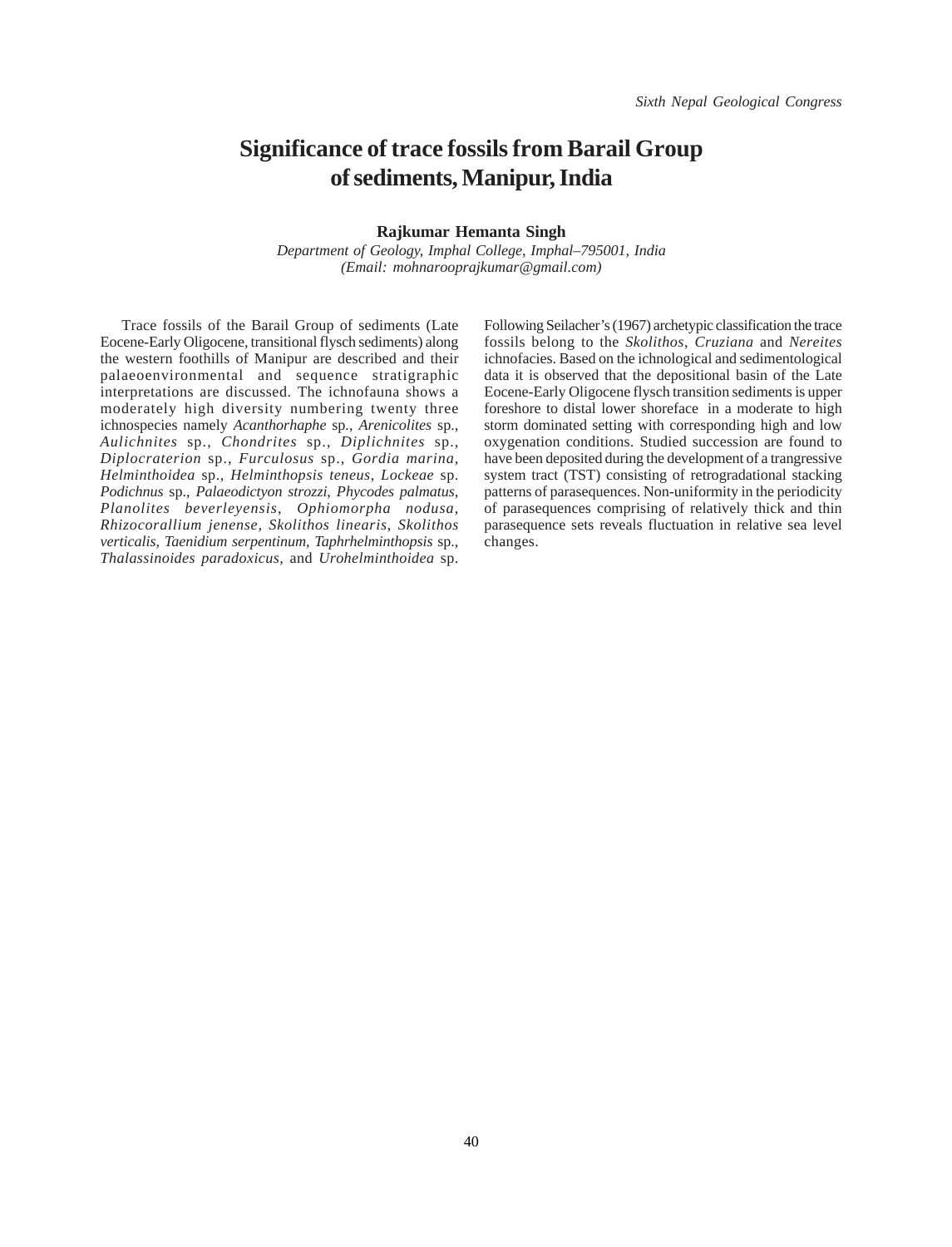### **Stratigraphic analysis of the Jurassic sequence of the region Tecocoyunca, Tecomatlán Puebla**

#### **\*Rodríguez Calderón Marlene, Hernández Vulpes María Rosalinda,**

**Arellano-Gil Javier, Arcos José Luis, and Velasco Patricia** *Facultad de Ingeniería, UNAM, Avenida Universidad # 3000*

*Ciudad Universitaria, Mexico City, 04510, Mexico (\*Email: marlene.rodriguez05@gmail.com)*

Mexico is one of the most complex countries in terms of its geological origin due to particular characters created by the activity of Coco's plate. Tecocoyunca-Tecomatlán is located in the southwestern part of the state of Puebla, Mexico The project is focused mainly on the study of Jurassic sedimentary sequence outcropping in the southwest of Mexico, which is key to explore geology, stratigraphy, structure, paleogeography, geological evolution and thus builds a geological model that allows us to understand the geological history of the area.

The geological setting of the region is represented by sedimentary, igneous and metamorphic rocks, varing in age and percentage of occurrence. The sedimentary sequence belongs to the Jurassic period with a range of ages from Bajocian to Oxfordian, it is represented by conglomerates, sandstones, iron nodules, siltstones, horizons of coal, shales, limestones and breccias, the surfaced sequence in the area of study is an alternation of sandstones and conglomerates.

In the region of Tecocoyunca-Tecomatlán, there are some sedimentary sequences exposed with the presence of fossils containing of a variety of ammonites and pelecypods that were used to determine the age of the formations in the area. The structure geology is represented by normal faults, northwest-southeast left-lateral, segregations of quartz and fracture provoking some tilting. A fluvial sedimentary environment has been deduced with the lithology, paleogeography and geological structures observed in the area, probably generated by marine transgressive process from Pacific Ocean towards to northeast of Mexico.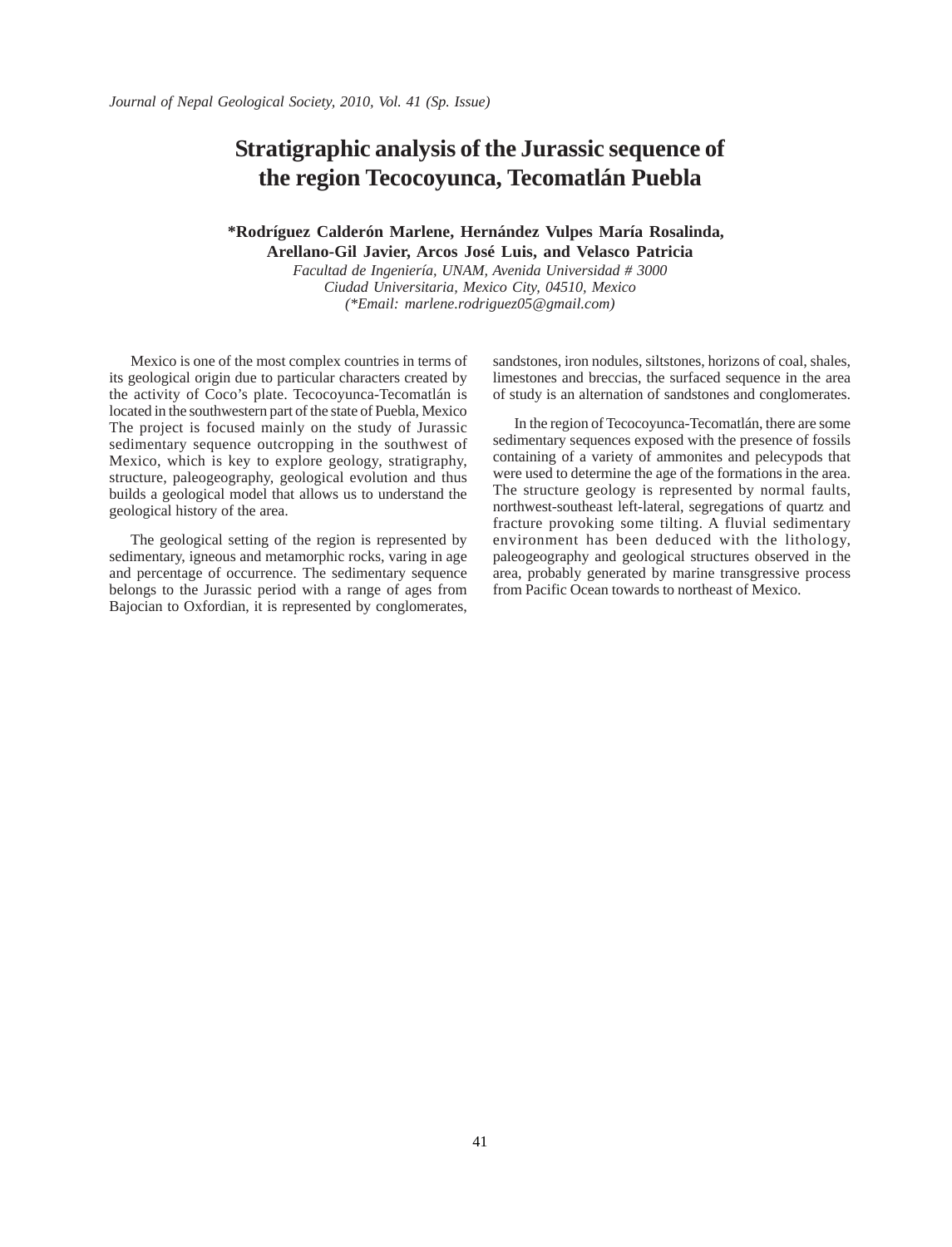## **Microfacies analysis and palaeoenvironmental interpretation of the Early Eocene Chor Gali Formation, central Salt Range, Pakistan**

**\*Shahid Ghazi, Aftab Ahmad Butt, Aasd Ali, and M. Naveed Rafaqat**

*Institute of Geology, Punjab University, Quaid-e-Azam Campus, Lahore-54590, Pakistan (\*Email: ghazigeo@yahoo.com)*

The Early Eocene succession well exposed in the central Salt Range consists of the Nammal Formation, the Sakesar Limestone and the Chor Gali Formation. The present work is focussed on detailed microfacies analysis and biostratigrapy of the Chor Gali Formation in the central Salt Range. The Chor Gali Formation forms an important hydrocarbon producing horizon in the northern part of the Potwar Basin. The thickness of the formation varies from 20 to 30 meters. The Chor Gali Formation is dominantly composed of thin to well bedded limestone, shale and marl. The limestone units are argillaceous, marly and rich in larger foraminifers while the shale is highly fossiliferous and variegated in color. Four stratigraphically important sections Khajula, Tatral, Badshah-Pur and Karuli were measured. Seven dominant litho-units have been established based on the field observations. Eighty samples were collected and analyzed from these sections to illustrate the vertical as well as lateral variations in facies. The investigation of the microfacies allowed to identify and describe diagnostic microfacies including Bioclastic Mudstone, Bioclastic Wackestone, Bioclastic Packstone and Bioclastic Grainstone. The study of benthic larger

Foraminifera revealed nine age diagnostic species; *Nummulites mamillatus* (Fichtel and Moll), *Nummulites atacicus* (Leymerie), *Assilina spinosa* Davies and Pinfold, *Assilina subspinosa* Davies and Pinfold, *Assilina laminose* Gill, *Assilina granulosa* (d'Archiac), *Assilina daviesi* de Cizancourt, *Lockhartia tipperi* (Davies) and *Lockhatia conditi* (Nuttall). Diagenetic characteristics like dissolution of aragonitic shells indicate active zone of meteoric phreatic environment while the presence of stylolites, fractures and calcite filled veins suggest diagenesis in the burrial environment. Present study reveals that major sedimentary control on the reservoir characteristics of the Chor Gali Formation are the development of secondary porosity in the form of stylolites and fractures in the limestone units of the formation. Field observations and microfacies analysis suggest that the deposition of the Chor Gali Formation took place in inner shelf conditions with restricted circulation. Presence of shallow water benthic larger Foraminifera also support inner shelf environment for the Early Eocene Chor Gali Formation.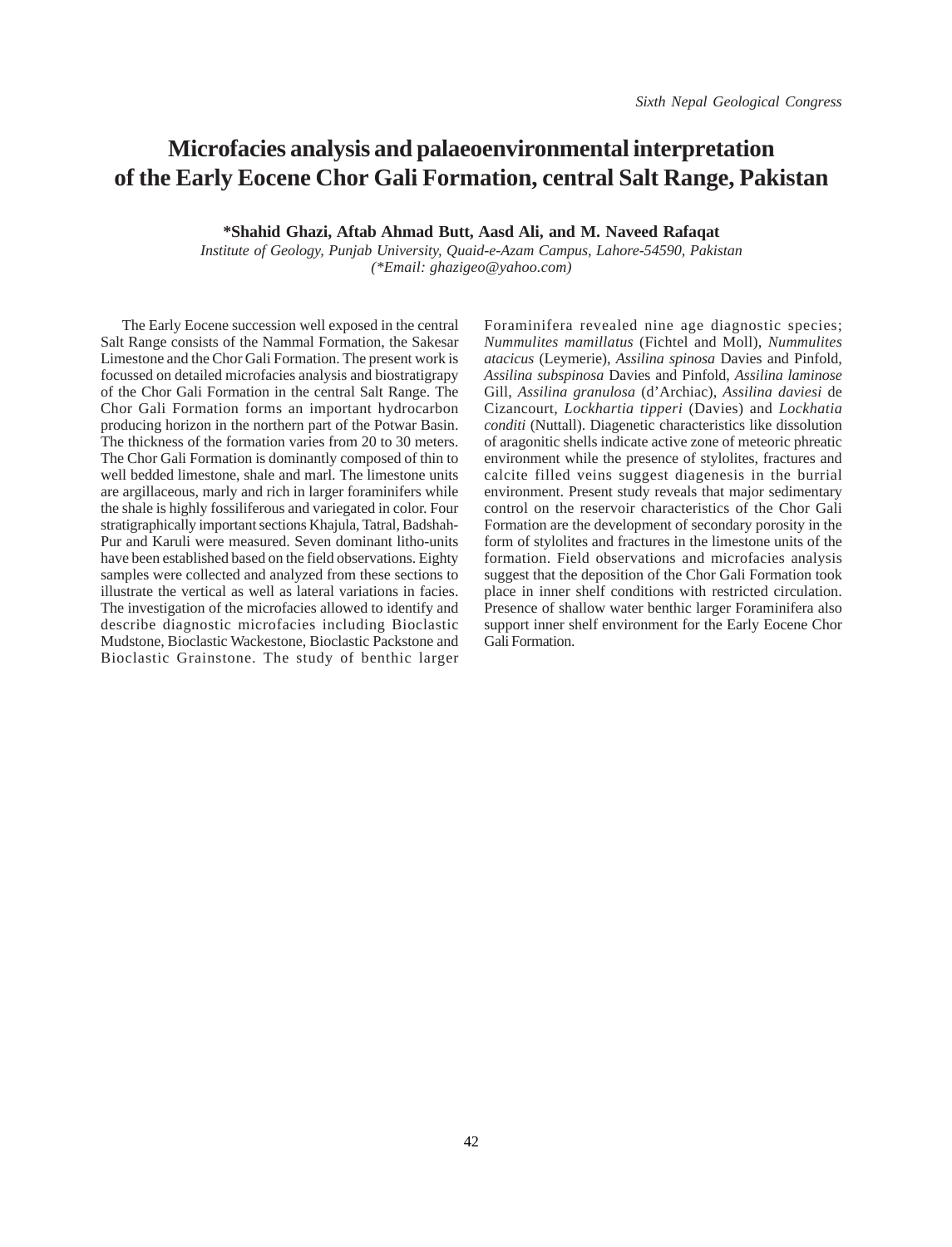### **Sedimentology of an Early Permian, meandering fluvial succession: the Warchha Sandstone, central Salt Range, Pakistan**

#### **\*Shahid Ghazi, Sadaf Shrif and Aftab Ahmad Butt**

*Institute of Geology, Punjab University, Quaid-i-Azam Campus, Lahore-54590, Pakistan (\*Email: ghazigeo@yahoo.com)*

The Early Permian Warchha Sandstone of the central Salt Range, Pakistan comprises 90 to 100 m thick succession of conglomerate, sandstone and claystone (shale) within which seven lithofacies types are recognized to occur in a predictable, repeating order that forms 5 to 8 fining-upward cycles. Common sedimentary structures in the conglomerates and sandstones include planar and trough cross-bedding, planar lamination, soft sediment deformed bedding, compound cosets of strata with low angle-inclined bounding surfaces and lags of imbricated pebbles. Structures in the finer-grained facies include desiccation cracks, raindrop imprints, caliche nodules and bioturbation. Associated facies are arranged into nine distinct architectural elements (channels, gravel bars, sandy bedforms, downstream and laterally accreting barforms, sand sheets, crevasse splays, levee and floodplain units and shallow lakes), which is consistent with a fluvial origin for the succession. Palaeocurrent analysis indicates an overall northerly flow pattern but with a high spread of flow directions within each cycle and with significant changes in mean flow direction between successive depositional cycles. This, together with a dominance of fine-grained (floodplain) facies over gravelgrade (channel base) facies supports the interpretation of a high-sinuosity, meandering fluvial system, in which channel bodies accumulated via the lateral accretion of point bars but in which the active channels covered only a small part of a broad floodplain at any time instant. Coarser-grained facies are arkoses and sub-arkoses with a significant detrital mineral component that was principally derived from igneous sources, though with additional minor metamorphic and sedimentary sources. Given the northerly palaeotransport direction, clast petrography indicates the likely provenance of the Warchha Sandstone to have been Aravalli Range in the southeast and the Malani Range in the south. Drainage of the fluvial system was therefore, from the interior of the stable Indian Craton towards a Tethyan coastline, which lay to the north.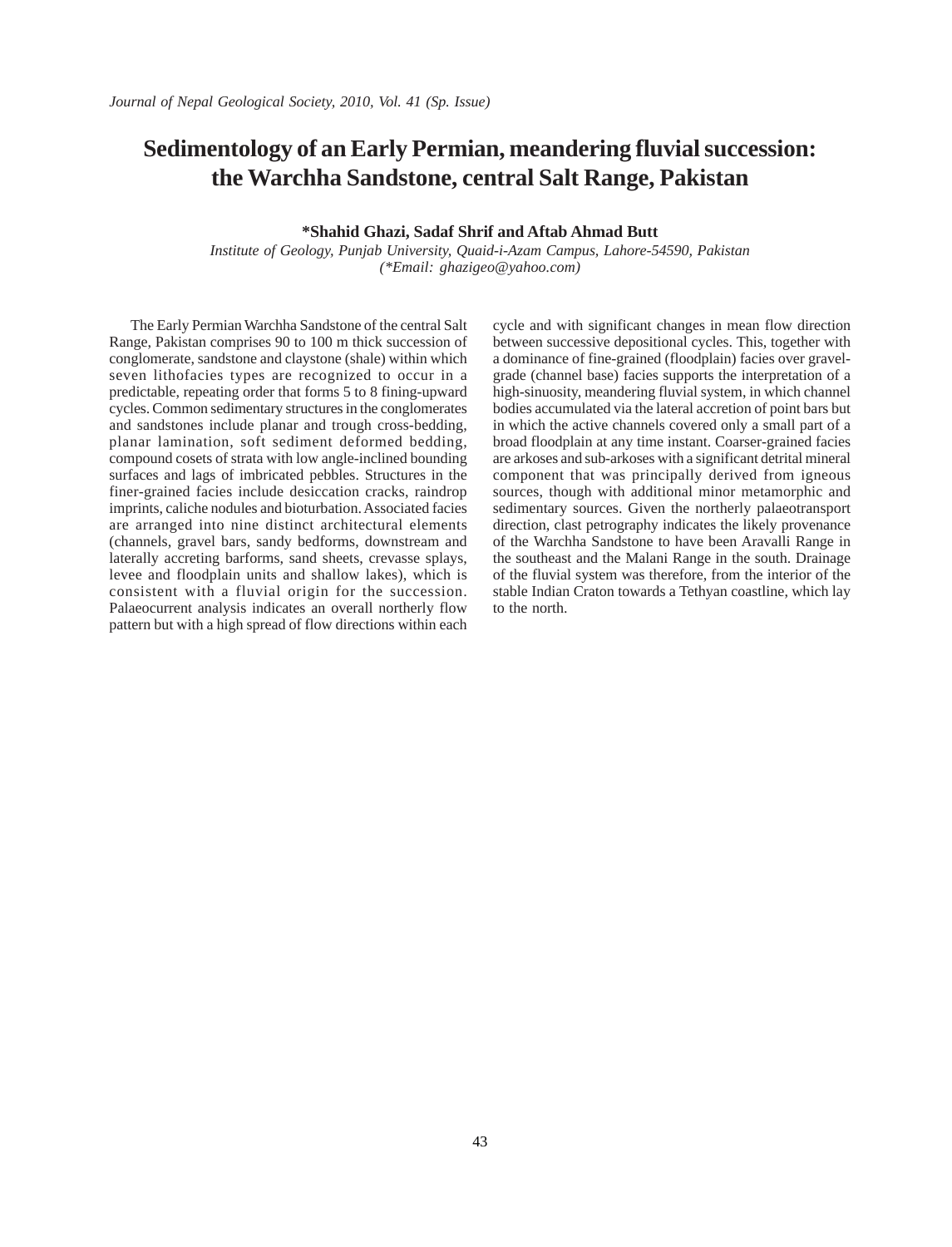# **Sedimentology, microfacies analysis and diagenesis of the Lower Eocene Sakesar Limestone, central Salt Range, Pakistan**

**\*Shahid Ghazi, Shakeel Ahmad, Noman Zeb, Sadaf Sharif, and Shamim Akhtar**

*Institute of Geology, Punjab University, Quaid-i-Azam Campus, Lahore-54590, Pakistan (\*Email: ghazigeo@yahoo.com)*

The sedimentology and the Foraminiferal biostrtigraphic studies of the Early Eocene Sakesar Limestone have been undertaken from of Khajula, Tatral, Badshah Pur and Karuli areas, central Salt Range, Pakistan. A total of 65 thin sections have been studied for detailed microfacies and micropalaeontological analysis. The Sakesar Limestone is extremely rich in benthic larger Foraminifera, the important genera are *Nummulites, Assilina, Alveolina* and *Lockhartia*. The red and green algae are also present in it. Based on the field observations, five types of the lithologic variations recorded in the Sakesar Limestone from bottom to top; limestone interbedded with very thin shale, limestone interbedded with marl, nodular limestone, massive bedded

nodular limestone and massive bedded cherty limestone. The prominent microfacies observed in the Sakesar Limestone are mudstone, wackestone, wackestone to packstone and packstone. The diagenetic features represents freshwater (meteoric), marine and burial environments setting of the Sakesar Limestone. The prominent diagenetic features are stylolisation, calcitisation, nodularity, dissolution and fracturing. The present study also explains diagenetic process which creates the secondary porosity in the formation. Overall the on the basis of larger benthic foraminifera and detailed microfacies analysis the depositional environment of the Sakesar Limestone is inner neritic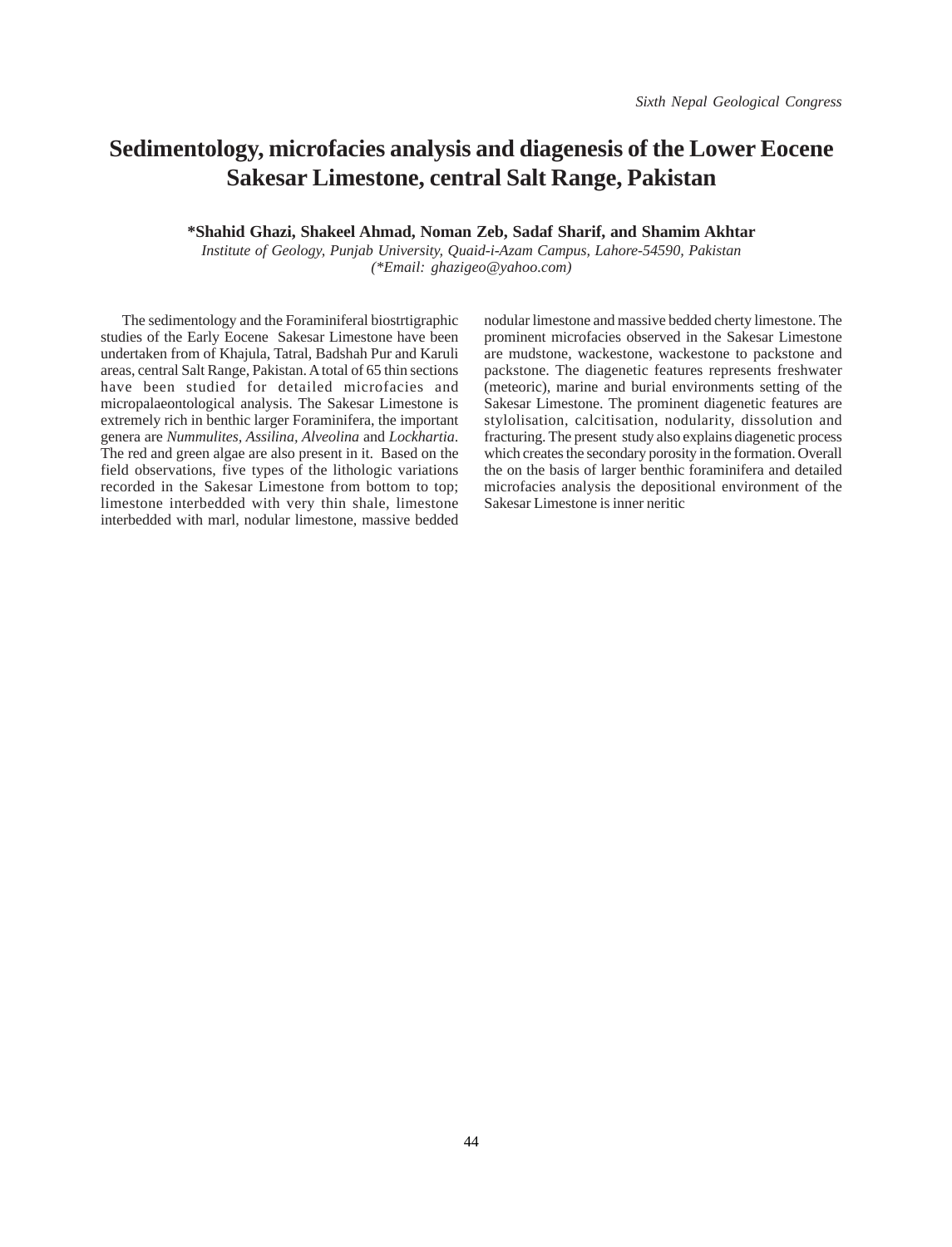### **Comparison between the tectonic movements of Mt. Everest and the Nanga Parbat-Haramosh massif**

Giorgio Poretti<sup>1</sup>, \*Chiara Calligaris<sup>2</sup>, Shahina Tariq<sup>3</sup>, and Hawas Khan<sup>4</sup>

 *University of Trieste, DMI, Italy University of Trieste, DiSGAM, Italy Bahria University, DE and ES, Pakistan Karakorum International University, DES, Gilgit, Pakistan (\*Email:calligar@units.it)*

#### **INTRODUCTION**

If the Himalayas are a land of extremes from the topographical, geophysical and geological point of view (Windley 1984, 1988), the Karakorum is a land of superlative, having the highest concentration of mountains beyond 8000 m, having the longest glaciers beyond the poles, being the source of one of the longest rivers. From the geophysical point of view it contains the largest gravity anomalies (Poretti et al. 1983) and thickness of the earth crust (75 km) (Finetti et al. 1978, 1983) and the highest values of deflection of the vertical.

It contains also the highest relief (4000 m from the Indus plains to the summit of Nanga Parbat). It seems also that this area is subjected to the highest uplift. This has been mentioned by many authors deriving it through indirect methods, but not yet confirmed by accurate direct observations. Owen (1981) reports 0.7 mm/year using fission-track methods. Higher values (2 mm/year) are inferred by several researchers (Zeitler 1985; Gorniz and Seeber 1981; Lyon-Caen and Molnar 1983; Ferguson 1985; Owen 1989). Finally an average value of 6-10 mm/yr is in the hypothesis of Zeitler et al. (1985) including uplift and erosion.

The present study presents the preliminary results of a first survey consequent to the recent installation (2009) of GNSS network including three permanent GNSS stations between Islamabad and the northern areas of Pakistan and four points located on the Nanga Parbat-Haramosh massif. since a permanent GPS station was located near the Pyramid Laboratory at Lobuche in the Khumbu region in 1994 providing long records of data during the last 15 years; the goal of the project is to compare data obtained from Everest with the ones from Nanga Parbat in order to evaluate, not only the total uplift (if quantifiable) of the two massifs, but also the direction of the crustal movements.

#### **REGIONAL GEOLOGY AND PLATE TECTONIC SETTING**

Northern Pakistan comprises three former distinct and previously apart plates named Karakoram, Kohistan and Indian. These plates collided with each other during Cretaceous-Tertiary ages and formed the present day

configuration of this region (Tahirkheli et al. 1982; Coward et al. 1987). This collisional tectonics and mountain-building activity is termed Himalayan being the result of continentarc-continent collision. The Kohistan Island Arc is sutured to the Karakoram Block (Shyok Suture) in the north along MKT (Main Karakoram Thrust) and to the Indian Plate (Indus-Tsangpo Suture) in the south. The tectonics of Kohistan is related to collisional tectonics of Hindu Kush, Karakoram and Himalayan Ranges which involve Indian plate with Nanga Parbat-Haramosh massif, Karakoram Block and in between sandwiched Kohistan Arc.

#### **GEOLOGY OF THE NANGA PARBAT AREA**

Nanga Parbat-Haramosh massif is delimited by two thrustdisplacement shear zones that have a spatial and temporal link with granite plutonism from ca. 10 to 1 Ma. The shear zones define a crustal-scale antiformal pop-up structure, with dominant west-northwest-vergent and subordinate eastsoutheast-vergent thrusting. This is substantially different than the surrounding area where the main exposed Himalayan structures are oriented parallel to the orogenic trend and are early to middle Miocene or older (Schneider et al. 1999). The western Himalaya syntaxis includes the Nanga Parbat-Haramosh massif, a new exposed section of largely Proterozoic Indian plate crust, initially overthrusted by Cretaceous island arc rocks along the Main Mantle Thrust. Nanga Parbat is an area of extreme relief that has undergone rapid exhumation since 10 Ma (e.g. Zeitler 1985), exposing migmatite and granulite grade rocks at the core of the massif (Smith et al. 1992). Nanga Parbat syntaxis comprises three major rock units: a) Iskhere-Mushkin-Rupal Gneiss; b) Shengus-Harchu Gneiss; and Haramosh-Tarshing Schists. A wide range of rocks intruding these major lithological units has been noticed in nearly all of Naga Parbat synaxial region, which included basic dykes and a wide variety of granites. The younger phases of granite up to 0.75 Ma are intruding the Nanga Parbat Gneisses.

#### **THE SURVEY OF THE MT. EVEREST MOUNTAIN RANGE**

Fifteen years (unfortunately not continuous) of observations with a permanent GPS station at the Ev-K2- CNR Pyramid Laboratory allow to determine the precise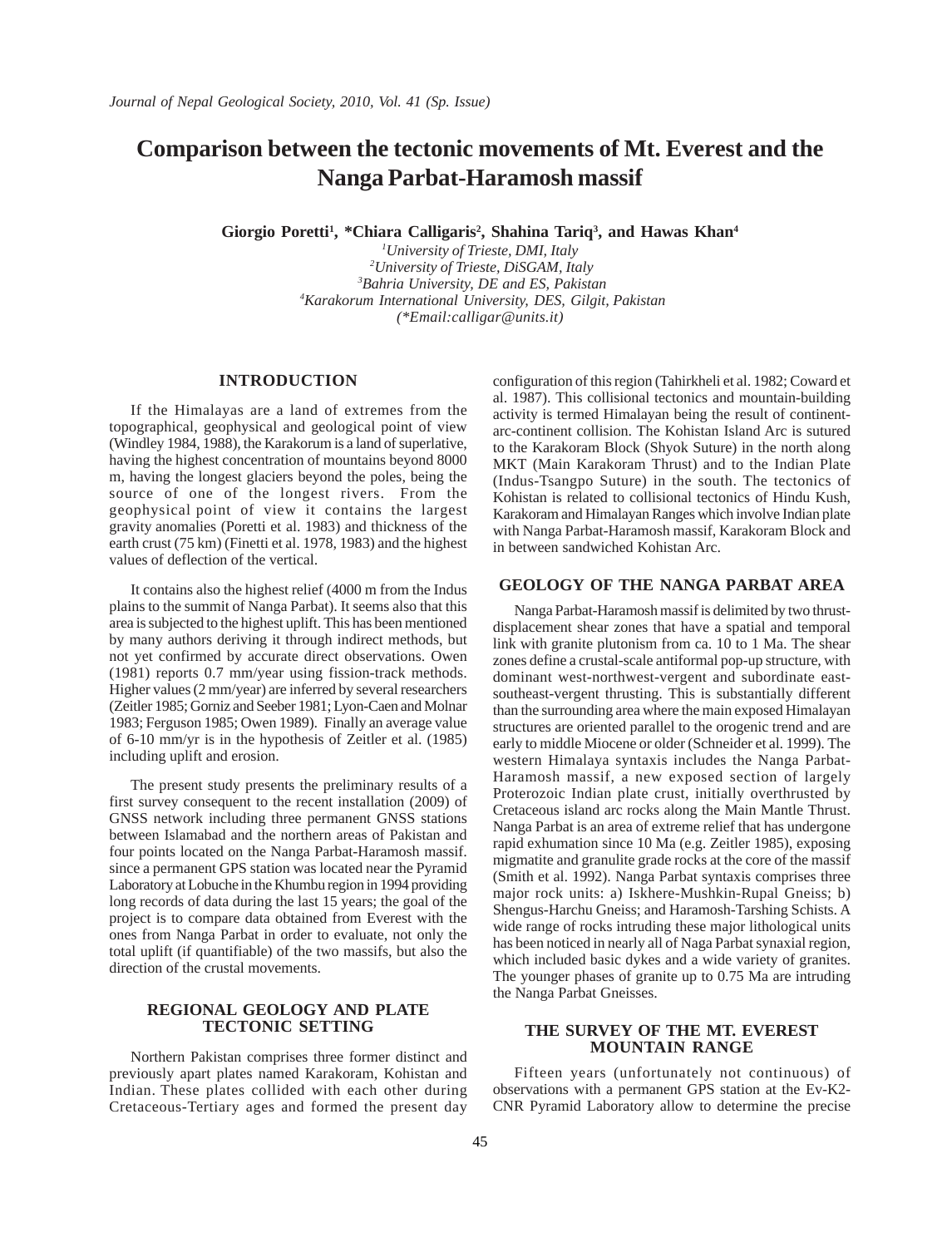direction of the tectonic movement of Mt. Everest that seems to be of 4.5 cm/year with an azimuth of approximately 25°.

#### **CONCLUSIONS**

The aim of the project is to evaluate the amount in high and direction of the Nanga Parbat massif and to compare these results with the ones obtained from Everest in order to understand if the massive movements concord in amount and direction. After only one year it seems that the movement of Nanga Parbat area is more bended to the east, but it is still too early to draw conclusions that are not within the margin of error of the instruments employed. More reliable results will be obtained from the repeated observations during the next 2-3 years.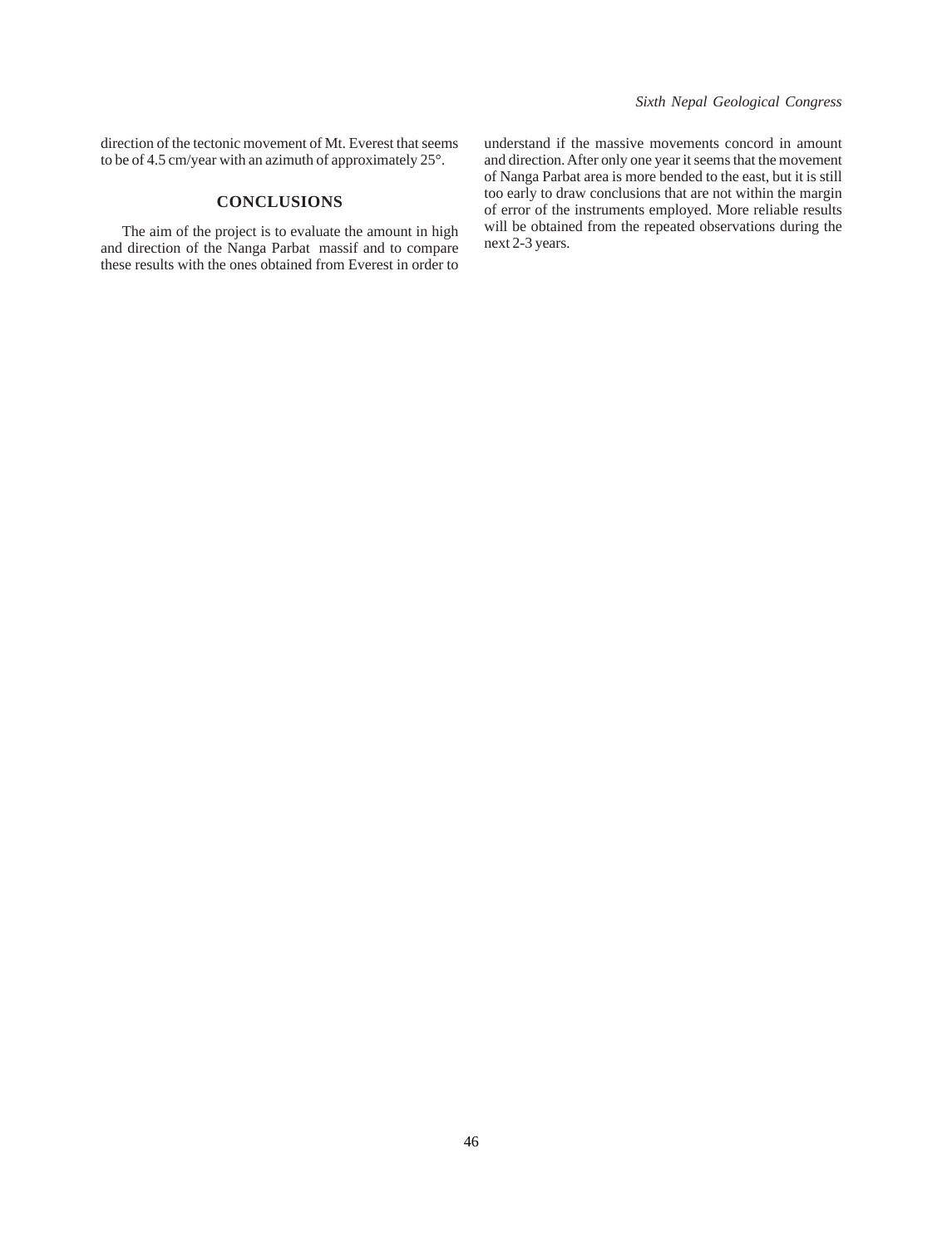## **A new model to resolve the Lesser Himalayan Crystalline Nappe problem: Implications for Himalayan tectonics**

\*A. Alexander, G. Webb<sup>1</sup> and Axel K. Schmitt<sup>2</sup>

*1 Department of Geology and Geophysics, Louisiana State University, E-235 Howe-Russell, Baton Rouge, LA 70803, USA 2 Department of Earth and Space Sciences, University of California, 595 Charles Young Dr. E., Los Angeles, CA 90095, USA (\*Email:aagwebb@gmail.com)*

The work of B. N. Upreti, M. R. W. Johnson, P. Le Fort, S. M. Rai, and many others has focused attention on the Lesser Himalayan Crystalline Nappe problem. The problem is that the geology of the northern Main Central Thrust hanging wall does not match the southern Main Central thrust hanging wall, i.e., the Lesser Himalayan Crystalline Nappes (LHCN). The northern Main Central Thrust hanging wall famously contains the inverted metamorphic sequence of the Greater Himalayan Crystalline Complex (GHC), which underlies the Tethyan Himalayan Sequence along the South Tibet detachment. However, the Lesser Himalayan Crystalline Nappes are dominated by a right-way-up metamorphic sequence in sedimentary contact with overlying Phanerozoic Tethyan Himalayan Sequence sedimentary rocks.

We address this problem by integrating structural, metamorphic, and geochronological investigations to identify the South Tibet detachment in the Lesser Himalayan Crystalline Nappes. Our search focuses on the right-way-up kyanite isograd, because it coincides with the South Tibet detachment of the northern Main Central thrust hanging wall. New mapping along this isograd in the northern margin of the Kathmandu Nappe reveals a ~300 m thick shear zone with dominantly top-north sense of shear. To the south, this shear zone merges with the Main Central thrust, marking the southern limit of paragneiss and leucogranite. The fault intersection is not exposed, but the merging fault zones outcrop less than 300 m apart immediately north of the merger. 36 U-Th-Pb ion microprobe spot analyses were acquired from 24 zircon grains from a leucogranitic lense deformed by topnorth shear bands within the top-north shear zone. Grains have complex cores with some d" 30 im prismatic rims. Grain cores yield variable, pre-Oligocene ages and low U/Th ratios (~50 to 250). Rim analyses (from 8 zircons) have latest Oligocene – earliest Miocene 238U/206Pb ages and variable U/ Th ratios (~50 to 1700). Core data are interpreted as inherited/ mixed ages; rim data reveal zircon that grew during crystallization of the leucogranite. These results, together with published <sup>40</sup>Ar/<sup>39</sup>Ar thermochronology across and below the Kathmandu Nappe, indicate that the top-north upper shear zone was active here in the Early Miocene.

We interpret the newly discovered shear zone as the southern extension of the South Tibet detachment on the bases of matching lithologic and metamorphic juxtapositions as well as consistent sense and timing of shear. Its southwards merger with the Main Central thrust along the northern margin of the Kathmandu Nappe suggests a resolution of the LHCN problem: this fault merger bounds the southward tapering leading edge of the GHC (locally, the Sheopuri gneiss). Therefore the right-way-up metamorphic sequence of the LHCN (locally, the Bhimphedi Group and associated granites) is continuous across the South Tibet detachment and Main Central thrust hanging walls, and is assigned to the Tethyan Himalayan Sequence. These results match recent discoveries in the NW Indian Himalaya. Therefore, the frontal tip of the GHC can be inferred along the strike of the orogen for over 1000 km. Preservation of this leading edge of the Himalayan crystalline core requires that the southern segments of the upper bounding fault did not breach the surface during motion (this is particularly clear in light of the many kilometers of exhumation since the Miocene).

These results have first-order implications for Himalayan tectonic models. Wedge extrusion and channel flow models show exhumation of the GHC to the surface between its bounding faults during the Early and Middle Miocene. Recently proposed tectonic wedging models show emplacement of the GHC at depth during the Early and Middle Miocene, with the upper South Tibet detachment acting as a back-thrust off of the Main Central thrust which transfers top-north displacement northwards to the Great Counter thrust. The southern merger of the Main Central thrust and South Tibet detachment and corresponding preservation of the leading edge of the GHC observed in the central and western Himalaya is only consistent with the tectonic wedging hypothesis.

The concept of the South Tibet detachment as a backthrust challenges the long-standing interpretation of normalsense slip along this structure. The normal fault interpretation is reinforced by a basic metamorphic consideration: the shear zone places colder rocks atop hotter rocks. A schematic model demonstrates that this juxtaposition may also be accomplished in a back-thrust model. A thermal field dominated by Main Central thrust motion features isotherms that dip south in the Main Central thrust hanging wall and locally overturn across the fault. In this field, a sub-horizontal back-thrust off the Main Central thrust may displace the southward dipping isotherms/isograds to juxtapose colder rocks atop hotter rocks.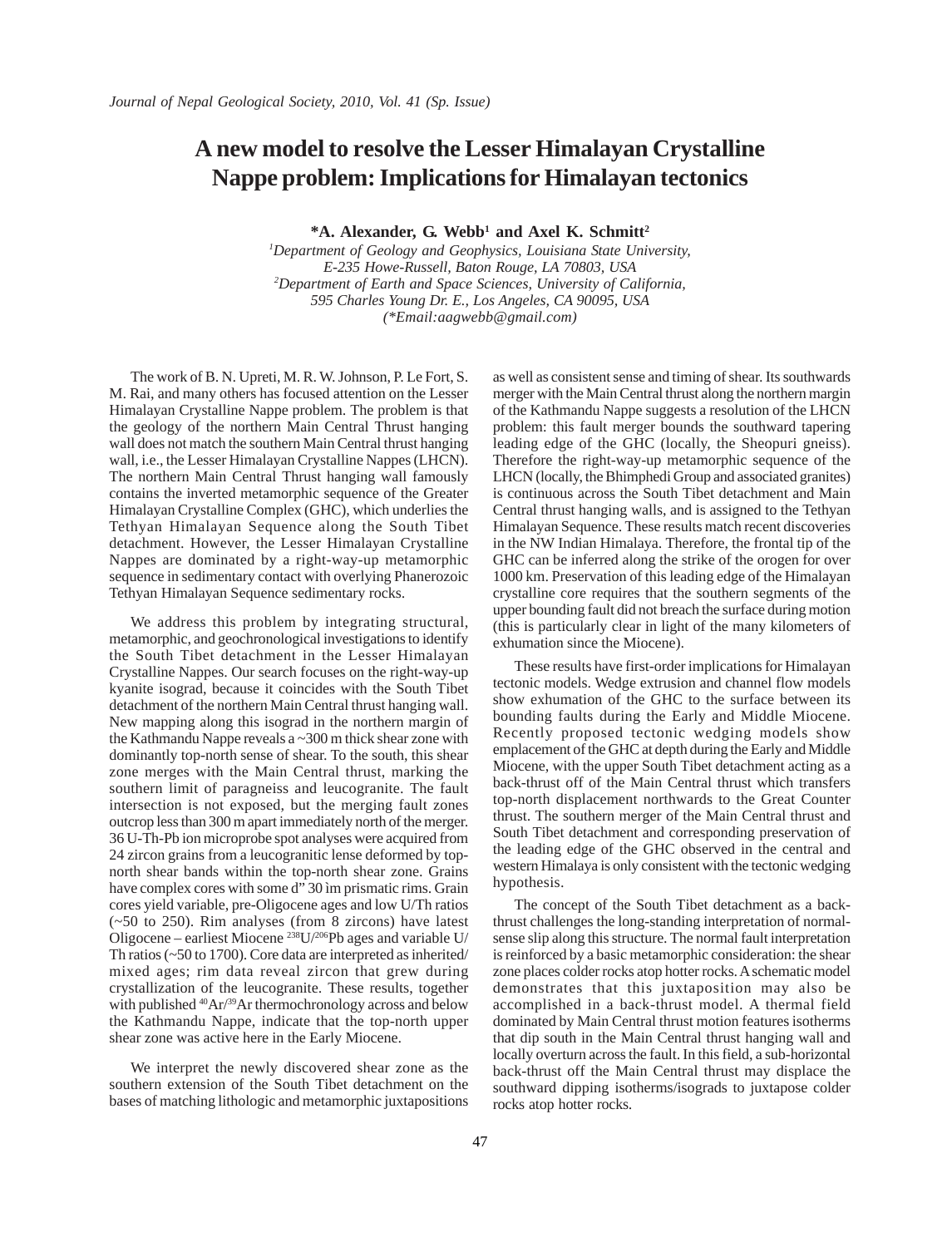### **Remnants of southern Tibetan Plateau in north-western Himalayas: morphological and thermochronological evidences**

A. Pêcher<sup>1</sup>, P. Van der Beck<sup>1</sup>, S. Guillot<sup>1</sup>, A. Kausar<sup>2</sup>, G. Mahéo<sup>3</sup>, and J. Van Melle<sup>1</sup>

*1 LGCA-OSUG, University of Grenoble, CNRS, BP 53, F-38041 Grenoble, France 2 Geological Survey of Pakistan, Plot N.84, H-8/1 Islamabad, Pakistan 3 Sciences de la Terre, University of Lyon, F-69622 Villeurbanne, France*

The northwest Himalaya is characterized by strongly contrasting relief. Deeply incised mountain ranges, including some of the highest peaks in the belt, such as Nanga Parbat (8126 m) and K2 (8611 m), are in contrast with high-elevation (around 4000 m), smooth-relief, low-slopes areas such as the Kohistan range and the Deosai plateau in northern Pakistan, or the Ladakh-Tso Morari ranges in northern India. Using morphological data, the low relief areas appear to be the actual prolongation of the southern tibet Plateau.

Very fast Mio-Pliocene exhumation has been evidenced in Nanga Parbat and Karakorum belts. In contrast, recent low temperature thermochronology data from the Deosai Plateau (Van der Beck and al. 2009), from the Ladakh range (Kirstein et al. 2009) and from the Tso Morari area (Schlup 2003) show

that most of the exhumation in the low relief areas was completed before 30-35 Ma. Thermal history modelling shows that those areas have undergone continuous slow denudation at rates below 250 m/Ma for the past 35 Ma at least. Scarce data in western Tibet indicates that the same exhumation path could have been followed here too.

Those data show that similarly stable surfaces exist throughout the entire northwest Himalaya and share common morphologic characteristics and denudation histories, which are comparable to those of the western Tibetan Plateau. It suggests that these surfaces are preserved remnants of the Eocene south-western Tibetan plateau, which was extending farther west than admitted.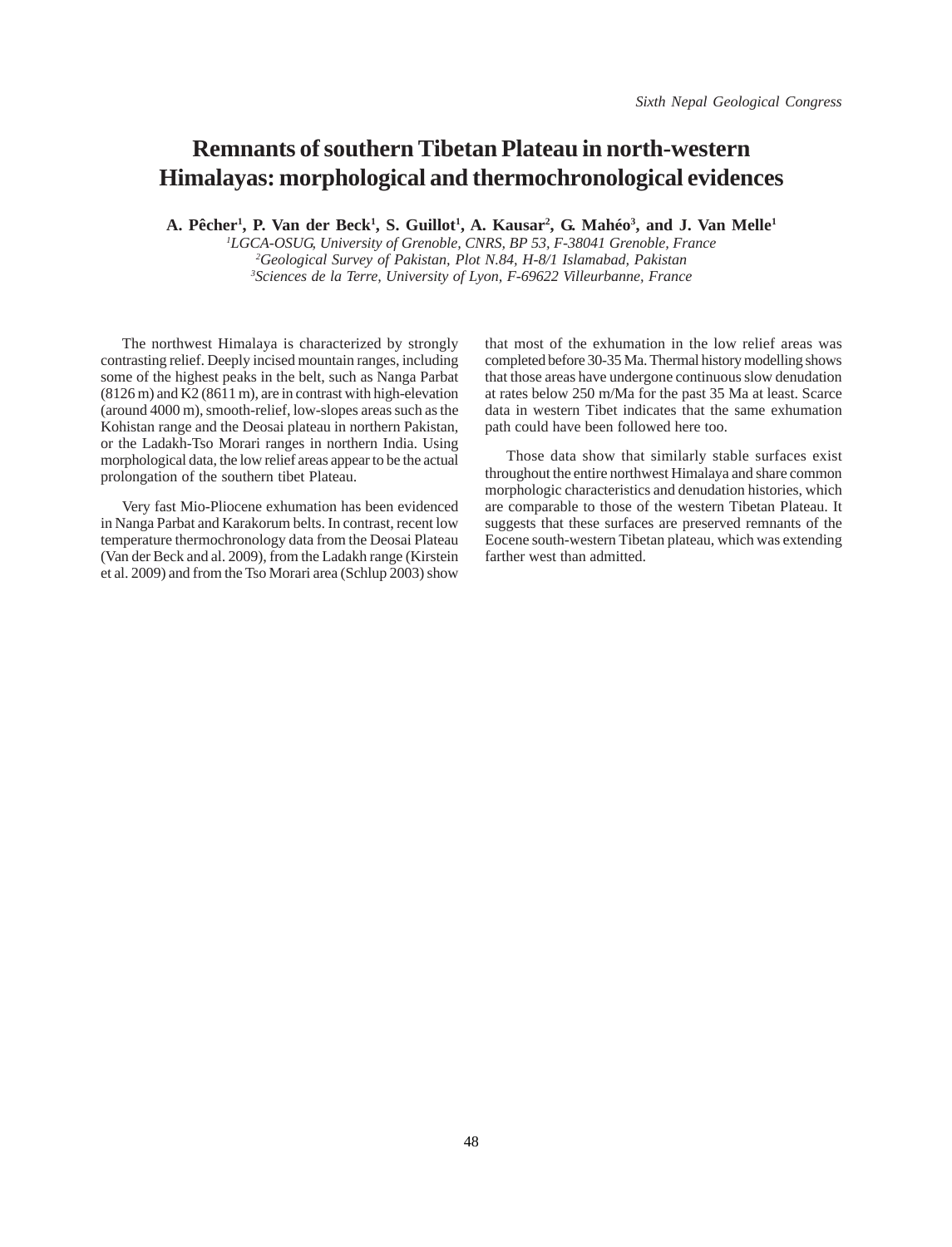## **Geology and tectonic setting of the volcanoclastic succession of the Upper Cretaceous, western Sulaiman Foldbelt, Pakistan**

**Abdul Tawab Khan**

*University of Balochistan, Quetta, Pakistan (Email: atk298@yahoo.com)*

The volcaniclastic rocks of the Upper Cretaceous are exposed through out the Ziarat district within the western part of the Sulaiman Thrust-Fold Belt, east of the Quetta Syntaxes, Pakistan. These volcanic rocks generally comprise basic volcanic rocks, volcanic conglomerate and breccias, sandstone, mudstone and ash beds, deposited by various processes of sediment gravity flows on the western margin of the Indian Plate. Limestone, interbedded with volcaniclastic facies in lower part, is very finely crystalline (bio-micritic) possessing foraminifera of the Globotruncana family suggest deposition during calm periods when gravity flows had been suspended intermittently.

Paleo-current pattern indicates a south-southwest paleoflow direction and a source area to the north-northeast of the studied area based on characters of various rocks associations, their vertical and lateral organization, paleocurrent pattern and composition of detritus.

Seamounts developed on sea floor of the northwestern margin of the Indo-Pakistan Plate. Detailed petrography and geochemical analyses of clasts of the volcanic conglomerate and sandstone were carried out to determine the origin and provenance of volcanoclastic sediments. Volcanic conglomerate contains clasts of alkali basalt, picrite, trachy basalt, tepherite/phonolite, trachy andesite, dolerite, diorite and granodiorite, which are varieties of the alkaline magma suite. Sandstones are also dominantly composed of the basaltic rock fragments and pyroxene. XRF data of both major and trace elements of the volcanic and associated intrusive rocks indicate the analyzed samples, fall in the field of withinplate alkali basalt. Trace elements suggest that the parent magma was enriched in mantle source and confirm that the fragments of the volcanic conglomerate were derived from a hotspot related (within-plate setting) volcanic terrene.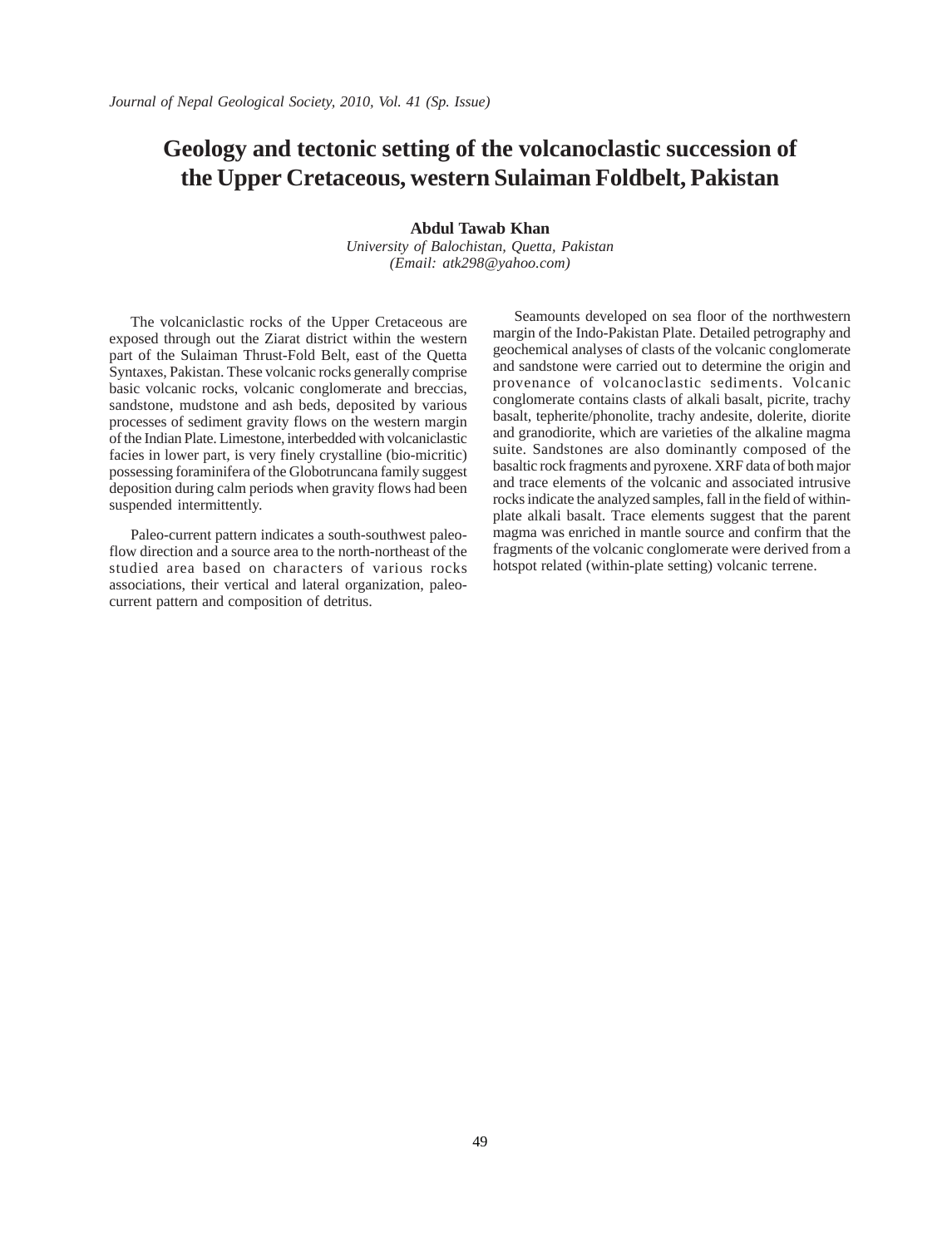### **Role of active tectonics in geothermal exploration: a case study in Büyükmenderes graben, SW Turkey**

**Ali Koçyiðit**

*Middle East Technical University, Engineering Faculty, Department of Geological Engineering, Active Tectonic and Earthquake Research Lab., Turkey (Email:akoc@metu.edu.tr)*

Turkey is located on the geologically very complicated Alpine-Himalayan orogenic system. One of the tectonic members of this system is the Anatolian platelet. It is moving in west-southwestwards along its boundary fault systems, the North Anatolian and East Anatolian strike-slip fault systems, onto the oceanic crust of the African plate along the South Aegean-Cyprus subduction zone. The study area is Pamukören, which is located along the northern margin of a very active intracontinental extensional structure. This is an about 3-18 km wide, 170 km long and E-W trending Büyükmenderes graben. It is included in southwestern Anatolian graben-horst system, which comprises the southwestern frontal part of the Anatolian platelet, and is located on the back-arc side of the northerly dipping south Aegean-Cyprus subduction zone.

The Büyükmenderes graben has two morphotectonic configurations: (1) a wider, uplifted, dissected and deformed initial configuration of Miocene-Middle Pliocene age, and (2) the narrower, linear, undeformed and continuous recent configuration of Plio-Quaternary age. These two configurations are here termed as the Büyükmenderes paleotectonic graben and the Büyükmenderes modern (neotectonic) graben, respectively. These two grabens are represented by two sedimentary packages separated by an intervening angular unconformity. The older sedimentary

package is deformed (steeply tilted to folded) and consists of, from bottom to top, unsorted boulder-block basal clastics and coal-bearing flood plain-shallow water deposits of Miocene-Middle Pliocene age. The younger sedimentary package is undeformed and consists of very thick (up to 1.2 km) debris flow and fluvial deposits of Plio-Quaternary age.

The paleotectonic configuration of the Büyükmenderes graben is bounded by detachment type of normal faults and they are still seismically active. However, the modern configuration of the Büyükmenderes graben is bounded by a series of steeply dipping normal faults with step-like landscape. Geophysical studies indicate that the steeply dipping normal faults are meeting with the low-angle detachment faults at the depth. Hot water springs are concentrated along the trace of the detachment faults. But they are not seen along the modern graben-boundary faults. However, the hot fluids are being obtained by the help of boreholes drilled on the down-thrown hanging wall block of the modern graben. This means that the hot fluids are circulating by using the major detachment fault and rising at shallower depths, where hot fluids are being shared by both categories of the normal faults. Consequently, major detachment faults are more suitable ways for circulation of hot fluids, therefore, they have to be more taken into account in geothermal explorations.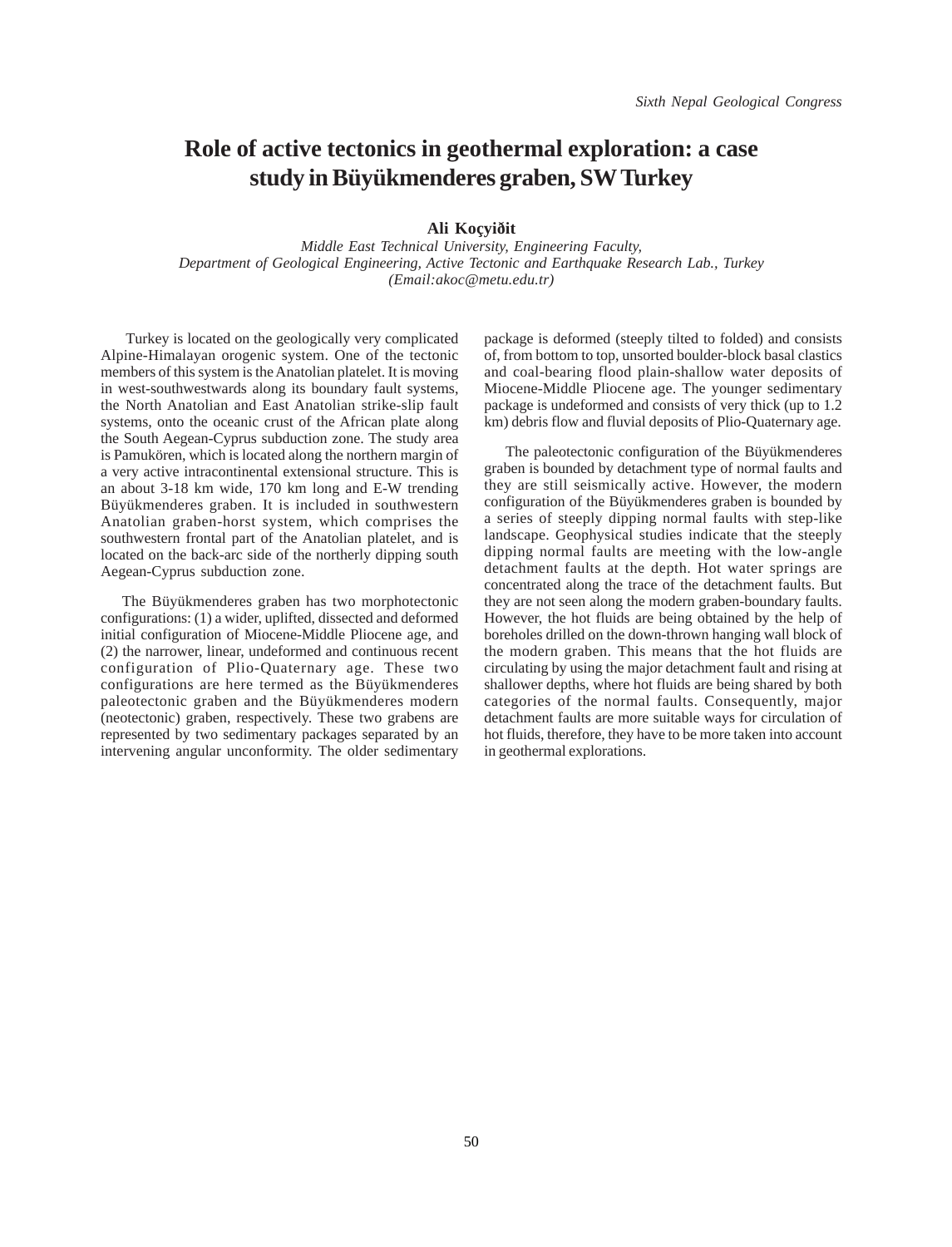### **Neotectonic signatures in the southern Peninsular India and Gulf of Mannar**

 **\*Biju John, D. T. Rao, Yogendra Singh, Devaprasad Sahoo, and P. C. Nawani**

*National Institute of Rock Mechanics, Kolar Gold Fields–563 117, India (\*Email:gradhikari@rediffmail.com)*

The seismic hazard of Peninsular India has been a focal point of discussion today due to the occurrence of many moderate earthquakes on unexpected locations. The stress in accumulation within the Peninsular India is identified as due to back thrust from the collision zone of Himalaya and the push from the midoceanic ridges. Later studies identified a number of E-W trending flexures within the land mass of Peninsular India resulting from this compressional tectonic regime. The accumulation stress generally concentrates on pre-existing weaker planes. Even though the accumulation of stress is very slow in Peninsular India, in comparison with Himalayas, moderate earthquakes are occurring along some of those weak zones, which could be identified only after the earthquakes.

The present paper enumerates some of the tectonic and morphologic signatures which can be used to classify the faults in southern Peninsular India as active. The NW-SE trending Achankovil fault system is a major ductile shear zone within southern Peninsular India of Precambrian age. A number of similar lineaments can be identified, on either side of Achankovil fault, in the region south of E-W trending Palghat Cauvery shear zone. Geological studies close to the Palghat shear zone identified a NW-SE trending fault (Desamangalam fault), which disturbed the west flowing river system of the area. Later studies identified four episodes of movement on this fault in the present stress regime and characterised it as active. The NW-SE trending Periyar lineament falls south of the Desamangalam fault and is identified based on the exceptionally straight river course.

This lineament is reported said to be the source for 1988 Idukki earthquake (M=4.5). Further south another NW-SE trending lineament demarcate gneissic and charnockite rocks. At the coastal area archaeological studies identified an ancient port much inside the present coast suggesting uplift within the human observation. Further inland repeated seismicity identified, where the latest sequence occurred during 2000-2001, along this lineament.

In the east coast recent evidences of uplift of the northern part near Dhanushkodi between east coast and Sri Lanka along another NW trending lineament. This lineament, termed as Vaikai River fault, demarcated from the straight course of river Vaiga. Further south one of such lineament (south Achankovil fault) running from west coast to Gulf of Mannar. The trace of the fault in the Gulf of Mannar shows perturbation of south western side of land mass into the sea, where beach rocks are exposed only in the south western side. Karamaniyar River, one of the major east flowing rivers in this zone, flows through some part of this lineament. A surface indication of this fault is also traced out in laterised Miocene rocks. The continuation of earthquake locations along the NW trending systems in the region into the Gulf Mannar may indicate the continuation of the features into the gulf.

The above discussed morphotectonic and related seismicity suggest that the NW-SE lineament/fault system, south of Palghat-Cauvey shear zone is reacting to the present stress regime.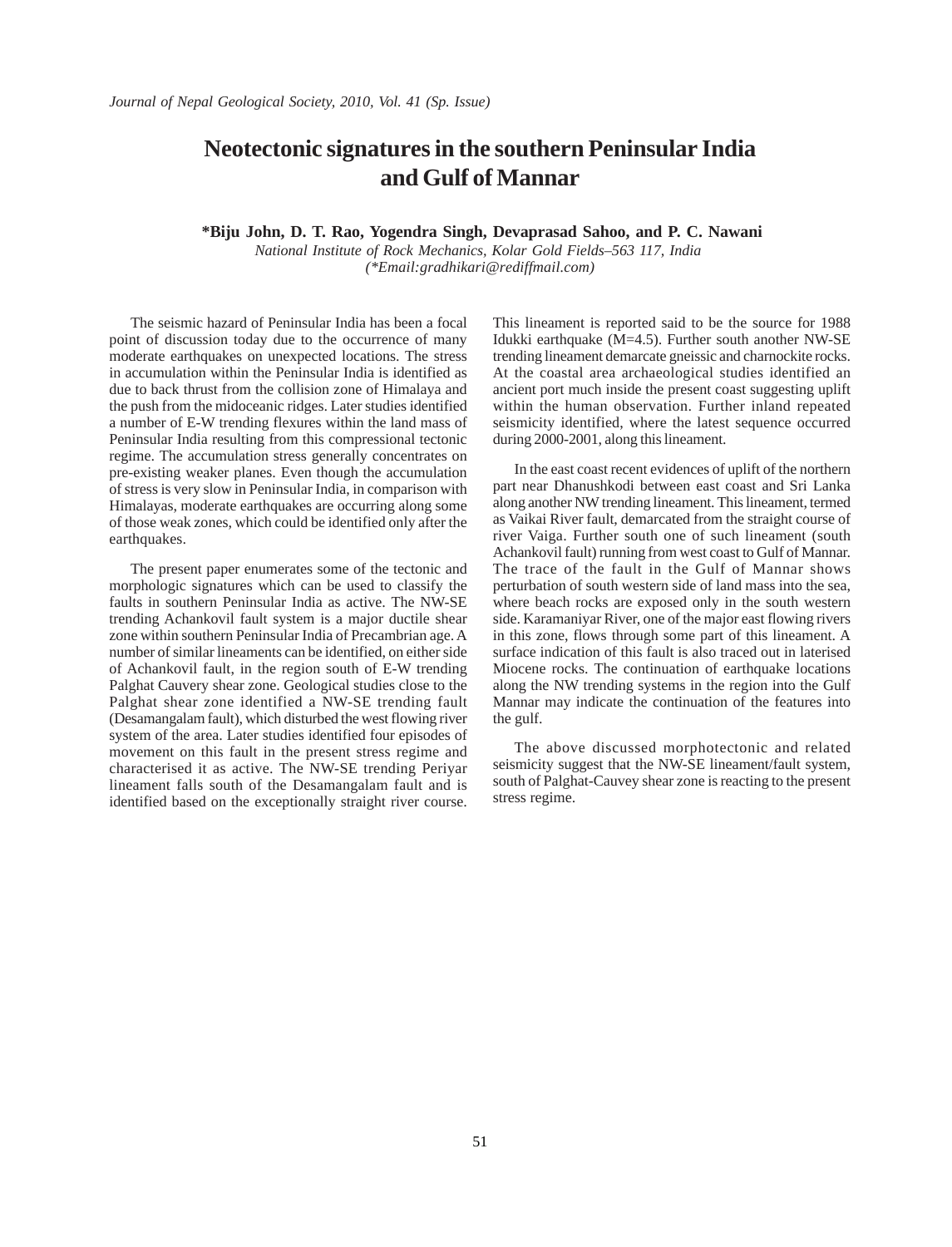#### **Problems with respect to the channel flow model in the Himalaya and Tibet**

#### **Daigoro Hayashi**

*Simulation Tectonics Laboratory, Faculty of Science, University of the Ryukyus, Okinawa, 903-0213, Japan, (Email:daigoro@sci.ryukyu-u-ac.jp)*

There are number of problems about the channel flow model in the Himalaya and Tibet area (Jamieson et al. 2002). Those problems are separated into two kinds; one is from the viewpoint of numerical method (1, 2 and 3) and the other is from the geological side (4 and 5). (1) The boundary conditions are almost agreeable except for the elastic beam treatment for crustal flexure. The authors treat the crust as plastic or viscous materials in horizontal convergence, while they assume it as an elastic beam flexuring with vertical deflection. This is clear when comparing the more natural treatment. (2) Also for the boundary condition, the constraining velocity along the inclined subduction plane is too artificial comparing to the nature that should not be constrained directly by the external velocity condition but be controlled through the other internal factors. (3) When we consider the model HT-6 (Jamieson et al. 2002), for example, we wonder whether the erosion condition which has connected to re-sedimentation has enough geological data supported from observation. The erosional mechanism is considered not to be unique and still unclear. (4) Jamieson and others wrote their worry as "for a given set of thermal and mechanical model parameters, individual P-T-t paths are not particularly diagnostic of tectonic style". Still now we have not adequate metamorphic data for two neighboring points along the MCT zone. Two

adjacent points taking out arbitrarily around the MCT show usually quite different P-T-t paths that mean their instable channel flow deformation. (5) The channel flow model is not an inevitable model to understand the development of STDS, since normal faults including STDS can be produced by assuming the ramp structure along MHT. It is obvious from the Anderson's theory using stress distribution within elastic or plastic material; for example, refer to a series of elastic stress and fault analyses (Chamlagain and Hayashi 2007; Joshi and Hayashi 2008)

#### **REFERENCES**

- Jamieson, R. A., Beaumont,C., Nguyen, M. H. and Lee , B., 2002, Interaction of metamorphism, deformation and exhumation in large convergent orogens. Jour Metamorphic Geol., v. 20, pp. 9-24.
- Chamlagain, D. and Hayashi, D., 2007, Neotectonic fault analysis by 2D finite element modeling for studying the Himalayan foldand-thrust belt in Nepal. Jour Asian Earth Sciences, v. 29, pp. 473-489.
- Joshi, G. R. and Hayashi, D., 2008, Neotectonic deformation and shortening along the Himalayan front in the Garhwal region by finite element modeling. Bollettino di Geofisica, v. 49, pp. 228-233.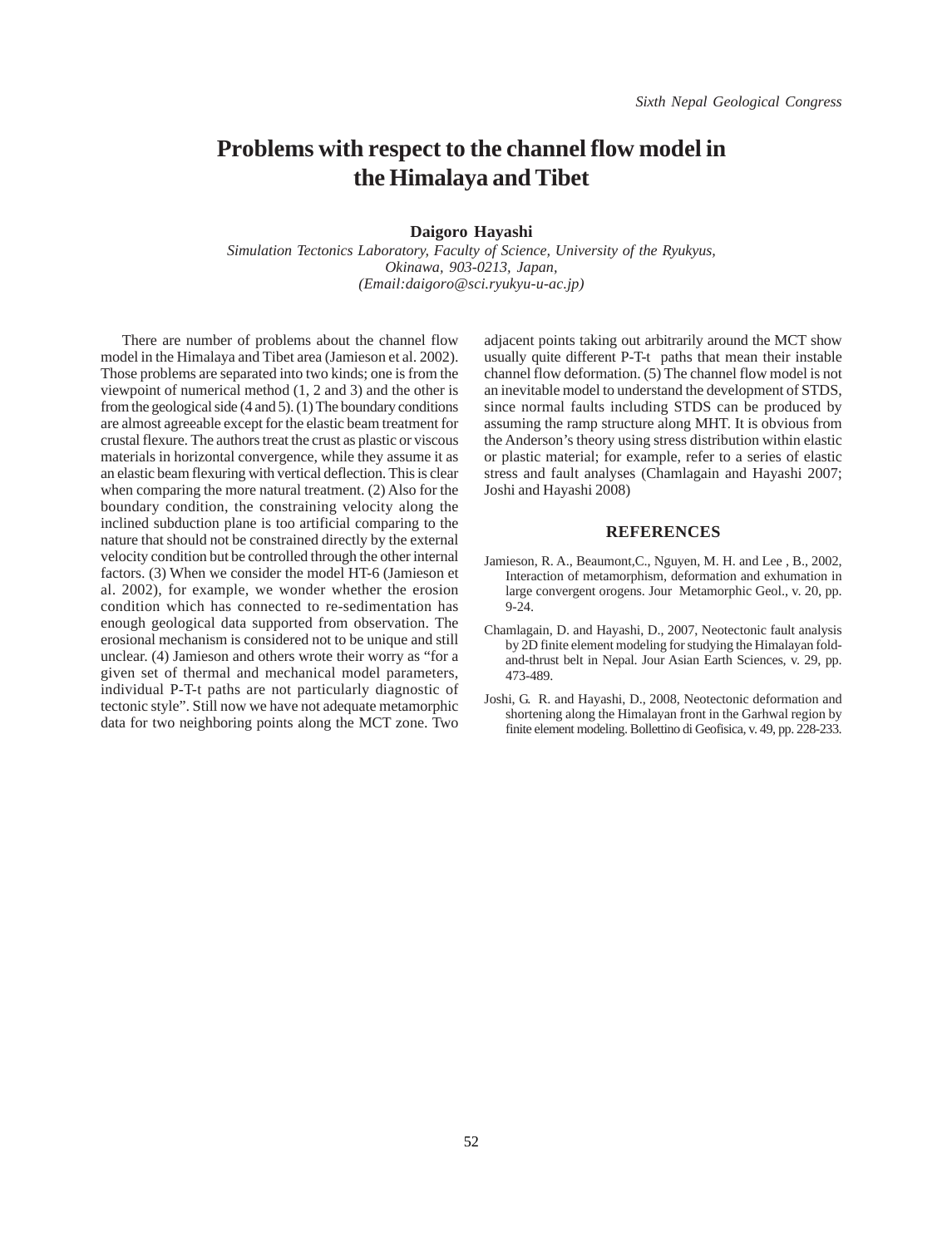### **Three-dimensional strain variation across the Kathmandu Nappe: implication to internal deformation**

<sup>\*</sup>Deepak Chamlagain<sup>1</sup> and Daigoro Hayashi<sup>2</sup>

*1 SAARC Disaster Management Centre, New Delhi, India 2 Simulation Tectonics Laboratory, Faculty of Science, University of the Ryukyus, Okinawa, 903-0213, Japan ( \* Email: dchamlagain@hotmail.com)*

Among the crustal-scale thrusts, the Main Central Thrust (MCT) in central Nepal Himalaya is one of the most controversial issues regarding its nature, location and position. Further, the MCT zone is significant to understand the nappe tectonics in central Nepal because it is considered that the MCT acted as a glide plane for the thrust sheets, which travelled more than 100 km towards south over the Lesser Himalaya forming a large folded thrust sheet called Kathmandu Nappe. To the date much of the research has been focused on the structural and kinematic analysis of the MCT zone, a root zone of the Kathmandu Nappe. These studies have confirmed a top-to-the south directed sense of shear in the MCT zone associated with the nappe emplacement. Although large-scale geometry of the Himalayan thrust sheets are relatively understood, features of the internal deformation are not well understood in terms of strain geometry and emplacement mechanism. Several studies have shown that the pattern of the internal deformation varies between thrust sheets because it depends on pressure, temperature, and complex tectonic boundary condition. Although strain analysis bears important role to understand internal deformation, there is still lack of studies across the MCT zone at the periphery of Kathmandu Nappe. In the present work, efforts have been made to address several problems like (1) three-dimensional strain geometry, (2) validity of the plane strain condition for the Himalayan thrust sheets, (3) relation between temperature, inverted metamorphism and strain pattern, (4) thrust related strain heterogeneity, and (5) precise kinematic model to gain better understanding on internal deformation and tectonics of the Kathmandu Nappe. Structural data support a single nappe

model considering Mahabharat Thrust as a southern continuation of the MCT, which acted as a glide plane for the Kathmandu Nappe. Kinematic indicators suggest that a topto-the southeast-directed shear sense consistent with a nappe emplacement direction. Three-dimensional strain data show heterogeneous strain field both in footwall Lesser Himalayan sequence and hanging wall Kathmandu Nappe. In the footwall Nadai amount of strain intensity varies from 0.396 at the base to 0.575 adjacent to the MCT whereas in the Kathmandu Nappe, it varies from 0.345 to 0.946. In general, the footwall block shows increasing trend of strain intensity towards MCT whereas in the Kathmandu Nappe strain intensity increases away from the MCT. Lower value of strain intensity at the base of the Kathmandu Nappe is probably due to thermal relaxation that led to a low temperature dynamic metamorphism and plastic deformation after the emplacement of hot Kathmandu Nappe. The complex patterns of orientation of the strain ellipsoids are due to superposition of strain partitioning mechanisms on different scales, which have also created a complex regional strain variation in terms of magnitude. The shape, orientation of strain ellipsoids, and mesoscale structural data indicate transpressional strain field in the MCT zone. The dominancy of prolate type strain ellipsoids suggest simple shear model for the footwall. In the hanging wall, however, strain field is dominantly oblate type with few prolate types suggesting pure shear with a thrust parallel shortening model. For the both walls computed kvalues have revealed non-plane strain deformation for the MCT, which is apparently consistent with several fold-andthrust belts on the earth.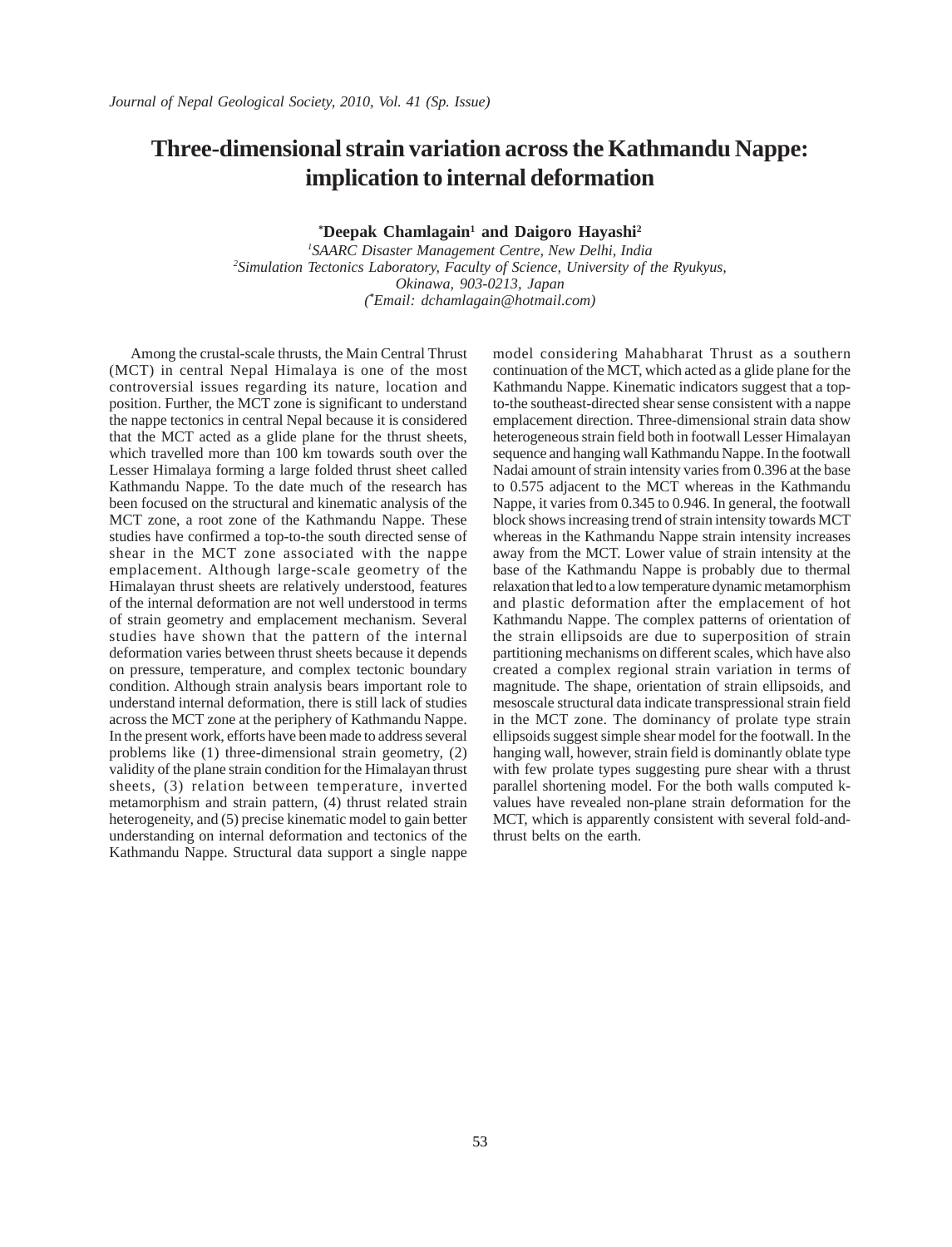### **The Main Central Thrust Zone in eastern Nepal explained by petrology**

**\*Franco Rolfo1,2, Chiara Groppo1 , and Bruno Lombardo2**

*1 Department of Mineralogical and Petrological Sciences, University of Torino, Italy 2 IGG – CNR , Via Valperga Caluso 35, I-10125, Torino, Italy (\*Email: franco.rolfo@unito.it)*

Identifying the location and nature of the Main Central Thrust Zone (MCTZ) is a major challenge in most of the Himalayan chain. In order to clarifying this conundrum, a number of metapelite samples were selected for a petrologic study along the Milke Danda ridge, on the eastern flank of the Arun Tectonic Window in eastern Nepal. Both to the west and east of the study area, the Makalu and Kangchenjunga transects show metamorphic units characterized by a well-documented inverted metamorphism (Le Fort 1975; Meier and Hiltner 1993; Goscombe et al. 2006), with metamorphic grade increasing northward from lower (Lesser Himalaya) to higher (Higher Himalayan Crystallines) structural levels across the MCTZ.

Metamorphic assemblages in the studied metapelites range from the low–grade chlorite zone, to the medium–grade garnet-biotite, staurolite and kyanite zones, up to the sillimanite zone and a further zone of partial melting with breakdown of white mica and formation of K-feldspar. The detailed petrologic study of the selected samples allowed us to recognise three superposed tectonometamorphic units which are separated by cryptic metamorphic discontinuities. These units are characterized by different P-T evolutions, peculiar zoning styles of garnets and contrasting T/depth ratios. Specifically:

i. The structurally lowest unit shows a prograde P-T path characterized by an increase in both P and T, up to peak metamorphic conditions of 550°C and 0.65 GPa;

ii. The structurally intermediate unit preserves relics of a prograde P-T history characterized by heating and decompression up to peak metamorphic conditions of 600- 650°C and 0.85-0.95 GPa;

iii. The structurally highest unit shows chemically equilibrated assemblages that do not preserve relics of their prograde metamorphic history. Peak metamorphic conditions of 655°C, 0.75 GPa (still inside the white mica stability field), and minimum T of 790°C at 1.05 GPa (beyond the stability limit of white mica) have been determined for these samples.

#### REFERENCES

- Le Fort, P., 1975, Himalaya: the collided range. Present knowledge of the continental arc. American Journal of Science, v. 275, pp. 1–44.
- Meier, K. and Hiltner, E., 1993, Deformation and metamorphism within the Main Central Thrust zone, Arun Tectonic Window, eastern Nepal. *In:* P.J., Treloar and M.P., Searle (eds) *Himalayan Tectonics.* Geological Society of London Special Publication, v. 74, pp. 511-523.
- Goscombe, B., Gray, D., and Hand, M., 2006, Crustal architecture of the Himalayan metamorphic front in eastern Nepal. Gondwana Research, v. 10, pp. 232–255.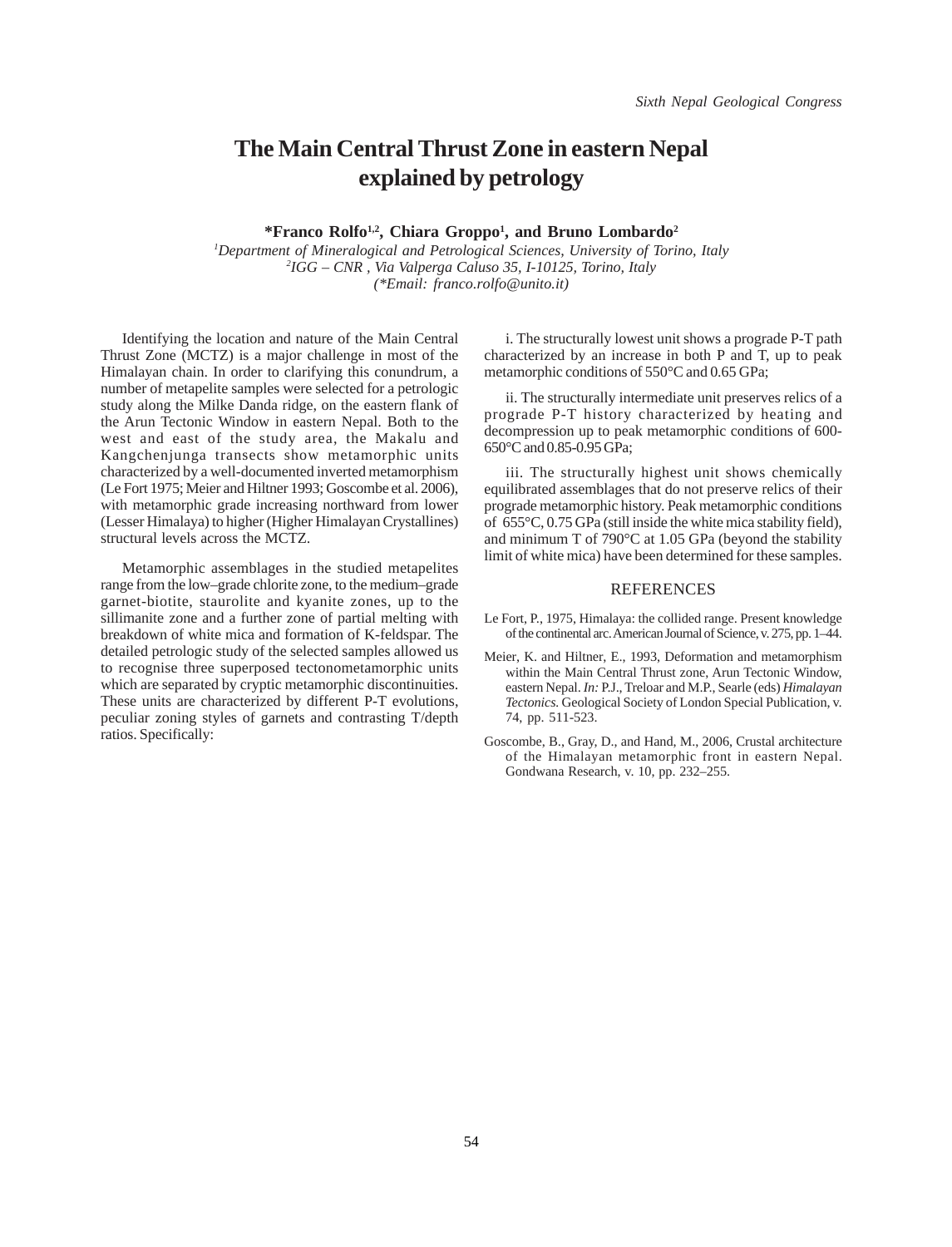### **Deformation-based criteria for identifying the MCT in the southern part of the Kathmandu Nappe, central Nepal**

**\*K. K. Acharya1 and B. Grasemann2**

*1 Central Department of Geology, Tribhuvan University, Kirtipur, Kathmandu, Nepal 2 Structural Processes Group, University of Vienna, Austria (\*Email: kkantacharya@yahoo.com)*

 Located in the central Himalayan collisional wedge, the Kathmandu Nappe is a >100 km broad re-entrant in the regional tectonostratigraphy. The tectonostratigraphic package includes the orogen-wide renowned Main Central Thrust (MCT), which juxtaposes the Lesser Himalaya (footwall) with the Higher Himalaya (hanging wall). The entire re-entrant feature has syn-formal architecture (the Mahabharat Synclinorium) thereby the regional tectonostratigraphic foliation is S-dipping on the northern flank. Differing interpretations question (1) whether the rocks of the Kathmandu Nappe are equivalent with the rocks of the Higher Himalaya, (2) whether the thrust lying in the southern flank (also called as Mahabharat Thrust, MT) is southward extension of the MCT or an out of sequence thrust.

To address these questions, two profiles in the southern part of the nappe have been chosen to identify the timing and amount of strain associated with major lithospheric thrusting around the Kathmandu Nappe by using field mapping, structural surveying and detailed microstructural kinematic and strain analyses in addition to geochemistry. These profiles were made around the Manahari and the Hetaunda area both lying in the southern portion of the reentrant where foliation is N-dipping. These belts comprise two local tectono-stratigraphic elements, the Kathmandu and Nawakot Complexes, representing the hanging wall and footwall, respectively. The zone of contact between the Nawakot Complex and the Kathmandu Complex is observed to about 100 m thick zone of thrust deformation. Visible intensity of strain gradually decreases away from the core of this main thrust zone.

The upper greenschist facies Kathmandu Complex contains grt-calc-schist, marble, quartzite and mica schist±grt. In addition to asymmetry of monoclinic geometry mica microdomains, quartz micro-ribbon features, garnets (restricted to <500m of lowest hanging wall) preserve dramatic rotation history. All demonstrate consistent thrust kinematics. The thrust belt footwall (the Nawakot Complex) comprises greenschist facies phyllite, slate, limestone and quartzite. Although the intensity of strain is less spectacular than in the hanging wall, kinematic indicators again consistently demonstrate thrust sense.

The Sm-Nd whole rock analysis carried out in the Nawakot Complex phyllite and highly deformed phyllite of the MCT zone shows a linear trend of 143Nd/144Nd vs 147Sm/144Nd plot.  $\varepsilon(0)$  Nd values (>-20 for the Nawakot Complex phyllite -16 for thrust zone rock) are equivalent with the Lesser Himalayan rock and the rock of the MCT zone.

Although the garnet-biotite thermometry shows a low metamorphic temperature (422ºC), the nature of deformation, petrography and the nature of strain history of both the hanging wall and footwall rocks is strikingly consistent with descriptions of the MCT from elsewhere. We therefore conclude that our thrust belt is the local MCT. Consequently, the Katmandu Nappe is required to be an MCT trace re-entrant.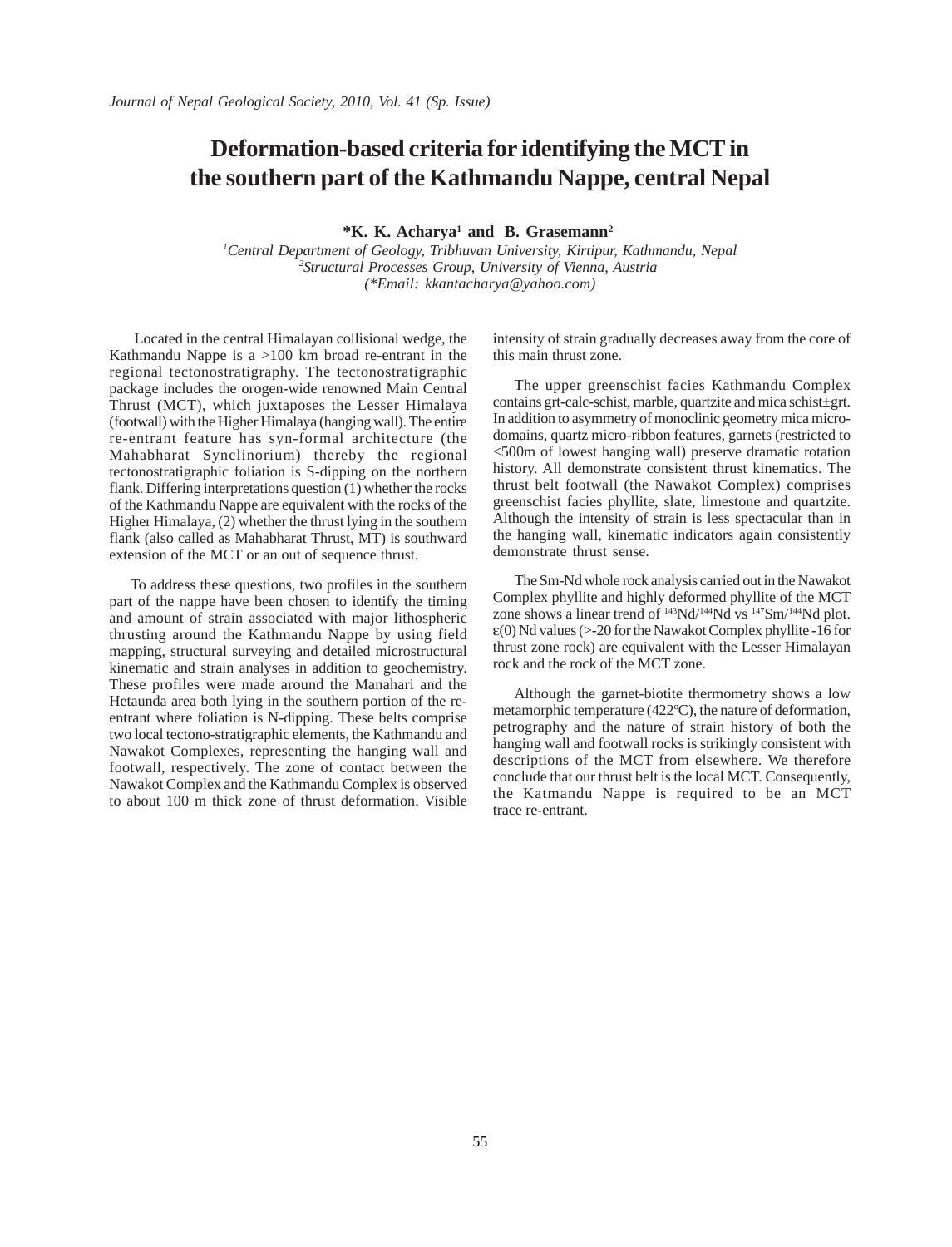## **Elasto-plastic finite element modeling along the project INDEPTH profile: implication for the role of crustal strength variations in Himalaya and Tibet**

*\****Matrika Prasad Koirala and Daigoro Hayashi**

*Simulation Tectonics Laboratory, Faculty of Science, University of the Ryukyus, Nishihara, Okinawa, 903-0213, Japan (\*Email: matrikakoirala@gmail.com)*

INDEPTH geophysical and geological observations imply that a partially molten mid crustal layer exists beneath southern Tibet. This partially molten layer has been produced by crustal thickening and behaves as a fluid on the time scale of Himalayan deformation. It is confined on the south by the structurally imbricated Indian crust underlying the Tethyan and High Himalaya and is underlain, apparently, by a stiff Indian mantle lid (Nelson et al. 1996). Considering this partially molten middle crust and existing fault zones as plastic bodies and remaining crust as elastic body, a 2-D finite element elastoplastic model is developed for the analysis of the stress field and displacement vectors. Young's modulus, density, Poisson's ratio, yield strength and strain hardening are used to constrain the physical properties of the layers (Table 1). Convergent displacement from the southern boundary is applied. Lower boundary is fixed vertically. The northern boundary is fixed horizontally but can move vertically. The upper boundary is free to move both horizontally and vertically (Fig.1). Series of calculations were done with the variation of the physical properties of different layers and displacement boundary conditions. 0.1 m, 1 m, and 10 m were chosen for the incremental displacement. If 20 mm/yr is considered as the present convergent rate of the Indian plate, 0.1 m increment can be considered for 5 yrs. The total output is cumulative for example 10 m total output can be considered as for 500 yrs at 0.1 m increment and so on. All the calculations were performed under 3% volume change. Stress field does not vary so much on the increment rate, but the velocity vector varies. Finer increment produced more reasonable velocity vectors. Model results indicate that crustal strength variations have remarkable effect on the stress field and fault types. Reasonable and comparable stress fields (Fig. 2), velocity vector (Fig.3) and shear stress (Fig. 4) were obtained when pre-existing variations in crustal strength were considered. A stronger homogenous crust or a weaker heterogeneous crust did not produce comparable results. In general, model results show compressive state of stress in Himalaya and Tibet in the lower realm but the upper part in the Tibet shows tension. Magnitude of principal stresses increases with increase in displacement. The frontal part of the Himalaya also showed some tension and tensional stress was found near STDS and major fault also (Fig 2). The north Himalayan domes and normal faults in the Tibet are well simulated in our model (Fig.2). Shear stress is concentrated just north of the MCT ramp and on the MCT duplex (Fig.4). Material flow is toward the weak zone as shown by the velocity vectors (Fig. 3). Preliminary results of the simulation show that rock layer properties and boundary condition has strong effect on the stress and velocity vector. More detail calculations are needed to explore their effects in detail.

#### **REFERENCES**

Nelson, K. D., 1996, Partially molten middle crust beneath southern Tibet: Synthesis of project INDEPTH results. Science, v. 274, pp. 1684-1688.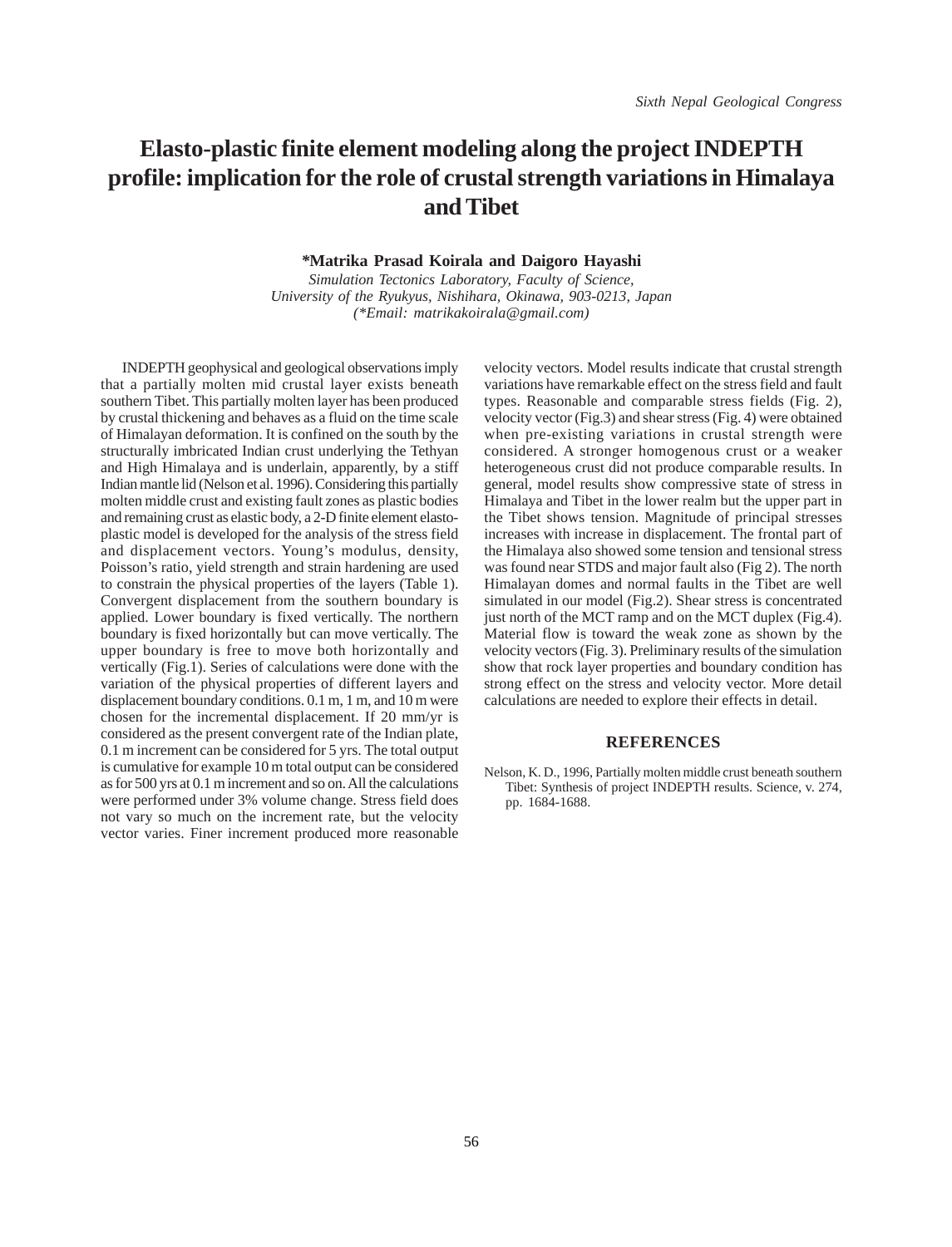#### *Journal of Nepal Geological Society, 2010, Vol. 41 (Sp. Issue)*





 $\theta$ 

536 km

Fig. 4 Shear stress distribution at 100 m displacement with1 m increment

| Layer | Layer name                    | Young's Modulus (MPa) | Density (kg/m3) Poisson's Ratio |      | Yield Strength | Strain Hardening <sup>®</sup> |
|-------|-------------------------------|-----------------------|---------------------------------|------|----------------|-------------------------------|
|       | Mafic Lower Crust             | 111.7E+9              | 2900                            | 0.25 | (MPa)<br>300   | 10 <sub>1</sub>               |
|       | 2 Indian Crust                | $81.2E+4$             | 2800                            | 0.25 | 100            | 10 <sub>1</sub>               |
|       | Partially Molten Middle Crust | 5.0E+9                | 2800                            | 0.38 | 10             |                               |
|       | 4 Indo Gangetic Sediments     | 15.0E+9               | 2000                            | 0.25 |                |                               |
|       | Main Frontal Thrust           | 15.0E+9               | 2000                            | 0.25 |                |                               |
|       | 6 Sub Himalava                | 32.0E+9               | 2400                            | 0.25 |                |                               |
|       | Main Boundary Thrust          | 15.0E+9               | 2000                            | 0.25 |                |                               |
|       | 8 Lesser Himalaya             | $54.2E+9$             | 2600                            | 0.25 |                |                               |
|       | 9 Main Central Thrust         | 15.0E+9               | 2000                            | 0.25 |                |                               |
|       | 10 Main Himalayan Thrust      | 15.0E+9               | 2000                            | 0.25 |                |                               |
|       | 11 South Tibetan Detachment   | 15.0E+9               | 2000                            | 0.25 |                |                               |
|       | 12 Tethyan Sedimentary Rocks  | 54.2E+9               | 2600                            | 0.25 |                |                               |
|       | 13 MCT Duplex                 | 15.0E+9               | 2000                            | 0.25 |                |                               |
|       | 14 Great Counter Thrust       | 15.0E+9               | 2000                            | 0.25 |                |                               |
|       | 15 Gangdse Batholith          | 54.2E+9               | 2600                            | 0.25 | 50             |                               |
|       | 16 Gangdse Thrust             | $15.0E + 9$           | 2000                            | 0.25 |                |                               |
|       | 17 Fore Are Basin Sediments   | $15.0E + 9$           | 2000                            | 0.25 |                |                               |
|       | 18 Thrust Below Fore are      | $15.0E + 9$           | 2000                            | 0.25 |                |                               |

Table 1 Physical properties applied for rock layers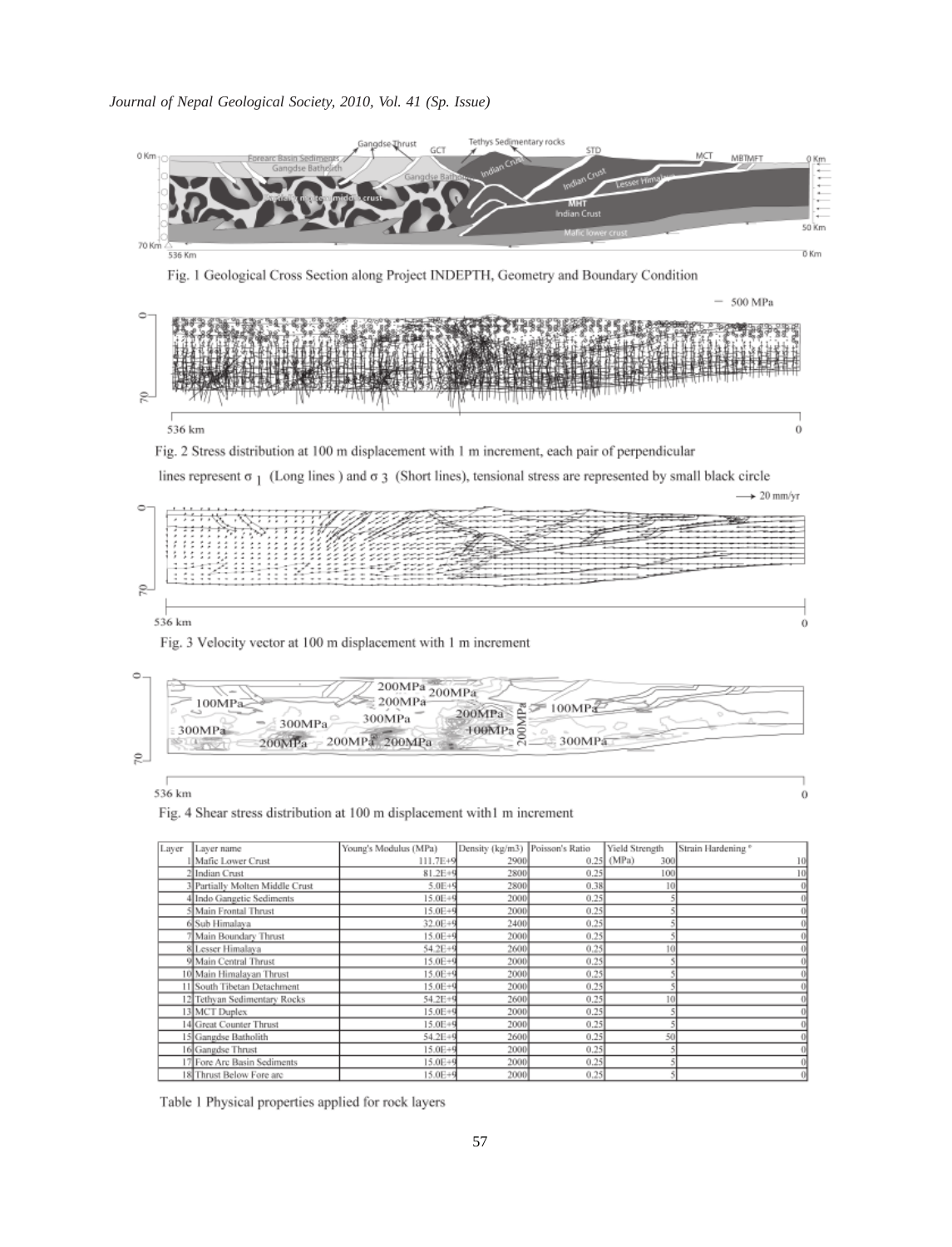#### **Indian plate motion constrained by GPS measurements**

**Paramesh Banerjee**

*Earth Observatory of Singapore Nanyang Technological University, Singapore (Email: pbanerjee@ntu.sg)*

We have used data from 29 continuous GPS sites and 41 campaign-mode GPS stations over the past 15 years, to constrain Indian plate motion and examine intra-plate strain accumulation. We have combined more than 1800 GPSmeasured velocities from India and surrounding regions to study interactions between Indian and surrounding tectonic plates. GPS data available so far supports the concept of a stable Indian plate. Even though a north-south shortening of  $2 \pm 1$  mm/yr could lead to a possibility of a localized convergence along the Narmada-Son Lineament; conjecture of a two-plate model could not be established statistically in a robust way. Most parts of the Himalayan Frontal Thrusts accommodate ~50% of the India-Eurasia convergence with as much as 18 mm/yr of slip accumulation along some segments. In the eastern 200 km long segment, Shillong plateau moves towards south by 4-7 mm/yr indicating high earthquake hazard associated with north-eastern part of India and Bangladesh.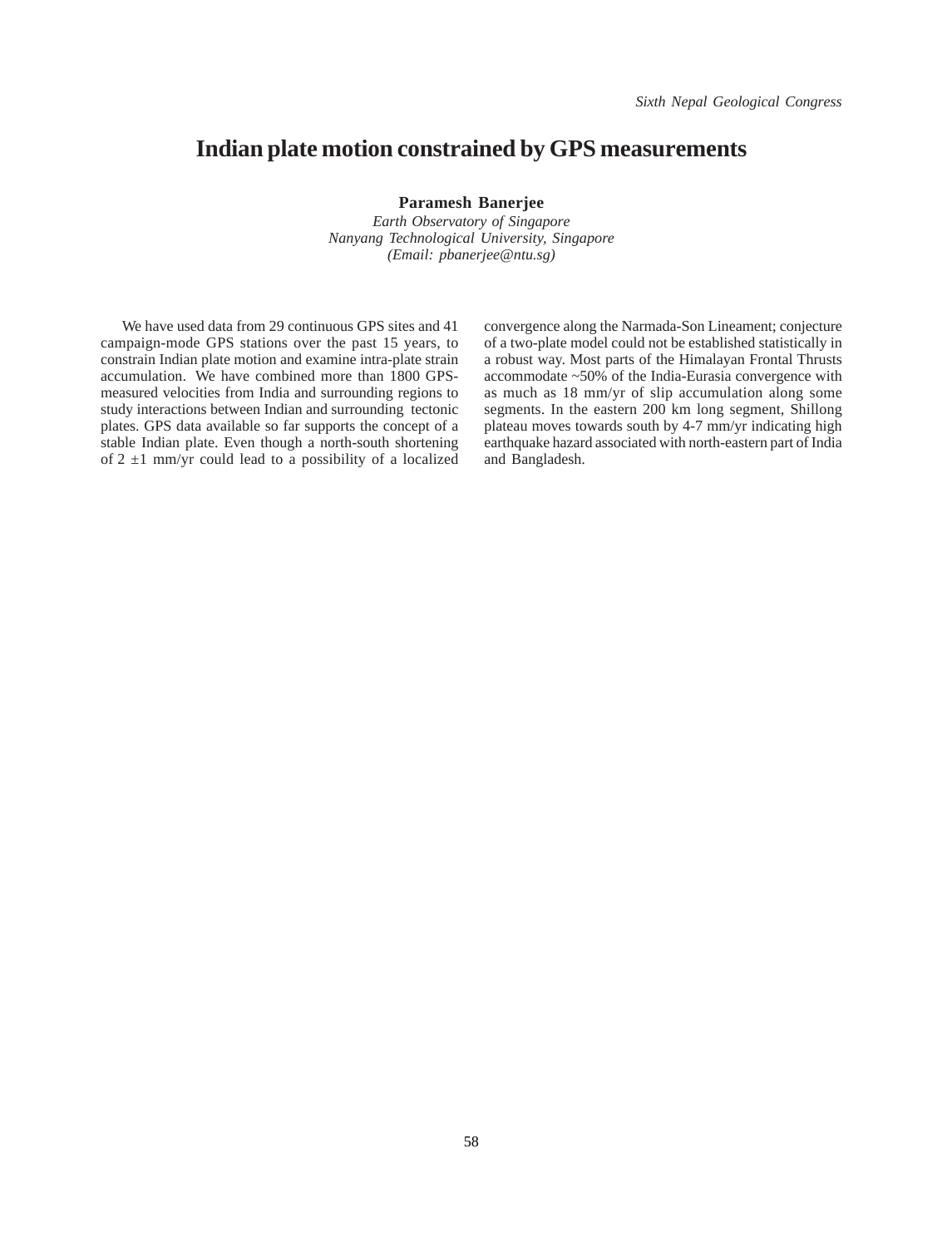### **Timing of the end of motion along the South Tibet Detachment shear zone: an important constraint on collision models**

\*P. H. Leloup<sup>1</sup>, G. Mahéo<sup>1</sup>, N. Arnaud<sup>2</sup>, E. Kali<sup>3</sup>, E. Boutonnet<sup>1</sup>, **Dunyi Liu4 , Liu Xiaohan5 , and Li Haibing4**

 *CNRS UMR 5570 Université Lyon1-ENS Lyon, Villeurbanne, France. Géosciences Montpellier, Université de Montpellier 2, Montpellier France. Institut de Physique du Globe de Strasbourg (CNRS, UdS/EOST), UMR 7516, Strasbourg, France. Laboratory of Continental Dynamics, Institute of Geology, CAGS, Beijing, China Institute of Tibetan Plateau Research, Chinese Academy of Sciences, Beijing, China (\*Email: harve.leloup@univ-lyon1.fr)*

The South Tibet Detachment System (STDS) is a major normal fault system that runs parallel to the Himalayan range for more than 1500 km, and that is fundamental to the major models proposed to the belt for tectonic evolution. The STDS is a fossil structure, as it has no clear morphological expression, is crosscut by perpendicular (N-S) active normal faults (Gurla Mandata, Thakkhola, Ama Drime, Yadong), and no crustal earthquake indicative of ~N-S extension has ever been documented in the South Tibetan crust. It has long been proposed that the STDS and the MCT slips where coeval during the Miocene, however, the timing of the STDS all along its length has rarely been investigated.

Near Dinggye  $\sim 28^{\circ}10^{\prime}$ N,  $87^{\circ}40^{\prime}$ E), the South Tibet Detachment (STD), main branch of the STDS, dips  $\sim 10 \pm 5^{\circ}$ to the North and separates Paleozoic Tethyan series from Upper Himalayan Crystalline Series (UHCS). Immediately below the STD, the UHCS is highly deformed in the STD shear zone, stretching lineations trend NNE and the shear senses are top to the NE. In micaschist, P-T path constrained by pseudosection and garnet chemistry, shows successive metamorphic conditions of ~0.6 GPa and ~550 °C and 0.5 GPa and 625 °C. U/Pb dating of monazite and zircons in deformed and undeformed leucogranites suggest that ductile deformation lasted until at least ~16 Ma but ended prior to  $\sim$ 15 Ma in the STD shear zone  $\sim$ 100 meters below the detachment. Ar/Ar micas ages in the footwall span between  $\sim$  14.6 Ma and 13.6 Ma, indicating rapid cooling down to  $\sim$  320

°C, and suggesting persistence of normal faulting, at that time. The STDS is cut and offset by the N-S trending Dinggye active normal fault, which initiated prior to 11 Ma thus providing a minimum bound for the end of STDS motion. These data are interpreted as reflecting 0.3 GPa (11 km) to 0.6 GPa (22 km) of exhumation along the STDS starting prior to ~16 Ma and ending between 13.6 Ma and 11 Ma.

On both sides of the Ama Drime, analysis of structural and geochronological constraints available from the literature allows us to propose a time interval for the end shearing on the STDS in 11 Ma, similar to other sections along the Himalayan arc. It appears that the STDS stopped first in the west, at ~17 Ma in Zanskar but only after 13 Ma, east of the Gurla Mandata. This timing difference could be related to interactions with the Karakorum fault zone that shows a strong bent at the level of the Gurla Mandata. The 1000 km long stretch of the STDS, east of the Gurla Mandata probably stopped almost synchronously between 13 Ma and 11 Ma ago. This generalized stop appears coeval to a sudden switch from NNE-SSW to E-W extension at the top of the accretionary prism, with jump of the major thrust from the lower Main Central Thrust (MCT I) to the Main Boundary Thrust (MBT), and with change in India and Asia convergence direction. This synchronism is probably better explaination in the frame of a thrust wedge or thrust system model than a lower channel flow model.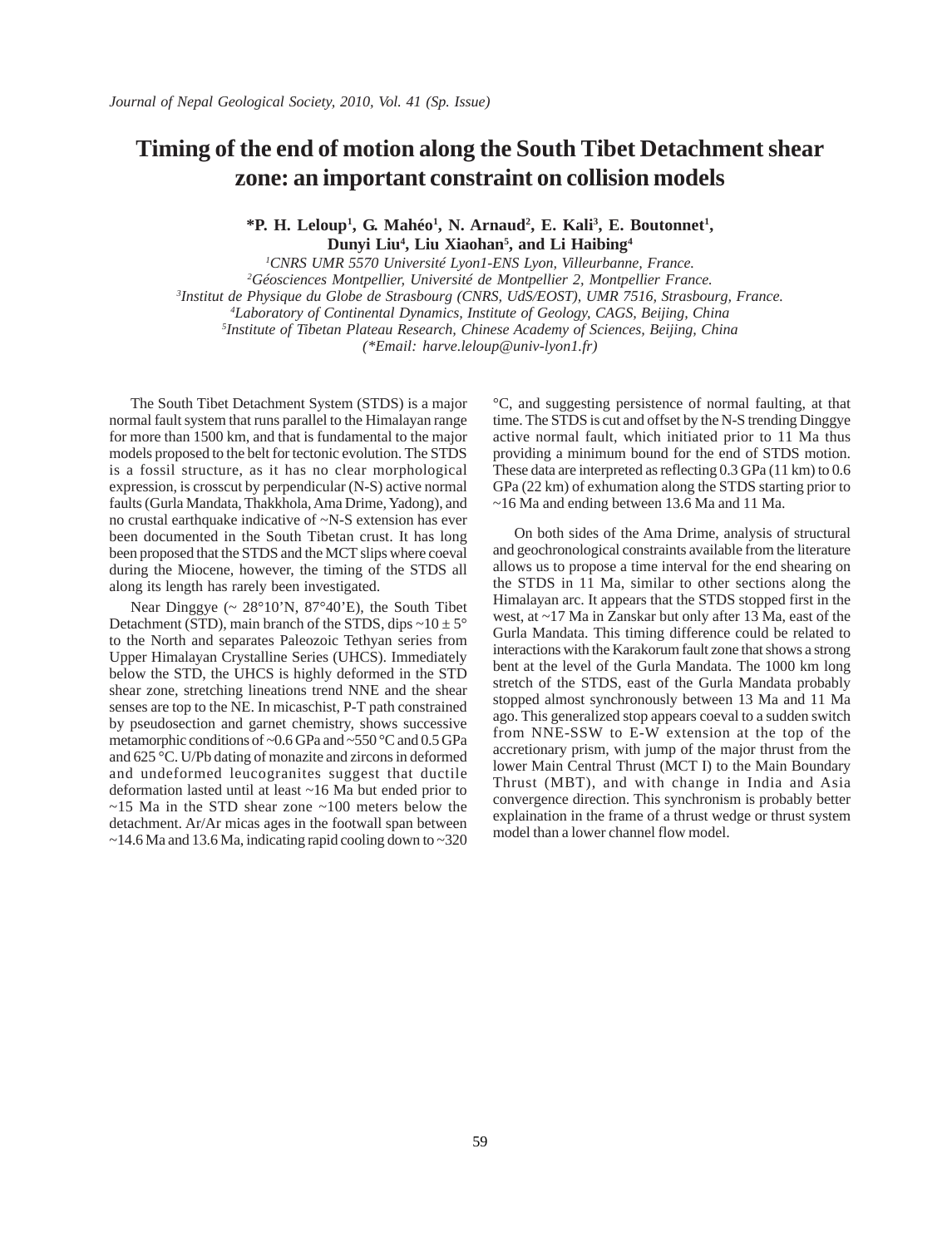# **Cretaceous deformation and new structural model of the Petlalcingo Monocline, Oaxaca México**

\*Rodrigo Gutiérrez Navarro<sup>1</sup>, René Morales Luis<sup>1,2</sup>, and Alberto Serrano Vázquez<sup>1</sup>

*1 Universidad Nacional Autónoma de México, Instituto de Geología, México 2 Universidad Tecnológica de la Mixteca, Instituto de Hidrología, México (\*Email: rodrigo.gutierrezn@gmail.com)* 

In the zone of Huajuapan de Leon Oaxaca (SW Mexico), Jurassic calcareous shales cropped out show a chevron fold verging towards NE, while in the same area an outcrop of Cretaceous calcareous rocks with open folds is verging towards SW. Limestone unit folded into open folds includes fault propagation folds, ramps, collapse breccias, thickening hinges and slided tectonic breccias. The folds have general verging direction towards SW. The average shortening quantified is 20%.

Chevron folds in the calcareous unit have a general direction of the axis towards NNW, however, verging towards NE and shortening average of 50%.

The differences in deformation and shortening amount between the two different lithologies are because of the differences in mechanical competence of these two units and also due to the presence of an older sandy limestone at the base of the Cretaceous unit.

The direction of deformed structures is similar to the regional faulting of Huajuapan Petlalcingo Fault (NNW), which suggests a direct relationship between shortening of the units and regional faulting.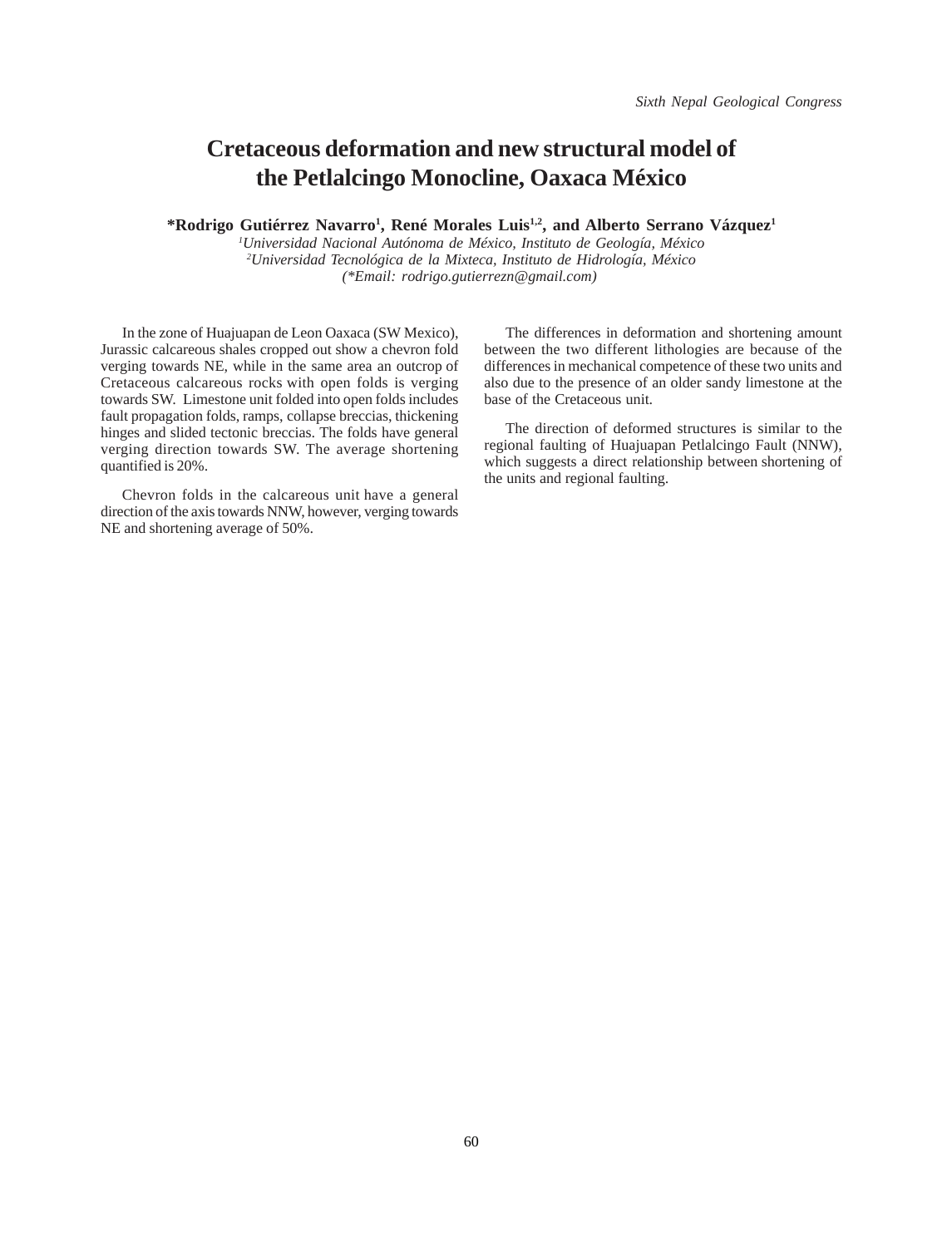#### **Collision tectonics of the north-western Caucasus, Russia**

**V. I. Popkov**

*Kuban State University, ul. Stavropol'skaya 149, Krasnodar, 350640 Russia (Email: geoskubsu@mail.ru)*

Many geologists suggest a determinative role of folding in the formation of the northwestern Caucasus structure. Mapped or drilled thrusts are considered minor structures complicating steep fold limbs. In accordance with the generally accepted concept of overthrusts as subordinate structures relative to faulting, they are shown as short unlinked segments, which do not extend beyond anticlinal folds. However, this concept is erroneous and inconsistent with factual data. Actually, the genesis, morphology, and position of folds in plan view are completely controlled by overthrusts, which define the general tectonic style of the north-western Caucasus.Thrust faults have a distinct listric form; i.e., they have steep near-vertical fault surfaces in the frontal part, which rapidly become gentler to the south-southeast grading into near-horizontal decollement fractures. Correspondingly, the archs of semi-anticlines are also displaced in accordance with the dip of thrust surfaces. Occasionally, they are transformed into monoclinal blocks jammed between adjacent thrusts. Thus, horizontal tectonic movements are transformed into vertical ones in the frontal parts of slices under the influence of lateral stresses to form characteristic fold–thrust structures. Such areas are marked by the formation of high-amplitude linear anticlines with steep asymmetrical (occasionally overturned) limbs, the maximum amplitude of vertical displacement along ruptures, and the highest stratigraphic range of their penetration. From the front to both sides of the imbricate thrust, the amplitude of vertical displacement along the rupture significantly decreases with the appearance of strike-slip component. The obtained data indicate that the northwestern Caucasus has a distinctly expressed asymmetrical bilateral tectonic zoning. The structure of the region and the formation of fold-thrust dislocations can be explained only by NNE-trending tangential stress caused by underthrusting of the Transcaucasian-eastern Black Sea plate beneath the Caucasus fold system.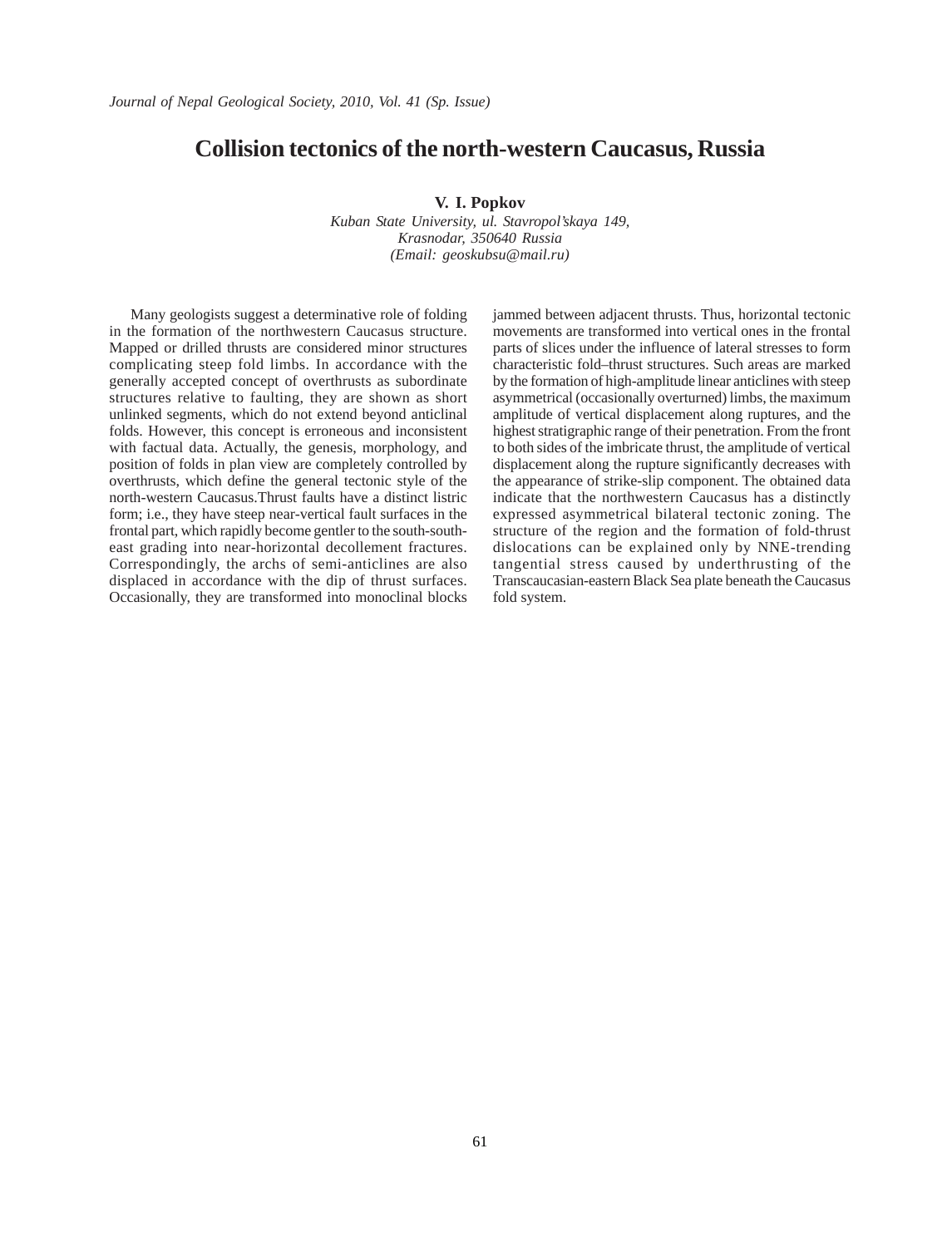## **Partitioning of convergence and slip rates between the Himalayan Frontal Thrust and the Main Boundary Thrust in Kangra re-entrant, NW Himalaya**

**\*V. C. Thakur, D. Sahoo, A. Singh, and N. Suresh**

*Wadia Institute of Himalayan Geology, Dehradun-248001, India (\*Email:thakurvc@wihg@res.in)*

Of the 45-50 mm/yr convergence between the Indian and Asian plates, 18-20 mm/yr is consumed in the Himalaya and the remaining is taken up farther north in Asia including Tibet. Estimation made earlier in the Sub Himalayan frontal zone in Nepal and Garhwal indicates 18 mm/yr and 15 mm/yr± convergence respectively on Himalayan Frontal Thrust (Wesnousky et al. 1999). In the Kangra re-entrant, the regional strike takes a bend from southeast to southwest forming a concave geometry of the Sub Himalaya zone. The Kangra reentrant region is made of fold-thrust packages of Sub Himalaya Tertiary strata, ~ 80 km wide, between the Himalayan Frontal Thrust (HFT) and the Main Boundary Thrust (MBT). The strath terraces of the Banganga River in Kangra area and on the hanging wall of the Soan Thrust in Una area and an abandoned alluvial fan on the hinge zone of the Janauri anticline were used to calculate the bedrock uplift rates. Based on the bedrock uplift rates, convergence and slip rates on the Jawalamukhi Thrust (JT), the Soan Thrust (ST) and the Himalayan Frontal Thrust (HFT) were estimated on the observation that the strath terraces lie on the hanging walls of the JT and the ST, and the Janauri anticline is developed as a fault propagation fold over the HFT. The seismic profiles and exploratory hydrocarbon wells provide a good constraint on the subsurface dip of the JT, the ST and the HFT (Fig. 1). The strath surface elevations were determined precisely using total station, and the sands in the gravel cover on the terrace strath surfaces and the post-Siwalik alluvial fan sediment on the culmination (hinge zone) of the Janauri anticline were dated through luminescence (OSL) method. The Kangra strath terrace on the hanging wall of the Jawalamukhi Thrust gives

an uplift rate of  $2.02 \pm 0.22$  mm/yr. The shortening and slip rates calculated on NE 30º Jawalamukhi Thrust are 3.48± 0.38 mm/yr and  $4.04 \pm 0.40$  mm/yr respectively during 32 ka.. The uplifted strath terrace on the hanging wall of NE 30º dipping Soan Thrust gives uplift rate of  $1.72 \pm 0.18$  mm/yr. The convergence and slip rates on the Soan Thrust is estimated as 2.98±o.31 mm/yr and 3.44±0.36 mm/yr respectively during 29 ka. The abandoned alluvial fan on the hinge zone of Janauri anticline, a fault propagation fold, yields a bedrock upliftrate of 3.49±0.2 mm/yr. The shortening and slip rates on the HFT are estimated as  $6.04 \pm 0.4$  mm/yr and  $6.98 \pm 0.5$  mm/yr respectively during 42 ka. The GPS measurements and a balanced cross-section indicate  $14 \pm 1$ -2mm/yr shortening/ slip rate across the reentrant between the HFT and the MBT (Powers et al. 1998; Banerjee and Burgman 2002). Our estimations indicate the convergence and the slip rates between the HFT and the MBT are partitioned and consumed along the HFT, the ST and the JT.

#### **REFERENCES**

- Banerjee, P. and Burgman, R., 2002, Convergence across the northwest Himalaya from GPS measure- ments. Geophy. Res. Lett., v. 29(13), 1652, doi:10.1029/2002GL015184.
- Powers, P. M., Lillie, R. J., and Yeats, R. S., 1998, Structure and shortening of the Kangra and Dehradun reentrants, Sub-Himalaya, India. Geol. Soc. Amer. Bull. v. 110, pp. 1010-10.
- Wesnousky, S. G., Kumar, S., Mahindra, R., and Thakur, V. C., 1999, Uplift and convergence along the Himalyan Frontal Thrust of India. Tectonics, v. 18, pp. 967-976.



**Fig. 1: Cross-section across the Kangra re-entrant, Adampur in Panjab plain to Dharamsala (after Powers et al. 1998), showing convergence and slip rates estimated on the Himalayan Frontal Thrust, Soan Thrust and Jawalamukhi Thrust.**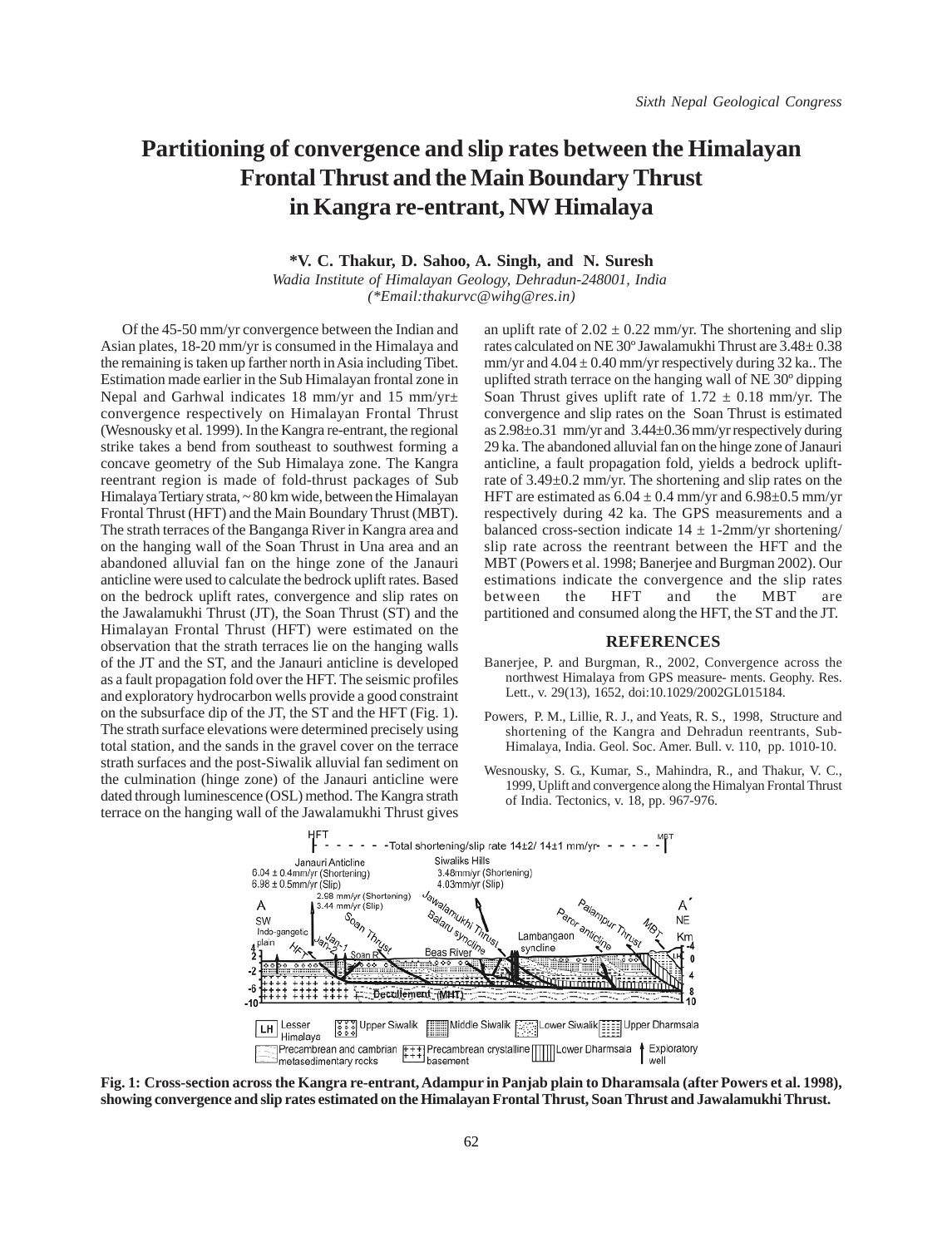#### **Stone of Heaven: Jade**

#### **\*Victoria Morales Alfredo, Rodríguez Otero Mónica, and Pale Berruecos Héctor Rodrigo**

*National Autonoma de Mexico, Instituto de Geologia, Coyoacan 045510, Mexico (\*Email: rodrigo.gutierrezn@gmail.com)*

 Jade is a gemological material that has been used since the dawn of civilization because of its attractive colors- green; the most common in Mesoamerica and hardness that makes it useful and resistant. The word Jade comes from the term "loin stone" that in Spanish refers to the cavity between the false ribs and the hips. From the gemological view the term Jade is used to name for two minerals: Jadeite and Nephrite.

 Jadeite is named after the Spanish word "ijada"; it is a mineral from the pyroxene group. Jadeite is one of the boundaries of the chemical composition of Jade and its formula is NaAlSi<sub>2</sub>O<sub>6</sub>. Jadeite is a characteristic mineral of metamorphic terrains of high pressure tectonic environments corresponding to eclogite facies.

 Nephrite is named after the Greek word "nefros" that means kidney because of its shape as it is found in the placer deposits where it is mined. Nephrite is a mineral from the

amphibole group, and it is a variety of actinolite  $Ca_2(Mg,Fe), Si_8O_{22}(OH)_{2}$ . This is a fibrous and compact mineral. It is a characteristic mineral of green schist facies.

 It is normal to think that Jade appears in different geological environments because it represents two different minerals, however, the most common geological model used to explain its appearance is with a high pressure regional metamorphism of an ophiolitic sequence in blue schist, green schist and eclogite facies.

There are a few ore deposits being extracted through the world. These ore deposits are located in China, Canada, Guatemala and New Zeland.

Jade is a wonderful stone because of its meaning for ancient cultures and its beauty. For too long it will be still considered as the "Stone of Heaven".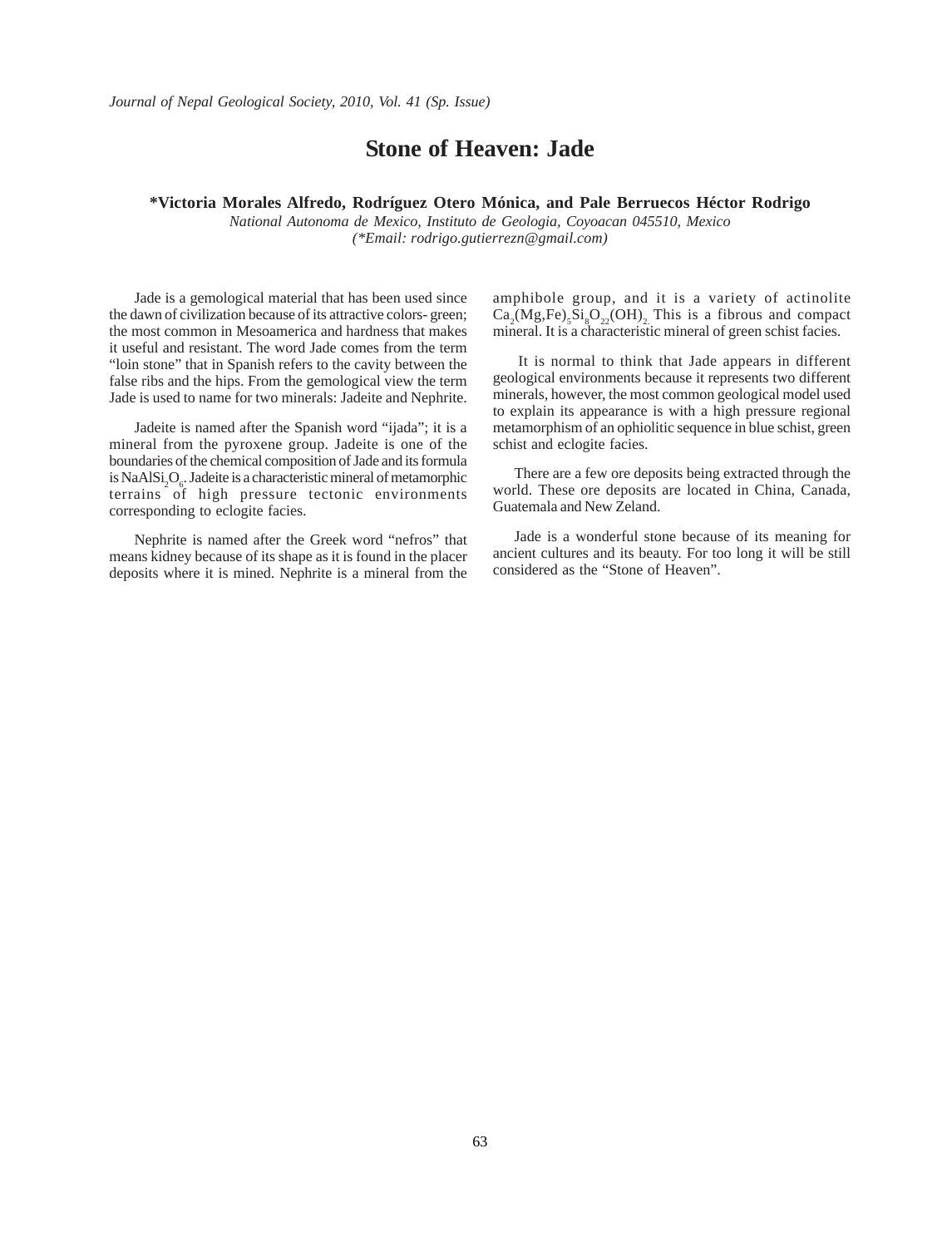#### **The amazing miniature world of the Montezuma mine, Sonora, Mexico**

**\*Juan Carlos Alvarado Sánchez, Alejandra Noemí García Romero, Paola Carolina Reye Luna, and Luis Daniel Sánchez Guzmán**

*Facultad de Ingeniería, Universidad Nacional Autónoma de México, Ciudad Universitaria, Delegación Coyoacán, 04510 México D.F., México (\*Email: jc\_alvarado@comunidad.unam.mx)*

The Moctezuma's mineralized zone is located in the central-eastern state of Sonora, Mexico, which belongs to the province of the Sierra Madre Occidental and the subprovince of Parallel Mountains and Valleys. The formation Arenillas of Paleogene-Neogene age is a package of volcanoclastic rocks containing one or more layers of limestone, which are hosting rocks of the mineralization. In the area plutonic rocks and dykes of felsic composition are prevailed. The ore deposit of the Moctezuma mine corresponds to vein structures, the majority corresponding to quartz veins of epithermal type having gold and silver values with a thickness up to 2 m.

The primary minerals found in the Moctezuma mine, also called the Bambolla, are pyrite, native gold, bambollaite and benleonardite. There are also polymetallic minerals such as native tellurium and minerals as silver, copper, iron, bismuth, mercury and uranium. A characteristic feature of the mineralization of this mine is the gold-tellurium association. The associated minerals having very flashy colors work as mineralogical tracking guide for gold deposit. In this case, nature took time to build a great diversity of endemic tellurium minerals. The above mentioned characteristics make this mine a wonder because they have made as many mineral discoveries of great beauty and capricious habits. The work puts special attention on Mexican type minerals found in Moctezuma mine. The names of this minerals have booth Mexican roots or takes their names from characters with great contribution to the Mexican and world mineralogy.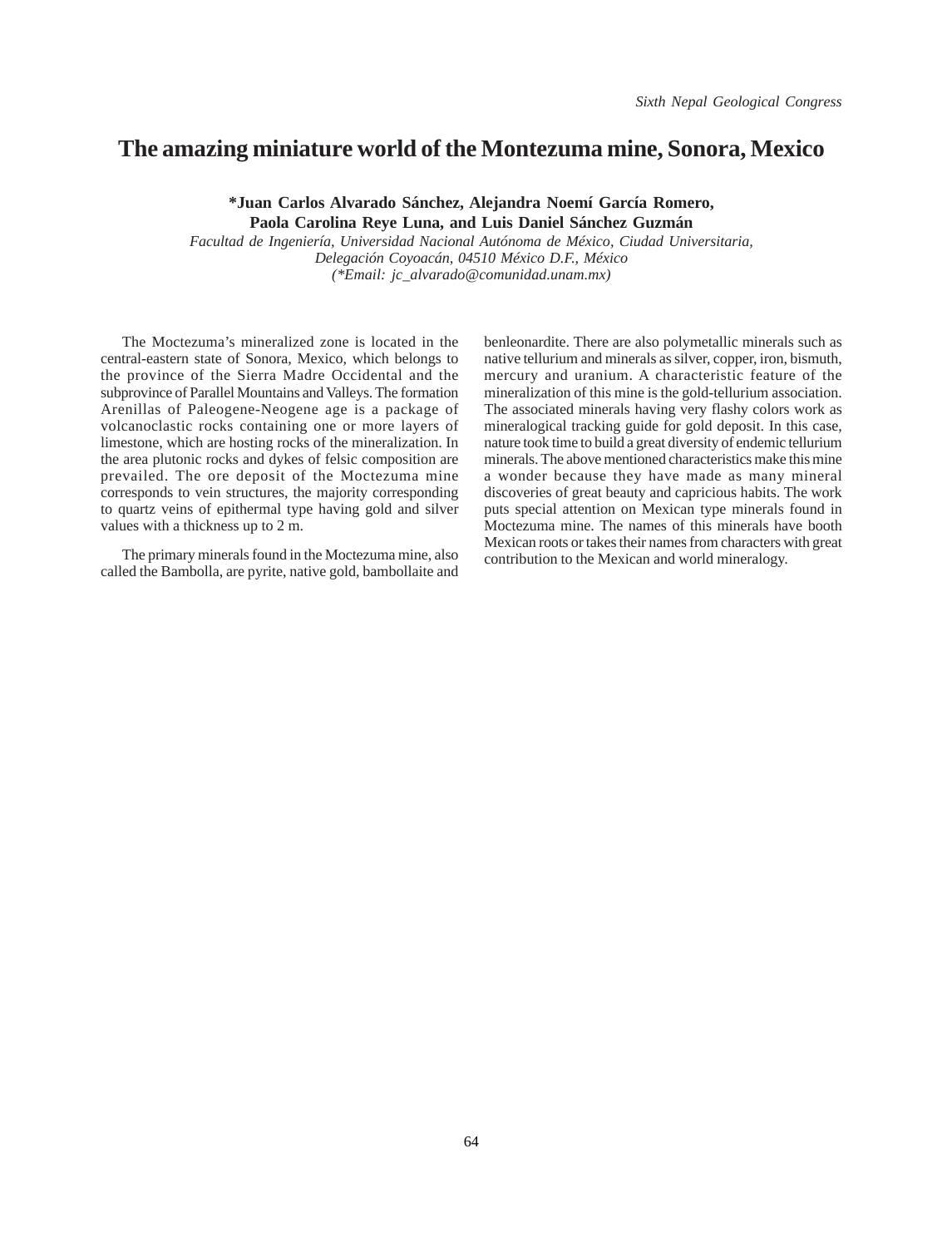# **Distribution of trace metals in sediment cores of Sunderban mangrove wetland, India and their possible toxicological effects on biota**

*\** **Santosh Kumar Sarkar, Md. Aftab Alam, Asokkumar Bhattacharya, Mousumi Chatterjee, and Bhaskardev Bhattacharya**

*Department of Marine Science, University of Calcutta, 35 Ballygunge Circular Road, Calcutta 700019, India (*\**Email: sarkar.santosh@gmail.com)*

The study documents the comprehensive account on distribution and possible sources of heavy metals in core sediments  $(<63 \mu$  particle size) from intertidal zone of the Sunderban mangrove wetland, India to evaluate geochemical processes influencing their distribution and possible environmental consequences. Sundarban is a typical and unique ecosystem of the Indian subcontinent formed at the mouth of the Ganges (Hugli) estuary. A significant ecological change is pronounced in this estuarine environment due to indiscriminate discharge of industrial and domestic wastes. An erratic behavior of the heavy metal distribution in sediment core was pronounced which might be ascribed to the metal deposition in coastal sediments through natural processes (erosion and atmospheric deposition) and anthropogenic activities (fishing, boating and tourist activities). The most interesting feature of the study is the downward increase of concentrations of majority of the heavy metals reaching overall maximum values at a depth of 24-28 cm of the sediment core. The intermetal relationship revealed the identical behavior of metal during its transport in the estuarine environment. Arsenic provides overall high values at those sites infested with mangrove vegetation which can be attributed to arsenic solubilization, especially through diagenetic processes in organic-rich mangrove sediments. Mercury concentration showed lack of any spatial variability with an almost uniform decreasing trend from surface to deep cores. The resulting compositional data set was tested by principal component analyses and cluster analyses. Pollution  $load$  index (PLI) and index of geoaccumulation  $(I)$  revealed overall low values but the enrichment factors (EFs) for Pb were typically high for all the stations. The mean concentrations of As, Zn and to some extent Cu exceeded the Effects-Range Low (ER-L) values indicating that there may be some ecotoxicological risk to biota living in the sediments and thus deserve immediate attention.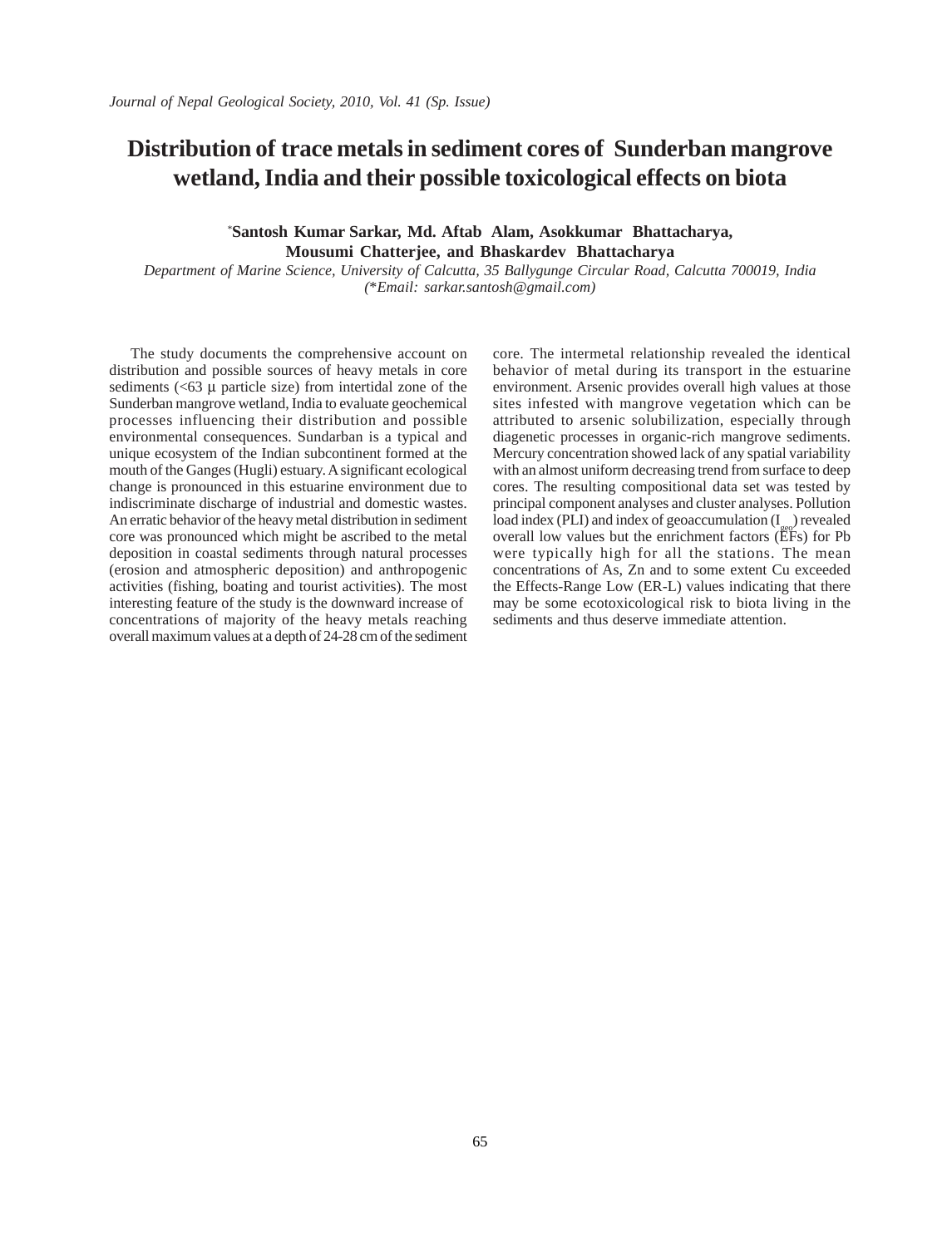#### **Measurement of ammonium in silicates by reflection spectroscopy**

Marcelo Godefroy Rodríguez<sup>1</sup>, Carles Canet Miquel<sup>1</sup>,

**Teresa Pi Puig2 , and Eduardo Gonzales Partida3,4** *UNAM, Instituto de Geofísica, Mexico UNAM, Instituto de Geología, Mexico UNAM, Centro de Geociencias de Juriquilla, Mexico*

*4 UNAM, Facultad de Ingeniería a, Mexico*

Ammonium minerals occur in a large number of environments, from sedimentary basins rich in organic matter to hydrothermally altered volcanic rocks in geothermal fields and epithermal deposit environments. Even though these minerals are interesting for geothermal and mineral exploration, they have not been properly characterized. This paper proposes the use of Short Wave Infrared Reflection (SWIR) spectroscopy for identification and characterization of two ammonium silicates found in the geothermal alteration in Acoculco, Estate of Puebla, Mexico. The studied samples were taken from drill-hole EAC-1 that belong to the *Comisión Federal de Electricidad* (CFE), and were analyzed by petrographic microscopy by a SWIR ASD spectrometer. These two mineral phases are Tobellite (ammonium illite) and Buddingtonite (ammonium feldspar). The intervals mostly rich in ammonium silicates correspond to the shallowest interval of the drill-hole EAC-1. Tobelite occurs in the first 260 m and, after, there is an enrichment in Buddingtonite. The two ammonium silicates could be the product of alteration of the caldera sequence rocks by vapor-dominated, ammoniumrich geothermal fluids. The origin of ammonium could be the organic matter-rich sedimentary basement of the caldera. Ammonium alteration could be one of the latest alteration stages in the geothermal system, taking into account the fluid low density and relative position in the sequence.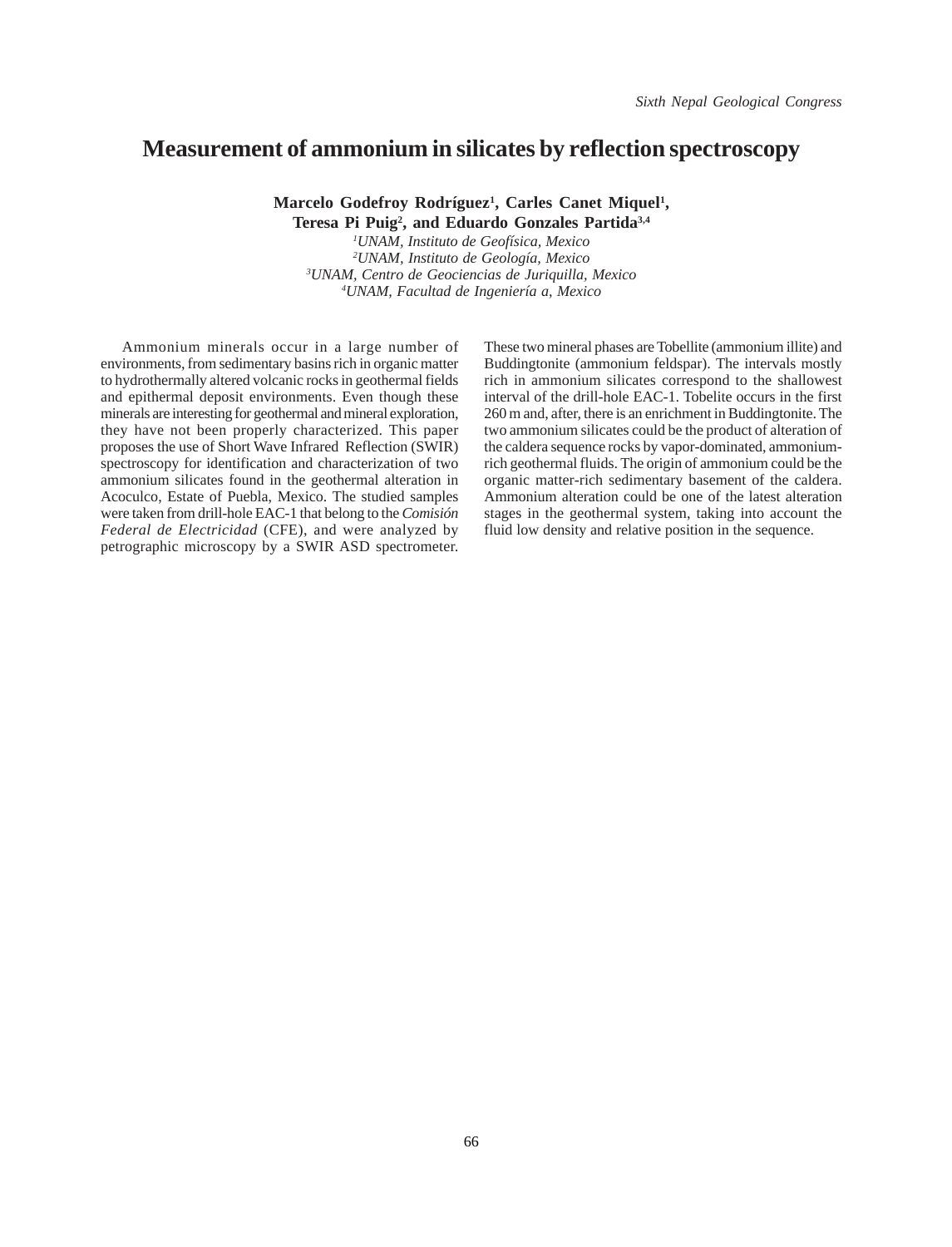## **Mineral deposits location and regularities of depth structure of the Earth's crust**

**Evgeny M. Nesterov**

*The Herzen State Pedagogical University of Russia, St. Petersburg, Russia (Email: nestem26@mail.ru)*

The present period of the Earth sciences development shows particular attention to investigate of the planet deep structures, which is caused by necessity to solve theoretical problems of geodynamics, forecast deeply lying mineral deposits sites more effectively, study issues of seismic danger, predict and lessen natural disasters damage, especially caused by earthquakes and volcanic eruptions, and also to research environment protection problems. Continuous and complex geological evolution of the Asiatic continent has been under way for practically all the Earth history. Different regions of the continent have common patterns both in forming tectonic structures and mineral deposits location.

Maps of deep-layer structures of the Earth's crust for the territory of folded system have been created on the basis of a 5-layer model to give an idea of general arrangment and distribution of masses above the basaltic layer of the crust. Some geological aspects of the problem of metallogenic relations, the distribution of polymetallic deposits and the deep structure of masses above the basaltic layer of the crust are discussed. Such investigations give the prognostic possibility for searching deposits on the basis of deep structure investigations. The obtained regional regularities of the deep tectonic structure and mineral deposits location are characteristics also for the areas of Asiatic continent, which can be used for searching prognosis.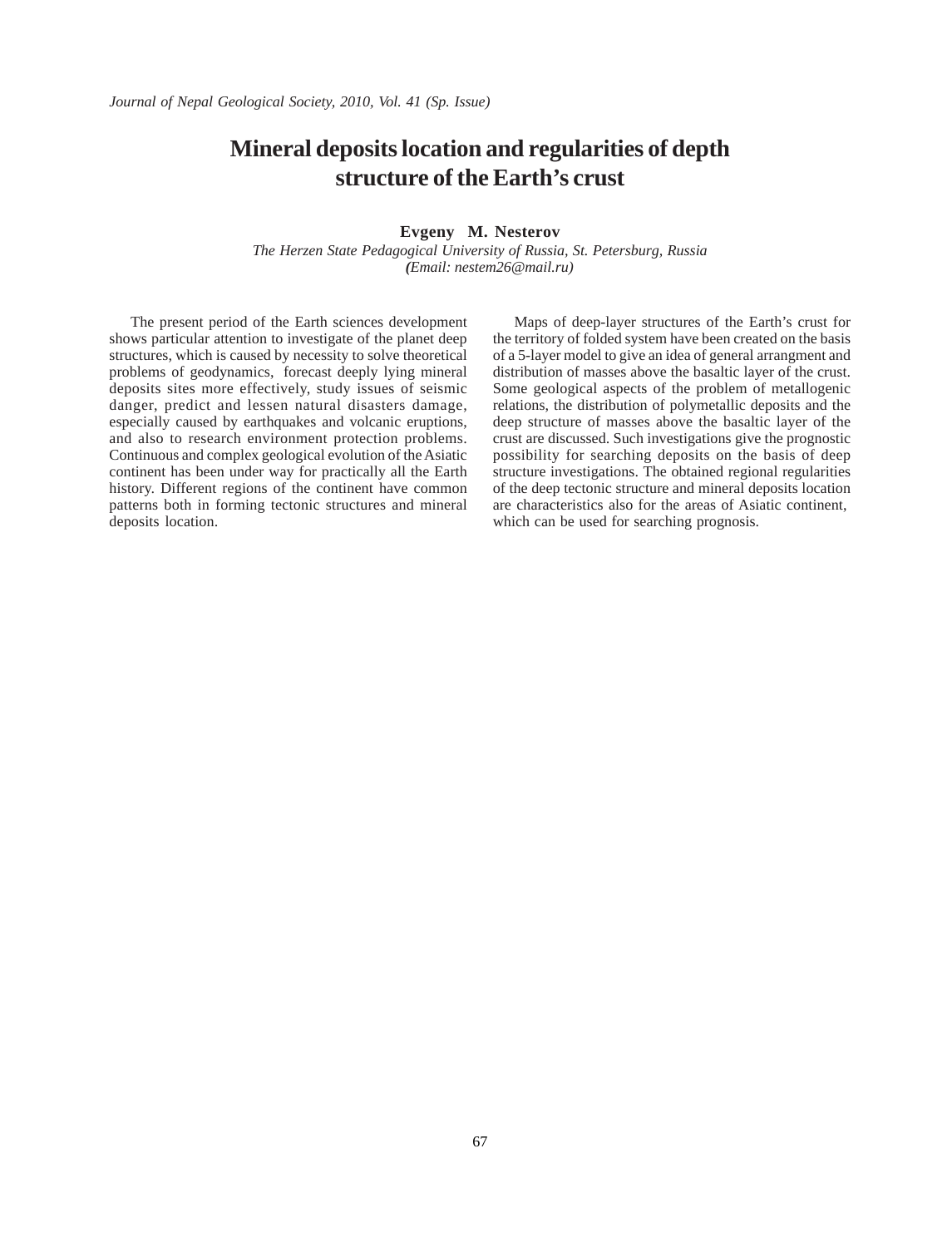### **An account on the prospects of cement grade limestone in the Markhu Formation, Lesser Himalaya, central Nepal**

**\*Lila Nath Rimal and Jay Raj Ghimire**

*Department of Mines and Geology, Lainchaur, Kathmandu, Nepal (\*Email:lnrimal@yahoo.com)*

The use of cement in the country noticeably began only since 1950's after the establishment of democracy. The requirement of cement for development works was met through import until country's first mini cement plant, Himal Cement Company Ltd. was established in 1974.

Due to increasing construction activities, the consumption of cement is continuously in the rising trend. At present, the annual demand of cement in Nepal is estimated (for 2009/10) to be around 2 million tons. It is likely to increase more than 3 million tons within next 5 years, with a conservative growth rate of 10%. The data shows that the production of government and private sector cement industries including clinker based units can only fulfill nearly 60% of its demand. In this context, more cement industries should be established by utilizing the raw materials available in the country. Laxmi Cement Industries Pvt. Ltd started to look for cement grade limestone in the nearest localities from Kathmandu to establish a cement plant.

In this regard, geological exploration was conducted to explore carbonate band around Trikhandi area of Malta Village Development Committee in Lalitpur district. The rock distributed in that area is medium to coarse grained, medium to thick bedded crystalline limestone. Intercalation of thin schist and quartzite are noted in the limestone occasionally. The limestone band is developed at stratigraphic upper level of the formation. The formation is of Precambrian age and belongs to the Markhu Formation of the Bhimphedi Group rocks (Stocklin and Bhattarai 1980).

Limestone of the Jhiku carbonate beds of the Benighat Slates and the crystalline limestone or marble beds of the Bhainsedovan Marble are now being used in cement industries in central Nepal. Occurrence of the cement grade limestone in the Markhu Formation provides opportunity to search for new areas of limestone prospect. The present site is located at a distance of 38 km south of Kathmandu along the Kanti Lokmarg. This paper discusses on quality and

quantity of the limestone and the methods used to assess the economic viability of the deposit for establishment of a cement factory.

Detailed topographical and geological mapping over an area of 20 ha in the scale of 1:1000 was completed. A number of chip and channel samples were taken representing 80 m and 124 m at different locations respectively. In addition, three exploratory drilling of 178 m thickness were carried out over an exploration area of 20 ha at regular intervals of 100 m. The limestone beds extend further below the drilled depths and beyond the limits of 20 ha in east-west direction. Samples were analyzed and the results computed. The geological reserve in the detailed investigated area is estimated to be 3.40 million tons of proved categories and 12.83 million tons of probable categories. The weighted average of the chemical content of the limestone deposit is as given below:

|                | <b>Category</b>  |      | LOI   Insoluble   R2O3   Fe2O3   Al2O3   CaO   MgO |                            |      |                             |               |  |
|----------------|------------------|------|----------------------------------------------------|----------------------------|------|-----------------------------|---------------|--|
| Wt. Av. Proved |                  | 38.3 | 10.97                                              | $\pm 1.57 \pm \frac{1}{2}$ |      | $1.04$   0.53   47.6   1.64 |               |  |
|                | Wt. Av. Probable | 36.1 | 8.54                                               |                            | 0.83 | 1.1                         | $47.4$   2.05 |  |

 The net mineable reserve in the studied area has been calculated to be 12.5 million tons of the cement grade limestone. All the parameters have been found to be well within the acceptable range for the production of ordinary portland cement. The present available reserve is sufficient to support an 800 - 1000 ton per day cement plant for a period of 26-33 years.

#### **REFERENCE**

- Stocklin, J. and Bhattarai, K. D., 1980, Geological Map of Kathmandu Area and Central Mahabharat Range, UNDP/DMG.
- Laxmi Cement Industries Pvt. Ltd., 2006, Geological Exploration and Assessment of Mahadevsthan Limestone Deposit, Trikhandi Village, Malta VDC, Lalitpur. Submitted to Department of Mines and Geology. Unpublished Report.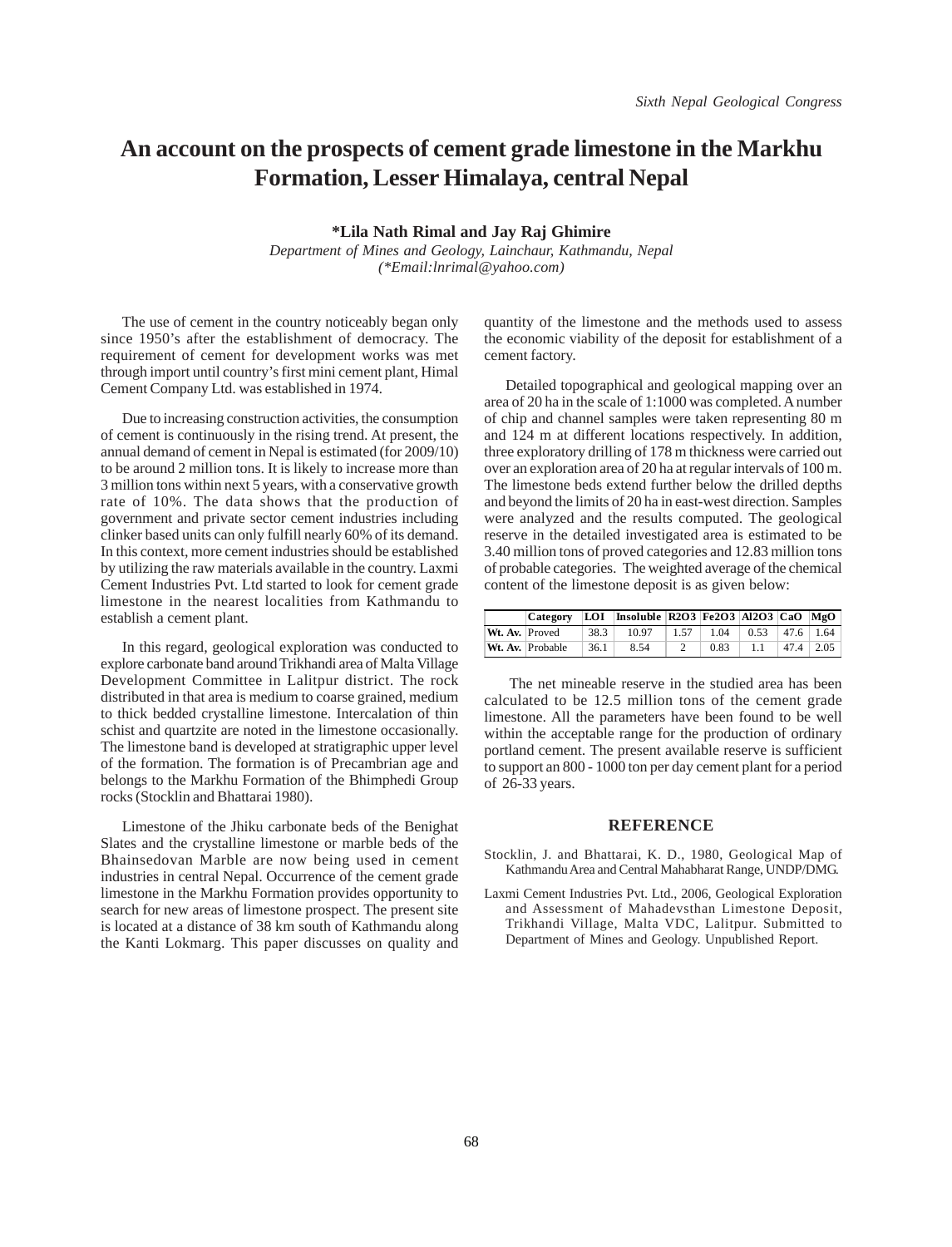### **A comparative study of geological controls on gas hydrate occurrences along the Indian continental margins**

#### **M. Ravi Santosh Kumar, T. Veera Kumaria, V. Trivenia, M. S. Naidua,**

**P. Prasada Raoa, N. K. Thakura, and \*B. Ashalathaa**

*LCS Group, National Geophysical Research Institute (CSIR), Uppal Road, Hyderabad-500606, India ( \*Email: ashalatha.b@rediffmail.com)*

Gas hydrates are ice-like crystalline solids composed of water molecules surrounding a gas molecule which is generally methane. Gas hydrates form under low temperature and high pressure conditions along the continental margins where water depths exceed 600-800 m and in permafrost regions. Biogenic methane can be formed if the sedimentation rate is greater than 30 m/Myr (3 cm/Kyr) and Total Organic Carbon (TOC) content exceeds 0.5%. Bottom Simulating Reflector (BSR) in the multi-channel seismic data provides the inference about the presence of gas hydrates in a region. Gas Hydrates have been reported in the offshore regions of the Indian subcontinent. They have been found in Eastern continental margin, Western continental margin and Andaman sea areas. The Western continental margin evolved during late Cretaceous period as a complex ridge-graben regime by the presence of several basement ridges as well as offshore sedimentary basins. The width of shelf of the Western continental margin is more than 350 km in northern region and 60 km in the southern region. Several graben and halfgraben structures and fault-controlled subsidence have facilitated sedimentation along the western margin. The total sediment thickness in the deep basins varies between 1 and 10 km. Sedimentation rates vary between 0.44 and 0.88 mm/ yr. The individual stratigraphic units consist of shales, limestones, sandy shale, siltstones and clay-siltstone units. Total organic carbon content exceeds 4% for the Western continental margin. All these conditions would be favorable for formation of gas hydrates in western margin. Eastern continental margin and Bay of Bengal evolved during early Cretaceous period. The margin on the west side (off the east coast of India) is characterised by narrow shelf and steep continental slope up to 1500 m water depth in the northern part and increases to 3000 m in the southern coast. The margin is associated with slope failures, slumps and shale tectonics.

The sediment thickness varies from 2 to16 km. High sedimentation rates 20–40 cm/Kyr have been reported for the Bay of Bengal. The sediment flow is manifested in the form of deltas and delta fronts. Lithological sections obtained from drilled wells in Krishna-Godavari offshore basin comprise predominantly clay stone, sandstone and shale units. TOC content exceeds 1.6% for the Bay of Bengal. All these conditions would be favorable for formation of gas hydrates in the eastern margin. The heat flow in the Eastern continental margin is somewhat higher than in the Western continental margin. The indicated geothermal gradient in the Bay of Bengal of the order of 2° per 100 m is highly favorable for formation of thick and massive gas hydrates. The Andaman sedimentary basin has formed under a convergent plate tectonic regime. Lithological section in the Andaman basin consists of sandstone, shale and clay stone units. The TOC varies from 2.4 to 5.2%. Well defined BSRs have been found in the Andaman Sea indicating the presence of gas hydrates. An attempt is made to study the geological controls on gas hydrate formations in the varying tectonic settings. The role of various geological features such as tectonic setting, nature of sediments, sedimentation rate, organic carbon content, general morphology, salinity, thermal regime and tectonic features will be discussed with examples of gas hydrate/BSR occurrences in the western offshore, eastern offshore and Andaman offshore regions.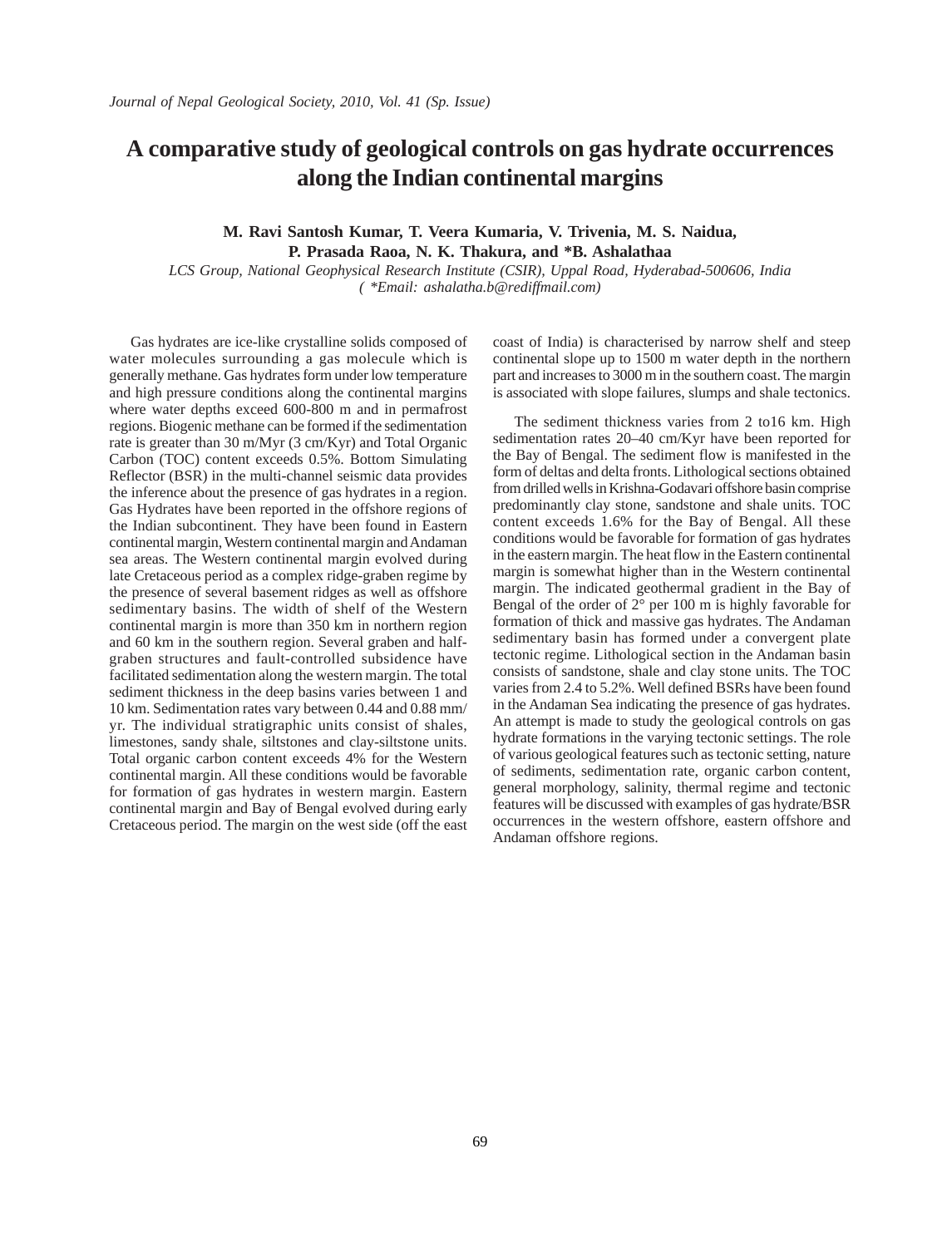### **Characterization and modelling of gas discharge in Lower Dolpo, Western Nepal**

<sup>\*</sup>**F.** Girault<sup>1</sup>, **F.** Perrier<sup>1</sup>, M. Bhattarai<sup>2</sup>, B. P. Koirala<sup>2</sup>, P. Richon<sup>3,4</sup>, **C. France-Lanord5 , and S. N. Sapkota2**

*1 Equipe de Géomagnétisme, Institut de Physique du Globe de Paris and University Paris Diderot, Paris, France*

*2 National Seismological Centre, Department of Mines and Geology, Kathmandu, Nepal*

*3 Departement Analyse Surveillance Environnement, DAM-DIF, Arpajon, France*

*4 Equipe de Géologie des Systèmes Volcaniques, Institut de Physique du Globe de Paris, Paris, France*

*5 Centre de Recherches Pétrographiques et Géologiques, CNRS, Nancy, France*

*(\* Email:girault@ipgp.Jussieu.fr)*

Carbon dioxide  $(CO_2)$  discharge zones, presumably from metamorphic decarbonation, have been found near hot springs at the Main Central Thrust (MCT) in Ccntral Nepal. These discharge zones, associated with high radon-222 flux, are being monitored as a function of time to study a possible relationship with the seismic cycle. For this purpose, however, western Nepal, where no megaquake has occurred since 1505, offers an important alternative. Following the strategy implemented in central Nepal, gas discharges have been searched around hot springs located at the MCTzZone. Three sites have been studied in Lower Dolpo: One hot spring located near Rupa Ghad River, 4 km south-east from Juphal airport, one located near Suli Ghad River, 2.5 km north-east from Sulighad village, and another one located near Ghatta

River, 2.5 km south from Sahartara village. While  $CO<sub>2</sub>$  fluxes, initially sampled randomly, were found to be rather small, significant gas discharges were found to anomalous radon fluxes. Systematic investigations later confirmed this initial indication. While radon fluxes, at some places, were found comparable to Central Nepal, CO<sub>2</sub> fluxes remained lower. A preliminary model of radon transport indicates that this observation requires that, in addition to  $CO<sub>2</sub>$ , another carrier gas must be present in Lower Dolpo. This model is based on the measurement of the radon source term (effective radium concentration) obtained with more than 40 rock samples from Lower Dolpo. Implications and perspectives of these first results will be presented.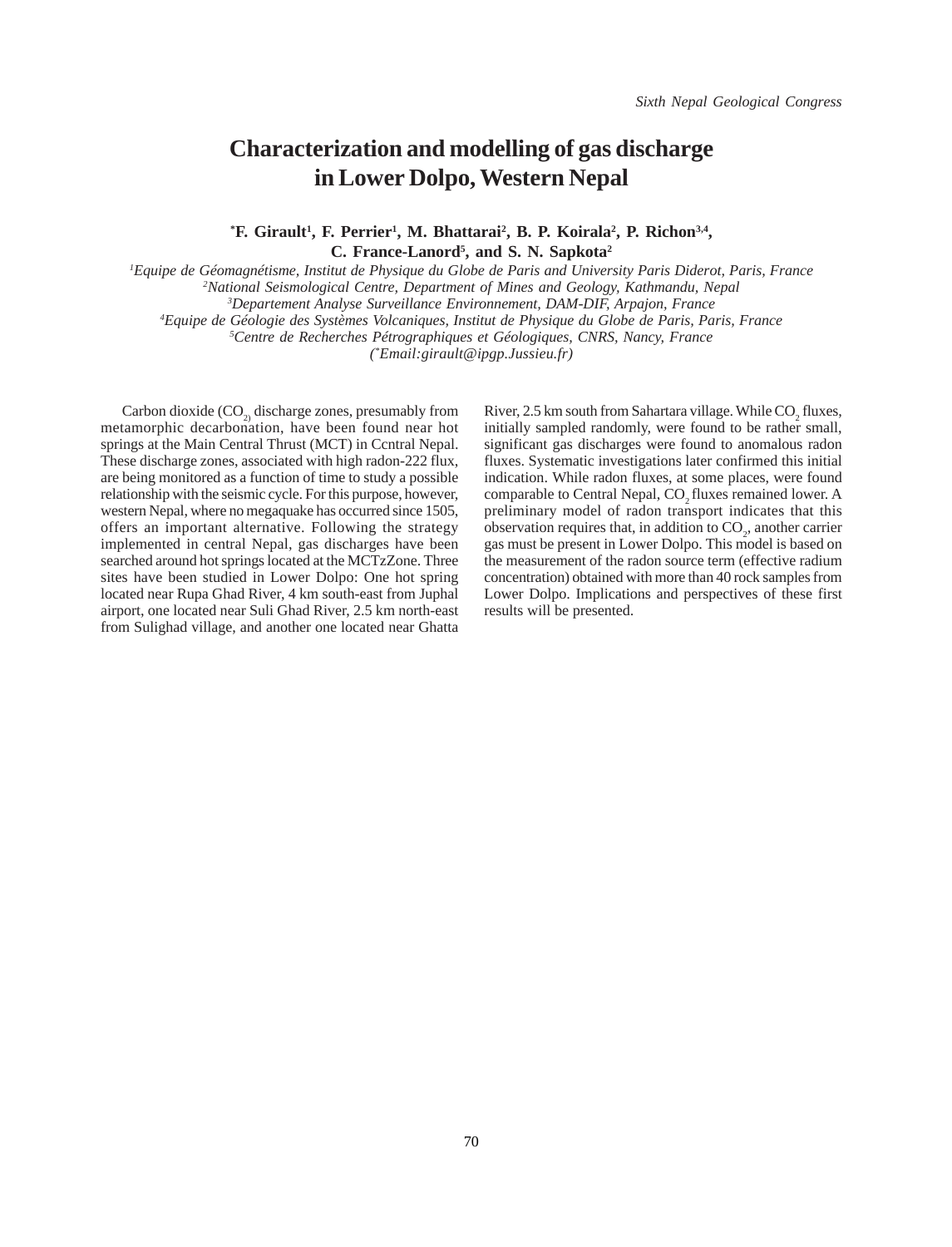## **Platinum Group Element (PGEs) occurrences and exploration studies in India – current status**

#### **V. Balaram**

*National Geophysical Research Institute (Council of Scientific and Industrial Research) Hyderabad – 500 007, India (Email: balaram1951@yahoo.com)*

The platinum group elements (PGEs: Ru, Rh, Pd, Os, Ir, Pt) abundances in crustal rocks formed from silicate melts and magmatic volatile phases, are widely studied to identify the fundamental geochemical controls of their distribution in Earth's crust and to understand the primary mantle derived magmatic processes as well as the secondary enrichment processes responsible for the formation of PGE mineralized zones in different geological and tectonic settings all over the world. PGE and Au generally occur at exceedingly low concentration levels (ng/g) in crustal rocks. PGEs are currently receiving world-wide attention as attractive explorationtargets because of their extensive utility in high technology applications and commercial value. Hence, the discovery of new PGE deposits/mineralized zones is of great economic importance for any country.

PGE mineralization occurs in layered igneous complexes, komatities in greenstones and ophiolite belts. In India their occurrences have been reported in the last three decades mostly from the plutonic to hypabyssal magmatic intrusions of Archaean - Early Proterozoic age, mostly emplaced into the cratonic areas to the south of the ENE-WSW trending Son-Narmada Lineament. Some of the layered ultramafic

complexes + chromite have indicated moderate to high anomalous PGE values. Such prominent occurrences are reported from Sukinda and Baula – Nausahi areas of Orissa in Singhbhum Craton, Sittampundi area of Tamil Nadu in Southern Granulite Belt, Madawara igneous complex, Bundelkhand massif, Central India and Hanumalapura area of Karnataka in Dharwar Craton.

For identifying economically viable deposits and their mining, detailed geophysical, geological, petrological and geochemical studies are essential on massive scale in potential areas. Recent studies show that there is a tremendous potential for PGE-mineralisation in maficultramafic and ophiolite complexes, and the fine grained sediments such as sulfide bearing black shales, occurring in different parts of India. It is essential to intensify our research efforts in this direction by establishing analytical centers with capabilities for the precise estimation of PGE and for the required mineralogical studies in different parts of the country. Only consorted and integrated efforts towards a conceptual understanding of the nature of the inter-relationship between the magmatic sulfides and their host rocks will facilitate the discovery of hidden Ni and PGE resources that surely occur within India.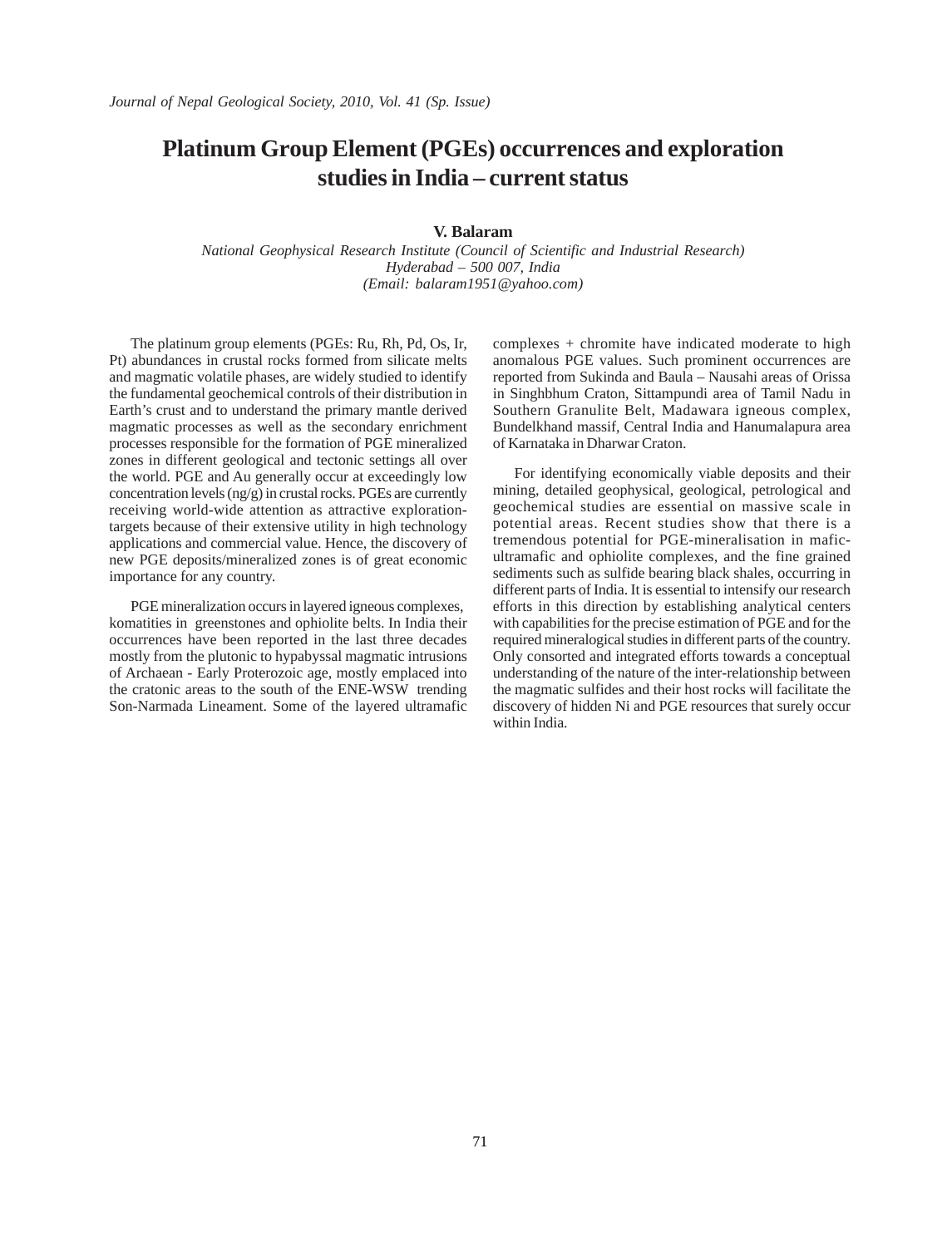### **Exploration of hydrocarbon in Proterozoic basins using geochemical tracers**

**A. M. Dayal** *NGRI, Uppal Road, Hyderabad 500606, India (Email; dayalisotope@yahoo.com)*

Near-surface geochemical prospecting technique is used to detect the surface anomalies of hydrocarbons, which give the direct evidence of their occurrence in the subsurface. The light gaseous hydrocarbon concentration data in shallow soils can be used for i) preliminary assessment of hydrocarbon generation potential of a basin, ii) distinguishing productive and non-productive basins and iii) predicting possibility of oil and gas reservoirs in the area. The surface geochemical exploration data when prudently integrated with geological and geophysical analysis can form a better exploration tool to reduce exploration risk.

In the present study, one of the oldest Proterozoic Vindhyan Basin was selected for hydrocarbon exploration. The Vindhyan Basin is the largest Proterozoic basin in India with an area of  $>105$  km<sup>2</sup>. It is intra-cratonic basin comprising of shale, limestone and sandstone horizons with a thickness of ~4300 m. Most of the Vindhyan are un-metamorphosed. Ray et al  $(2002)$  has reported the age of this basin is  $\sim 1600$ Ma. The occurrence of organo sedimentary structures and fossils indicate that the basin may have potential source rocks for the generation of hydrocarbon. The basin is constrained by Great Boundary Fault and Narmada-Son lineaments. The combined gravity, magnetic and seismic studies reveal deepening of the basin towards southern margin.

Soil samples were collected in the depth range of 1.2 to 3.5 m at intervals using metal hollow metal pipe by manual hammering to a required depth. The cores retrieved were wrapped in aluminum foils and sealed in poly metal packs. The sample number, core depth and GPS location (Latitude & Longitude) were marked on each sample in the field.

 The light gaseous hydrocarbons were desorbed from soil core samples by treating 1gm of sample with orthophosphoric acid in vacuum. The  $\mathrm{CO}_2$  evolved from soil carbonates is absorbed in KOH solution and the desorbed light gaseous hydrocarbons are collected by water

displacement in a graduated tube fitted with rubber septa. The volume of desorbed gases is recorded and 0.5 ml of the gas sample is injected into Varian CP 3380 Gas Chromatograph fitted with Porapak-Q column, equipped with Flame Ionization Detector. The gas chromatograph was calibrated using an external standard with known concentrations of methane, ethane, propane, i-butane and n-butane. The quantitative estimation of light gaseous hydrocarbon constituents in each sample was made using peak area measurement. The moisture content was determined and the gas concentrations are reported in ppb on dry weight basis. The accuracy of measurement of C1 to C4 components is  $< 1$  ng/g.

The concentration of CH4, C2H6, C3H8, iC4H10 and nC4H10 desorbed from the soils vary from 1-2500 ppb, 1-550 ppb, 1-180 ppb, 1-40 ppb and 1-30 ppb, respectively. The cross plots between C1-C2, C1-C3, C2-C3, C1-?C4 and C1- ?C3 shows linear correlation (r ~0.9) between methane and higher hydrocarbons. This indicates that the light hydrocarbon components are generated from thermogenic source and the effect of secondary alteration during their seepage towards surface is insignificant. Concentration of methane falls in three groups i.e. >200 ppb, 100- 200 ppb and <100 ppb. The cumulative frequency distribution curves for C1 and ?C2+ are bimodal and polymodal in nature.

Pixler (1969) proposed a variation diagram using the ratios of C1/C2 and C1/C3 to distinguish the non productive zone from the oil/gas producing zone. Ratios below 2 and above 60 are from non productive zone. These ratios clearly define the transition between biogenic and thermogenic gases. In the Pixler plot 70% of these samples fall in the oil window and rest in the gas window. Concentration of light hydrocarbon data plotted in Geological map shows the anomalous zone in the southern part of the basin. The geochemical study on the soil samples indicates that this part of the basin is a warm area for hydrocarbons and suggests further exploration using geophysical techniques.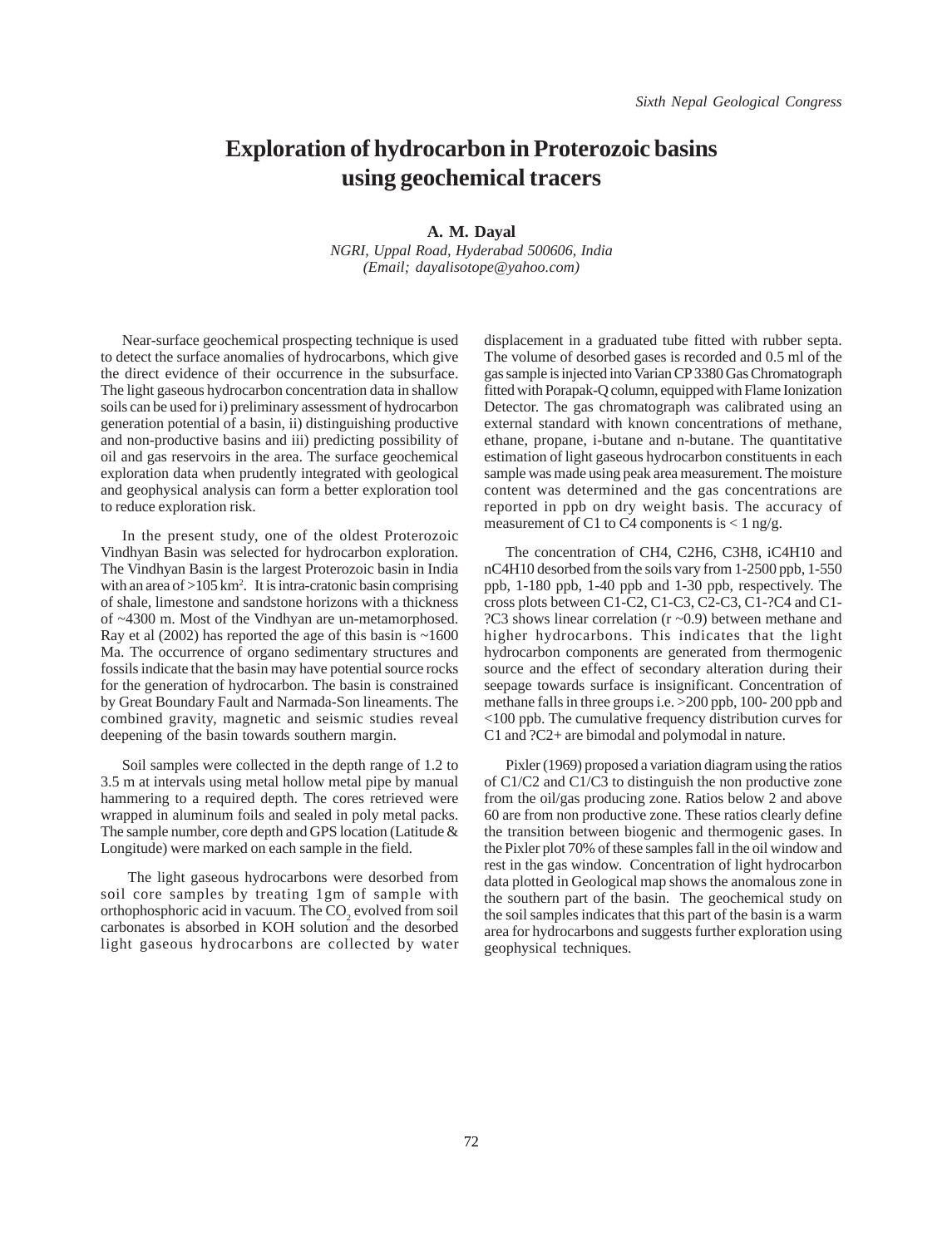## **Reconnaissance survey of kaolin deposit at Meetiyagoda in Sri Lanka**

#### **Ashvin Kamal Wickramasooriya**

*Faculty of Applied Sciences, South Eastern University of Sri Lanka, Sammanthurai (E.P), Sri Lanka (Email: awickramasooriya@yahoo.com)*

Kaolin is one of the clay minerals and is used as one of the main raw materials in ceramic industry. Clay is used as a raw material in many industries. However, high quality kaolin needed for ceramic industry. Therefore, demand for kaolin has increased with the expansion of the ceramic industry in Sri Lanka within last two decades. According to the literature, there are two known kaolin deposits in Sri Lanka. They are located at Borellasgamuwa in Western province and Meetiyagoda in Southern province. To estimate the variation of the thickness of the kaolin deposit at Meetiyagoda deposit and to quantify the volume of the deposit, reconnaissance survey had carried out. Initially ten bore-holes were made at a distance of 500 m using hand augur. After identifying the possibility of extraction of high quality kaolin in the study area, samples were collected at 50 m X 50 m grid intervals using hand auguring method. At each sample location, continuous samples were observed from top to bottom. Auguring depths were varied from location to location. However, average auguring depth is about fifteen to twenty meters. Observations at all locations were recorded in continues log sheets. Also samples were collected at about every 25 cm depths at each sample location. A chemical analysis has carried out for these samples to clarify their whiteness and brightnesses. According to this reconnaissance survey it was noted that the kaolin deposit at Meetiyagoda was formed due to weathering of feldspars in pegmatites and granites. Also it was observed that the kaolin occurs as isolated in-situ deposits. Thickness of the good quality kaolin varies from one meter up to about six meters.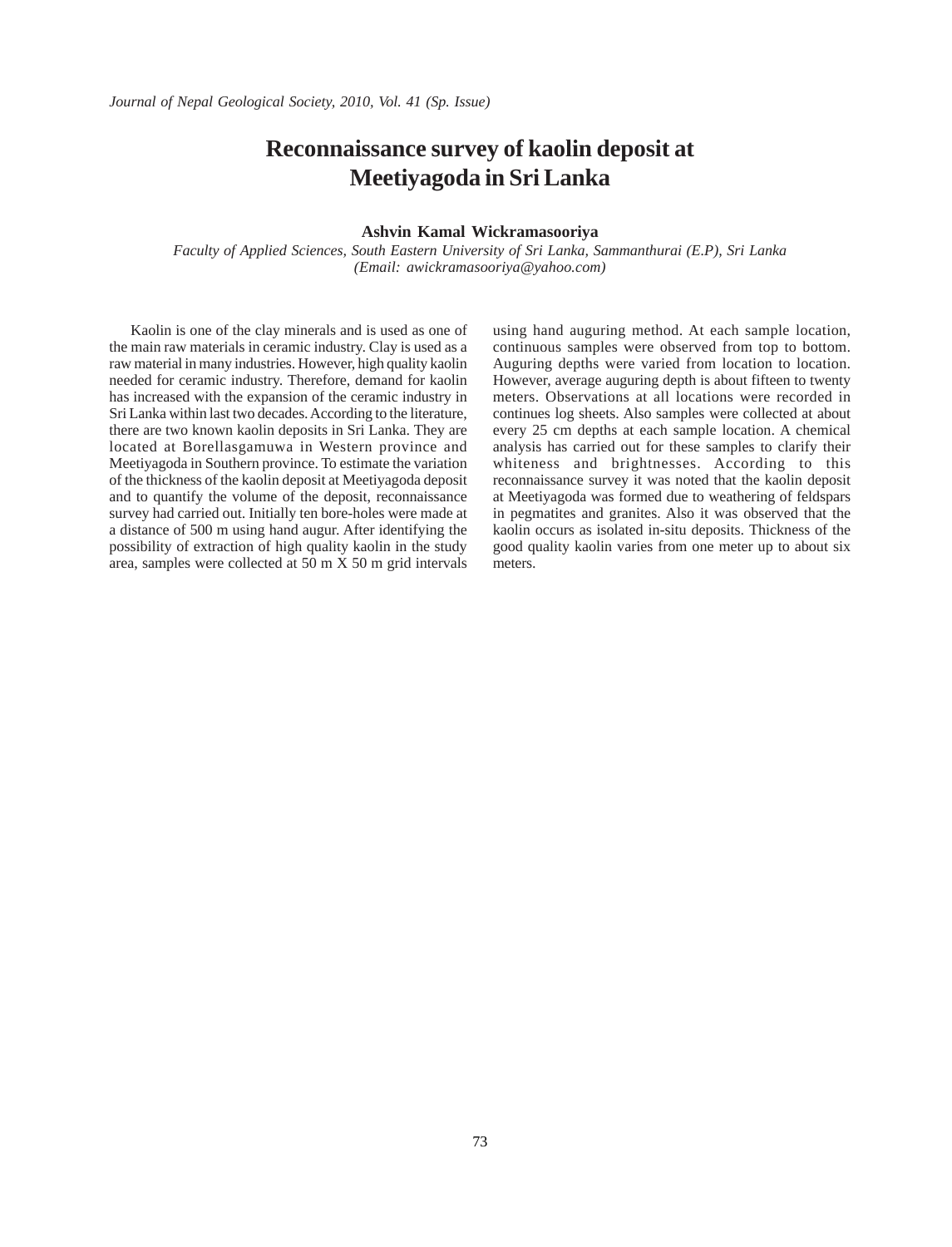### **Exploration results of Iron ore deposit at Thosey, Ramechhap, Nepal**

**Krishna P. Kaphle** *N & C Minerals Pvt. Ltd., Baudha, Kathmandu, Nepal (Email: kpkaphle@gmail.com)*

Thosey Iron ore (Hematite) deposit is located at about 200 km east of Kathmandu at Thosey VDC of Ramechhap District, central Nepal. Small scale mines were in operation by the local people from 1865 onwards till 1952 or so. Existence of over 1000 of old working pits in the deposit site, few smelting places around and existence of remnants of a gun factory at Thosey Megchan are the evidences of small scale mine operations at Thosey. Local minors used to smelt the metamorphosed hematite locally and the blacksmiths make agricultural tools, utensils, knives, iron chains etc. The government had also established a gun factory based on the refined iron from Thosey.

For the first time Geological study of Thosey iron prospect and preliminary evaluation of the deposit was carried out by Kaphle and Khan (1995, 1996), Kaphle et al. (2006) from Department of Mines and Geology (DMG). Thosey prospect area is represented by Dorje Khola Formation (?) of Nawakot Complex. This Formation is divided into Arubote Schist Member and Dorjekhola Phyllite Member. Arubote Schist member is further divided into (i) Calc Mica Schist unit which is represented by medium to coarse grained light gray to gray calc mica schist locally with few siliceous crystalline dolomite/marble bands and (ii) Chloritic Mica Schist unit which is represented by fine to medium grained, greenish gray chloritic mica schist occasionally with few minor basic rock bodies and quartz chlorite veins. The Hematite mineralized ore body lies at the upper part of this unit just below the calcareous mica schist. Each 1-3 m thick two mineralized bands were traced in 4 km strike length by compass tape traverse and shallow trenching and pitting.

N and C Minerals Pvt. Ltd. got the prospecting license from DMG to explore Thosey iron deposit in September 2007 and started follow up and detail exploration activities in four phases. It has prepared the Regional Geological map covering the whole lease area, semi detail geological map of the prospect area (at 1: 10,000 scale) and traced the mineralized body by additional trenching and pitting works. Later on during Second and Third phase Topographic maps and detail Geological maps (scale 1:2000 scale) of two separate blocks (Arubote-Sanodadakharka sector and Singati-Barappu sector) covering 100 hectare in total and geological cross sections were prepared. The area was extended further south from

Jhoreni to Singati and further west from Singati to Barappu old working sites. At the same time few more trenches and pits were excavated and chip, channel and bulk samples from the ore body were collected and analyzed. On the basis of geology, nature of mineralization, size and shape of the ore body, it has recalculated the possible Geological reserve as 15.91 million metric tons with an average grade of 45.3%Fe including all the three blocks (Block-I. Arubote-Sanodadakharka Sector, Block-2. Dadakharka-Bhosbhose Sector and Block-3. Singati-Barappu Sector). During 4<sup>th</sup> phase of exploration a Mining plan, EIA study and Feasibility study of the deposit is in progress. N & C Minerals Pvt. Ltd. has plan to obtain Mining License from DMG and start mine development works by later part of 2010.

The Dadakharka-Bhosbhose Sector (central part) is under very thick overburden of rock mass and earth materials. Therefore, it is wiseful to starts first with opencast mining in Singati-Barappu and Arubote-Sanodadakharka sectors and later start underground mining in Dadakharka-Bhosbhose sector.

Preliminary beneficiation by simple washing of selected ore samples and removing some unwanted gangue minerals like chlorite, mica, quartz etc. helped to upgrade the low to medium grade ore (32-45% Fe) up to 62% Fe content. It is recommended for metallurgical and industrial testing of the ore just to confirm that the ore is suitable for making sponge iron which is demanded by local iron and steel industries.

#### **REFERENCES**

- Kaphle, Krishna P. and Khan, Hifzur R., 2006, Exploration and Assessment of Thoshe Iron Deposit in Ramechhap District, Central Nepal. Annual Report of Department of Mines and Geology, No.3, pp. 9-24.
- Kaphle, K. P. and Khan H. R., 1996, Field report on preliminary follow up exploration and assessment of Thoshe Iron Deposit, Ramechhap district, Central Nepal. DMG unpublished report, 25 p.
- Kaphle, K. P. and Khan H. R., 1995, Geological report on preliminary assessment of Thoshe Iron Deposit, Ramechhap district, Central Nepal. DMG unpublished report, 11p.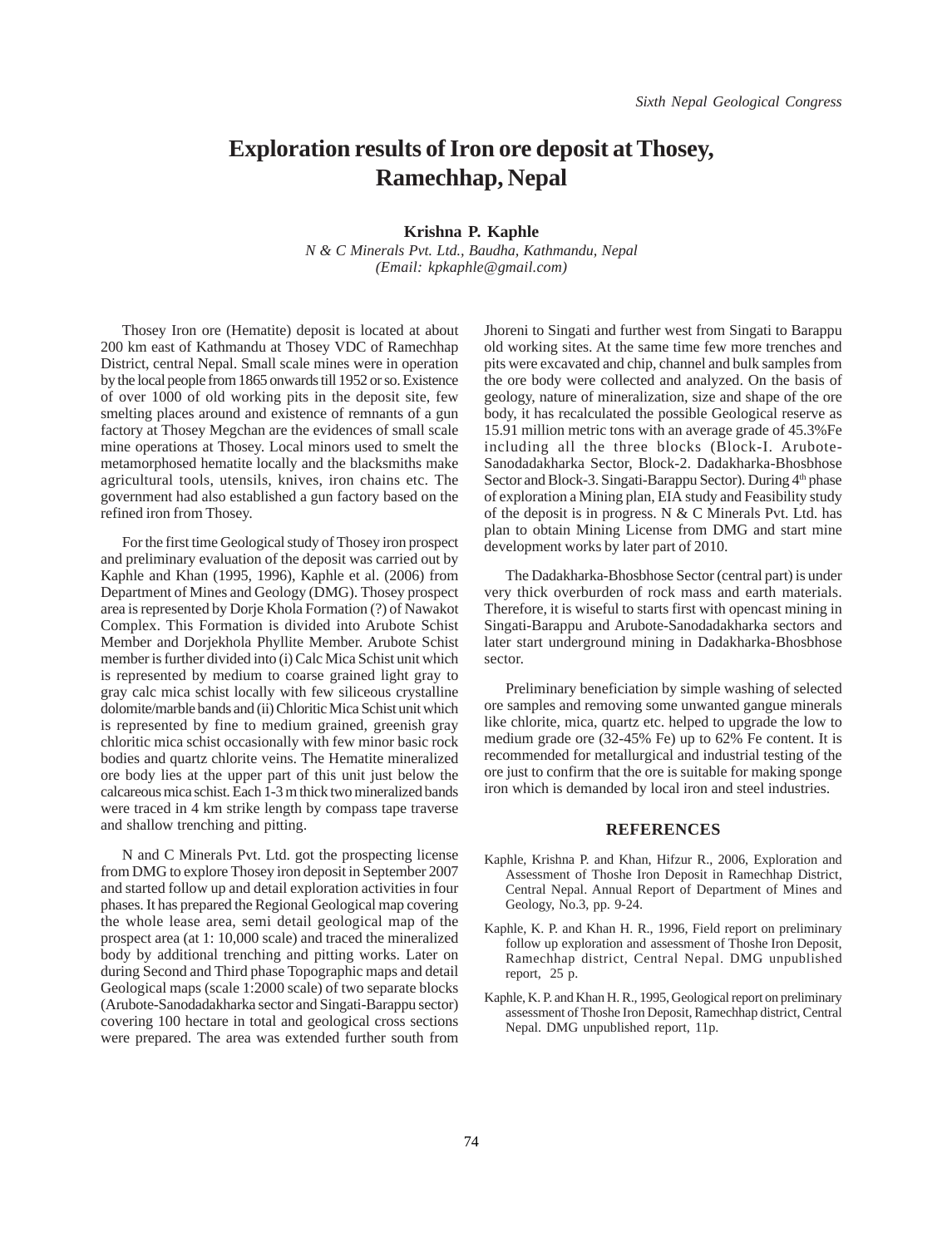#### **Future of water in Pakistan**

#### **Naufil Naseer1 and \*Muhammad Zafar Iqbal2**

*1 Development Professional, 72 Nazimuddin Road, F-7/4, Islamabad, Pakistan 2 Hydrocarbon Development Institute of Pakistan, Plot#18, Street#6, H-9, Islamabad, Pakistan (\*Email: zafar1960@gmail.com)*

Water shortage is one of the greatest threats to the human beings on the Earth. Within the next 25 years more water conflicts can emerge between the countries. This warning may be overstated but Pakistan's water situation is deeply troubling. In recent years, Pakistan has suffered from severe water shortages, flooding and declining water quality. The worsening water crisis must be resolved if the country is ever to achieve stability and develop. Using water more efficiently is a necessary but insufficient strategy. Far deeper changes are required that includes understanding the dynamics of changing weather patterns, pressure on resources due to unchecked population growth and institutional capacity constraints in this sector.

The paper describes the issues affecting the water availability in Pakistan including the effect of Indus Water Treaty on water resource.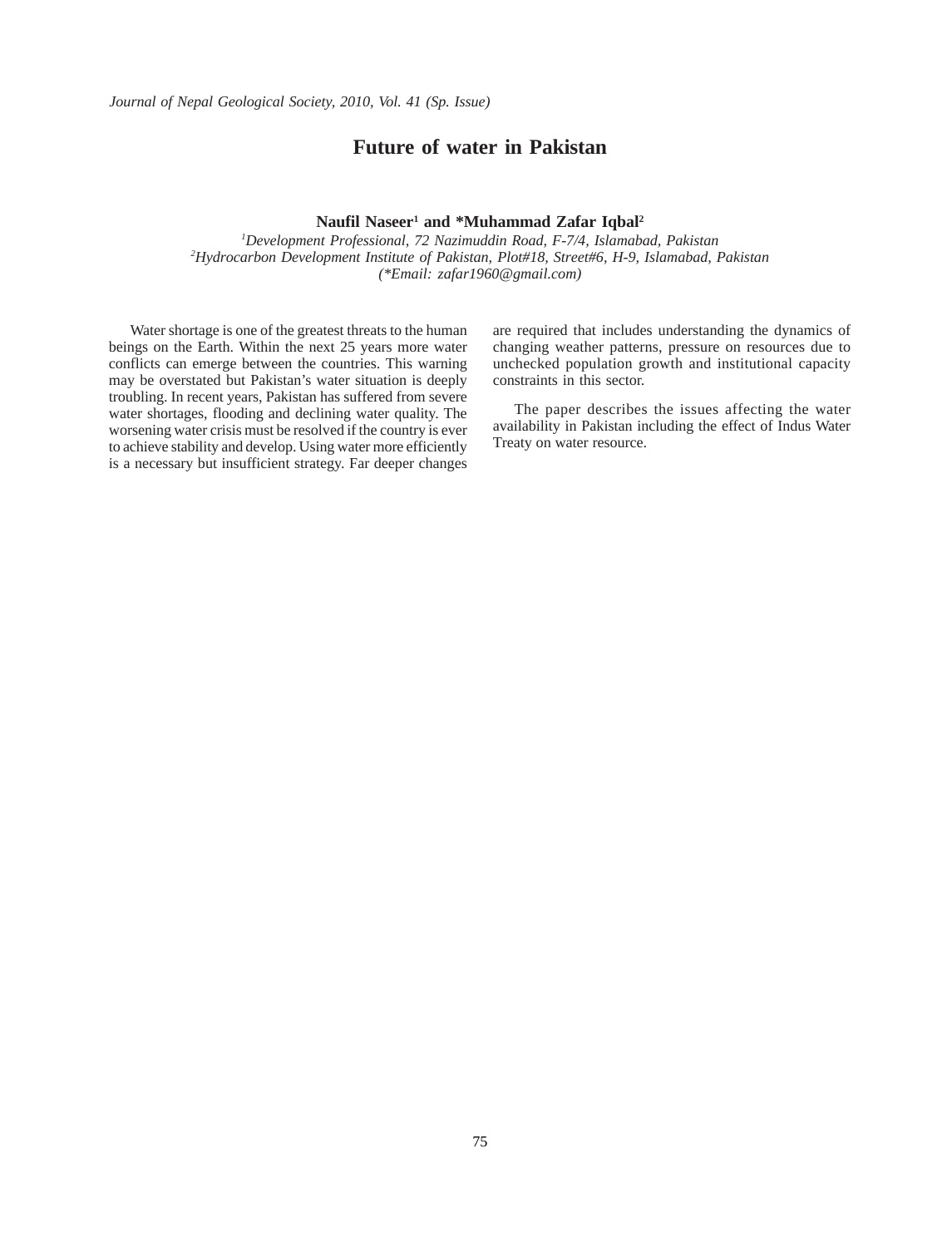## **Potential of failures of small scale hydropower projects in Nepal due to adverse geology**

**Narayan Gurung**

*Kadoorie Agricultural Aid Association, British Gurkhas Nepal (Email: jyonus@hotmail.com)*

Annually some 35 to 45 hydropower electricity projects including micro, small and large are built in Nepal. In recent days, the trends of building hydropower projects are interestingly increasing and so does the investment. At a time when Nepal is reeling under an acute power shortage problem and load shedding is going throughout the year, this is a good gesture for countrymen. Unfortunately most of those are built without considering the potential threat from geo-hazards. In consequence, most hydropower projects suffer serious damage from geo hazards and some of them are at a great risk of failure. If prevention and correct remedial measures are not taken, for sure, a huge investment on hydropower sector will be worthless.

Many hydropower structures have been built on poor geological areas that are prone to geo-hazards (landslides and flood). Sadly these geologically poor areas are either almost neglected for protection from the possible geo-hazard failure or poorly treated with insufficient measures (Fig. 1). Mitigation of geo-hazards is highly important for the sustainability of hydropower projects. This paper is intended to present some case examples about the failed and potential hydro power project prone to failure in Nepal where the author has done the site investigation. Together, more emphasis is



**Fig. 1: Slope failure just down the forebay of the Mardi Khola small hydropower project (3 MW) (July 2010)**

given about the poor practice of mitigation measures, which are not only improperly built but are also inadequate to prevent the effect of geo-hazards.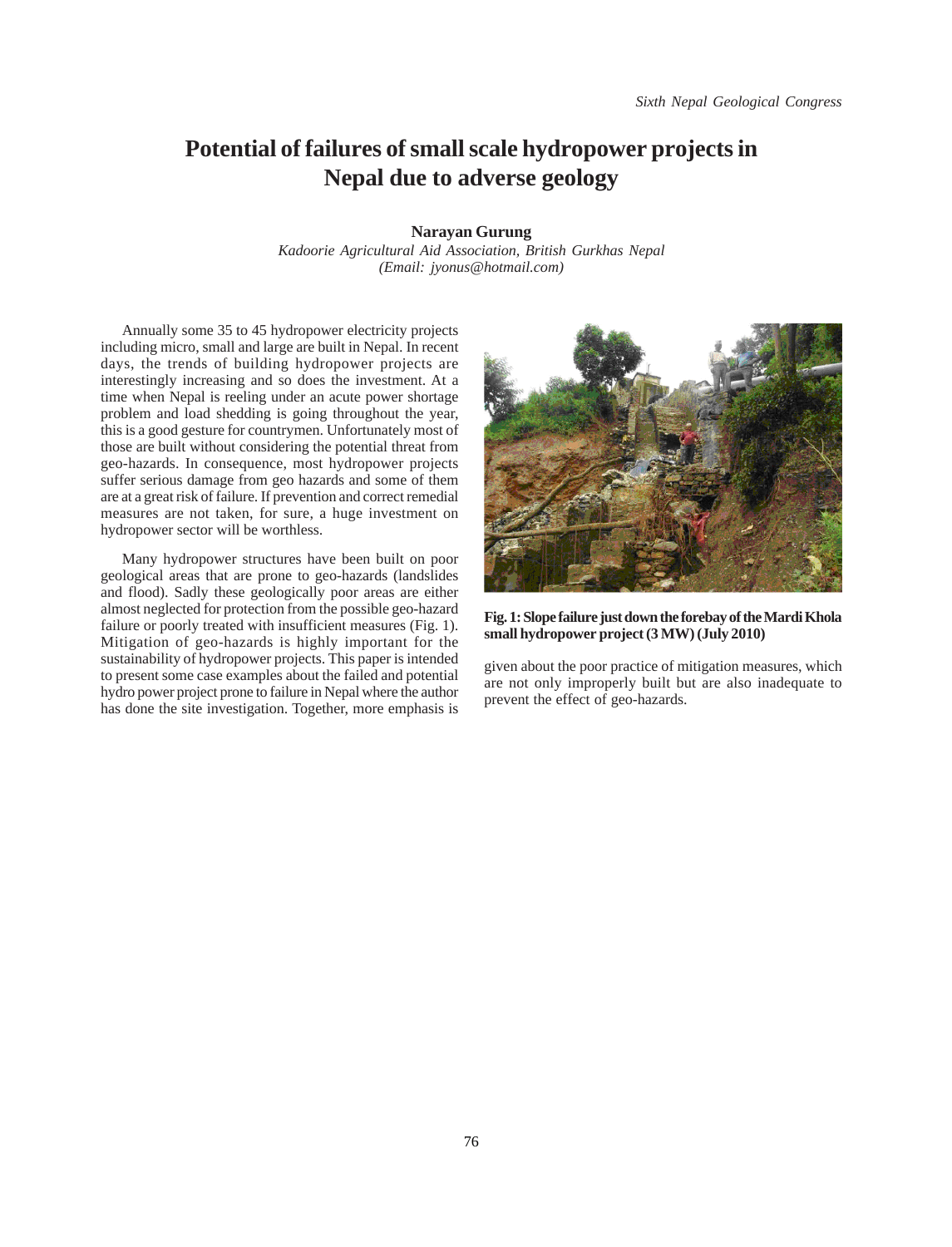## **Geological challenges in the development of hydropower in Nepal**

#### **Subas Chandra Sunuwar**

*SN POWER Holding Singapore Pvt. Ltd. (Email: subas.sunuwar@snpower.com)*

The major geological challenge for development of underground structures is to predict and confirm reliable rock mass condition due to jointed, faulted, sheared, and folded nature of rocks. Constructing tunnels, dam and powerhouses through such rock mass is risky, and are susceptible to caving, rock squeezing, water ingress, slope instability, structural failure and related other process. These geological uncertainties create great difficulties and can delay the construction schedule which in turn can offset the estimated cost of the project negatively. A thorough and convincing geological investigation is therefore, very essential to identify

and predict reliable rock mass condition prior to the actual construction that can minimise project cost significantly. Proper geological investigation is the key to planning, predicting rock and soil behaviour, economical design, and cost estimation of any hydropower project. The degree of accuracy in predicting geological conditions, evaluation, and interpreting the quality of rock mass during planning phase is a key measure for the successful completion of any hydropower project. In this paper case studies of such geological challenges faced in different hydropower projects in Nepal are highlighted.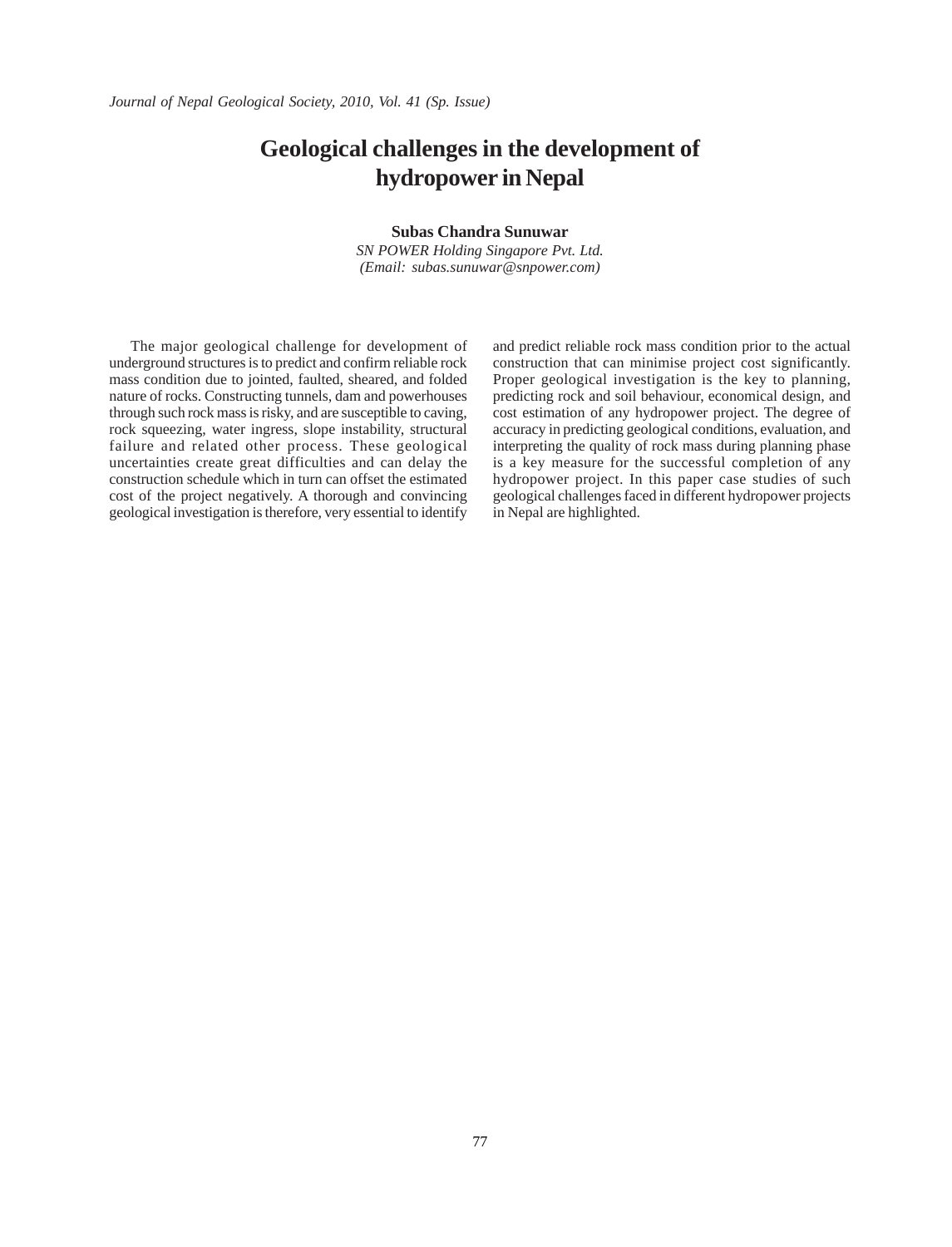## **Influence of thrust planes in the planning of hydropower projects in Nepal Himalaya**

#### **\*Yogendra Deva, Ravi Kumar, and Mugdha Patwardhan**

*Indo Canadian Consultancy Services Limited Bhilwara Towers, A 12, Sector-1, NOIDA 201 301 (Delhi-NCR), India (\*Email: yogendradeva@gmail.com)*

By virtue of their origin, the presence of thrusts and faults implies weak zones represented by crushed rocks and sends alarm bells ringing for the planners of hydropower projects. The Tamakoshi, Likhu and Dudhkoshi basins on the left bank of the Sunkosi River in Central Nepal are dissected by a major thrust where the Precambrian Ulleri Formation has been thrust over the younger Ranimatta, Seti and Naudanda formations. This northward extending thrust merges with the Main Central Thrust (MCT) where the Precambrian Himal Group of rocks overrides the younger formations.

In Tamakoshi sub-basin (Ramechhap District), the thrust cuts across the Tamakoshi river at its confluence with the Khimti Nala near Devitar/ Khirni on Manthali road (powerhouse of the 60MW Khimti HEP), and in Likhu subbasin, the thrust cuts across the Likhu River, about 500 m upstream of its confluence with the Leti Khola in Jili area (near Sirise, Okhaldhunga District). Both these occurrences are highlighted by the well exposed thrust planes that have been documented in details as a part of the geological investigations for hydropower projects in these areas. Contrary to the general belief, the thrust plane has been found to be a sharp lithological contact between the overlying augen gneisses of the Ulleri Formation and the underlying phyllites belonging to the Naudanda Formation. There is no trace of any weakness like crushing along the well exposed contacts.

The sharpness of the lithological contact along the thrust plane provides further evidence of the benign geotechnical character of the Main Central Thrust that has been found to be equally sharp at hydropower project sites like Tala HEP in Bhutan and Nyamjang Chhu HEP in Arunachal Himalaya of India.

The thrust cuts across the proposed structures like head race tunnel and pressure shafts and, by virtue of its lithological sharpness, is not expected to pose any special problem of excavation and support.

The paper provides geological details of the thrust under reference and discusses its implications in the light of several other hydropower projects in the Himalayan terrain.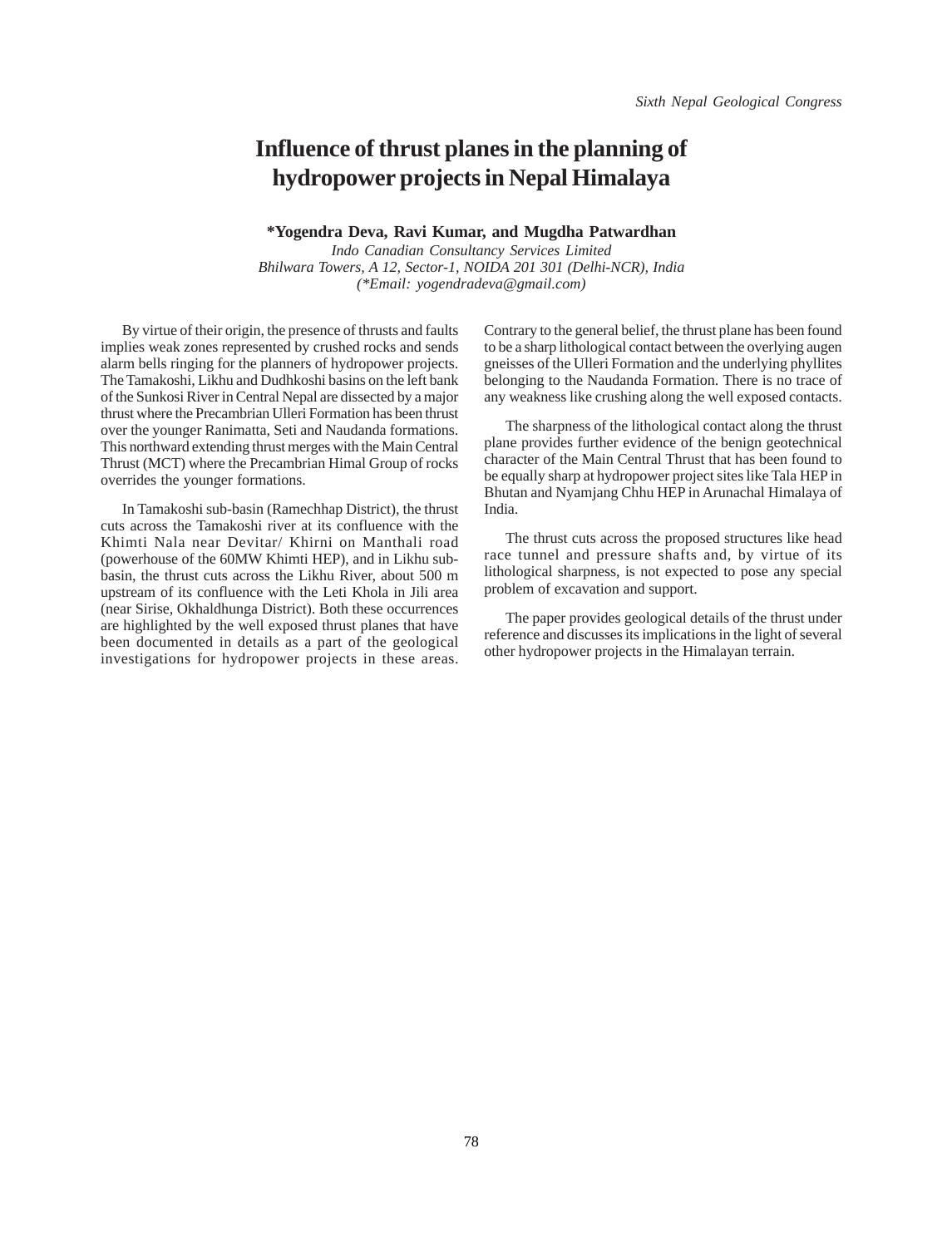#### **Himalayan mountain building and fragile ecosystem**

#### **Anshu Kumar Sinha**

*B602, Vigyam Vihar, Sector 56, Gurgaon, 122011, India (Email: anshuksinha@gmail.com)*

The Himalayan arc extends about 2,500 km from northwest to southeast incorporating from west to east the loftiest peaks,viz., Nanga Parbat (8,125 m), Everest (8,848 m), and Namcha Barwa (7,755 m). The width of the belt varies from 250 to 350 km. The mighty Himalayas and the Karakoram, embodying the largest concentration of lithospheric mass, grew south of the Pamir. The Himalayas consist a fascinating geological record of Precambrian to present and terminate both east and west with spectacular syntaxial bends.

The collision of India with Asia is the most facinating event to have occurred in the past 100 Ma. It is responsible for uplift of the Himalayas and Tibet and rejuvenating tectonic architecture of Karakoram and Kun Lun, thus resulting changes in the Earth's orography and consequent climate change are directly tied to this ongoing collisional event. This collisional event has been argued for long to have responsible for geological, geochemical and climatological consequenses of global extent. The uplifting process is still going on with the approximate rate of one cm. per year with continued erosion and denudation. The eroded material from its rugged topography is repeatedly and regularly being shed into different depositional settings within the Himalayas to Bay of Bengal, Arabian Sea by youthful rivers drainage network.

Global warming responsible for recession of Himalayan glaciers at alarming rate is a serious matter of concern for the survival of humal civilization in the Indo-Gangetic plain.

The stress and strain caused due to plate motion is responsible for frequent earthquakes in this region making enormous loss of human life.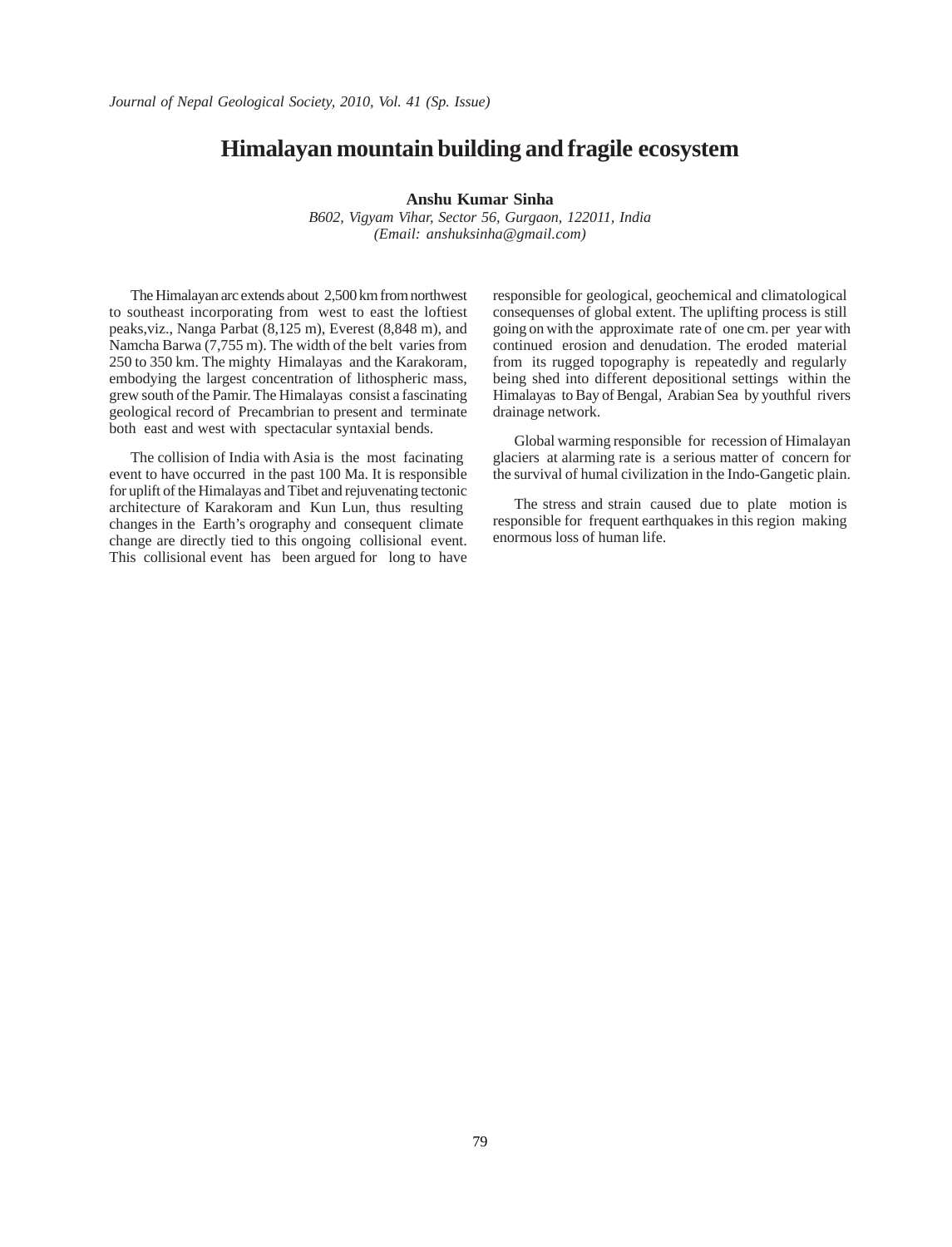# **Geoelectric resistivity sounding for deciphering hydrogeology and locating deep tubewell installation sites in Pouroushava area of Bagerhat, Bangladesh**

**\* A. S. M. Woobaidullah1 and Mohammad Zohir Uddin2**

*1 Department of Geology, University of Dhaka, Bangladesh 2 Geological Survey of Bangladesh, Bangladesh (\* Email: woobaid@udhaka.net)*

The study area includes Bagerhat Pourashava area and its surroundings under Bagerhat Sadar Upazila covering an area of 7.53 sq. km with a population of about 50,000. Bagerhat is a coastal district and the subsurface geology is complex. As in other areas of the coastal belt the quality of ground water in the area is also variable. For ground water development in the study area the shallow aquifer is not suitable as the water is mostly saline to brackish except some isolated fresh water pockets of limited yielding capacity. The deep aquifer is also not very homogeneous in water quality. In the northwestern part it bears fresh water but water quality deteriorates south-southeast with higher depth of occurrence. A comprehensive study is carried out to demarcate the aquifers and to judge the water quality to find the suitable location of the deep tubewells in Bagerhat Pourashava area.

15 geoelectric soundings have been executed in the study area using Schlumbereger configuration with maximum spreading 1200 m. Based on the vertical electrical sounding interpretation results the subsurface sequence is divided into following geoelectric units: The top unit has resistivity less than 5.0  $\Omega$ m with a thickness of 1.5 to 20m and represents the top clay-silty/sandy clay layer. The second geoelectric unit represents a very fine to medium sand with thin clay lenses and resistivity varying from 5.0  $\Omega$ m to more than 100.0  $\Omega$ m with a thickness of 16 to 135m. The resistivity of the following unit range from 1.40  $\Omega$ m to 4.8  $\Omega$ m and thickness varies from 100 m to more than 300m, respectively. The deepest geoelectric unit shows resistivity from 8.0  $\Omega$ m to 18.0  $\Omega$ m and represents the deep aquifer. The depth to the aquifer varies from 235 m to 355 m. The most suitable site for groundwater development from the deep aquifer is in the vicinity of East Saira of Shatgambuj union.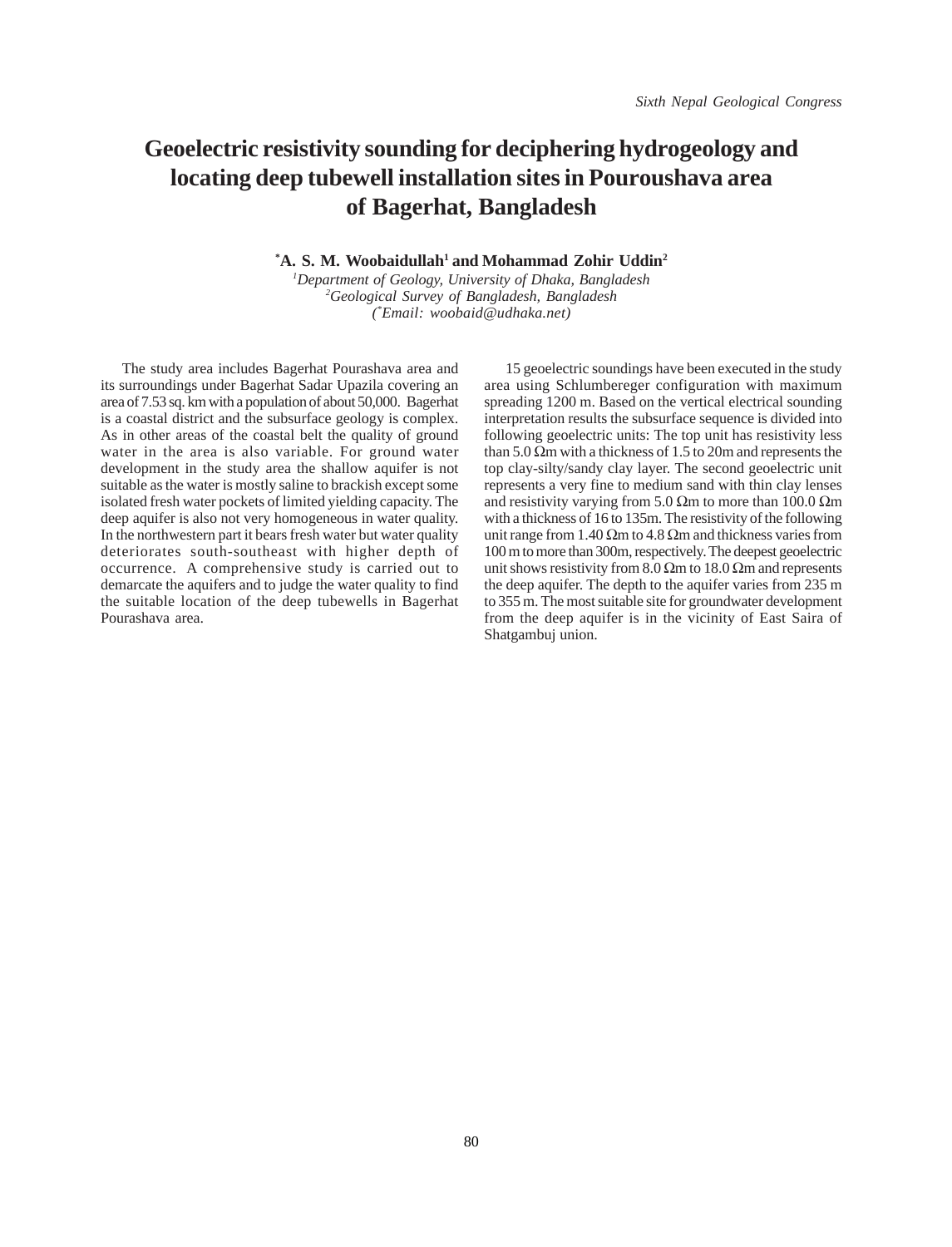# **Interference and inefficiency of water wells: a constrain of water conservation in Naogaon Upazilla, Bangladesh**

#### **\*Golam Shabbir Sattar and Ashraful Alam**

*Department of Geology and Mining, University of Rajshahi, Rajshahi-6205, Bangladesh (\*Email: gssattar@yahoo.com)*

Systematic hydrogeological studies relating to aquifer properties, well properties and actual location of water wells of two Unions of Naogaon Upazilla, northwestern part of Bangladesh has been evaluated. The surfacial deposits of the study area are classified as Recent Floodplain and Older Alluvial deposits (Barind Unit). The main aquifer zone comprises of medium to coarse sand with gravel having a variable depth of 18 to 30 m. This zone is considered as most productive zone and corroborated present days activities of groundwater extraction. The transmissivity value varies from  $848 \text{ m}^2/\text{day}$  to 3868 m<sup>2</sup>/day both in the Barind area and the floodplain respectively.

Present study found that most of the wells are interfered with each others, ultimately reduce the optimum discharge. For avoiding such economic loss wells should be installed at least 2.7 km and 1.4 km distance apart in the floodplain and Barind area respectively.

The overall efficiency values revealed that the well efficiency value is high (98-80%) in Barind and low (60-46%) in floodplain area. Lower efficiency values signifies that the design as well as well construction procedures are improper and need to be further development to obtained desired discharge.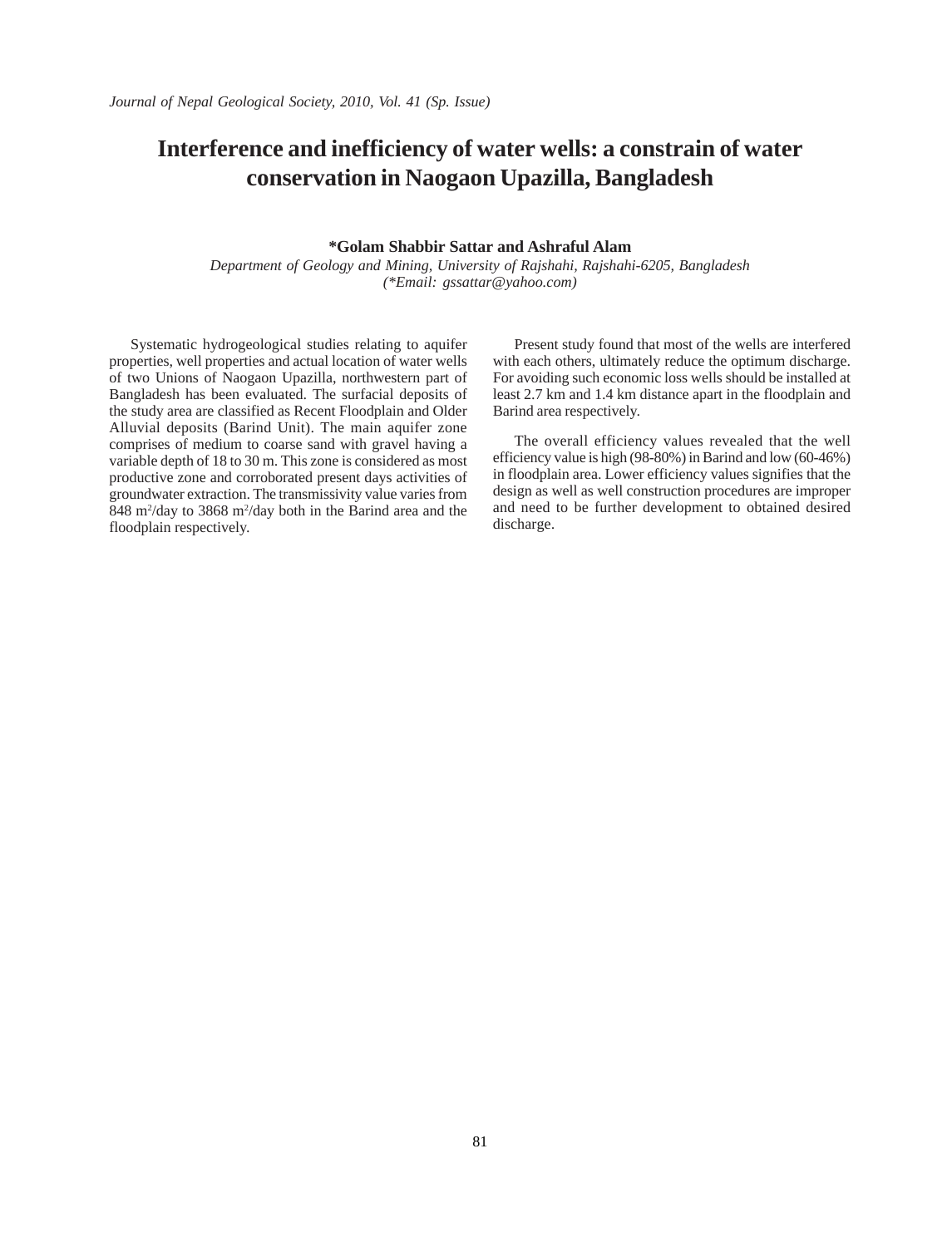## **Comparison of surface water and groundwater arsenic in the floodplains of the Ganges and Niger Rivers**

#### \*Patricia K. Garcia<sup>1</sup>, Steven H. Emerman<sup>1</sup>, Scott A. Robertson<sup>1</sup>, Michael P. Bunds<sup>1</sup>, Drissa Samake<sup>2</sup>, Abdou Maiga<sup>2</sup>, Kalifa Keita<sup>2</sup>, Amadou Maiga<sup>2</sup>, and Somboro Y. M. Madeleine<sup>2</sup>

*1 Department of Earth Science, Utah Valley University, Orem, Utah, USA 2 Department of Chemistry, University of Bamako, Bamako, Mali (\*Email: mntbkrgrl@hotmail.com)*

The widespread contamination of groundwater by Arsenic (As) in the floodplain of the Ganges River (Bangladesh, West Bengal, Terai region of Nepal) has been well-documented. The dominant paradigm for elevated groundwater arsenic in south Asia is the reductivedissolution model, according to which, in the strongly reducing conditions of the thick sedimentary package of the Indo-Gangetic Plain, As is released from adsorption sites on Fe oxyhydroxides after dissolution of the Fe oxyhydroxides by micro-organisms. By this logic, elevated groundwater As should occur in any major river floodplain. A competing paradigm that has never been adequately tested is that elevated groundwater As results from excessive use of phosphate fertilizers that displace As from sediment adsorption sites. The objective of this study is to test the reductive-dissolution and phosphate-displacement models in the floodplain of the Niger River in Mali. Water samples have been collected from 36 dug wells, seven tube wells,

seven public faucets and two cisterns fed by tube wells, three stream sites, and one lake in the city of Bamako and the rural commune of Ouelessebougou. Electrical conductivity, pH and water temperature were measured on site. Concentrations of Fe, Cu, Mn, K, nitrate, phosphate, sulfate, hardness and fluoride have been measured with a spectrophotometer and samples have been returned to UVU for measurement of As and chloride. Preliminary measurements show elevated concentrations of As  $(As =$ 0.012 mg/L) in the Niger River upstream from sources of anthropogenic contamination similar to what is found in the tributaries of the Ganges River in Nepal upstream of the Indo-Gangetic Plain. Phosphate concentrations in wells are both elevated and highly variable (up to 155 mg/L), probably due to the widespread contamination of groundwater by human waste. This unfortunate occurrence could make Mali a natural laboratory for testing the phosphate-displacement model. Further results will be reported at the meeting.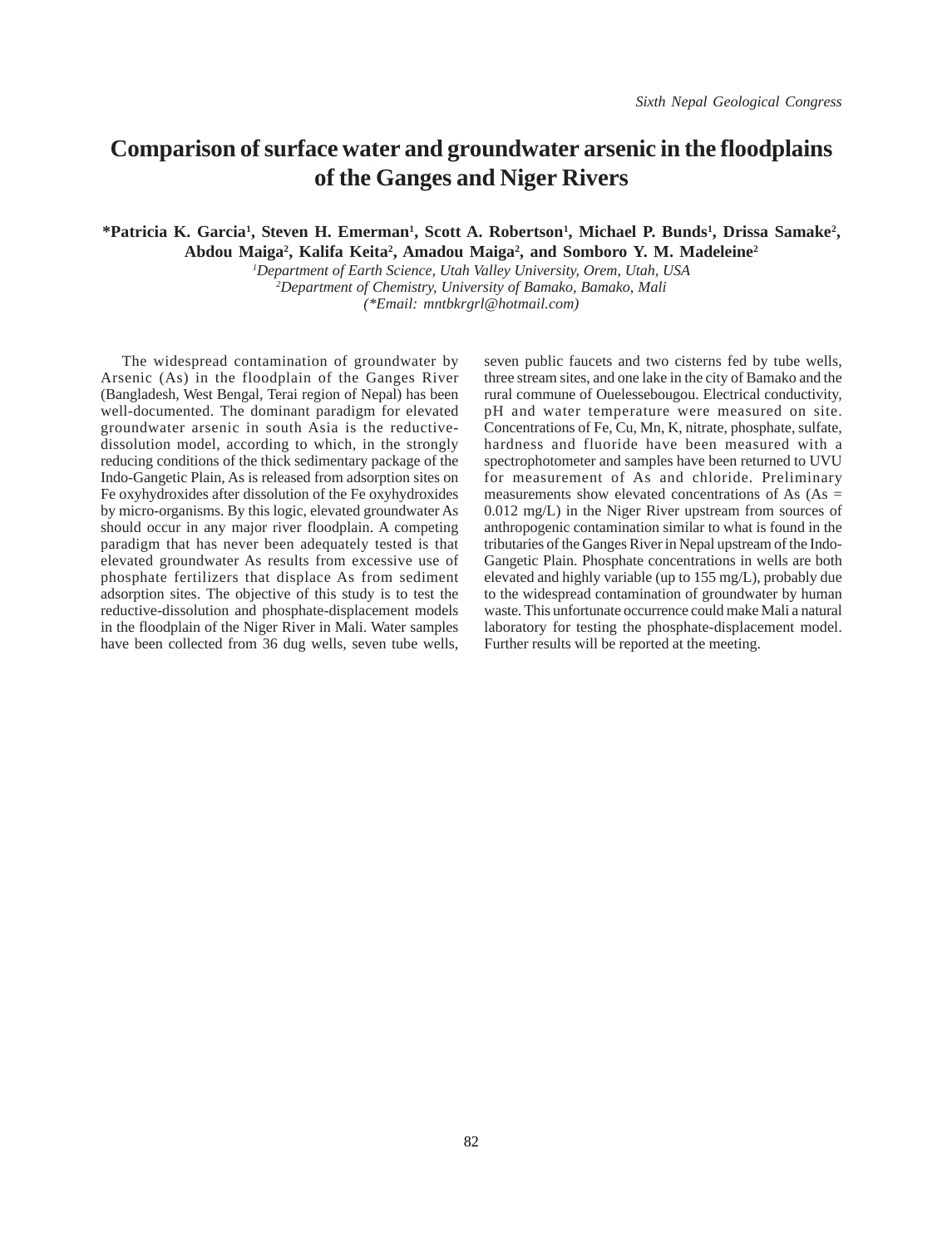# **Potential of shallow ground water recharge through rainwater harvesting in the Kathmandu Valley, Nepal**

**S. B. Maharjan<sup>1</sup> and \*S. D. Shrestha<sup>2</sup>** 

*1 International Centre for Integrated Mountain Development (ICIMOD), Lalitpur, Nepal 2 Central Department of Geology, Tribhuvan University, Kirtipur, Kathmandu, Nepal (\*Email: suresh1958@hotmail.com)*

Infiltration and recharge test were carried out in fifty locations in urban and sub-urban area at the Kathmandu Valley and to study the variation, the tests were carried out in three seasons: pre-monsoon, monsoon and post-monsoon. The test was carried out by three different methods: recharge test in wells, infiltration test in pits and by using infiltrometer.

Sites located in Chapagaon Formation and Gokarna Formation consisting of relatively coarse grained sediments, show high infiltration and recharge rate while those in Kalimati Formation consisting of fine grained sediments show low infiltration and recharge rates. Core area of Patan Sub metropolis and Kathmandu Metropolis as well as some terraces of higher areas in Kathmandu indicate high to moderate potential for rainwater recharge. Some exceptions are the terraces of Khumaltar and Minbhawan which show low potential for rainwater recharge probably due to geological reasons. Flood plains and other low lying areas have low infiltration rates primarily due to fine sediments and higher water table. Infiltration tests carried out in Thimi, Bhaktapur and Kirtipur Sub metropolis show mostly moderate to low infiltration rates.

Economically as well as availability of open spaces for constructing recharge structures and small pits are more effective for rainwater recharge at household level while dug wells are better option in large community of *bahals* and *chowks* (mean surrounding courtyard and crossroad areas in Nepali). For a pit with depth of 0.80 cm, pit size of  $a =$ 0.21A;  $a = 0.24$ A;  $a = 0.26$ A (Where,  $a =$ required area of pit; A = area of the roof or catchments) are sufficient to hold rainwater from roof for recharge in areas of low, moderate and high infiltration rates.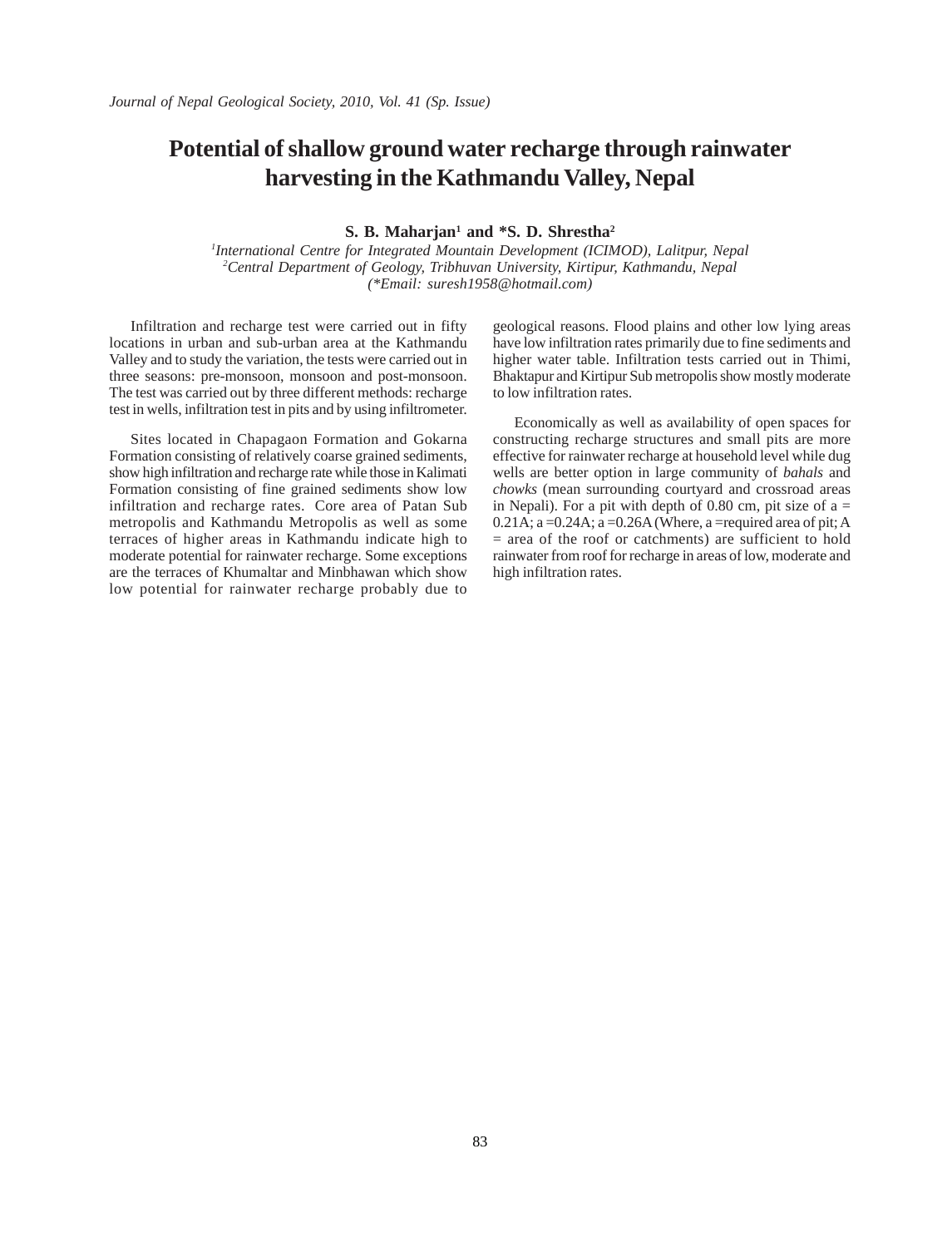### **Arsenic and other heavy metals in the Sun Koshi and Sapta Koshi Rivers, eastern Nepal**

\*Steven H. Emerman<sup>1</sup>, Ryan B. Anderson<sup>1</sup>, Sushmita Bhandari<sup>2</sup>, Roshan R. Bhattarai<sup>2</sup>, Mallory A. Palmer<sup>1</sup>, Tara Nidhi Bhattarai<sup>2</sup>, and Michael P. Bunds<sup>1</sup>

*1 Department of Earth Science, Utah Valley University, Orem, Utah, USA 2 Department of Geology, Tri-Chandra Campus, Tribhuvan University, Ghantaghar, Kathmandu, Nepal (\* Email: stevene@uvu.edu)*

Elevated fluvial arsenic has been found in many tributaries of the Ganges River system in Nepal, although fluvial arsenic is very low downstream in West Bengal and Bangladesh. The objective of this study was to determine where in the Ganges River system arsenic precipitates or becomes adsorbed onto sediments. The objective was accomplished by rafting the Sun Koshi River to the Sapta Koshi River across eastern Nepal from Dolalghat to the Sapta Koshi Barrage at the Indian border (219 km), and collecting water samples twice daily or whenever a major tributary was crossed, and collecting sediment samples daily for a total of 27 water and 11 sediment samples. A spectrophotometer was used to measure As, Fe, Cu, Mn, Zn, Ni, Co, and Cr. Of water samples collected upstream of the confluence of the Sun Koshi with the Sapta Koshi (upstream of the Indo-Gangetic Plain or Terai region), 45% showed dissolved As levels exceeding the WHO

drinking water standard  $(As = 0.01$  mg/L). No detectable dissolved As was found in the Sapta Koshi River within the Terai region. There were no significant differences in any other parameters between samples collected within and upstream of the Terai region. Deposition of the coarser sediment at the edge of the Terai region increases the distribution coefficient of the water-sediment mixture, resulting in the adsorption of nearly all dissolved As onto the finer sediment still in suspension. The distribution coefficient of the other metallic cations does not change since they are much smaller than the arsenic oxyanion and can still diffuse between the deposited and suspended sediment. We are suggesting that arsenic contamination of groundwater upstream of the Terai region results from recharge by losing streams with elevated As, while arsenic contamination in the Indo-Gangetic Plain results from transfer of As from sediment to groundwater.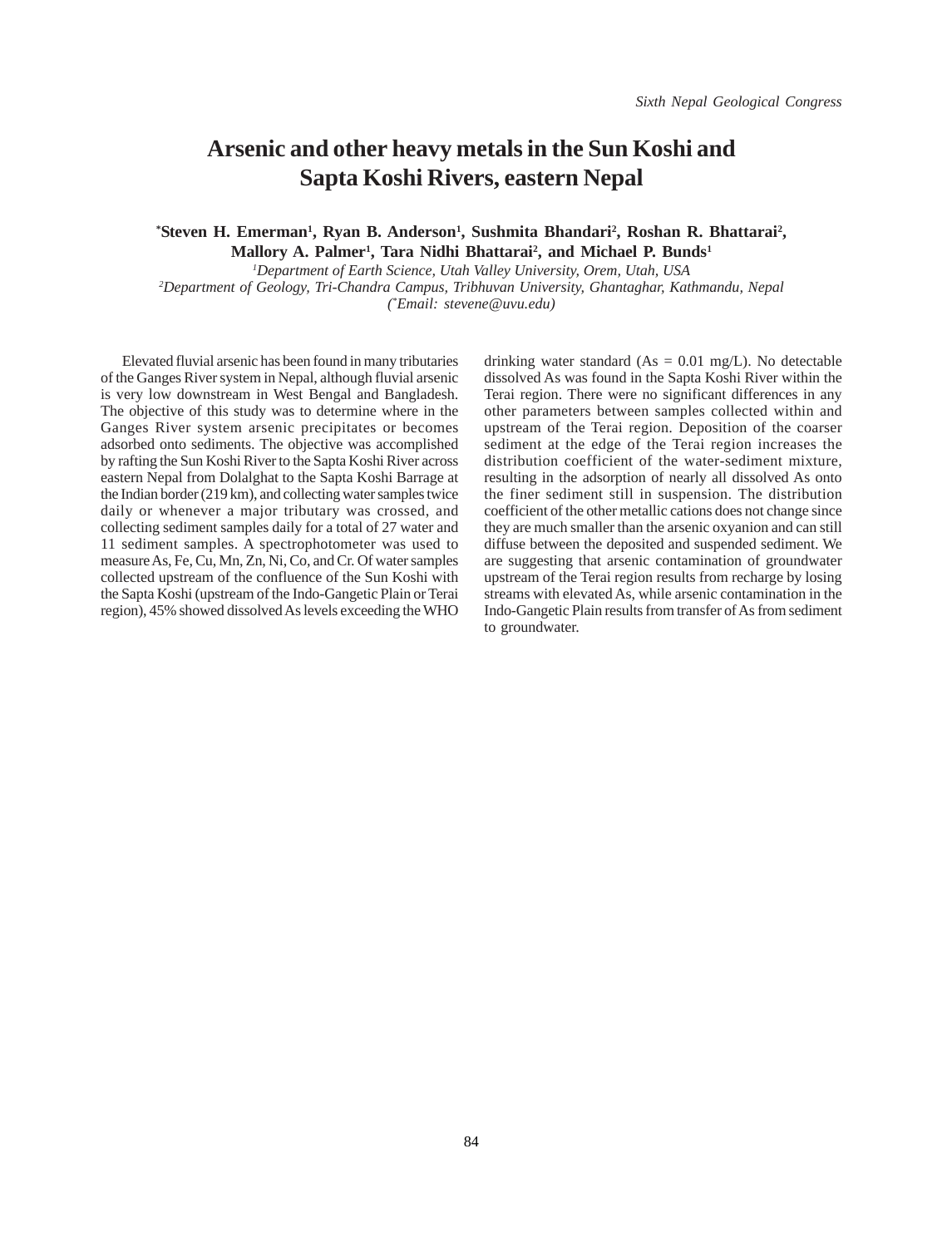# **Rainwater recharge of shallow aquifers–a viable solution to address water shortage in the Kathmandu Valley, Nepal**

**\*Suresh Das Shrestha1 , Kabir Rajbhandari1 , Dal Bahadur Singtan3 , and Sanjita Mishra1**

 *Central Department of Geology, Tribhuvan University, Kirtipur, Kathmandu Nepal Water Aid, Nepal Urban Environment Management Society (UEMS) (\*Email: suresh1958@hotmail.com)*

Coping with water shortage has become a daily routine for most residents of the Kathmandu Valley even in the monsoon season. Sale of water (in bottles or through tankers), something unheard of in recent past, has become a thriving business nowadays. Increase in population and sealing of the ground surface due to urbanization have drastically reduced infiltration from the surface. It is estimated that at the current state of growth, not a single drop of water is expected to infiltrate from the surface of Kathmandu Municipality in 36 years time.

Alluvial sediments of variable thickness (Max. 35 m) in the central and southern part of the valley and comprising much of the residential area make up the shallow aquifer system. In the north the shallow aquifer is much thicker. A thick impermeable clay bed locally known as 'Kalimati' separates the shallow aquifer system from the deep aquifer. A pilot project initiated to recharge shallow aquifer in Lalitpur Sub metropolis, Nepal, has produced encouraging results so far. 25 recharge wells and 25 recharge pits helped recharge 7621.2 m<sup>3</sup> of rainwater to shallow groundwater. This is only 0.51 % of the total rainfall falling in the area. Installation of recharge facilities in the remaining wells in the area is expected to deliver additional  $16,525 \text{ m}^3$  of water. The result has been encouraging as the recharge locations were strategically located with reference to subsurface geology, topographic gradient, water table, need assessment and local cooperation.

Addition of rainwater into the groundwater has also diluted the salt concentration in groundwater there by improving the quality of water. However lack of proper selection of monitoring wells, reliable monitoring data and presence of multiple aquifers have so far produced little visible impact in the monitoring wells. The awareness the project has created is impressive and is likely to help emulate similar recharge projects in other parts of the valley including Kathmandu and Bhaktpur.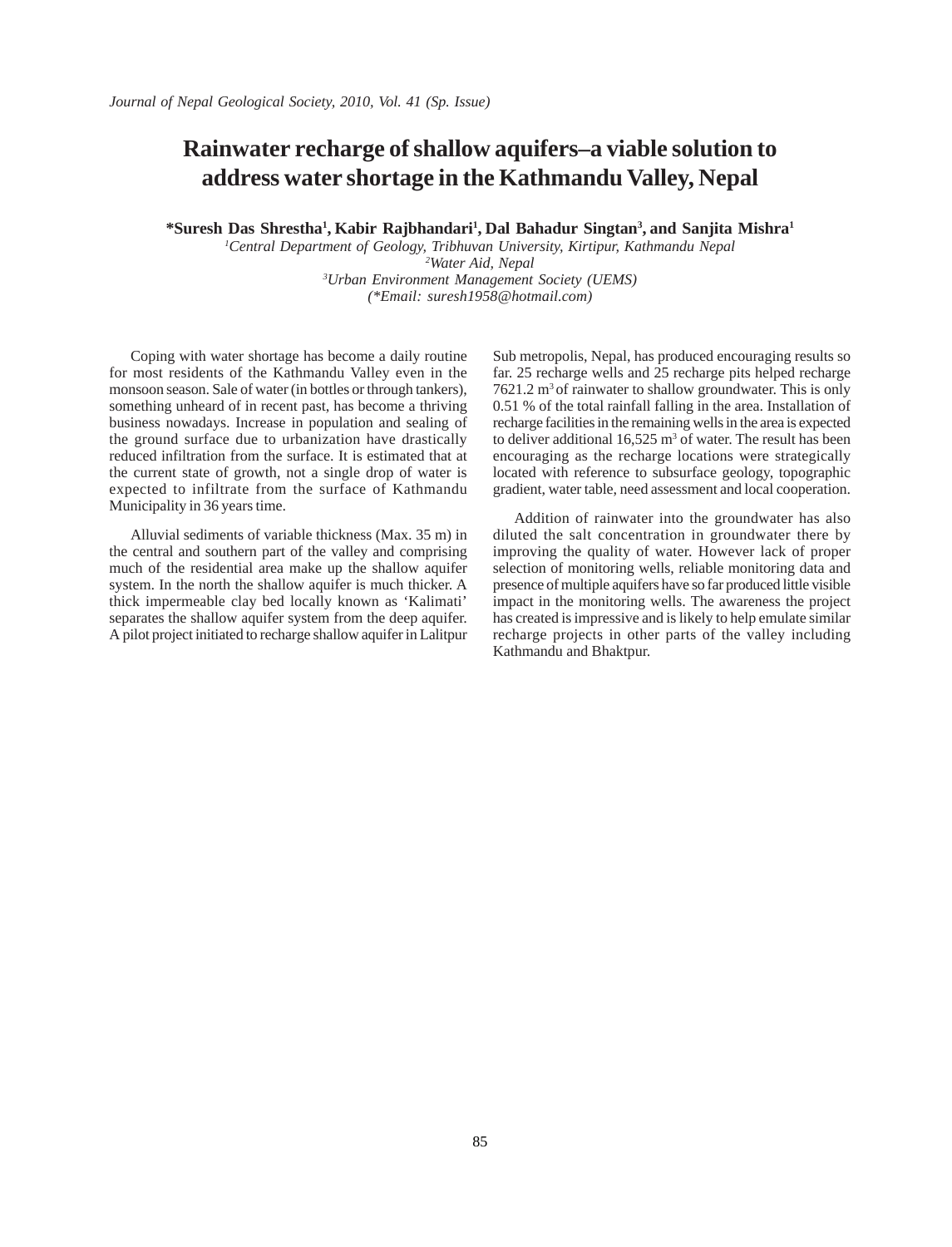## **Developing effective groundwater monitoring mechanism for Kathmandu Valley, Nepal**

**\*Suresh Das Shrestha1 , Nir Shakya2 , Sanjita Mishra1 and Sudan B. Maharjan3**

 *Central Department of Geology, Tribhuvan University, Kathmandu Nepal Groundwater Resource Development Board (GWRDB), Nepal International Centre for Integrated Mountain Development (ICIMOD), Lalitpur, Nepal (\*Email:suresh1958@hotmail.com)*

Groundwater has now become a major natural resource contributing the water supply system in Kathmandu Valley and people have been using groundwater since ages through dug wells and stone spouts. Usually groundwater gets recharged during rainfall period. Rise in urbanization has increased the surface sealing which has reduced the infiltration from the surface. Similarly exploitation of the shallow groundwater aquifer has been thoughtlessly amplified with exceed in its replenishment capacity. The result has been decrease in ground water level over the years. However, very little data is available to support the depletion in groundwater level. Monitoring works have been erratic and unplanned. Also many question the reliability of the available data and the selection of the monitoring wells as most of them are extraction wells or near extraction wells. Hence, the need for developing sound and effective groundwater monitoring mechanism has been felt over the years.

The major objective of the study is to propose for the development of sound and effective monitoring mechanism network for groundwater in Kathmandu Valley. The study shows that most of the deep wells are located in northern groundwater district. According to the sediment distribution, this is the potential area for the groundwater exploitation for drinking water in Kathmandu Valley. Central and southern groundwater district have mainly confined aquifer below thick impermeable clay layer which yields less than the northern aquifer. Effective groundwater monitoring mechanism can give a detailed picture of the aquifer characteristics of various

strata and an indication of the water quality. This permits to identify the potential aquifer and to place the well screen in the most desirable position.

From the litho logs of the deep wells, it is found that the Kathmandu Valley has more than 10 aquifer horizons of variable hydrogeologic characteristics. It is also observed that the aquifer bodies are not continuous and are not of the same thickness all over the valley. Litho log data also shows that the Kathmandu Valley consists of one large continuous basin at places locally divided into sub basins by the outcropping of basement rocks.

The NWSC is the largest user abstracting about 78.3% of groundwater in the Kathmandu Valley. Hotels are the next largest user followed by industries and government institutions using about 8.4% ,7.9% and 5.3% respectively. Deep aquifers have a natural water quality problem. Concentrations of iron, manganese, dissolved gases (e.g. ammonia, methane etc.) and BOD are high. This is due to the interaction between water and rock- soil matrix. EC values and other parameters in deep aquifers are found to be increasing towards the western part of the Kathmandu Valley. Similarly, soft, very low salinity water is found in northern part of Kathmandu Valley which implies recent recharge into shallow aquifers and also into deep aquifers in the northern part of the valley. Systematic monitoring of selected wells representing different aquifer horizons should provide not only changes in groundwater quality but also the recharge system and recharge potential of the aquifer.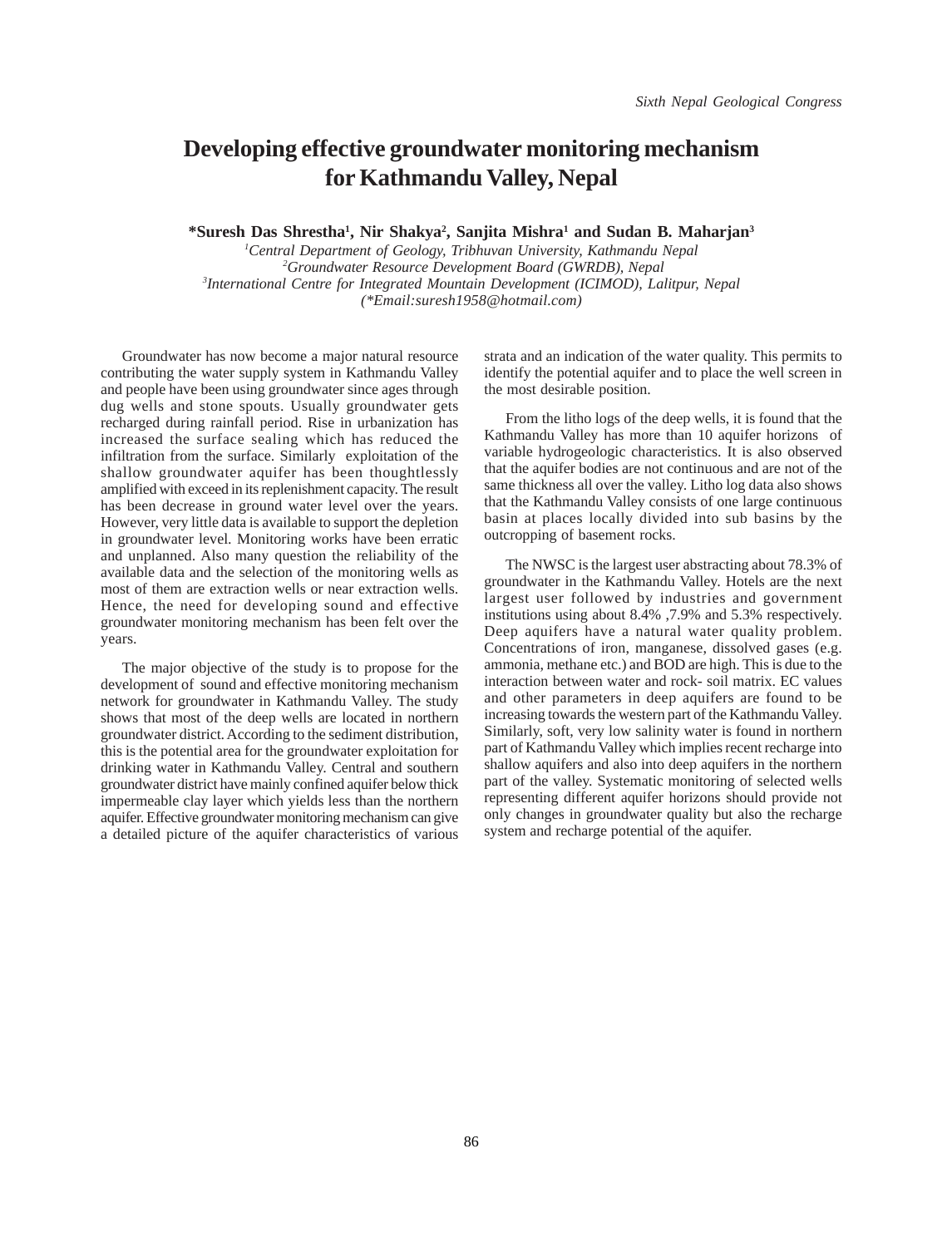# **Two-dimensional numerical modeling of surge shaft at upper Tamakoshi Project, Nepal**

#### **\* Bibek Neupane and Krishna K. Panthi**

*Norwegian University of Science and Technology (NTNU), Semsælands vei 1, 7491 Trondheim, Norway (\* Email: bibekneupane@gmail.com)*

 Stability analysis and design of optimum rock support for underground structures in the Himalaya are challenging issues due to the complex nature of the rock mass in the region. Numerical modeling of complex underground structures such as the proposed surge shaft for Upper Tamakoshi Hydroelectric project may help to understand the characteristic behavior of the rock mass. Hence, the main purpose of this paper is to carry out two-dimensional numerical modeling of the proposed surge shaft with main emphasis on the stability analysis and optimization of rock support. The study includes estimation of representative input variables needed for the modeling based on the data from preconstruction phase engineering geological investigations and literature review, analysis of the in-situ stress condition, assessment on the redistribution of rock stresses caused by shaft excavation, evaluation on the extent of yielding in the shaft. Finally, rock support optimization is carried out to stabilize the instability (plastic deformation) caused by the change in stress condition. The results are compared with rock support estimation using empirical approach.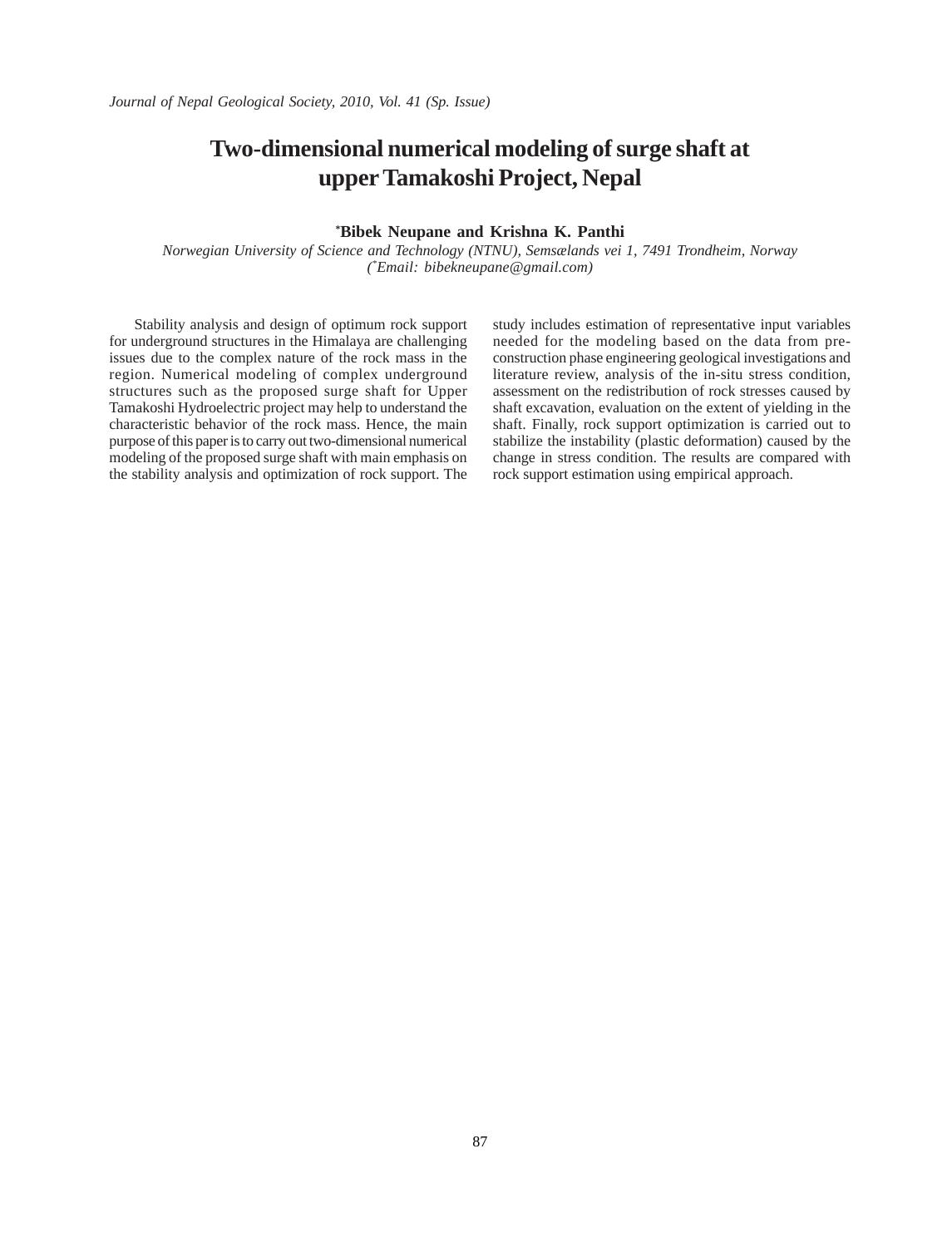# **Landslide susceptibility mapping using frequency ratio and logistic regression: a case study from Phidim, eastern Nepal**

*\** **Chandra Prakash Poudyal and Chandong Chang**

*Department of Geology, Chungnam National University Gung-Dong, Yuseong-gu, Daejeon 305-350, Korea (\*Email:cpoudyal@gmail.com)*

The aim of present study is to produce landslide susceptibility map at Panchthar, Nepal, using Geographic Information System (GIS) by means of frequency ratio and logistic regression. The ArcView was used as primary software for the management of spatial data. Landslide locations were identified from the field survey. The aerial photograph was used to determine the lineaments in the study area. Ten different factors such as slope, aspect curvature, distance

from drainage and so on, and their respective relations with the occurrence of landslides in the study area were analyzed. These factors were used to analyze landslide susceptibility by means of frequency ratio and logistic regression. The landslide susceptibility maps produced by both the methods were quite analogous. The frequency ratio suggests that distance near to drainage and slope angle higher than 30° are main factor contributing landslide occurrences.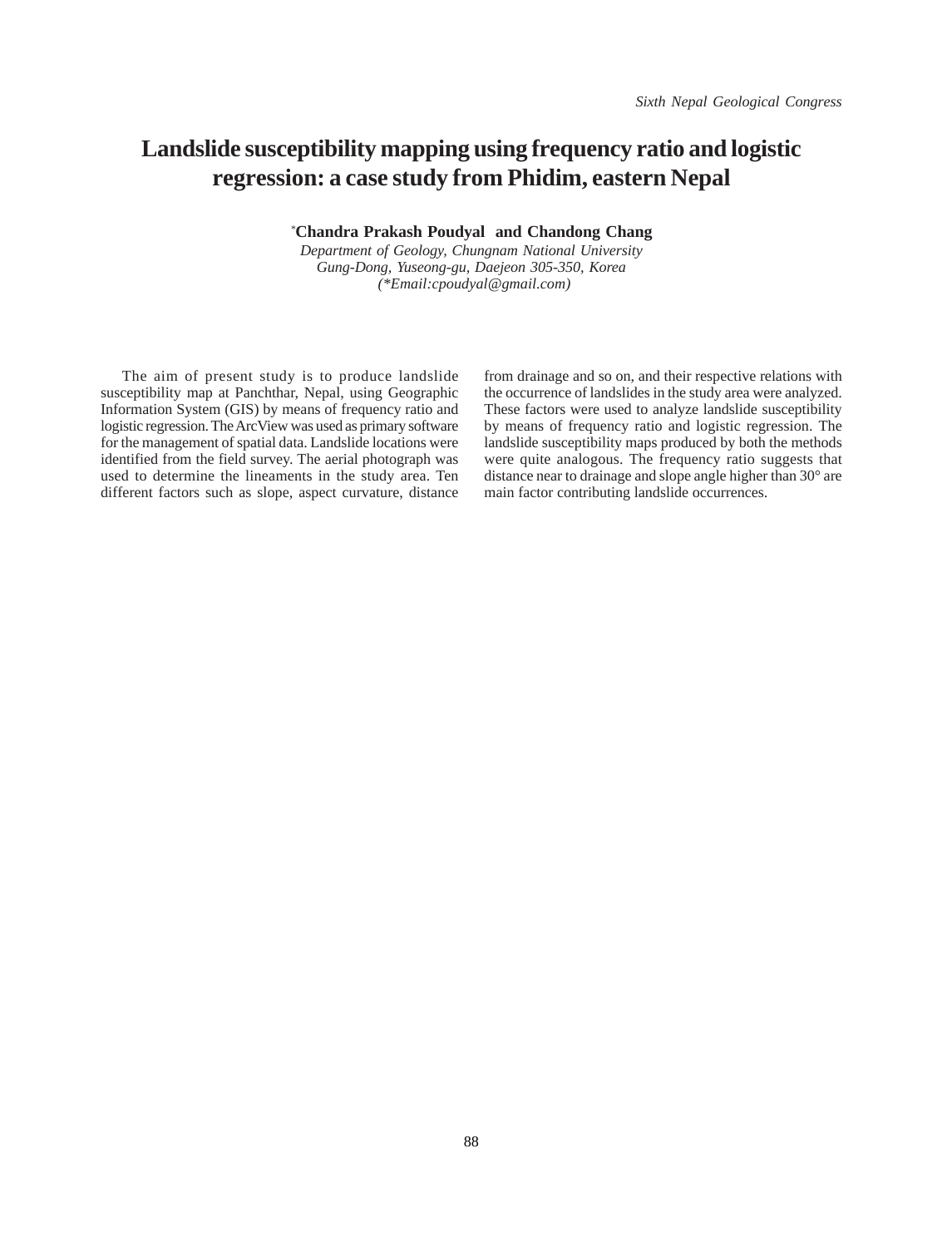*Journal of Nepal Geological Society, 2010, Vol. 41 (Sp. Issue)*

# **Landslide susceptibility mapping in west Nepal using active fault map**

 **\*Hiroshi P. Sato1 and Hiroshi Yagi2**

*1 Geospatial Information Authority of Japan, Kitasato 1, Tsukuba 305-0811, Japan 2 Yamagata University, 1-4-12, Kojirakawa, Yamagata 990-8560, Japan (\*Email: hsato@gsi.go.jp)*

 Though east Nepal was struck by 1934 Bihar earthquake (M84), recently no large earthquake has occurred in west Nepal. Therefore, it is necessary for west Nepal authorities to prepare earthquake disaster including landslides. Mapping susceptibility for earthquake inducing landslide is one of the important preparations against the disaster, and many previous studies have mapped it using Digital Elevation Model (DEM). We choose the study area of 27 km by 27 km in Mahakali zone and in this presentation we propose the method of the mapping it using not only DEM but also active fault map produced by another study.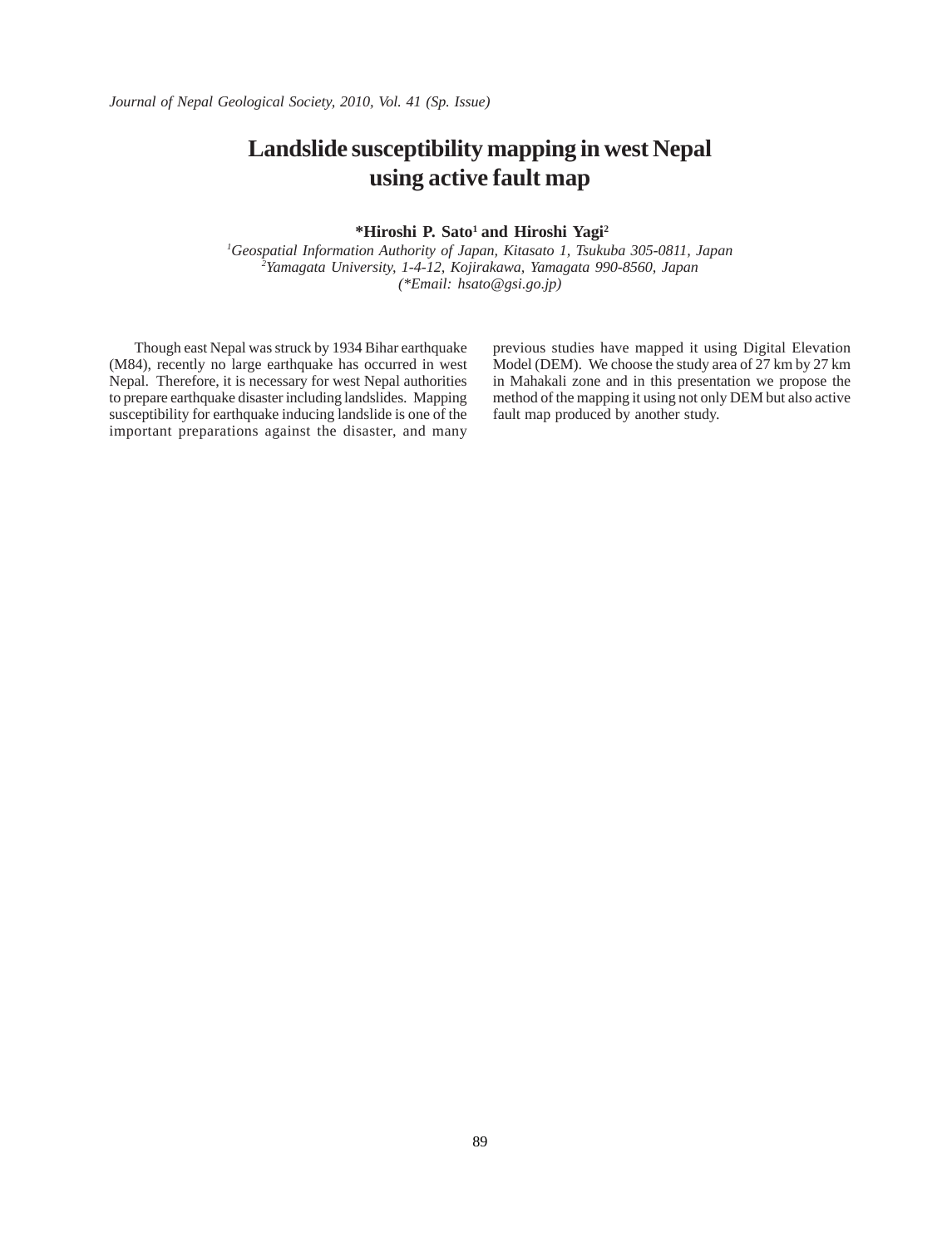#### **Foundation characteristics of the soils of different parts of Nepal**

**\*M. P. Koirala1, and G. Ojha2**

*1 Department of Geology, Tri-Chandra Campus, Tribhuvan University, Kathmandu, Nepal 2 Simulation Tectonics Laboratory, Faculty of Sciences University of the Ryukyus, Nishihara, Okinawa, 901-0213, Japan (\*Email: matrikakoirala@gmail.com)*

This paper deals with foundation characteristics of the soils of different parts of Nepal. Foundation characteristics of the soil depends upon the soil properties such as soil type, grading, liquid limit, plastic limit, density, cohesion, compactness of the soil in the layer, friction angle etc. This paper deals with the multiple approaches carried out to find out foundation characteristics of the soil. In this study a total of 14 sites were selected. 2 sites were from the hilly region 2 from the inner Terai and 10 from the Terai.

In each of the site two test sites were selected. In each test site Simplified Penetration Apparatus tests were carried out. This is the simple instrument designed for the shallow soil slope investigation. Here this instrument was used to characterize the subsurface soil horizons using the Nc number (the no. of blows required to penetrate the 10 cm.depth). For each of the site two tests were carried out so that direct comparison can be done. Each site is accompanied by the auger test so that direct observation of the soil at depth of penetration can be done. Cross litholog of each site along with the Nc value was used to prepare the detailed subsurface soil horizons. Soil samples from different depths in each site were collected for laboratory test. Undisturbed soil samples were collected for the direct shear test and disturbed samples were collected for the soil classification, LL- PL test, density and other test. Bearing capacity of the soil thus obtained from the laboratory was compared with the soil type of the depth and the Nc value at that depth. From the study it was found that the Nc value depends upon the types of the soil and on the compactness of the soil. Once the standard value is obtained it can be used to determine the bearing capacity of the soil reducing the laboratory test.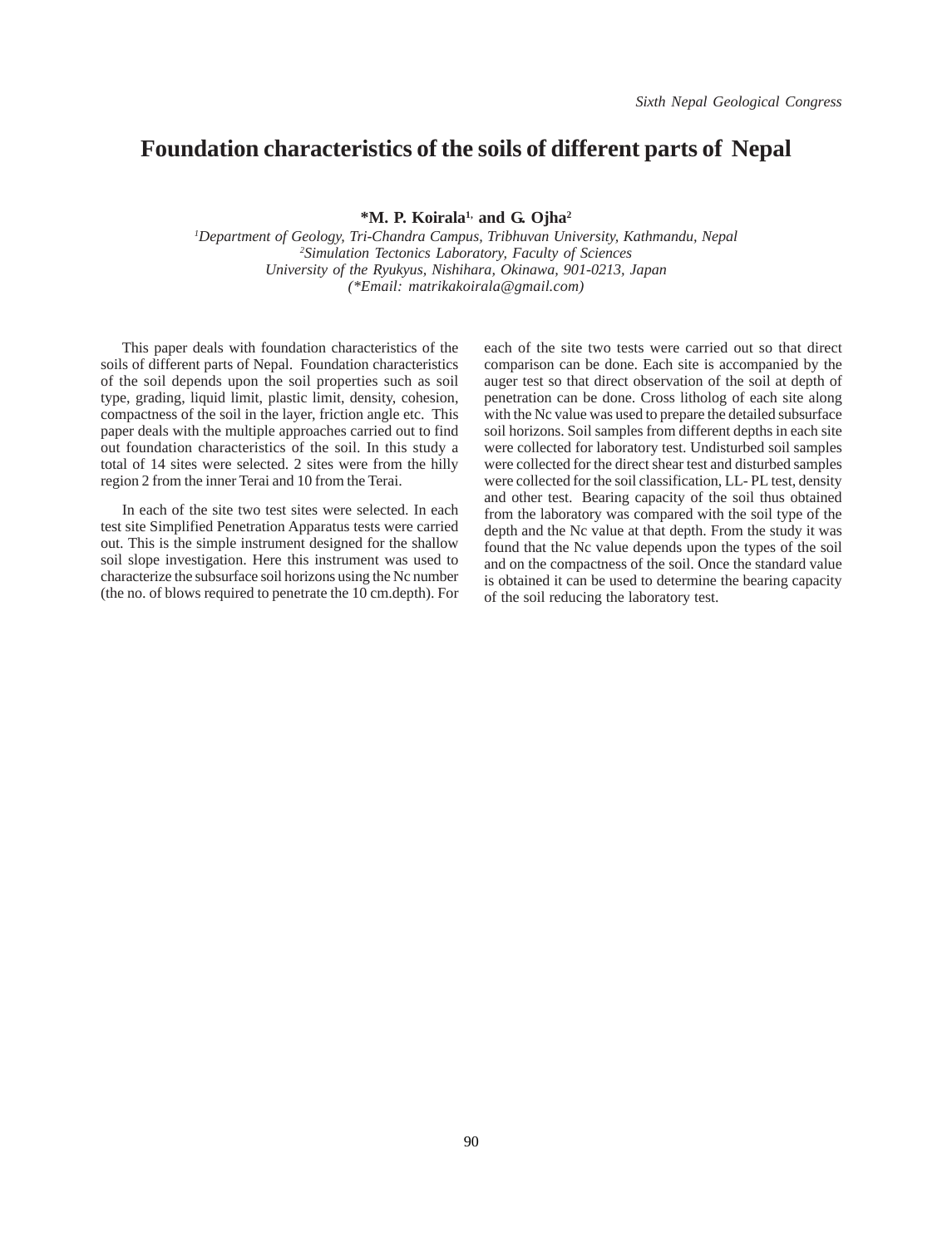# **Geological and bioengineering investigation on the Dhungagade– Aarughat section of Gorkha–Aarughat Road, Nepal**

#### $*$ **Naba Raj Neupane<sup>1</sup> and Ishwar Sunuwar<sup>2</sup>**

*1 Department of Environment Science, Amrit Campus, Tribhuvan University, Kathmandu, Nepal 2 Environment and Resource Management Consultant (P.) Ltd., Nepal (\* Email:nneupane@gmail.com)*

This paper presents typical road stabilization works implemented in Dhungagade–Aarughat Road section, 37.7 km of Gorkha–Aarughat Road under Decentralised Rural Infrastructures and Livelihood (DRIL) Project, Nepal. Upgrading of earthen road to gravel standard and making the road all-weather condition was objective of the project. Investigation revealed of potential threats to road by two major landslides *viz.* Kokhe Ahale at Ch 7+000 and Koyabhanjyang at Ch 21+100 where road sections are damaged obstructing traffics. Temporary access is opened and traffic flows are brought normal. Another site at Ch 17+820–18+240 known as Khanchowk loops is kind of future problem if not carefully engineered at the time of road widening. There are 56 number other medium to minor sites all scattered along the road where standard bio-engineering slope stabilisation techniques are prescribed.

 The terrain is represented by metamorphic rocks i.e. phyllite, schist, and quartzite. About 34 km road length passes through colluvium and residual soil with occasional appearances on short section of rock outcrops. About 3.7 km road runs along the lower valley slopes through alluvium and rock cliff exposed by Budhi Gandaki River. Within the 37.7 km of road distance, there are two faults (including local vertical fault near Ahale Bhanjyan landslide) and three thrusts intersect to road alignment and other two faults exist within the vicinity of road corridor. The road runs through rouged terrain of mid-hills with general cross slopes ranging from 15° to 60°. Source of quality construction materials are hard to find along the road corridor. There is one potential quarry site identified at Ch. 19+000 (Gyampesal), which is in the private land. Up on the operation of said quarry, one house will have to be relocated.

 Twenty-year data from Gorkha Bazar station reveals, GAR corridor receives 1,776 mm mean annual precipitation with the 10 years record. One standard nursery and two stock nurseries are required for production and multiplication of plants. All planting materials are required to produce/grow in project nurseries. Skilled nursery staffs are required for operation and maintenance. All sites bio-engineering designs are composite in nature and supplementary to conventional civil engineering structures to slope stabilisations. Therefore, they are important elements, which come in an integrated form and should be completed at all sites as prescribed. Timing is another aspect and should strictly be followed as per the bio-engineering calendar. Success of the bio-engineering activities is dependant to success of planting part.

All stabilization works will cost NRs. 59,449,010.89, of which 34% will be spent on wages of skilled and unskilled workers, 49% will be utilised for procuring of civil engineering construction materials. Procurement of vegetative materials will take 5% of share and production of planting materials will cost 7%. Technical supervision part will be taking about 5% of the total estimates. The experience has been highly relevant and has been replicated in stabilization of roadside slides in other parts of Nepal.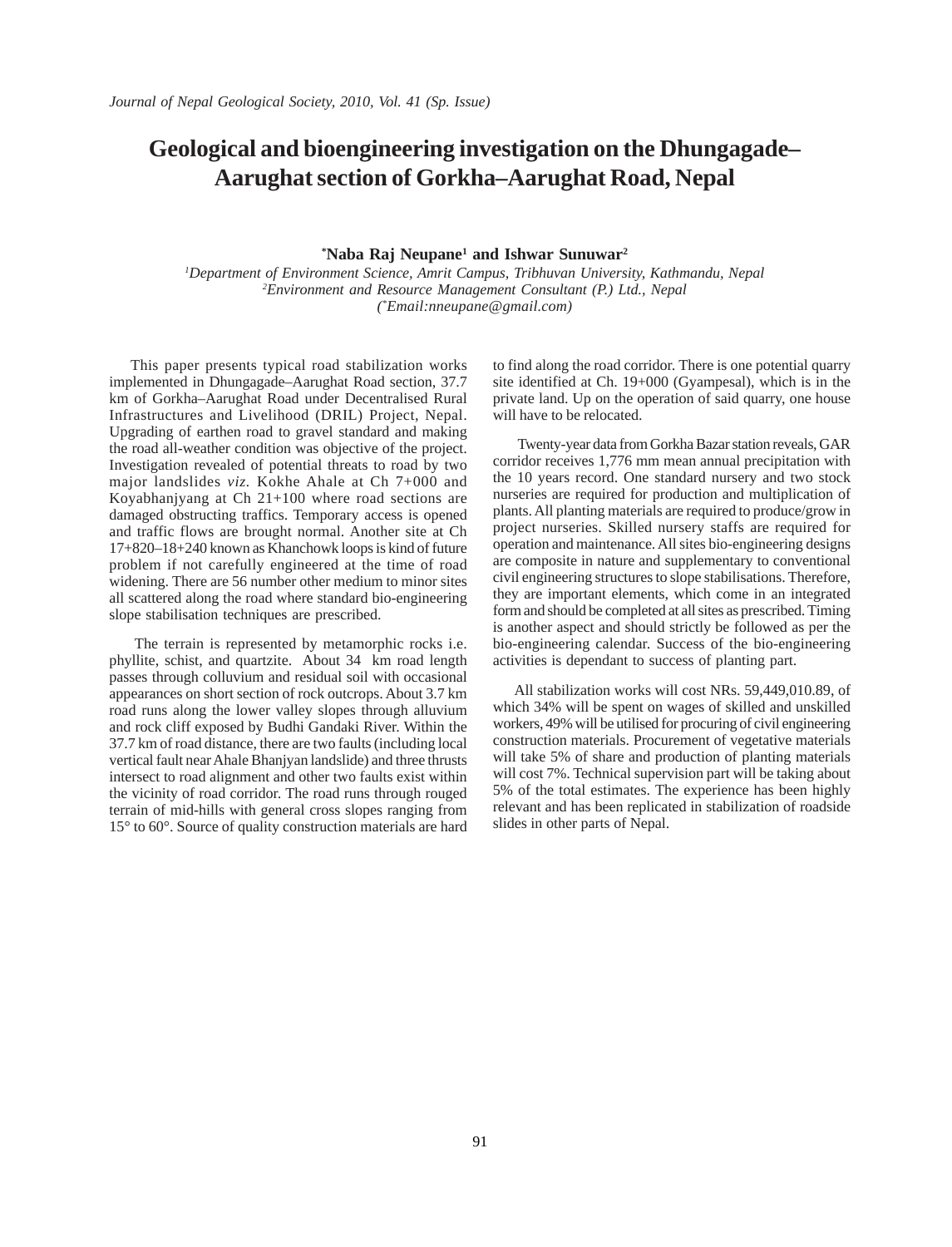#### **Prospects of railway development in Nepal**

Nawa Raj Khatiwada<sup>1</sup> and \*Tara Nidhi Bhattarai<sup>2</sup>

*1 Nepal Development Research Institute, Lalitpur, Nepal P.O. Box 8975, EPC 2201, Kathmandu, Nepal 2 Department of Geology, Tri-Chandra Campus, Tribhuvan University, Kathmandu, Nepal (\* Email: tnbhattarai@wlink.com.np)* 

Transportation system in Nepal is dominated by road transport since the existence of railway network is very negligible. As of rapidly expanding demands of both passenger and freights transportation, development of alternative effective and efficient transport system that would support the rapid economic growth is an urgent need. Railway system seems to be a viable alternative since it's successful use in many parts of the world provides a strong evidence. With this option we can not only carry huge amount of loads and passenger efficiently to a long distance but also in less time. Moreover, the huge hydropower potential could solve the need of power-prerequisite for the railway system. Compare to the development of highways, railway offers many competitive advantages. For example, its track need less wider space which is a crucial factor for developing long distance

transport system in a rugged and difficult topography of Nepal. Railway is environmental friendly compare and can be based on the renewable energy source. In these contexts, this paper aims to shed some light on the potential of railway development in Nepal and suggests a few viable and feasible railway alignments connecting east-west, and north-south areas. The paper reviews the criteria for alignment selection such as availability of river corridors and the minimum required gradient, threshold population, potential economic zones, topography, geology and river morphology. An analysis of the economic, environmental and social dimensions are also made. The paper concludes with a recommendation for further research and strategy formulation.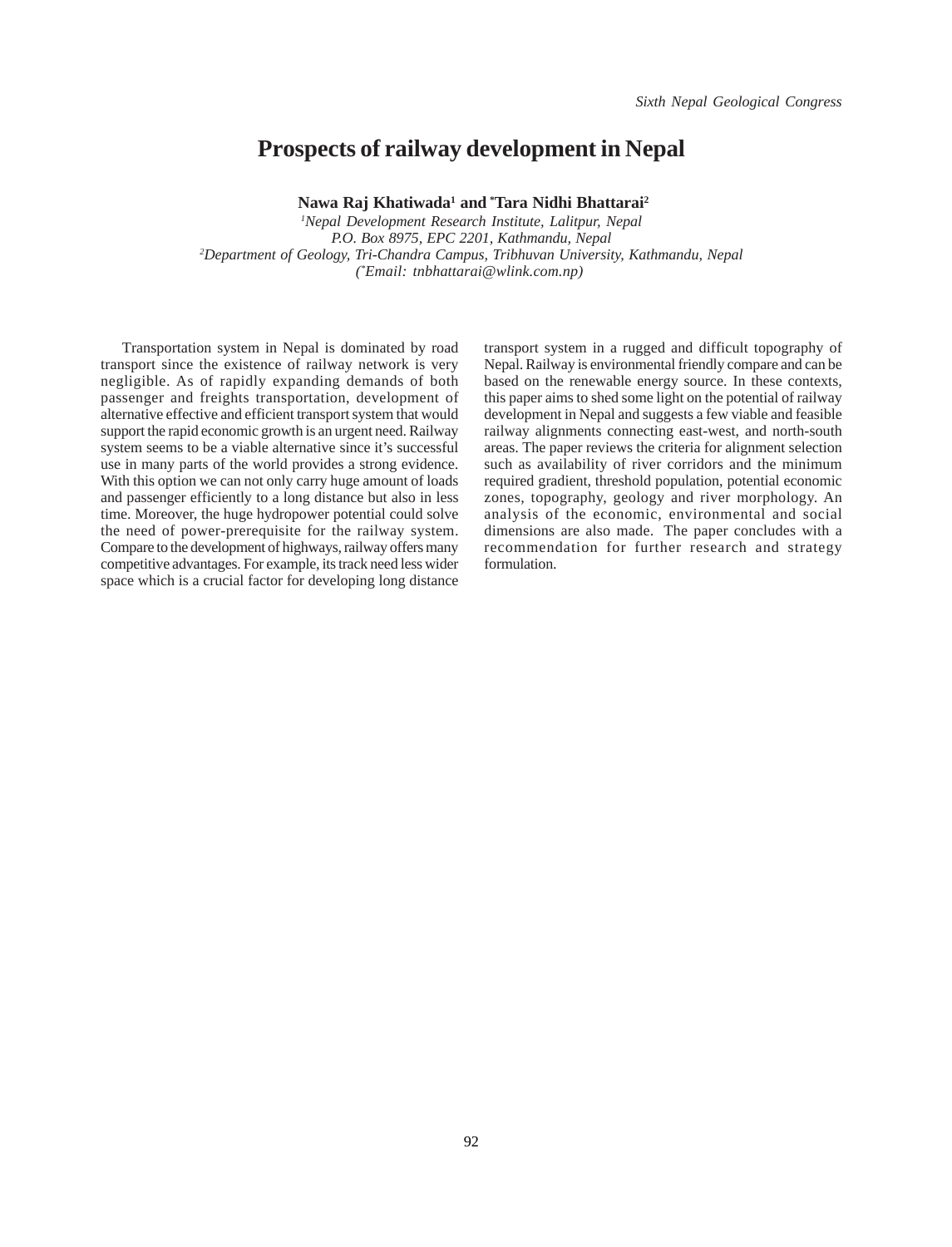#### **Soil restoration using rock dust**

#### **Pasquinel dela Fraga Chavez**

*Departamento de Edafología, Instituto de Geología, Universidad Nacional Autónoma de México, Circuito Exterior s/n Ciudad Universitaria. 04510 México (Email: paski23@hotmail.com)*

In many parts of the world, food security is at risk. One of the causes of the falling on food production per-capita is the decline on soil´s quality and quantity. In order to reverse this trend, and increase soil fertility, soil and plant nutrients have to be replenished.

There are several ways to enhance and maintain the soil´s health. The application of so-called agrogeological practices is only one of the biophysical instruments that are used to tackle long-term soils related problems.

The objective of this study was to assess the effect of applying crushed rocks, locally available in Huatusco, Veracruz, Mexico to soil, and to record the chemical and physical characteristics, and the productivity of an andosol.

The research project consists of three phases:

- 1. Physicochemical characterization of soil
- 2. Experiments to determine the availability of nutrients present in the rocks
- 3. Greenhouse experiment

The application of large quantities of ground basaltic rock (ten tons per ha) increased the pH measurements, it also increased cation exchange capacities, and enhanced cation levels in the soil. Furthermore it showed exponential growth, and increased the total yield of perennial Rye grass *Perenne* Linn *(Lolium perenne)*.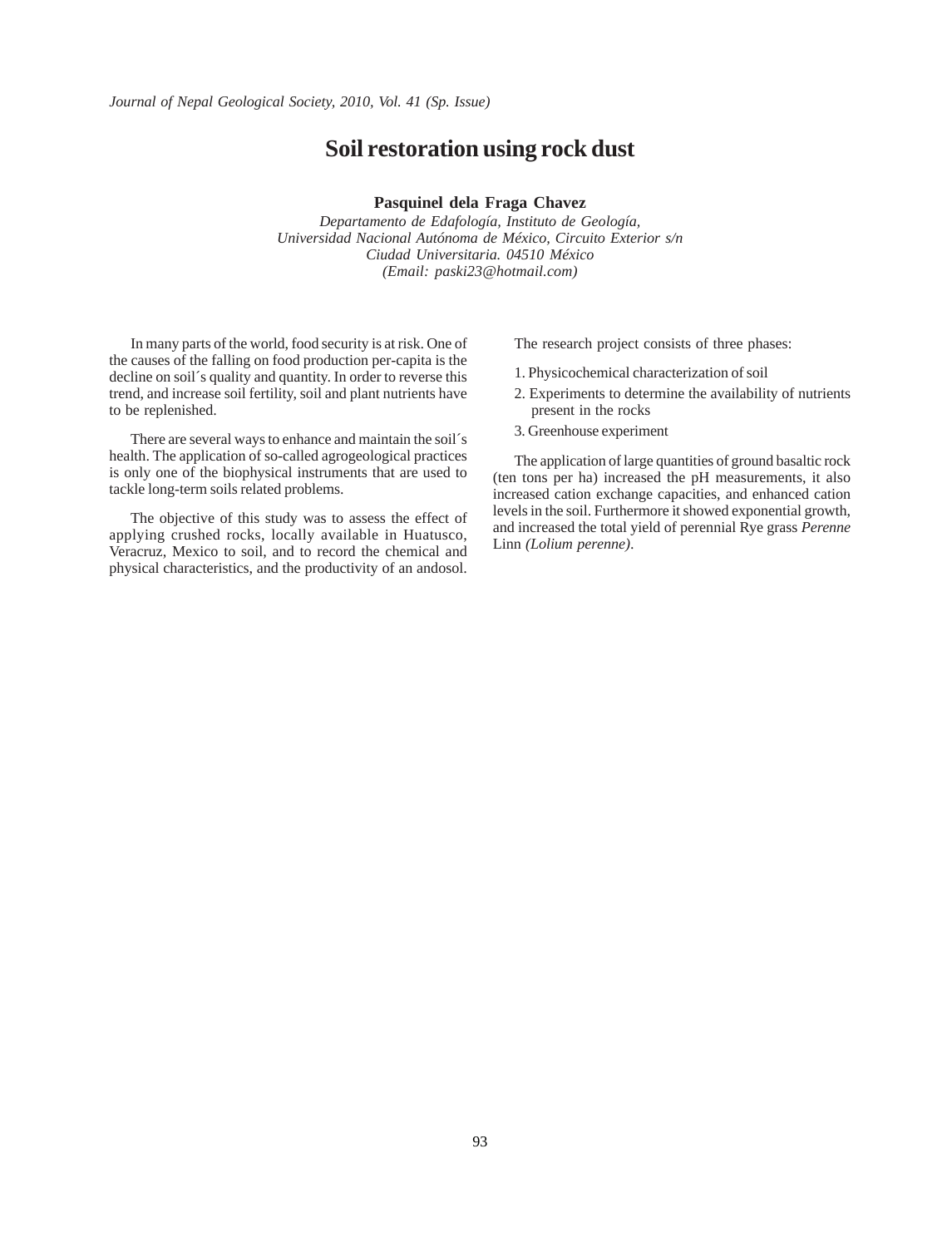### **Concept of Metro tunnelling in the Kathmandu Valley, Nepal**

**Ram Hari Sharma**

*600MW Upper Marsyangdi II HEP MS Tunnelling from EPFL Switzerland (Email: rhsharmawagle@yahoo.com)*

Kathmandu Valley, the capital city of Nepal, is the largest urban center and the nation's main business hub. Due to rapid migration from rural areas Kathmandu Valley is growing and urbanizing. Traffic density in the valley is increasing so rapidly that this city is at the verge of traffic collapse. There is no more open space to widen the existing road and to develop new transport related infrastructures. This increasing urbanization involves great challenges to improve the urban environment and quality of life of the Kathmandu Valley. To improve the life and environment of the Kathmandu Valley, additional infrastructure and open space is required. Therefore, the new infrastructural developments will ultimately taking us to the alternative third dimension, either

underground or overhead transport network in the valley. Compared to the overhead network the underground mass transport network will be the best alternatives to create new rooms without disturbing the existing lifeline of the valley and its beauty. The concept is to construct underground mass transport network of metro railway and rediscover old open spaces on ground which will help to improve the environment and quality of life in the Kathmandu Valley. This paper deals with this alternative and is believed that the proposed underground metro system will create new room for easy and fast intercity mass transport system in Kathmandu Valley.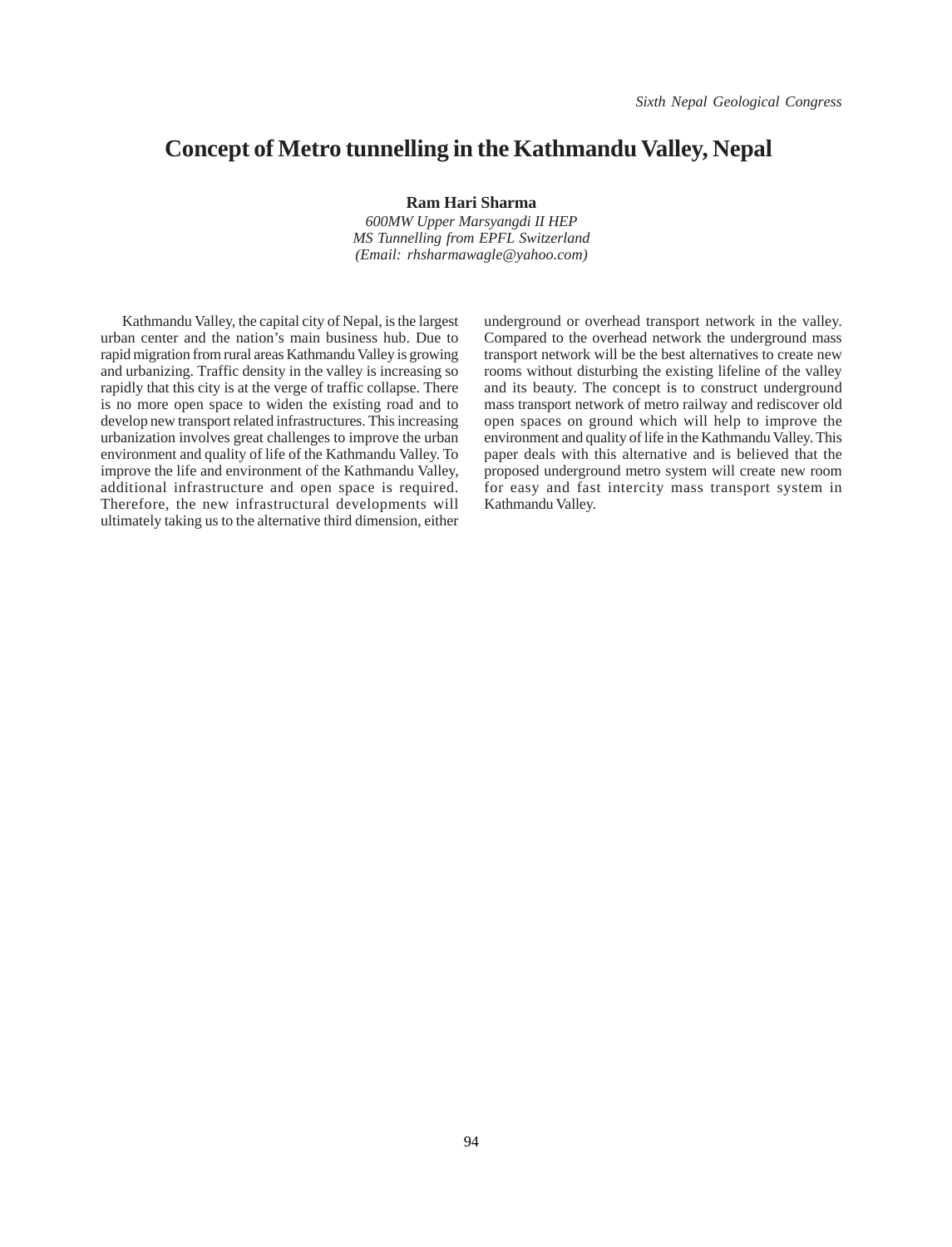# **Geotechnical instrumentation and its implications in dams, slopes, and tunnels: an experience from middle Marsyangdi Hydroelectric Power Project (MMHPP), Nepal**

### **Tika Ram Paudel**

*Nepal Electricity Authority, Soil, Rock and Concrete Laboratory Swayambhu, Kathmandu, Nepal (Email: paudeltr@hotmail.com)*

Geotechnical Engineering in construction projects is becoming a precise design tool through its approach to modern equipments and instrumentation in underground explorations. The inability of surface investigations to detect in advance all potential significant properties and conditions in natural form require designers to make assumptions and generalization that may vary with actual field condition. Visual observations and field tests combined with instrument data can provide realistic basis for design parameters.

 The design parameters obtained through the interpretation of field data will also help for back calculation, and ultimately results in economical and perfect size of concrete structures. Analysis of data obtained from geotechnical instrumentation can be utilized to verify design parameters, design assumptions, construction techniques, analyze adverse events and verify apparent satisfactory performance.

 Construction of hydropower involves a number of heavy structures to be found on weak soil to hard rock, excavations of large underground caverns and excavation of soil and rock slope. Most of the structures are designed to be in underground caverns while the semi-underground structures require excavation of high slopes in soil and rock. The stability

analysis of such slopes and underground caverns require continuous monitoring of the movements throughout the construction period and afterwards too. Such movements and internal pressures obtained through geotechnical instruments are very important for the safety of the existing structures and criteria for future designs.

 The geotechnical instruments viz. Inclinometers, Extensometers, Piezometers, Load cells, Strain gages, Tilt meters, Survey monuments, Seismic accelerometers etc. are the mostly used at Hydropower sites. Every instrument at the site is selected and installed to assist with answering a specific question and it is intended to provide data for evaluation. From the observations and monitoring of Geotechnical instruments in MMHPP, very useful quantitative data relating the behavior of dam, slopes and reservoir during construction, reservoir impounding and operation of the project are obtained.

 This paper deals with the installation, monitoring and interpretation of data obtained from various instruments from Middle Marsyangdi Hydropower Project, Lamjung. The results obtained from geotechnical instruments are very outstanding in modifying the design criteria and geotechnical parameters.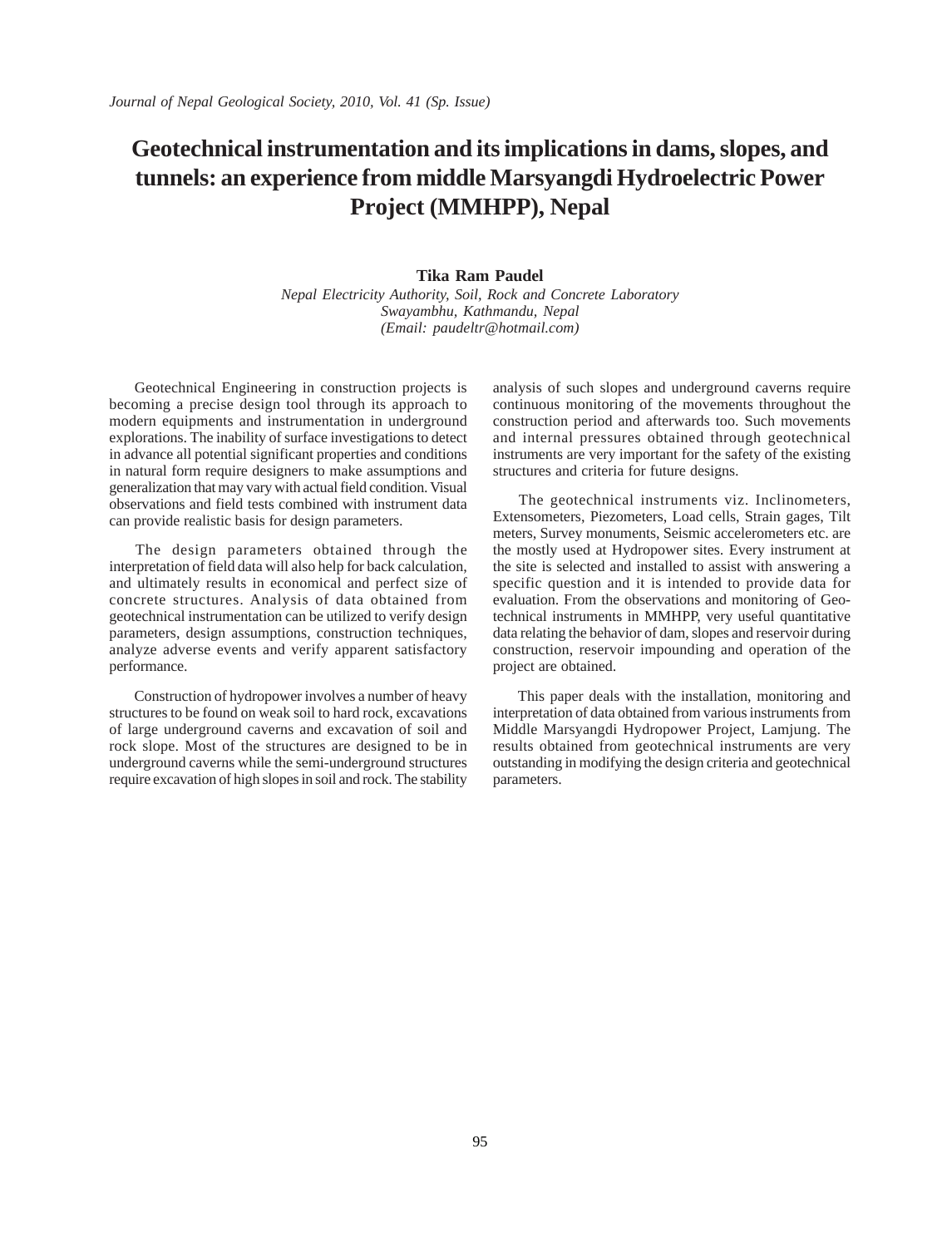### **Engineering and geotechnical evaluation of Panthial landslide along National Highway (NH), Jammu and Kashmir, India**

### **\*Yudhbir Singh, G. M. Bhat, S. K. Pandita, Vinay Sharma, S. S. Kotwal, Kuldeep Kumar, and Sumita Koul**

*Department of Geology, University of Jammu, Jammu- 180006, India (\*Email: yudhbirjammu@gmail.com)*

Strategically very important and the only surface link to the valley of Kashmir with rest of the country, the Jammu-Srinagar National Highway (NH-1A) has been facing major problems due to landslides from last four decades. The fragile lithology and lack of understanding of the failure mechanism have aggravated the situation more in the recent past. Panthial landslide along the National Highway at Km. 169 created initial failure in the late nineties, but during 2006-2007 the highway remained closed for more than a month including a period of 15 days continuous blockade. The road blockade not only caused a lot of discomfort to passengers but the shooting stones from the slide also inflicted loss to the life and property. An inclinometer has been installed to monitor both the subsurface and surface movement of the rocks in the area under a DST funded project. A drilling core of 25 m has been retrieved for studying the subsurface lithology. Various short term measures were suggested to the Border Roads Organization (BRO) and these measures have been successful. This study illustrates the impact of various geotechnical parameters and engineering properties on the possible landslide triggering mechanism.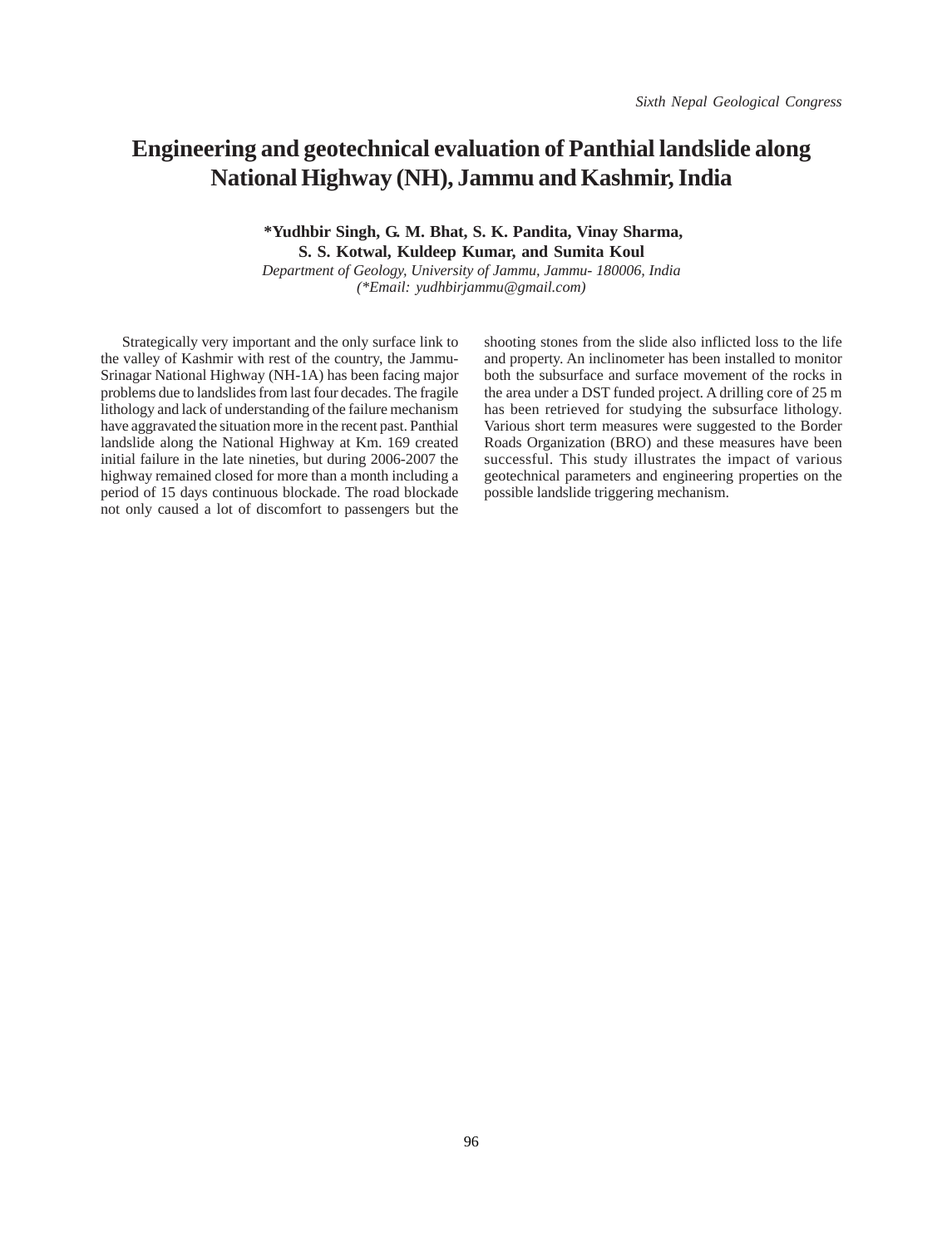# **Investigation of effective parameters in fracturing of sedimentary rocks**

#### **Asghar Laderian**

*Arak University of Iran, Iran (Email: asg\_laderian@yahoo.com)*

Every point of the earth always is under different forces such as overlaying strata weights (matrix and water porosities), magnetic forces, and tectonics forces and else where applied on it in varies directions. On the bases of deviatoric stresses exist caused by forces in different directions rock deforms under it's physical and mechanical properties. So, in respect to these properties another distribution of stresses forms and causes different elastic and plastic deformations such as fractures. To find out effective parameters in modelling of fractured formation detailed study has been done. To do this, the frothy variables which are expected to have important roles in fracturing and forming stylolitse taken by drilling cores and thin sections carefully analyzed. For analyzing, discrete statistic methods have been used for different depths. It is found that three most factors such as crystallization, anhydrites and foraminifers are more highlighted and the effectiveness varies in different sedimentary layers.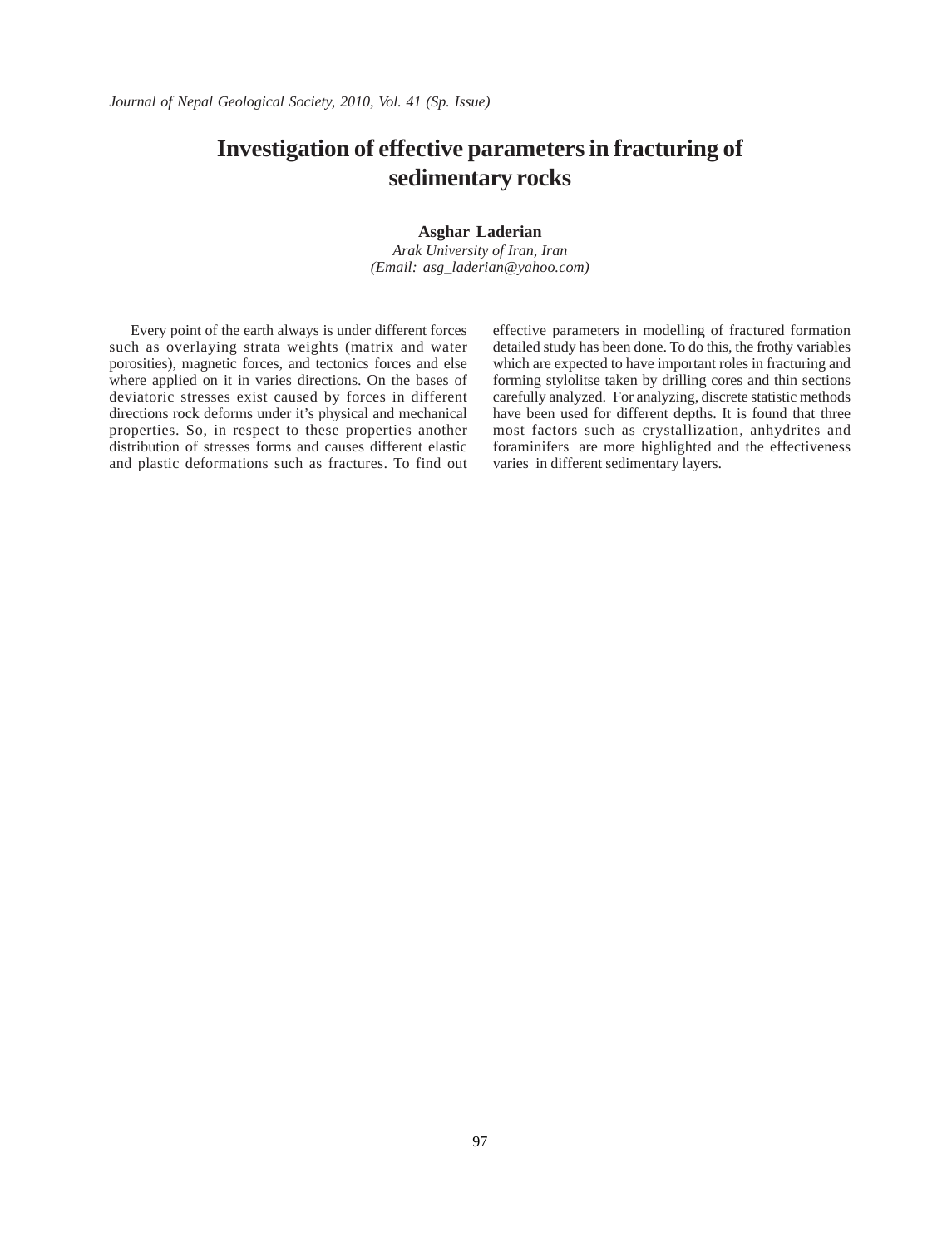## **Flow characteristics of densely packed granular shear flow subjected to slow deformations**

### **Subodh Dhakal**

*Department of Geology, Tri-Chandra Campus, Tribhuvan University, Kathmandu, Nepal (Email: subodhdhakal@hotmail.com)*

The densely packed assembly of granular materials subjected to slow deformations is studied experimentally in the 2D shear flow apparatus. It is found that the consecutive cycles of solid like (jammed) and fluid like (un-jammed) states characterize the flow. The jammed state is represented by negligible mobilization of particles, whereas the un-jammed state is represented by considerable mobilization of particles. The rotational and translational kinetic energy shares their dominancy in the jammed and un-jammed states respectively. Nevertheless, rotational counterpart also increases quite high in un-jammed state. There exists clearly a gradient of

translational and rotational velocity across the shear cell especially in the un-jammed state indicating the phenomenon of strain localization. The un-jammed state originates because of the breaking and buckling of few columns near to the inner moving wall as noticed by previous researchers, and the jammed state regenerates once the broken and buckled columns regrouped into new columns. The dilatation phenomenon is found to be associated with the un-jamming states indicated by the drop in the local particle concentrations.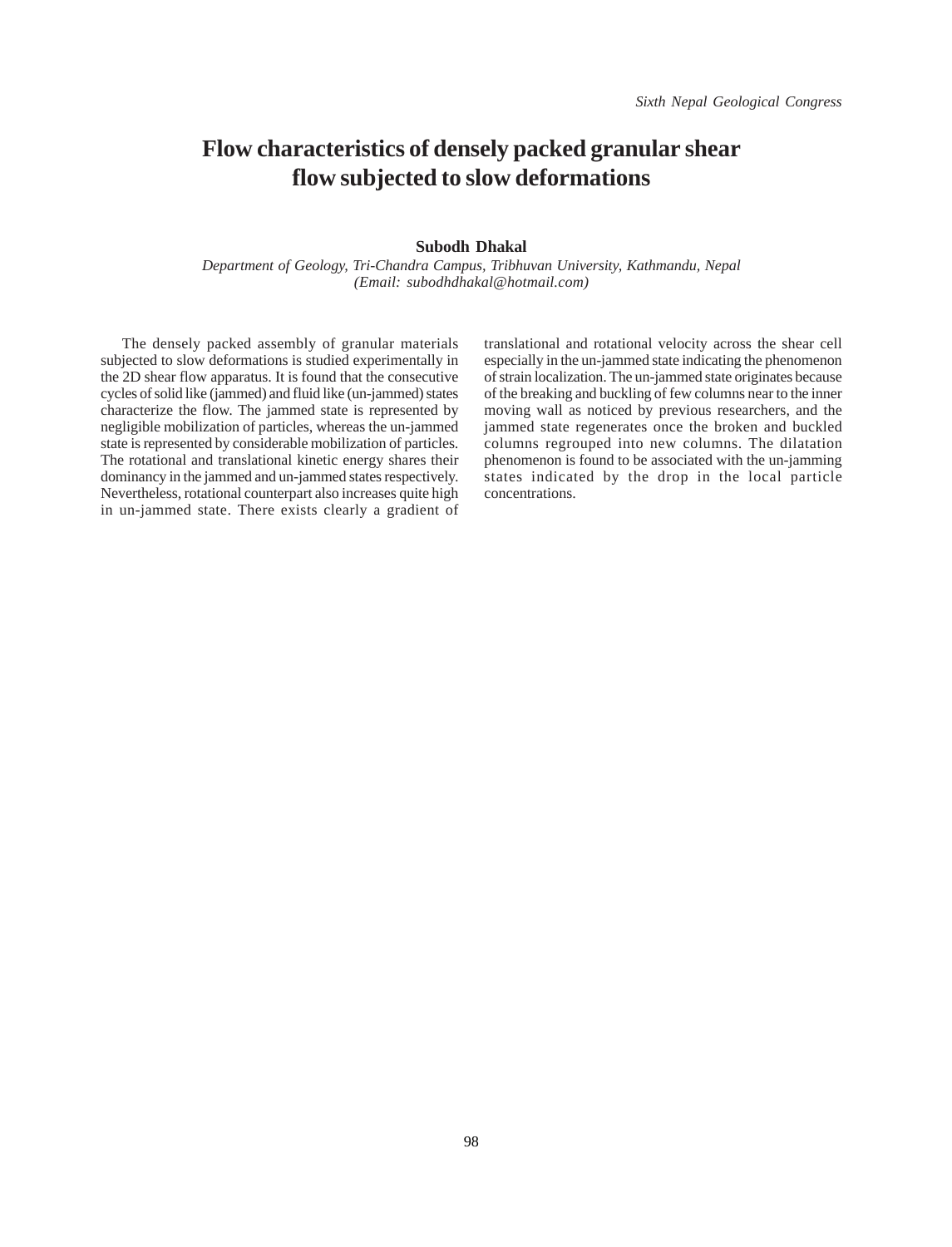## **Development of HAZUS compatible fragility functions for non-engineered buildings in Nepal and Bangladesh**

**\*Ramesh Guragain and Radha Krishna Mallik**

*National Society of Earthquake Engineering, Nepal (\*Email: rguragain@nset.org.np)*

The buildings that are not been designed or supervised by an architect/engineer are classified as non-engineered buildings. Such buildings are obviously prevalent in the rural or non-urban areas including the periphery of cities. A large percentage of the buildings even in urban areas of many developing countries are non-engineered.

More than 90% of buildings in Nepal are non-engineered. In case of Bangladesh, recent survey carried out in three cities; Dhaka, Chittagong and Sylhet shows more than 65% as non-engineered even in the city areas. These are the ratio of masonry and tin-shed buildings over total building stock and do not include reinforced concrete buildings. Many reinforced concrete buildings in these cities are still nonengineered if the structural design and supervision is the basis for defining non-engineered buildings. The nonengineered concrete buildings, which are generally lightly reinforced, are termed as lightly reinforced concrete buildings in this study. If these buildings are added to non-engineered ratio, the percentages of the non-engineered buildings will be even more.

Recent earthquakes in developing countries have shown that damage ratio of non-engineered buildings, specially the masonry buildings, are more than engineered causing a large number of casualties. So, the loss estimation result in cities of developing countries is highly dependent to the fragility functions of masonry buildings.

Different fragility functions/curves for masonry buildings are suggested by various authors are either acceleration or intensity based. Some give the function in terms of economic loss and some others give in terms of damage grade.

This study focus on HAZUS compatible fragility functions development for different type of non-engineered buildings in Bangladesh. Fragility functions are developed using qualitative methodology where different available fragility functions are analysed, appropriate one are selected and customized to fit to HAZUS compatible form. Qualitatively developed fragility functions were verified numerically. Detail non-linear analysis of selected brick masonry buildings were conducted using Extreme Loading for Structures (ELS) software developed in Applied Element Method (AEM) to verify the qualitatively developed fragility functions numerically. A good agreement was found on qualitatively developed fragility functions and the numerically obtained one.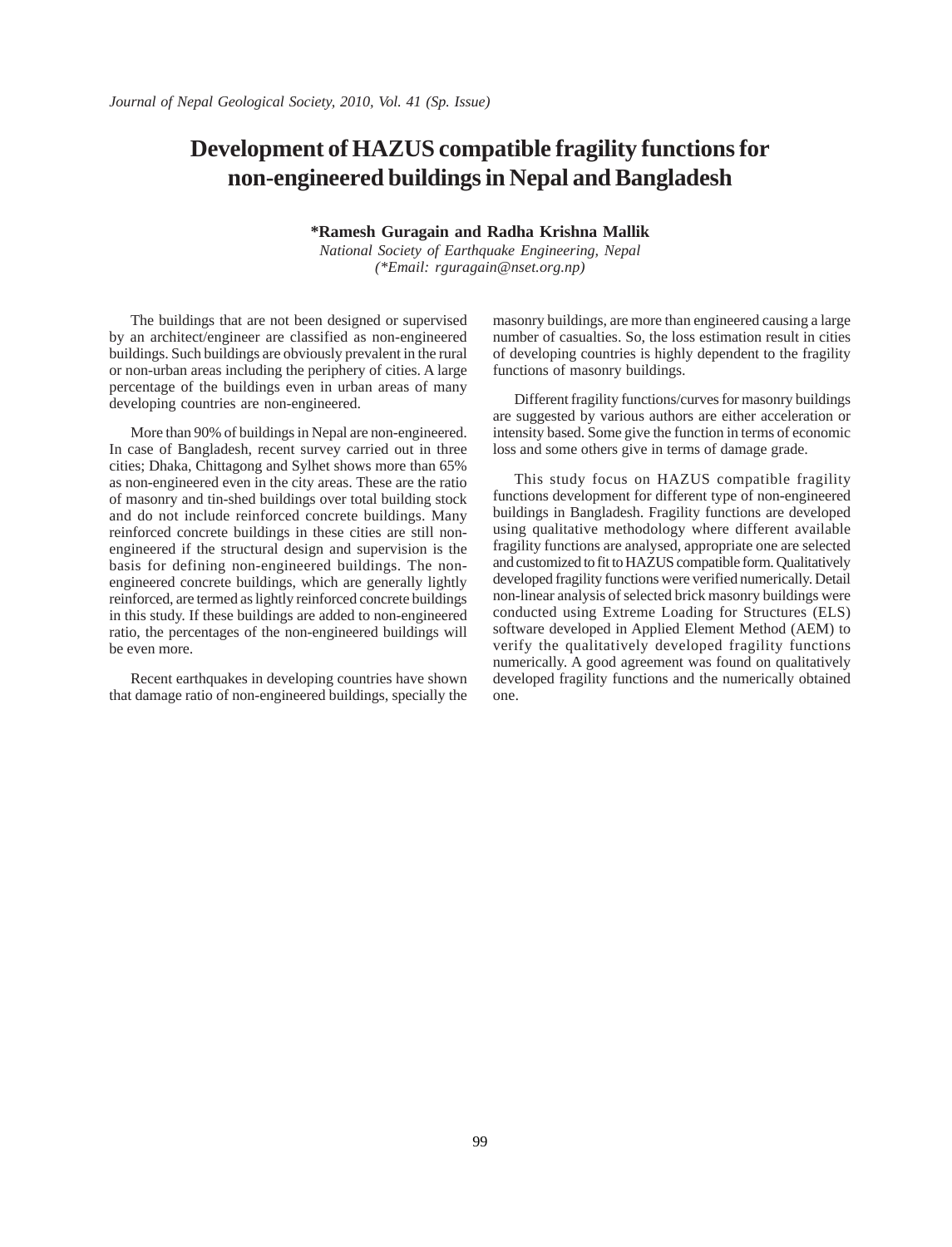# **Updation of land use information and generation of land use zoning maps: an application of integration of GIS and Remote Sensing through knowledge base**

Nab Raj Subedi<sup>1,2</sup>, \*Dinesh Pathak<sup>3</sup> and Ghan Bahadur Shrestha<sup>4</sup>

 *Land Management Training Centre, Ministry of Land Reform and Management, Kathmandu, Nepal Kathmandu University, Dhulikhel, Nepal Department of Geology, Trichandra Campus, Tribhuvan University, Kathmandu, Nepal Geo Consult (P) Ltd., Kathmandu, Nepal (\*Email: dineshpathak@wlink.com.np)*

Land use planning is an issue of public policy that binds multiple disciplines in order to regulate the use of land in an efficient way to avoid land use conflicts and acts as a tool for the safeguard of environment. A task of updating of land use information and then land use zoning was carried out in few plain as well as mountainous areas of Nepal. The objective of the study was to classify land based on the present pattern of use and then ultimately prepare Land use zone map that would support decision makers to formulate policies for the justified use of land in immediate future. The fist task was accomplished by applying the integration of remote sensing and GIS technology that assisted characterizing and analyzing the dynamic environments so that the change in some objects in terms of geometry, class and topology could be identified. Updating co-registered vector data of the study areas by using remotely sensed imagery was performed by simultaneous viewing them using GIS tool. For the discrete field features, knowledge based engineering was applied to extract discrete information that was integrated at the final

stage by applying the map algebra techniques in the realm of GIS. The raster based information was then undergone self developed algorithm for generalization to render the product in required scale of measurement i.e. 1:50,000. Land Zoning was performed based on the criteria that help to allocate land within defined classes that fit for the certain use of land. The criteria were mainly related to land capability, land system, socio-economic indicators and most importantly present land use pattern. It was found that the present use of land is erratic in nature and there exists decreasing trend of spatial extent in vegetation cover as well as agriculture over the study areas. As the land having medium grade of suitability to one class can have very high suitability measures in the other classes, the land use zoning criterion should be standard, coherent and consistent which must be backed by authorized decisions. Spatial planning is recommended to be carried out through iterative process based on dialogue amongst all stakeholders aiming at the negotiation and decision for a sustainable use of land.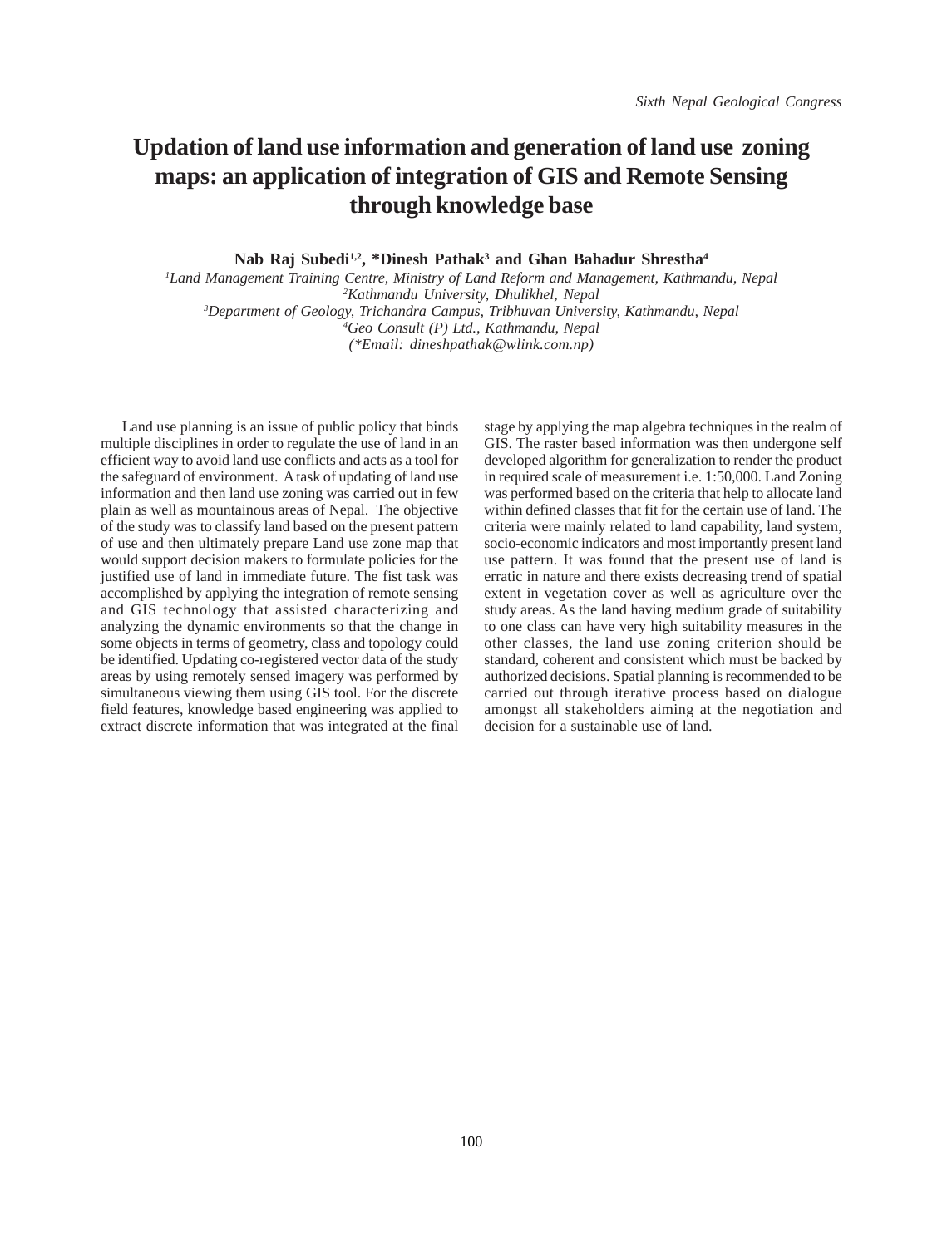### **Engineering geological investigations of Dik Chhu hydropower project, Sikkim Himalaya, India**

**\*Ajay K. Naithani and P. C. Nawani**

*National Institute of Rock Mechanics Kolar Gold Fields, 563 117 Karnataka, India (\*Email: ajay\_naithani@hotmail.com)* 

The Dik Chhu hydroelectric project is located in the Dik Chhu Valley of Sikkim Himalaya where the Gorubatham Formation rocks are composed mainly of medium-to highgrade metamorphic rocks represented by quartzo-feldspathic gneisses, garnet-mica schists, schistose quartzites, phyllites and biotite gneisses with schist layers. The installed capacity of the project is 20 MW. The proposed dam site across the Dik Chhu River is located 150 m downstream of confluence of the Bakcha Chhu and the Rate Chhu Rivers. The intake for water to be conducted to the tunnel is proposed immediately upstream of dam site, on the right bank. The proposed headrace tunnel alignment passes through a rough and rugged terrain, on the right bank of the Dik Chhu. The tunnel length is about 5.6 km and the diameter will be 3–4 metres. Two possible locations for intermediate adits have been identified from the point of minimal length and suitable geological setup. The surge shaft at higher levels on the right bank of the Dik Chhu, near to Sangam village is proposed.

The penstock slopes have reasonably good gradient and exposes quartzitic phyllites. The powerhouse is proposed as an open structure and is of 90 m in length, 23 m in breadth and 40 m height. The tail water after production of power is being conducted through a channel about + 300 m (approx.) long downstream of the Dik Chhu on its right bank. To design the rock support for the underground structures of HRT, surge shaft, and for the foundations of dam, intake of sedimentation tank penstock, power house and TRC, rock mass classifications was attempted following the methods of Bieniawski's Rock Mass Rating (RMR) Classification and Tunnel Quality Index (Q) of Barton et al. The result from the surface mapping indicates that the rock masses of the project area fall under the good, fair and poor rock quality, which is required to be confirmed by drilling and drifting. On the basis of above study recommendations have been made for the proper and safe construction of the project components.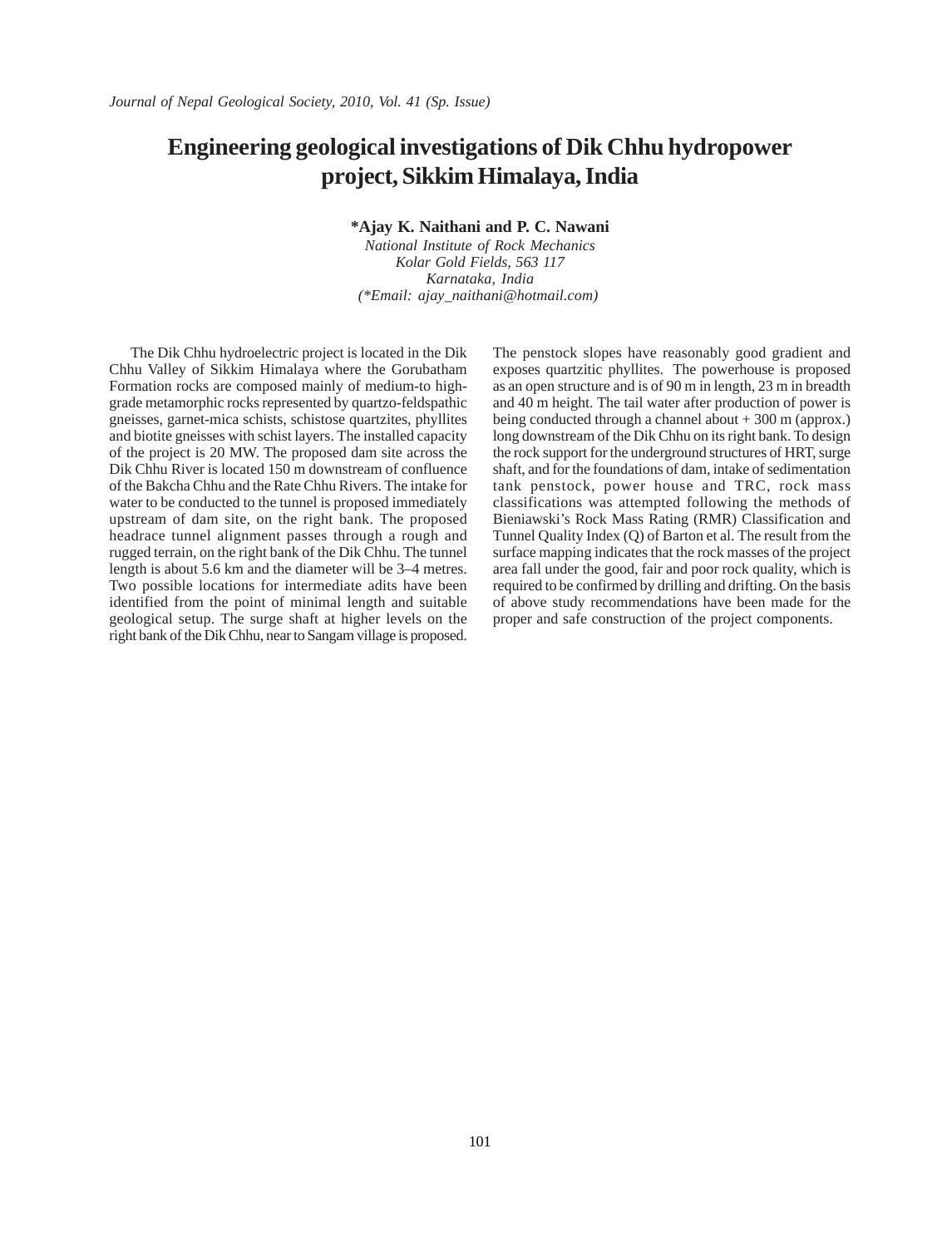# **Role of geological structures and clay minerals in triggering landslides on Mugling-Narayangarh Highway, central Nepal**

**\*Bhupati Neupane1 and D. P. Adhikari2**

*1 Central Department of Geology,Tribhuvan University, Kirtipur, Kathmandu, Nepal 2 Department of Geology, Tri-Chandra Campus, Tribhuvan University, Kathmandu, Nepal (\*Email: bhupati\_neupane@yahoo.com)*

 The Mugling-Narayangarh highway suffers from numerous landslides and debris flow events each year. To understand the causes of landslides, the area was investigated from geological, structural and engineering geological point of views. Major landslides in the area were studied and mapped. Soil samples collected from landslide areas were analyzed to understand clay mineral content in the soils. Illite and chlorite groups of clay minerals were

found in all samples. In general, clay plays a significant role on landslide occurrence, but in the Mugling-Narayangarh section, it has little role in comparison to the geological factors. Geology, geological structures, rock weathering and topography are the main factors and precipitation, erosion and land use changes are some of the other factors in triggering landslide and debris flow in the area.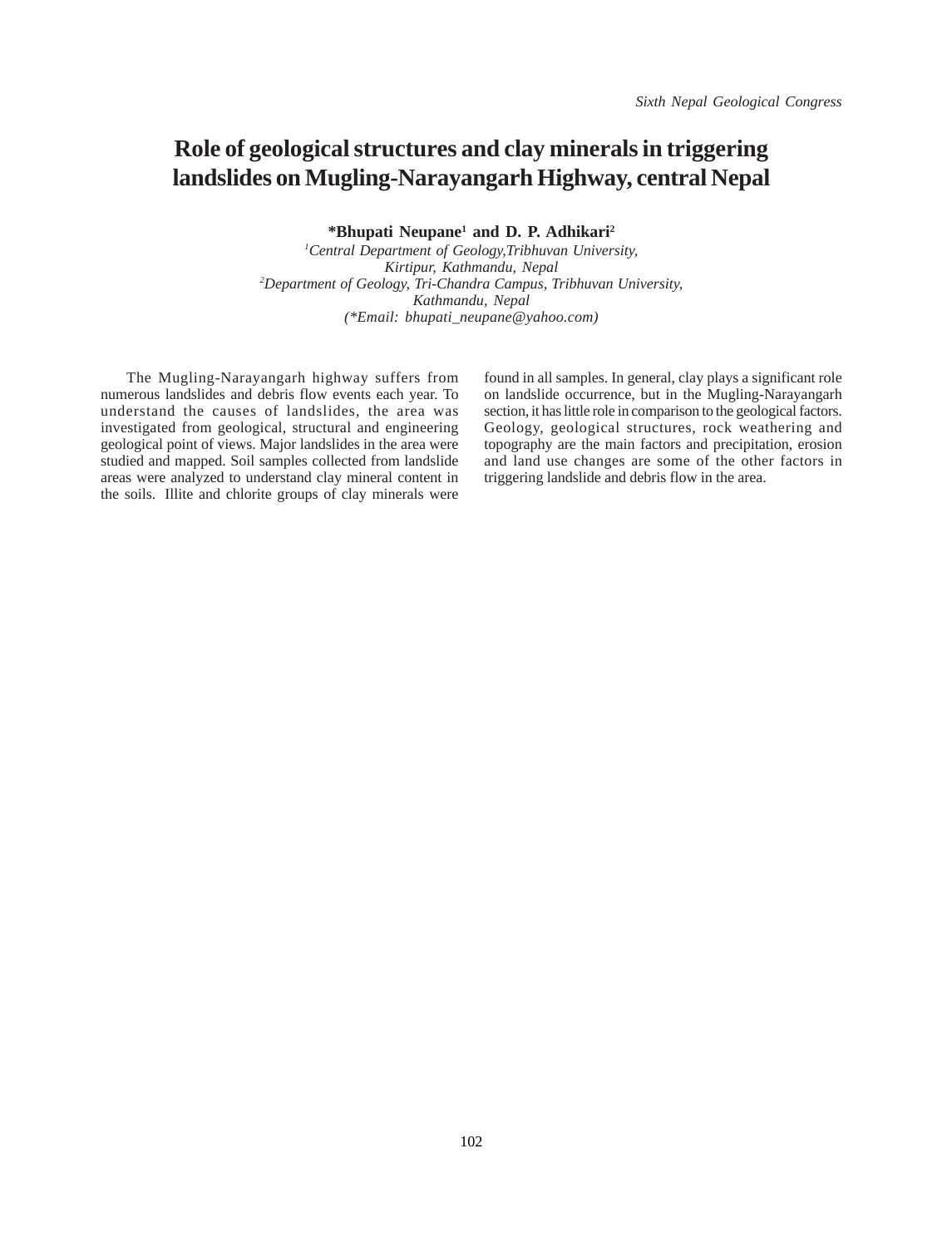### **Disappearing glaciers of Himalaya in the context of global warming**

\*B. N. Upreti<sup>1</sup>, S. Dhakal<sup>1</sup>, S. M. Rai<sup>1</sup>, S. R. Bajracharya<sup>1</sup>,

**B. R. Adhikari<sup>1</sup>, M. Yoshida<sup>1,2</sup>, and T. N. Bhattarai<sup>1</sup>** 

*1 Department of Geology, Tri-Chandra Campus, Tribhuvan University Ghantaghar, Kathmandu, Nepal 2Gondwana Institute for Geology and Environment, 147-2, Hashiramoto, Hashimoto 648-0091, Japan (\*Email: bnupreti@wlink.com.np)*

Most mountain glaciers worldwide are retreating but in recent decades they have begun melting at very high rates. They are the Earth's largest freshwater reservoir, and form the lifeline of many of the world's major rivers including the Himalayan Rivers. Projected climate change over the next century will further affect the rate at which glaciers melt. Average global temperatures are expected to rise  $1.4$ -5.8  $^{\circ}$ C by the end of the 21st century (IPCC 2001). Simulations project that a 4ºC rise in temperature would eliminate nearly all of the world's glaciers.

Himalayan region together with Tibetan Plateau has glacier coverage of 33,000 to 34,000 km2 , the region is aptly called the "Water Tower of Asia" as it provides around 8.6 X 10<sup>6</sup> m<sup>3</sup> of water annually for hundreds millions of people during dry season, feeding seven of Asia's great rivers: the Ganga, Indus, Brahmaputra, Salween, Mekong, Yangtze and Huang Ho in which basins more than 1.3 billion people find their livelihoods. Glaciers in the Himalaya are receding faster than in any other part of the world (IPCC 2001). Himalayan glaciers are retreating at rates ranging from 10 to 60 m per year, and retreat rates of 30 m per year are common. Many small glaciers (<0.2 sq. km) have already disappeared. Studies show that the terminus of most of the high altitude valley glaciers in Bhutan, China, and Nepal are retreating very fast. Warming in the Himalayan region has been much greater than global average. Previous studies estimate that in the Ganga, the loss of glacier meltwater would reduce July-September flows by two-thirds.

Our recent study in Langtang valley shows a consistent trend of increase of temperature since late 1980s that has resulted in the fast melting of glaciers and their retreat both horizontally and vertically. On analyzing and comparing the satellite images of 1979, 1989, 1999 and 2009, it is found that there are distinct changes in the snout positions of the glaciers. The present study shows that in the higher part of the Langtang valley in Kyanjing Gumba area, the yearly temperature data shows a consistent rising trend since 1988, a clear indication of global warming. However, the temperature data from the lower altitude at Dhunche station shows much subdued rising trend indicating that higher altitudes are much more sensitive to temperature increase than at lower altitudes due to global warming. The hydrological study shows that despite the decreasing trend of annual precipitation, the

discharge of the Langtang River is showing an increasing trend of discharge. This can be possible only due to the increased rate of melting of the glaciers at higher altitudes.

The interpretation of satellite imageries of the valley very clearly shows horizontal retreat of most of the glacial snouts and in the last 30 years (between 1979 and 2009). some of them have retreated or shrunk for over 900 m with an average retreat of about 30 m/year. Similarly some glaciers have retreated over 100 m vertically in the last 30 years. Comparison of the aerial extent of the glaciers in the Langtang Valley between 1979 and 2009 shows that the Langtang Lirung Glacial coverage area has shrunk by 62% in the last 30 years. If this rate continues, this glacier might just melt away within a short period of time. The total loss of glacial coverage area of the entire Langtang watershed within the last 30 years is 24%.

Climate change has tremendously impacted the glacier ecosystem in the Nepalese Himalayas climate change is a pressing issue and a growing concern to Nepal as all-Nepal temperature (maximum mean) since 1977 has raised 0.9 °C, at a rate between 0.03 °C yr<sup>-1</sup> and 0.12 °C yr<sup>-1</sup>, with an average of  $0.06 \,^{\circ}\text{C}$  yr<sup>-1</sup> whereas the global average surface temperature rise of the last century was only  $0.6 \pm 0.2$  °C. Associated with the temperature change, monsoon precipitation has undergone some changes with decreasing rainy days and increasing high-intensity rainfall events, resulting into increase in magnitude and frequency of water-induced disasters - landslides, debris flows and floods. Breaching of some of the lakes have already resulted into seven major Glacier Lake Outburst Flood (GLOF) events in the past 30 years, and the 26 glacial lakes (out of the 2315 lakes in Nepal) are reported to be potentially dangerous for GLOF. Almost 20% of the glaciated areas in Nepal above 5000 m are likely to be snow and glacier free area at an increase of air temperature by  $1 \,^0$ C. The depletion in the water resources (projected) is likely to be seriously affecting the hydropower potential, irrigation, and even the drinking water supply in the country and the region.

#### **REFERENCES**

- IPCC, 2001, Intergovernmental panel on climate change working group II 4th Assessment Report.
- IPCC, 2001, Intergovernmental on climate change working group I Policy makers Report.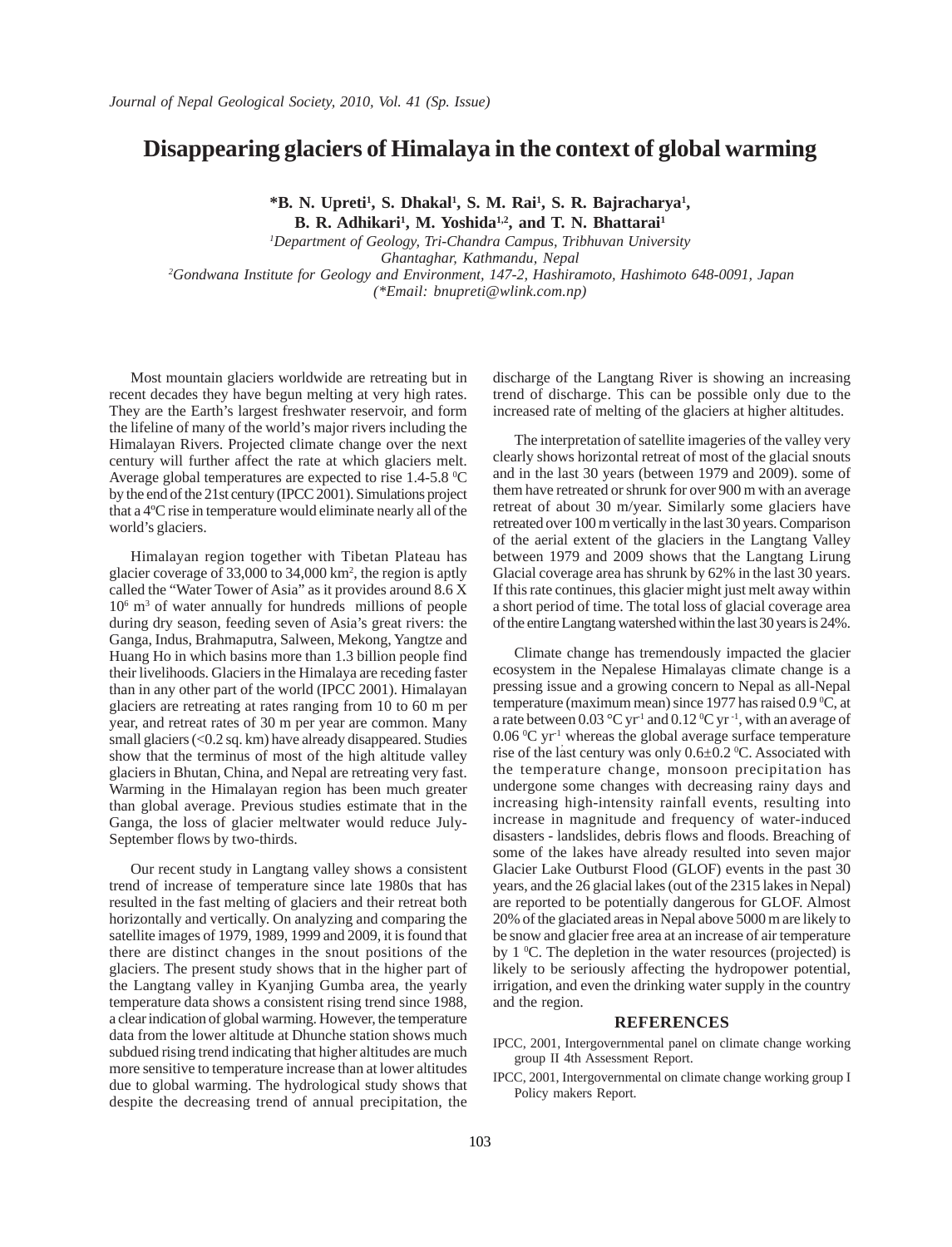### **On the occurrence of fatal landslides in Nepal**

**David N. Petley**

*International Landslide Centre, Durham University Durham DH1 3LE, United Kingdom (Email: d.n.petley@durham.ac.uk)* 

Landslides represent a substantial geological hazard in Nepal, causing high levels of economic and social losses, and numbers of fatalities in the range of tens to hundreds each year. A database has been constructed of the occurrence of landslides that cause loss of life in the period 1968 to the present across all of Nepal. The database allows analysis of the temporal and spatial patterns of landslides in Nepal. In this paper an analysis is presented of the occurrence of landslides in the period up to the end of December 2009. As of that time a total of 648 fatality-inducing landslides had been recorded, with a total of 3376 lives lost. The data show that the overall trend in landslide-induced losses is upwards with time, but that the pattern is rendered more complex than might be initially supposed by a marked cyclicity over a decadal timescale. It is demonstrated that this cyclicity is

primarily associated with trends in the southwest monsoon, with the occurrence of fatality-inducing landslides mirroring the occurrence of high annual monsoon rainfall on an annual basis. However, overprinting the cyclicity is an increasing trend in landslide occurrence, which is likely to be associated mainly with changes to the structure of society in Nepal, most notably the growth of the overall population and the development of roads in rural areas. The spatial pattern of landslides closely reflects the distribution of high annual rainfall and the distribution of steeper slopes, with a smaller influence from the proximity of large tectonic structures.

 Using this data, the final part of the paper considers likely future trends in landslide occurrence in Nepal in the context of economic development, population growth and climate change.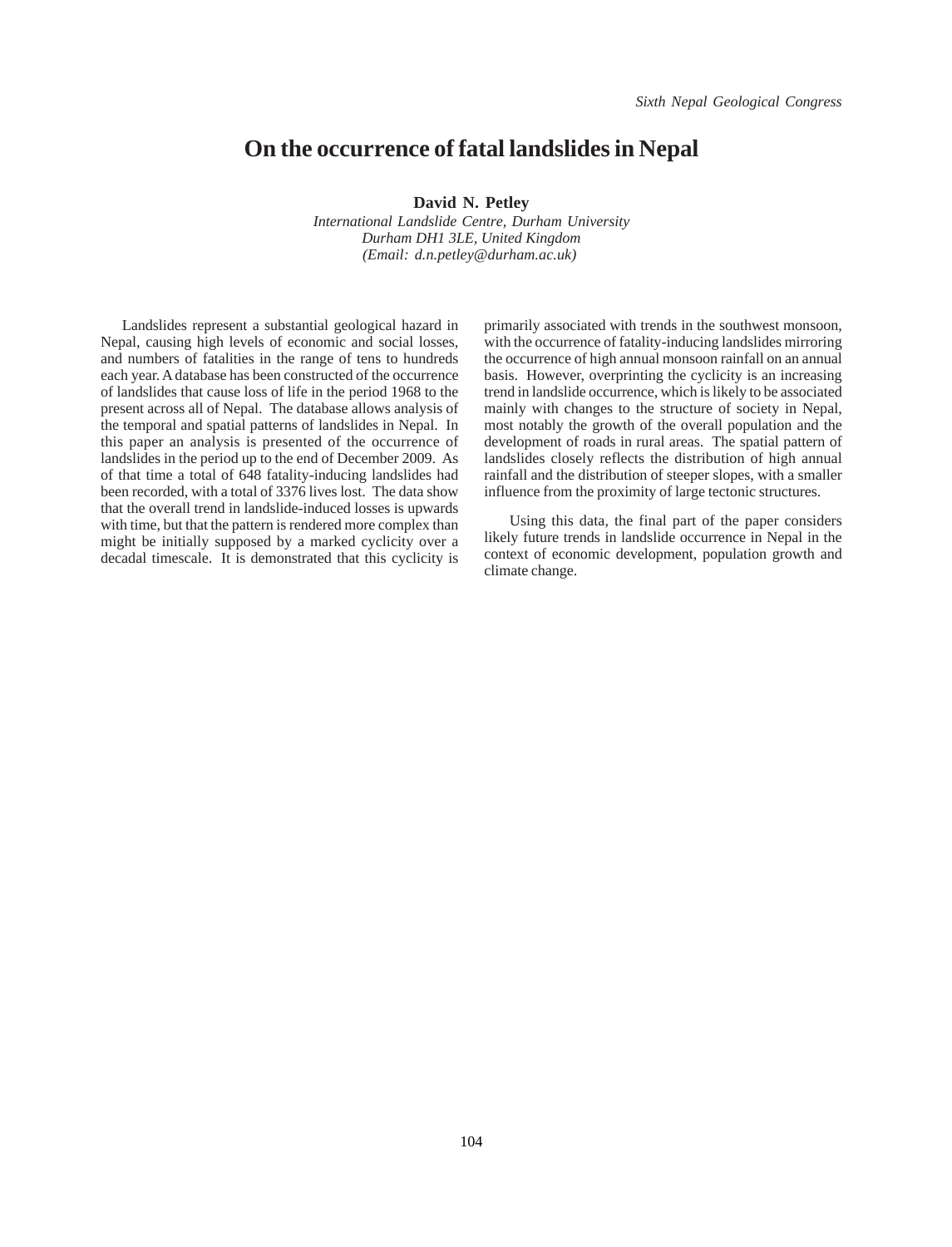## **Climate change impact scenarios and possible strategic programs for building climate resilient communities in Nepal**

Dinesh Chandra Devkota<sup>1</sup> and \*Tara Nidhi Bhattarai<sup>2</sup>

*1 National Planning Commission, Government of Nepal Kathmandu, Nepal 2Department of Geology, Tri-Chandra Campus, Tribhuvan University Kathmanu, Nepal (\*Email:tnbhattarai@wlink.com.np)*

Impact of climate change in Nepal has been cited in technical reports and research publications with different perspectives. Literature review clearly suggests that the increase in temperature has been observed higher in the high mountain than the other ecological zones. Decreasing trend of temperature has also been reported in some districts. In general, comparatively hotter summer and colder winter are reported throughout the country. It has also been reported that the rainfall patterns are being altered resulting delayed monsoon, erratic rainfall and shorter rainfall duration. The season to season increasing and decreasing trends of premonsoon, monsoon and post-monsoon precipitation are also reported to be not consistent. In general, frequency of high intensity rainfall (precipitation more than 100 mm within 24 hours) is in increasing trend.

Climate change impact has resulted several outcome risks out of which landslide, flood, drought, glacial lake outburst flood (GLOF), debrish flow, soil erosion, and river bank cutting are at the forefront in geologic perspective. These hazards and their consequences are found to have different extent in different tectonic zones of the Nepal Himalaya. In general, GLOF hazard is critical in Tibetan Tethys Zone and Higher Himalayan zone whereas landslides and drought form major climate induced hazard in the Lesser Himalayan zone. The Siwalik zone seriously suffers with landslides, debris flows and soil erosion while the Terai region is more prone to floods.

The impact of climate change is projected to be severe in water and energy, forest and biodiversity, agriculture and food security, urban settlements and infrastructures, climate induced disaster and public health sectors in the days to come. This paper first takes stock of the climate change impact scenarios sector wise and proposes possible strategic program for most vulnerable villages in Nepal as a means of making the communities climate resilient in short duration.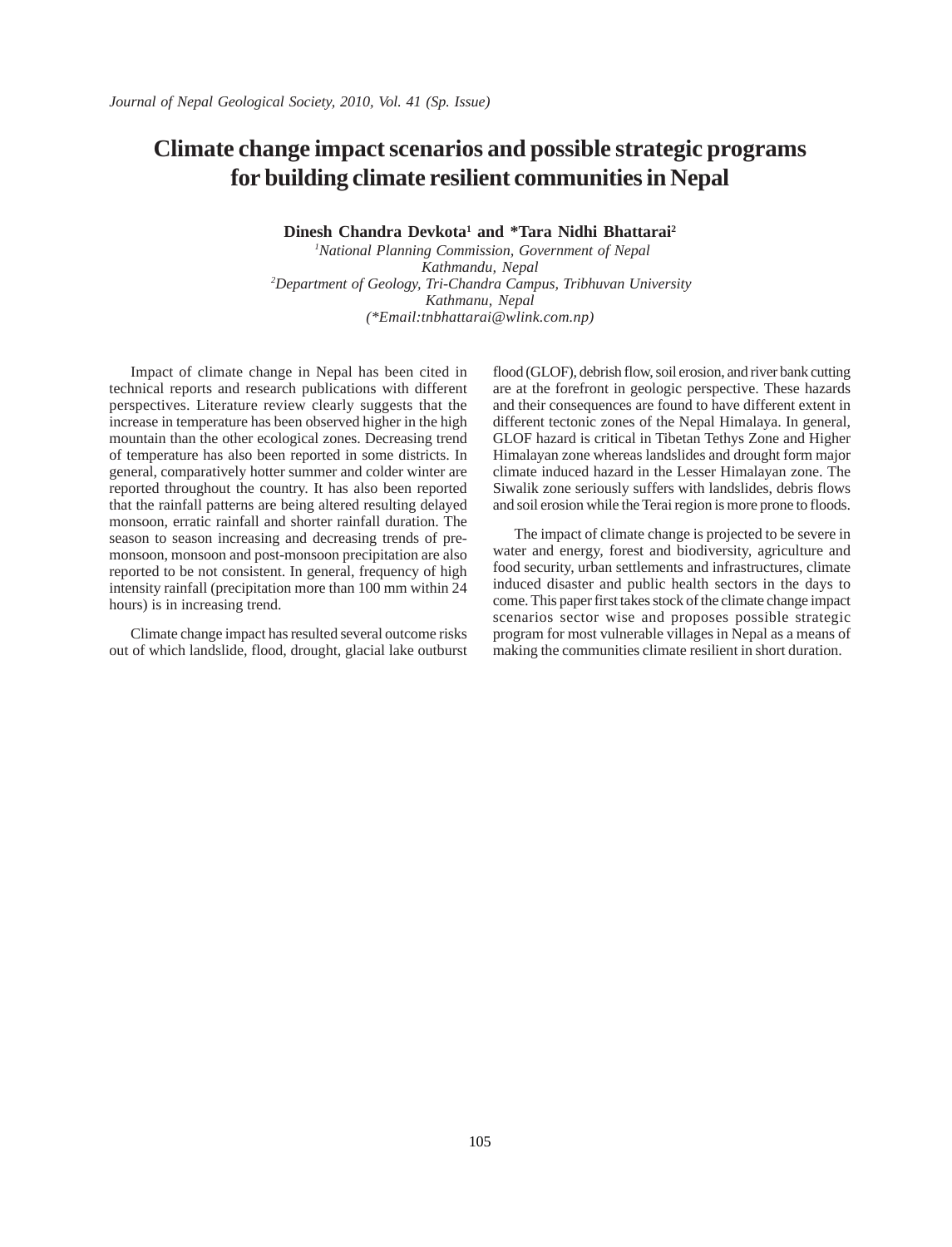## **Application of GIScience for combating food deficiency risk due to climate change: a case from Terai Plain of Nepal**

**Krishna Poudel**

*Department of Geography Education Tribhuvan University, Kirtipur, Kathmandu, Nepal (Email: kpoudel\_pokhara@yahoo.co.uk)*

Land is a vital production unit to produce food to sustain livelihood of the people. Age-old farming activities have been threatened because of variability of rainfall pattern and increasing atmospheric temperature due to climate change. Traditionally adopted subsistence farming practices have problems to maintain enough production due to drought, irregularity in irrigation system, natural disasters and scarcity of extra land. It needs to acquire new knowledge on adopting new technology to maintain the livelihood. The application of GISciences (Geographic Information System, Earth Observation Satellite Imageries and Global Positioning Systems) helps to acquire detail land related information and also provide basic knowledge to reclaim wasteland to produce different crops. However, it is equally essential to mobilise the community with enough information about the seasonal flood and sedimentation behaviour along the river channels.

Southern plain of Nepal is now experiencing scarcity of suitable land due to influx of mass population, facing severe natural hazard i.e. flood during the monsoon which has direct result on decreasing per capita land and reducing both

production and productivity of the land under cultivation. In the mean time extensive area along the river/stream course is under the flood zone during monsoon and usually left as wasteland during the long dry months of the year. Because of change in slope gradient major rivers and their tributaries originated in the northern mountains and hills reach to the south and immediately change their course. Many such rivers/streams have several kilometres wide channels. Those channels have riverborne soil constituents with highly productive organic materials. During dry season those channels remained dry and left as wasteland.

This paper has attempted mapping dry river channels of the Tarai Plain of Nepal with the help of Landsat TM image data. The image data are integrated with thematic layers of topographic maps and other social attribute data of Central Bureau of Statistics (CBS). Finally, the identified area of seasonally dry channels is analysed for its possibility of reclamation at least in long dry months of the year for the seasonal farming.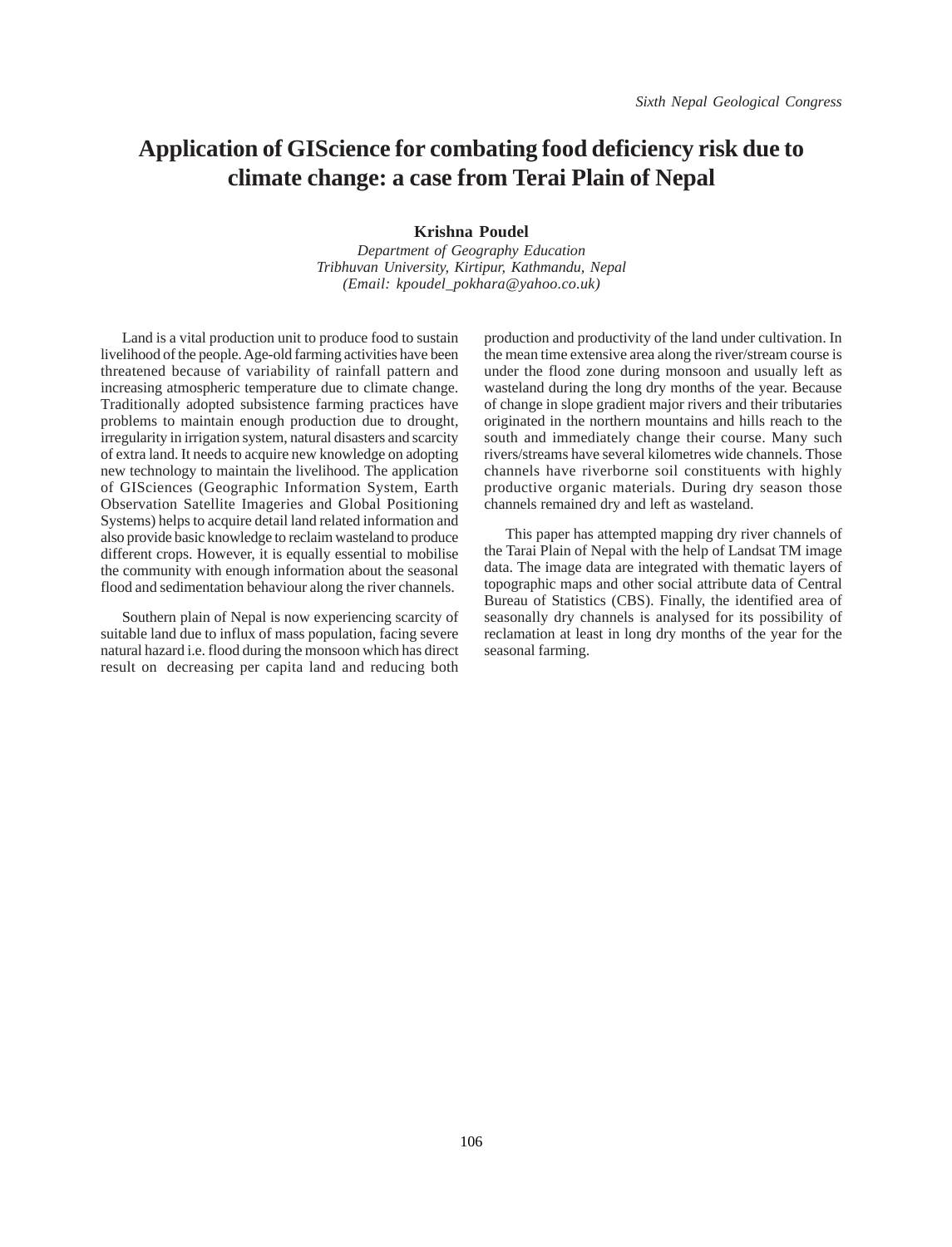### **Recent environmental constraints in the valley of Flowers National Park, Uttarakhand Himalaya, India**

 $*M$ . P. S. Bisht<sup>1</sup>, Virendra Rana<sup>1</sup>, and Manish Mehta<sup>2</sup>

*1 Department of Geology, HNB Garhwal University, Srinagar (Garhwal), India 2 Wadia Institute of Himalayan Geology, Dehradun, India (\*Email: mpbisht@gmail.com)*

The famous "Valley of Flowers" (a World Heritage Site ~ 87.5 km<sup>2</sup>), located in the Central Himalayan region between latitude N 30<sup>0</sup>41'51" to 30<sup>0</sup>47'15" and longitude E 79<sup>0</sup>33'11" to 79<sup>0</sup> 43' 13" in Uttarakhand, is known for its rich biodiversity. Approximately 600 species of temperate, sub-alpine to alpine plants including herbs, shrubs and trees are reported within the 10 km2 area of the catchment (Kala and Rawat 2001). In the last 2-3 decades there has been remarkable changes observed in the bio-geoenvironment of the valley. This in turn changes the overall eco-tone of the valley. In the present communications, efforts are being made to summarize some of the observations carried out during last few years particularly the impact of microclimatic changes in the glacial, glacio-fluvial and fluvial environment. Evidences of the glacier recession, upward migration of woody plants with variation in structure and composition of the vegetation are also discussed. Recently, there has been increasing evidence of species range shifts due to climatic fluctuations in this valley (Bisht et al. 2010).

Efforts are also being made to understand the various geomorphic processes operative in this region which changes the overall landscape scenario of the terrain. The gradual changes in the landform characteristics along with climatic fluctuation effect the composition and structures of the biota. The initial glaciated valley continuously modified by present fluvial system is gradually modifying not only the shape of valley but also habitat characteristics for the biomes.

#### **REFERENCES**

- Kala, C. P. and Rawata, G. S., 2001, Human use and conservation statue of wild medicinal herbs in the Bhyudar Valley, Western Himalaya. In. P. C. Pande and S. S. Samant (eds). Plants Diversity of the Himalaya Gyanodaya Prakasan, Nainital, pp. 547-559.
- Bisht, M. P. S., Mehta, M., and Nautiyal, S. K., 2010, Impacy of Depleting Glaciers on the Himalayan Biosphere Reserve - a case study of Nanda Devi Biosphere Reserve, Uttarakhand Himalaya, Mountain Resources Managment (Application of Remote Sensing and GIS), (eds), M. P. S. Bisht and Devendra Pal, Transmedia Publication, Srinagar (Garhwal), pp. 17-33.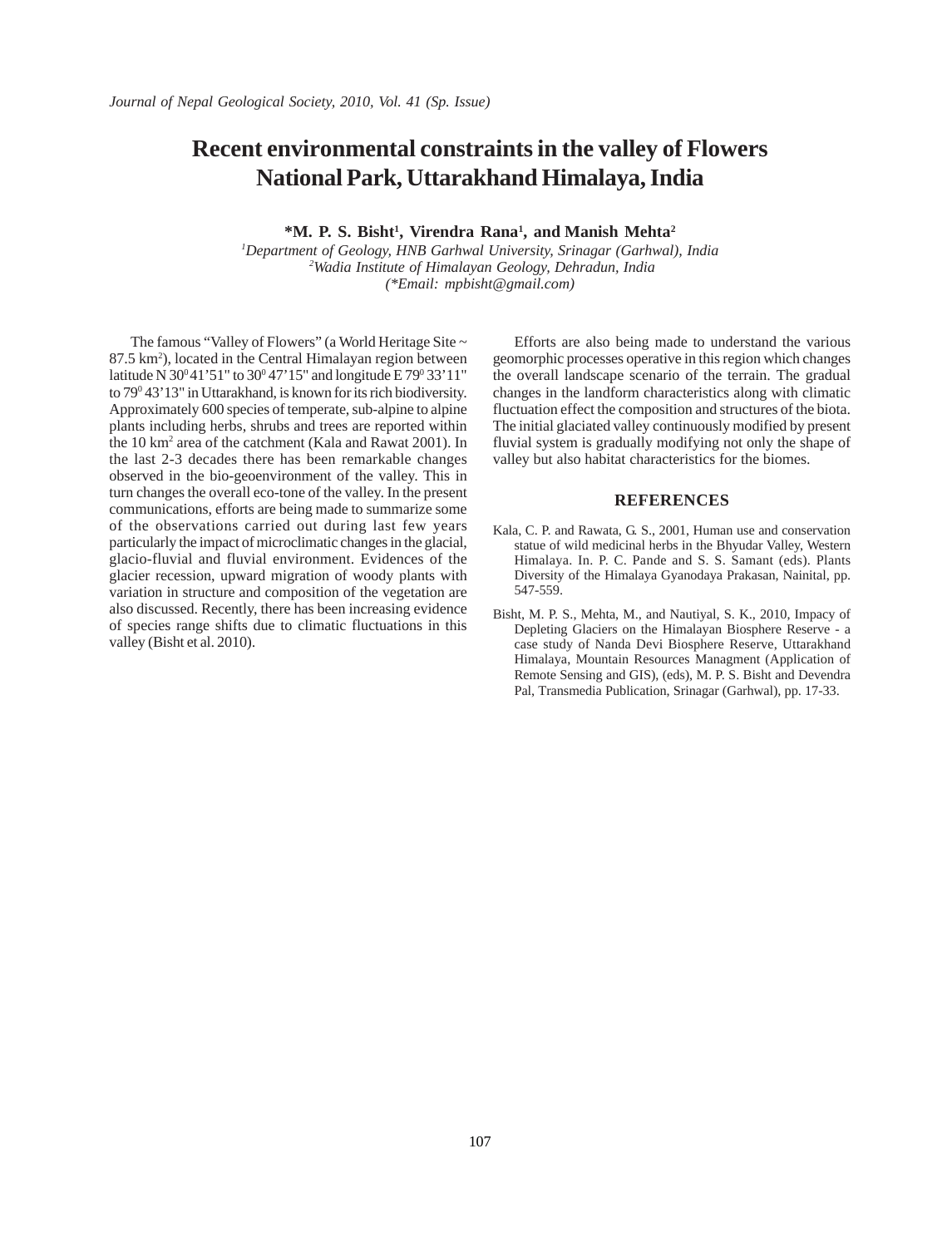## **Global climate change and its effects on hydro-geo- environment of Bangladesh coastal belt**

#### **Muhammad Qumrul Hassan**

*Department of Geology, Hydrogeology and Environmental Geology Section, Faculty of Earth and Environmental Sciences, University of Dhaka, Curzon Hall Campus, Dhaka 1000, Bangladesh (Email: mqhassan@univdhaka.edu)*

This paper attempts to conceptualize and sketch a possible creation of an alliance of the Global Water and Climate Change with the aim to contribute towards Bangladesh coastal belt and is building a sustainable future plan. The paper may be treated as an indicative working document and is designed mainly for initiating a discussion that might hopefully lead to the creation of an innovative academic network for the promotion of sustainability of climate change in the Bangladesh coastal belt in education and research.

Bangladesh has about 710 km long complex shoreline. It extends along the Bay of Bengal from the mouth of the Naf River in the southeast to the mouth of the Raimongal River in the southwest. The coastal morphology of the country is a very complex and dynamic system undergoing continuous changes as a result of active delta building processes. With the exception of the hilly region in the east, the entire central and western part of Bangladesh is drained by the Ganges, the Brahmaputra and the Meghna Rivers, which together have developed one of the largest deltas of the world. The coastal zone of Bangladesh is unique in the sense that it is located at the land-sea interface, and is thought to be ecologically very sensitive. The zone may be described as

the transitional area between the two environmental domains, the continental and the marine. One of the major consequences of increased surface air temperature and intense floods is the rise of sea level. Coastlines in some parts of the world are unstable due to tectonic activities and isostatic adjustment changes in sea level should, therefore, be considered relative to such shifts in coastal topography as a result of continuing geologic activity. The sea level usually rises due to thermal expansion of near-surface ocean water and melting of snowfields, ice-sheets and glaciers. During the last 100 years, the sea level has risen by about 10-15 cm.

The Ganges Delta Region of southwest Bangladesh is a transient zone from the tropical to the subtropical and landing area of the monsoon from the Indian Ocean, where strong gradient and variance in the surface air is observed. Present researches on the different parts of the world have also been revealing many basis features of the climatic changes of the past. This is the main source of basic for the projections of the future climate. The relevant organizations of Bangladesh should investigate the issue of Global Water and Climatic Change immediately in the whole area of Bangladesh.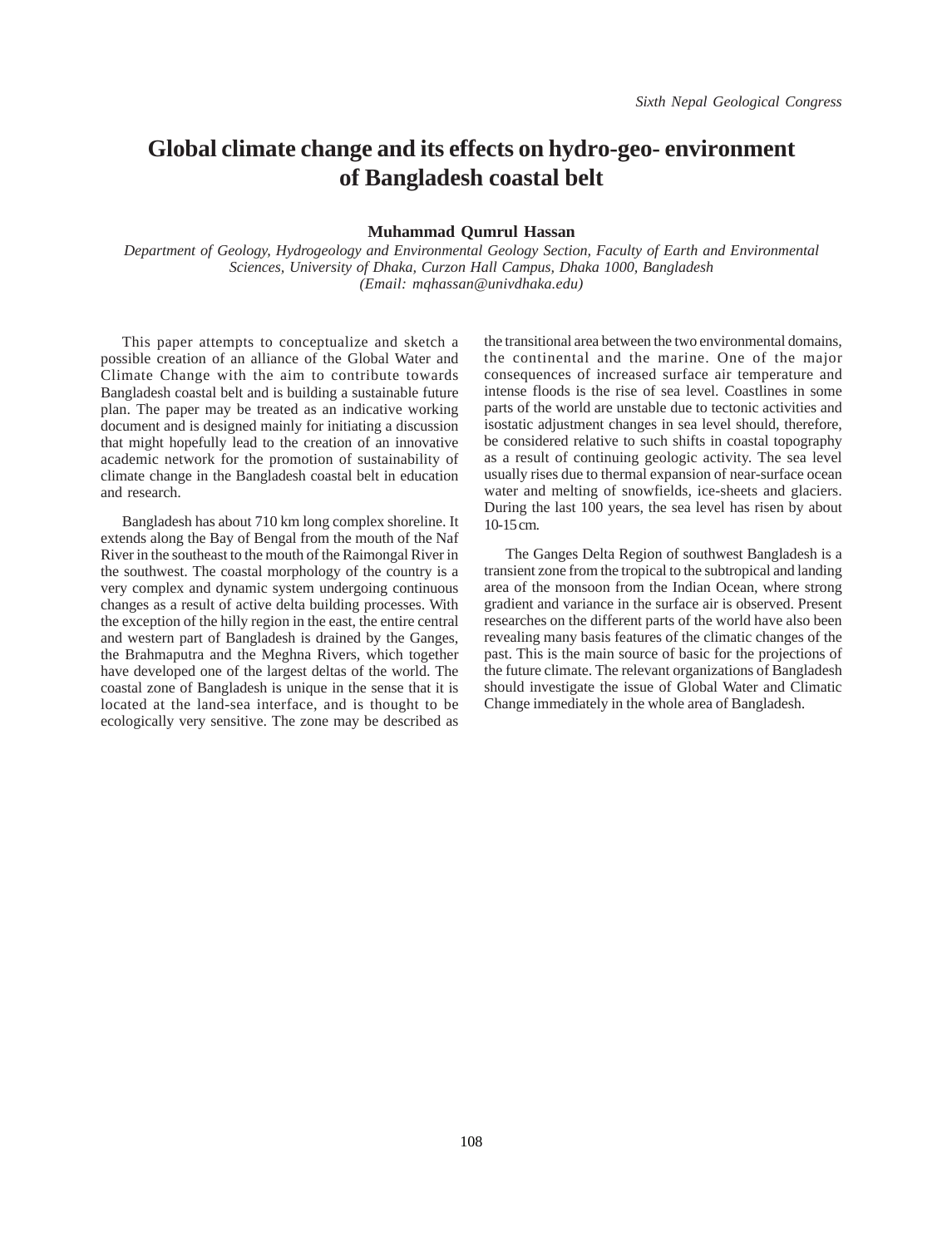### **The climate change and chemical management in Pakistan–a situation analysis**

#### **\*Muhammad Zafar Iqbal1 , Nuzhat Mahmud2 , and Naufil Naseer2**

*1 Hydrocarbon Development Institute of Pakistan, Plot#18, St#6, Islamabad, Pakistan 2 H#70, Nazimuddin Road, F-7/4, Islamabad, Pakistan (\*Email:zafar1960@gmail.com)*

The emerging and unprecedented public health threat of accelerating climate change may significantly alter global and local development, use, distribution, and degradation of chemicals in ways that could affect human health.

Environmentally extreme precipitation threaten water quality by increasing urban and agricultural run-off of petrochemicals, industrial chemicals, chemical waste, pesticides and fertilizers into surface waters or potentially dangerous exposure situations. Climatically, increased temperatures will cause volatile chemicals to disperse more quickly in the air and some chemicals will degrade more quickly potentially creating local hot spots of exposure. Evaporation will be enhanced leaving non-volatile chemicals to concentrate in water bodies.

Global movement of persistent chemicals will be modified with changes in global water and air currents, and population exposures will also change. Chemicals have been powerful tools supporting improvements in health and lifestyle in the past and can be critical tools in the global response to climate change. As the world warms, chemical use patterns will likely change in several sectors and affect human exposure levels.

In view of these scenarios, tools–including existing and new chemicals as well as non-chemical alternatives–are required to respond to climate change effectively. The paper will explore how climate change may alter human exposure to chemicals, identify who may be at particular risk of harm, and suggest some actions that can be taken now to reduce adverse health impacts.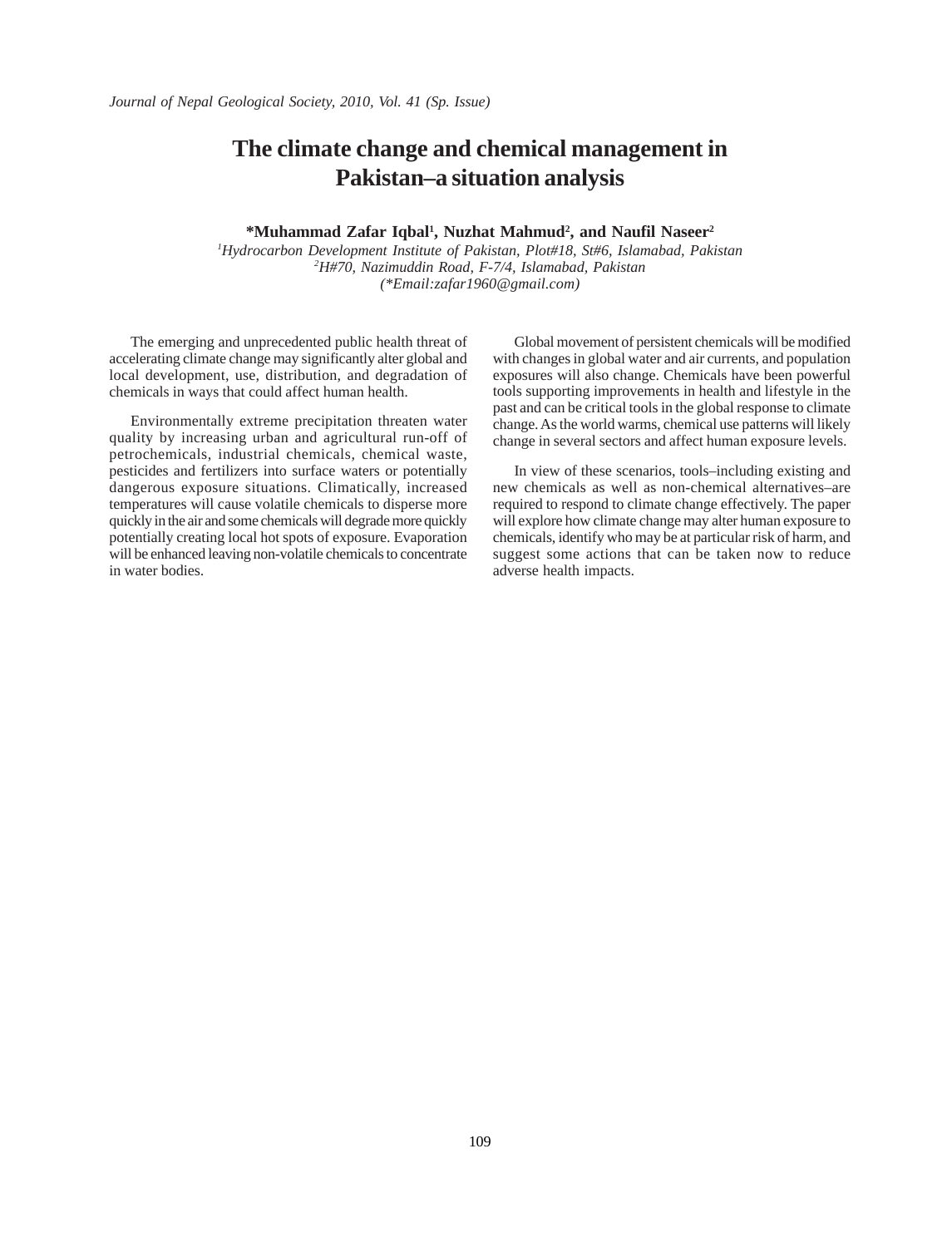### **Glacial lakes and Glacial Lake Outburst Floods in the Himalayas**

**Pradeep Kumar Mool**

*ICIMOD, GPO Box 3226, Lalitpur, Nepal (Email: mool@icimod.org.np)*

Himalayan glaciers are sources of freshwater reserves providing headwaters for ten major river systems in Asia which support the lifeline for almost one third of humanity. The Himalayan region is also an ecological buffer between Tibetan Plateau and South Asia controlling the monsoonal climate pattern and hydrology of the region. Glaciers in many parts of the Himalayan region are currently thinning and retreating, as a result of the current climate warming. Glacial lakes often form between the frontal moraine and the retreating glacier or on the surface of the lower section of the glacier. These kinds of lakes are held back (dammed) by more or less unstable moraine complexes, and have a potential to breach their moraine dams. In certain instances, such breaching can instantaneously release a huge amount of water and debris. This phenomenon, in the Himalayas and elsewhere, has become known as a glacial lake outburst flood or GLOF. This most likely would cause extensive effects on the downstream areas posing a threat to human lives and infrastructure.

 The impact of such an outburst depends upon the physical characters of the dam, the lake size, depth and the rapidity of its drainage, and the nearby surroundings. Glacial hazards, such as ice avalanches, GLOFs, and debris flows have caused severe damage in populated mountain areas in the Himalayan region (and in many mountain areas throughout the world), and there is a concern that their frequency could increase as a result of accelerated glacial thinning and retreat. At least thirty four GLOF events have been recorded in the Himalayas of Bhutan, Tibet Autonomous

Region of China and Nepal in the past which resulted in heavy loss of human lives and their property, destruction of infrastructures besides damages to agriculture land and forests. Thus, GLOF risk assessment has become an issue of considerable significance that must be dealt with.

 The International Centre for Integrated Mountain Development (ICIMOD) and its partner institutes have been conducting the study of glaciers, glacial lakes and GLOFs in the Himalayas. The studies generated the baseline information which is fundamental for future monitoring of glaciers, glacial lakes and GLOFs of the region and the research related to climate change. The information generated is also essential for the flood risk management including the development of monitoring and early warning systems, for planning and prioritizing disaster mitigation efforts, for estimating the availability of water resources in future and their planning and management.

 Study also revealed that there are many potential dangerous glacial lakes in the Himalayas which are in urgent need of further investigation. Some of the past GLOF events have demonstrated transboundary nature with GLOF occurring in the upstream country and damaging effects extending to the lower riparian country. Thus, regional cooperation is required for GLOF risk management which is likely to increase due to continued increase of current climate warming as we progress through the 21<sup>st</sup> century.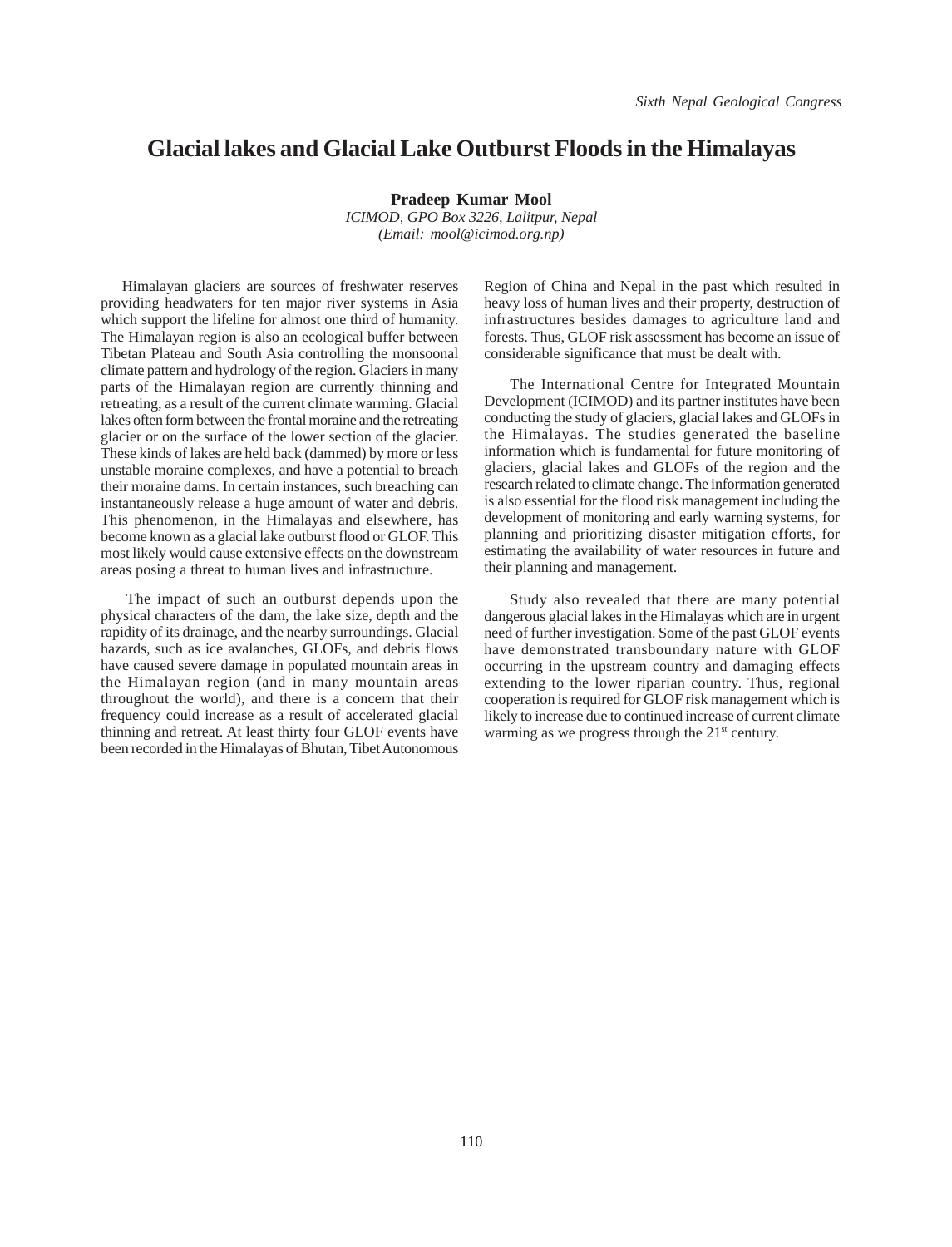## **Geotechnical evaluation in GLOF hazard assessment of potentially dangerous glacial lakes of Nepal Himalayas**

Achyuta Koirala<sup>1</sup>, \*Pradeep Kumar Mool<sup>1</sup>, Praveen Raj Maskey<sup>1</sup>, Suman Panthee<sup>2</sup>, and Sharad Prasad Joshi<sup>1</sup>

*1 ICIMOD, GPO Box: 3226, Khumaltar, Lalitpur, Nepal 2 Central Department of Geology, Tribhuvan University, Kirtipur, Kathmandu, Nepal (\*Email: mool@icimod.org.np)*

Geotechnical evaluation technique was used for GLOF hazard assessment of selected glacial lakes mainly Imja, Tsho Rolpa and Thulagi from the list of potentially dangerous high priority lakes after inventory and ranking study of all the glacial lakes of the Nepal Himalaya in 2009. The geotechnical parameters taken into consideration are mainly composition and degree of compaction of the moraine material damming the lake, slope stability condition of the moraine and rock/ debris slopes in the surrounding, status of buried ice in the moraine, status of the stability of glacier tongue, presence of hanging glacier in the surrounding, condition of the outlet flow path of the lake, and condition of ablation valleys on either side of the lake. From instability point of view, Tsho Rolpa was found to be the most vulnerable among three, although, some mitigation measures had already been applied in the past in this particular lake. Because, the freeboard height of about 200 m high natural moraine dam of Tsho Rolpa (from outer valley bottom to the crest) is only about 6 m and its minimum crest thickness at old outlet channel is about 50 m.

The dead ice in the terminal moraine dam is melting fast. Moreover, loosely packed pile of debris deposited by old glacier was observed that located on the left side slope of the lake near the glacier terminus having a potential to trigger GLOF event in highly susceptible condition.

 In case of Imja and Thulagi glacial lakes the heights of freeboard is about 15 m and the dam crest length are at least 500 m for Imja and 300 m for Thulagi, respectively. There is extensive amount of near surface dead ice in the moraine dam of Imja Lake whereas in case of Thulagi the near surface dead ice was not encountered up to the depth of 15 m from the top of the moraine. Although, continuous cascading of the sediments from the inner slopes of lateral moraine of both the lakes were observed but was considered that the amount of material falling into the lake will not be enough to trigger any GLOF event. Further, the outer slopes of the moraine damming both the lakes were observed fairly stable at present condition.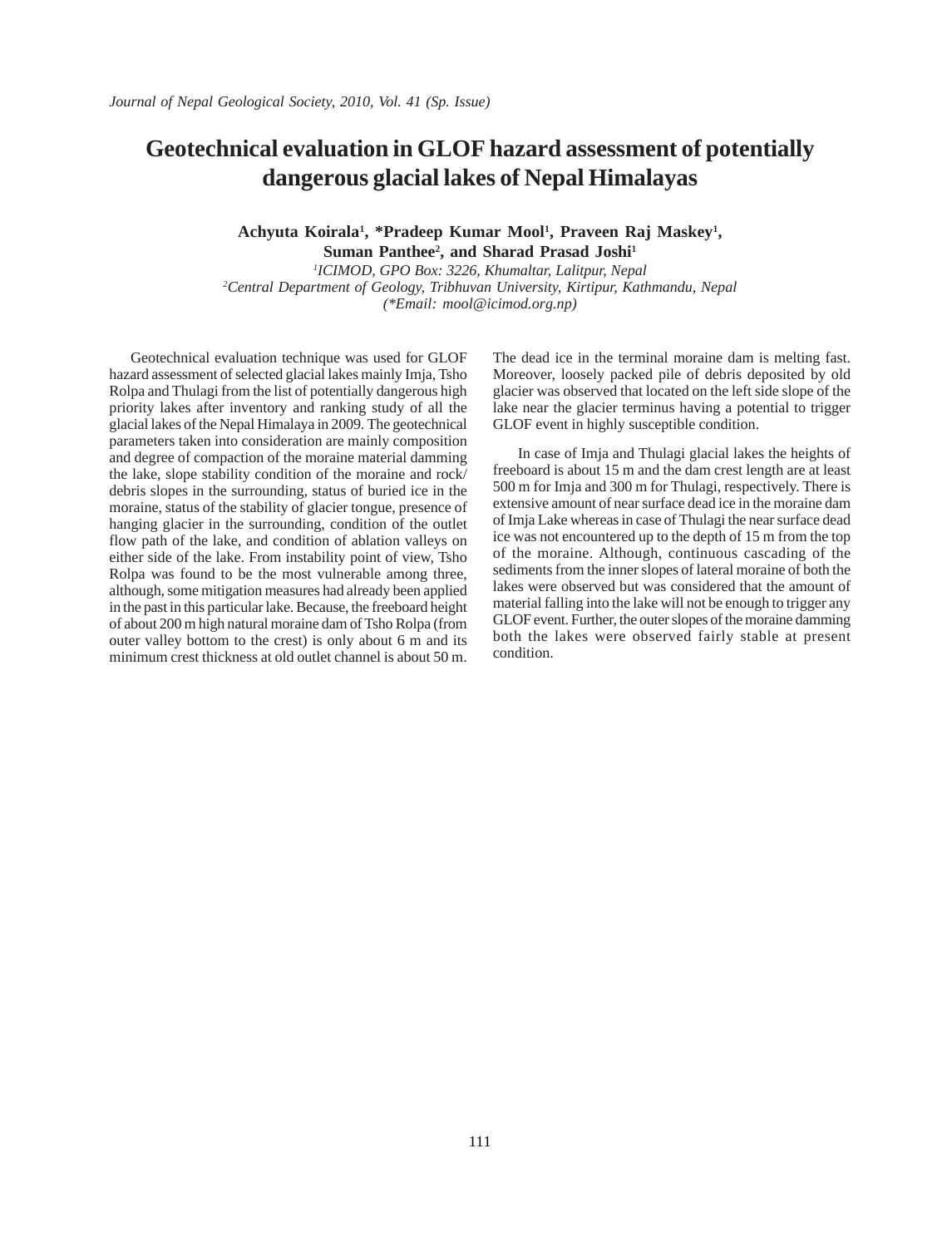### **Assessment of potential GLOF from Imja Glacial Lake on the basis of multidisciplinary study**

### **Achyuta Koirala, Praveen Raj Maskey, \*Pradeep Kumar Mool, Arun Bhakta Shrestha, and Sharad Prasad Joshi**

*ICIMOD, GPO Box: 3226, Khumaltar, Lalitpur, Nepal (\*Email: mool@icimod.org.np)*

Glacial Lake Outburst Flood (GLOF) from Dig Cho in 1985 and Nare in 1977 is still in the minds of the people of Khumbu Sagarmatha Region in east Nepal. Imja Glacial Lake identified as one of the potentially dangerous lake in terms of GLOF is located at 5010 m above sea level in the south east of Mt. Everest region of Solukhumbu District. The lake was a group of several supra-glacial ponds appearing on top of Imja Glacier in the late 1960's. It developed to a glacial lake of considerable size in 1975 and is ever increasing in its area and length at the cost of melting of mother glacier. To assess the status of the potential GLOF hazard from this lake a multidisciplinary study was conducted in 2009. This paper presents the findings of the study.

Imja Glacial Lake at present is dammed by more than 500 m wide heavily ice cored moraine dam. The lake is more than 2 km long and about 0.55 km wide. About 20 m high frontal moraine dam holds 35.5 million cubic metres of water. Dam break simulation of possible GLOF event from this lake suggests the maximum flow at the toe of the dam will be about  $5800 \text{ m}^3\text{s}^{-1}$  and the flow at  $54 \text{ km}$  downstream near Hatema will be about  $3000 \text{ m}^3\text{s}^{-1}$ . The study revealed that, 20 bridges, 1511 houses and a big area of cultivated land along the river valley would be at risk due to potential GLOF from this lake. Khumbu region, which is one of the top tourist destination in Nepal will also be affected from the GLOF widely. A field based hazard assessment revealed that the possibility of immediate outburst threat from Imja Glacial Lake can be ruled out. However, in view of high downstream vulnerability continuous monitoring of the lake is required.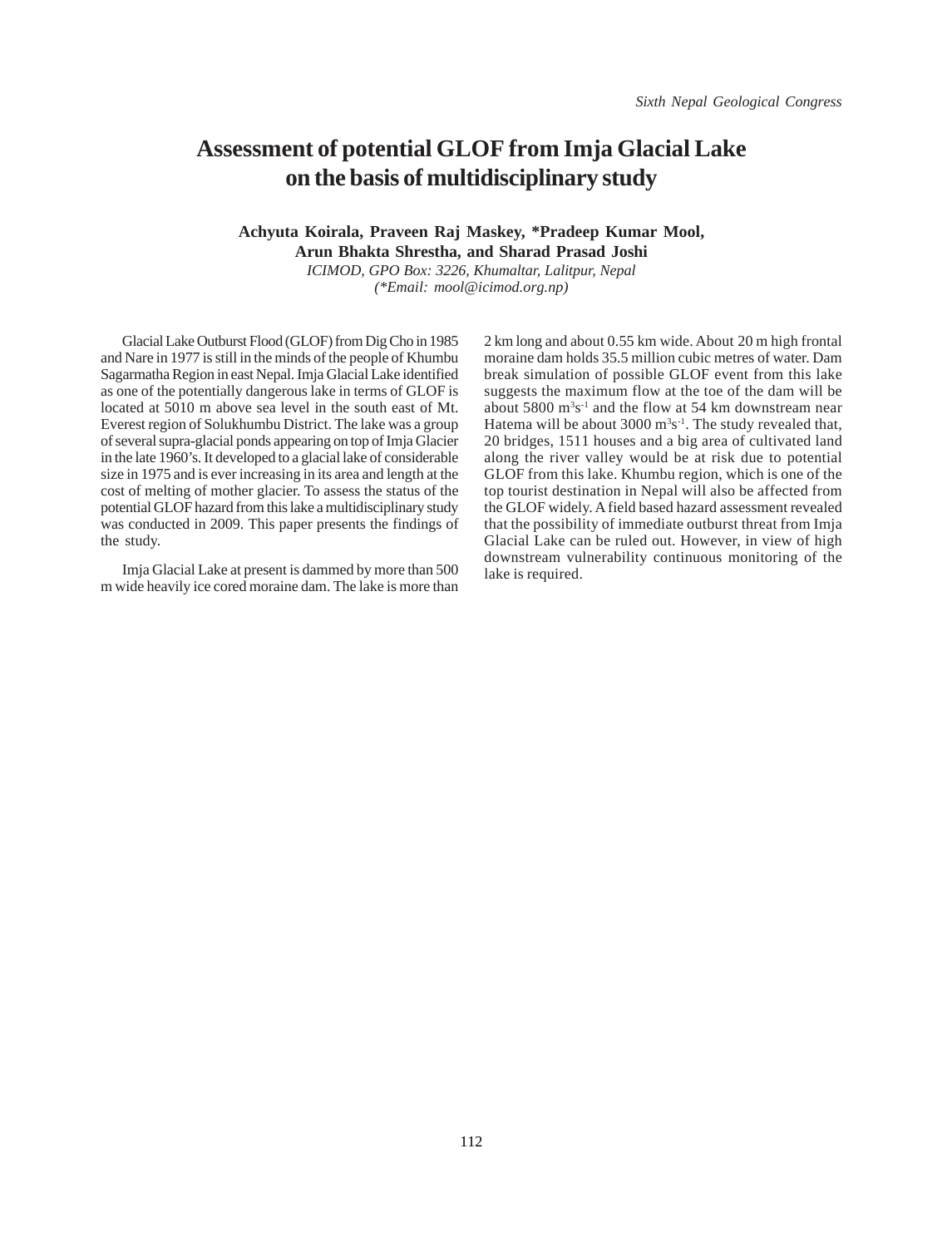### **Landslide hazard assessment in Mansehra district, Pakistan**

**Adnan Alam Awan1 , \*Annette Lisy2 and Simon Sadiq1**

*1 Geological Survey of Pakistan, Islamabad, Pakistan 2 Federal Institute for Geosciences and Natural Resources, Hannover, Germany (\*Email: Annette.lisy@bgr.de)*

A bilateral governmental cooperation project between the Federal Institute for Geosciences and Natural Resources Germany (BGR) and Geological Survey of Pakistan (GSP) is engaged in developing a methodology for landslide hazard assessment and hazard zonation mapping in northern Pakistan as a geoscientific input to the national disaster management authority structures in Pakistan.

The Kashmir earthquake of 8<sup>th</sup> October, 2005 with a magnitude was 7.6 in Richter scale was the deadliest earthquake in the recent history of Indo-Pak sub-continent. Besides the direct impact, it also triggered thousands of landslides and destabilized most of the slopes in the area which were later on activated during monsoon/heavy rainfall. The same phenomenon is still prevalent in the whole affected area. A network of cracks has developed all around on the slopes. A very high concentration of large and small landslides was observed in the mid-slope area along the surface projection of the Bagh-Balakot fault. Deep seated landslides are far less numerous than shalow slides.

Landslides have been a major threat for population and infrastructure before and after 2005 earthquake in the areas of Balakot (Mansehra) and surroundings, particularly along the road from Balakot to Paras. Along with the other factors responsible for the occurrence of landslides, road cutting was one of the major factors that initiated most of the slope failures before the 2005 earthquake and authorities had to allocate a substancial amount of money for the maintenance of the roads. The landslide zone from Kawai Nakka to Paras, Jammu da Nakka, Bagha, Bhegra, Bun, Hassa, Dhamdhar, Kalas, Shangrian, Kanshian and Ghareeb Abad were among some of the important mass movements zones before and after the earthquake.

The Geological Survey of Pakistan is in the process of determining the extent of the geo-hazards in the earthquake affected areas especially focusing on the landslides as a potential threat for life and property within the framework of this technical cooperation. In the process of geo-hazard assessment Geological Survey of Pakistan and German Federal Institute of Geosciences and Natural Resouces, signed a two years joint cooperation project 'Geohazard Assessment in Northern Pakistan' and Mansehra District has been selected as pilot area. The mapping in the selected area will be carried out with GIS and Remote sensing as desk work and a special focus on detailed field verifications.

The implementation of geo-hazard investigations within regional and local planning processes as well as proposals for law making (planning for settlements and infrastructure) will be enhanced by means of GSP participating actively in these planning processes. With regard to the high potential of danger of landslides to settlements and infrastructure in the earthquake affected areas mitigation measures to prevent severe damages will be taken into account as well. Desired Output:

- *·* Landslide inventory maps and database
- *·* Landslide susceptibility maps
- *·* Hazard zonation maps
- *·* Guidebook and/or atlas for planning authorities
- *·* Guidelines for awareness rising within the population affected
- *·* School materials concerning disaster awareness and mitigation measures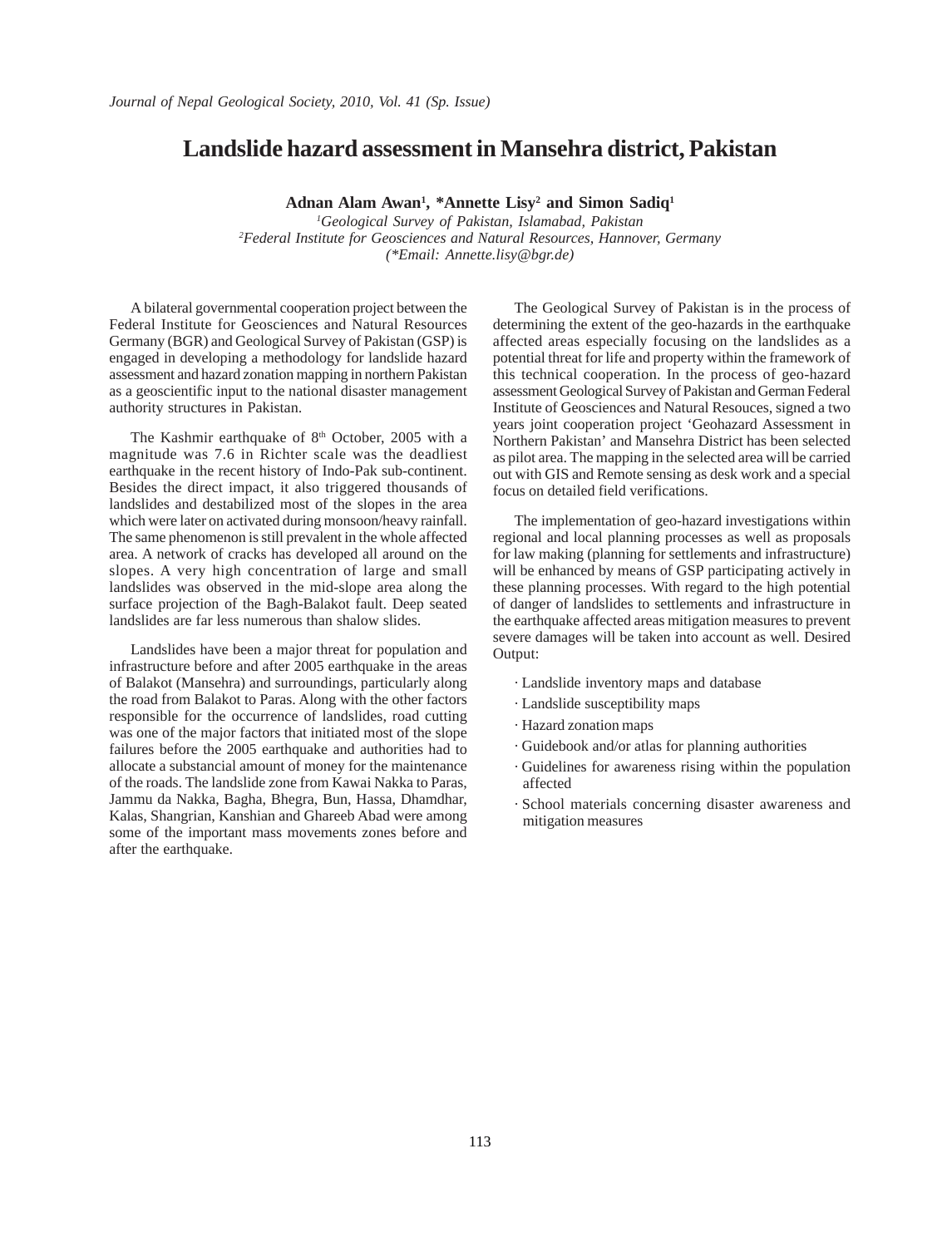## **Use of earth observation data for disaster mitigation in river basin: an example of Riu River Basin, Chitwan District**

**\*Dinesh Pathak1 , Ghan Bahadur Shrestha2 , Purushottam Timilsina2 and Susheel Acharya3**

 *Department of Geology, Tri-Chandra Campus, Tribhuvan University, Ghantaghar, Kathmandu, Nepal Geo Consult (P) Ltd., Kathmandu, Nepal Department of Water Induced Disaster Prevention (DWIDP), Kathmandu, Nepal (\*Email: dineshpathak@wlink.com.np)*

The mountains of Nepal Himalayas, that constitute majority of the total area, are geologically young and tectonically active with steep and unstable landscape. Intense and prolonged rainfall causes erosion, slope failure, river bank erosion and flooding during the monsoon period. The result is the loss of agricultural lands damage of properties, infrastructures and loss of lives each year. A proper management of river basin is the only solution for appropriate infrastructural development activities maintaining the natural waterways of river and proposing the required mitigation measures at required site.

In order to identify the critical area to the flood hazards and vulnerable areas and proposing appropriate preventive and mitigation measures the use of earth observation data has been used in the study of Riu River Basin. The Riu River flows through the Madi valley in Chitawan district. Chitawan National Park lies at the right bank of the river and at the four VDCs, namely Gardi, Baghauda, Kalyanpur and Ayodhyapuri VDCs lies at the left bank. The east-west flowing Riu River originates at Someswor hill in Siwalik range and discharges to the Rapti River. The Riu River Basin covers an area of 302.24 km2 at Confluence with Rapti River in the west. The Width of the river varies from 1300 m at upstream to 200 m in the downstream part (near the confluence with Rapti River).

The river is having cobble to gravel stage at the upper reaches (eastern part) of the survey area and the sediment size on the river channel decreases westward. Fan deposit can be observed at the confluence of major tributaries at the left bank. The sediments are basically derived from the tributaries in the southern catchment as the relief is high in comparison to the northern part. River is shifting towards north as a result of the geological structure and hence wider terrace is present in the left bank. The river morphology as studied in satellite image indicates that it is braided on the eastern half and meandered at the western half. The paleochannels of Riu River as well as Rapti River is clearly observed on the satellite image. Likewise, the recent satellite image provides the information on the present distribution of settlements. These information, when blended with the output of flood modelling, provide an excellent scenario of the water induced hazardous sites in the river basin. Based on the scenario, the locations of specific mitigation measures have been proposed. The present study suggests that the use of earth observation data is helpful to effectively carry out the river basin study thereby enhancing the disaster mitigation activities.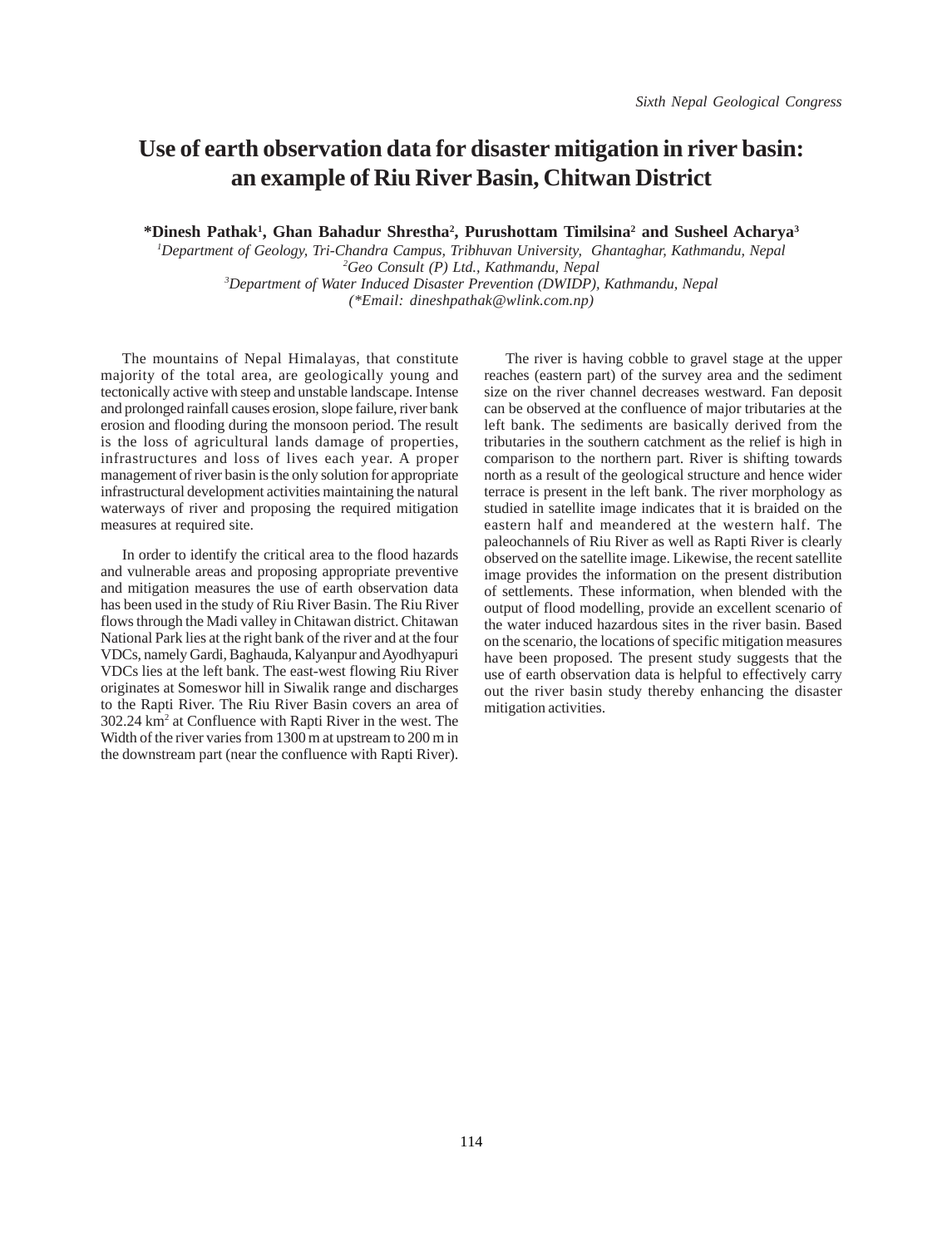### **Sustainable development and natural accidents**

**\* E. M. Nesterov and D. A. Nesterov**

*Herzen State Pedagogical University of Russia, St. Petersburg, Russia ( \* Email: nestem26@mail.ru)*

For development of strategy of behaviour of society in expectation of natural accidents it is important to mean that along with such almost instant accidents as earthquakes, tsunami or flooding, exist the latent accidents the natural phenomena developing slowly and leading to catastrophic events through tens and hundreds of years. Freezing concerns number of the latent accidents, liftings (transgressions) and falling (regressions) of sea level and the big lakes, desertification, bogging, erosion and abrasion, smooth tectonic movements. Certain critical episodesimposing of more frequent fluctuations of the natural phenomena (for example, imposing of droughty season on is long drought) that the latent accident became obvious are required. Still the big intervals of time are necessary for investigating to establish periodicity of earthquakes in active zones (seismotectonic cycles), i.e. average repeatability of events or epoch of frequent strong earthquakes. Presence of the latent accidents and importance of estimation of laws of repeatability of the catastrophic phenomena oblige to consider geoenvironmental problems in historical retrospective show. Necessity of the historical approach is defined also by that variation of geodynamic parametres of environment rendered on life of people not only negative, but also positive influences. To realise their value it is possible besides only in historical context.

Consideration of climatic changes among the geodynamic phenomena demands the explanatory. The geodynamic phenomena partly cause cold snap of last millions years. So, the high area of continents, abundance of land and mountains increases òåïëîîòäà÷ó planets and strengthens contrast of climatic ash value. However, during Holocene (last 12 000 years) direct influences of geodynamics on climate weren't defining. For last 100 years average temperatures of climatic system of the Earth have increased on 0.6 degrees. On the scale of planet as a whole it much also serves as the main argument of apologists of global warming. The important certificate of such warming reduction of the areas of polar ices admits. But for last three years their volumes were restored. With end of current cycle of activity of the sun warming can appear time anomaly–the predecessor of global cold snap.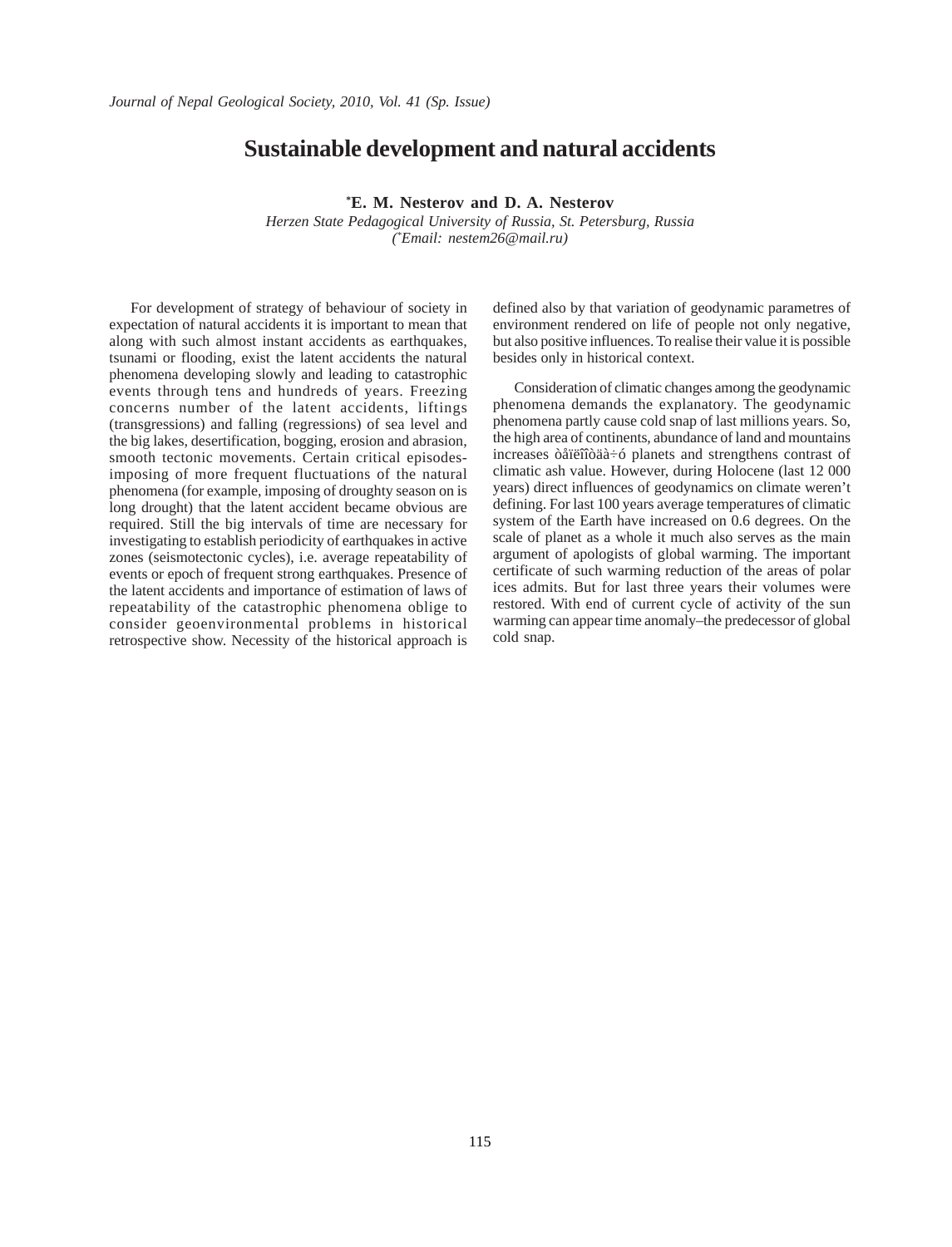## **Dangers and risks of glacial debris flows in the northern Caucasus, Russia**

**E. V. Zaporozhchenko, and N. S. Kamenev**

*Sevkavgiprovodhoz Institute, Pyatigorsk, Russia (Email: knnemo@gmail.com)*

In the nearest decades ahead the global trend of the increasing negative impact of debris flow processes is expected to continue as a result of the forecast degradation of mountain glaciation, connected with the changes in climate. In the Caucasus region of Russia, where debris flows stand out for the frequency of occurrence in space, time and power of their energetic manifestation, and are mostly of glacial origin, this follows from the analysis of the developing situation, which relies on the real events of the last 20 years of the  $20<sup>th</sup>$  century and the first years of the  $21<sup>st</sup>$  century. As glacier tongues retreat to the higher true altitudes, massifs of friable single-grained, primarily moraine, formations become exposed; peri-glacial water-bodies rapidly (comparatively speaking) appear, grow and disappear; gradients of tributaries, in which water torrents may become saturated with friable detritus, increase. Threats and risks of initiation of regimes of debris flows on river channels grow. Most considerable debris flows, with regard to their destructive effect, are connected with outbursts of lake neoformations, lying close to glaciers. Discharge of intraglacial hollows more and more frequently acts as a triggering mechanism for the start and further development of the debris flow process.

The length of the period of high temperatures in July-August, causing heightened ablation of ice masses against the background of a lowered filtering stability of natural dams, which retain lake neoformations, is the most significant factor for the initiation of conditions for the start a debris flow process. Not every near-glacier or glacial hollow at the realization of the outburst scenario thereupon is able to initiate a debris flow process - for this to happen outer slopes of the dam massif (usually of friable recent moraine) should have  $30-35^{\circ}$  steepness;  $\sim 20^{\circ}$  steepness is insufficient, and within the 20-30<sup>°</sup> range the possibility of an avalanche-like increase of conditions for transformation of a water flood into a debris flow may be realized only with certain water mass volumes (∼ ε 80-100 thousand cubic metres) and relative heights of eroding natural dams (∼ε80-100 m). At that, every significant debris flow changes geomorphological preconditions for the next one. The set forth statements are illustrated with factual material.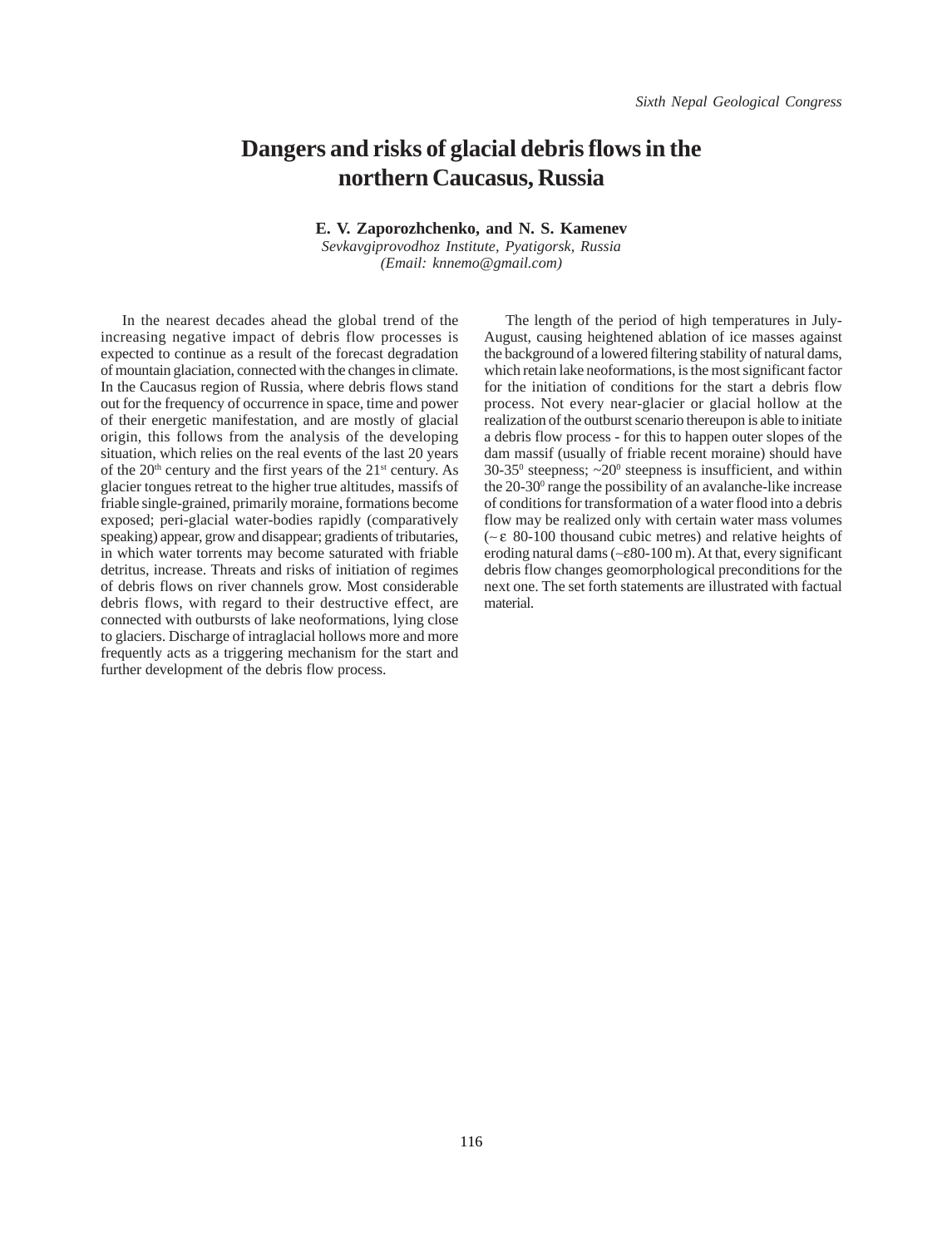### **Landslide susceptibility mapping of Aandhi Khola River Basin and vulnerability assessments**

### \*Ghan Bahadur Shrestha<sup>1</sup>, Dinesh Pathak<sup>2</sup>, P. K, Champati ray<sup>3</sup>, **Purushottam Timilsina1 , Anant Prasad Gajurel2 , and Sanjaya Pradhan4**

 *Geo Consul P. Ltd, Kathmandu, Nepal Department of Geology, Tri-Chandra College, Ghantaghar, Kathmandu, Nepal Indian Institute of Remote Sensing, Dehra Dun, India Department of Water Induced Disaster Prevention, Lalitpur, Nepal (\*Email: shresthars2000@hotmail.com)*

This paper deals about with the landslide susceptibility and assessing the vulnerability of the most hazardous locations in the Aandhi Khola River Basin. The main data used for the present study is aerial photograph, recent satellite image (ALOS-PRISM) and primary data collected from the field. All important information was integrated in the GIS database. The stereo-pair satellite image (spatial resolution 2.5 m) has been used to generate DEM and orthophoto, and also used to update land cover map, drainage, geological, geomorphic maps, and landslide distribution maps.

In this study, a statistical method is applied to prepare the landslide susceptibility map of the river basin. The model was calibrated comparing the predicted susceptible areas to the real field condition. The low, moderate and high susceptible class occupies 47.5%, 30.25% and 22.19% areas of the river basin. It is observed that maximum number (77.9%) of landslides have occurred in high class followed by moderate and low class. The relationship between landslide and that of different classes in each thematic layer was assessed. It is observed that landslides are common in dolomitic and quartzite rocks. Likewise, landslides are most common in the

areas having topographic slope more than 35 degree. The eastward (NE, E, SE) slope is having more landslides in comparison to other. The north and north-west facing slopes are having least landslides. Most of the landslides are occurring in the rocky areas while the areas covered by slopes are having very few numbers of landslides. The analysis of temporal data (last one decade) indicate that there is increased trend of the landslides area (by  $0.372$  Km<sup>2</sup>) in the river basin.

The vulnerability assessment within the Aandhi River Basin has been carried out based on the landslide susceptibility map, population density, settlements, infrastructures and economical importance of different lands and the output is categorized as low, moderate and high. The areas occupied by low, moderate and high vulnerability are respectively, 75%, 20%, and 5%. The approach of present study with the integration of information extraction from satellite image, field data collection, interpretation, analysis in GIS has yielded good result. Similar technique can be used in other river basin to assess the landslide susceptibility and vulnerability analysis.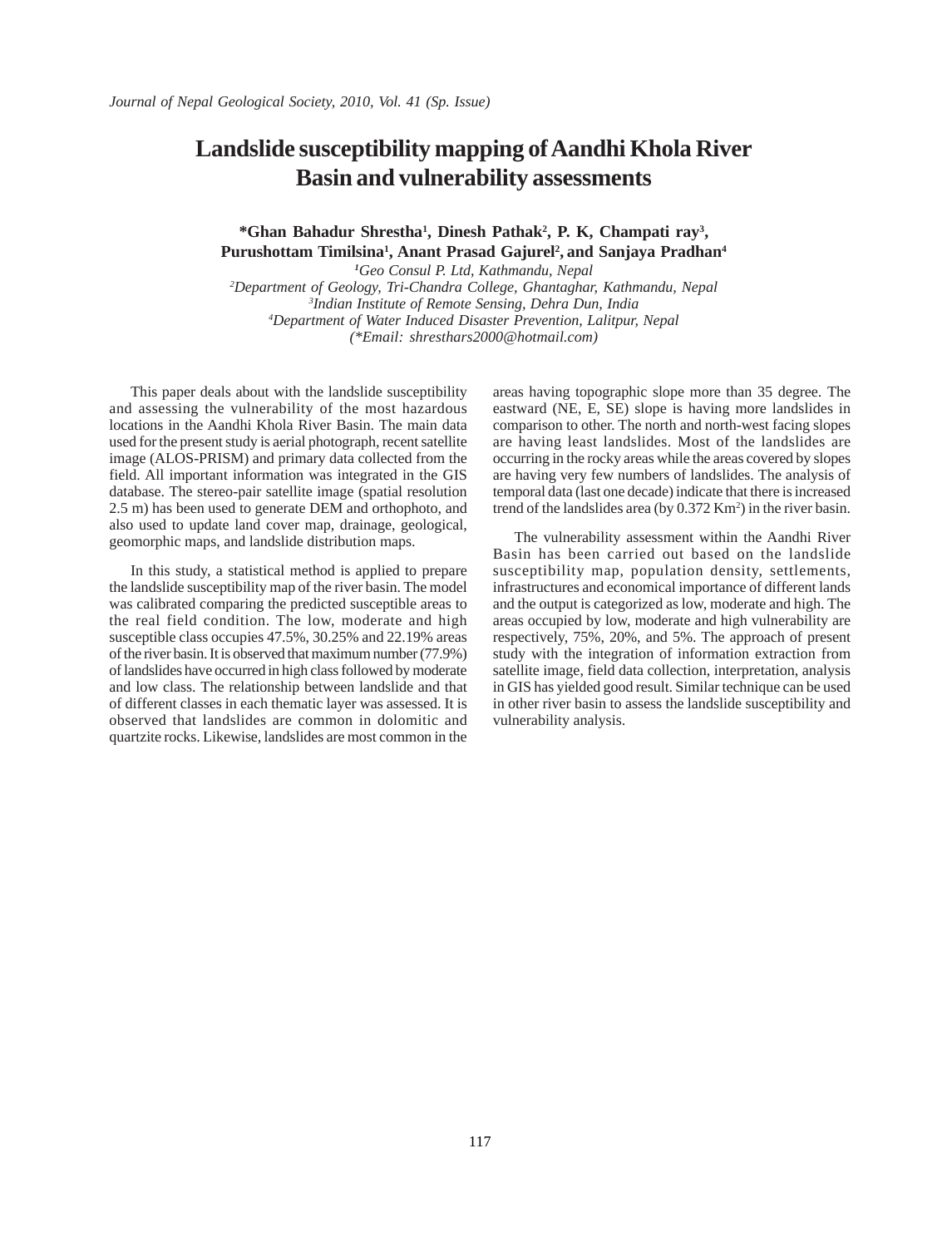### **Landslide distribution as a potential GLOF risk in Mangde-chu River Basin, Bhutan**

\*Go Sato<sup>1</sup>, Daisuke Higaki<sup>2</sup>, Toru Koike<sup>3</sup>, Jun Umemura<sup>4</sup>, Phuntsho Norbu<sup>5</sup> and Jiro Komori<sup>6</sup>

 *Teikyo Heisei University, Japan Hirosaki University, Japan Earth System Science Co.Ltd. Japan Nihon University, Japan Department of Geology and Mines, Bhutan JICA Bhutan/Nagoya University, Japan (\*Email:gasto@thu.ac.jp)*

There are many glacial lakes in the upper basin of Mangdechu river in Bhutan. Detection of landslide slopes is essential for hazard assessment of Glacial Lake Outburst Flood (GLOF) along the river, because the occurrence of GLOF may reactivate potential landslides by river bank erosion. The authors made a landslide distribution map in the Mangdechu basin by the interpretation of satellite images and field survey, as the activity of "Study on GLOFs in the Bhutan Himalayas" supported by JST-JICA, SATREPS to clear the characteristic of landslide phenomena.

 In this presentation, we introduce the results of landslide distribution mapping in 1:50,000 scale as follows:

1) Detected landslides are topographically classified into deep-seated, shallow and rock-creep types.

2) The mountain slopes are widely occupied by many old deep-seated landslides along the Mangde-chu.

3) Many large-scale landslide bodies consist of deepseated and rock-creep types have over several km in width are recognized.

4) Some deep-seated landslide slopes located at the undercut slope of the river may reactivate by GLOF and also may continue as unstable slopes.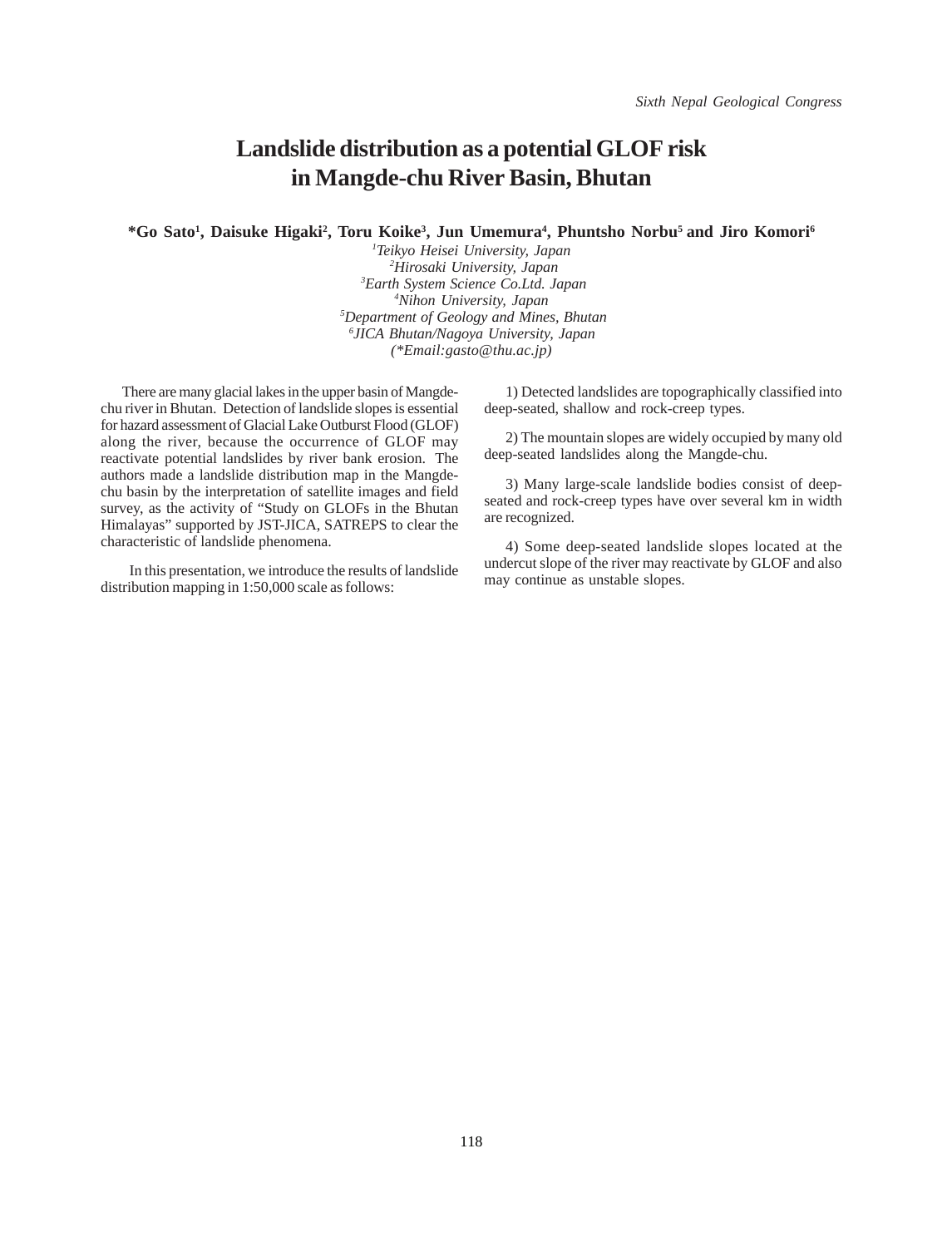### **Pokhara Valley: a place under permanent threat**

**\*Jörg Hanisch1 and Achyuta Koirala2**

*1 Jorge Consult, Hannover, Germany 2 ICIMOD, Lalitpur, Nepal (\*Email: Jorge.consult@gmx.de)*

The loveliness of the place of Pokhara is the result of a disaster that happened  $750 \pm 50$  BP according to detailed <sup>14</sup>C datings. Not only the decent flat landscape so favourable for human settlements and agricultural activities but also the unique beauty of Lake Phewa with the impressive Annapurna Range on the background are the results of a series of really giant debris flows. These mass movements in historic times filled the valley with about  $5 \text{ km}^3$  of sediments (Pokhara Formation). The material originated from the huge col-like Sabche Depression northeast of Machapuchre. A similar event has taken place  $11,000 \pm 1000$  BP signifying around the end of the last glaciation; these sediments are called Ghachok Formation.

Both huge debris flows have transported mainly glacial material composed of predominantly calcareous Mesozoic sedimentary rocks from the huge col-like Sabche Depression northeast of Machapuchre. The landscape about 800 BP had a similar shape as the present one. All tributary valleys were blocked and lakes formed most of which were totally filled by sediments except for Phewa, Begnas, and Rupa Lakes.

The Ram Ghat, a strange depression east of Pokhara, is also a result of these filling/erosion processes: astonishingly, the waters of Seti River did not cut into the lose Pokhara sediments but after a certain period of meandering on top of the Ghachok Formation decided to cut down into these wellcemented deposits and to create the famous gorge of Pokhara. That means the gorge is younger than  $750 \pm 50$  BP.

Both giant debris-flow events occurred during periods of climatic warming; the first at the end of the last glaciation and the second one during the Mediocre climate optimum. As we are undoubtedly in a global warming phase as well, the conclusion is that the probability of a recurrence of a similar event now with unimaginable consequences can not be excluded. As long as the nature of the trigger of the former events is not known (GLOF, burst of landslide lake, sturzstrom from rock/ice avalanches), any estimate of the recurrence probability remains in the dark, however.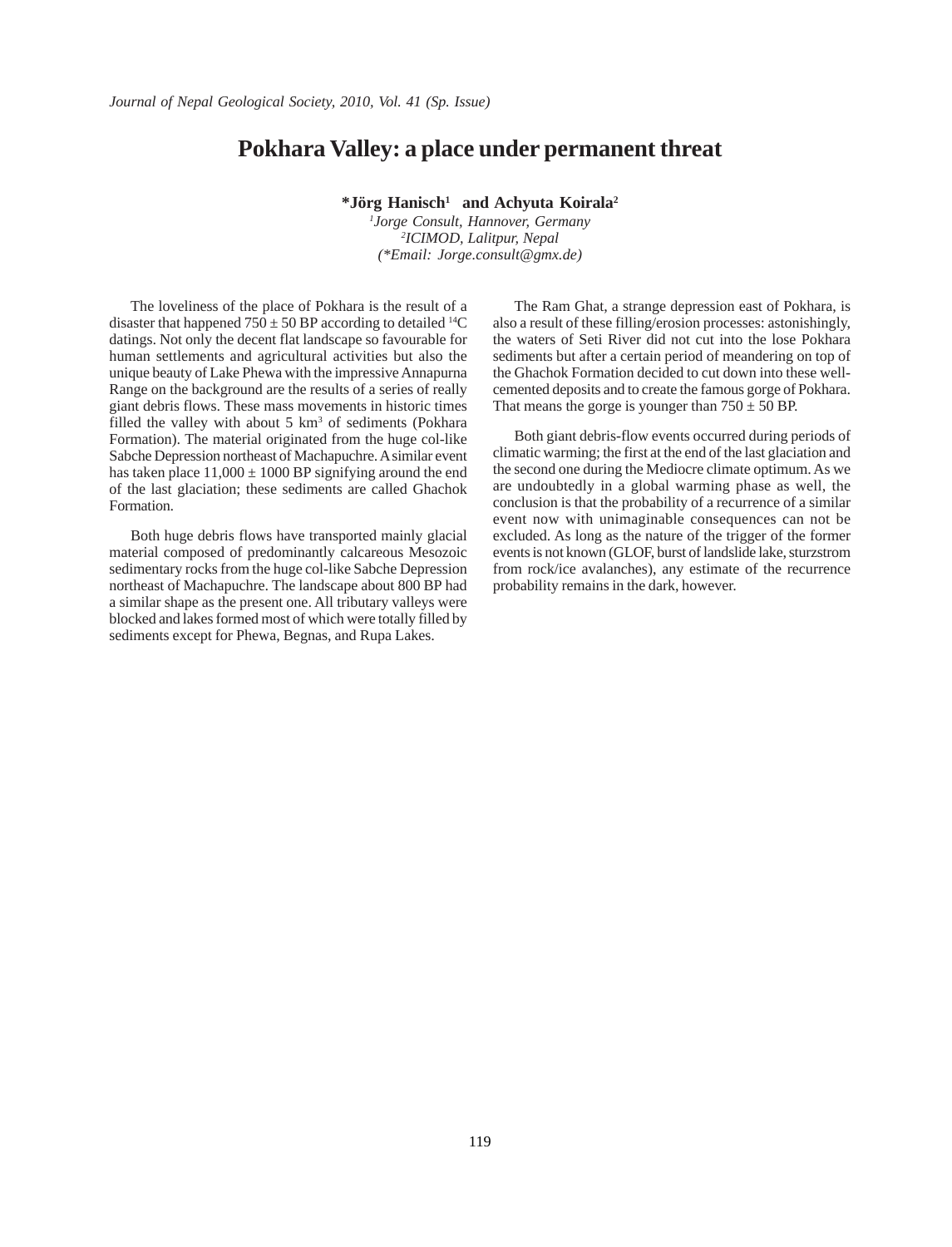### **Large landslides related to earthquakes: a direct and indirect threat to Asian mountain communities**

**\*Martin Mergili and Jean F. Schneider**

*Institute of Applied Geology, BOKU University, Vienna Peter-Jordan-Strasse 70, 1190 Vienna, Austria (\*Email: martin.mergili@boku.ac.at)*

Large landslides in Asian mountains are often conditioned or triggered by earthquakes. Whilst the direct impact of earthquake-triggered landslides on mountain communities is obvious (casualties, severe damage), the indirect consequences of related processes are sometimes at least as significant. Such can be the earthquake-induced destabilization of slopes, resulting in an increased landslide susceptibility for many years (e.g. the Chi-Chi Earthquake in Taiwan 1999 or the Sichuan Earthquake in the PR China in 2008).

The work presented, however, is focussed on another phenomenon: landslide deposits often block valleys and dam lakes. Such landslide dams may fail suddenly due to internal destruction or by retrogressive erosion, resulting in flood waves downstream. The lakes may also drain stepwise or continuously or persist for a long time. Geomorphic evidence of former landslide-dammed lakes exists in several places. For example, the Pasor Landslide in the Bartang Valley (Pamir, Tajikistan) dammed an 8 km long lake. The patterns of the

eroded lake sediments and the deposit downstream indicate sudden drainage of the lake.

Recent examples of lake-damming landslides are Hattian Bala (Pakistan Earthquake, 2005), Tangjiashan (Sichuan Earthquake, 2008), and Attabad (conditioned by at least two earthquakes, 2010). Spillways were constructed in order to reduce the maximum lake level and to control drainage. In the case of Hattian Bala, this mitigation strategy first worked, but the spillway was eroded five years later due to a landslideinduced spillover. The Tangjiashan spillway was eroded immediately. In both cases, destructive flood waves causing major damage were the consequence. The Attabad Lake has not spilled over by May 2010, but a major flood wave far down the valley was expected.

Whilst there are usually no means to prevent the landslides themselves, appropriate mitigation measures include monitoring of suspicious slopes and landslide dams as well as related emergency evacuation plans and activites.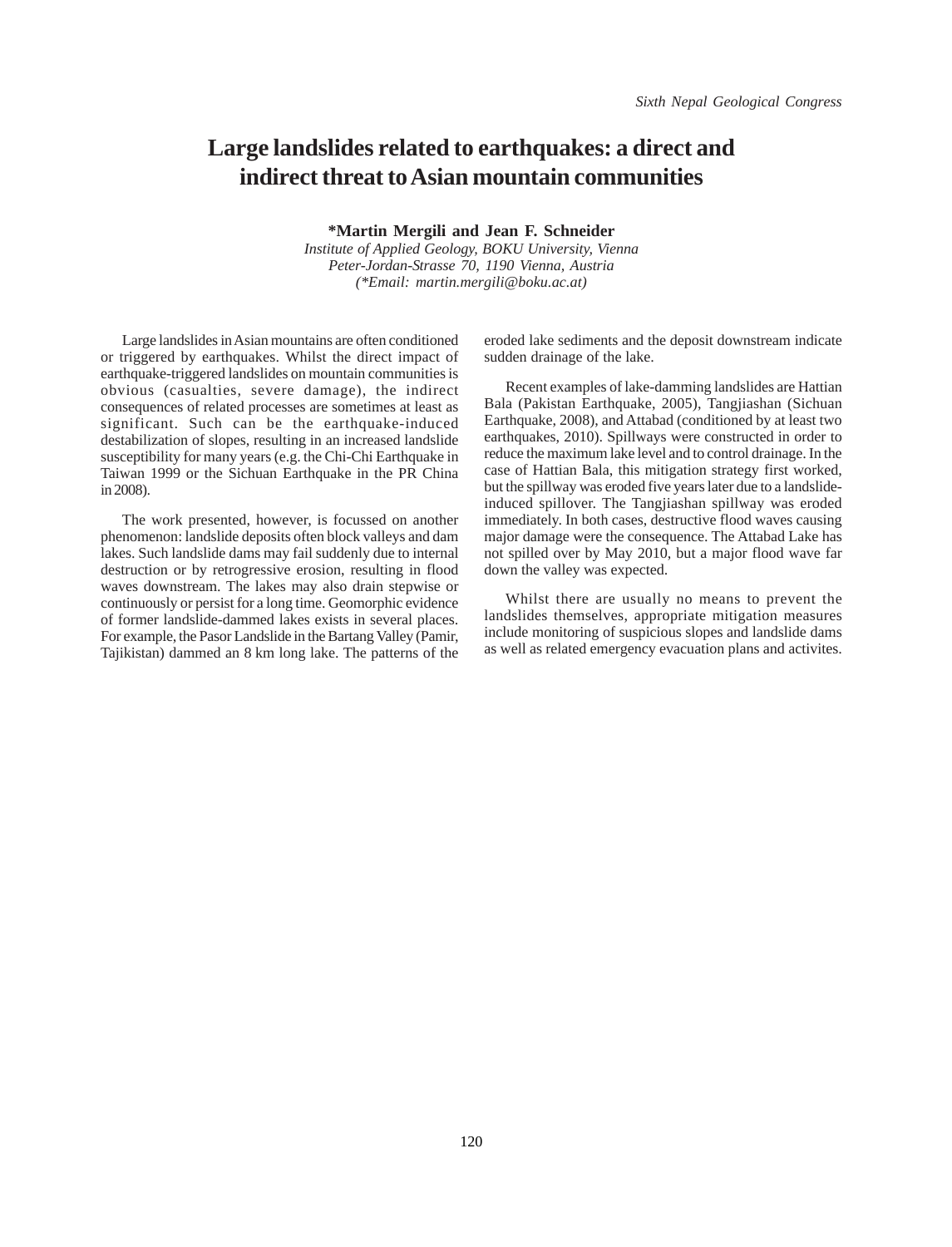### **Mountain lakes of Kyrgyzstan with regard to the risk of their rupture**

\*Michal Cerny<sup>1</sup>, Bohumír Jansky<sup>2</sup>, Miroslav Sobr<sup>2</sup>, Zbynek Engel<sup>2</sup>, and Serguei Yerokhin<sup>3</sup>

 *GEOMIN Company, Jihlava, Czech Republic Charles University, Faculty of Science, Prague, Czech Republic Geology and Mineral Resources of Kyrgyz Republic State Agency, Bishkek, Kyrgyz Republic (\*Email: jezera@seznam.cz)*

Nearly 20 % of about 2000 of Kyrgyz Alpine lakes are supposed to be potentially dangerous because of instability of moraine or landlside dams, overflowing, rapid development of lake basin and melting of buried ice inside the moraine.

According to the last inventarization in total 328 lakes have been considered as potentially dangerous. Since 1952 more than 70 disastrous cases of lake outburst have been registered. The hazardous Alpine lakes are studied in Kyrgyzstan systematically since 1966. Last seven years the monitoring work is carried out within the programme of Czech-Kyrgyz cooperation.

The largest potentially hazardous glacial lake is the Petrov lake. According to the recent knowledge the lake has an area of 390 hectars, the water volume of more than 60 million m3 and the maximum depth 69 m. during the last 50 years, the area of the lake has expanded 4 times. The annual retreat of frontal part of glacier tongue is 50–65 m. during the last decade. The lake lies inside the area of Kumtor gold mine just two kilometers upstream of the lake containing poisonous tailings after ore processing. The tailings can be washed down in case of extremely powerful outburst.

The danger of GLOF is increasing significantly due to the influence of recent climate changes and rapid glacier retreat. The evidence for this fact was the outburst of Zyndan lake in 2008. Three people died besides the damage of some houses and infrastructures. Glacial lakes and landslide dammed lakes on the northern slope of Kyrgyz range are monitored on the long-term basis. The lakes threated densely populated Chu Valley including Kyrgyz capital Bishkek as well as popular tourist areas nearby.

The climatological and glaciological programmes have been implemented in addition to the lake monitoring of Adygine pilot locality.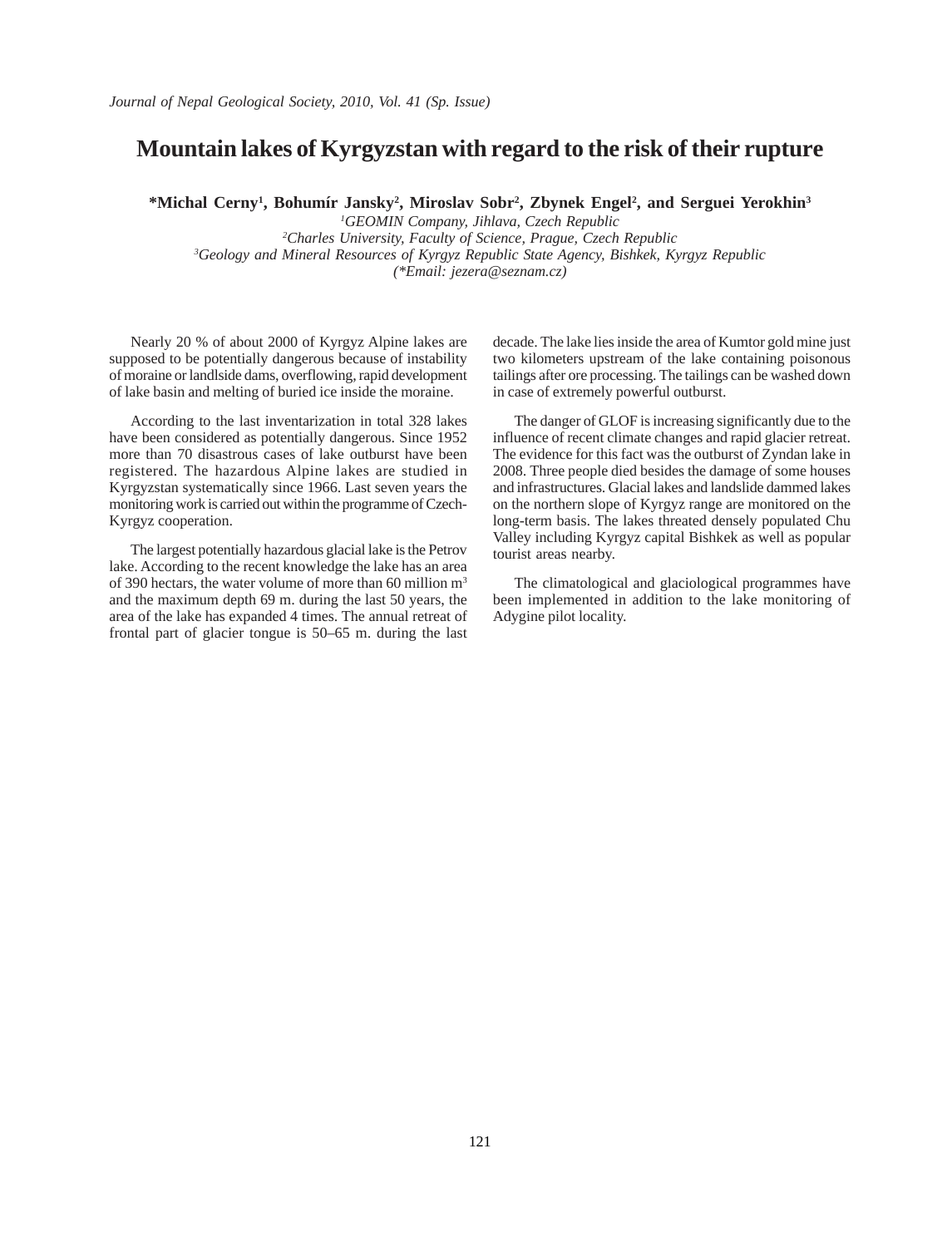### **Multidisciplinary natural hazard analysis along the eastern segments of the north Anatolian fault zone, Turkey**

**\*Orhan Tatar, H. Gürsoy, E. Altunel, S. Akyüz, T. Topal, T. Türk, F. Poyraz, K. Hastaoðlu, F. Koçbulut, F. Sezen, Ü. Dikmen, A. Polat, L. Mesci, Z. Akpýnar, Z. Çakýr, M. Akýn, V. Karabacak, C. Zabcý, K.Þ. Kavak, G. Demir, E. Ayazlý, Ö. Gürsoy, and Ç. Yalçýner**

> *Department of Geology, Cumhuriyet University, TR58140, Sivas, Turkey Çanakkale Onsekiz Mart University, Department of Geology, 17100 Çanakkale, Turkey (\*Email: orhantatar@cumhuriyet.edu.tr)*

The North Anatolian Fault Zone (NAFZ) is one of the largest currently active strike-slip fault zone in the world, situated along the Alpine-Himalayan Mountain Belt. It extends from the town of Karlýova in eastern Turkey for 1200 km to the Gulf of Saros in the northern Aegean Sea, where it is thought to branch into several roughly parallel faults through the Sea of Marmara region and points westward. Multidisciplinary studies along active fault zones have notably increased in recent years especially immediately after the 17<sup>th</sup> August 1999 Kocaeli Earthquake in the western part of the NAFZ, and have mainly focussed in the Sea of Marmara.

Whilst settlements along the North Anatolian Fault Zone are prone to earthquakes, landslides are a common local consequence. The eastern part of NAFZ includes a number of large cities and the area has suffered several large earthquakes and landslides in historical and recent times. Between 1939 and 1999 the fault zone experienced remarkable episodic activity during which a progression of seven westward migrating large earthquakes created a 1000 km long surface rupture from Erzincan to the Sea of Marmara. Considering damage to man-made structures caused by natural hazards in Turkey, earthquakes and landslides are the most important hazards. Planning of protective and

mitigation measures requires the acquisition of reliable data and with this objective in mind, a large-scale study entitled KABIS Project has been carried out between 2006 and 2010 along the eastern part of the North Anatolian Fault Zone with the participation of nearly 30 researchers from different institutions of Turkey. In this paper, the summary of results from this multidisciplinary study including active fault mapping, paleoseismology, geodesy, remote sensing, soil microzonation, borehole and landslide data will be presented. All data obtained from the study have then been combined in a Natural Hazard Information System (KABIS) based on GIS.

Monitoring tectonic movements in this region is also a most challenging activity and a dedicated geodetic network for geodynamic purposes was constructed in the region. Kelkit GPS network has settled with 36 points at the eastern part of the North Anatolian Fault Zone between Tokat and Erzincan. Soil radon monitoring and continous monitoring of geothermal fluids in 12 installed stations along the eastern segments of the NAFZ have also provided important data for earthquake mitigation in the region and will be discussed in this talk.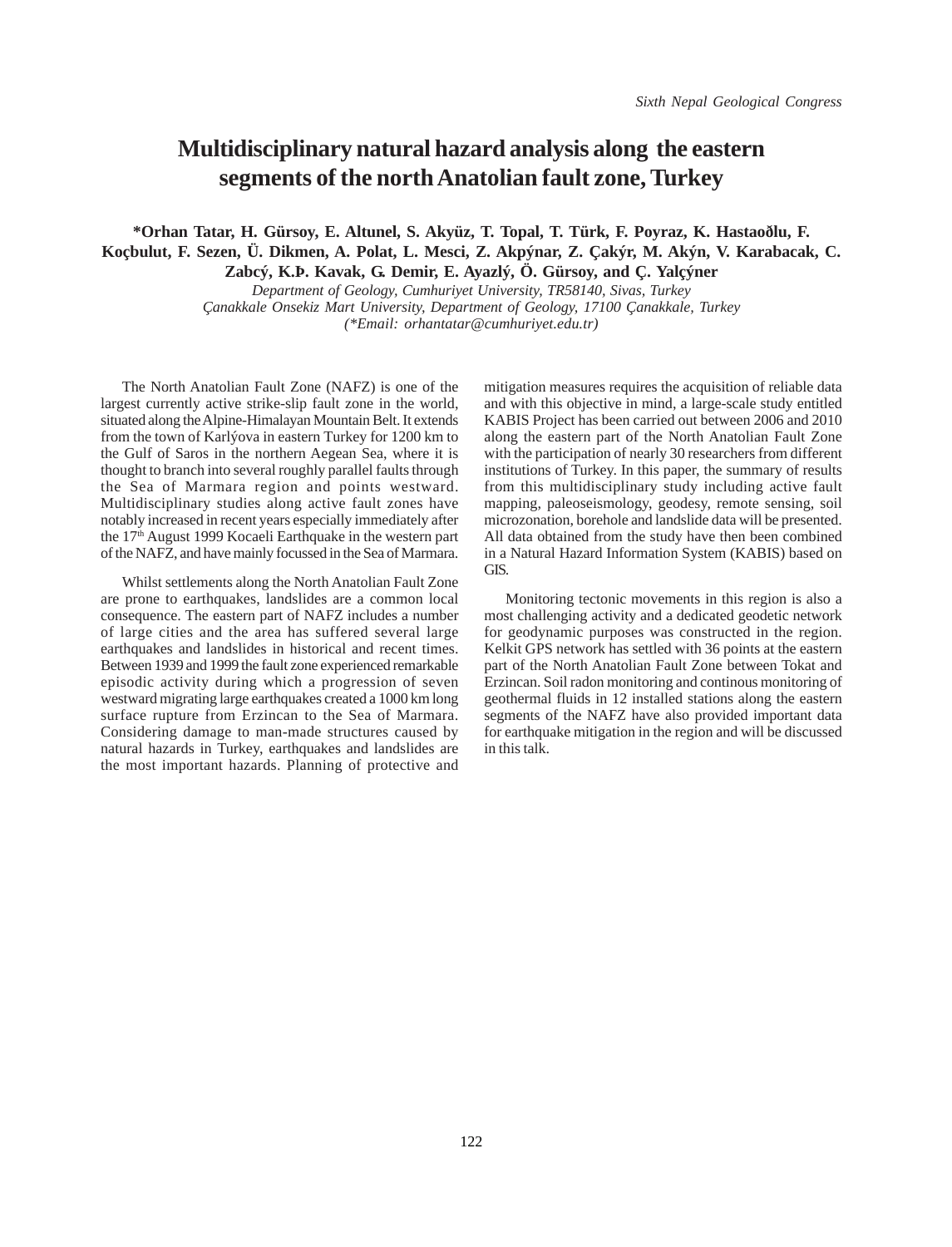## **Glacial Lake Outburst Flood risk assessment of Tsho Rolpa glacial lake, Rolwaling Valley, Nepal**

**\*Pradeep Kumar Mool, Sharad Prasad Joshi, Pravin Raj Maskey, and Achyuta Koirala**

*ICIMOD, GPO Box 3226, Lalitpur, Nepal (\*Email: mool@icimod.org.np)*

The Tsho Rolpa glacial lake, located at 4550 m above sea level in the Rolwaling Valley of Dolakha District, is the largest glacial lake in contact with glacier in Nepal. It has evolved from a series of small supra-glacial ponds in the late 1950's, as the Trakarding glacier has retreated. It is now more than 3 km long and about 0.5 km wide. About 200 m high frontal moraine dam is now holding back around 85 million cubic metres of water in the lake. Because it was feared that there was imminent danger of the lake bursting its moraine dam, a project to reduce this risk was implemented in the late 1990s. Thus the lake level was lowered by 3 m by constructing an artificial outlet channel through the end moraine.

During 2009 ICIMOD in collaboration with partners, carried out multi-disciplinary field investigation of Tsho Rolpa glacial lake and its surroundings. Five major themes were emphasized during the field study.

- 1. Assessment of the stability of the natural moraine dam
- 2. Estimation of the lake storage volume
- 3. Potential external GLOF (Glacial Lake Outburst Flood) triggering factors
- 4. Hydro-meteorological data analysis
- 5. Dam-Break Modelling and Downstream Vulnerability assessment

The above study revealed that, in case of a GLOF event, the maximum flow across the lake dam will be about  $7000 \text{ m}^3$ s, while the flow at 60 km downstream near Busti will be about 3000 m3 /s. During the middle of the monsoon season, the discharge is about  $400 \text{ m}^3$ /s. The study also showed that, 15 bridges, 1166 houses or their contents, settlements, agricultural land, and components of hydropower project, would be at risk due to possible GLOF. As several hydropower projects are being planned downstream from the lake, there is an urgency to restore the early warning system that was put in place in 1998 which is not functional at present. The recent GLOF risk assessment reveals that the lake is still regarded as potential dangerous which needs continued and close monitoring including further field investigations for mitigation measures.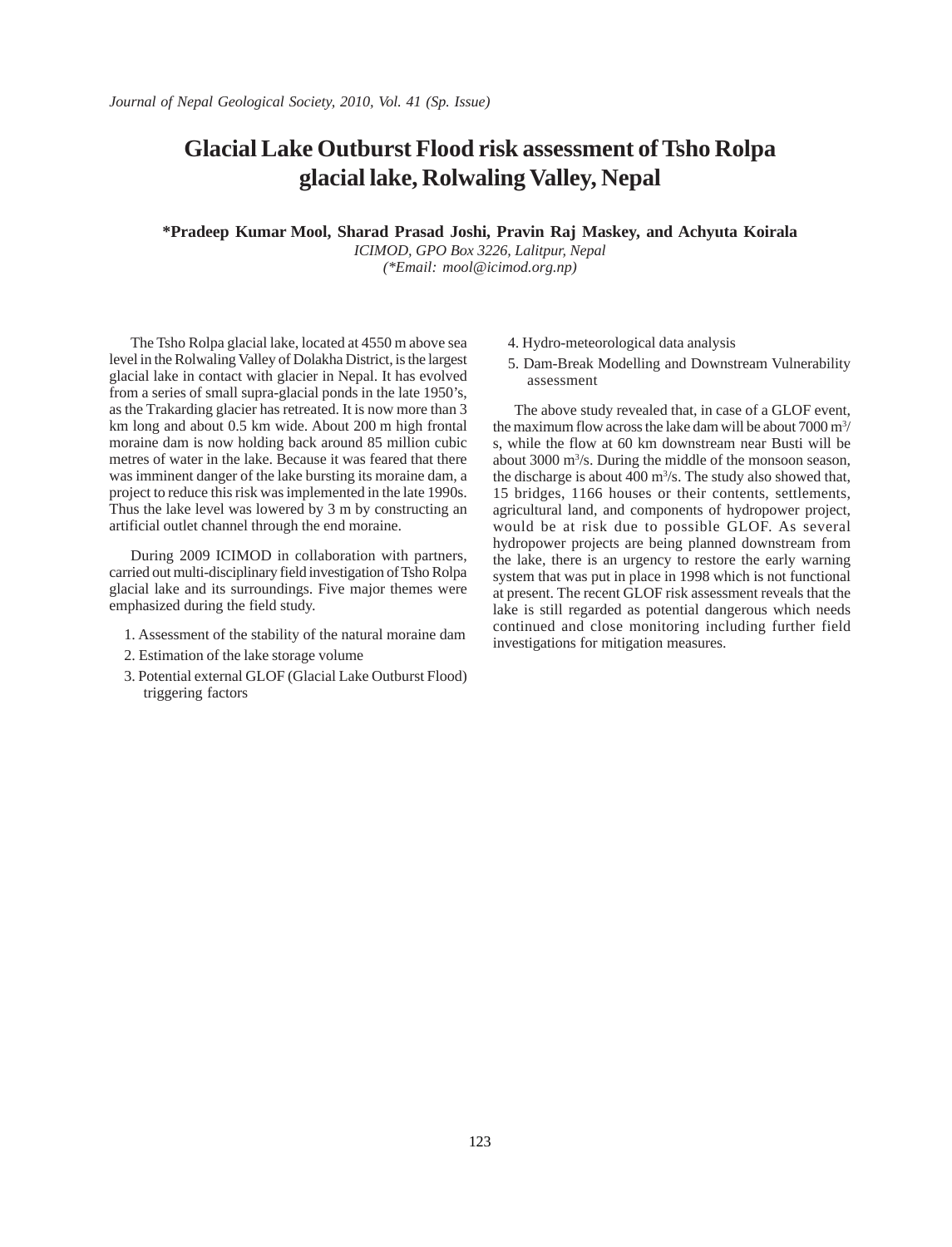### **Comparative assessment of potential GLOF hazard and vulnerability of Tsho Rolpa, Thulagi and Imja Glacier Lake, Nepal**

#### **\*Pravin Raj Maskey, Pradeep K. Mool, Achyuta Koirala, Sharad P. Joshi, and Arun B. Shrestha** *ICIMOD, GPO Box: 3226, Khumaltar, Lalitpur, Nepal*

*(\*Email:pmaskey@icimod.org)*

The three high priority lakes of Nepal Himalaya; Tsho Rolpa Glacial Lake (27° 52' N, 86° 28' E, and 5460 m asl), Thulagi Glacial Lake (28° 29' N, 84° 29' E, and 4044.0 m asl) and Imja Glacial Lake ( $27^{\circ}$  54' N,  $86^{\circ}$  56' E, and 5,010 m asl) which are located in central, western and eastern part of Nepal Himalayas respectively are well investigated by multidisciplinary teams in 2009. The results of the investigation of these three lakes are compared for GLOF hazard and vulnerability assessment in the downstream valley.

These lakes started to develop in the middle of 20 century as small supra pond but has expanded at alarming rates of 0.0241 km2 , 0.0145 km2 and 0.0115 km2 per year for Imja, Thulagi and Tsho Rolpa respectively. The increases in storage volume are  $0.54x10^6$ m<sup>3</sup>,  $0.43x10^6$  m<sup>3</sup> and  $0.53x10^6$  m<sup>3</sup> per year posing GLOF hazard and vulnerability at different scale for Imja, Thulagi and Tsho Rolpa respectively.

The expansion of lake is at the cost of ice calving and melting of mother glacier in contact with lake water at a rate of 40-43 m, 40-47 m and 6-14 m per year for Imja, Thulagi and Tsho Rolpa respectively. But the moraine dam height is more

than 200 m, 60 m and 20 m and free board of 5 m, 15 m and 10m for Tsho Rolpa, Thulagi and Imja respectively. The narrowest parts of dam width are 16 m (Tsho Rolpa), 340 m (Thulag) and 567 m (Imja) respectively. Tsho Rolpa has largest storage volume of  $86x10<sup>6</sup>$  m<sup>3</sup> and highest dam height and lowest free board and narrowest width of dam, making this lake with highest GLOF hazard despite lowering of lake level by 3 m as part of mitigation. Imja and Thulagi even though have same storage volume of  $35x10^6$  m<sup>3</sup>, Imja has least potential GLOF hazard than Thulagi, due to lower dam height and wider thickness of moraine dam.

The peak discharge of Tsho Rolpa, Thulagi and Imja, in case of breaching of moraine dam of height 20 m are 7242 m<sup>3</sup>/ s,  $4750 \text{ m}^3/\text{s}$  and  $5817 \text{ m}^3/\text{s}$  respectively as simulated by dam break model. But because of wide valley immediately downstream of outlet, the peak flood is reduced substantially for Imja GLOF simulation. The monetary value of exposed elements are 11.89 (Imja), 406.73(Thulagi) and 1.84 (Tsho Rolpa) million US\$ respectively. Thus, due to series of hydropower projects in the Maysyangdi River basin, Thulagi has highest GLOF vulnerability in the downstream valley.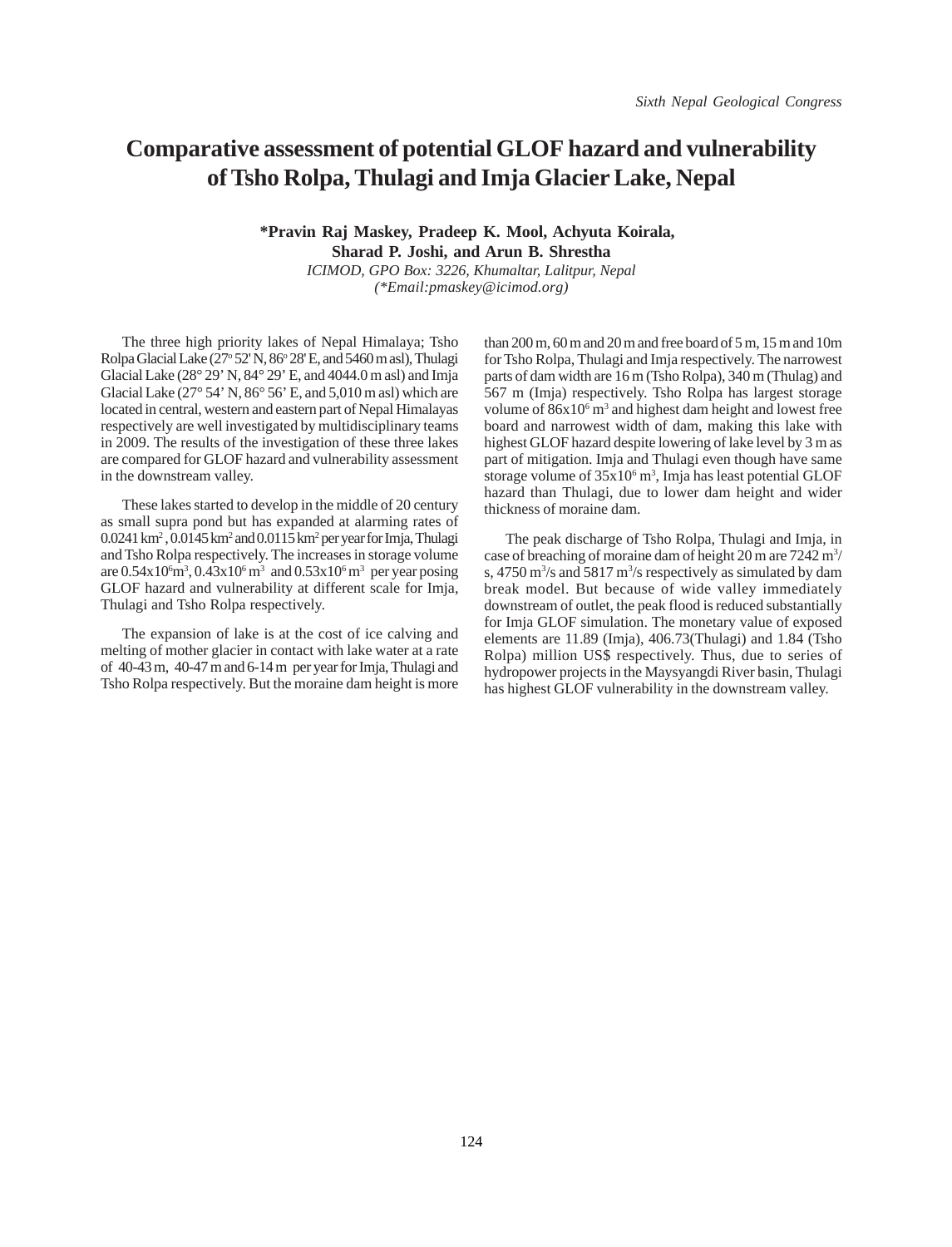## **Potential GLOF hazard and vulnerability assessment of Thulagi Glacial Lake, Nepal**

### **\*Pravin Raj Maskey, Pradeep K. Mool, Arun B. Shrestha, Achyuta Koirala, and Sharad P. Joshi**

*ICIMOD, GPO Box: 3226, Khumaltar, Lalitpur, Nepal (\*Email:pmaskey@icimod.org)*

The Thulagi Glacial Lake (28<sup>0</sup> 29' N, 84<sup>0</sup> 29' E at an elevation of 4044 m asl) is one of the high priority potential dangerous lakes of Nepal. This lake started developing in the middle of the  $20<sup>th</sup>$  century as small supra glacial pond of 0.223 km<sup>2</sup> but rapidly expanded to an area of  $0.94\,\mathrm{km^2}$  storing  $35.3\mathrm{x}10^6\,\mathrm{m^3}$  of water in 2009. The growth rate of 40-47 m/year in length,  $0.0145$  km<sup>2</sup> per year in area and  $0.43x10<sup>6</sup>$  m<sup>3</sup> per year in storage volume between 1995 and 2009 is of great concern for existing hydropower projects in the downstream. An outburst from this lake could cause severe damage to the hydropower projects and other infrastructures. Thus, multi-disciplinary investigation was conducted to assess the GLOF hazard and socio-economic vulnerability.

End moraine damming Thulagi Glacial Lake has a freeboard of about 15 m, an outlet channel of about 340 m long and a dam height of about 60 m. Dam Break simulation analysis suggests that worst case scenario of breaching of the moraine

dam by  $1/3$  would lead to peak discharge of 4750 m<sup>3</sup>/s (with a peaking time of 0.92 hours) that would be propagated in the downstream valley.

Study has revealed that water level of outlet channel of the lake has lowered by 3 m over a decade. This in combination with large dam width and high freeboard makes Thulagi more or less stable lake in absence of other triggering factors such as hanging glaciers and rock falls, except for earthquakes. Although, the mother glacier in contact with lake water is highly dissected and fractured but considered not to be capable to generate displacement waves overtopping the dam causing failure. No seepage flow is found during field investigation but needs regular monitoring.

Based on the data collected during field investigations potential GLOF hazard from Thulagi Glacial Lake cannot be ruled out absolutely, but the likelihood of occurrence of GLOF is low, hence, periodic monitoring of the lake is required.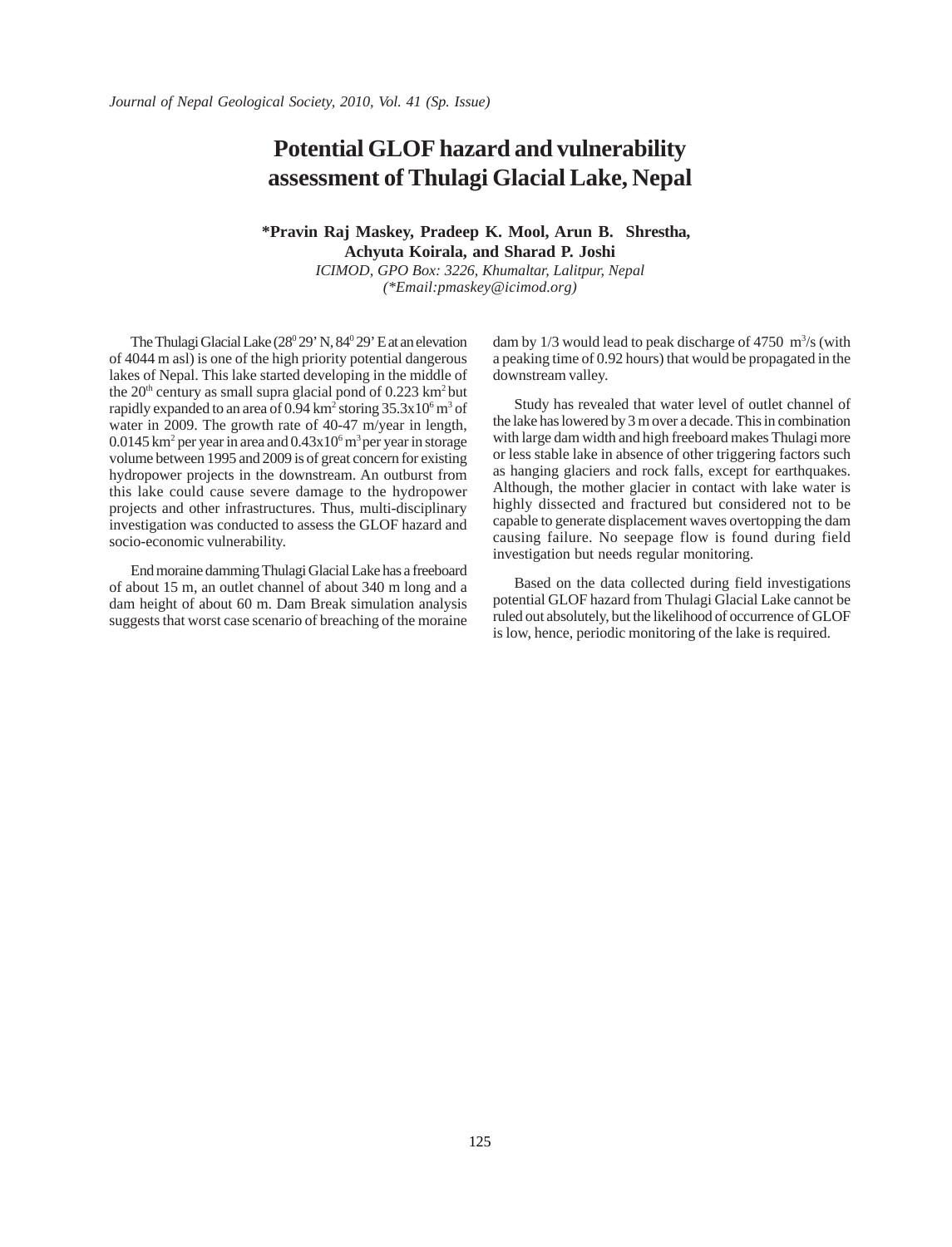## **Geological significance of the Tam Pokhari Glacial Lake Outburst Flood, eastern Nepal**

<sup>\*</sup>**Rabindra Osti<sup>1</sup> and Tara Nidhi Bhattarai<sup>2</sup>** 

*1 International Centre for Water Hazard and Risk Management, Public Works Research Institute Minamihara 1-6, Tsukuba 305-8516, Japan 2 Department of Geology, Tri-Chandra Campus, Tribhuvan University Ghantaghar, Kathmandu, Nepal (* \* *Email: osti55@pwri.go.jp)*

The moraine dam of the Tam Pokhari (Sabai Tsho) glacial lake was breached on 3 September 1998 causing catastrophic Glacial Lake Outburst Flood (GLOF) along the Inkhu River channel (outlet of the lake). A two-week-long engineering geological field investigation was conducted in late summer of 2008 to make an evaluation of the possible mechanism of the moraine dam failure and the geomorphic changes brought about by the GLOF in the river channel. Geologically, the area belongs to the Higher Himalayan Zone consisting of metamorphic rocks like gneiss, schist and marble. The Inkhu River takes an almost straight course clearly showing a lineament which could be of a fault origin. Field investigation revealed a fact that a huge landslide occurred in the northeast facing inner slope of the dam prior to the failure. The Ushaped valley observed in the breached part of the dam suggests that the breaching was not by slow erosion of moving water but by an impact of surges or seiches which can swift the materials at once. It seems that the returning surges or seiches produced in the lake water by the huge landslide promoted the failure of the dam whose stability was already in critical state due to increase in pore water pressure resulted by continuous rainfall. The resulting GLOF eroded river's bed and banks at several locations and also deposited a huge amount of sediment at some places. It was observed that the erosion and deposition activities of GLOF have substantially changed the original river geometry and bed profile. This is a new discovery that the glacial lake was breached in the Himalayan region not by the increase in volume of water in the lake but by the occurrence of a landslide on the inner side of the glacial lake itself.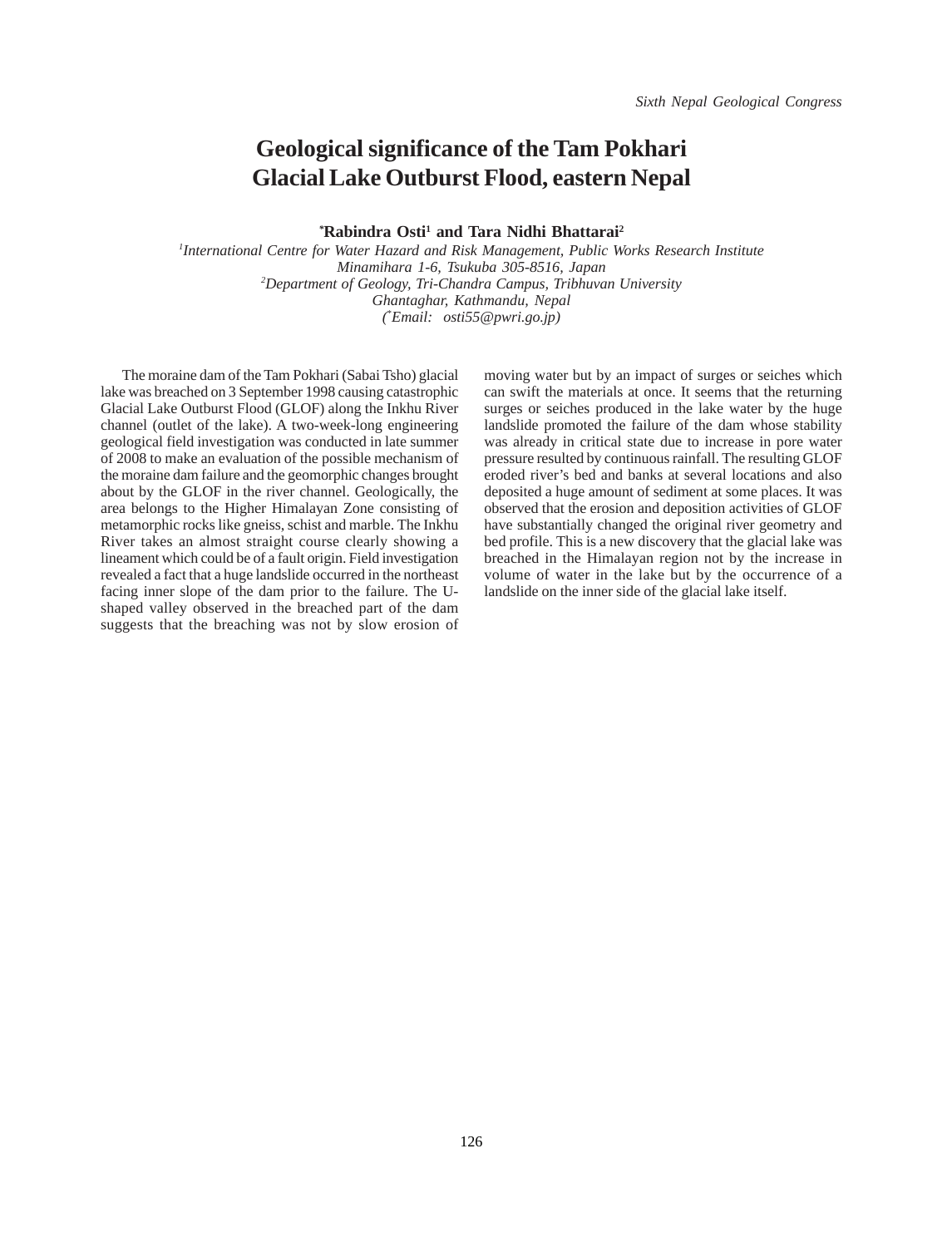## **Earthquake resilience capacity of the KathmanduValley: a case study of Gairi Gaun, Kathmandu, Nepal**

**\* Sanjib Sapkota, Tara Nidhi Bhattarai and Nawa Raj Khatiwada**

*Nepal Development Research Institute (NDRI) Dhobighat, Lalitpur, Nepal ( \* Email: sanjibsapkota@gmail.com)*

Researchers argue that soft lacustrine sediments of the floor, shallow groundwater table, unplanned urbanization and rapidly increasing population make the Kathmandu Valley more vulnerable to seismic hazard. However, there is a perceived lack of empirical studies leading to rational opinion building in this area. This paper evaluates the strategic measures, policy options and the tools relevant in the context of seismic risk management of the valley taking Gairigaun of Ichangu-Narayan VDC as a case. This study assessed the knowledge of community people regarding seismic hazard by conducting questionnaire survey and key informants' interview. Field survey was conducted to identify safe places and nearby health centers and the routes to follow after an earthquake within the community.

Awareness level of the community people regarding seismic hazard was found generic. Knowledge of seismic hazard and the activities to be carried out before, during and after the earthquake, was found limited to none. Only few

people heard about GO BAG, an emergency kit, but had no idea about keeping necessary items in it. A very limited number of people in the community were aware of earthquake resistant technology but none of them reported that they used the technology during the construction of their residence. Moreover, people are unable to predict the post-shock scenario. Most of them were unaware of the escape routes should an earthquake occur rendering them trapped in their houses. People did not even know about the safe evacuation routes to nearby health centers in case of injuries.

Although knowledge of seismic hazard was found transmitted through relatives, friends and other means of communication, they hardly shared the knowledge within their family members. Since safe places in the community are reducing day by day, an urgent need has been felt to safeguard such locations for conducting rescue operations in post-shock scenario.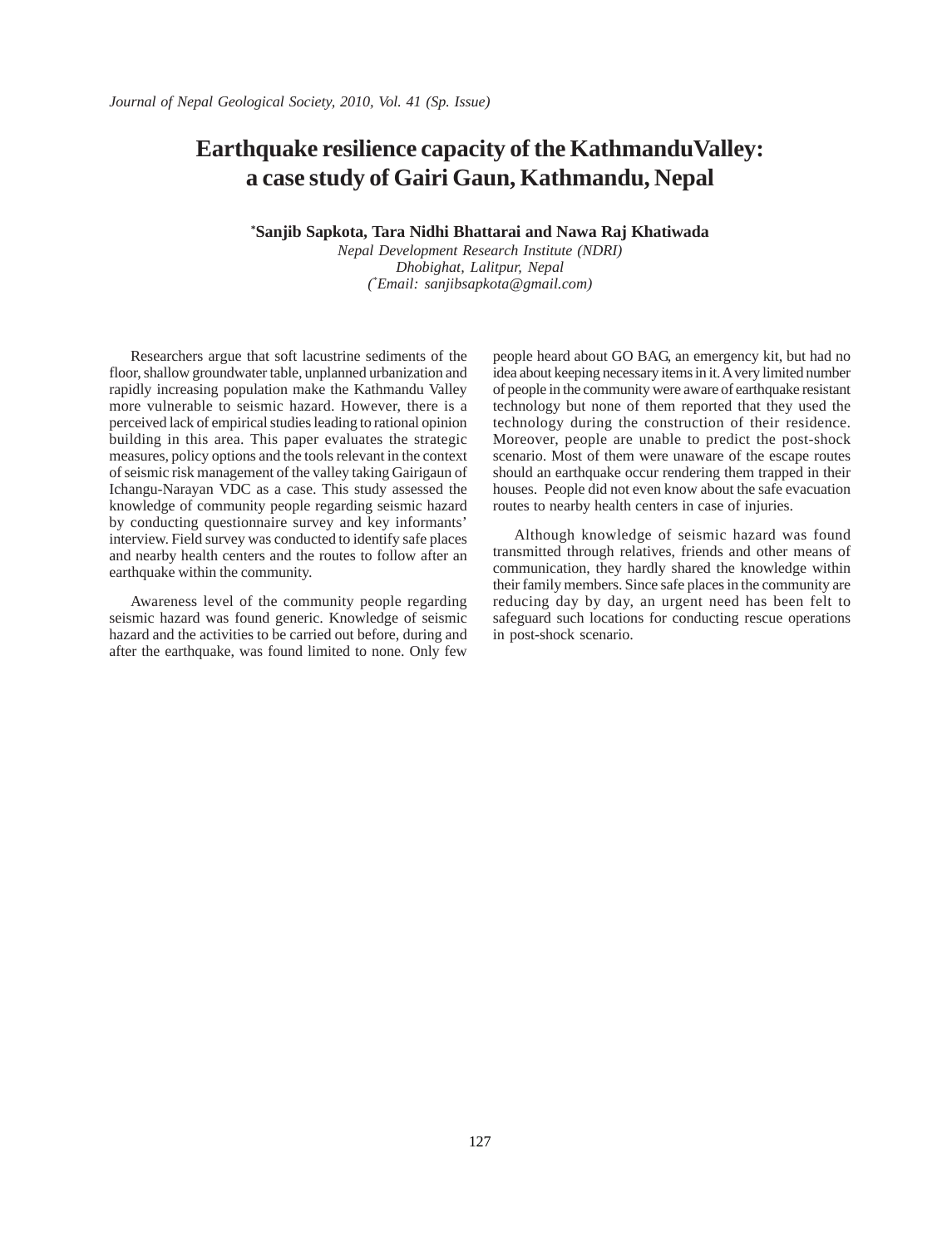### **Where and how often shall large destructive earthquakes strike the Himalaya?**

<sup>\*</sup>**J.** P. Avouac<sup>1</sup>, M. R. Pandey<sup>2</sup>, S. N. Sapkota<sup>2</sup>, S. Rajaure<sup>2</sup>, J. Genrich<sup>1</sup>,  **J. Galetzka1 , K. Chanard1 , T. Ader1 , M. Flouzat3 , and L. Bollinger3**

 *Tectonics Observatory, California Institute of Technology, Pasadena, CA91125, USA National Seismic Centre, Department of Mines and Geology, Kathmandu, Nepal Département Analyse et Surveillance de l'Environnement, CEA, France (\*Email: avouac@gps.caltect.edu)*

 Assessing the characteristics of large earthquakes along the Himalayan arc, such as their rupture extent, magnitude, return period and effects, is a major societal concern as well as a challenging scientific issue. To address that issue a number of complementary approaches need be applied to provide constraints on sub-surface structure, detect active faults and assess their slip rates and seismic behavior. The presentation will first review some aspects of the Mw 7.6 Kashmir earthquake of 2005 as revealed from remote sensing measurements of the surface deformation and seismic

waveforms modeling. Next we will review learning made from the study of active deformation in the Himalaya of Nepal, in particular thanks to the combination of morphotectonic studies with geodetic and local seismic monitoring. We will discuss how these data can be used to estimate heterogeneity of geodetic coupling along the Main Himalayan Thrust fault, the relationship to potential large ruptures, implications for the return period of large events and the mechanics governing the observed behavior.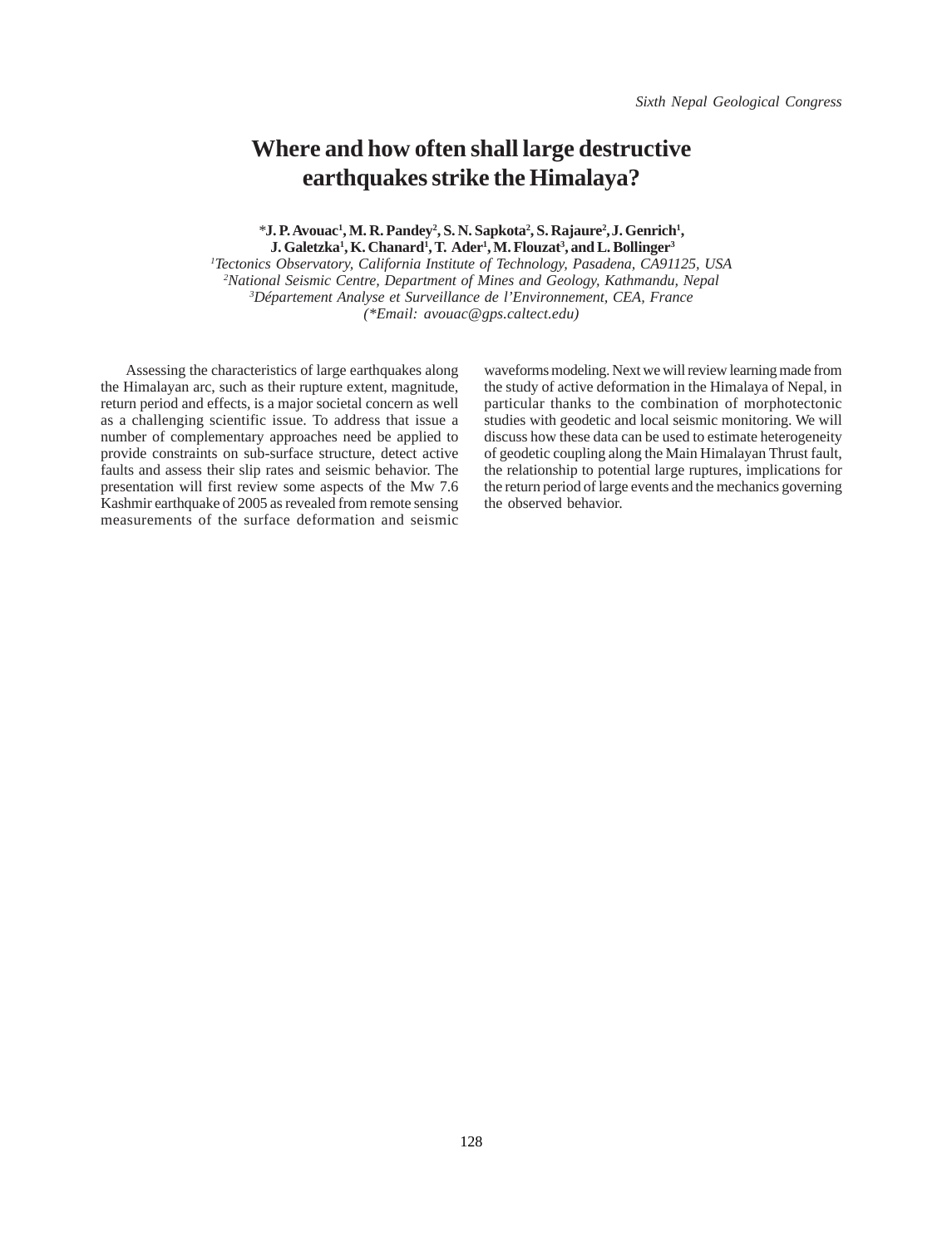### **Hunting for the traces of great Himalayan earthquakes: surface break of the M**≈**8.1, 1934 Bihar-Nepal event?**

<sup>\*</sup>P. Tapponnier<sup>1</sup>, S. N. Sapkota<sup>2</sup>, Y. Klinger<sup>3</sup>, L. Bollinger<sup>4</sup>, F. Perrier<sup>3</sup>, Y. Gaudemer<sup>3</sup>, D. R. Tiwari<sup>2</sup>, and I. Siwakoti<sup>5</sup>

 *Earth Observatory of Singapore, Nanyang Technological University, Singapore National Seismological Centre, Department of Mines and Geology, Nepal Institut de Physique du Globe de Paris, France Département Analyse et Surveillance de l'Environnement, CEA, France Central Department of Geology, Tribhuvan University, Kathmandu, Nepal (\*Email: tappon@ntu.edu.sg)* 

Although the Main Himalayan Frontal Thrust (MHT/ MFT), largest and fastest-slipping continental megathrust, poses a major threat to the northern Indian sub-continent, seismic hazard along it remains to be quantified. Based on historical descriptions of the two main  $20<sup>th</sup>$  century earthquakes (1905, 1934), a consensus has emerged that neither produced surface ruptures, a view recently reinforced by paleo-seismological investigations in which only faulting much older than 1900 was found. This leaves us with fundamental, unanswered questions (recurrence times, rupture lengths, geomorphic signature of large events), and the ominous perspective of even greater quakes with displacements in excess of 15 m, potentially on par with M≈9 oceanic subduction events.

Our survey of the area between the Ratu Khola and Arun/ Sun Khosi valleys challenges this consensus, and suggests instead the presence of a very young earthquake trace on outcrop and in the surface geomorphology at several sites. In the Sirkhola Valley, 14C calibrated dates from a strath terrace uplifted ≈3 m by one shallow thrust indicate emplacement less than 250 years ago, and thus require the occurrence of a large earthquake in the 19<sup>th</sup> or 20<sup>th</sup> century, most likely the 1934 event. Work near the Charnath Khola, where we dug a 12 m-deep mega-trench and where different hanging-wall terraces perched at heights between 4 and 25 m imply successive uplift by distinct, young events, is in progress to confirm that the 1934 Bihar Nepal earthquake was not blind and to constrain its return time. The Sir Khola discovery fosters hope that other great earthquakes along the Himalayas were not blind either. Adapting paleo-seismological techniques to the scale of mega-thrust events should thus help unravel fully the seismic behavior of the MFT in the last several thousand years.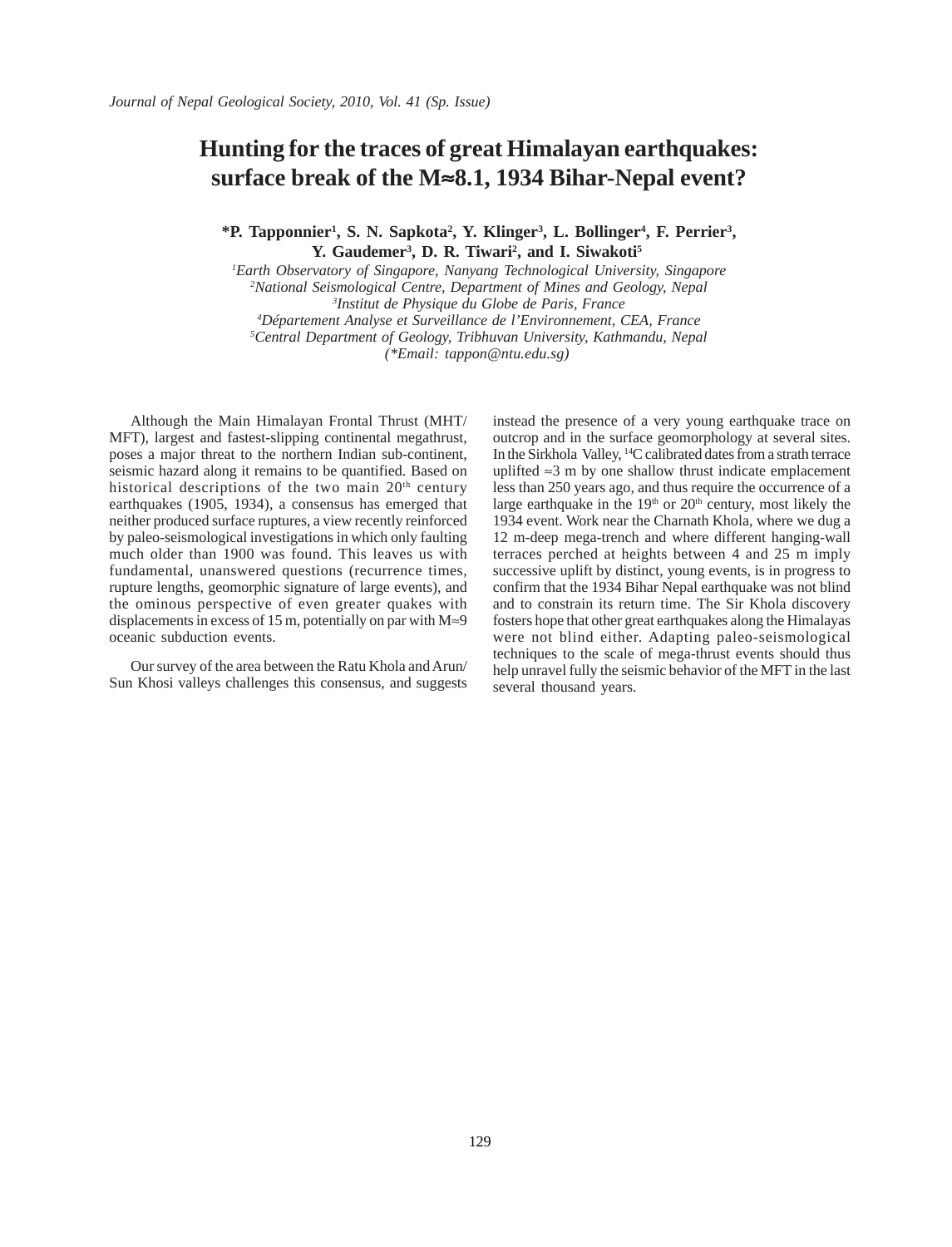## **Continuous seismic monitoring of large floods and debris flows along the Trisuli River, central Nepal**

**\*Arnaud Burtin1 , Laurent Bollinger2 , Rodolphe Cattin3 , Jérôme Vergne4 , John Nabelek5 , Soma Nath** Sapkota<sup>6</sup>, Umesh Gautam<sup>6</sup>, Dilli Ram Tiwari<sup>6</sup> and Hiclimb team

*1 Laboratoire de Géologie, École Normale Supérieure de Paris, CNRS UMR 8538, Paris, France 2 CEA, DAM, DIF, Arpajon, France*

 *Géosciences Montpellier, Université Montpellier 2, CNRS, Montpellier, France Ecole et Observatoire des Sciences de la Terre, CNRS UMR 7516, Strasbourg, France College of Oceanic and Atmospheric Sciences, Oregon State University, Corvallis, Oregon, USA* <sup>6</sup> National Seismological Centre, Department of Mines and Geology, Kathmandu, Nepal

*(\*Email: burtin@geologie.ens.fr)*

Damage and loss from landslides are considerable in the Himalayas due to the high landslide hazard as well as to the high vulnerability to these events. Some of the slope failures are extensively surveyed to enhance the hazard knowledge and mitigate the risk. However, these surveys generally lack information on the time structure of the events; information sometime necessary to characterize properly the surface processes at work. This lack often results from the difficulty to monitor continuously the mass movements at regional scale in extreme climatic and hydrologic conditions despite the ability to locally sample the sediment load in the rivers or map the landslide scars evolution using satellite imagery.

Meanwhile, the largest events generate significant high frequency seismic noise that can be recorded at local seismic stations. We therefore take the opportunity to study large debris-flow as well as monitor the sediment transport in the rivers using the Hi-CLIMB seismological experiment; a highresolution seismic array (inter-stations distance:  $\sim$  4 km) crossing the Himalayan Arc along the Trisuli River. This temporary network recorded the seismic signature of numerous surface processes during the 2003 monsoon season. We first reveal from the spectral analysis of the continuous seismic signal, some spatio-temporal variations of its high-frequency content (> 1 Hz) induced by the Trisuli

river hydrology. We show that a significant part of the ground vibrations recorded during the river floods is induced by the bedload transport in the river, pointing out the potential of the seismic noise analysis to quantify the river bed load.

We also demonstrate that the cross-correlation of continuous seismic recordings is a relevant approach to locate river sediment (bedload) transport. The spatial distribution of the bedload transport along the Trisuli River deduced from this analysis appears consistent with the river incision rates. Finally, the detailed spectral and temporal analyses of the continuous Hi-CLIMB seismic signals points out the ability to detect and further locate hillslope processes such as landslides and debris flows. The seismic-based analysis performed helps determining the rainfall thresholds that are necessary to trigger such events and are coherent with other regional studies. All together, these results illustrate the ability to study some earth-surface processes using high frequency seismic noise analysis.

Further examination of the continuous seismic signal acquired by the National Seismic Centre network complemented by temporary seismic arrays could help to develop an innovative method to monitor the spatial and temporal activity of large geomorphic events.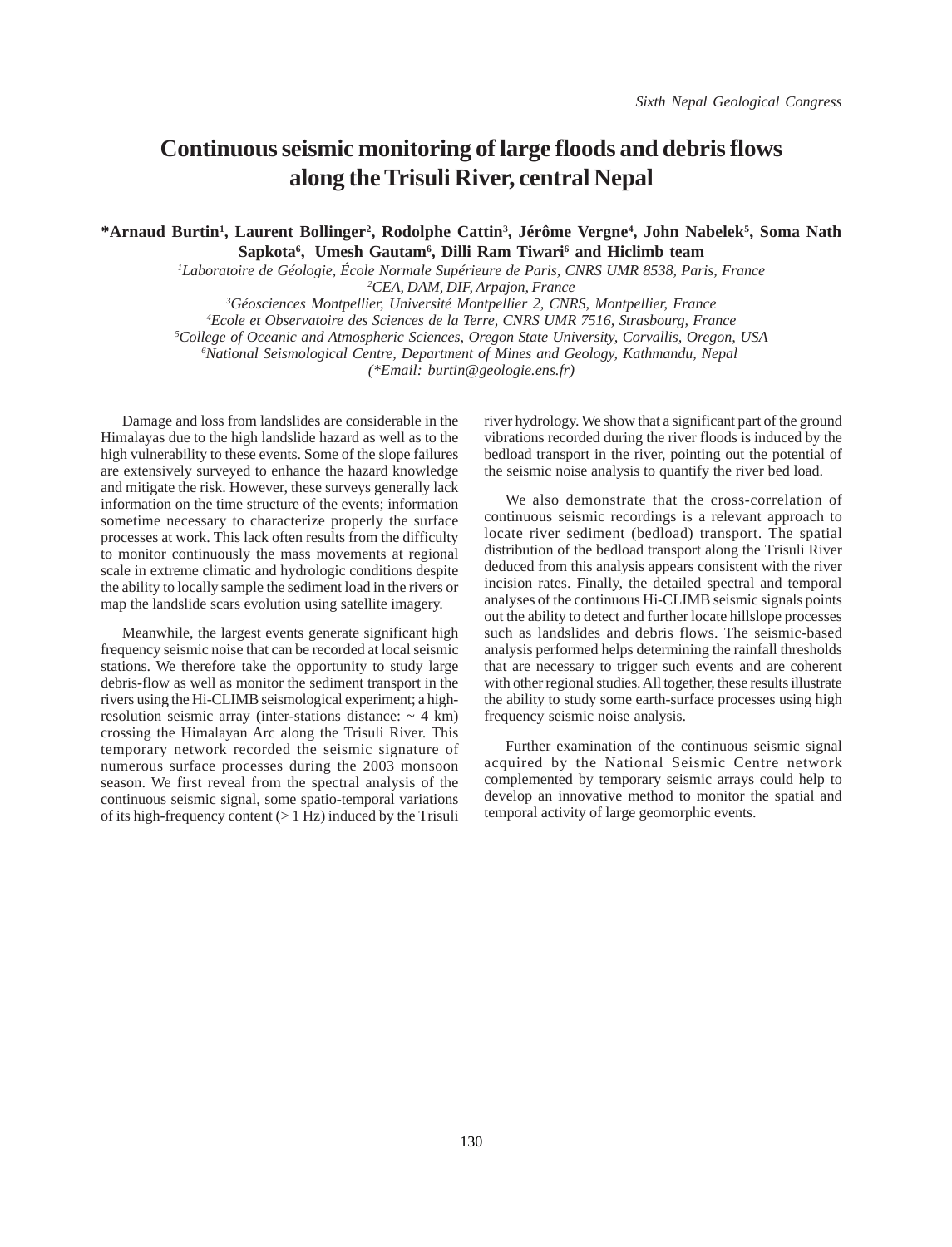#### **A new seismic model for Kachchh Rift Basin, Gujarat and its implications for crustal dynamics**

**\*A. P. Singh1 and O. P. Mishra2**

*1 Institute of Seismological Research (ISR), Raisan, Gandhinagar-382009, Gujarat, India 2 Geological Survey of India (GSI), 27, J. L. Nehru Road, Kolkata-700 016, West Bengal, India (\*Email: apsingh07@gmail.com)*

Occurrences of several infrequent earthquakes due to existence of hidden and unmapped faults on the surface have become one of the key issues for geo-scientific research, which need to be addressed for evolving plausible earthquake hazard mitigation model for a region. Several pieces of studies on the 26<sup>th</sup> January 2001 Bhuj earthquake (Mw 7.6) revealed that the mainshock was triggered on the hidden unmapped fault in the western part of Indian stable continental region that caused a huge loss in the entire Kuchchh rift basin (KRB) of Gujarat, India. In order to get deep insight into the crustal dynamics of the KRB we have assimilated new 3-D seismic velocity (Vp, Vs) and Poisson' ratio (ó) models using a new dataset consisting of 576-local earthquakes recorded between November 2006 and April 2009 by a seismic network consisting of 18- numbers of three-component broadband digital seismograph stations of Institute of Seismological Research (ISR), Gandhinagar, Gujarat, India. In this study a total of 5143 arrival times of P-wave (2575) and S-wave (2568) recorded by at least 4-seismograph stations for individual events were inverted to assimilate 3-D seismic models for achieving reliable interpretation of the imaged structural heterogeneities and their bearing on crustal dynamics of the region. Our new models showed that the 2001 Bhuj mainshock hypocenter is located in a distinctive zone characterized by high-Vp, low-Vs and high-ó ratio in the depth range of 20-30 km and extending 20 to 40 km laterally, which vindicates the findings of the earlier studies made by previous researchers using old data set. The high Vp and low Vs may be due to a fluid-filled, fractured rock matrix, which might have contributed to the initiation of the 2001 Bhuj earthquake. The high Vp body may be due to dehydration of hydroxyl bearing rocks of the crustal and sub-crustal layers, presence of olivine rich mafic magma and mafic intrusive with structural uplifts. The mafic intrusive may be related to the Deccan trap activity at 65 ma or the older activity related to the geological settings of the KRB. We also infer that use of detailed 3-D seismic tomography may offer potential information on hidden and unmapped faults beneath the plate interior to unravel what and how the genesis of such big damaging earthquakes caused. This study may help in evolving a comprehensive earthquake risk mitigation model for regions of analogous geo-tectonic settings, elsewhere in the world.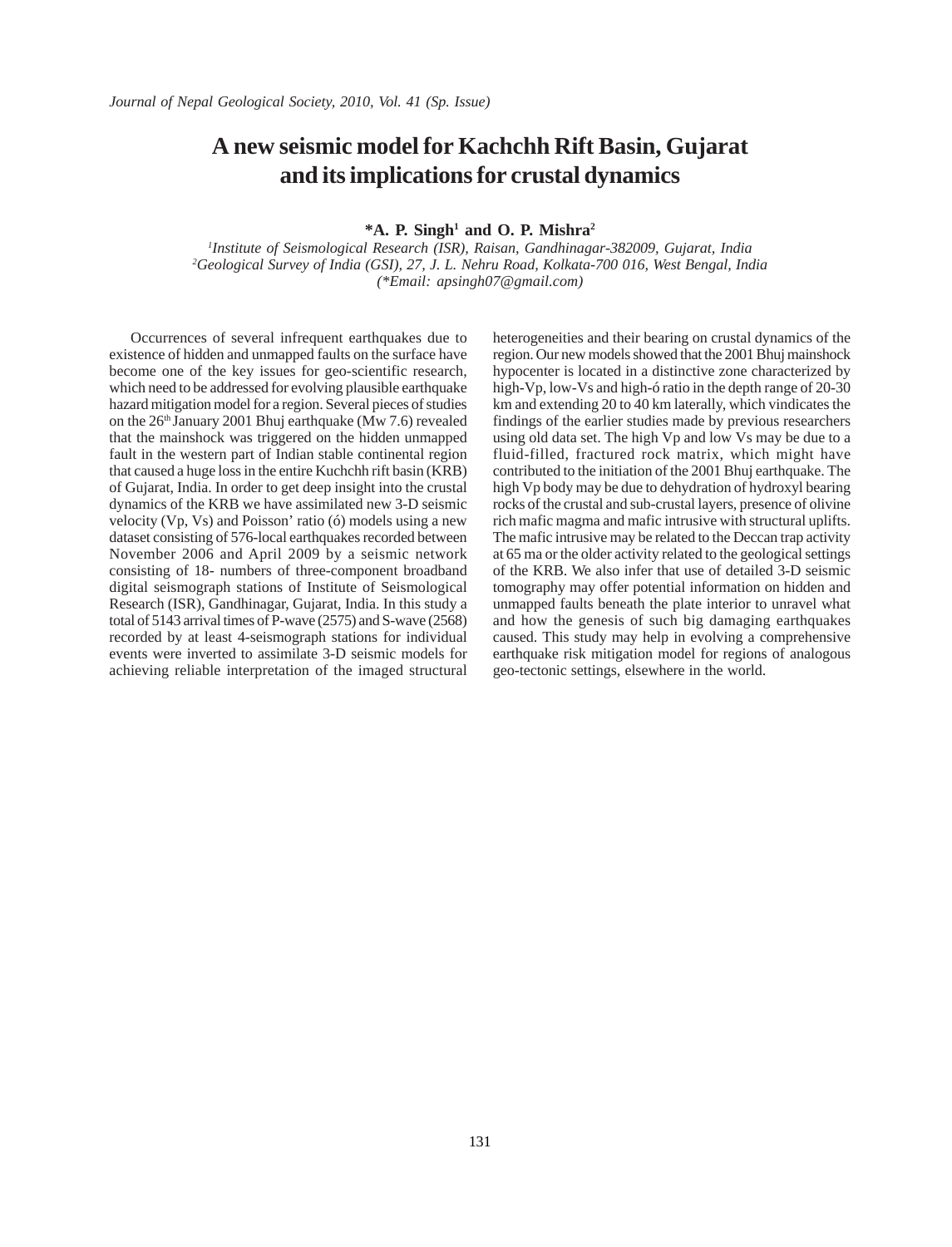# **Geological and geomorphological causes of landslides induced by the Iwate-Miyagi Inland Earthquake in 2008**

**Daisuke Higaki1 , Kazufumi Watanabe2 , and Jun Umemura3**

 *Hirosaki University, 036-8151, 1 Kitazono, Hirosaki-shi, Aomori-ken, Japan Pacific Aero-survey Co. Ltd (PASCO), 153-0043, 1-1-2 Higashiyama, Meguro-ku, Tokyo, Japan Nihon University, 963-8642, Tamura-Mashi Tokusada, Koriyama, Japan (Email: dhigaki@cc.hirosaki-u.ac.jp)*

More than 4,000 landslides occurred due to the Iwate-Miyagi Inland Earthquake (M. 7.2 in JMA scale) in the middle parts of the Ou Backbone Range in Northeast Japan in 2008 (Yagi et al. 2009). Geological and geomorphological causes of landslides have been studied in the densely distributed area of landslides on the foot slopes of the Mt. Kurikoma volcano.

Deep-seated slides and debris slides intensively occurred on the flank slopes that had been formed by river incision of the depositional surfaces of caldera-fill deposits in middle Quaternary. They consist of welded tuff underlain by pumicious tuff, volcanic ash and sand/silt deposits partially of lacustrine origin. Landslides intensively occurred in the area where the river had been incising a little under the pumicious tuff and volcanic ash layers. Slip surface of the landslides were mostly formed in the fine volcanic ash layer or pumicious tuff, both of which were prone to collapse because of high water contents beyond the consistency limits based on soil testing.

There were many numbers of seepage and water spring in the study area before and after the earthquake. Some of the seepages were observed in and just above the boundary of lacustrine deposits. Underground water from large catchment area on the slopes of the Mt. Kurikoma had been supplied to the horizontally deposited pumicious tuff and fine volcanic ash layers.

The valley-side slopes had become unstable due to the existence of weak layers of caldera-fill origin with sufficient groundwater supply and river incision which had made the valley side slopes less stable. Deep-seated slides and debris slides were triggered by the earthquake under these conditions.

#### **REFERENCE**

Yagi, H., Sato, G., Higaki, D., Yamamoto, M., and T. Yamasaki, 2009, Distribution and characterstics of landslide induced by the Iwate-Miyagi Nairiku Earthquake in 2008 in Tohoku District, Northeast Japan, Landslide, v. 6, pp. 335-344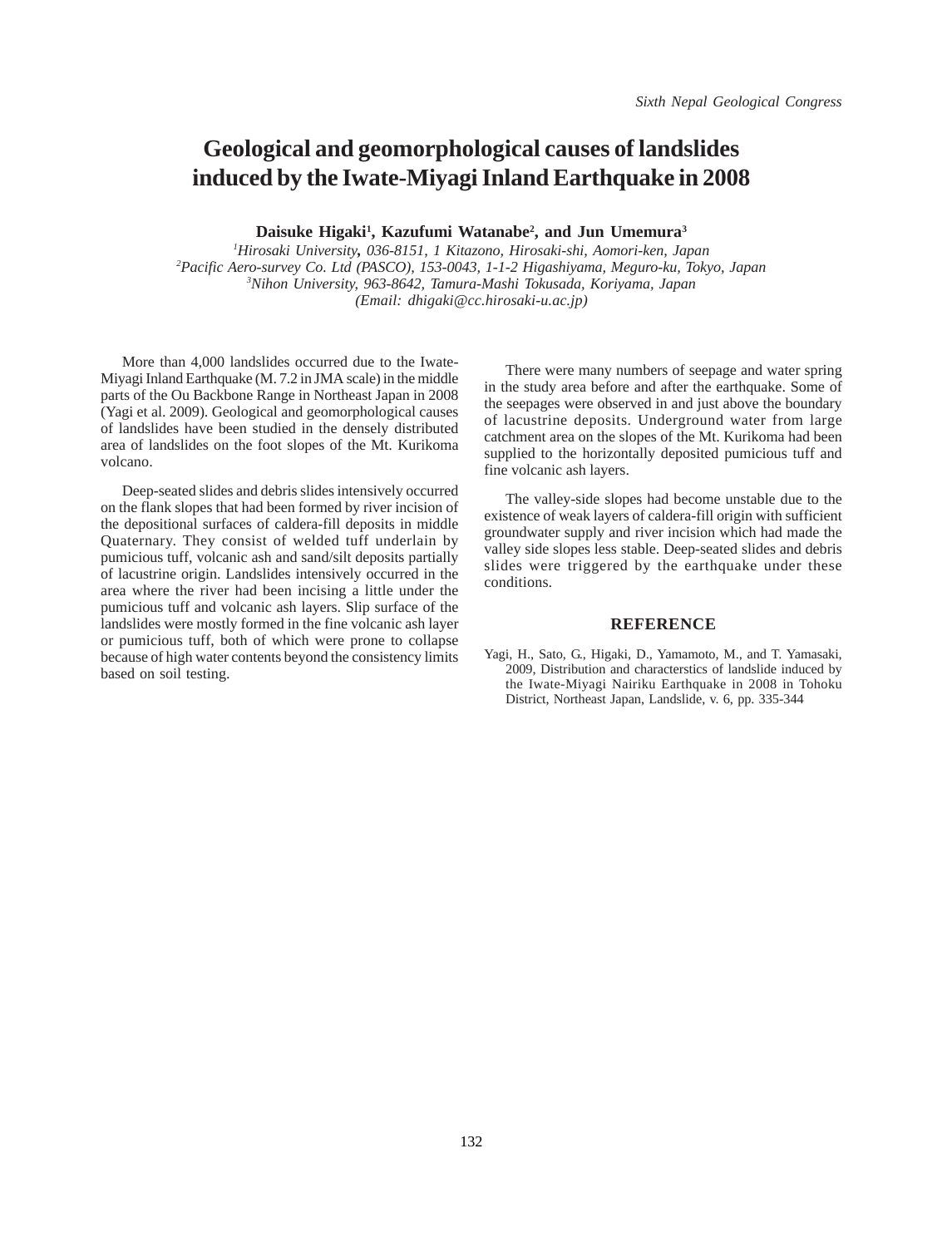## **Diagnostic precursory swarm and earthquake forecast in Indo - Nepal Himalaya**

**\*D. Shanker1 , Harihar Paudyal2 , A. Panthi3 , and H. N. Singh3**

 *Department of Earthquake Engineering, Indian Institute of Technology Roorkee, Roorkee-247667, India Department of Physics, Birendra Multiple Campus, Bharatpur, Chitwan, Nepal Department of Geophysics, Banaras Hindu University, Varanasi-221005, India (\*Email: dayasfeq@iitr.ernet.in)*

For earthquake predictions to be most useful, they should indicate four parameters of an impending earthquake: the location, the size, the time of occurrence and the probability of occurrence. The observations presented in this paper along with the tectonic setting of the area can address, though fulfill, the first three of these requirements. First, the precursory activity was closely associated to the main shock epicentres. Such close spatial association may be expected for foreshocks, but not necessarily for precursory swarms, which may be spread over a larger area. Second, the size of the impending earthquakes could be bracketed by the largest event of the precursory swarm and the maximum expected earthquake in the Indo-Nepal Himalayan plate boundary strength (seismogenic layer), which limits the maximum width of fault rupture. The limit could be suggested by the size of the largest earthquakes during the brief instrumental era. Third, the time of occurrence of an impending main shock of a given magnitude could be estimated from the relationship between the swarm main shock time interval and the main shock magnitude. It is observed here that for the shorter duration of the preparatory time period, there will be the smaller mainshock, and vice-versa. Forth parameter was tested by other methodology. Though, as people believe retrospective analysis of seismicity data would not have allowed a prediction within the error bounds. Nevertheless, enhanced risk in the area of the precursory seismicity could have been recognized. Swarms that have been interpreted using seismicity data from 1963-2006 as precursory to large earthquakes have been reported in interplate setting of Indo - Nepal Himalaya region bounded by  $28.0^{\circ}$ -31.0° N and 79.5°-82.2<sup>0</sup> E. The four episodic variations in seismicity: Normal/ background (N); Anomalous/ swarm (A); Precursory gap (G) and Mainshock sequence (M), respectively, have been diagnosed for three medium size earthquakes of 1980 (mb 6.1), 1984 (mb 5.6) and 1999 (mb 6.6) that occurred in the region. After critical analysis of the data, it is observed that the seismicity from 1999 onwards fluctuates in the order as low-high-low phases, following NAGM. The mainshocks were preceded by the quiescence period which is an indication for the occurrence of future seismic activity. In the light of these observations and their analyses suggest that a shallow focus (h≤30 km) moderate size earthquake (M 6.5) may happen at any time in the delineated preparatory area  $(29.4^{\circ}$ -30.6 $^{\circ}$  N and 81.3<sup>o</sup>-81.8<sup>o</sup> E) in its southern part till 2011. But surprises and failure is difficult to address at this stage, which can't be ignored.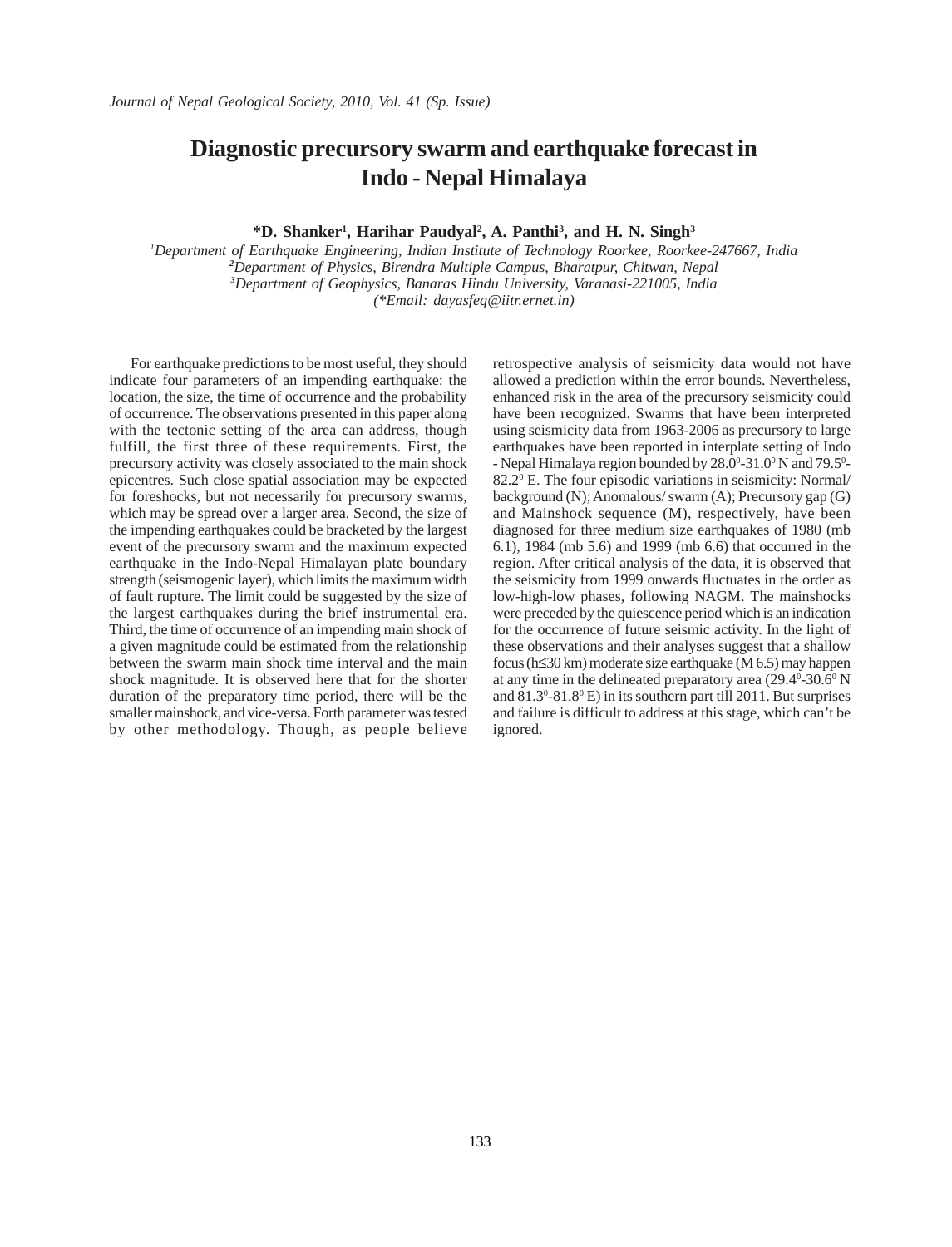# Post-seismic deformation in Pakistan after the 8<sup>th</sup> October 2005 **earthquake: evidence of after-slip along a flat north of the Balakot-Bagh thrust**

\*F. Jouanne<sup>1</sup>, A. Awan<sup>2</sup>, A. Madji<sup>2</sup>, A. Pêcher<sup>3</sup>, M. Latif<sup>2</sup>, A. Kausar<sup>2</sup>, **J. L. Mugnier<sup>1</sup>, I. Khan<sup>4</sup>, and N. A. Khan<sup>2</sup>** 

 *Université de Savoie, LGCA/CNRS UMR 5025, Campus Scientifique, F73376, Le Bourget du Lac, France Geological Survey of Pakistan, Plot No. 84, H-8/1, Islamabad, Pakistan Université Joseph Fourier, LGCA/CNRS UMR 5025, BP 53, F38041, Grenoble, France Geological Survey of Pakistan, Sariab Road Quetta, Pakistan (\*Email: francois.jouanne@univ-savoie.fr)*

The 2005, October 8 Kashmir earthquake ruptured an outof-sequence Himalayan thrust, located more than 150 km from the Main Frontal Thrust. The earthquake hypocenter was located at a depth of 15 km on the ramp, close to a possible ramp/flat transition. In the weeks following the earthquake, a dense GPS network was installed to measure post-seismic displacement. The initial measurements in November 2005 were followed by campaigns in January and August 2006, in March and December 2007, August 2008 and August 2009.

Two hypothesis are tested: postseismic displacements controlled by viscous relaxation of the lower crust or controlled by afterslip along a flat north of the ramp affected by the main shock. Numerical simulations of viscous relaxation do not allow to determine a single Newtonian viscosity for the different periods, this may indicate that the viscosity of the lower crust is non Newtonian or that the viscous relaxation do not controlled postseismic displacements.

Numerical simulations using dislocations indicate an afterslip along a flat connected to the ramp. Slip along the northwestern portion of the flat accrued to about 285 mm between November 2005 and Ausgust 2006, while slip along the southeastern portion accrued to 130 mm over the same time period.

The adjustment between observed and predicted displacements indicated that afterslip explains better the observations than the viscous relaxation hypothesis.

The time evolution of afterslip is found consistent with that predicted from rate-strengthening frictional sliding. The model implies that afterslip over the 4th year following the mainshock released a moment equivalent to as much as 56% ±19% of the mainshock seismic moment. The decay of postseismic slip rate compares with the time evolution of aftershocks. Given that the moment released by aftershocks amount to 5% of the postseismic deformation, we conclude that aftershocks are driven by aseismic afterslip.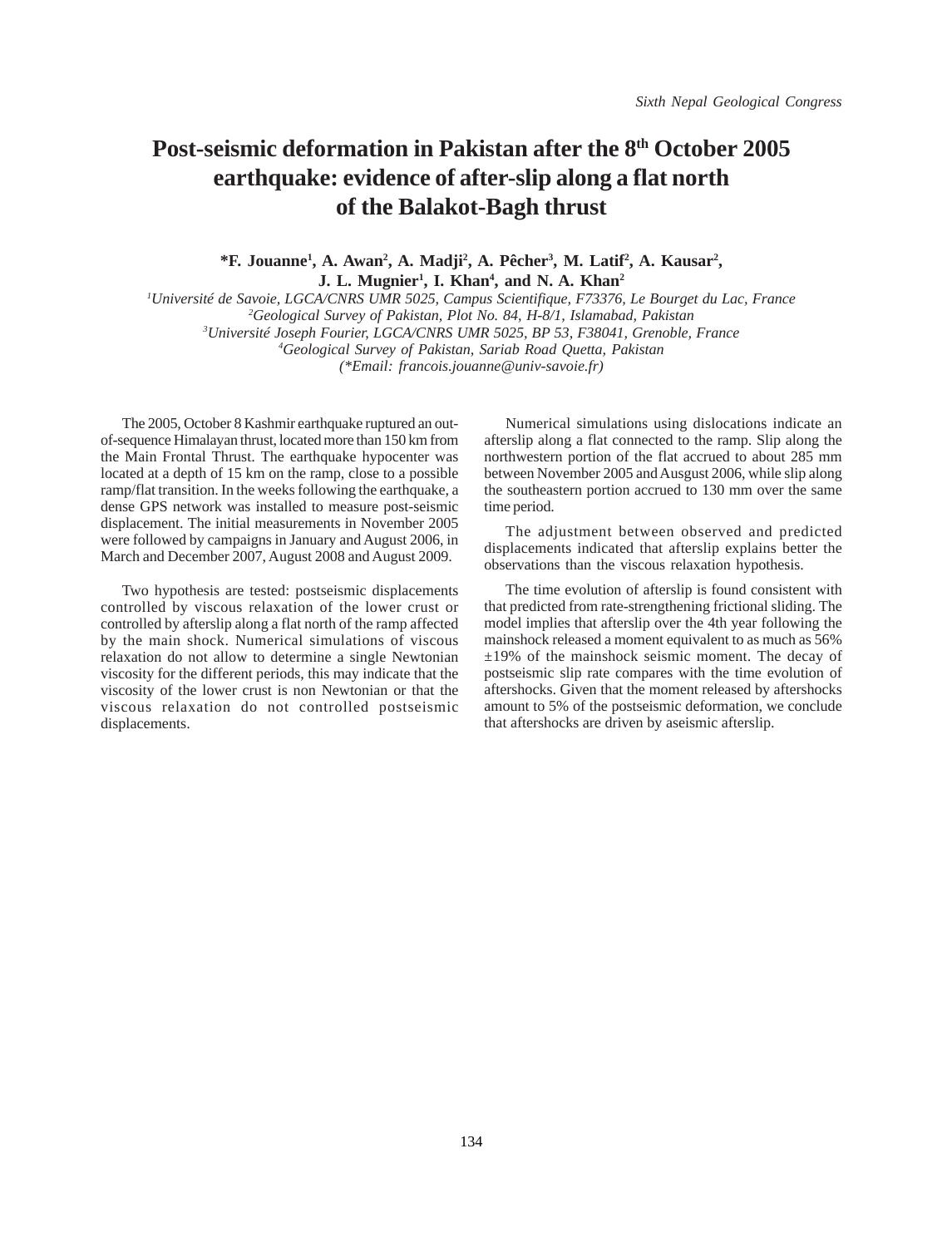#### **Simulation of 1934 and 1988 earthquakes: implication to seismic hazard in eastern Nepal**

Ganesh Kumar Bhattarai<sup>1</sup>, Deepak Chamlagain<sup>2</sup>, and \*Sudhir Rajaure<sup>3</sup>

 *P. G. Department of Earthquake Engineering, Khwopa Engineering College, Bhaktapur, Nepal SAARC Disaster Management Centre, New Delhi, India Department of Mines and Geology, Kathmandu, Nepal ( \* Email: srajaure@gmail.com)*

The Himalayan arc is widely considered as one of the hot spots in terms of earthquake disaster. Nepal Himalaya, which is centrally located in the Himalayan region has been experienced by many medium to large earthquakes in the past, e.g. 1934 Bihar-Nepal Earthquake, 1988 Udayapur Earthquake etc. On the other hand, because of rapid population growth, lack of security and income resources in rural area, considerable number of population has already been migrated to the major urban areas of the country and the trend is still continuing. Because of such population pressure and economic constrain major part of population is residing in weak, non-engineered, and unplanned structures of the urban area. Consequently, this has put large population at high risk of earthquake hazard. It is, therefore, necessary to assess the seismic hazard of urban areas so that proper mitigation measures can be adopted for the safeguard of the population under risk.

In this contribution, seismic hazard analysis for eastern Nepal is carried out with available dataset. Two point sources (e.g. 1934 Bihar-Nepal earthquake and 1988 Udayapur earthquake) are considered in the analysis. The hazard assessment is done using method proposed by Reiter (1990). The attenuation relationship of Cornell (1979) is used. For



**Fig. 1: Peak ground acceleration at rock bed (in gal) due to 1934 earthquake**



#### **Fig. 2: Peak ground acceleration at bed rock (gal) due to 1988 earthquake**

bed rock, the Peak Ground Acceleration (PGA) at southern part of the region is about 100 gal for 1934 earthquake where as the value is as much as 350 gal at sites near the epicenter of 1934 Nepal-Bihar earthquake, i.e., Solukhumbu, Khotang, Bhojpur and Sankhuwasabha dirstricts (Fig. 1). Southern parts of Terai districts in eastern region has comparatively lower value in comparision to other parts of this region. The 1988 Udayapur Earhtquake being in smaller magnitude with 1934 Bihar Nepal earhtquake shows less hazard (Fig. 2). Overall, this study delineates state of earthquake hazard in eastern Nepal. The study provides strong ground motion data for seismic input in structure analysis and risk analysis.

#### **REFERENCES**

Reiter, 1990, Earthquake hazard analysis: Issues and insights, Columbia University Press, New York.

Cornell, C. A.,1979, Engineering seismic risk analysis. Bulletin of the Seismological Society of America. v. 58(5), pp. 1583-1606.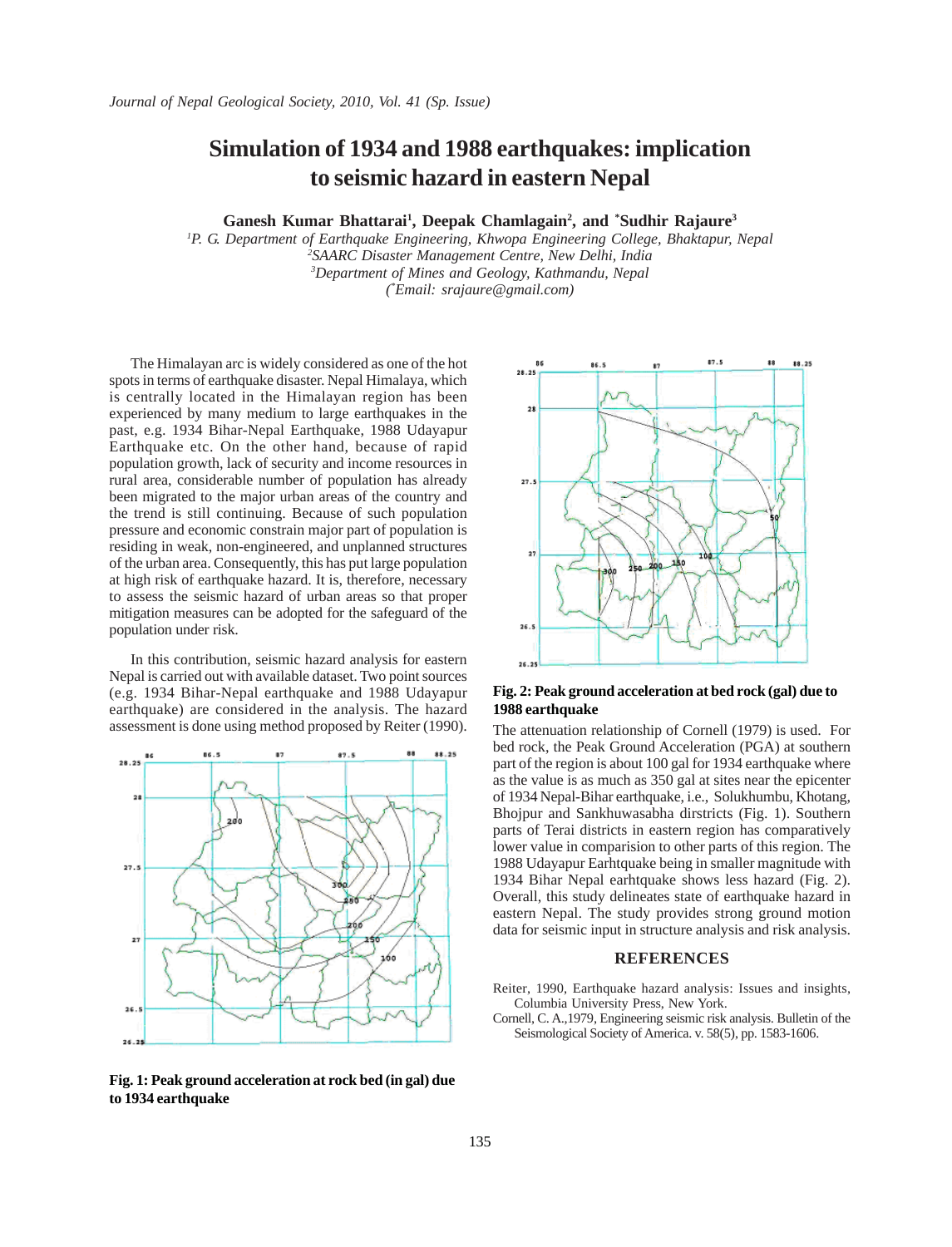## **Tectonic stress field, crustal deformation and seismicity of the fold-and-thrust belt of NW-Himalaya: a numerical modeling approach**

**\*Ganesh Raj Joshi and Daigoro Hayashi**

 *Simulation Tectonics Laboratory, Faculty of Science, University of the Ryukyus, Okinawa 903-0123, Japan (\*Email: ganeshr\_joshi@hotmail.com)*

The geological field observations such as geomorphic evidences, pattern of present-day active faults, and moderate size focal mechanism solutions indicate that the Shimla-Rampur region of the NW-Himalaya is undergone complex tectonic forces. Moreover, intense microseismic activity and active nature of the several faults and thrusts in the region exhibit that this part of the Himalaya has been accumulating significant amount stress/strain and prepare for the future devastating earthquake to fulfill the Central Seismic Gap (CSG) of the region. In this paper, a two-dimensional finite element numerical modeling experiments incorporating elastic rheology under plane strain condition with compressional tectonic boundary condition has been applied to investigate the present-day ongoing crustal deformation and tectonic stress regime for better understanding of ongoing complex tectonic activities in the region. Our results of numerical modeling show that the extensional and compressional tectonic stress regimes and normal and thrust faults were simultaneously developed in and around the Rampur-Window at shallow crustal level. This predicted results from numerical

modeling show good consistency with geological field observations, microseismicity, focal mechanism solutions and GPS measurements of the study area. The projection of P and T-axis of the focal mechanism solutions show that the maximum compressional stress regime directs toward NW, while extensional stress regime exerts force toward NE direction. This NW-compressional force may develop due to the combined effect of the Main Boundary Thrust (MBT) and Pinjal Thrust (PT), while the NE-directed extensional stress regime developed because of the effect of SW directed movement of Rampur Window. The predicted result of our numerical models and analysis of focal mechanism solutions of the region show that NE-SW extensional stresses are active coeval with NW-SE contraction, which is well consistent with the present-day active faulting and neotectonic activities of the region. The significant amount of maximum shear stress  $(t<sub>max</sub>)$  and strain predicted along the Main Himalayan décollement in the region indicate that the study area is prone to occur moderate and great earthquakes in future.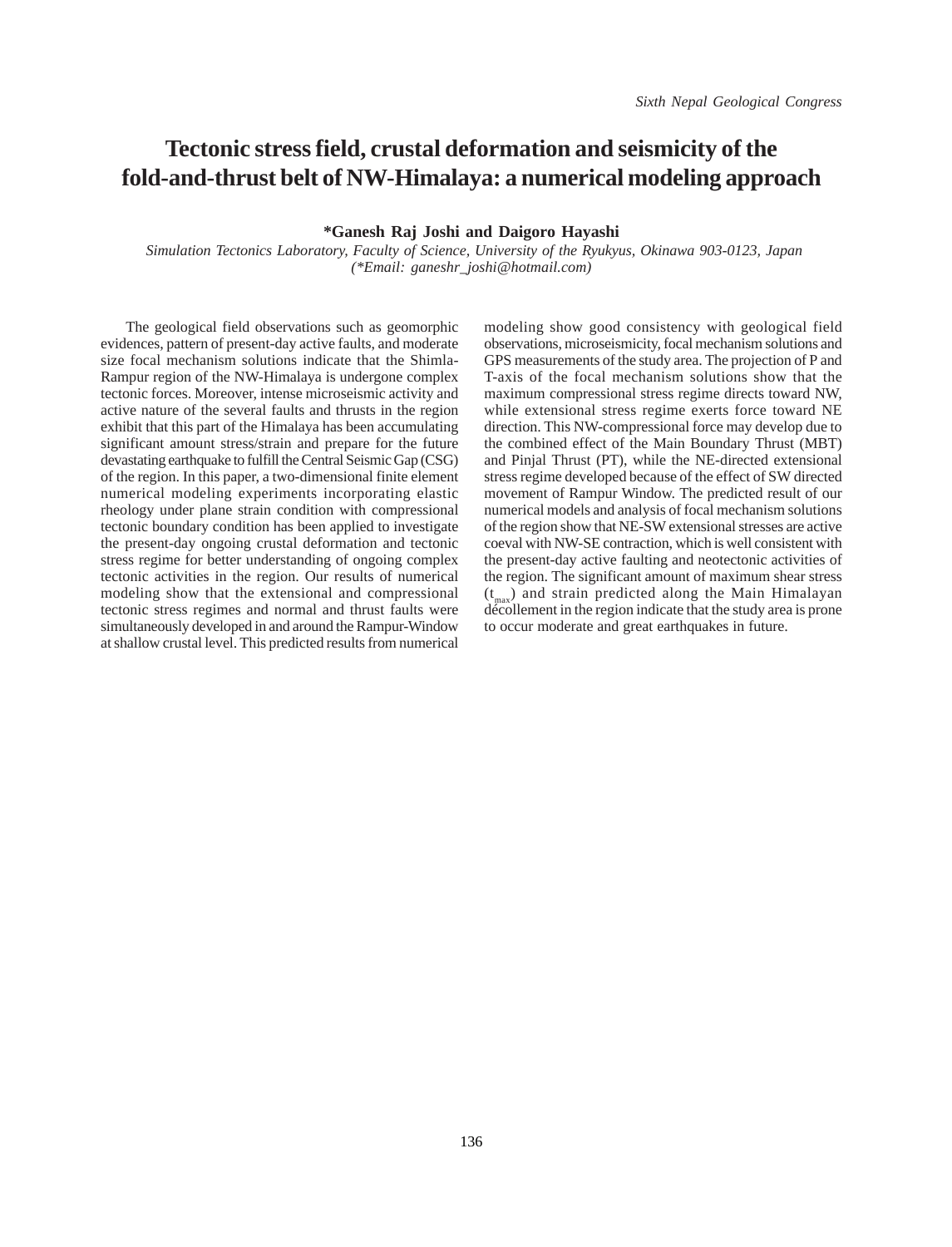#### **The Caltech-NSC-DASE Nepal GPS Network**

<sup>\*</sup>**J.** Genrich<sup>1</sup>, **J.** Galetzka<sup>1</sup>, **F.** Chowdhury<sup>1</sup>, **K.** Chanard<sup>1,2</sup>, **J.** P. Avouac<sup>1</sup>, **M. Flouzat3 , S. N. Sapkota4 and NSC-Team4**

*1 Tectonics Observatory, California Institute of Technology, Pasadena, CA 91125, USA 2 Department de Geosciences, Ecole Normale Superieure, Paris, France 3 Laboratoire de Detection Geophysique, Commissariat a l'Energie Atomique, Bruyeres-le Chatel, France 4 National Seismological Center, Department of Mines and Geology, Kathmandu, Nepal (\*Email: kchanard@caltech.edu)*

Since 2004, the Tectonics Observatory at Caltech (USA) and the National Seismological Center (Department of Mines and Geology, Nepal) have established a network of continuously monitoring GPS stations in Nepal expanding on a earlier network of 3 stations which had been deployed in 1997 by the Department Analyse et Suveillance de l'Environnement (CEA, France). This network was designed to monitor slow strain build up in preparation of future earthquakes as well as transient geodetic deformation due to earthquakes, slow slip events and other sources of transient deformation.

The network currently comprises 25 sites that cover the entire country. Dual frequency code and phase observations

are recorded with Trimble NetRS and NetR8 receivers. Measurements at sampling intervals of 1 and 15 sec are stored internally while the high rate data is also backed up on external serial ring buffers. The majority of stations are manually downloaded at regular intervals. A wireless internet link connects currently one site near Kathmandu. Near-term telemetry plans call for wireless connectivity of a large number of additional sites. The challenging topography demands a combination of various methods, including satellite, cellular, and long range spread spectrum based systems. We review station design and operation and address current challenges. Including data from the three DASE-NSC sites we calculate time series of positions for all stations and present an updated velocity field.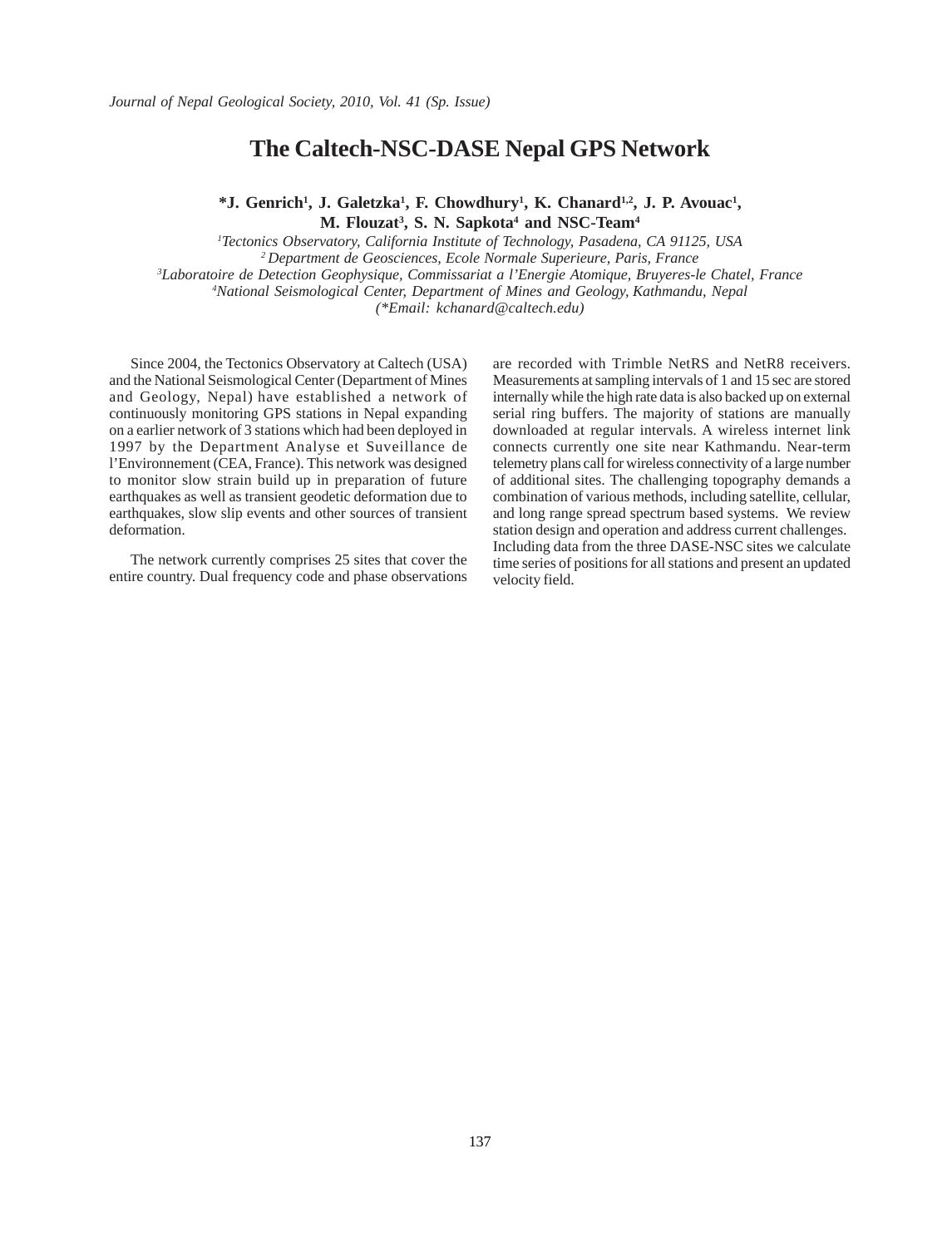#### **Himalayan tectonic model and the great earthquakes**

#### **J. R. Kayal**

*School of Oceanographic Studies, Jadavpur University, Kolkata 700032, India (Email: jr\_kayal@yahoo.com)*

The overall definition of the Himalayan Seismic Belt (HSB) is based on the observation of intermediate magnitude earthquakes at regional and teleseismic stations outside the Himalaya. The errors of hypocenter locations are large and most of the earthquakes, as recorded in the catalogs of the US Geological Survey (USGS) and in the International Seismological Centre (ISC) bulletins, are assigned to a fixed depth (33 km) based on the global seismic stations. It has not been possible to correlate the observed seismicity and the tectonic features of the Himalaya with a realistic model, particularly the great earthquakes in the Himalaya, which had scanty instrumental records, are yet to be understood well.

The best known conceptual tectonic model of the HSB suggests that the Basement Thrust Front (BTF) lies beneath the Main Central Thrust (MCT) with a prominent 'ramp'. The 'ramp' is viewed as a geometrical asperity that accumulates the stress due to the Himalayan collision tectonics, and it has been suggested that the past great earthquakes occurred on the plane of detachment. The plane of detachment is the interface between the Indian shield and

the Himalayan sedimentary wedge, also known as the Main Himalayan Thrust (MHT).

The recent earthquake data of the local permanent and temporary networks and a re-examination of source processes of the great earthquakes in the Himalaya, however, do not support this model for the entire HSB. The four known instrumentally recorded great (M~8.0-8.7) earthquakes in the foothills Himalaya in India, from west to east, the 1905 Kangra, 1934 Bihar, 1897 Shillong and the 1950 Assam earthquakes occurred by different tectonic processes, and possibly none can be explained as a plane of detachment earthquake; each occurred in its own unique complex tectonic environment. The 1905 as well as the 1934 great event may have a deeper source to the south of the MBT, the 1897 great event is argued to be a shield earthquake rather than a Himalayan earthquake and it occurred by pop-up tectonics of the Shillong plateau, and the 1950 great event is argued to be caused by transform tectonics in the eastern syntaxis zone rather than by thrusting on the plane of detachment.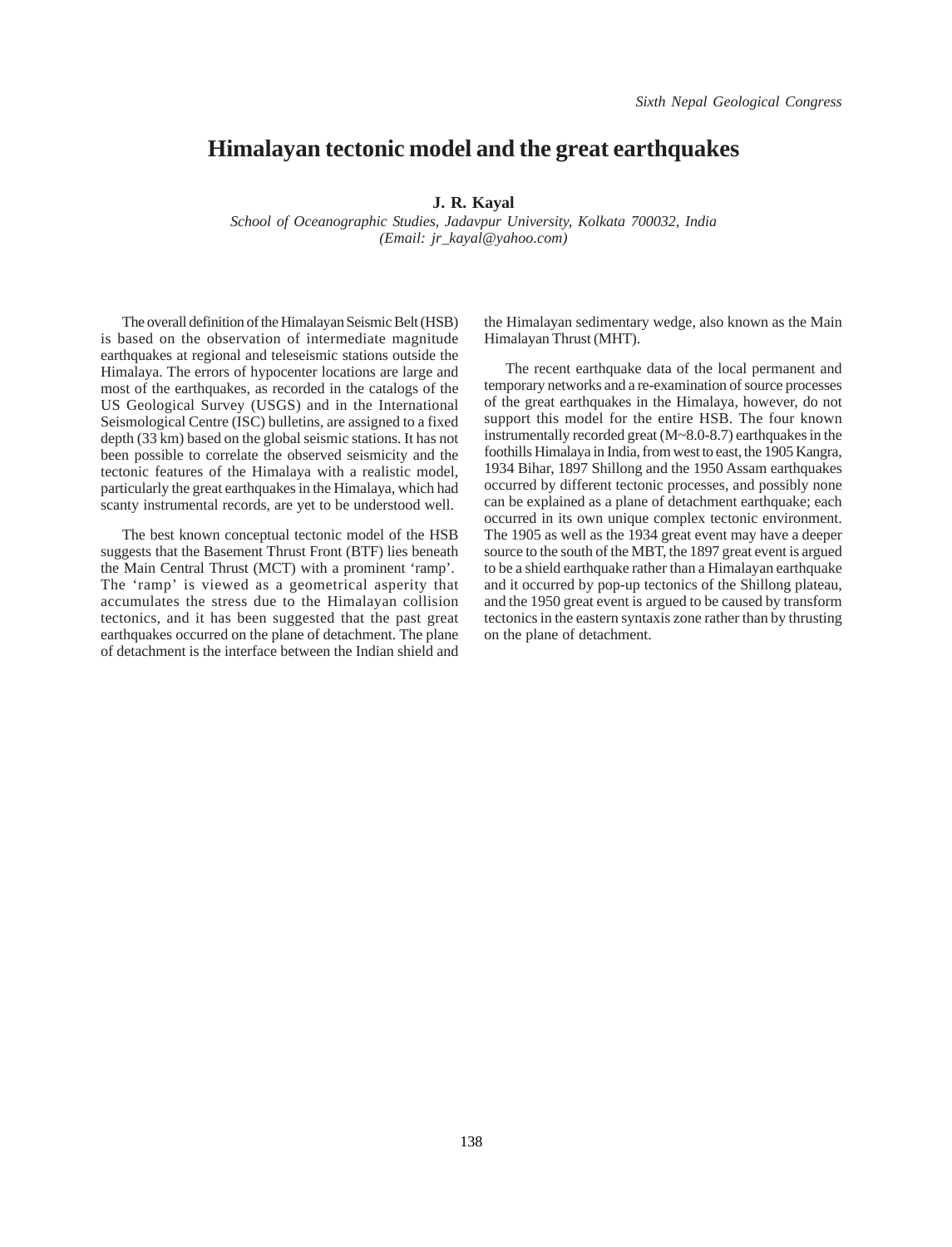## **Seasonal geodetic strain in the Himalaya induced by surface load variations and implications for shallow elastic structure of the Earth**

\*Kristel Chanard<sup>1,2</sup>, Jean-Philippe Avouac<sup>1</sup>, Takeo Ito<sup>1</sup>, Jeff Genrich<sup>1</sup>, **John Galetzka1 , Mireille Flouzat3 , and NSC team4**

*1 Tectonics Observatory, California Institute of Technology, Pasadena, CA 91125, USA 2 Department de Geosciences, Ecole Normale Superieure, Paris, France 3 Laboratoire de Detection Geophysique, Commissariat a l'Energie Atomique, Bruyeres-le Chatel, France 4 National Seismological Center, Department of Mines and Geology, Kathmandu, Nepal (\*Email: kchanard@caltech.edu)*

We analyse geodetic time series from continuous Global Positioning System (GPS) stations across the Nepal Himalaya. As previously reported, strong seasonal variations are observed on both horizontal and vertical components (Bettinelli 2008). We confirm here that seasonal variations of surface loading, due mostly to continental water storage, is probably the primary cause for these geodetic seasonal variations. In addition we show that this effect can be used to constrain the shallow elastic structure of the Earth. The integrated land water mass determined from the global time variations of the Earth's gravity field measured by the Gravity Recovery and Climate Experiment (GRACE) is used to estimate surface load variations. To test the proposed model we take advantage of a larger dataset of GPS time series in the India – Nepal – Tibet area and a longer time period of GRACE water storage data than previous studies. We model seasonal variations of geodetic surface displacements using first an elastic half-space approximation and find that the observed signal at a number of stations in Nepal and India can indeed be predicted reasonably well. The best fit, in the least squares sense, is obtained for an elastic modulus of 145 GPa. This model is however, difficult to assess given that it ignores the spherical and internal structure of the Earth. We therefore, show simulations based on a more realistic spherical layered Earth structure (Farrell 1972; Guo 2004). We consider an initial

model based on the Preliminary Reference Earth Model (PREM), which is found to underestimate seasonal displacements amplitude. We next determine a best fitting model, in the Bayesian sense (Fukuda and Johnson 2008), by adjusting the distribution of velocities and density with depth to best match the geodetic time series. Variations by up to 10%, relative to PREM in the upper 200 km are inferred. The correction of the effect of surface load variations allows estimating better secular geodetic rates. It also enhances detection of eventual transient strain events like slow earthquakes.

#### **REFERENCES**

- Bettinelli, P., 2008, Seasonal variations of seismicity and geodetic strain in the Himalaya induced by surface hydrology. Earth and Planetary Sciences Letters, v. 266, pp. 332-344.
- Farrell, W., 1972, Deformation of the Earth by surface loads. Reviews of Geophysics, v. 10(3), pp. 761–797
- Guo, J., 2004, Green's function of the deformation of the Earth as a result of atmospheric loading. Geophysical Journal International, v. 159, pp. 53–68.
- Fukuda, J. and Johnson, K., 2008, A fully Bayesian inversion for spatial distribution of fault slip with objective smoothing. Bulletin of the Seismological Society of America, v. 98, 1128 p.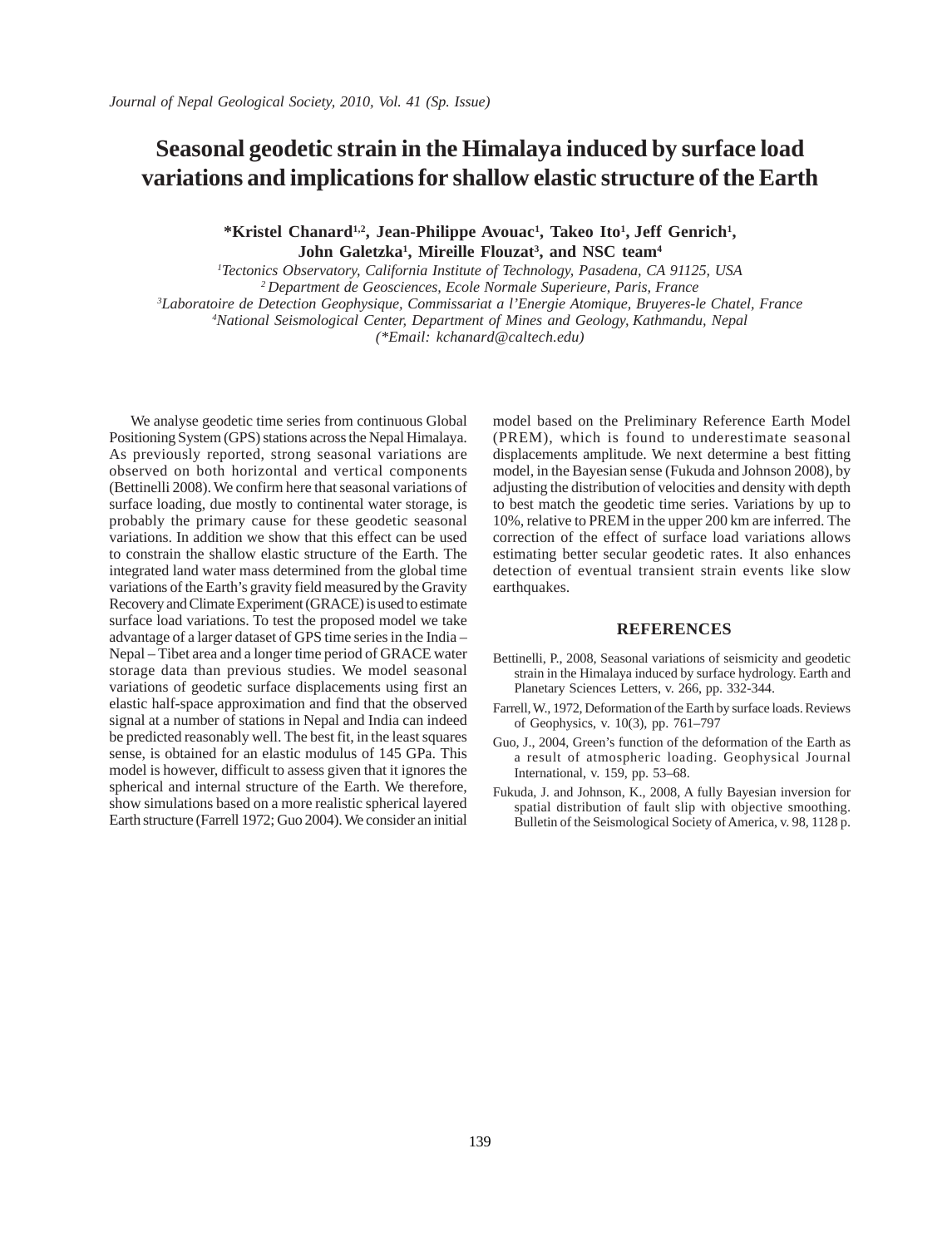### **Lithospheric structure model of central Indian Ocean Basin using ocean bottom seismometer data**

<sup>\*</sup>**P.** Prasada Rao<sup>1</sup>, Sanjeev Rajput<sup>2</sup>, B. Ashalatha<sup>1</sup>, Kalachand Sain<sup>1</sup> and N. K. Thakur<sup>1</sup>

*1 National Geophysical Research Institute (NGRI), Uppal Road, Hyderabad, A.P., 500007, India 2 Commonwealth Scientific and Industrial Research Organization (CSIRO), 26 Dick Perry Ave, Kensington, Perth,, 6151, Australia (\* Email: pasupuleti56@gmail.com)*

The intense deformation zone in the Central Indian Ocean Basin (CIOB), south of Indian continent is one of the most complex regions in terms of its formation, structure and geodynamics. The genesis of deformation zone has been extensively attempted and debated since 1970s. It was suggested that deformation is confined mainly to sedimentary and oceanic crustal layers and deformation attributed to the mid-plate compressional stress in the Indo-Australian plate due to collision of Indian plate to Asian plate or due to defused plate boundary. The coincidence of large wavelength geoidal anomalies and the deformation region is calls for deeper sources. The inter connectivity between deeper and the shallower sources in the deformation zone is not established so far. Here we attempt to resolve the complexities of this region by analyzing deep looking Ocean Bottom Seismometer (OBS) data. The OBS data acquired along a 300 km southnorth profile in the CIOB have been modeled and the crustal

and sub-crustal structural configuration is obtained using 2- D tomographic inversion approach. Four subsurface layers have been identified, representing the sediment column, upper crustal layer, lower crustal layer and a sub-crustal layer (upper mantle layer). A considerable variation in thickness as well as velocity at all layers from sedimentary column to upper mantle is observed. This suggests that the tectonic forces have affected the entire crust and sub-crustal configuration. The sediments are characterized by higher velocities (2.1 km/s) due to the increased confining pressure. Modeling results indicated that the velocity in upper crust is in the range of 5.7-6.2 km/s and the velocity of the lower crust varies from 7.0-7.6 km/s. The velocity of the sub-crustal layer is in the range of 7.8-8.4 km/s. This high-velocity layer is interpreted as magmatic under-plating with strong lateral variations. The base of the 7.0 km/s layer at 12-15 km depth is interpreted as the Moho.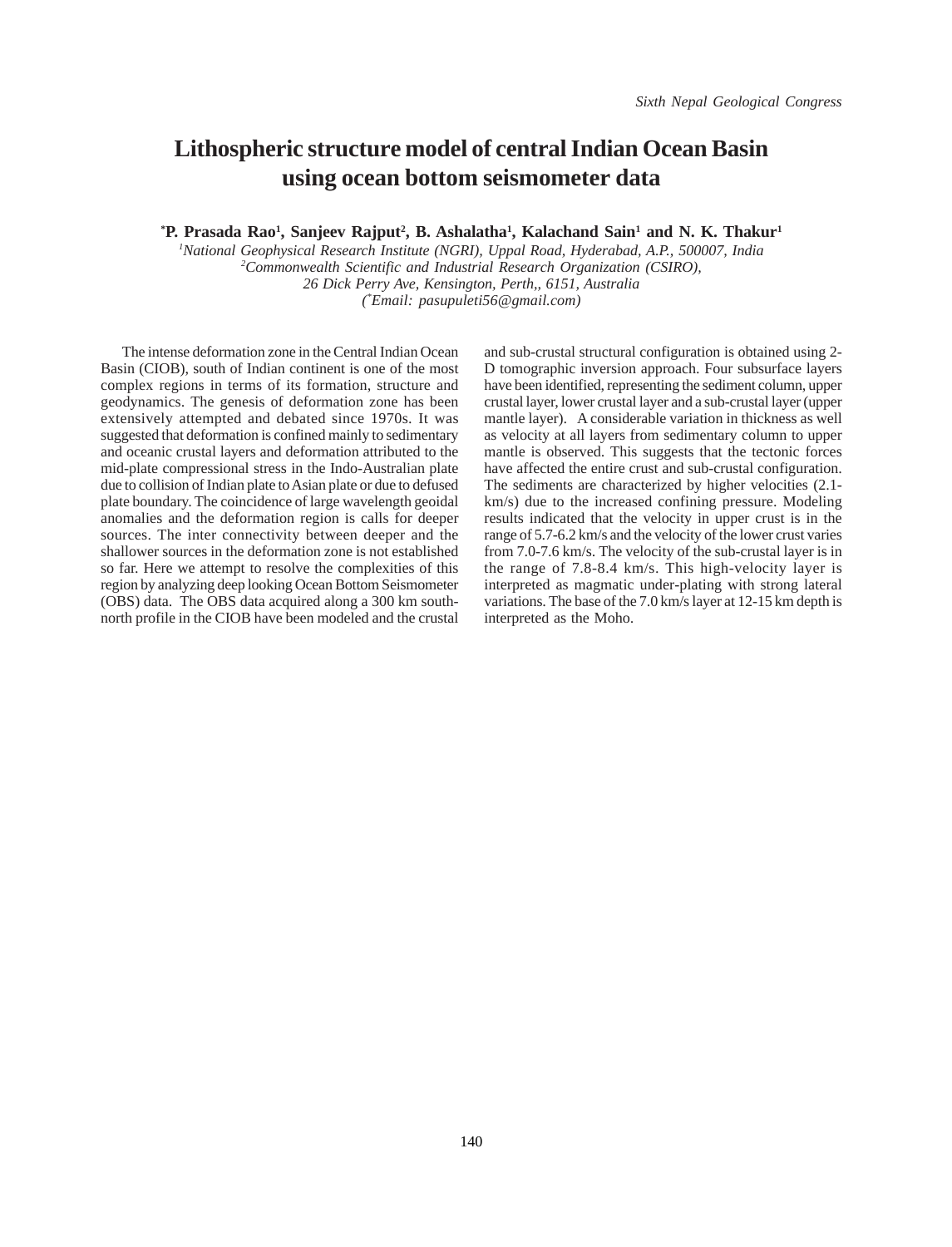#### **Strong ground motion, cultural noises and undetected micro seismic events from an accelerometric perspective**

\*M. Bhattarai<sup>1</sup>, B. P. Koirala<sup>1</sup>, S. Maskey<sup>1</sup>, D. R. Tiwari<sup>1</sup>, U. Gautam<sup>1</sup>, S. N. Sapkota<sup>1</sup>, **B. Doury1 , B. Hernandez2 , V. Boutin2 , and L. Bollinger2**

*1 Department of Mines and Geology, National Seismological Center, Kathmandu, Nepal 2 Departement Analyse Surveillance Environnement (DASE), France (\*Email: nscdmg@mos.com.np)*

The 21 high gain short period velocimetric stations monitored by DMG/NSC allow detecting and locating every earthquake with magnitude greater than ML=2.2 within Nepal, insuring the trigger of the seismic alert for every event above ML=4.0. However, their dynamics is not sufficient to determine peak ground acceleration, velocity and displacement at short distances from earthquakes epicenter, information which is needed as critical input to seismic hazard assessment models.

In spite of extrapolating at short distances attenuation laws constrained by the weak motion database only, we decided to acquire a strong motion database. The project began with the installation in 2009 of 3 accelerometric lines (AC23 sensors and GSR24 digitizers) in Pokhara (POKHR at sediment), Kakani (KKN at rock) and Kathmandu (DMG at sediment).

Because the temporal variations of the noise level at some of the sites (i.e. DMG and POKHR) were important, due to high levels of cultural noise, a STA/LTA (short time average/ long time average) trigger mode has been chosen. During the first months of acquisition, more than 4000 detections were collected. The characteristics of the mostly cultural-events triggering the detector, as a function of time, are summarized. They allow constraining the envelopes of peak ground acceleration (PGA), velocity (PGV) and displacement (PGD) triggering the detector. Their comparison with the microseismic catalogue allows determining the maximum PGA, PGV and PGD generated by every undetected-by-accelerometers earthquake. These results enhance our knowledge of the ground motion they generate in Nepal, giving an upper limit to their reach.

Planned installation of additional stations, both at rock and sediment, and acquisition of the accelerometric signal over long time windows will help constrain a strong motion database as well as evaluate strong ground motion and its variability in Nepal.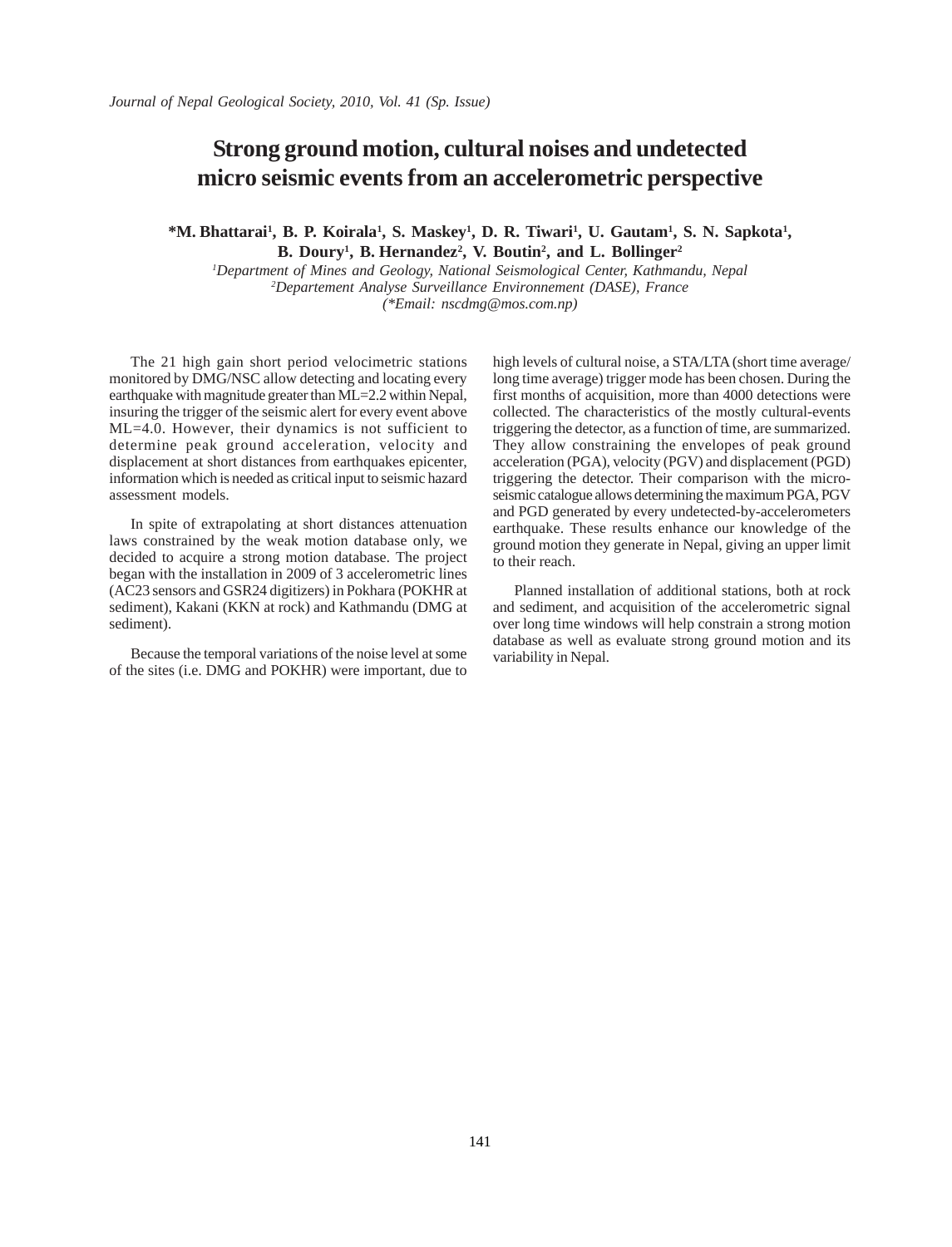# **Seismic hazard map of Islamabad, Pakistan using newly developed attenuation equation**

#### $*$ **M.** Mona Lisa<sup>1</sup> and M. Qasim Jan<sup>2</sup>

*1 Department of Earth Sciences, Quaid-i-Azam University Islamabad, Pakistan 2 National Centre of Excellence in Geology, University of Peshawar, Peshawar, Pakistan (\*Email: lisa\_que@yahoo.com)*

The developed seismic hazard map of Islamabad is based on probabilistic seismic hazard computation using the newly developed attenuation equation, historical earthquakes data, geology, tectonics, fault activity and seismic source models in Iran. These maps have been prepared to indicate the earthquake hazard of Islamabad in the forms of iso-acceleration contour lines, and seismic hazard zonations by utilizing to current probabilistic procedures. They contain the probabilistic estimates of Peak Ground Acceleration for the return periods of 50 and 475 years applying the newly developed attenuation equation of the site. The map has been divided into intervals of 0.25 degrees in both latitudinal

and longitudinal directions for calculating the peak ground acceleration values at each grid point and drawing seismic hazard curves. The Main Mantle Thrust, Mansehra Thrust, Oghi Fault, Banna Thrust, Balakot Shear Zone, Main Boundary Thrust, Panjal Thrust, Jhelum Fault and Muzaffarabad Fault and, further to the south, the Sanghargali, Nathiagali, and Thandiani Thrusts are the most critical tectonic features within the 50 km radius of Islamabad. The results presented in this study are to provide a base for preparing of seismic risk map, the estimation of earthquake insurance premiums, and the preliminary site evaluation of critical facilities.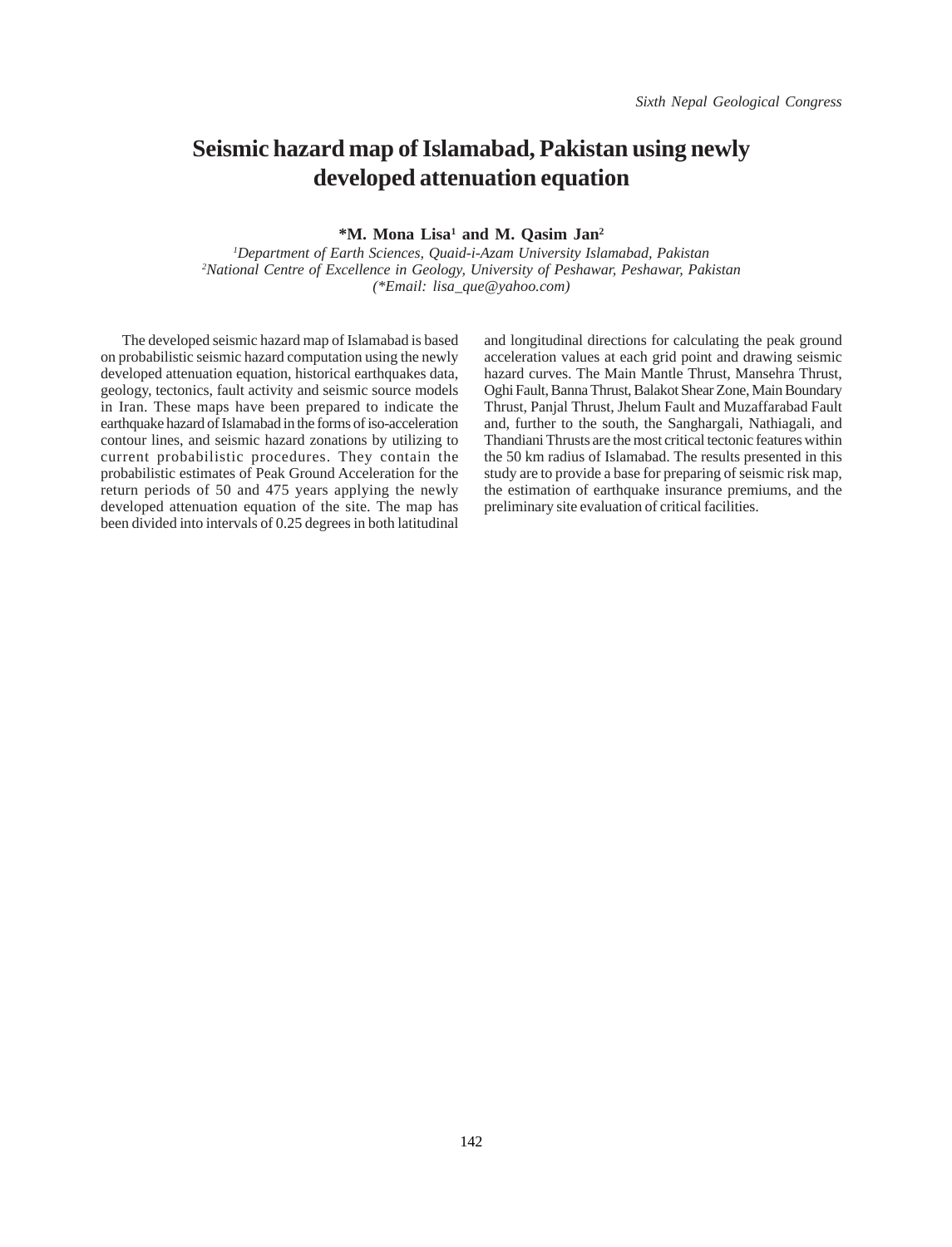# **Variations in the magnitude of completeness and 'b' value for the Indian Himalaya region during the catalog period 1964-2007**

**\*Ranjit Das, H. R. Wason and M. L. Sharma**

*Department of Earthquake Engineering, IIT Roorkee, Roorkee-247667, India (\*Email: Ranjit244614@gmail.com)*

The Indian Himalaya Arc extending from Naga Parbat in the west and Assam syntaxial region in the east is one of the most seismically active regions of the world. An earthquake catalog for the period 1964-2007 comprising of 3812 earthquake events in the magnitude range 3.6 to 6.5 for this region has been compiled from International Seismological Center (ISC), and India Meteorological Department (IMD) databases. The body wave and surface wave magnitudes of the catalog events have been converted into the unified moment magnitude of GCMT by using corresponding regression relations given by Scordilis (2006). The catalog prepared in  $M_{\ldots}$  is then analyzed to determine variations in the magnitude of completeness  $M_c$  and Gutenberg-Richter regression parameters 'b' and 'a' values with time in three different catalog periods, namely 1964-2007, 1974-2007 and 1984-2007.

The magnitude of completeness  $(M<sub>c</sub>)$  and its uncertainty for the three catalog periods have been determined using the Maximum Curvature method (Wiemer and Wyss 2000) and the Entire-Magnitude-Range method (Woessner and Wiemer 2005), and the results obtained are given in Table 1 below. Comparison of the  $M_{\rm g}$  values obtained from the two methods reveals that the  $M_c$  value decreased from a higher value for 1964-2007 period to a lower value in case of 1984-2007 period indicating improved detectability of the seismic events with time in this region. The lowest value of  $4.1$  for  $M_{c}$  is given by the Maximum Curvature method with an uncertainty of 0.02.

Gutenberg-Richter regression parameters have also been determined for the complete part of the catalog for each of the three catalog periods using the same two methods and the results are given in Table 1. The values of the parameters 'b' and 'a' are found to gradually increase with time implying increase in seismicity above the  $M_c$  threshold magnitude and with a higher proportion of lower magnitude events relative to large events.

 The results obtained in this study for the Indian Himalaya arc region for the catalog period 1964 to 2007 has important implications with regard to precise estimation of seismic hazard for the region.

#### **REFERENCES**

- Scordilis, E. M., 2006, Empirical Global Relations Converting MS and mb to Moment Magnitude. Jour. Seis. v. 10, pp. 225-236.
- Wiemer, S. and Wyss, M., 2000, Minimum magnitude of complete reporting in earthquake catalogs: examples from Alaska, the Western United States, and Japan. Bull. Seismol. Soc. Am., v. 90, pp. 859-869.
- Woessner, J. and Wiemer, S., 2005, Assessing the quality of earthquake catalogues: Estimating the magnitude of completeness and its uncertainty, Bull. Seismol. Soc. Am., v. 95(2), pp. 684-698.

| Method                               | 1964-2007                        | 1974-2007                          | 1984-2007                          |
|--------------------------------------|----------------------------------|------------------------------------|------------------------------------|
| <b>Maximum Curvature Method</b>      | $b = 0.91 \pm 0.01$ , a = 7.36,  | $b = 0.99 \pm 0.001$ , a = 7.66,   | $b = 1.12 \pm 0.01$ , $a = 8.14$ , |
|                                      | $M_c = 4.3 \pm 0.01$             | $M_e = 4.3 \pm 0.01$               | $M_c = 4.1 \pm 0.02$               |
| <b>Entire Magnitude Range Method</b> | $b = 0.96 \pm 0.012$ , a = 7.61, | $b = 1.01 \pm 0.09$ , $a = 7.77$ , | $b = 1.16 \pm 0.11$ , a = 8.33,    |
|                                      | $M_e = 4.4 \pm 0.15$             | $M_c = 4.3 \pm 0.09$               | $M_c = 4.3 \pm 0.06$               |

**Table 1: Magnitude of completeness and 'b' and 'a' values for three catalog periods**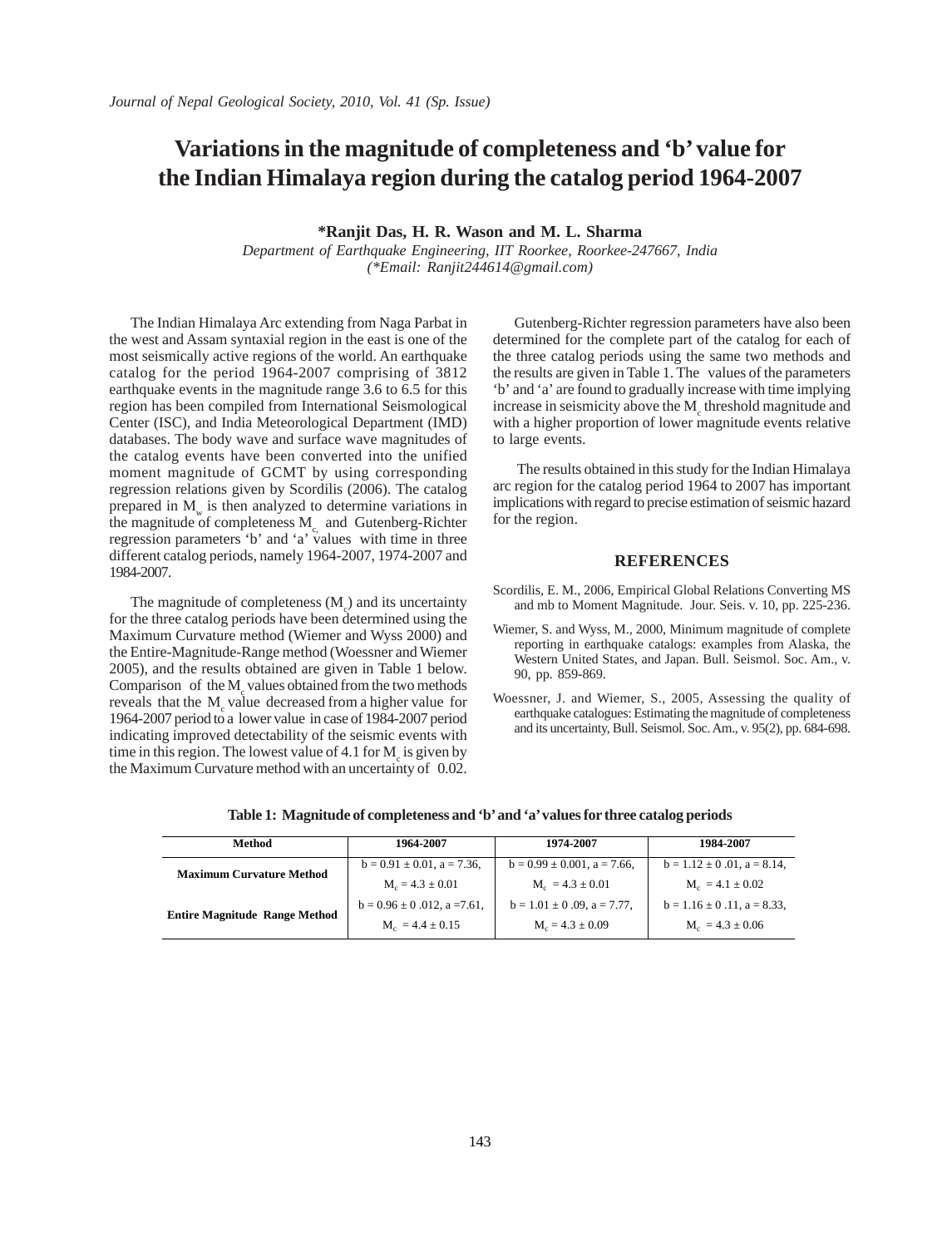### **Morphotectonics and paleoseismology of the Main Frontal Thrust in the Nepal Himalayas**

\*Soma Nath Sapkota<sup>1</sup>, Paul Tapponnier<sup>2,3</sup>, Laurent Bollinger<sup>4</sup>, Yann Klinger<sup>2</sup>, **Frederic Perrier2 , Yves Gaudemer2 , Dilli Ram Tiwari1 , Surendra Raj Pant5 , and Indira Siwakoti5**

*1 Department of Mines and Geology, National Seismological Centre, Lainchaur, Kathmandu,Nepal*

 *IPGP, Paris, France NTU, Singapore CEA/DIF/DASE, France Central Department of Geology, Tribhuvan University, Kirtipur, Kathmandu, Nepal (\*Email: somanathsapkota@yahoo.com)*

Quantifying the seismic hazard and return times of large earthquakes along the Himalayan arc remains a major challenge. Knowing the precise geometry and earthquake rupture histories of active faults is critical to assessing such hazard. Two great historical earthquakes, in AD 1934 (M8.2) and AD 1255 (M>8), have occurred in central Eastern Nepal, but no surface rupture was reported for either. Moreover, except for the 1505 events in western Nepal, the ages of ruptures found thus far in paleo-seismological trenches do not match with historical records. Thus, unambiguous answers to simple questions are still pending. How complete is the record for M>8 earthquakes in the region? What faults or fault patches generate such earthquakes and which of the corresponding ruptures reach the surface?

To address such questions we have engaged into highresolution geomorphic and paleoseismic studies of Main Frontal Thrust (MFT) in eastern Nepal. Long wavelength warping of river terraces show that late Pleistocene/Holocene deformation is well expressed across frontal folds above the thrust, but the surface trace of the MFT, where sharpest, remains the best location to document whether large earthquakes break the ground and to determine their sizes and recurrence times. We began a new search for the rupture of the January 15th 1934, M≈8.2 Bihar-Nepal earthquake at places where only one older event had been found. We focussed on the region between the Ratu Khola and Sun Kosi River, an area entirely within the 1934 isoseismal VIII. Two small trenches were first dug, and a natural river-cut section was refreshed in the western part of the area. The Sir Khola river-cut exposes shallow thrusts particularly well. <sup>14</sup>C dating indicates the occurrence of two events more than 500 years apart, with the last one post-dating AD 1750. To test these first results, we opened a H≈60 m-long,  $>12$  m deep mega-trench across a 25 m-high cumulative scarp of the MFT near Charnath Khola. We also refreshed a nearby river-cut that revealed inverted and faulted Siwalik beds in the MFT hanging wall. Five smaller pits were dug in terrace surfaces of different elevation to constrain their abandonment by 14C dating. The paleo-seismological study was complemented by detailed topographic surveys, seismic profiles, and Electrical Resistivity Tomography. Such an integrated approach should help to solve pressing questions concerning Himalayan mega-quakes, decide whether the 1934 event was blind or not, and provide an improved time sequence of catastrophic events in Nepal.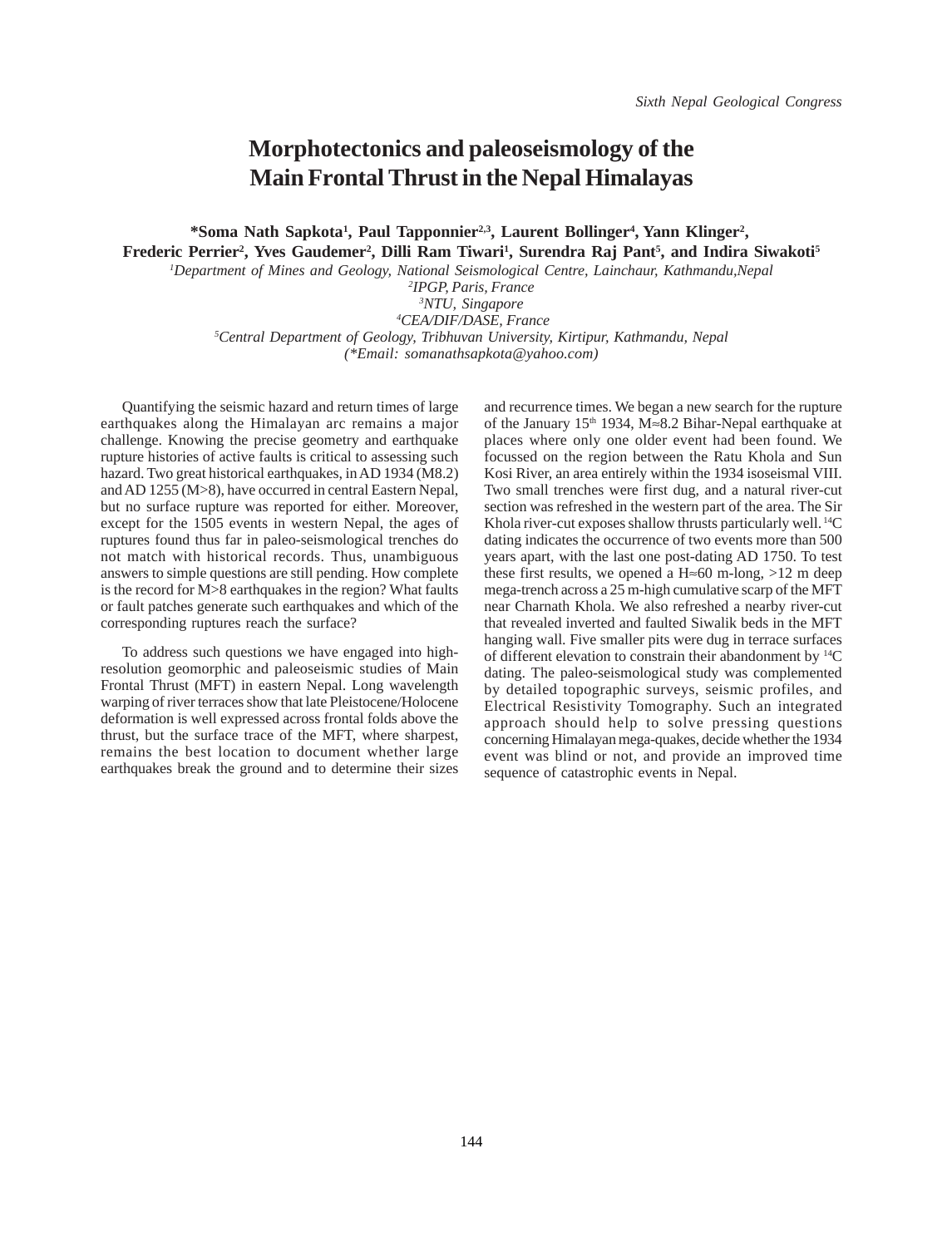### **Interseismic strain build up in the Nepal Himalaya revealed from relocated local seismicity**

**\*S. Rajaure1 , S. N. Sapkota1 , L. Bollinger2 , and J. P. Avouac3**

 *Department of Mines and Geology, Kathmandu, Nepal Département Analyse Surveillance Environnement, CEA, France Tectonics Observatory, California Institute of Technology, USA (\*Email: srajaure@gmail.com)*

It has long been observed that deformation associated with interseismic loading on the Main Himalayan Thrust fault is associated with intense microseismic activity. In this study we analyze in detail this seismicity to explore in more details how it relates to Himalayan tectonics. We have used the double difference relocation to relocate local earthquakes recorded by National Seismological Centre (NSC) in the period between 1995 and 2002. We used handpicked travel times from the 21 seismic stations operated by NSC. The quality of the relocated hypocenters is assessed for comparison with a subset of earthquakes, which were recorded by additional 3 component stations deployed in 1995. The result depicts a narrow belt of intense seismic activity, at depth between 10 and 20 km, which can be traced along the entire NW-SE stretch of Nepal and this better follows the topographic front of the Higher Himalaya. The intense seismic activity at the front of the Higher Himalaya generally ceases, as the elevation of topography gets higher than 3500 m above msl. The seismicity pattern suggests that the Main Himalayan Thrust fault is segmented and that the segmentation correlates with wellknown grabens in South Tibet. Far-western Nepal stands out as an area with particular complexity and intense microseismic activity. Elsewhere along the Nepal Himalaya, sections of earthquake density show a much simpler pattern. We determined fault plane solutions for some earthquakes,

which occurred in the Nepal Himalaya and the Tibet region, based on the waveforms modeling and first P-motion data. These new focal mechanisms were analyzed in combination with those determined from local data by other groups or determined from teleseismic waveforms. The majority of shallow earthquakes, which occurred along the front of the Higher Himalaya of Nepal, are of thrust earthquake type. Most earthquakes in the Tibetan Plateau are shallow normal faulting earthquake and the deeper earthquakes are strike-slip type earthquakes. The variation of focal mechanisms reflects the effect of topography on the regional stress field. This provides a simple explanation for the seismicity cut-off where the elevation is less than 3500 m along the High Himalaya, the maximum principal stress component is horizontal and perpendicular to the range front. This stress component increases along the down-dip end of the locked portion of the Main Himalayan Thrust during the interseismic period and thus seismicity is promoted. The opposite occurs where the elevation is higher than about 3500 m, because the maximum principal stress direction is vertical there as indicated from the focal mechanisms. This study provides constraints on the amplitude and orientation of the stress field, and provides a mechanical relation to interpret the spatial distribution and temporal evolution of seismicity.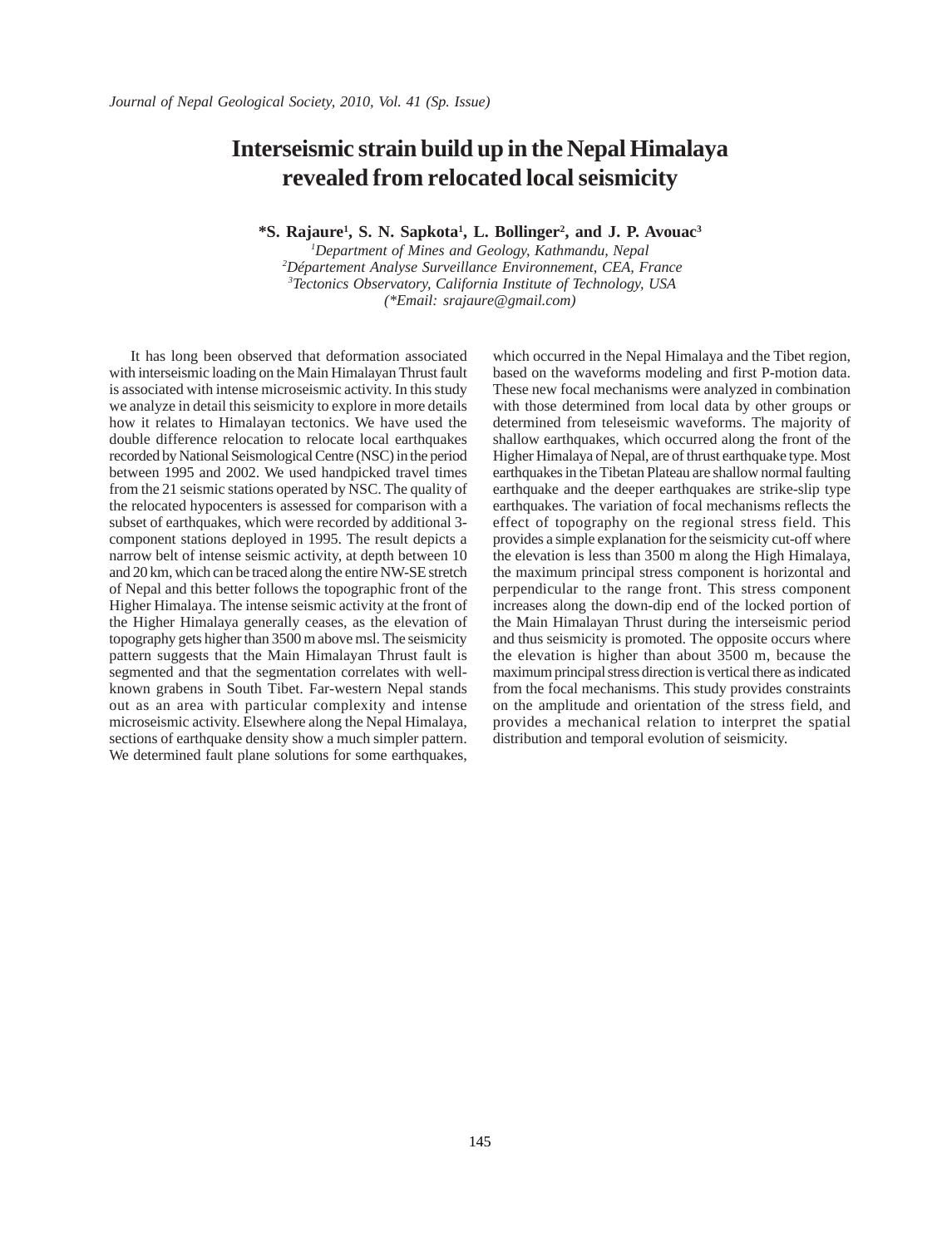## **Understanding seismic hazards in Nepal Himalayas: major problems and issues**

\*Subesh Ghimire<sup>1</sup>, Yadab P. Dhakal<sup>2</sup>, Nobuo Takai<sup>2</sup>, Tsutomu Sasatani<sup>2</sup> and Yuichiro Tanioka<sup>1</sup>

*1 Institute of Seismology and Volcanology, Hokkaido University, Sapporo, Japan 2 Graduate School of Engineering, Hokkaido University, Sapporo, 060-8628, Japan (\*Email: shghimire@yahoo.com)*

Ongoing collision of India with Eurasia in the Himalayan front has posed a high seismic hazard manifested by many moderate to great earthquakes from the historical times in the Himalayan territory. However, the source, path and site parameters of a single event are not well resolved in Nepal Himalayas. Further, Nepal does not have strong-motion recording system in spite of frequent damaging earthquakes and the broadband recordings are still in trial phase. The earthquake catalog is incomplete for historical times. Based on the vivid seismic scenario obtained from the instrumental data for the last three decades together with available historical earthquake database and geodetic inferences, a large detachment earthquake in the Himalayan territory is most inevitable. Since earthquakes are natural phenomenon and most rarely predictable in short time scales it is important to understand the basic components of seismic hazard to reduce their aftermaths and societal impacts. For this purpose it is most crucial to estimate the level of ground shaking in the settlement areas. The input motion at the base of the engineering structures is largely controlled by the immediate and deep sedimentary structure of the site. In sedimentary basins such as the Kathmandu Basin (Kathmandu Valley), the three-dimensional structure of the basin can generate basin surface waves with large amplitudes and prolonged duration. The size of the sedimentary basins in Nepal varies from small shallow basins such as the Banepa Basin to large deep basins such as the Terai plain. Detailed velocity structures for none of these basins are resolved that pose a big problem to estimate the ground-shakings in these vulnerable areas. However, considering the past devastations and recent rapid development of mid-rise and high-rise buildings in the Kathmandu Basin, it is of immediate importance to understand the possible site effects of the thick bed sediment deposits in the Kathmandu Basin for the future large earthquake. In this paper, the existing problems, issues, and concerns related to the estimation of earthquake hazards will be briefly discussed in the context of Nepal Himalayas.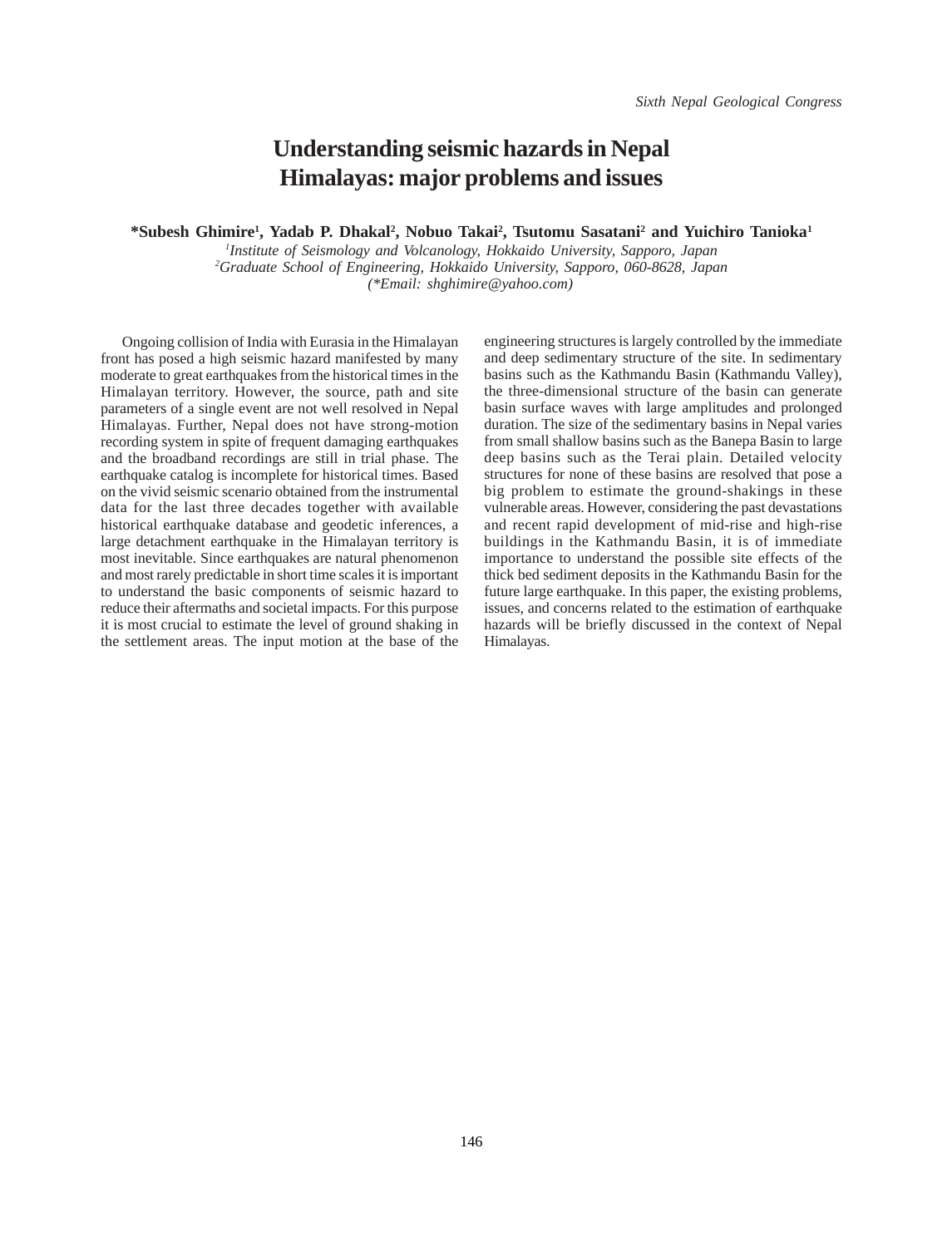# **Testing earthquakes nucleation models from the response of Himalayan seismicity to secular and periodic stress variations**

**\*Thomas Ader1 , Jean-Philippe Avouac1 , and Sachiko Tanaka2**

*1 Department of Geological and Planetary Sciences, California Institute of Technology, Pasadena, CA 91125, USA 2 National Research Institute for Earth Science and Disaster Prevention, Japan (\*Email: ader@caltech.edu)* 

Shortening across the Nepal Himalaya proceeds at a rate of about 2 cm/yr and is mainly absorbed by one major fault, the Main Himalayan Thrust fault (Lavé and Avouac 2000). Geodetic measurements show that, over the last few decades, this fault has remained locked from the surface to a depth of about 15-20 km (Bilham 1997; Jouanne et al. 2004).

The background seismicity is driven by the slow motion of India into Eurasia, responsible for the interseismic stress buildup in the period separating big  $(M > 8)$  earthquakes (Cattin and Avouac 2000; Bollinger et al. 2004). In addition to this secular motion, strong seasonal variations in the seismicity have been reported (Bettinelli et al. 2008), with a number of events about 30% higher in the winter. Similar seasonal variations have been observed in various contexts and related to factors such as snow load or variations of the water level (Costain et al. 1987; Heki 2003; Saar and Manga 2003).

We analyze the relationship between seismicity and temporal stress variations in the Himalaya to constrain earthquake nucleation process. In addition to the secular stress load induced by crustal shortening across the range, the Himalayan arc is also submitted to 2 periodic stress variations of comparable 3-5 kPa amplitudes but different periods: 12.4 hours period variations are induced by earth tides, while 1-year period variations are induced by surface load variations associated with the seasonal hydrological cycle (Monsoon). The seismicity shows no apparent correlation with earth tides, but seasonal prominent seasonal variations. These observations are used to test models of earthquake nucleation and infer frictional properties of natural faults. We find that Dieterich (1994) model can reproduce the correlation between seasonal variations of seismicity and hydrological cycle, but fails at explaining the absence of correlation with earth tides.

#### **REFERENCES**

- Bettinelli, P., Avouac, J. P., Flouzat, M., Bollinger, L., Ramillien, G., Rajaure, S., and Sapkota, S., 2008, Seasonal variations of seismicity and geodetic strain in the Himalaya induced by surface hydrology. Earth and Planetary Sciences Letters, v. 266, pp. 332-344.
- Bilham, R., 1997, The elusive height of Mount Everest: Everest. National Geographic Society, pp. 26-27.
- Bollinger, L., Avouac, J. P., Cattin, R., and Pandey, M., 2004, Stress buildup in the Himalaya. Journal of Geophysical Research-Solid Earth, v. 109(B11), ISSN 0148-0227. doi: 10.1029/ 2003JB002911.
- Cattin, R. and Avouac, J. P., 2000, Modeling mountain building and the seismic cycle in the Himalaya of Nepal. Journal of Geophysical Research-Solid Earth, v. 105, pp. 13389-13407.
- Costain, J., Bollinger, G., and Speer, J., 1987, Hydroseismicity: A hypothesis for the role of water in the generation of intraplate seismicity. Seismological Research Letters, v. 58, pp. 41-64.
- Dieterich, J. H., 1994, A constitutive law for rate of earthquakes production and its application to earthquake clustering. Journal of Geophysical Research-Solid Earth, v. 99(B2), pp. 2601-2618, ISSN 0148-0227.
- Heki, K., 2003, Snow load and seasonal variation of earthquake occurrence in Japan. Earth and Planetary Science Letters, v. 207, pp. 159-164.
- Jouanne, F., Mugnier, J. L., Gamond, J. F., Le Fort, P., Pandey, M. R., Bollinger, L., Flouzat, M., and Avouac, J. P., 2004, Current shortening across the Himalayas of Nepal. Geophysical Journal International, v. 157, pp. 1-14.
- Lavé, J. and Avouac, J. P., 2000, Active folding of fluvial terraces across the Siwaliks Hills, Himalayas of central Nepal. Journal of Geophysical Research, v. 105, pp. 5735-5770.
- Saar, M. O., and Manga, M., 2003, Seismicity induced by seasonal groundwater recharge at Mt. Hood, Oregon. Earth and Planetary Science Letters, v. 214, pp. 605-618.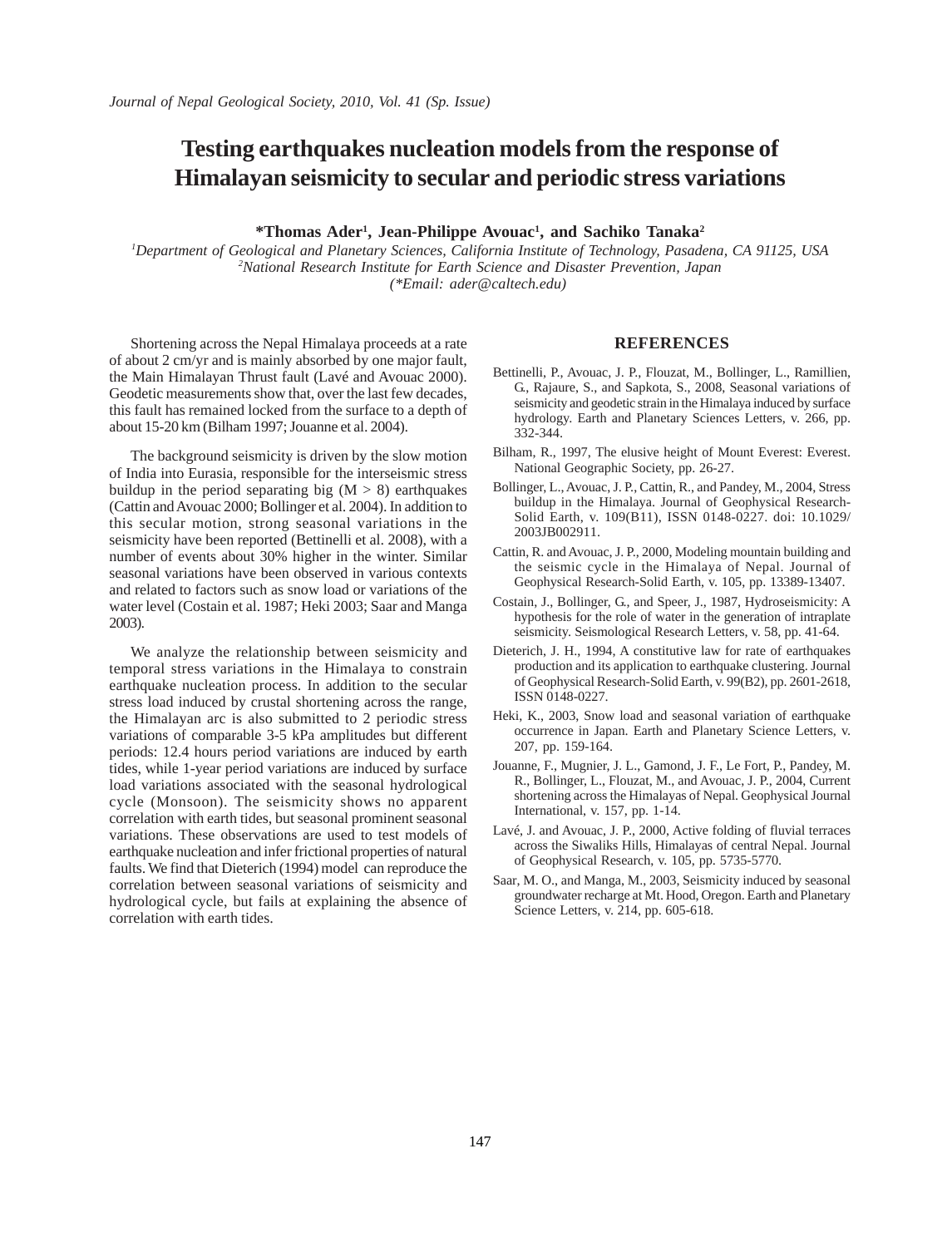## **Strong ground motion observation at damsite of middle Marsyangdi Hydroelectric Project, Lamjung, Nepal**

**\*T. R. Paudel1 , S. Rajaure2 , and M. R. Pandey3**

 *Nepal Electricity Authority, Kathmandu, Nepal Department of Mines and Geology, Kathmandu, Nepal Geoscience Innovations Pvt. Ltd., Kathmandu, Nepal (\*Email: paudeltr@hotmail.com)*

Middle Marsyangdi Hydroelectric Project (MMHEP) site in Lamjung District, Western Nepal has been equipped with four strong motion seismometer (accelerometer) at its headworks. The instruments are GURALP CMG5TD. The instruments are broadband strong motion seismometers, which record ground motion in three axis, north-south, eastwest and vertical. Accelerometer SA4 is located on hard bedrock. Similarly, Acceleerrometer SA1 is located on the top of rock-fill dam, SA2 is located at spillway gate 3 and accelerometer SA3 is located at bed load flush gate at about 20 meters below the elevation of SA1 and SA2.

 The site is situated close to the seismicity belt in Nepal that runs almost all along the Nepal Himalaya at the front of the Higher Himalaya. The instruments have recorded a number

of very small earthquakes after the network started to function in March 2009. On 13<sup>th</sup> of April 2009 two earthquakes of Local Magnitude (Ml) 4.3 and 4.1 (Local magnitude, Department of Mines and Geology) occurred at about 15 km hypocentral distance from the dam respectively. The maximum Peak Ground Acceleration (PGA) among these four stations has been recorded by N-S component of SA1 and the value is 28 gal. Similarly, the N-S component of SA2 has recorded a value of 27 gal. N-S components of SA3 and SA4 have recorded PGA of 4.5 gal and 3.2 gal respectively. The ratio of PGA at the rock-fill dam crest (SA1) to the PGA at bedrock (SA4) is about 8.7 and similarly the ratio of PGA at SA2 to PGA at SA4 is 8.6. Among the four stations SA4 site is the quietest which is located at the de-sander and is on strong quartzite beds. The noisiest site is at the top of the dam.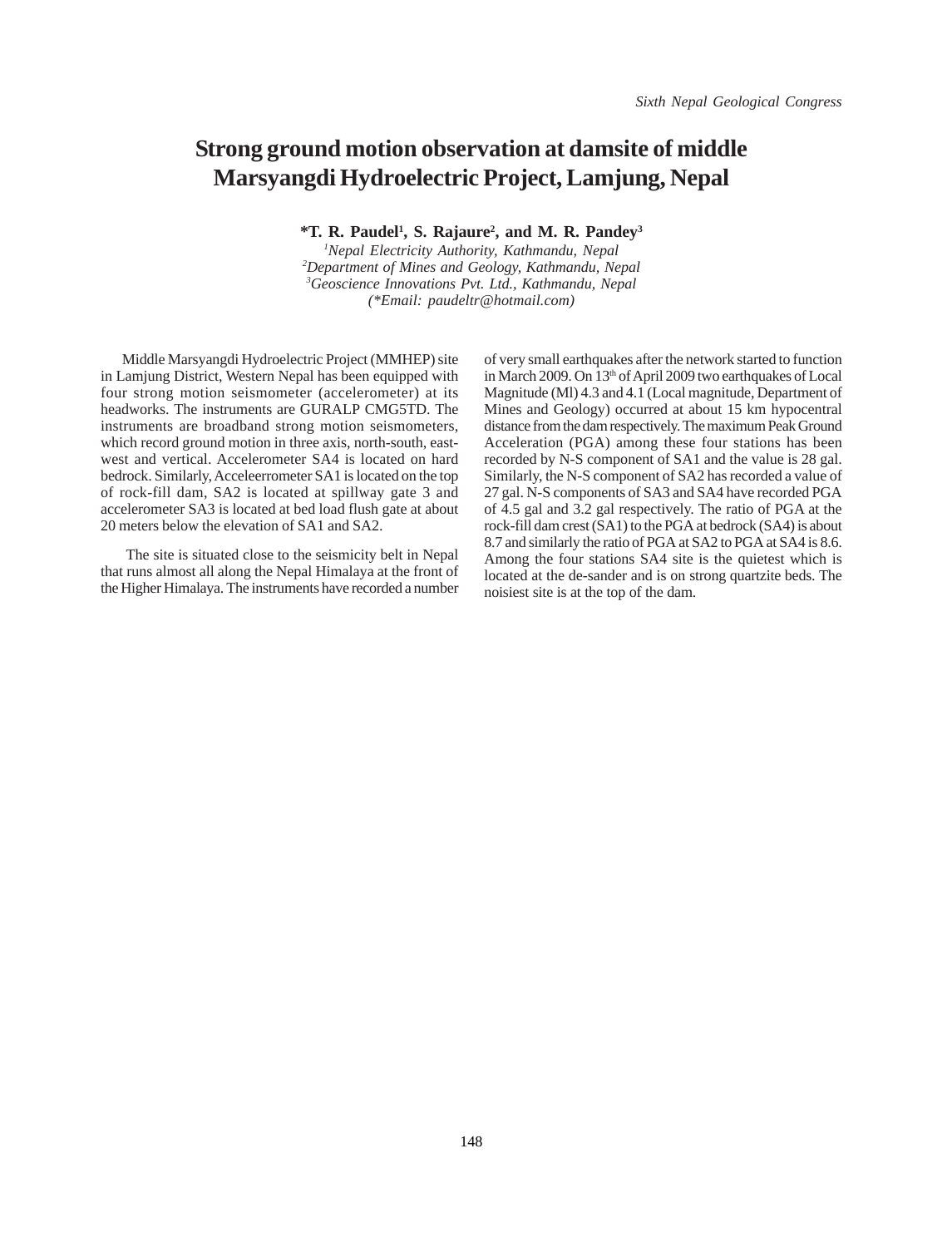#### **New method of earthquake magnetic precursors detecting**

#### **\*Valerii Korepanov and Fedir Dudkin**

*Lviv Centre of Institute for Space Research, 5-A Naukova Str., Lviv, 79000, Ukraine (\*Email:vakor@isr.luiv.ua)*

The earthquakes (EQ) remain one of the most dangerous natural hazards, often resulting many human victims. Because of this any progress in their forecast is of great importance. According to present conception, confirmed by many authors, the ultra low frequency (ULF) band (0.001-3 Hz) gains in importance at monitoring of lithospheric magnetic activity in seismo-hazardous areas for application to short-time EQ forecasting.

The technology of measurement these signals has several peculiarities. First, the lithospheric ULF EQ magnetic precursors are as a rule, very weak and their frequency range is totally overlapping with much more powerful signals of magnetospheric, ionospheric or artificial origin. Second, for resolution of magnetic precursors at the background of more powerful signals it is necessary to have magnetic field sensors with wide dynamics and minimum possible spectral noise density level in ULF band. The requirements to a dedicated magnetometer and its main parameters are

discussed and the example of the realization of such instrument is given. Additionally, monitoring of lithospheric activity should be provided in close proximity to probable EQ area in real-time regime. Fulfilling last both requirements, there is a chance to register the ULF magnetic precursors of EQ, but the problem of their selection at the background of natural or artificial signals of much greater amplitude remains.

The newly developed technology of EQ-related signals selection is reported. The peculiarities of polarization ellipse parameters formation in frequency range 0.001 - 0.5 Hz at synchronous reception of magnetic field signals from distant points have been analyzed. Then the attempts of the use of this technology in order to select the candidates for EQ precursors are discussed, basing on the experimental data, collected in India and China by multi-point synchronized magnetometer network.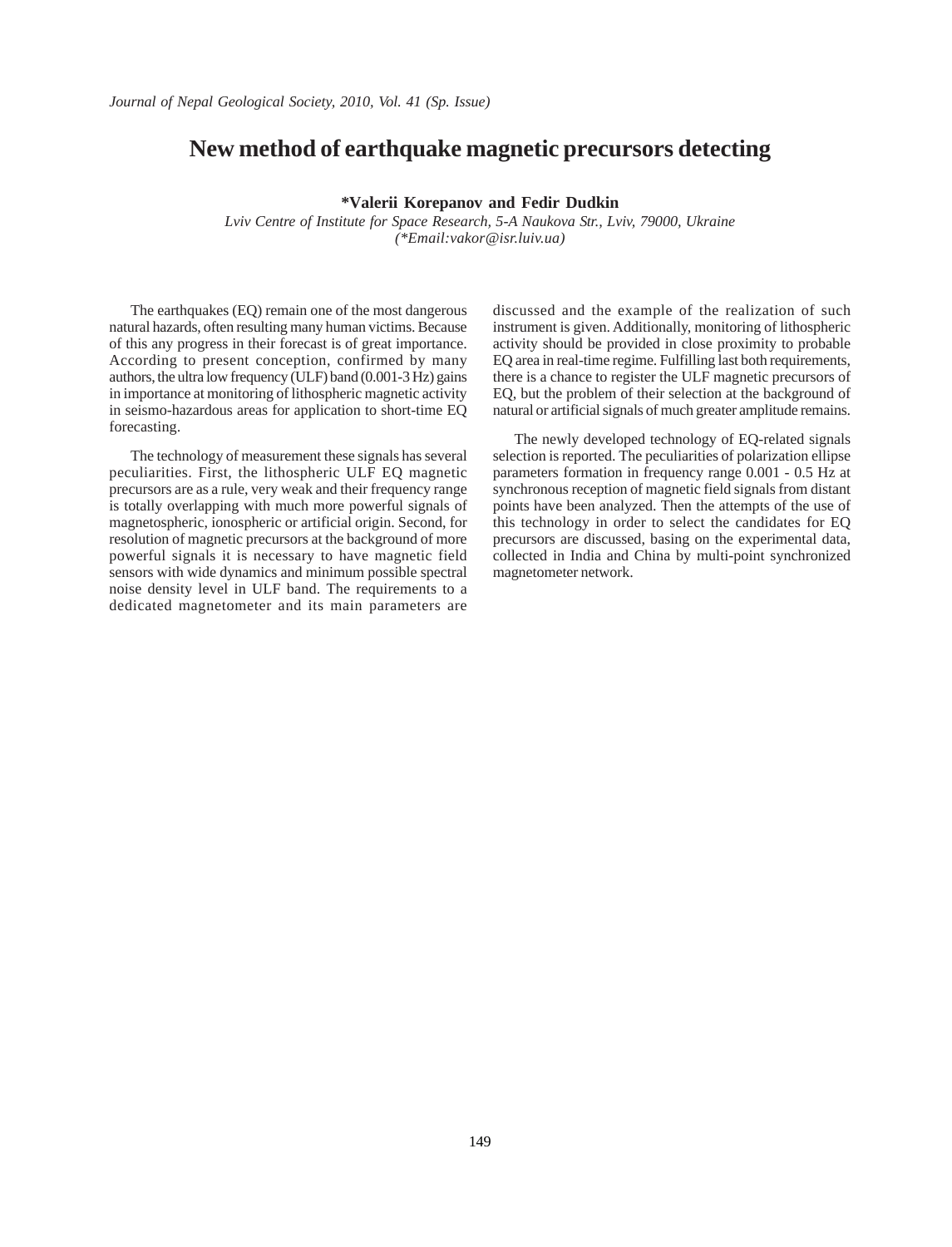### **Study on soil erosion in the south bank of the Brahmaputra River in and around Hatishal, Jorhat District, Assam, India**

**Ajit Borkotoky1 and \*B. P. Duarah2**

*1 Department of Geology, Dimoria College, Khetri-782 403, Assam, India 2 Department of Geological Sciences, Gauhati University, Guwahati-781 014, India (\*Email:bpduarah@yahoo.com)*

The Brahamaputra River is a major river in Indian subcontinent. Flood and bank erosion in the Brahmaputra River is a serious problem all along its course. The present study is an attempt to understand the nature of sub-soil and causes of bank erosion in and around Hatishal area in Jorhat District of Assam, India. The study shows that the large scale erosion took place in the area between the years 1915 and 1967 and the likely effect was due to 1950 Assam earthquake

of magnitude 8.5M. The bank line migration is due to change in thalwegs in the Brahmaputra. The bank materials dominated by poorly graded soil (SP) with little clay signify poor binding force for the materials and are the causes of bank erosion. The erosion related land and property losses are mainly due to active flood plain occupation by the people where the Brahmaputra River erodes and builds the bank periodically, the period may have time range in decades.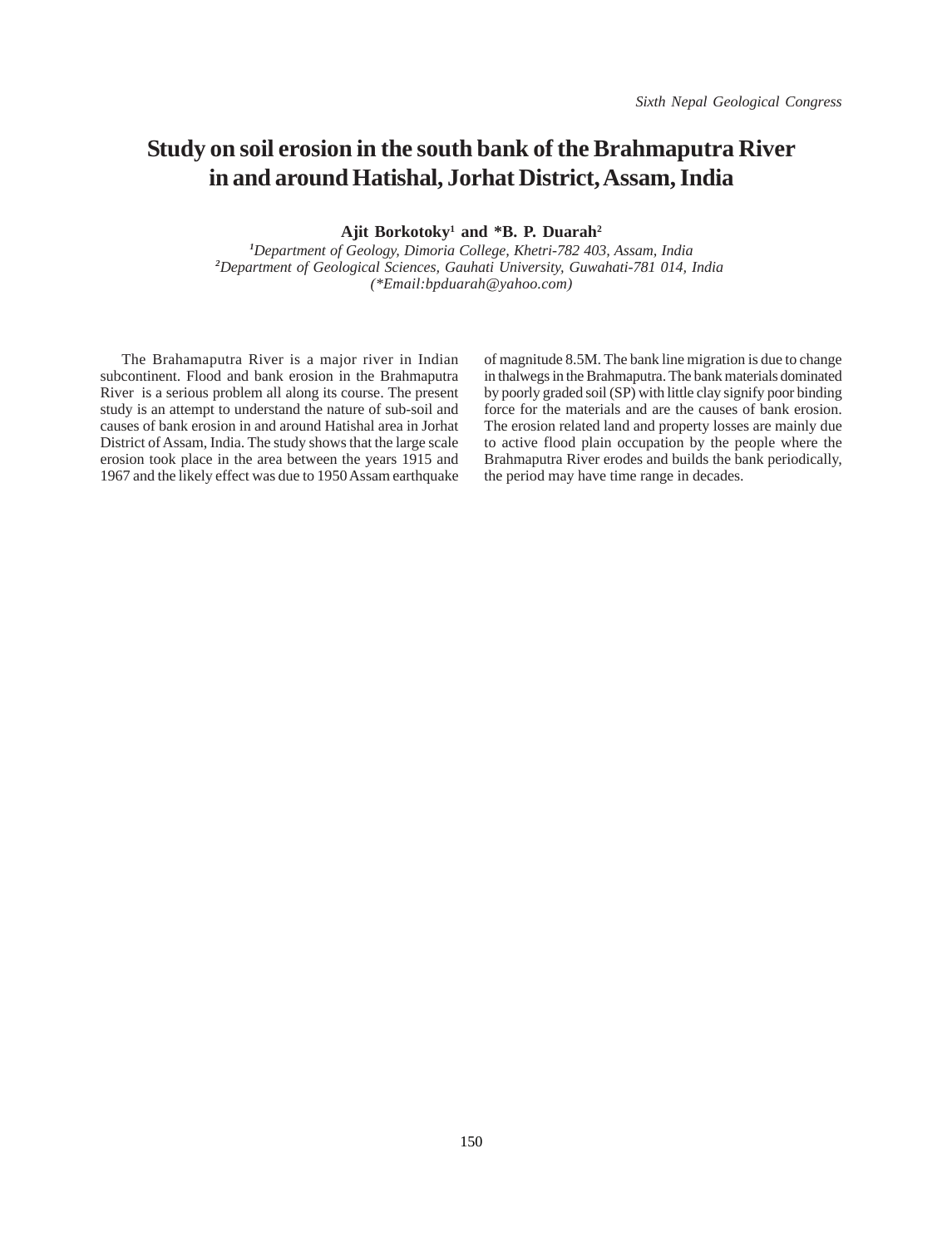# **Discovery of Tsunami deposit in the paleo-Kathmandu Lake, central Nepal Himalaya**

\*Ananta P. Gajurel<sup>1</sup>, Tetsuya Sakai<sup>2</sup>, Ashok Sigdel<sup>2</sup>, Hideo Tabata<sup>3</sup>, **Nobuo Ooi4 , and Bishal N. Upreti1**

 *Department of Geology, Tri-Chandra Campus, Tribhuvan University, Ghantaghar, Kathmandu, Nepal Department of Geoscience, Shimane University, Matsue 690-8504, Japan Gifu Academy of Forest Science and Culture, Mino, Gifu 501-3714, Japan ONP Laboratory, Neyagawa, Osaka 572-0021, Japan (\*Email: apgajurel@wlink.com.np)*

Kathmandu Valley is an intermontane basin located on the basement rocks of Kathmandu Nappe in the central Nepal Himalaya. The study is focused on the fluvio-deltaic sediments deposited around the Gothatar area, which is situated to north-east of the Tribhuvan International Airport in the Kathmandu Valley in order to understand the sediment stacking pattern. Stratigraphically, the deposits in the studied area belong to the Gokarna Formation (50-34 ka). The sedimentary deposit of the area can be separated into lower, middle and upper part consisting of very thick, crossstratified, coarse to medium grain sands of dominantly delta front origin; thick, ripple cross-laminated, very fine sand and silt with thick, parallel laminated, dark grey mud of dominantly prodelta and partly interdistributary origin; and alternating layers of thick sands, silt and mud of fluvial and small deltaic origin, respectively. For the first time peculiar sedimentary deposits have been discovered in the middle and upper part of the deposit at three distinct stratigraphic levels corresponding to the Gokarna Formation. Such deposits were observed in five different sites in an area of 500 x 500 m.

 The peculiar sediments of 0.5 to 1.5 m thick deposit are characterized by:

- reverse direction of sediment transportation than the normal regional flow,
- syn-sedimentary soft-deformed structures like ball-andpillow, disc and flame structures with small shear zones,
- gravels to very fine sand size sediment,
- deposits located at delta front zone, and
- interfinguring of normal and reverse flow sediments

 The deposits are interpreted as "Tsunami deposits" in the paleo-Kathmandu Lake that appeared at around 37-38 ka.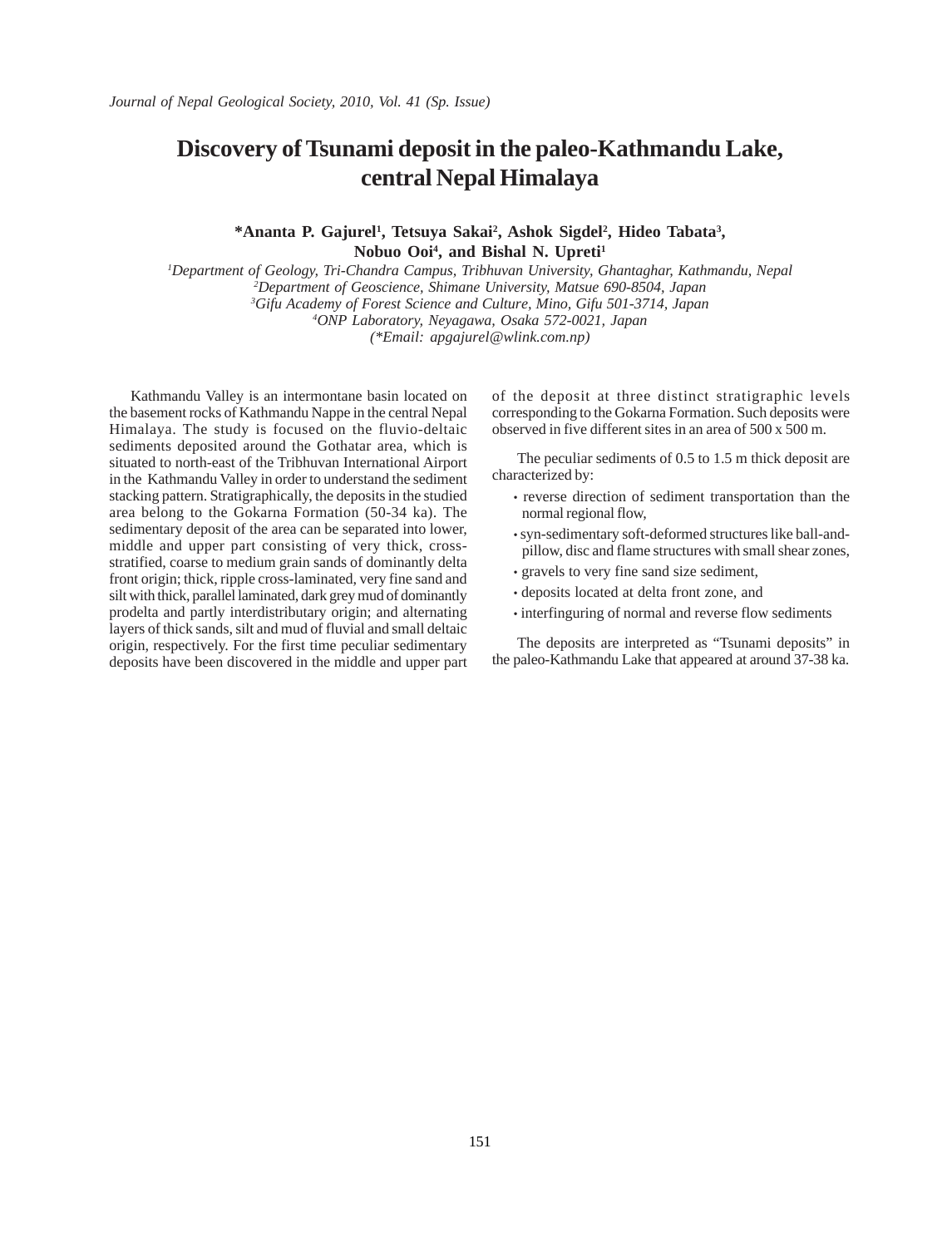#### **Holocene variability of the Asian monsoon inferred from a sediment core obtained from Lake Rara, western Nepal**

\*Atsunori Nakamura<sup>1</sup>, Yusuke Yokoyama<sup>1</sup>, Hideaki Maemoku<sup>2</sup>, **Hiroshi Yagi3 , Makoto Okamura4 , Hiromi Matsuoka4 ,**  Nao Miyake<sup>4</sup>, Toshiki Osada<sup>5</sup>, Hirofumi Teramura<sup>5</sup>, Tomoki Yamada<sup>5</sup>, Danda Pani Adhikari<sup>6</sup>, Vishnu Dangol<sup>6</sup>, and Hiroyuki Matsuzaki<sup>s</sup>

*1 Department of Earth and Planetary Science, Graduate School of Science,*

*The University of Tokyo, Japan Hirosima University, Japan Yamagata University, Japan Kochi University, Japan RIHN, Kyoto, Japan Department of Geology, Tri-Chandra Campus,Tribhuvan University, Ghantaghar, Kathmandu, Nepal, (\*Email:nakamura@aori-u.tokyo.ac.jp)*

The Asian monsoon is an important component of the Earth's climate system that influences the societal and economic activity of roughly half the world's population. The main driver of large-scale monsoon change over the past 10,000 years has been thought as a slow decrease in summertime solar radiation (insolation) at 30° N owing to changes in Earth's orbit. However, some monsoon records show abrupt and/ or stepwise changes in shorter timescale (Overpeck and Cole 2007).

Understanding mechanisms of monsoon required highresolution paleoclimate records. Potential mechanism controlling monsoon changes was proposed previously. Geochemical analyses of a maar sediments revealed that there has been inversely correlated between summer and winter monsoons during the Bølling-Allerød, the Younger Dryas, and the early Holocene and was attributed as the movement of ITCZ (Yancheva et al. 2007). However, these relations are not evident from the maar sediments during the late Holocene.

Here we present a new sediment core record from Lake Rara, western Nepal (82°052 E, 29°322 N). Lake Rara today is located at 3,000 m above sea level and has a maximum water depth of 168 m. The age model of the sediment core is based on AMS 14C dating on organic materials. Concentrations of major elements were measured by X-ray Fluorescence Analysis (XRF). Intensity of chemical weathering in the catchment area was reconstructed by geochemical indexes such as CIA (chemical index of alternation). Bottom-water redox condition was also reconstructed by Mn/Al ratio. Based on the results, we will discuss evolution and variability of the Asian monsoon during the late Holocene.

#### **REFERENCES**

- Overpeck,J. T. and Cole, J. E., 2007, Climate change: Lessons from a distant monsoon. Nature, 445, pp. 270-271.
- Yancheva, G., Nowaczyk, N. R., Mingram, J., Dulski, P., Schettler, G., Negendank, J. F. W., Liu, J., Sigman, D. M., Peterson, L. S., and Haug, G. H., 2007, Influence of the intertropical convergence zone on the East Asian monsoon. Nature, 445, pp. 74-77.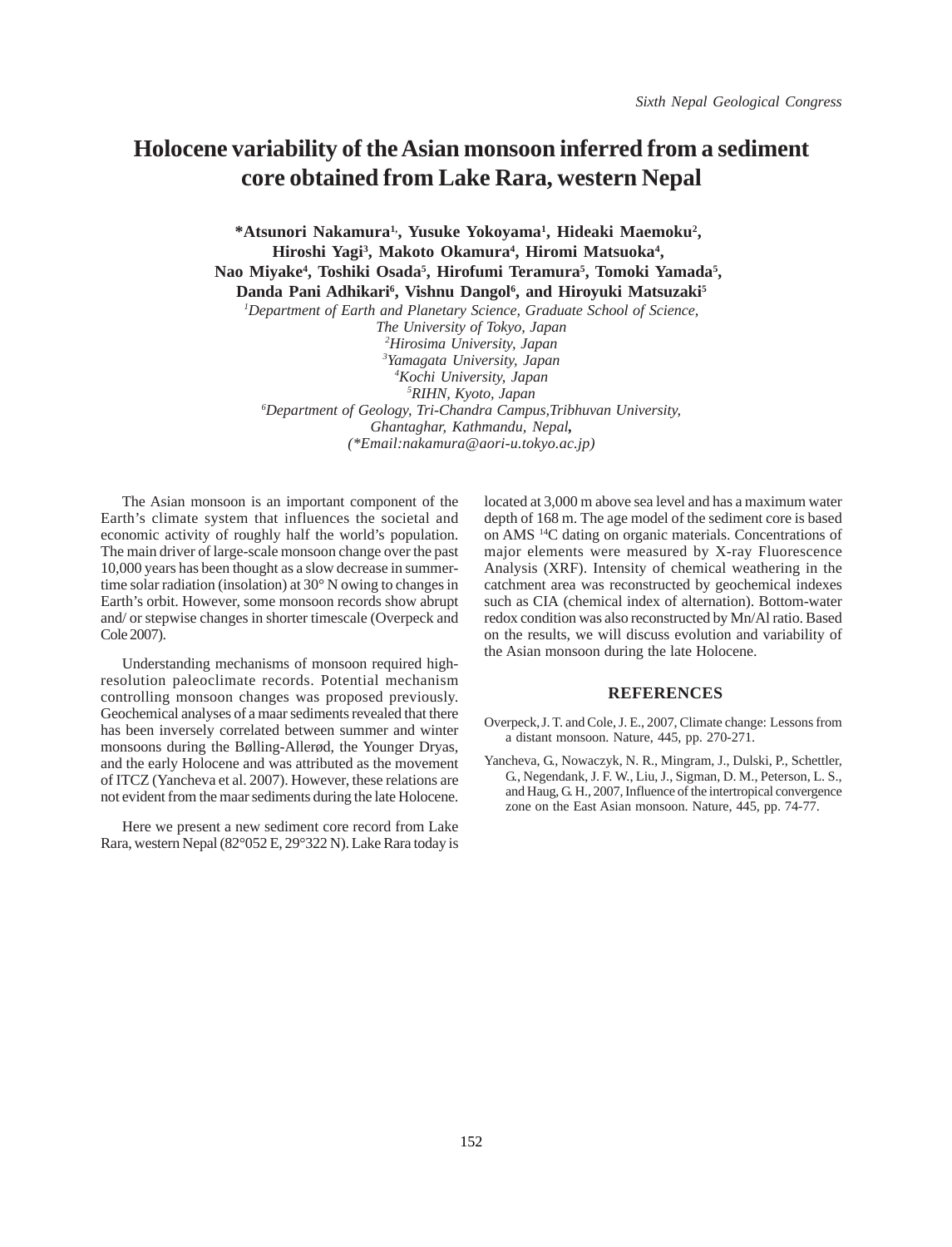### **Deterioration of Nakhu Khola: impairment on dynamic and recreational functions of the river**

#### **Binod Maharjan and \* Naresh Kazi Tamrakar**

*Central Department of Geology, Tribhuvan University, Kirtipur, Kathmandu, Nepal (\* Email: nkt777@yahoo.com)*

The Nakhu Khola, which stretches about 25.98 km from the south to the north, drains the southeast part of the Kathmandu Valley and forms one of the major tributaries of the Bagmati River. The Nakhu Khola is a fifth order drainage with an average gradient of 3 degree and watershed area of 58 sq. km. Like other rivers of the Kathmandu Valley, the Nakhu Khola is also threatened by rapid changes in land use and watershed hydrology, resulting in deteriorated and unstable stream with poor environmental condition. To identify the status of the river, four representative segments, namely, Nakhipot, Bhanisepati, Chapagaon and Nallu, respectively from downstream to upstream, were investigated for fluvial morphological and hydraulic parameters, and the whole segments of the river was surveyed for assessing various disturbances to the river.

Entrenchment ratio of the river segments ranged between 2.10 and 3.37 and thus the river segments are not much eroded. Width/depth ratio ranged between 30.19 and 78.03 showing that the Nakhu Khola is more laterally unstable. Several reaches of the river have undergone deterioration, which includes excess erosion of stream banks and channels, disturbed habitat, river encroachments, sewer disposal, vegetation clearing on banks, etc. Some causes of river impairment include man-induced disturbances, deteriorating watershed hydrology, and change of agricultural lands to human settlement areas and forest areas to rock quarries. Impacts of these disturbing effects are directed to reduction of dynamic function; reduced flow condition during lean flow period, increased sediment load and erosive power during instantaneous flow. Pollution of surface water by waste disposal and other human activities, and excessive encroachment of the river channels and banks with removal of bank vegetation have affected recreational functions of the river. To bring back the river close to its natural function and to gain optimum advantages from the river resource, all the concerning governmental and non-governmental authorities are required to come with prospective visions on to an academic platform to establish a long-term program for river rehabilitation.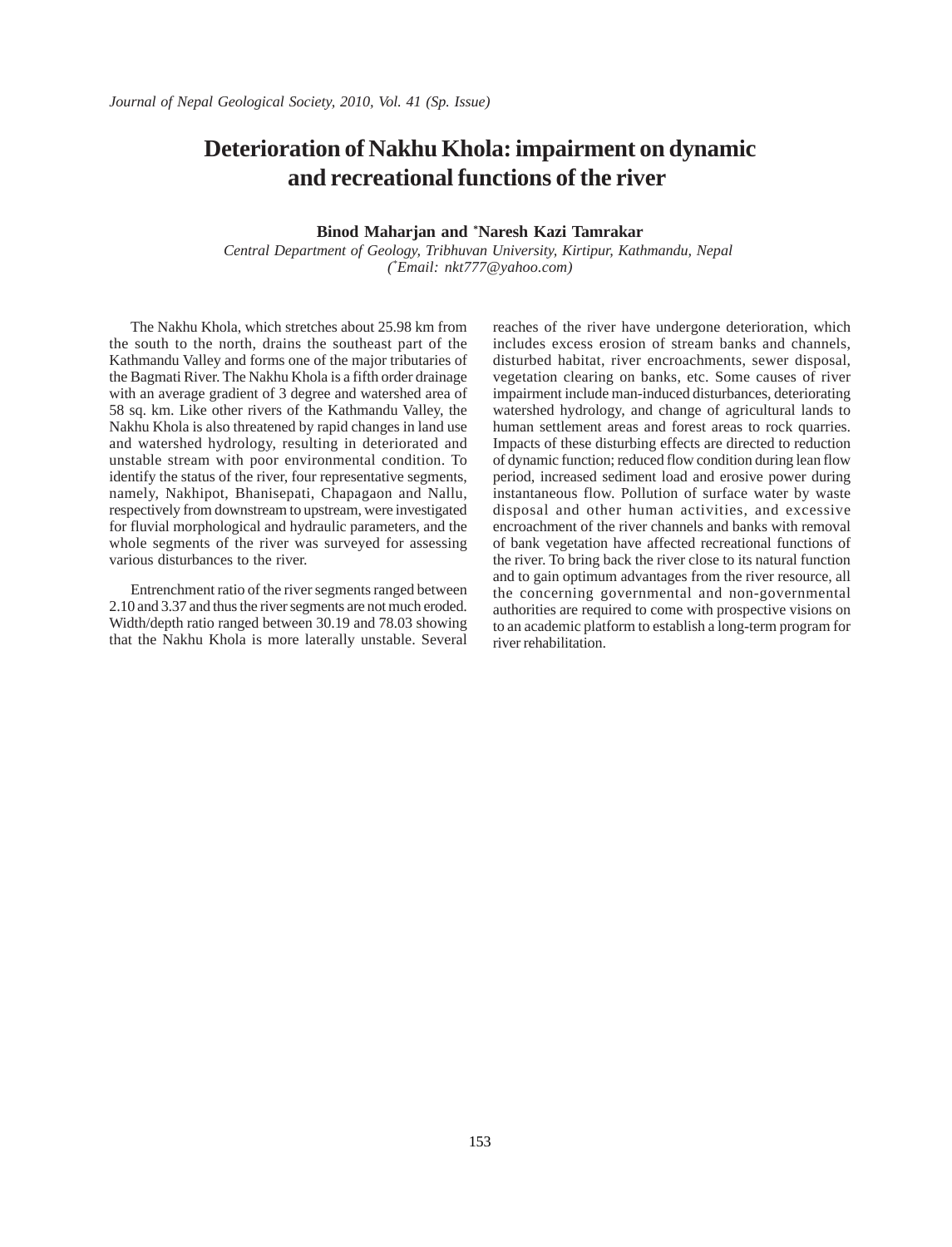# **Microfacies and stable isotope analysis of lacustrine carbonates from the Thakkhola-Mustang Graben, central Nepal Himalaya**

 $*$ **B. R. Adhikari<sup>1</sup> and M. Wagreich<sup>2</sup>** 

*1 Department of Geology, Tri-Chandra Campus, Tribhuvan University, Kathmandu, Nepal 2 Department of Geodynamics and Sedimentology University of Vienna, Vienna, Austria (\*Email: basanta58@yahoo.com)* 

The Thakkhola-Mustang Graben represents the Cenozoic extensional tectonic phase of the Tibetan Plateau and the whole Himalaya lies at the northern side of the Dhaulagiri and Annapurna Ranges and south of the Yarlung Tsangpo Suture Zone. More than 850 m thick graben sediments are stratigraphically divided into five formations, namely the Tetang Formation, the Thakkhola Formation, the Sammargaon Formation, the Marpha Formation and the Kaligandaki Formation. The oldest sedimentary units are the Tetang and Thakkhola formations (Miocene) while the Sammargaon, Marpha and Kaligandaki formations lying disconformably above these formations represent younger units (Plio-Pleistocene). Different lacustrine carbonates and calcretes are present in these formations within different alluvial units. In this study, depositional environment and paleoelevation have been investigated by studying lacustrine deposits.

Geological mapping, preparation of columnar sections and sampling of carbonate rocks were carried out in the field whereas measurement of CaCO<sub>3</sub> concentration, stable oxygen and carbon isotope analysis and limestone thin section analysis were done in the laboratory. Lacustrine facies contain abundant charophytic algae and oncolitic algal micritic palustrine limestones with ostracodes and micritic mudstone with root fragments. The percentage of CaCO<sub>2</sub> of the limestones from different horizons of these formations ranges from 24-95. Carbon and oxygen isotope analysis of carbonates give the value of  $\delta^{13}C$  from -0.62 to 11.08‰ (V-PDB) and  $\delta^{18}O$ from -13.53 to -24.96‰ (V-PDB).

Calcretes were formed in arid climate whereas palustrine carbonates were deposited in sub-humid condition. Discontinuous growth of oncolites with minimum quartz grain content in the carbonates suggests that they are developed a considerable distance away from the mouth of a river. Spherical pellets (25 to 40 µm in diameter) in micritic limestone, algal mats and charophyte algae show both shallow and deep water carbonates. Ostracodes in dark micritic carbonates indicate quite and calm water condition. Microfabrics of the carbonates suggest that they are deposited in flat and shallow lacustrine environment. Based on lapse rate (-0.41 permil/100 m) of  $\delta^{18}$ O in Himalaya (Poage and Chamberlain, 2001), the paleo-altitude of the Thakkhola-Mustang Graben varies from 3300 m (Marpha Formation) to 6087 m (Thakkhola Formation) and the  $\delta^{18}$ O values of the limestones of the Thakkhola-Mustang Graben reflect that the Thakkhola-Mustang Graben attained the current elevation level prior to the east-west extension of the Himalaya. The relatively high  $\delta^{13}$ C values of the carbonates suggest that these carbonates formed in the methanogenic zone where the bottom water conditions were dysaerobic in the lake.

#### **REFERENCE**

Poage, M. A. and Chamberlain, C. P., 2001, Empirical relationships between elevation and the stable isotope composition of precipitation and surface waters: considerations for studies of paleoelevation change, American Journal of Sciences, v. 301, pp. 1-15.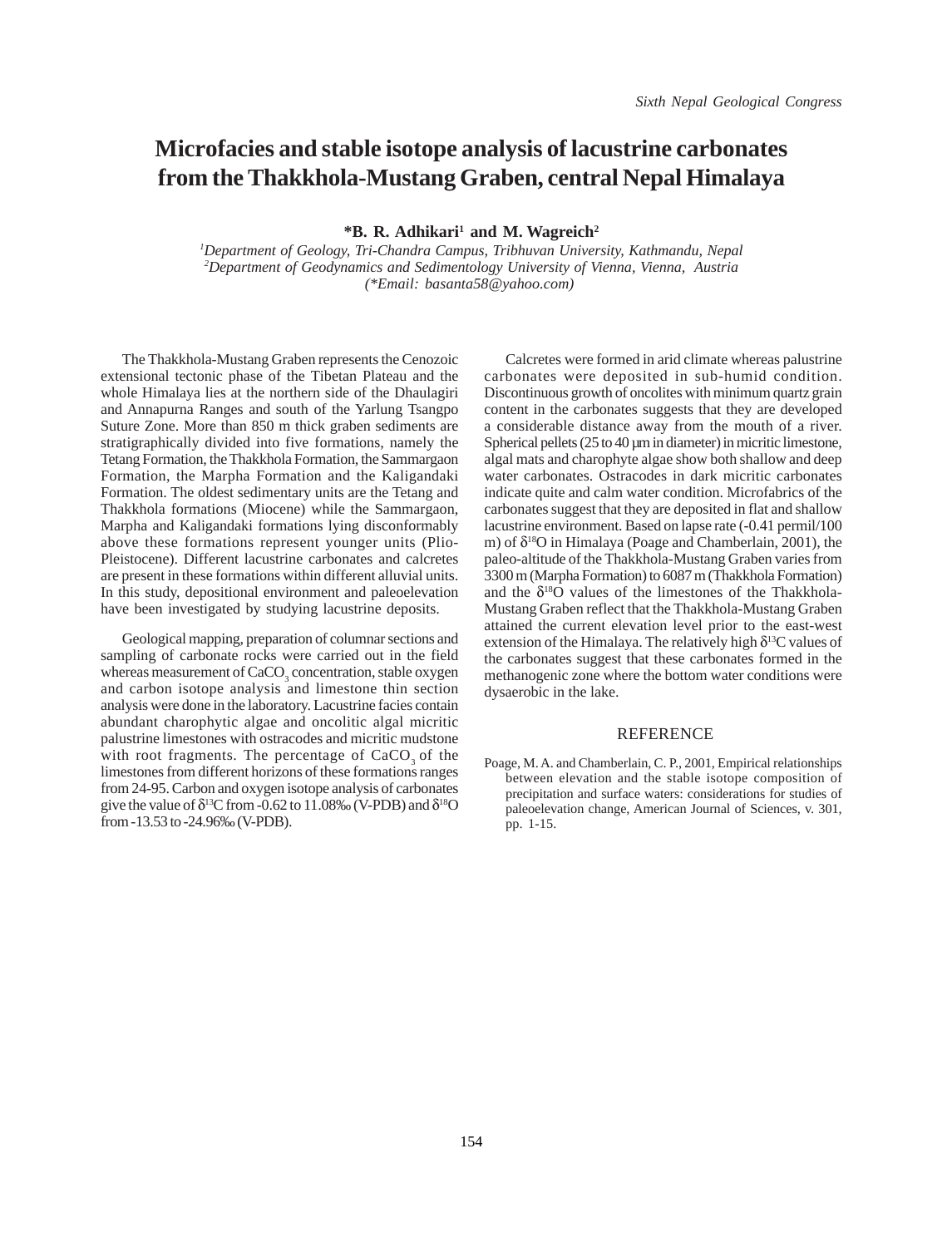## **Rara Lake, its bathymetric feature and origin, Jumla District, western Nepal Himalayas**

*\** **H. I. Yagi***<sup>1</sup>* **, H. Maekoku***<sup>2</sup>* **, A. M. Okamura***<sup>3</sup>* **, H. Matsuoka***<sup>3</sup>* **, T. Osada***<sup>4</sup>* **, H. Teramura***<sup>4</sup>* **, D. P. Adhikari***<sup>5</sup>*  **and V. Dangol***<sup>5</sup>*

 *Yamagata University, Japan Hiroshi University, Japan Kochi University, Japan R.I.H.N. , Kyoto, Japan Department of Goelogy, Tri-Chandra Campus, Tribhuvan University, Ghantaghar, Kathmandu, Nepal (***\*** *Email:yagi@e.yamagata-u.ac.jp)*

Bathymetric survey of Rara Lake was carried out in September 2009, using the ultrasonic sounder and GPS and clarified bathymetric feature of the lake and the depth Rara Lake is situated in the wide valley that opens to the east. Its surrounding mountains are higher in the west and south. Eastern bank of the lake is closed by hills of less than 50 m height above the lake level. However, the bathymetry of the lake is quite converse. Western half of the lake is deeper than its eastern part and shows flat bottom deeper than  $\sim 160$ meters. However, its eastern half shows V-shaped submerged valley. The deepest part of the bathymetry is located just adjacent to the western coast of the lake. The deepest point was  $\sim$ 169 meters below the lake level on 10<sup>th</sup> Sept. 2009. Therefore, calibrated depth of this lake is deeper than  $~168$ meter because the lake level was only 34 cm higher than the mean level. We call this deepest point as the Rathour Deep after the commander of the Rara Lake base of Nepal Army.

Present outlet of the lake is situated at the north-western corner of the lake and a shallow stream incises the bed rock. Consequently, submerged wall of bed rock is located along the western fringe of the lake. Such steep cliffs are developed also in the north and south side. A rectangular box type deep and a flat bottom are submerged in the western part of the lake. Fluvial system in this watershed could flow to the east because of the topographic outline. However, the lake water spills to the west from the outlet. Such bathymetric and terrestrial topography imply that western part of Rara Lake has been basically developed as a tectonic basin related to the Imikot-Talphi active fault system with dexstral displacement.

Eastern part of the lake is fringed by the detritus of which origin are glacial or mass movements. Such deposits seem to be damming up the wide valley to make the water level higher. Thus Rara Lake is presumed to have evolved through multi causative processes.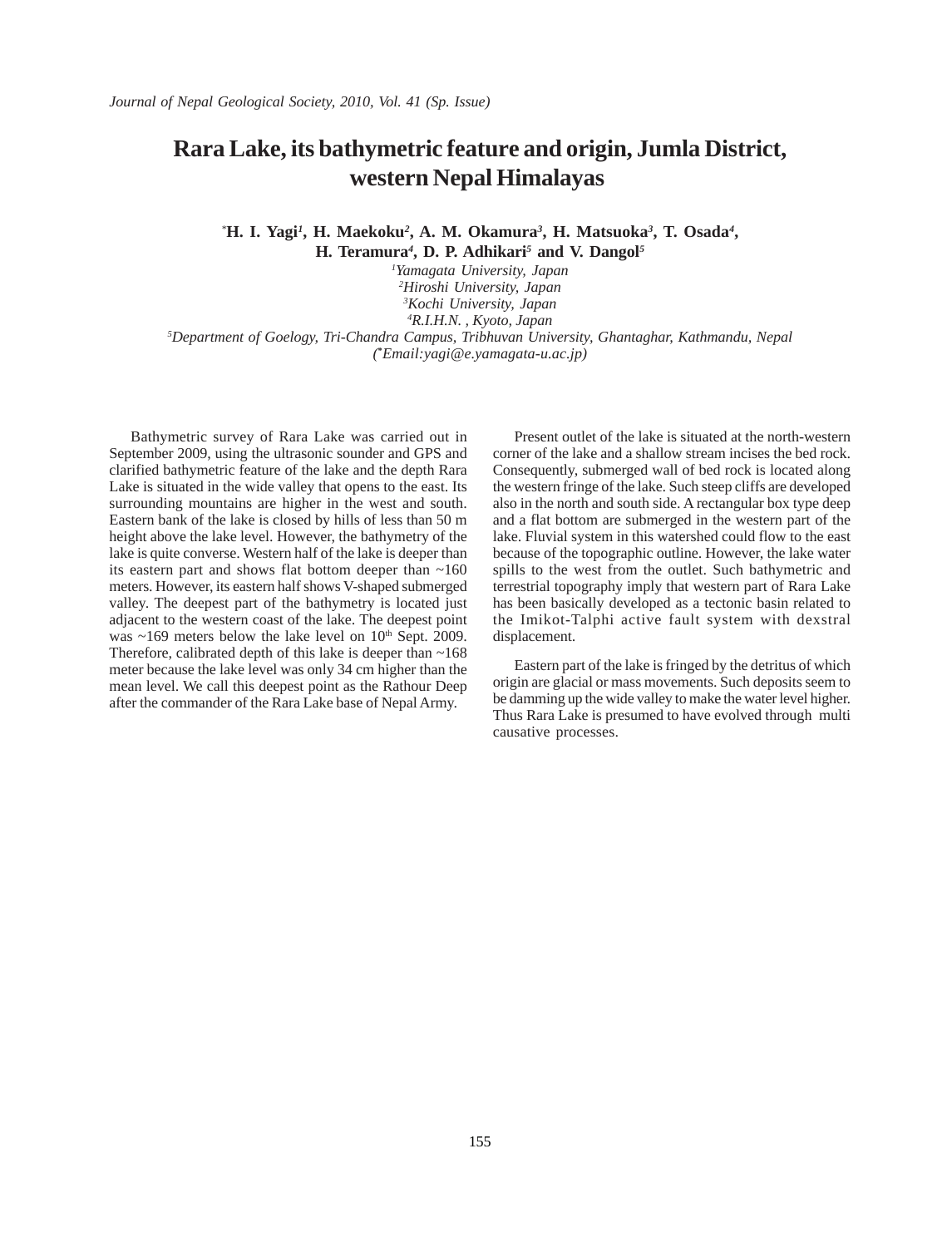# Lost mountains and the collapsed  $15<sup>th</sup> 8000$  m-peak of the Himalayas– **evidence from lithotectonics and rockslide's internal structures**

**\*Johannes T. Weidinger1 and Oliver Korup2**

 *Department of Geography and Geology, University of Salzburg, A-5020 Salzburg, Austria Erkudok Institute, Museum of Gmunden, Hammerhofgusse 8, A-4810 Gmunden, Austria Institute of Earth and Environmental Sciences, University of Potsdam, D-14472 Potsdam, Germany (\*Email: j\_weidinger@hotmail.com)*

Erosion and denudation are common processes of morphodynamics acting at rockslide deposits. That is why in many cases high erosion rates have rendered large rockslide deposits nearly undetectable by remote sensing methods, digital elevation data, or morphologic interpretations alone. However, erosion processes create outcrops, which allow detecting the remnants of a rockslide despite frequently occurring extensive (glacial) erosion of the deposited mass. Pre-existing lithotectonic structures and rockslide dynamics do not only leave their marks in the interior structures of a rockslide deposit but moreover in its morphologic shape and the development of a valley. Typical features such as brecciated sliding planes (in certain cases 'frictionite') and different shattered parts of the mass can be preserved for (tens of) thousands of years with important implications for the stability and longevity of rockslide dams too. In this work we give information about extension and relative age of

several large rockslides in the Dhaulagiri, Annapurna, Langtang, Khumbu and Kangchenjunga regions of the Nepal and Sikkim Himalayas. Detection of these large mass movements was done by finding the rockslides' base facies as well as their internal structures. Landsliding must have occurred during post-glacial period respectively much earlier, before the last main glaciation. The mass-movements seriously influenced mountain relief in this high altitude region by dislocating cubic-kilometers of rock material as well as damming up the main valleys. As a result it is presented that landscape evolution in the Higher Himalayas is not only a matter of continuous erosion processes but also a matter of catastrophic events: giant rockslides mainly occur along tectonic overthrusting, and lithologic discontinuities with leucogranites. The world's highest mountain range has so lost dozens of high mountains including an 8000 m-peak.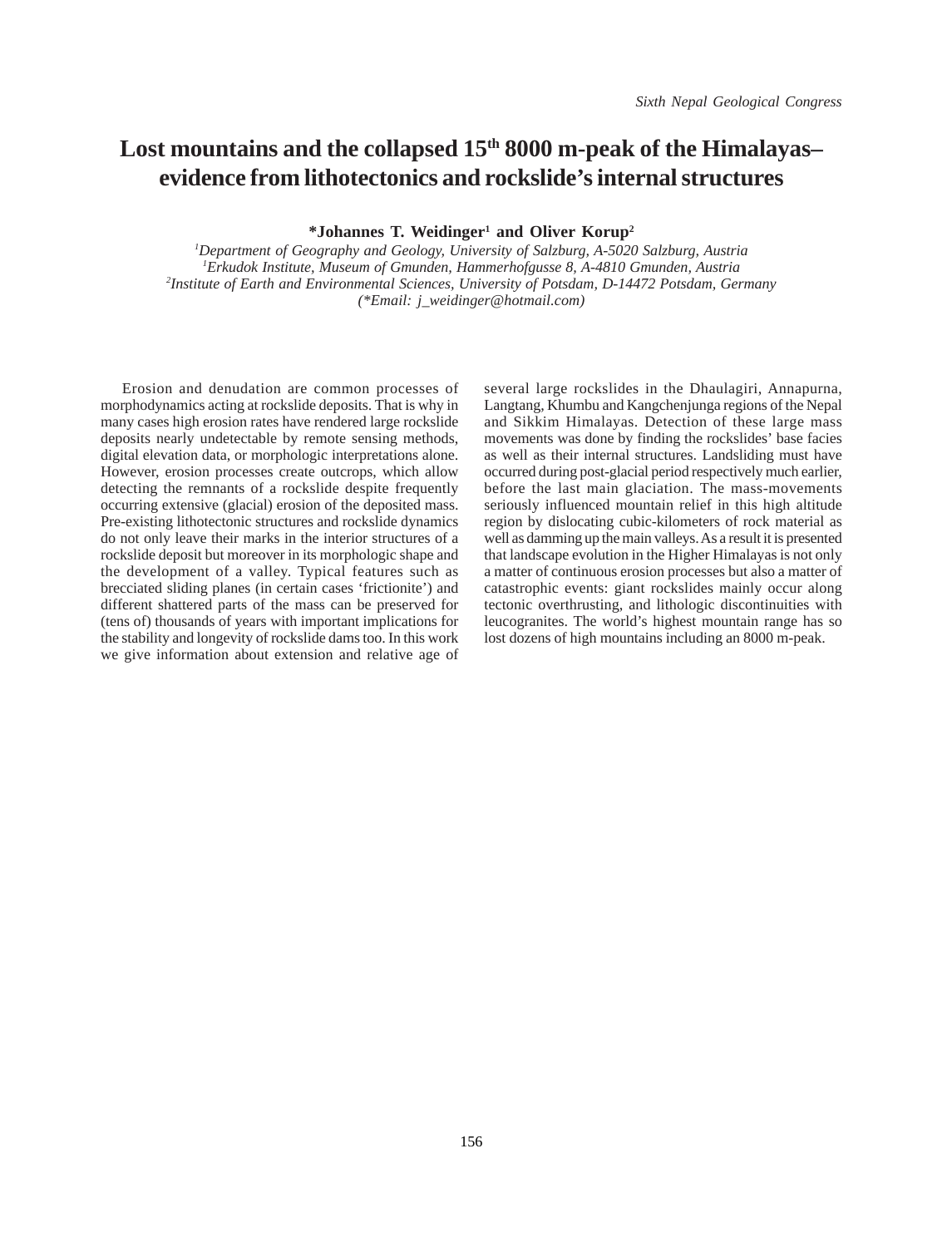# **Last Ice Age glaciation of the Himalaya–investigations of trim-lines, ice thicknesses, lowest ice margin and ELA in the Khumbu Himal (Cho Oyu, Mt. Everest and Makalu-S-slopes)**

#### **Matthias Kuhle**

*University of Göttingen, Institute of Geography, Goldschmidtstr. 5, 37077 Göttingen, Germany (Email: mkuhle@gwdg.de)* 

In the Mt. Everest and Makalu-S-slopes an ice stream network and valley glacier system has been reconstructed for the LGP (MIS 3-2, 60-18 KaBP) with glaciogeomorphological and sedimentological methods. It was part of the glacier system of the Himalaya and communicated across transfluence passes with the neighbouring ice streams towards the W and E. It also received inflow from the N, from a Tibetan ice stream, by the Kyetrak-Nangpa-Bhote Koshi Drangka in the W, the W-Rongbuk glacier valley into the Ngozumpa Drangka, the central Rongbuk glacier valley into the Khumbu Drangka and by the Arun Nadi Valley in the E. The thickness of the glacier sections above the snow-line amounted to 1000-1450 m. The most extended parent glaciers measured 70 km (Dudh

Koshi), 67 km (Barun-Arun) and 80 km (Arun). The Arun glacier tongue flowed down to 500 m that of the Dudh Koshi glacier to 900 m. At heights of the catchments of 8481 m (Makalu), i.e. 8848 m (Mt. Everest) this is a vertical distance of 8000 m. Faces up to 2000 m above the névé areas of the 6000-7000 m-high ice streams were located 2000-5000 m above the ELA. From the maximum past glacier extension up to the current glacier margins, 14 glacier stages have been differentiated and in part 14C-dated. The current climatic, i.e. average glacier snow-line in the research area runs about 5500 m. The ELA of the LGP (Würm) calculated by four methods has run about 3870 m, so that an ELA-depression of 1630 m was determined. This corresponds to a lowering of the annual temperature by 8, i.e. 10°C according to the specific humid conditions at that time.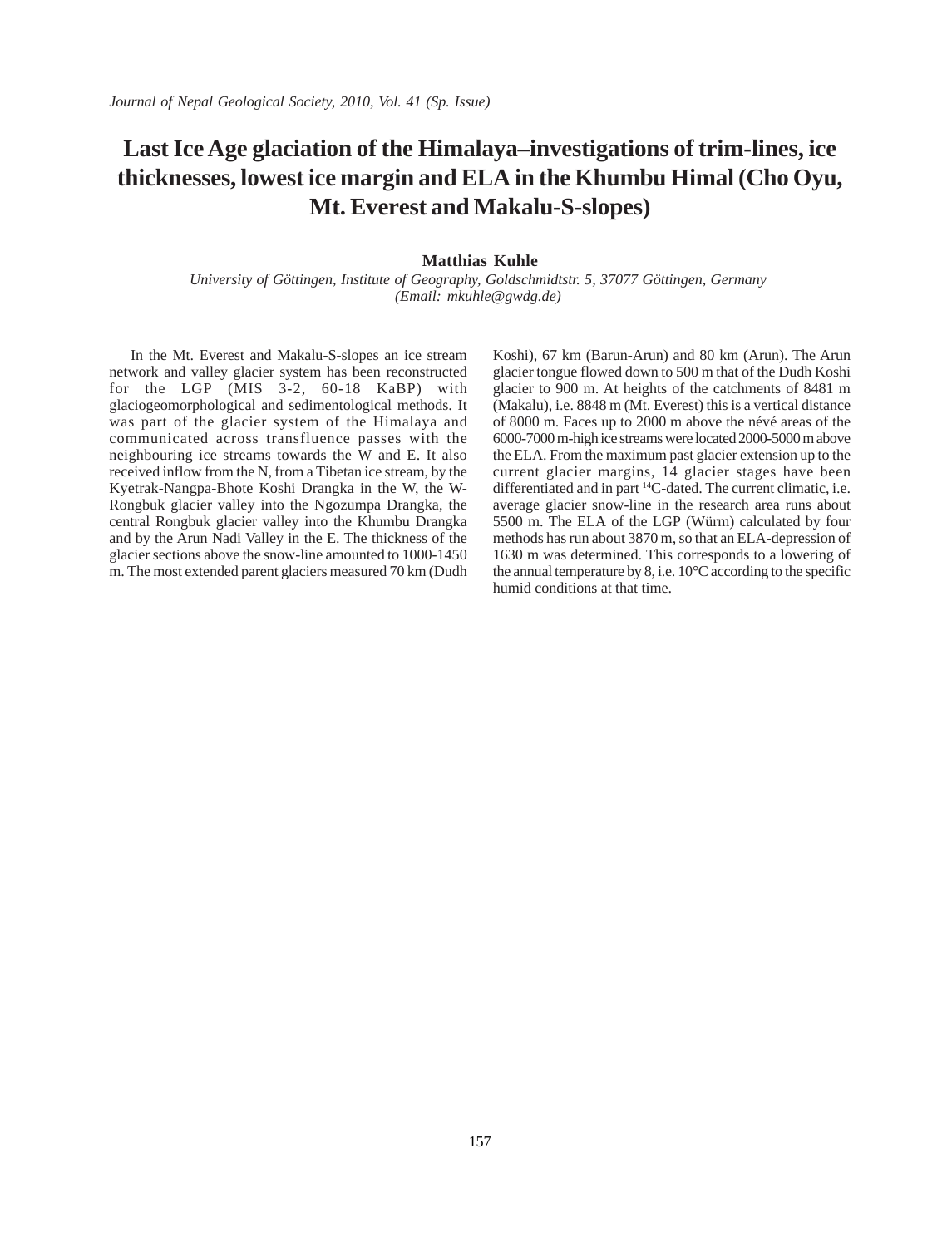# **Uplift of Tibet and the mountains of central Asia above the snowline, their Ice Age glaciation and influence on the Quaternary climate: an overview with results from 2003 to 2010**

#### **Matthias Kuhle**

*University of Göttingen, Institute of Geography, Goldschmidtstr. 5, 37077 Göttingen, Germany (Email: mkuhle@gwdg.de)*

The Ice Age glaciation of High- and central Asia has been reconstructed on the basis of glacial forms and sedimentological (sorting coefficient, C/N, lime content), grain size- and morphoscopic analyses. 8 new areas in the Himalayas, S-Tibet, and Karakoram have been investigated.

New data obtained since 1973 prove a 2800 m-thick icestream network and a Tibetan ice sheet of 2.4 million km². Data were collected from the Zagros in the W to the Minya Konka and from the Himalaya to the Sajan in the N.

Datings classify this glaciation as MIS 3-2. From the maximum past glacier extension up to the current glacier margins, 14 glacier stages have been differentiated and in part C14-dated: four glacier stages of the late glacial-, three of the neoglacial,- six of the historical period. The number of glacier stages since the maximum glaciation agrees with that in the Alps, Andes, Rocky Mountains since the last glacial period. This is an indication of the Würmian age of the lowest ice margin positions.

Radiation balance measurements up to 6650 m indicate highest energies, making Tibet today's most important heating surface. At glacial times 70% of the energies were reflected by that High Asian-glacier area, i.e. 32% of the entire global cooling. 2.5 Ma ago, when Tibet was lifted above the snowline and glaciated, this cooling effect gave rise to the global depression of the snowline and the first Ice Age. The interglacials are explained by the glacioisostatic lowering of Tibet by 650 m so that the Tibet ice, which had evoked the build-up of the lowland ices, melted away in a period of positive radiation anomalies.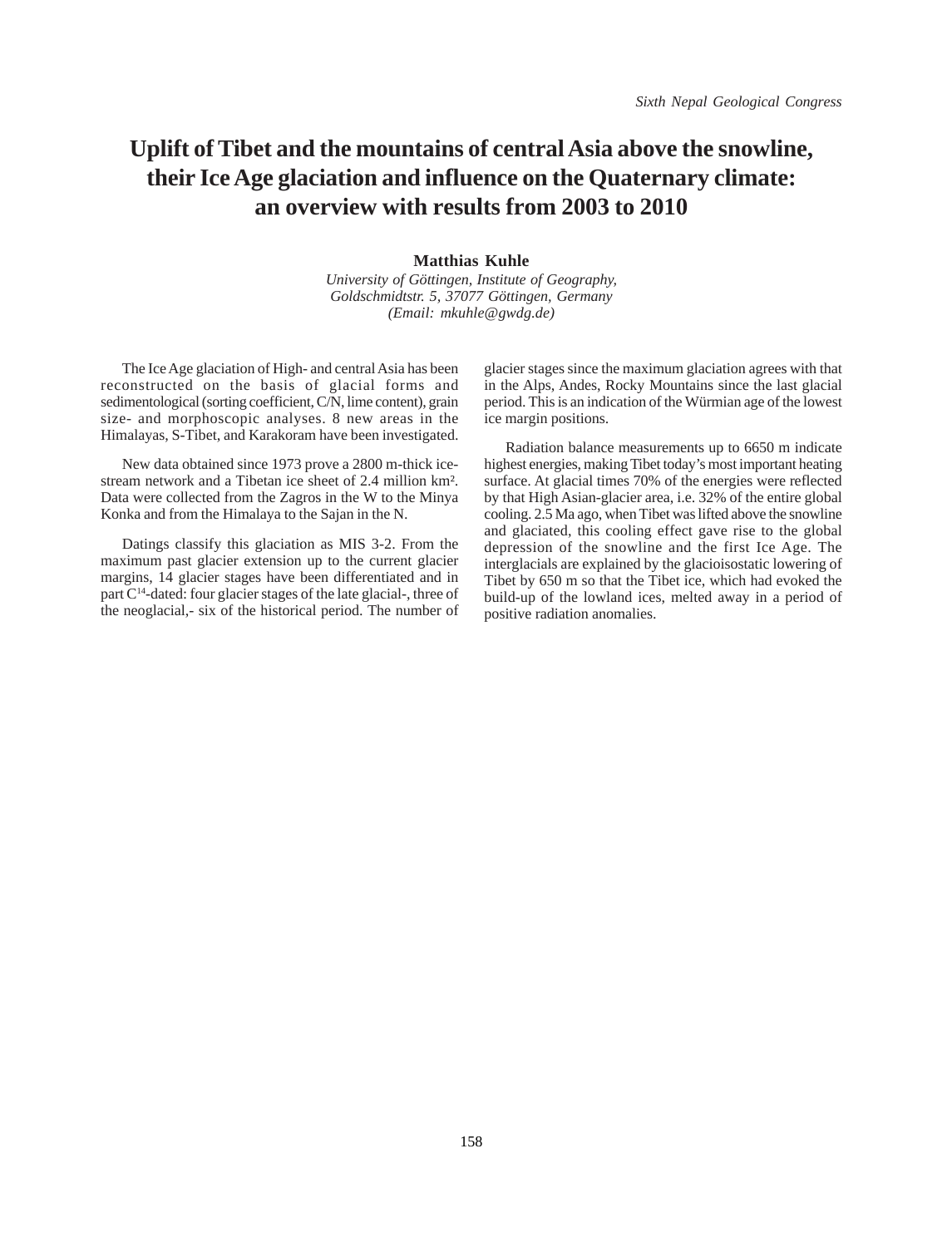## **Remote sensing and Holocene tectonics in the Padma River, Bangladesh**

#### <sup>\*</sup>Md. Sabber Ahamed<sup>1</sup> and Md. Abdullah-Al-Rashidi<sup>2</sup>

*1 Department of Geological Sciences, Jahangirnagar University, Saver, Dhaka-1342, Bangladesh 2 Department of Civil Engineering, Khulna University of Engineering and Technology (KUET) Khulna-9203, Bangladesh (***\****Email: sabbers@gmail.com)*

Holocene tectonics in the Padma River area has been studied using time series Landsat images. Analysis of these images revealed a zone in both banks which is under extensive erosion. A lineament map has been prepared to correlate with this zone and this map shows the same directional trend as the zone shows. 45 years earthquake data of the study area have also been plotted and some of the earthquake epicenters directional trend correlates with the zone and the main river course. Fieldwork and laboratory analysis show the material difference in both bank; more silty material is observed in left bank while right bank shows more sandy material. Integrating all those data including field samples and 3D visualization model, it is obvious that Holocene tectonic of the region controls the river erosion as well as river course.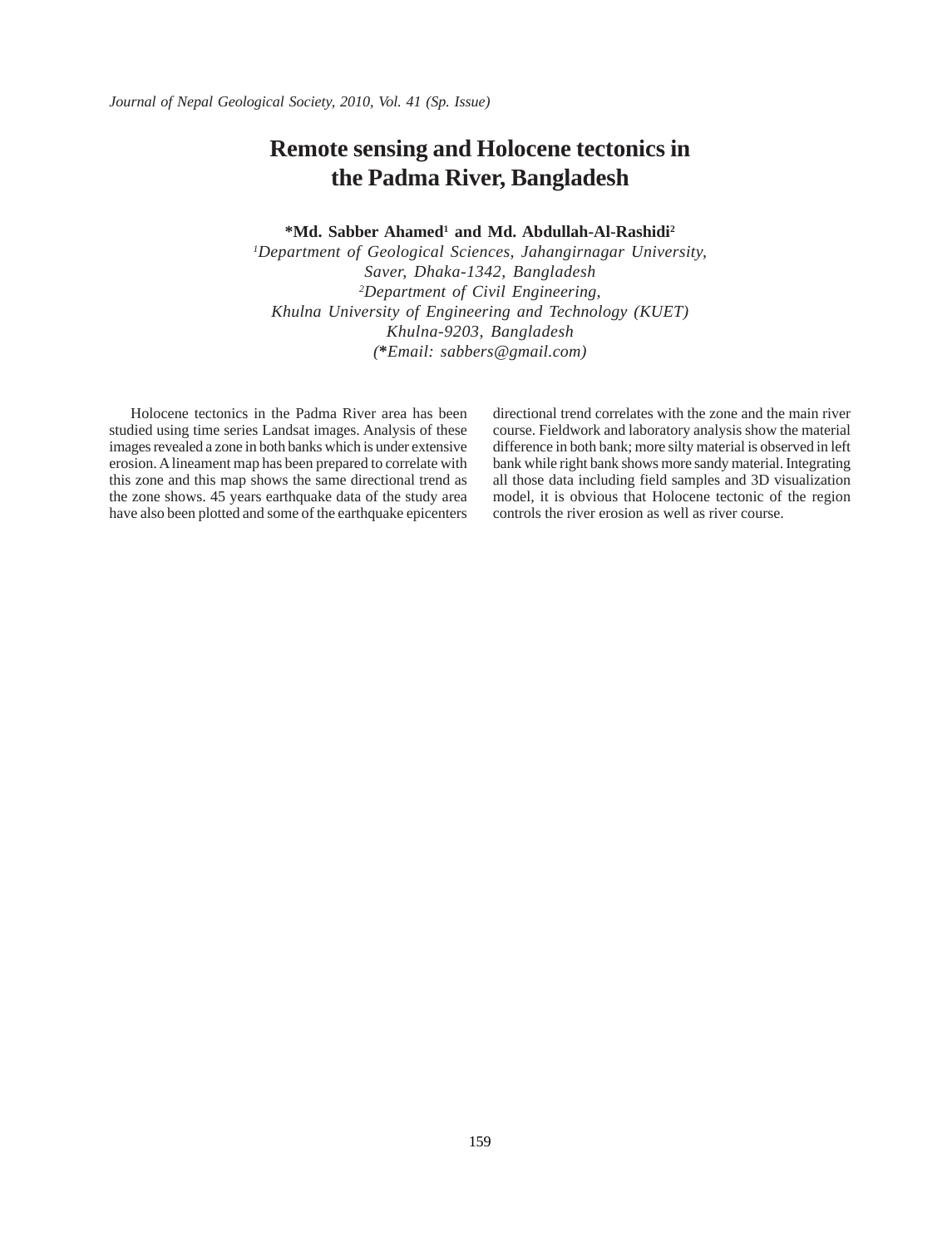#### **Sediment budget and hillslope-channel coupling in a Himalayan Valley (Middle Kali Gandaki, Nepal)**

**\*Monique Fort1,3 and Etienne Cossart2,3**

 *Université Paris Diderot, GHSS, Case 7001, F-75 205 Paris Cedex 13, France Université Paris 1-Panthéon Sorbonne (Geography), France CNRS UMR 8586 PRODIG, Paris France (\*Email: fort@univ-paris-diderot.fr)*

Solid particles transported by rivers dominate the mass transported out of continents to oceans. This is particularly true in steep, active mountains that supply the largest sediment fluxes experienced on earth, as estimated at global scale. At mountain range scale, sediment budgets are controlled by rock uplift and by a wide range of erosion processes (detachment, transport and deposition), all operating within drainage basin units. The time and spatial patterns of these processes can be quite complex, with stages/ sections of efficient sediment transfer alternating with stages/ sections of sediment storages, depending on landforms (both present and inherited ones) and water fluxes. Such patterns are commonly observed in the Himalayas, where the sediment cascade is particularly efficient, as favoured by high, glaciated peaks, together with narrow valleys and steep hillslopes, in a monsoon-contrasted, climatic context. At local scale, landslides interaction with valley bottom may cause river channel diversions, short-lived dams and sediment traps, whereas remnants of ancient landslides may play an important role in the location of present instabilities and the control of sediment fluxes. Thus a sediment budget approach appears appropriate to specify the varying pathways and processes involved in the sediment cascade.

We document here debris storages and interaction patterns with fluvial activity as observed in the Middle Kali Gandaki valley (upper Myagdi and lower Mustang Districts, Nepal Himalayas). We focus on the Pairothapla-Talbagar landslide (about 16 million m3) that dammed the Kali Gandaki

probably a few centuries ago. On the basis of diachronic (1974-2000-2008) geomorphic surveys and mapping, and thanks to DEM facilities, we reconstructed the extent of the landslide deposits, characterized the material (debris avalanche, including  $>350$  m<sup>3</sup> blocks), estimated the volume of the resulting lake  $(9-14$  million m<sup>3</sup>), and of sedimentary wedges formed by later superficial reworking and downstream redistribution of debris. We assessed the recent evolution of the landslide mass. Current instabilities (rainfall triggered shallow landslides) are large enough to supply debris to the river and increase the density hence the transport capacity of the downstream flow; armouring boulders may in turn be set into motion again, accelerating erosion of the Talbagar landslide mass in a positive feedback. We estimated the volume of debris eroded and exported by the Kali Gandaki during the last three decades, illustrating an efficient hillslope/ channel coupling that considerably reduces the residence time of sediments in the temporary, spatially limited traps of the valley bottom. We end up with a sedimentary budget related to this event. Comparison with other features, either older (Dhumpu-Kaiku rock-avalanche) or more recent ones (Tatopani landslide, Dana debris-flow), observed along the middle Kali Gandaki valley suggests that landsliding plays a major role in the overall process of denudation and sediment transfer outward from the mountain zone. Such a context is eventually responsible for increasing threats to newly developed settlements following recent completion of the Kali Gandaki road.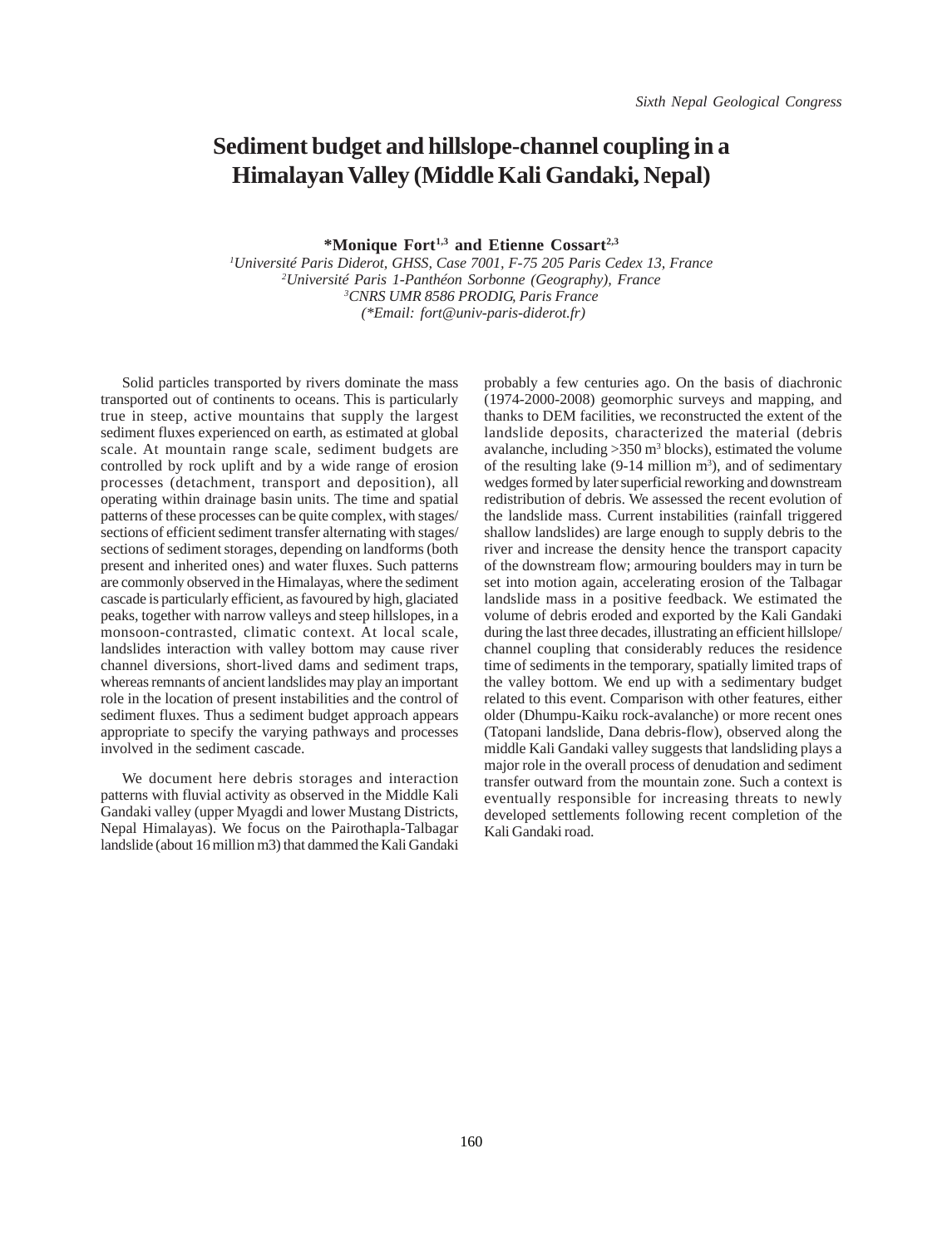#### **Dhaka City water supply management, Bangladesh**

\*Muhammad Qumrul Hassan<sup>1</sup> and Anwar Zahid<sup>2</sup>

*1 Department of Geology, Hydrogeology and Environmental Geology Section, Faculty of Earth and Environmental Sciences, University of Dhaka, Curzon Hall Campus, Dhaka 1000, Bangladesh 2 Ground Water Hydrology, Bangladesh Water Development Board, Dhaka 1205, Bangladesh (\*Email: mqhassan2009@yahoo.com)*

The Dhaka City is the capital of Bangladesh having the total population of over 14 millions and about 2.3 Mm<sup>3</sup> of water is required every day to fulfill the demand of Dhaka city dwellers. Amongst this demand, about 2.0 Mm3 of groundwater have been withdrawing from the Plio-Pleistocene Dupi Tila Formation, presently serves as the main aquifer system of the area. About 510 tube-wells belonging to Dhaka Water Supply and Sewerage Authority (DWASA) and more then 2000 private different depths and levels of tube-wells have been withdrawing groundwater from this aquifer at the rate of 2-3 cusec and 1-3 cusec, respectively. The uncontrolled abstraction of groundwater creates management problem of water resources in the city.

The rechargeable areas are being reduced gradually due to un-plan urbanization. Thus, the process of natural water recharge to the aquifer has not kept pace since three decades and the water withdrawal from the aquifer further causing declination of water table in upper aquifer. Private owned tube-wells and 4 surface water treatment plants of DWASA meet up partial fulfillment. Compared to the over exploitation of groundwater, the renewable recharge of aquifer is very negligible. As mentioned that the rechargeable surface area is decreasing day by day due to construction of buildings, roads and concrete pavements, etc. and besides, the subsurface 6 to10 m thick compact upper clay layers, which is about 40 m in the eastern part of the city, is also responsible for very low vertical recharge. As a result, the lowering trend of groundwater level since last 38 years is from 20 to 30 m in upper aquifer with an average decline of more than 1.0 m per year. The recent investigation shows that water pollution is also an additional great problem in the city area. Municipal liquid and solid wastes and the local industrial wastewater are the major components that are playing active role in the contamination processes.

 Under the present abstraction scenario the groundwater level would continue to decline at a rate of 3.0 m/year in the densely populated areas. This continuous lowering of water table has already caused problems to abstract water from upper or 1<sup>st</sup> exploited aquifer and demands the necessity to explore deeper aquifers. In this context, consideration on the Dhaka Water Budget (DWB) is an important role for the better supply of water to city dwellers. This DWB includes surfacewater, groundwater, rain water harvesting, etc. and take care of groundwater aquifer management systems, and also a guide-line for safe water, are needed for sustainable use of the limited resources to avoid further shortage of water in the deeper aquifers of the Dhaka City.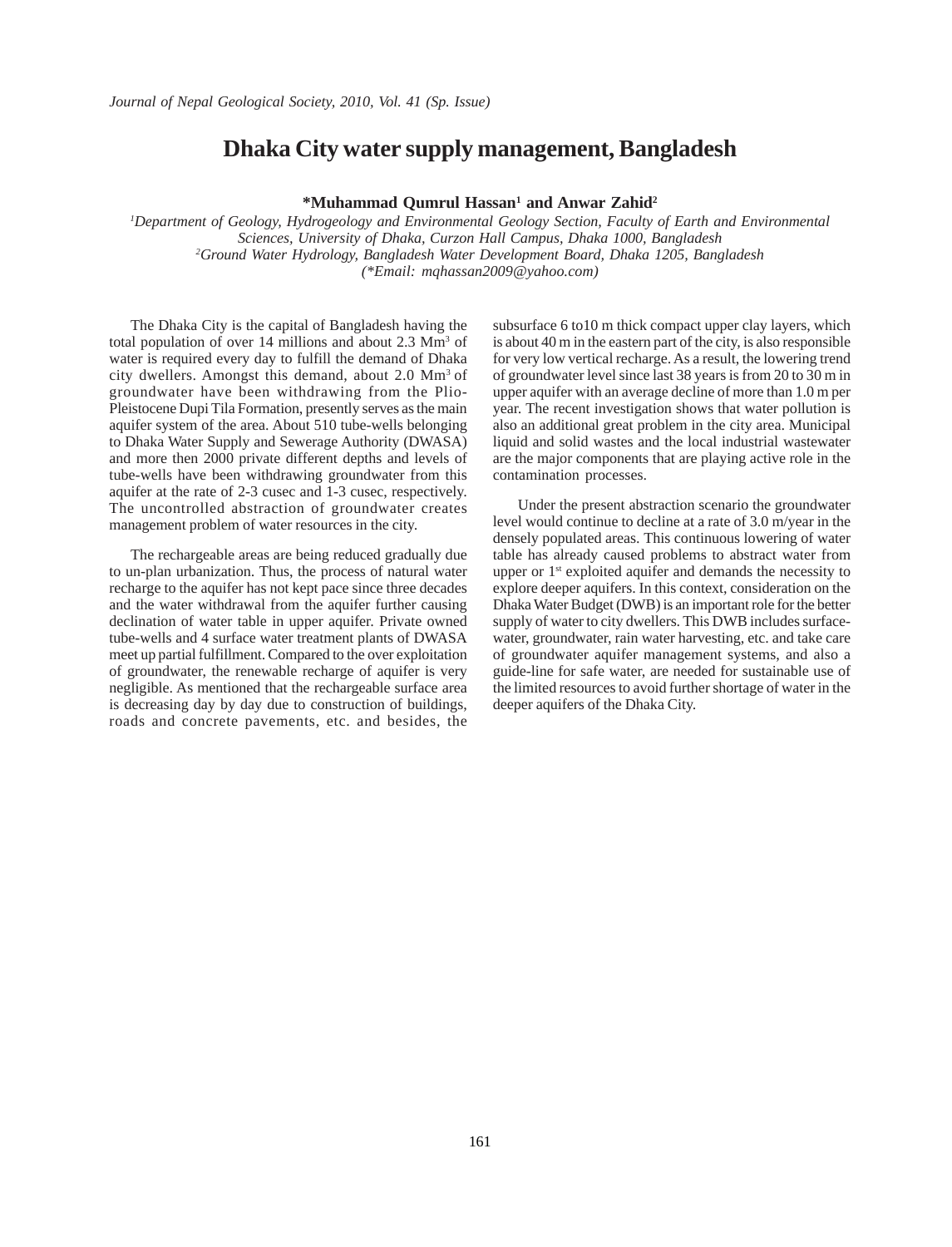### **Lithological and mineralogical variations: indicator of provenance and paleoenvironmental change of the Kathmandu Basin fill sediments, Nepal**

#### **Mukunda Raj Paudel**

*Department of Geology, TriChandra Campus, Tribhuvan University, Ghantaghar, Kathmand, Nepal (Email:mukunda10@hotmail.com)*

Contemporary study of the lithology and mineralogy within the basin-fill sediments could provide the provenance, paleoenvironment and paleoclimatic change of the basin. In order to reconstruct the provenance and paleoenvironmental change of the Kathmandu Basin fill sediments, detailed lithological units and their mineralogical variation were studied. For this purpose detailed geological survey was carried out and the total amount of mineral variation within the sediments was estimated. XRD analysis was performed for the mineralogical study.

Mineralogical composition of the three different stratigraphic units of the Kathmandu Basin-fill sediments was investigated. Non-clay and clay minerals were identified by XRD methods. On the basis of the variation of the non-clay and clay fraction, here the interpretation for the provenance and paleoenvironmental condition during the deposition of the lacustrine facies of the Kalimati and the fluvio-lacustrine facies of the Sunakothi Formation is done. Both Kalimati and Sunakothi sediments contain same mineral composition while Thimi sediments did not contain carbonate (calcite) minerals and the amount of mica is higher than in the Sunakothi and Kalimati formation. Higher amount of smectite within the clay fraction and presence of calcite within both clay and nonclay fraction in the basal part of the Sunakothi indicates seasonal and prolong dry climatic condition was occurred during the deposition of the Kalimati to Sunakothi Formation. On the other hand, lower amount of kaolinite/smectite ratio, and excess amount of carbonate mineral within the basal part of the Sunakothi formation shows depositional environmental changes from deep to shallow, and lake water became more alkaline. Gradually lacustrine condition changes into the fluvio-lacustrine condition. On the other hand, higher ratio of the kaolinite/smectite within the Kalimati to lower ratio of the kaolinite/smectite within the basal part of the Sunakothi sediments indicates climatic condition was more seasonal and cold/dry than the Kalimati Formation. Both kaolinite/ smectite and smectite/illite value indicates paleoprecipitation

of the Kathmandu Valley was higher during the Kalimati phase than the Sunakothi.

The XRD analysis of the non-clay fraction from the Sunakothi Formation (covering from bottom to top) reveals mica, quartz, feldspar (plagioclase and K-feldspar) and a minor amount of chlorite. Quartz and feldspar are the main constituent minerals with a range of weight percent, respectively, from 40 to 80 and from 1 to 24 of bulk sediment. Quartz is dominant in lower part of the formation, while feldspar is more or less homogeneously distributed in the sediments of the formation. Remarkably, calcite is dominant (46 wt%) in the basal part in contrast chlorite is dominant (14 wt%) in the lower to upper part. The surrounding mountains to the south of the basin are comprised by meta-sandstone, shale and limestone (Stocklin and Bhattarai 1977). Gneiss and granites comprise the Sheopuri Mountain to the north of Kathmandu Valley. Dominant proportion of quartz and a weak amount of feldspar with absence of tourmaline in the sediments indicate the major source of the sediment to the mountains of southern and its surroundings region. Moreover, dominant detrital calcite in the basal part of the formation attest its source to the southern mountains as the basement rocks are confined to only south of the basin. Chlorite could have two types of origin, a product of weathering from micas in the sedimentary basin or the flux from the low grade metamorphic rocks of Phulchoki Group. The underlying Kalimati Formation is rich in quartz, feldspar and mica, while calcite fragments have 8 wt% signifying the major input of sediment from north is changed to south during the deposition of Sunakothi Formation.

#### **REFERENCE**

Stocklin, J. and Bhattarai, K. D., 1977, Geological Map of Kathmandu Area and Central Mahabharat Range, Nepal Himalaya, HMG Nepal/UNDP report, 64 p.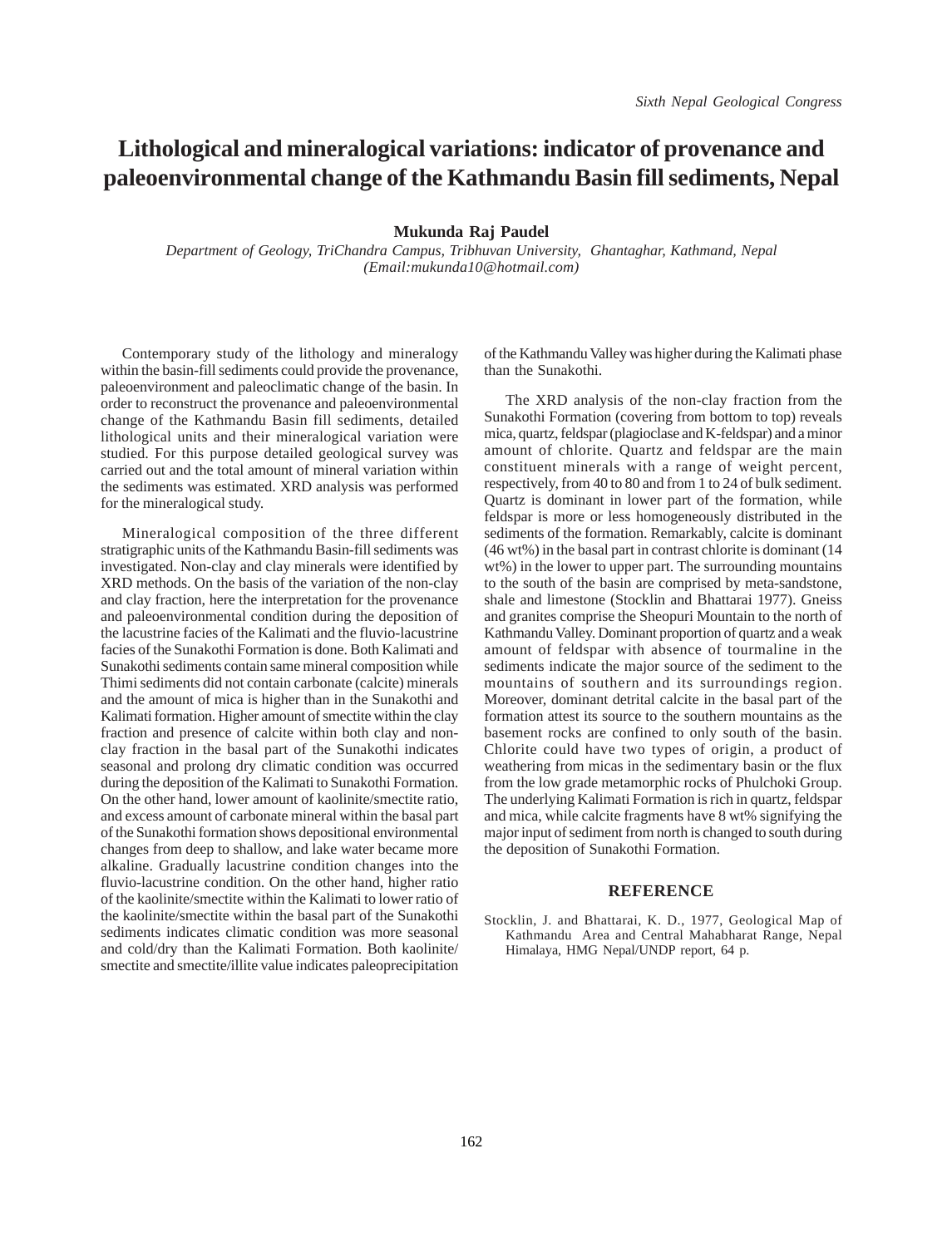### **Geology of alluvial fan sediments, southwest part of the Kathmandu Basin, Nepal**

#### *\** **Navin Shakya and Naresh Kazi Tamrakar**

*Central Department of Geology, Tribhuvan University, Kirtipur, Kathmandu, Nepal (\* Email: navinshakya@netscape.net)* 

The southwest Kathmandu Basin is bounded towards south by the Chandragiri Range, which is a syncline and at the north by the southern limb of the anticline that extends NW-SE through Indrasthan. It is basically a hanging valley with the basement rocks of metasandstone, metasiltstone, phyllite, shale, quartzite and limestone belonging to the Phulchowki Group of the Kathmandu Complex. The thick and irregular fluvio-lacustrine sediments floor the basin, whereas a thick and irregular blanket of alluvial fan sediments of Holocene covers the basement rocks as well as the fluviolacustrine sediments (rich in thick black clay and silt) in the southern part of the basin along Thankot-Macchegaon. The alluvial fan approaches more than hundred metres in the southern part close to the ridge, and gradually becomes thinner towards the inner part of the basin. The alluvial fan sediment is characterised by very poorly sorted angular to subrounded boulders and cobbles to poorly sorted muddy cobble-pebbles intercalated with clast-supported cobblepebbles from the south to the north of the deposit. The clasts of the deposit are composed mainly of metasandstone, metasilststone, shale, quartzite, limestone and phyllite and show their provenance towards the Chandragiri Range. These clasts along with muddy matrix were derived as a result of upliftment of the Chandragiri Range and supply of sediments through debris flows along several S–N flowing streams, indicating torrential rainstorms at the past environment. The alluvial fan deposit is a huge resource or the construction material. The Balkhu River and its tributaries incise the alluvial fan deposit as well as the basement rocks and fluviolacustrine sediments and still headward erosion is actively continuing. The elevation of the fluvio-lacustrine sediments and their relationship with the alluvial fans indicate that the southwest Kathmandu Basin could have existed as a separate basin from the major portion of the paleo-Kathmandu lake, but this has to be confirmed by dating of the sediment horizons.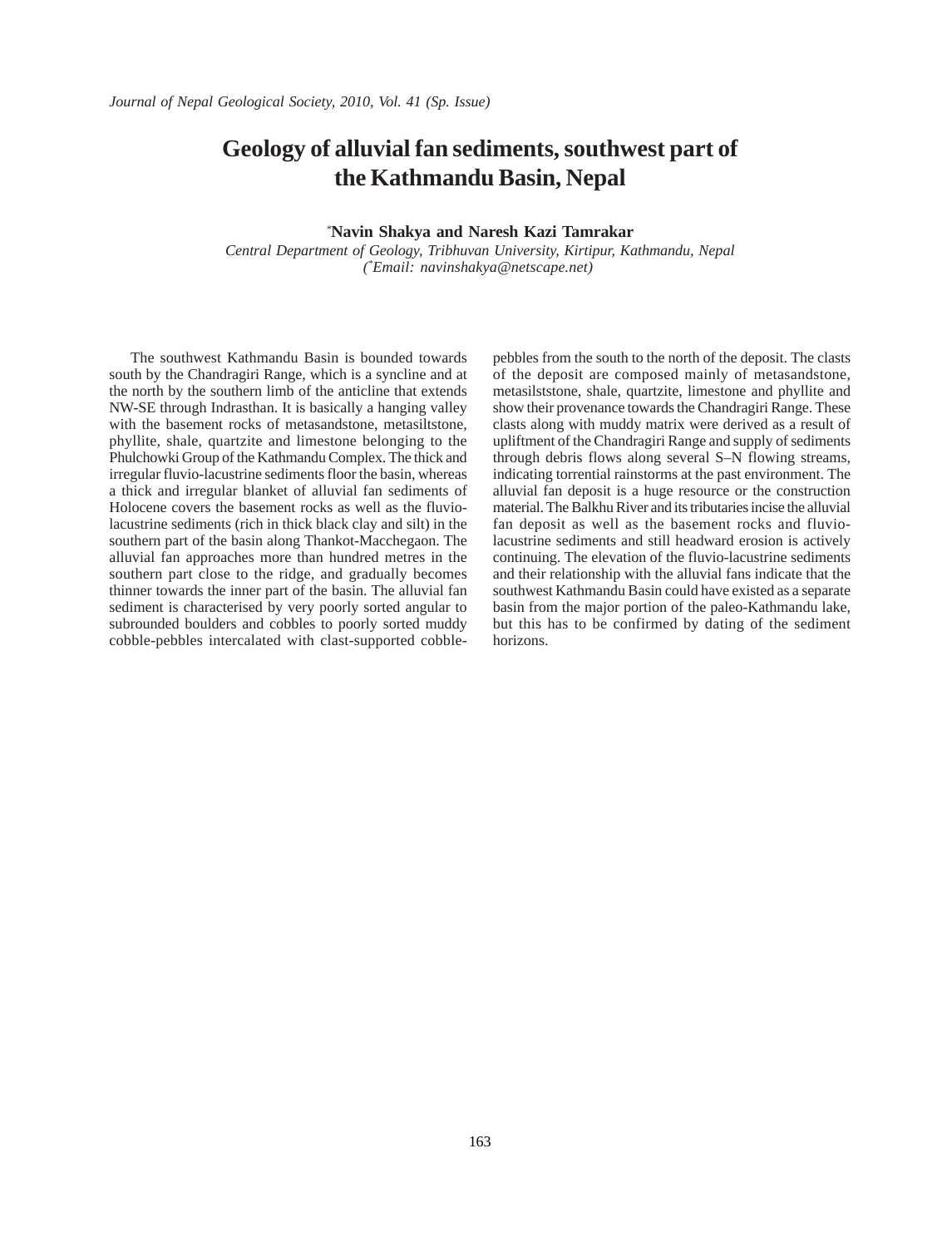# **Effects of human distrurbances and climates on morphological changes of Bagmati River, central Nepal**

**\* Pramila Shrestha1 and Naresh Kazi Tamrakar2**

*1 Department of Irrigation, Jawalakhel, Lalitpur, Nepal 2 Central Department of Geology, Tribhuvan University, Kirtipur, Kathmandu, Nepal (\*Email: smileprami@hotmail.com)*

Rivers are significant geomorphological agents, which show diversity of form and behavior. The Bagmati River flowing from north to south originates from the Shivapuri Range and flows over the Kathmandu Valley. The Bagmati River of the Kathmandu Basin is 6<sup>th</sup> order drainage of length of about 28 km. This river, which has been suffering from unmanaged urbanisation and industrialisation, and growing population pressure on catchment, undergoes serious deterioration in terms of its natural function. Several anthropogenic activities as channelisation, sediment excavation, effluent discharge, dumping waste on and along the river banks, building roads etc. are responsible for alteration of meander belt width, meander length, sinuosity and radius of curvature. Present study assesses morphology, morphometry and disturbing conditions in the river course providing overview of river channel management, illustrating why an understanding of fluvial geomorphology is vital in channel preservation and restoration of degraded river channel.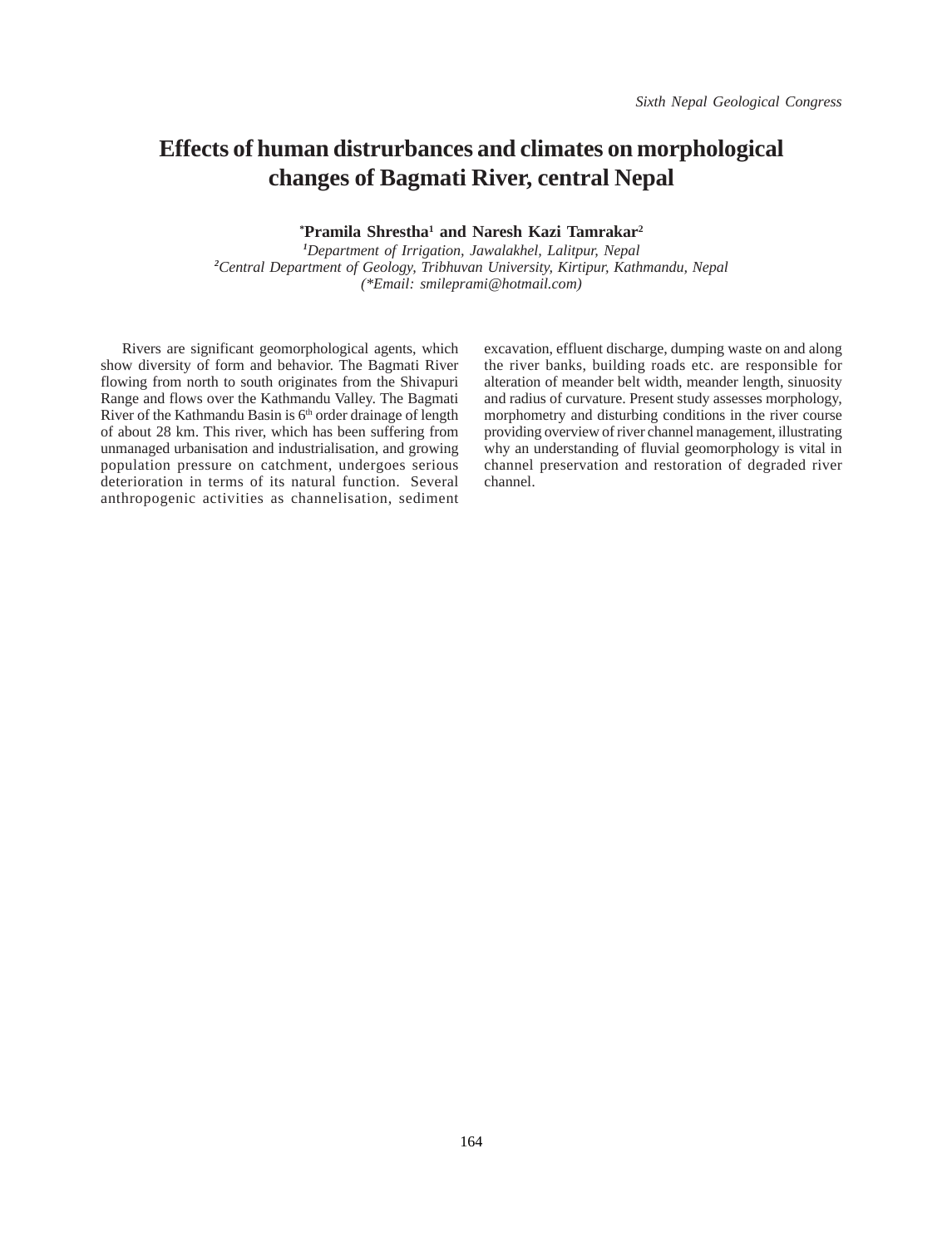# **Plant macrofossils from the Late Pleistocene sediments of the Kathmandu Valley, central Nepal: implications for palaeoclimate**

\*Sudarshan Bhandari<sup>1</sup>, Arata Momohara<sup>2</sup>, and Khum N. Paudayal<sup>1</sup>

<sup>1</sup>Central Department of Geology, Tribhuvan University, Kirtipur, Kathmandu, Nepal *2 Faculty of Horticulture, Chiba University, Matsudo 648, Chiba 271-8510, Japan (\*Email: bhandari\_sudarshan@gmail.com)*

The lacustrine sediments of the Kathmandu Basin is one of the best archive to study the palaeovegetation and palaeoclimate based on plant macrofossils (seeds, fruits and leaves) in the local level. Samples were taken from different well-exposed sections of the Gokarna and the Thimi formations. Generally plant macrofossils were well recorded in silt, silty sand and micaceous fine sand layers. A single seed is used for 14C dating, and the AMS age obtained from Besigaun section is 53,170±820 years BP and that of Gokarna landfill section is 52,150±740 years BP. The microscopic analysis of the macrofossils revealed that more than 50% of taxa are common in Dhapasi, Besigaun and Gokarna Landfill section, and 85% of the taxa noted as palaeoclimate indicators were same. With the constant and abundant occurrence of subtropical and warm temperate taxa like *Eurya*, *Ficus*, *Rubus*, *Quercus* cf. *Cyclobalanopsis*, *Zizyphus*, *Pyracantha* and *Carpinus* in the lower and the middle horizons indicated the warm climate, however the higher contents of cooler climate indicators like *Abies*, *Pinus*, *Picea*, *Tsuga*, *Taxus*, *Corylus*,

*Quercus* cf. *lepidobalanopsis* and *Betula* in the upper horizons suggest the change of climate from warm to cold phase during the deposition of the Gokarna Formation. This cold phase continued in the plant macrofossil assemblages in Thimi Formation as well. The common occurrence of *Abies*, *Pinus*, *Picea*, *Tsuga* and *Taxus* throughout the lower and the middle macrofossil horizons from the Madhyapur Thimi section indicated the cold climate. Decrease in conifers in the upper horizons and dominance of warm climatic taxa like *Carpinus*, *Eurya*, *Rubus*, *Viburnum*, *Pyracantha* and *Sambucus* indicated the amelioration of climate (i.e. shifting of climate from cool to warm phase) during the deposition of the Thimi Formation.

On the basis of plant macrofossils, it is assumed that there was change of climate from warm to cold phase and again to warm phase in and around the Kathmandu Basin during the Late Pleistocene.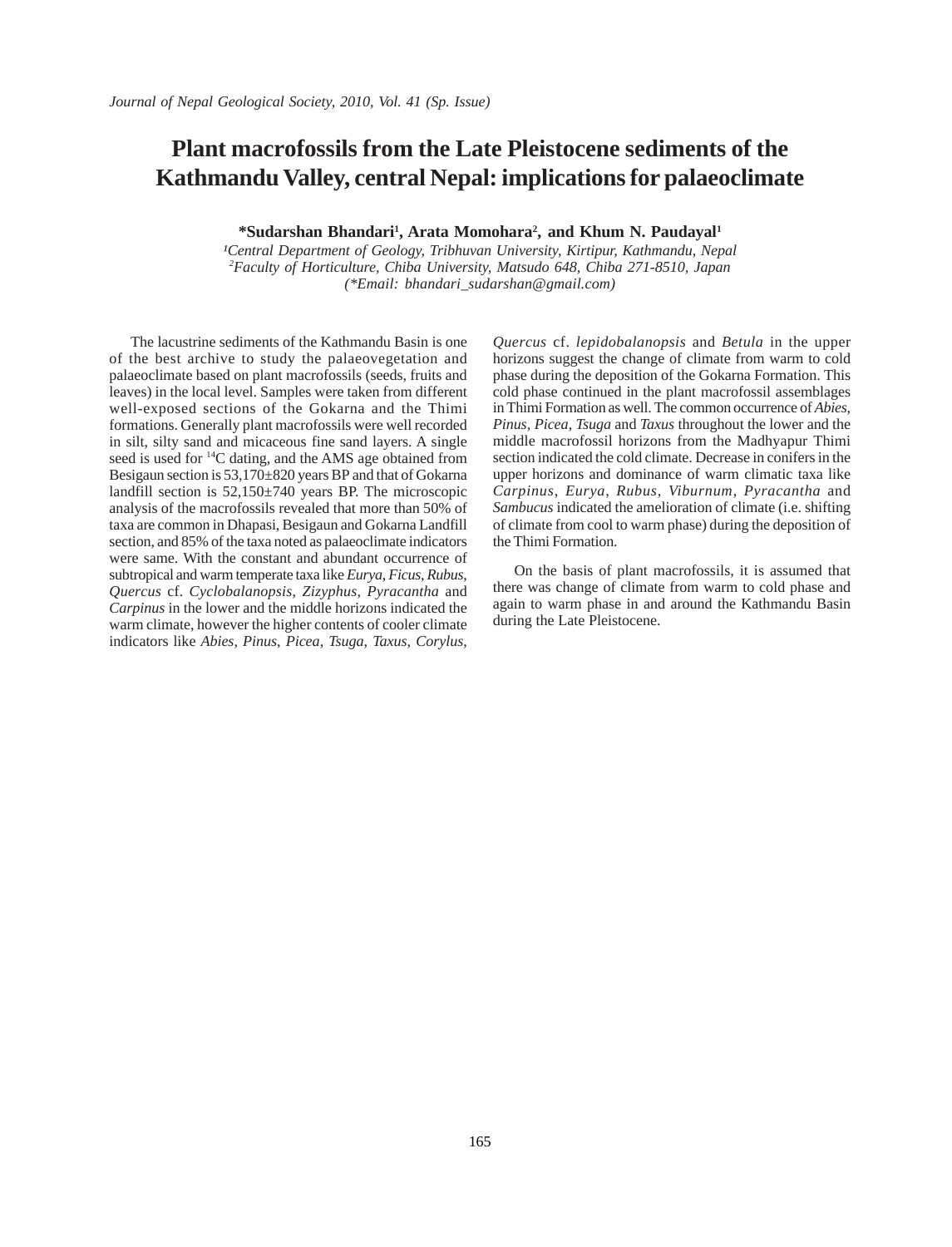### **Slumped beds in the flood plain deposits of the Pleistocene Gokarna Formation, Kathmandu Valley, and their origin**

**\*Tetsuya Sakai1 , Ananta P. Gajurel2 , Hideo Tabta3 , Nobuo Ooi4 , and Bishal N. Upreti2**

 *Department of Geoscience, Shimane University, Matsue 690-8504, Japan Department of Geology, Tri-Chandra Campus, Tribhuvan University, Kathmandu, Nepal Gifu Academy of Forest Science and Culture, Mino, Gifu 501-3714, Japan ONP Laboratory, Neyagawa, Osaka 572-0021, Japan (\*Email: sake@riko.shimane-u.ac.jp)*

Widely traceable slumped beds were found in flood plain deposits in the Gokarna Formation (ca. 50–34 ka) around Gothatar Village, east of Pasupatinath, Kathmandu. The most distinctive of these beds was recognized at 1,340–1360 m above sea level. Weakly deformed parts of these beds are 0.5 m thick, and consist of root-bearing pale-green mud with desiccation cracks. Thickness of the more deformed parts range from 0.1 to 3 m, and slumped structures such as slump folds are common. The sediments below the slumped bed are generally disturbed by liquefaction. At the western end of the Gothatar sand mining site, the bed is steeply inclined and passes into the delta front deposit. Possibly correlative slumped beds were also found at the same topographic level in the Mulpani and Arubari areas, 1 km east and 2 km north of the Gothatar site, respectively. This suggests that a single

mud bed slumped over a wide area of the eastern Kathmandu Valley.

A large earthquake was the most probable trigger for this slumping. The slumping may first have occurred in the delta front, leading to dragging of the flood-plain muds near the lake margin, and subsequent failure and sliding of more inland parts of the flood plain muds toward the lake. Slumping over a wide area of the flood plain must have been induced by liquefaction of the sediments below the mud bed by an earthquake, thus acting as a lubricant for the moving mud bed. To date, three slumped beds have been identified in the sediment interval deposited between 40 and 34 ka; the recurrence time for large earthquakes is therefore roughly estimated to be about 2,000 years.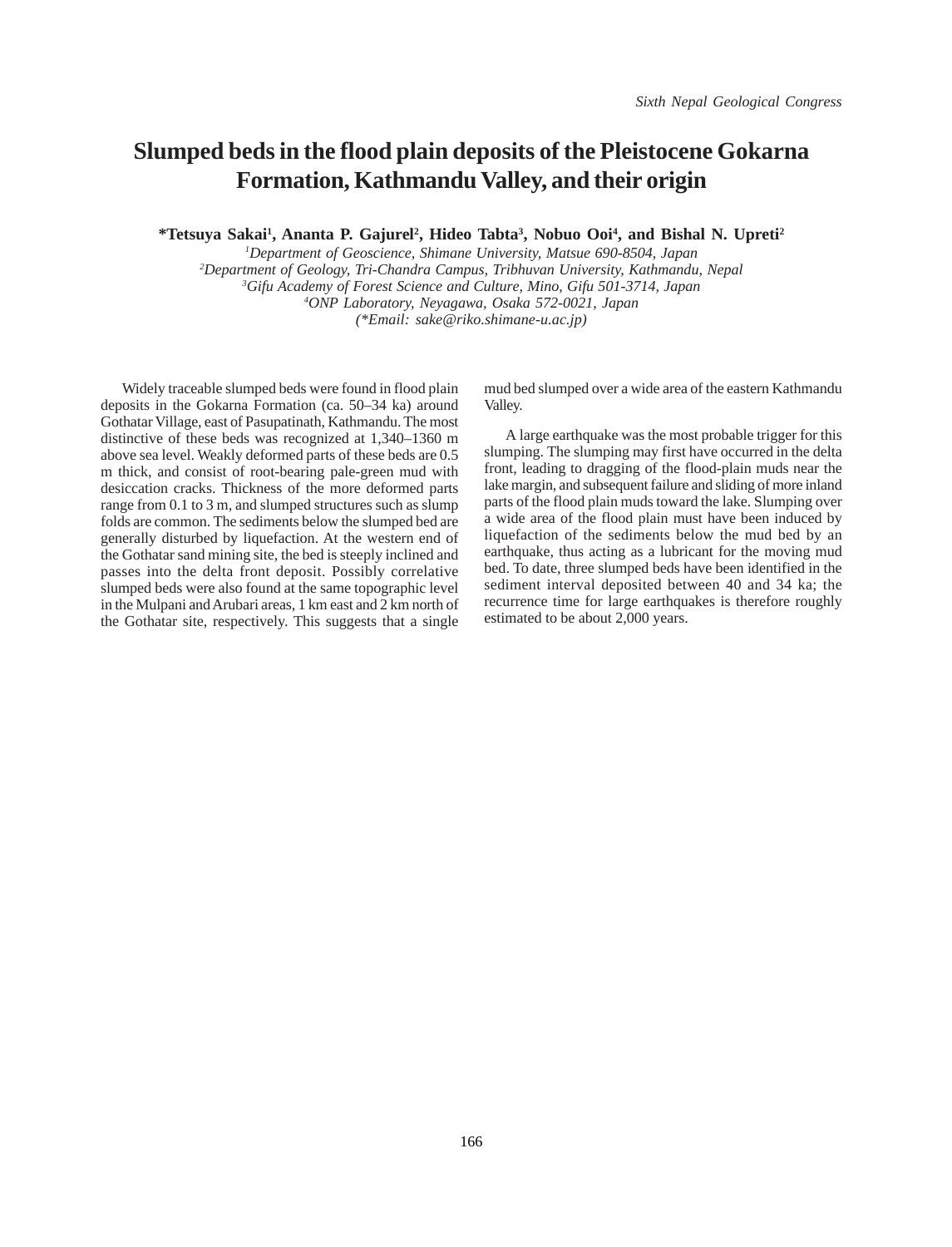## **Dynamics of the Greate Caucasus Mountain Lakes, Russia**

#### **Yu.V. Efremov**

*The Kuban State University, Krasnodar, Russia (Email:efremov\_kubsu@mail.ru)*

Numerous mountain lakes are widespread over the Great Caucasus territory. At present there are 1852 lakes with a total area of 95.8 km<sup>2</sup>. The largest lakes are Kazenoyam, Abrau, Big Ritsa, Kelistba, Bazaleti (Table 1). Most of the mountain lakes (60%) have an area <5000 m2 . These smaller lakes account for 11.5% of the total lake water surface (Efremov 1993).

Mountain lakes are very sensitive to changes occurring in their watersheds. Changes connected with climate, glaciation and river run-off are particularly important. According to existing ideas the formation and development of glacial lakes in high-mountain areas is a consequence of climatic variability, expressed in the process of glacier degradation. The area and a number of glaciers are decreasing. Periglacial lakes are formed in favorable geomorphologic conditions where glaciers have vanished. Studies have shown that most of the periglacial lakes appeared during retrogressive phases of glaciation: 2500–3000 years ago and in the 19<sup>th</sup> century. Analysis of literature sources, topographic maps of 1881-1910 and topographic interpretation of aerial photos from different years have shown that glaciers existed to the end of the 19<sup>th</sup> century in many places now occupied by modern glacial lakes.

Lake formation in the Great Caucasus is continuing today as glaciers recede. So, over the last 50 years about 100 new periglacial lakes have appeared in the West Caucasus.

Morphometric indexes of lakes also depend upon climatic conditions, as do water regime indexes. For instance, lake

#### **Table 1: Major lakes of the Caucasus**

| Lake            | Area<br>(km <sup>2</sup> ) | Altitude above<br>sea level (m) | Maximum<br>depth(m) |
|-----------------|----------------------------|---------------------------------|---------------------|
| Kazenoyam       | 1.7                        | 1870                            | 72                  |
| Abrau           | 1.6                        | 83.7                            | 10                  |
| Big Ritsa       | 1.49                       | 884                             | 102                 |
| Kelistba        | 1.28                       | 2914                            | 63                  |
| <b>Bazaleti</b> | 1.22                       | 878                             |                     |

levels are raised when rainfall increases but so, in consequence, are depth, area, width, length of shoreline and others characteristics.

We conclude that mountain lakes are indicators of environmental changes. However, specific relationships between indicators and climate and glaciation changes for individual lake have not been studied in enough detail to make more than this generalized conclusion. We propose that this available information can form the basis for further studies.

#### **REFERENCE**

Efremov, Yu. V.,1993, Geography of the Great Caucasus lakes. Bulletin of the Russian Geographic Society , v. 125, pp. 45-50. (In Russian)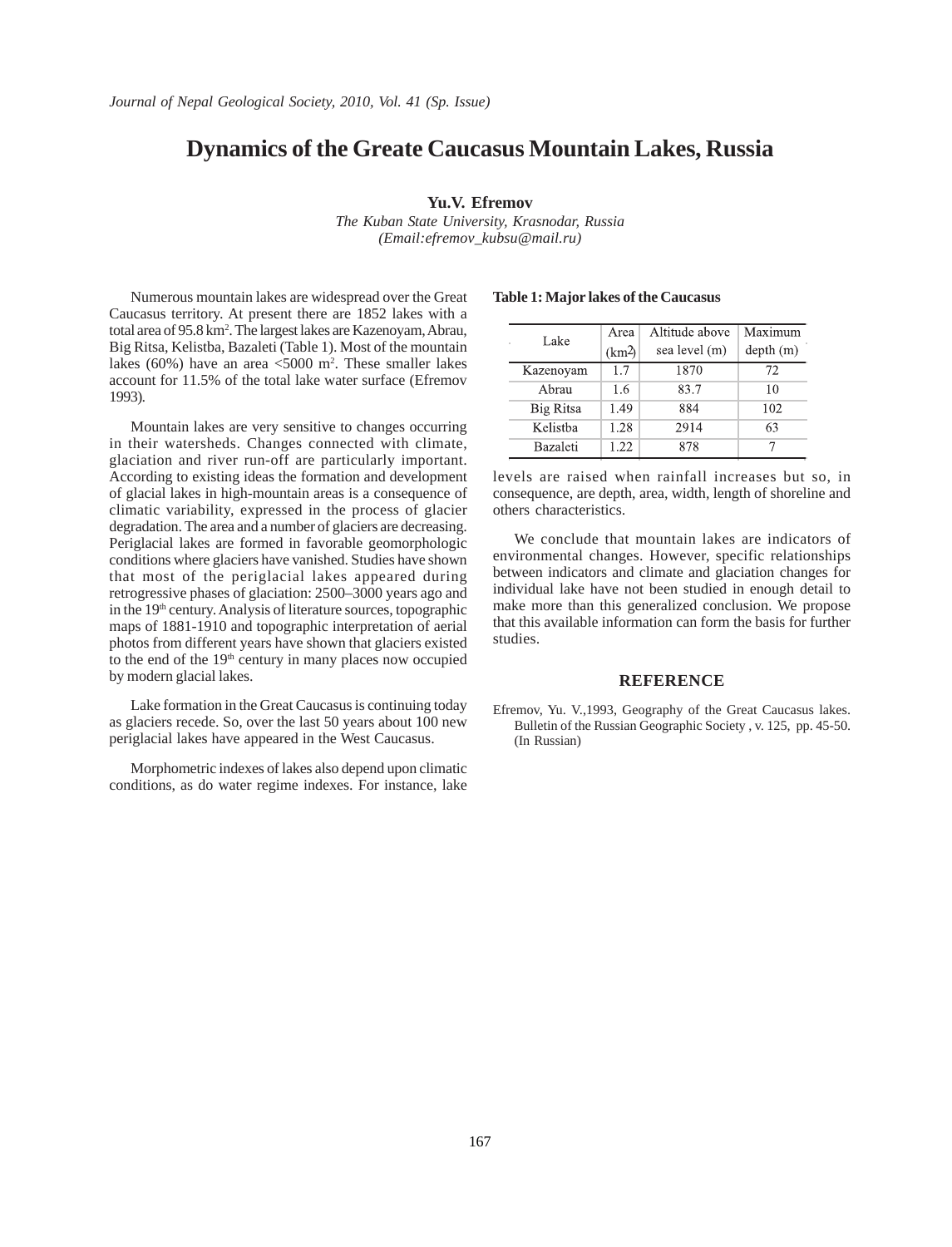# **The Development of an Online 3D Compound Virtual Field Trip system**

#### **Ming-Chao Lin1 and \* Chun-Yen Chang1,2**

*1 Department of Earth Sciences, National Taiwan Normal University, ROC, Taiwan* <sup>2</sup> Science Education Center and Graduate Institute of Science Education *National Taiwan Normal University, ROC, Taiwan ( \* Email: changcy@ntnu.edu.tw)* 

A 3D Compound Virtual Field Trip (3D-CVFT) online system developed by a group of researchers at National Taiwan Normal University, Taiwan is not only functioning as multimedia virtual-reality software which supplies close-toreal geological field trip experiences, but also tries to tailor the 3D-CVFT to diverse students' learning needs by leveraging on auto grading and feedback interfaces in the

system. In the online 3D-CVFT system, users have ample opportunities for exploratory and observational activities, which are prominent activities in field trip. Some possible educational implications in terms of the use of virtual reality technology as alternative to actual field trips in the area of earth science are also discussed.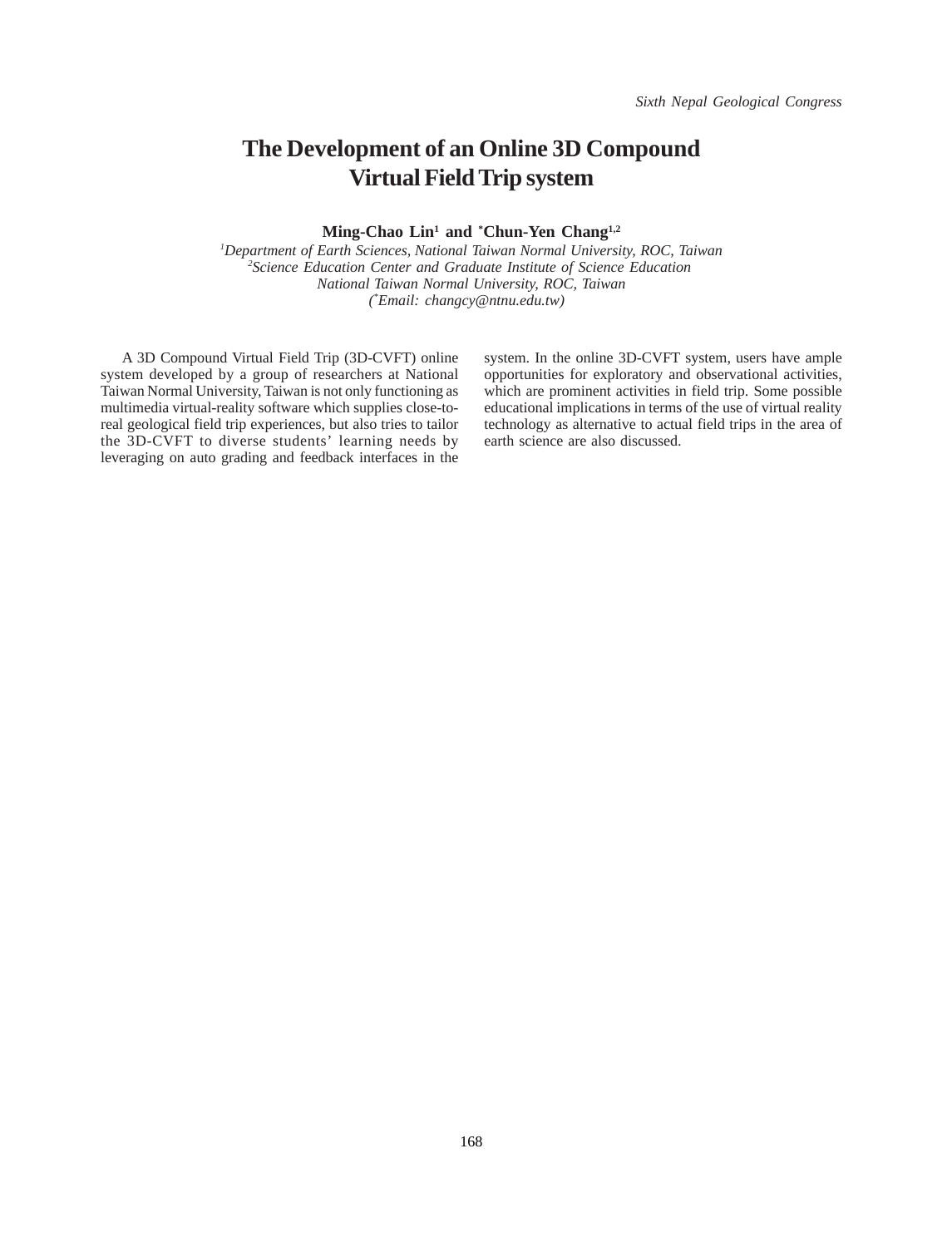# **Geobiology and geomicrobiology: an emerging field in earth system science**

#### **Susmitha Baskar and Ramanathan Baskar**

*Department of Environmental Science and Engineering, Guru Jambheshwar University of Science and Technology Hisar 125001, Haryana, India (Email: rbaskargjuhisar@yahoo.com)*

The physical and the biological processes continuously interact and influence one another, where as in the academic world, we have classified the geological sciences and biological sciences as separate entities. This has led to poor understanding of the coupled earth-biosphere interactions. In order to understand the Earth's past history or to predict its future, scientists must investigate how the geosphere and the biosphere co-evolved. In this context, in addition to the conventional biological and geological courses, new cross-disciplinary courses in geobiology should be developed. Geobiology is the study of the interactions that occur between the biosphere and the geosphere. Geomicrobiology deals with the interaction between microorganisms and their metabolic processes with geological and geochemical processes. Understanding geobiology and geomicrobiology, is critical to solutions aimed at many societal issues, including groundwater quality, environmental contamination, global warming, in addition to their applications in waste degradation, bioleaching. They are tools which will provide exciting intellectual and practical rewards.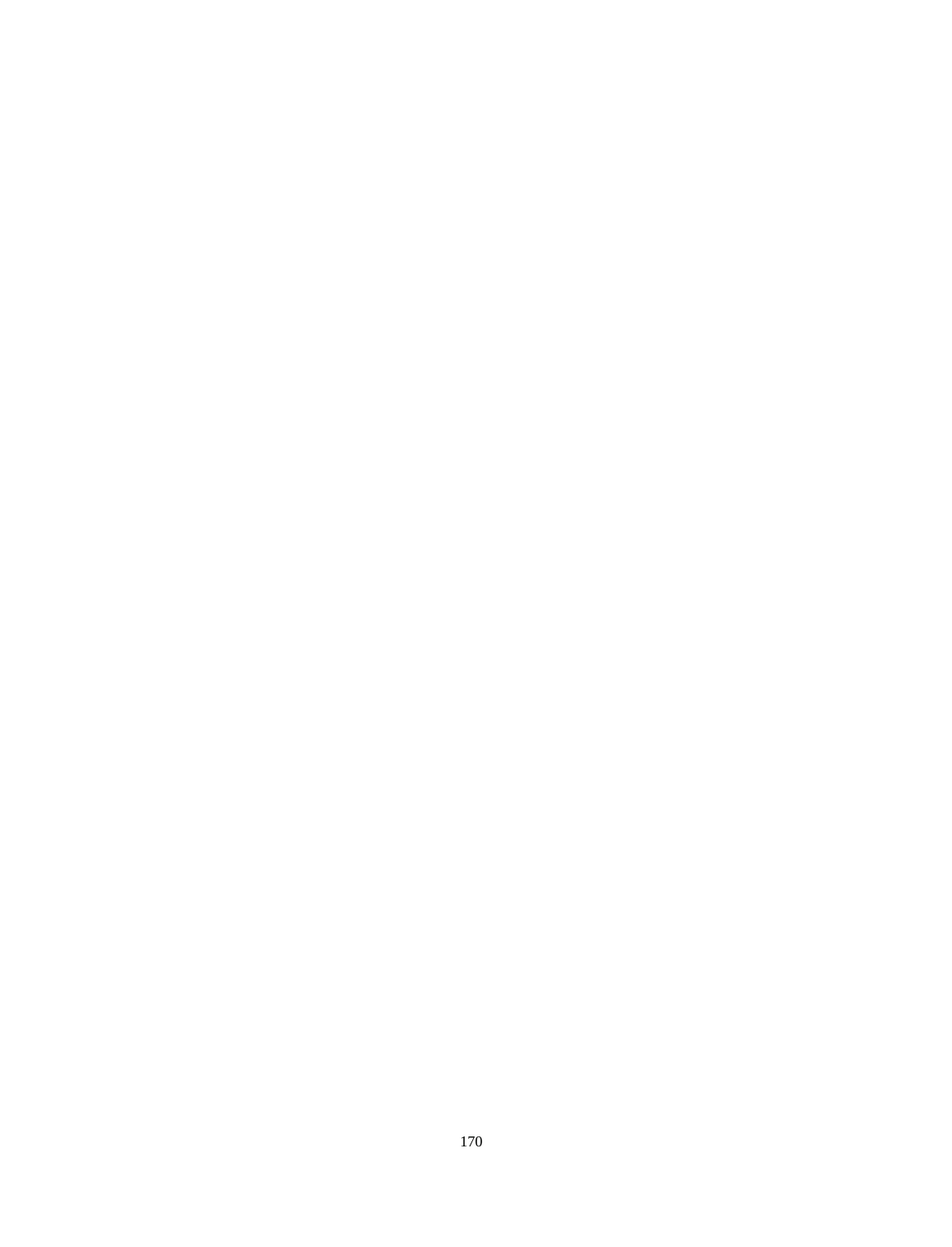## **Author Index**

#### **A**

Abdullah-Al-Rashidi, Md. 159 Acharya, K. K. 55 Acharya, Susheel 114 Ader, T. 128 Ader, Thomas 147 Adhikari, B. R. 103, 154 Adhikari, D. P. 102, 155 Adhikari, Danda Pani 152 Ahamed, Md. Sabber 159 Ahmad, Shakeel 23, 44 Akhtar, Shamim 23, 44 Akpýnar, Z. 122 Akýn, M. 122 Akyüz, S. 122 Alam, Ashraful 81 Alam, Md. Aftab 65 Alexander, A. 47 Alfredo, Victoria Morales 63 Ali, Aasd 42 Altunel, E. 122 Anderson, Ryan B. 84 Arce, J. L. 28 Arita, K. 19 Arjun, S. 32 Arnaud, N. 13, 59 Ashalatha, B. 140 Ashalathaa, B. 69 Avouac, J. P. 128, 137, 145 Avouac, Jean-Philippe 139, 147 Awan, A. 134 Awan, Adnan Alam 113 Ayazlý, E. 122

#### **B**

Bajracharya, S. R. 103 Bajracharya, Samjwal R. 21 Balaram, V. 71 Banerjee, Paramesh 58 Baskar, Ramanathan 169 Baskar, Susmitha 169 Beck, P. Van der 48 Berruecos Héctor Rodrigo, Pale 63 Bhandari, Sudarshan 18, 165 Bhandari, Sushmita 84 Bhat, G. M. 96 Bhattacharya, Asokkumar 65 Bhattacharya, Bhaskardev 65

Bhattarai, Ganesh Kumar 135 Bhattarai, M. 7, 70, 141 Bhattarai, Roshan R. 84 Bhattarai, T. N. 103 Bhattarai, Tara Nidhi 84, 92, 105, 126, 127 Bisht, M. P. S. 107 Bollinger, L. 128, 129, 141, 145 Bollinger, Laurent 130, 144 Borkotoky, Ajit 150 Boutin, V. 141 Boutonnet, E. 13, 59 Bruch, Angela A. 35 Bunds, Michael P. 82, 84 Burtin, Arnaud 130 Butt, Aftab Ahmad 29, 42, 43

#### **C**

Çakýr, Z. 122 Calligaris, Chiara 45 Cattin, Rodolphe 130 Cerny, Michal 121 Chamlagain, Deepak 53, 135 Champati ray, P. K, 117 Chanard, K. 128, 137 Chanard, Kristel 139 Chang, Chandong 88 Chang, Chun-Yen 168 Chatterjee, Mousumi 65 Chavez, Pasquinel dela Fraga 93 Chowdhury, F. 137 Cossart, Etienne 160

## **D**

Dangol, V. 155 Dangol, Vishnu 152 Das, Ranjit 143 Dayal, A. M. 72 Deka, D. J. 4, 5, 6 Demir, G. 122 Deva, Yogendra 78 Devkota, Dinesh Chandra 105 Devkota, Sujan 26 Dhakal, S. 103 Dhakal, Subodh 98 Dhakal, Yadab P. 146 Dikmen, Ü. 122 Doury, B. 141 Duarah, B. P. 4, 5, 6, 150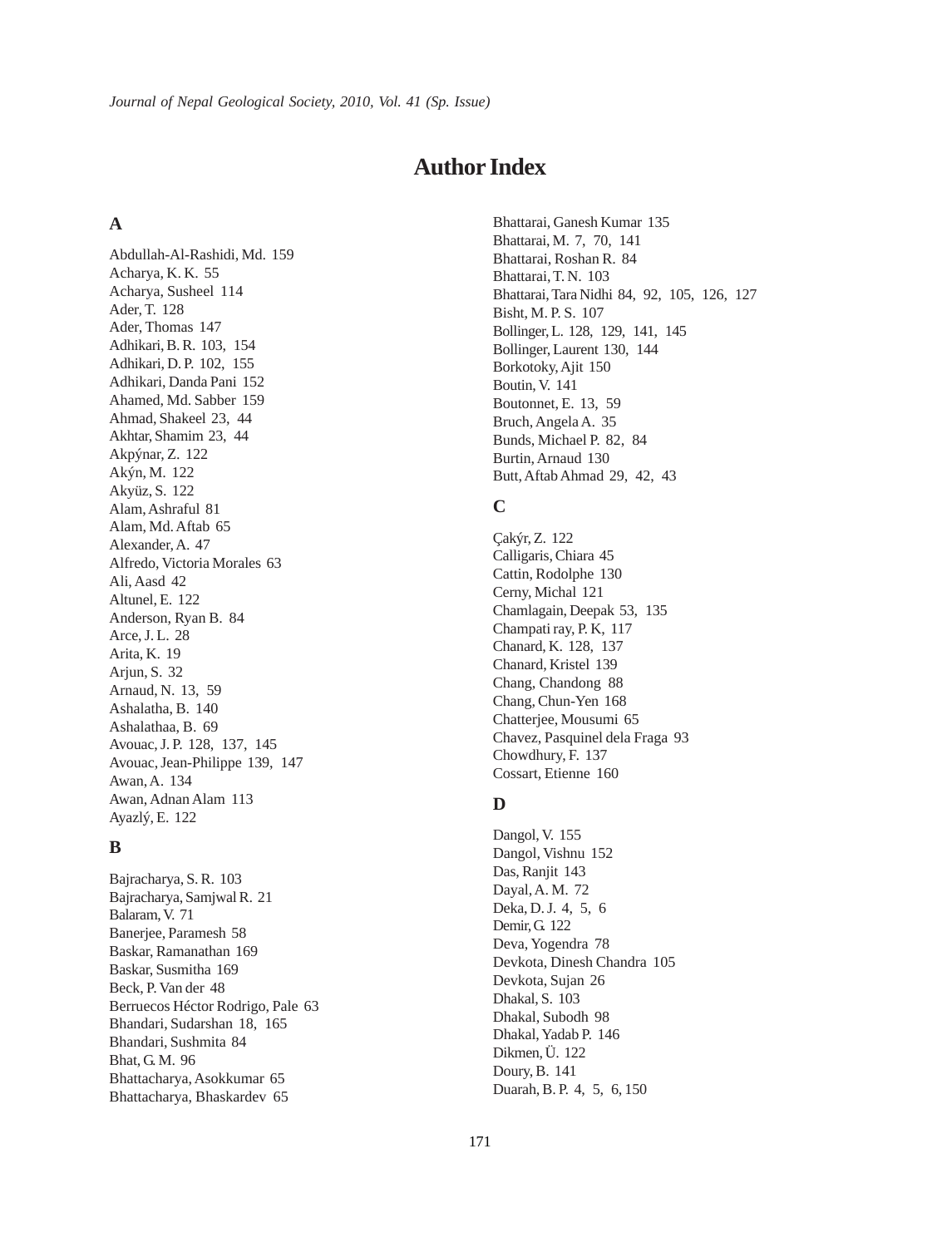Dudkin, Fedir 149

## **E**

Efremov, Yu.V. 167 Emerman, Steven H. 82, 84 Engel, Zbynek 121

## **F**

Flouzat, M. 128, 137 Flouzat, Mireille 139 Fort, Monique 160 France-Lanord, C. 7, 70 Fucugauchi, J. Urrutia 2

#### **G**

Gajurel, Anant Prasad 117 Gajurel, Ananta P. 30, 151, 166 Galetzka, J. 128, 137 Galetzka, John 139 García, Elena Centeno 36 Garcia, Patricia K. 82 Gaudemer, Y. 129 Gaudemer, Yves 144 Gautam, Pitambar 18 Gautam, U. 141 Gautam, U. P. 7 Gautam, Umesh 130 Genrich, J. 128, 137 Genrich, Jeff 139 Gerel, Ochir 16 Ghazi, Shahid 23, 29, 42, 43, 44 Ghimire, Jay Raj 68 Ghimire, Subesh 146 Ghimire, Toya Nath 27 Girault, F. 7, 70 Girault, Frédéric 27 Golonka, Jan 38 Grasemann, B. 14, 55 Groppo, Chiara 8, 17, 54 Grujic, D. 9 Guillot, S. 48 Guragain, Ramesh 99 Gürsoy, H. 122 Gürsoy, Ö. 122 Gurung, Narayan 76 Guzmán, Luis Daniel Sánchez 64 Gyawali, Baburam 18

## **H**

Hager, C. 14 Haibing, Li 59 Hanisch, Jörg 119

Hassan, Muhammad Qumrul 108, 161 Hastaoðlu, K. 122 Hayashi, Daigoro 52, 53, 56, 136 Hernandez, B. 141 Herrmann, Mark 35 Hiclimb team 130 Higaki, Daisuke 12, 118, 132 Horschinegg, M. 14 Hossain, Ismail 11

## **I**

Ibotombi, Soibam 25 Imayama, T. 19 Iqbal, Muhammad Zafar 75, 109 Ito, Takeo 139

## **J**

Jan, M. Qasim 142 Jan,M. Qasim 1 Jansky, Bohumír 121 Javier, Arellano-Gil 41 John, Biju 51 Joshi, Ganesh Raj 136 Joshi, Sharad P. 124, 125 Joshi, Sharad Prasad 24, 111, 112, 123 Jouanne, F. 134

## **K**

Kali, E. 13, 59 Kamenev, N. S. 116 Kanyan, Naveen Kumar 10 Kaphle, Krishna P. 74 Karabacak, V. 122 Kausar, A. 48, 134 Kavak, K.Þ. 122 Kayal, J. R. 138 Keita, Kalifa 82 Kellettand, D. A. 9 Khadri, S. F. R. 31 Khaksar, Kaveh 34 Khan, I. 134 Khan, Abdul Tawab 49 Khan, Hawas 45 Khan, N. A. 134 Khatiwada, Nawa Raj 92, 127 Khuman, Ch. Mangi 25 Klinger, Y. 129 Klinger, Yann 144 Koçbulut, F. 122 Koçyiðit, Ali 50 Koike, Toru 12, 118 Koirala, Achyuta 111, 112, 119, 123, 124, 125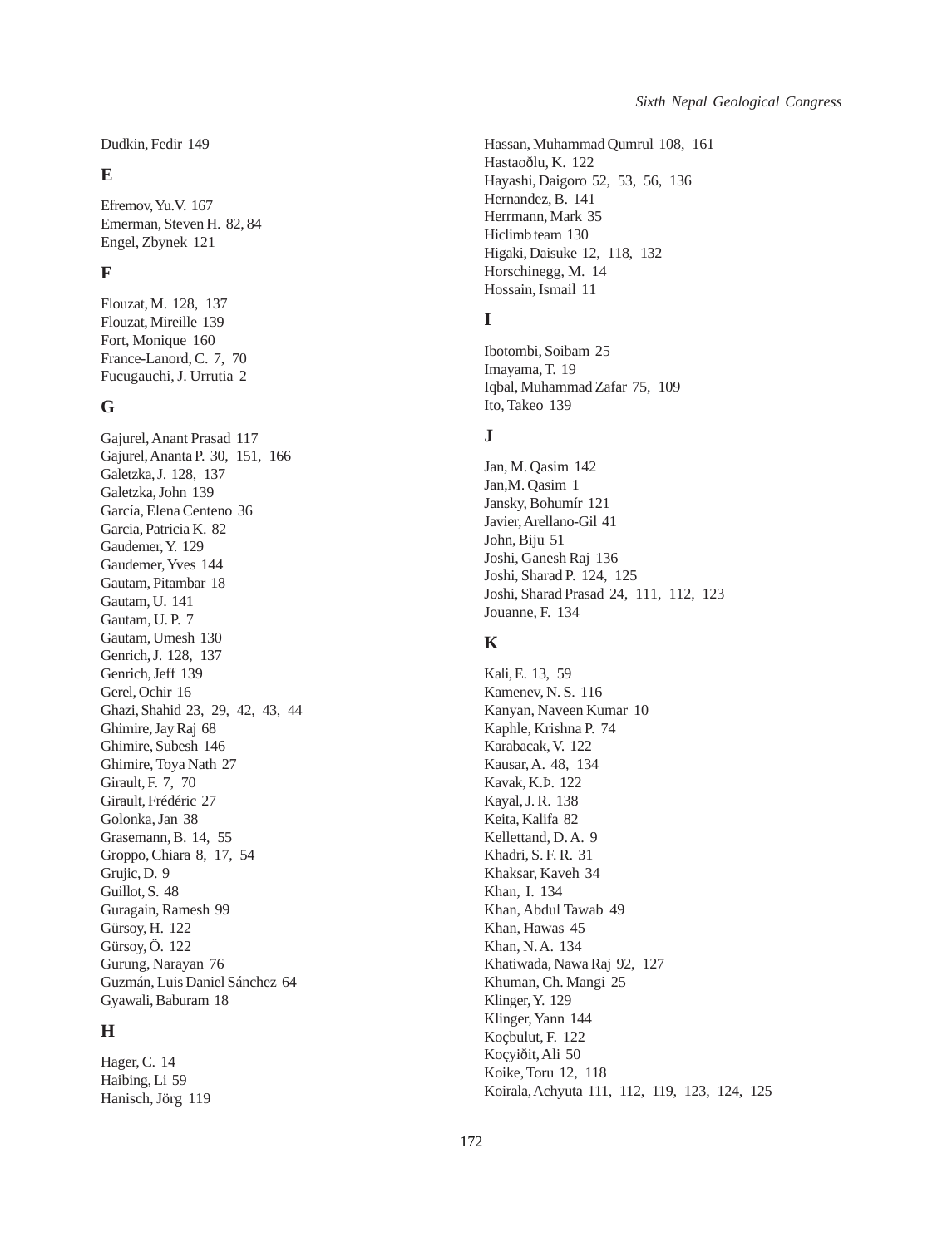Koirala, B. P. 7, 70, 141 Koirala, M. P. 90 Koirala, Matrika Prasad 56 Komori, Jiro 12, 118 Korepanov, Valerii 149 Korup, Oliver 156 Kotwal, S. S. 96 Koul, Sumita 96 Krobicki, Michal 38 Kuhle, Matthias 157, 158 Kumar, Kuldeep 96 Kumar, M. Ravi Santosh 69 Kumar, Ravi 78 Kumaria, T. Veera 69

#### **L**

Laderian, Asghar 97 Latif, M. 134 Layer, P. W. 28 Le Fort, Patrick 22 Leloup, P. H. 13, 59 Li, Haibing 13 Lin, Ming-Chao 168 Lisa, M. Mona 142 Lisy, Annette 113 Liu, Dunyi 13, 59 Liu, Xiaohan 13 Liu-Zeng, Jing 13 Lizong, Wu 24 Lombardo, Bruno 54 Luis, Arcos José 41 Luis, René Morales 60 Luna, Paola Carolina Reye 64

#### **M**

Madeleine, Somboro Y. M. 82 Madji, A. 134 Madrigal, Emiliano Campos 36 Maekoku, H. 155 Maemoku, Hideaki 152 Maharjan, Binod 153 Maharjan, Naresh 26 Maharjan, S. B. 83 Maharjan, Sudan B. 21, 86 Mahéo, G. 13, 48, 59 Mahmud, Nuzhat 109 Maiga, Abdou 82 Maiga, Amadou 82 Mallik, Radha Krishna 99 Marlene, Rodríguez Calderón 41 Martínez, Mildred del C. Zepeda 39 Maskey, Praveen Raj 111, 112

Maskey, Pravin Raj 123, 124, 125 Maskey, S. 141 Matsuoka, H. 155 Matsuoka, Hiromi 152 Matsuzaki, Hiroyuki 152 Mehta, Manish 107 Melle, J. Van 48 Mendoza-Rosales, Claudia C. 39 Mergili, Martin 120 Mesci, L. 122 Miller, C. 14 Miquel, Carles Canet 66 Mishra, O. P. 131 Mishra, Sanjita 85, 86 Miyake, Nao 152 Momohara, Arata 165 Mónica, Rodríguez Otero 63 Mool, Pradeep K. 124, 125 Mool, Pradeep Kumar 24, 110, 111, 112, 123 Mosbrugger, Volker 35 Mosca, Pietro 17 Mugnier, J. L. 134

#### **N**

Nabelek, John 130 Naidua, M. S. 69 Naithani, Ajay K. 101 Nakamura, Atsunori 152 Naseer, Naufil 75, 109 Navarro, Rodrigo Gutiérrez 60 Nawani, P. C. 51, 101 Nesterov, D. A. 115 Nesterov, E. M. 115 Nesterov, Evgeny M. 67 Neupane, Bhupati 102 Neupane, Bibek 87 Neupane, Naba Raj 91 Nieto, A. Ortega 2 Norbu, Phuntsho 118 NSC team 139 NSC-Team 137

## **O**

Ojha, G. 90 Okamura, A. M. 155 Okamura, Makoto 152 Okrostsvaridze, A. V. 3 Ooi, Nobuo 151, 166 Osada, T. 155 Osada, Toshiki 152 Osti, Rabindra 126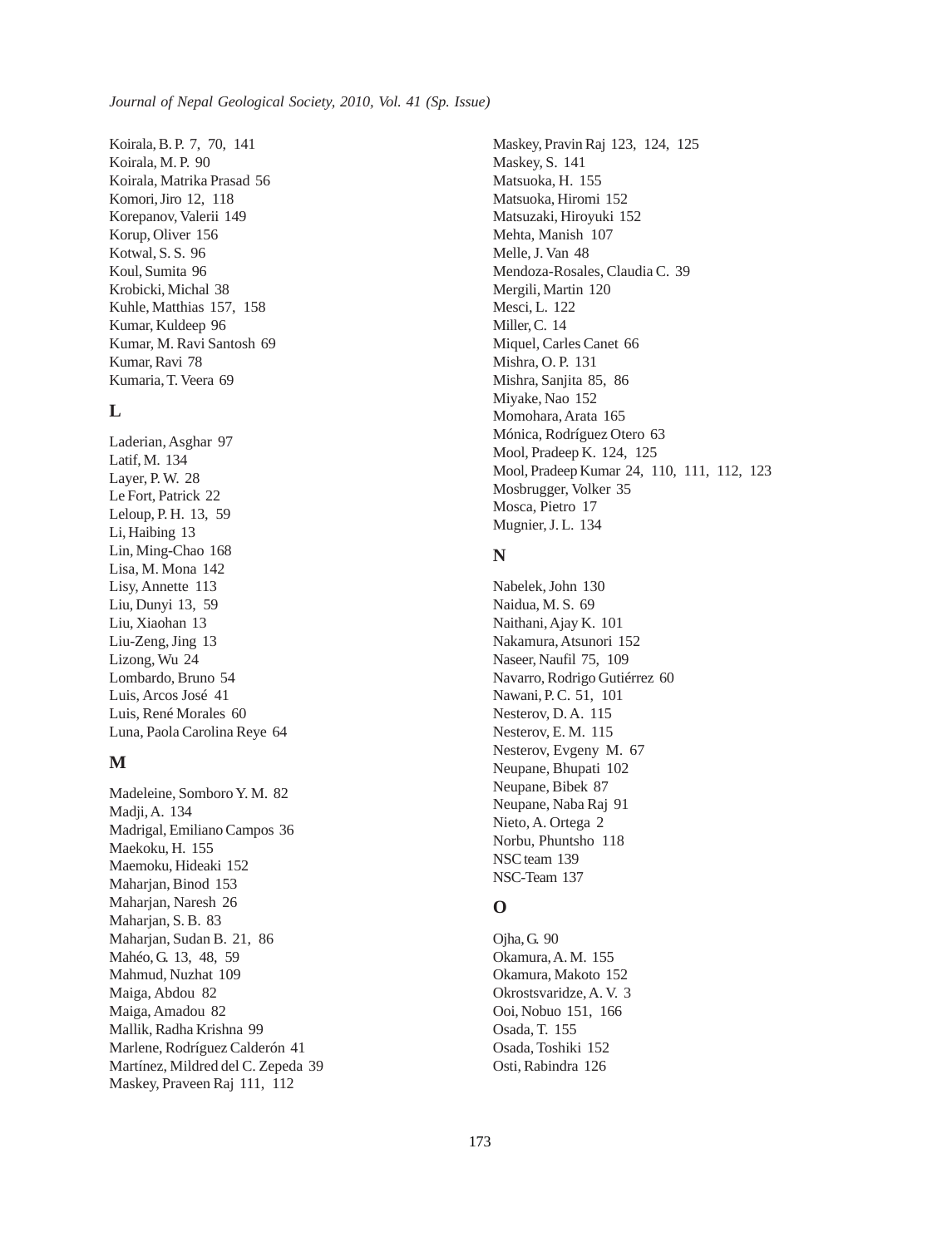## **P**

Palmer, Mallory A. 84 Pandey, M. R. 128, 148 Pandita, S. K. 96 Pant, Bharat Raj 27 Pant, Surendra Raj 144 Panthee, Suman 111 Panthi, A. 133 Panthi, Krishna K. 87 Parrish, Randy 22 Partida, Eduardo Gonzales 66 Particia, Velasco 41 Pathak, Dinesh 100, 114, 117 Patwardhan, Mugdha 78 Paudayal, Khum N. 35, 165 Paudel, L. P. 19 Paudel, Lalu 26, 27, 33 Paudel, Mukunda Raj 162 Paudel, T. R. 148 Paudel, Tika Ram 95 Paudyal, Harihar 133 Paudyal, Kabi Raj 26, 33 Pêcher, A. 48, 134 Perez-Cruz, L. L. 2 Perrier, F. 7, 70, 129 Perrier, Frederic 144 Perrier, Frédéric 27 Petley, David N. 104 Pokhrel, Tara 26 Polat, A. 122 Popkov, V. I. 61 Poretti, Giorgio 45 Poudel, Krishna 106 Poudyal, Chandra Prakash 88 Poyraz, F. 122 Pradhan, Sanjaya 117 Puig, Teresa Pi 66

## **R**

Rafaqat, M. Naveed 42 Rahman, Md. Abdur 37 Rai, S. M. 103 Rai, Santa Man 22 Rajaure, S. 128, 145, 148 Rajaure, Sudhir 135 Rajbhandari, Kabir 85 Rajput, Sanjeev 140 Ramírez, María de los Angeles Verde 36 Rana, Virendra 107 Rao, D. Gopala 32 Rao, D. T. 51 Rao, P. Prasada 140

Raoa, P. Prasada 69 Richon, P. 7, 70 Rimal, Lila Nath 68 Robertson, Scott A. 82 Rodrigo, Pale Berruecos Héctor 63 Rodríguez, Marcelo Godefroy 66 Rodríguez, Otero Mónica 63 Rolfo, Franco 17, 54 Romero, Alejandra Noemí García 64 Romo, Gilberto Silva 36 Rosales, Claudia Cristina Mendoza 36 Rosalinda, Hernández Vulpes María 41

#### **S**

Sadiq, Simon 113 Sahoo, D. 62 Sahoo, Devaprasad 51 Sain, Kalachand 140 Sakai, Tetsuya 30, 151, 166 Samake, Drissa 82 Sánchez, Juan Carlos Alvarado 64 Sapkota, S. N. 7, 70, 128, 129, 137, 141, 145 Sapkota, Sanjib 127 Sapkota, Soma Nath 130, 144 Sarkar, Santosh Kumar 65 Sasatani, Tsutomu 146 Sato, Go 12, 118 Sato, Hiroshi P. 89 Sattar, Golam Shabbir 81 Schmitt, Axel K. 47 Schneider, Jean F. 120 Sezen, F. 122 Shakya, Navin 163 Shakya, Nir 86 Shanker, D. 133 Sharif, Sadaf 23, 29, 43, 44 Sharma, M. L. 143 Sharma, Ram Hari 94 Sharma, Vinay 96 Shrestha, Arun B. 124, 125 Shrestha, Arun Bhakta 112 Shrestha, Basanta R. 21 Shrestha, Ghan Bahadur 100, 114, 117 Shrestha, P. L. 7 Shrestha, Pramila 164 Shrestha, S. D. 83 Shrestha, Suresh Das 85, 86 Shrif, Sadaf 43 Sigdel, Ashok 30, 151 Silva-Romo, Gilberto 39 Singh, A. 62 Singh, A. P. 131 Singh, B. K. 31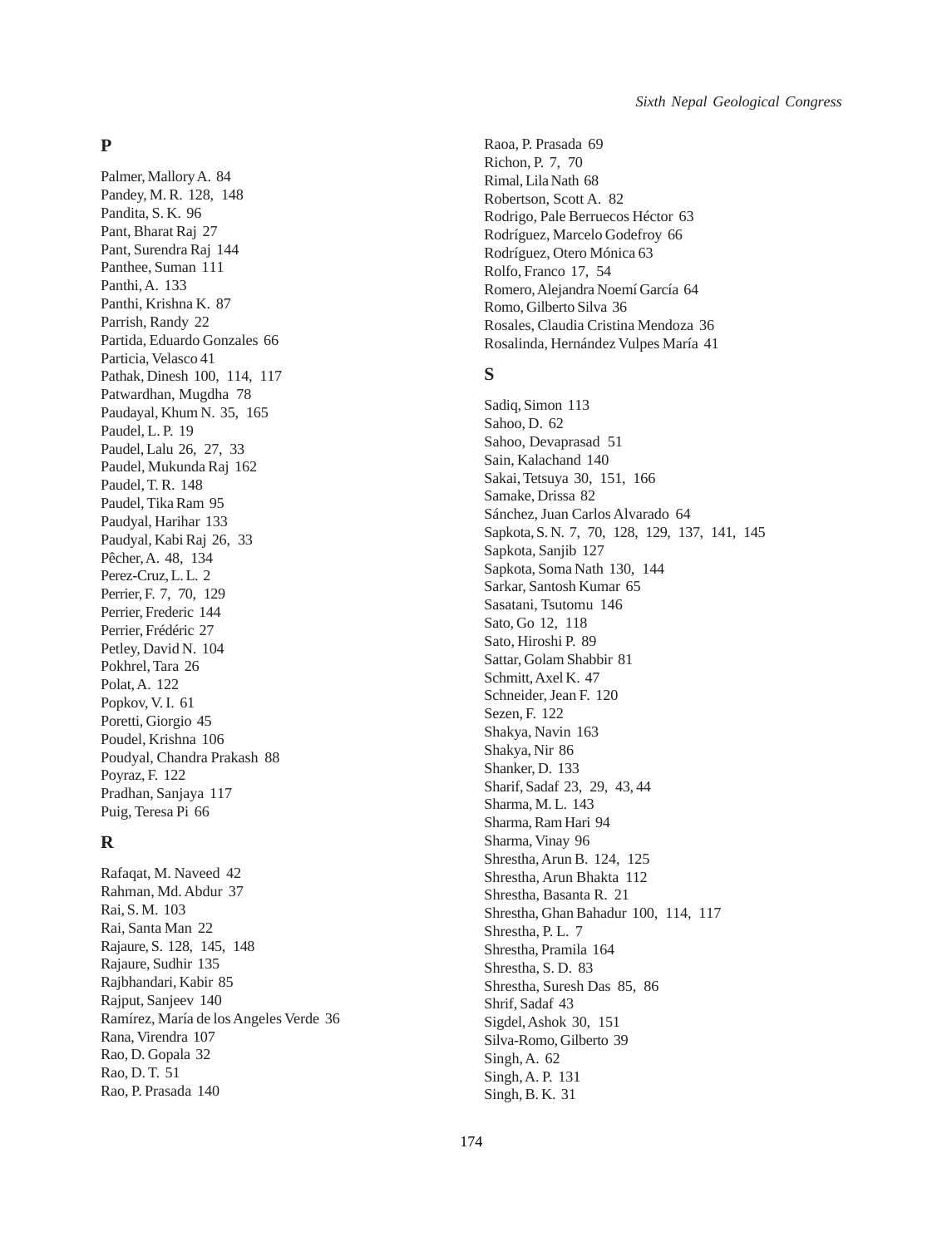Singh, H. N. 133 Singh, L. Sarjesh 20 Singh, Rajkumar Hemanta 40 Singh, W. Indrajit 6 Singh, Yogendra 51 Singh, Yudhbir 96 Singtan, Dal Bahadur 85 Sinha, Anshu Kumar 79 Siwakoti, I. 129 Siwakoti, Indira 144 Sobr, Miroslav 121 Subedi, Nab Raj 100 Sunuwar, Ishwar 91 Sunuwar, Subas Chandra 77 Suresh, N. 62

#### **T**

Tabata, Hideo 151 Tabta, Hideo 166 Takai, Nobuo 146 Tamrakar, Naresh Kazi 153, 163, 164 Tanaka, Sachiko 147 Tanioka, Yuichiro 146 Tapponnier, Paul 144 Tapponnierm, P. 129 Tariq, Shahina 45 Tatar, Orhan 122 Teramura, H. 155 Teramura, Hirofumi 152 Thakur, N. K. 140 Thakur, V. C. 62 Thakura, N. K. 69 Thoeni, M. 14 Timilsina, Purushottam 114, 117 Tiwari, D. R. 7, 129, 141 Tiwari, Dilli Ram 130, 144 Topal, T. 122 Tormey, D. R. 3 Torres-Orozco, R. 28 Trivenia, V. 69 Tsunogae, Toshiaki 11 Türk, T. 122

#### **U**

Uddin, Mohammad Zohir 80 Ulak, Prakash D. 30

Ulak, Prakash Das 18 Umemura, Jun 12, 118, 132 Upreti, B. N. 15, 30, 103 Upreti, Bishal N. 151, 166 Upreti, Bishal Nath 22

## **V**

Vallinayagam, G. 10, 20 Van der Woerd, J. 13 Vázquez, Alberto Serrano 60 Vergne, Jérôme 130

## **W**

Wagreich, M. 154 Warren, C. J. 9 Wason, H. R. 143 Watanabe, Kazufumi 132 Webb, G. 47 Weidinger, Johannes T. 156 Wickramasooriya, Ashvin Kamal 73 Woobaidullah, A. S. M 80 Wooden, J. L. 9

## **X**

Xiaohan, Liu 59

#### **Y**

Yagi, H. I. 155 Yagi, Hiroshi 89, 152 Yalçýner, Ç. 122 Yamada, Tomoki 152 Yerokhin, Serguei 121 Yokoyama, Yusuke 152 Yoshida, M. 15, 103

## **Z**

Zabcý, C. 122 Zadeh, Mohamad Reza Kebriaei 34 Zahid, Anwar 161 Zaporozhchenko, E. V. 116 Zeb, Noman 23, 44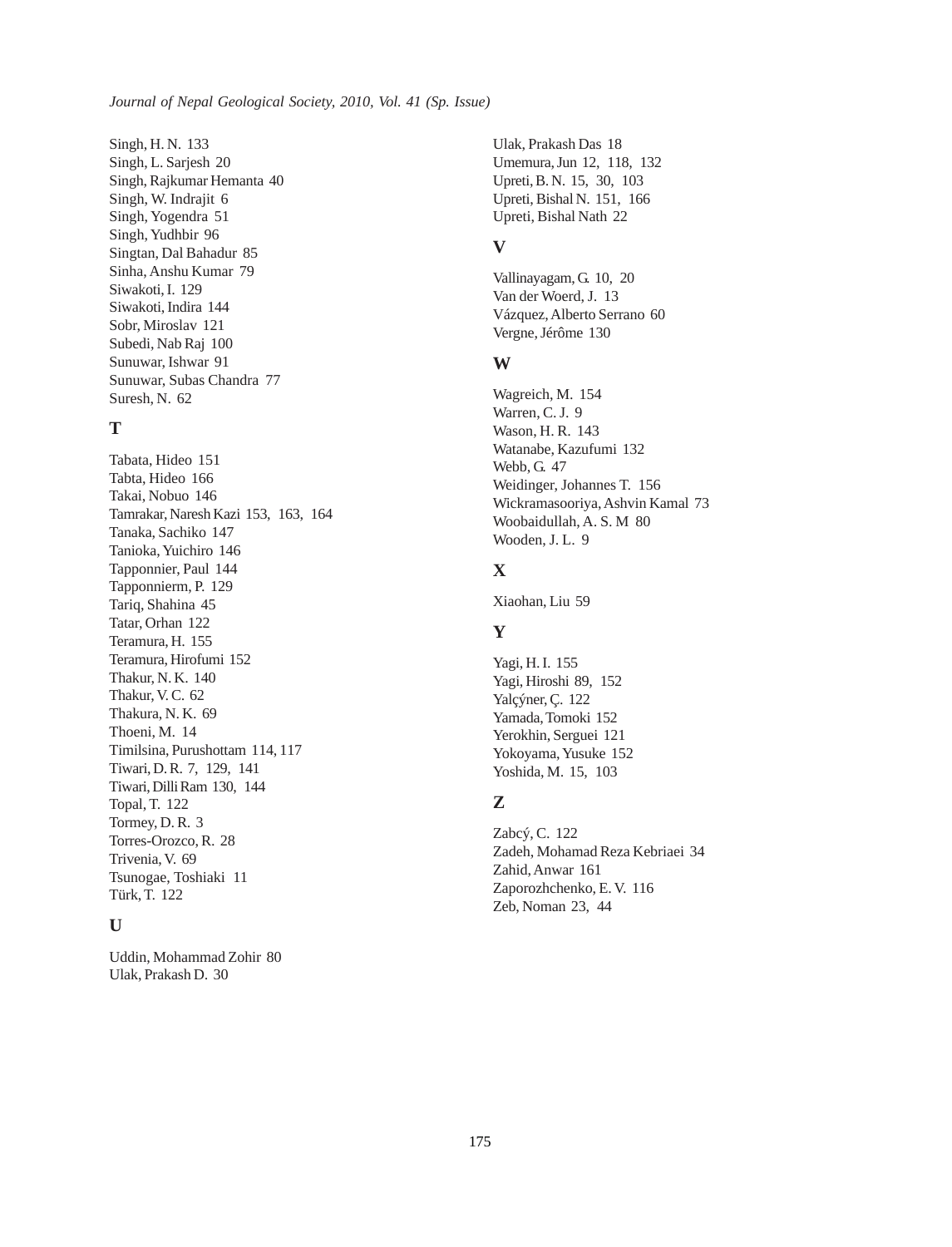## **Instructions to Contributors**

#### **Manuscript**

Send a disk file (preferably in MS Word) and three paper copies of the manuscript, printed on one side of the paper, all copy (including references, figure captions, and tables) double-spaced and in 12-point type with a minimum 2.5 cm margin on all four sides (for reviewer and editor marking and comment). Include three neat, legible copies of all figures. Single-spaced manuscripts or those with inadequate margins or unreadable text, illustrations, or tables will be returned to the author unreviewed.

The acceptance or rejection of a manuscript is based on appraisal of the paper by two or more reviewers designated by the Editorial Board. Critical review determines the suitability of the paper, originality, and the adequacy and conciseness of the presentation. The manuscripts are returned to the author with suggestions for revision, condensation, or final polish.

After the manuscript has been accepted, the editors will ask the author to submit it in an electronic format for final processing. Manuscripts are copy edited. Final changes must be made at this time, because no galley proofs are sent to authors.

#### **Illustrations**

Identify each figure (line drawing, computer graphic, or photograph) with the author's name, and number consecutively, at the bottom, outside the image area. Never use paper clips or tape on illustrations and do not write with pen on the back of figure originals or glossy prints. Where necessary, mark "top". Keep the illustrations separate from the text, and include a double-spaced list of captions. Do not put captions on the figures themselves.

Prepare clean, clear, reproducible illustrations that are drafted at a size not more than twice the publication size. All lettering on illustrations must be drafted or laser printed, not typed or handwritten. Put type, labels, or scales directly on a photograph rather than on a separate overlay. Use graphic scales on illustrations; verbal scales (e.g., "x200") can be made meaningless by reduction of an illustration for printing. Calibrate graphic scales in metric units. Indicate latitude and longitude on maps. Plan all type sizes large enough so that the smallest letters will be at least 1.5 mm tall after reduction to publication size. For review purposes, copies of illustrations must be legible and relatively easy to handle, and any photographs must be direct prints. Do not send original illustrations until asked to do so. Keep at least one copy of all illustrations, as the NGS cannot be responsible for material lost in the mail.

For colour figures, authors must bear all costs, and about \$50 per colour figure/plate will be charged.

#### **Style**

Authors are responsible for providing manuscripts in which approved geological and other scientific terminology is used correctly and which have no grammar or spelling errors. Authors must check their manuscripts for accuracy and consistency in use of capitalisation, spelling, abbreviations, and dates.

#### **Abstract**

The abstract should present information and results in capsule form and should be brief and objective, containing within a 250-word maximum the content and conclusions of the paper. The topic sentence should give the overall scope and should be followed by emphasis on new information. Omit references, criticisms, drawings, and diagrams.

#### **Captions**

Make captions precise and explain all symbols and abbreviations used. Type captions in consecutive order, doublespaced. Do not put captions and figures on the same page.

#### **References**

All references mentioned in the text, figures, captions, and tables must be listed in the References section. Only references cited in the paper are to be listed. For example:

Auden, J. B., 1934, Traverses in the Himalaya. Rec. Geol. Surv. India, v. 69(2), pp. 133–167.

Todd, D. K., 1980, *Groundwater Hydrology*. John Wiley & Sons, Singapore, 535 p.

Tokuoka, T. and Yoshida, M., 1984, Some characteristics of Siwalik (Churia) Group in Chitwan Dun, Central Nepal. Jour. Nepal Geol. Soc., v. 4, (Sp. Issue), pp. 26–55.

#### **Reprints**

Authors will receive twenty-five copies of reprints free of cost. Additional copies may be ordered for purchase when proofs are returned to the editor.

#### **Submission of Manuscripts**

The manuscripts and all the correspondences regarding the Journal of Nepal Geological Society should be addressed to the Chief Editor, Nepal Geological Society, PO Box 231, Kathmandu, Nepal (Email: publication@ngs.org.np).